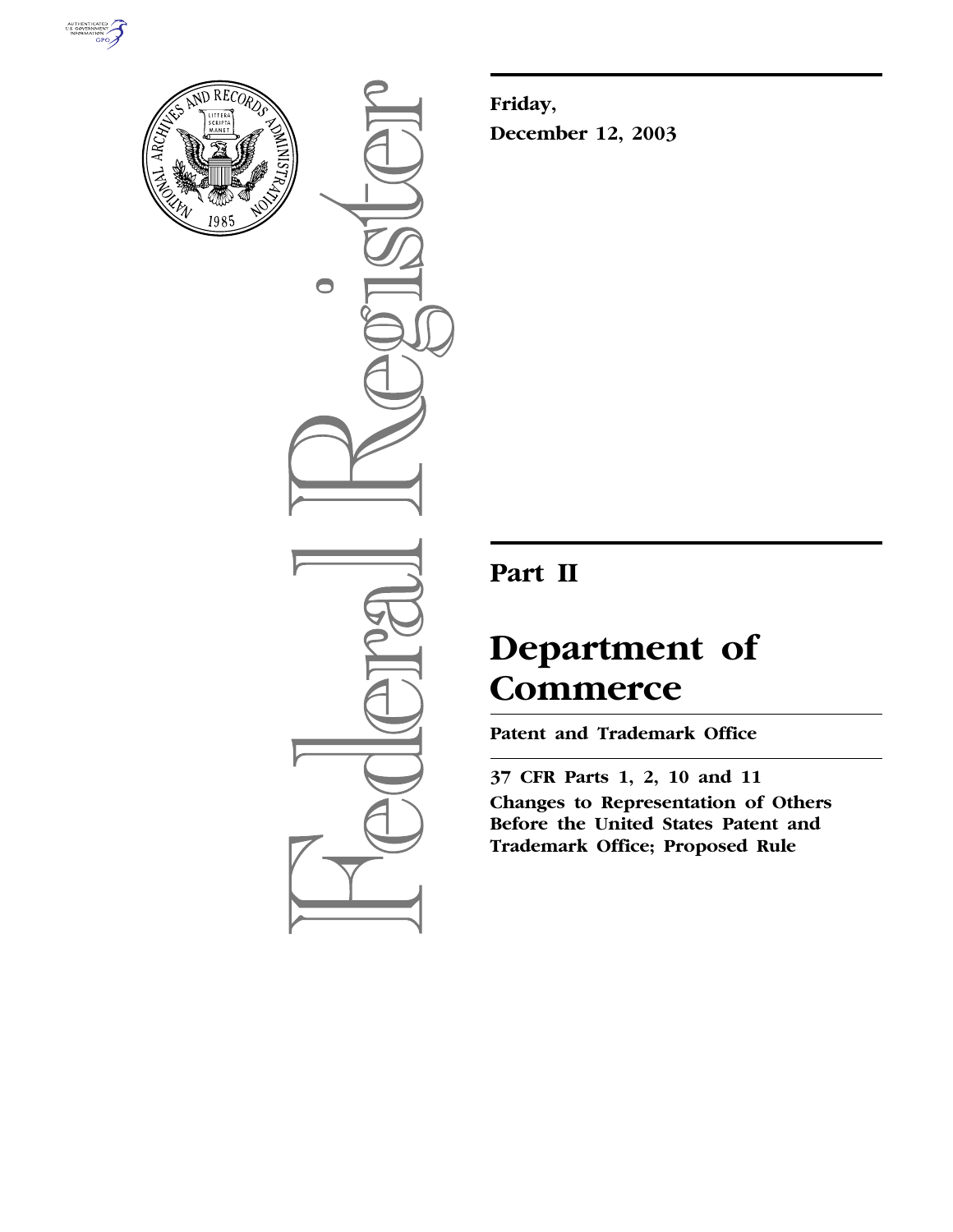### **DEPARTMENT OF COMMERCE**

**Patent and Trademark Office** 

**37 CFR Parts 1, 2, 10 and 11** 

**[Docket No.: 2002–C–005]** 

#### **RIN 0651–AB55**

#### **Changes to Representation of Others Before the United States Patent and Trademark Office**

**AGENCY:** United States Patent and Trademark Office, Commerce. **ACTION:** Notice of proposed rulemaking.

**SUMMARY:** The United States Patent and Trademark Office (Office or USPTO) proposes to update the procedures regarding enrollment and discipline. The Office also proposes to replace the current USPTO Code of Professional Responsibility, which is based on the Model Code of Professional Responsibility of the American Bar Association, with new USPTO Rules of Professional Conduct, largely based on the Model Rules of Professional Conduct of the American Bar Association.

**DATES:** To be ensured of consideration, written comments must be received on or before February 10, 2004.

**ADDRESSES:** Comments should be sent by electronic mail over the Internet addressed to:

*ethicsrules.comments@uspto.gov.* Comments may also be submitted by mail addressed to: Mail Stop OED-Ethics Rules, United States Patent and Trademark Office, P.O. Box 1450, Alexandria, Virginia 22313–1450 or by facsimile to (703) 306–4134, marked to the attention of Harry I. Moatz. Although comments may be submitted by mail or facsimile, the Office prefers to receive comments via the Internet. If comments are submitted by mail, the Office would prefer that the comments be submitted on a DOS formatted 31⁄2 inch disk accompanied by a paper copy. The comments will be available for public inspection at the Office of Enrollment and Discipline, located in Room 1103, Crystal Plaza 6, 2221 South Clark Street, Arlington, Virginia, and will be available through anonymous file transfer protocol (ftp) via the Internet (address: *http:// www.uspto.gov*). Since comments will be made available for public inspection, information that is not desired to be made public, such as an address or telephone number, should not be included in the comments.

**FOR FURTHER INFORMATION CONTACT:** Harry I. Moatz ((703) 305–9145),

Director of Enrollment and Discipline (OED Director), directly by phone, or by facsimile to (703) 305–4136, marked to the attention of Mr. Moatz, or by mail addressed to: Mail Stop OED-Ethics Rules, U.S. Patent and Trademark Office, P.O. Box 1450, Alexandria, Virginia 22313–1450.

**SUPPLEMENTARY INFORMATION:** At this time, nearly 28,000 individuals are registered as patent attorneys and agents, of whom about 80% have indicated that they are attorneys. The registered patent attorneys have offices located in all fifty States and the District of Columbia. More than 2,500 individuals applied for admission to the registration examination given on October 18, 2000. At the same time, the Martindale-Hubbell reports that there are more than 900,000 lawyers and law firms listed in its legal directory. More than 17,000 attorneys are members of the Intellectual Property Law Committee of the American Bar Association. Any attorney who is a member in good standing of the bar of the highest court of a State or the District of Columbia is eligible to practice before the Office in trademark and other non-patent matters. 5 U.S.C. 500(a). Forty-two of the bars have adopted the Model Rules of Professional Conduct of the American Bar Association or a modification thereof, and two have disciplinary rules which are a combination of the Model Code and the Model Rules of Professional Conduct of the American Bar Association. Adopting ethics rules that are largely based on the Model Rules of Professional Conduct of the American Bar Association would provide attorneys, as well as registered patent agents, with consistent ethical standards, and large bodies of both case law and ethics opinions.

This notice of proposed rule making sets out rules in three areas:

(1) Rules of general applicability, and rules governing the recognition of individuals to practice as attorneys and agents before the Office in patent, trademark, and other non-patent matters (§§ 11.1–11.18);

(2) Rules governing investigation and disciplinary proceedings for possible violations of the Office Rules of Professional Conduct (§§ 11.19–11.62). Disciplinary proceedings can result in reprimand, suspension or exclusion (disbarment) of individuals from practicing before the Office who, after notice and opportunity for a hearing, are found to have violated an imperative USPTO Rule of Professional Conduct; and

(3) Rules setting out the proposed Office Rules of Professional Conduct (§§ 11.100–11.806).

These changes are intended to improve the Office's processes for handling applications for registration, petitions, investigations, and disciplinary proceedings. The changes also are intended to bring standards of ethical practice before the Office into closer conformity with the Rules of Professional Conduct adopted by the majority of States, while addressing circumstances particular to practice before the Office. As these environments change (*e.g.*, by adoption of amendments to the Model Rules of Professional Conduct of the American Bar Association) the Office will consider whether to make further changes to the rules.

This proposed rule making is being conducted under the auspices of the General Counsel of the United States Patent and Trademark Office, James Toupin (703) 308–2000, and the supervision of the OED Director, Harry I. Moatz (703) 305–9145). They would appreciate feedback on the overall rule making process in addition to any comments on the merits of the proposed rules.

Table 1 shows the principal sources of the proposed rules relating to (1) admission to practice of attorneys and agents in patent matters, and (2) practice in trademark and non-patent matters.

Table 2 shows the principal sources of the rules proposed for disciplinary proceedings.

Table 3 shows the principal sources of the rules proposed for the Office Rules of Professional Conduct.

*Discussion of Specific Rules:*

Section 1.1 would be amended to add paragraph (4) to provide an address for correspondence for the Office of Enrollment and Discipline in enrollment, registration and investigation matters.

Section 1.4 would be amended to revise the references from §§ 10.18(b)(2), 10.18(c), and 10.23(c)(15) to §§ 11.18(b)(2), 11.18(c), and 11.804(c)(i)(15), respectively.

Section 1.21 would be amended to revise one paragraph into two distinct fees, add ten paragraphs to provide for ten new fees, as well as to reserve paragraph (3), redesignate another paragraph and change a section citation therein. These fees are intended to fund the costs of the registration examination process, disciplinary system, and maintain the roster of registered practitioners up-to-date. Bar disciplinary activities are generally regarded as being in the interest of maintaining the Bar's reputation for integrity and supporting the willingness of potential clients to engage the services of practitioners. The continual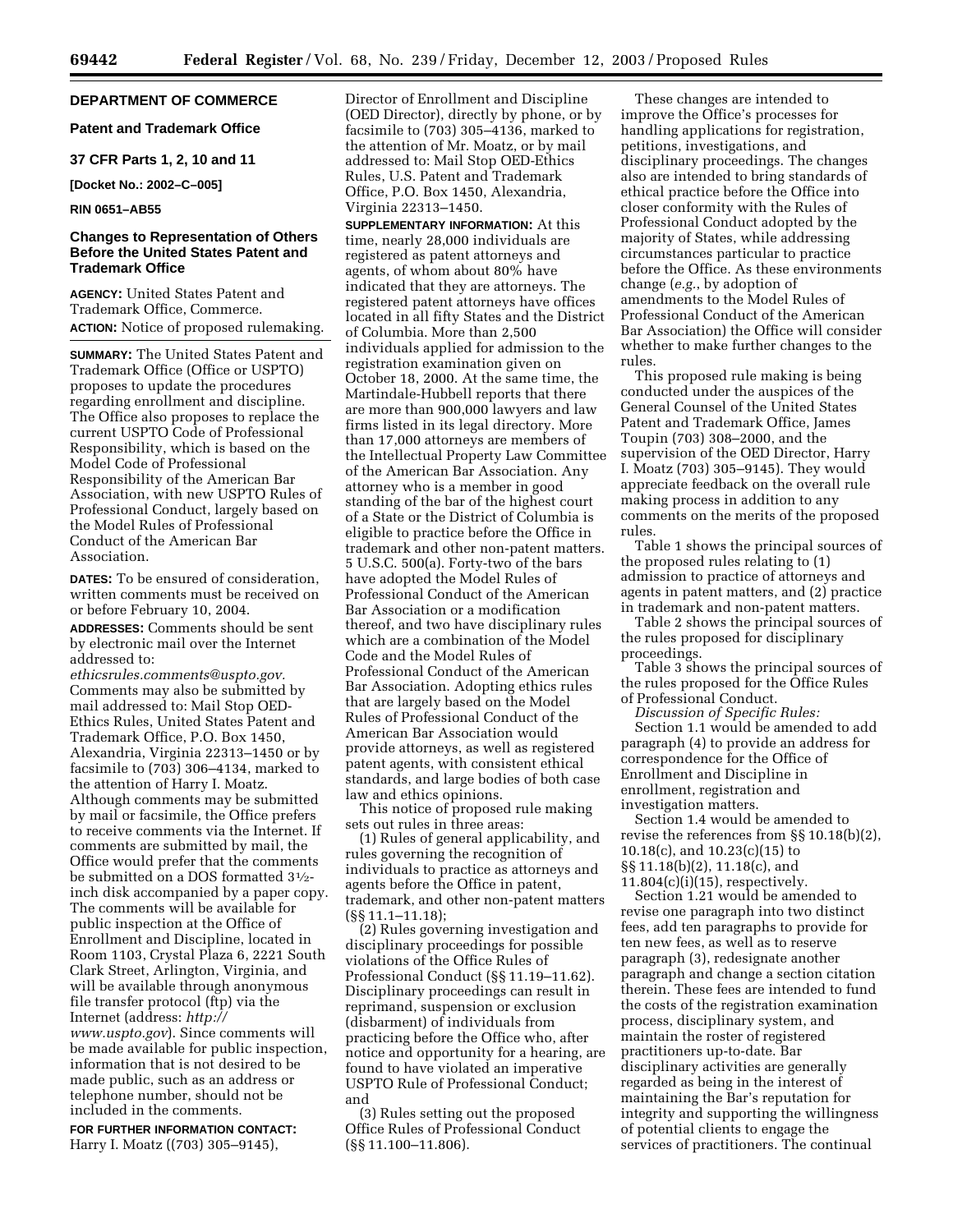updating of the USPTO roster is also in the interest of assuring that registered practitioners are identified to the public they seek to serve. The cost is currently met by funds from application, issue, or maintenance fees. By adopting these fees to be paid by registered practitioners, the costs of these activities are not passed on to applicants. Thus, USPTO will recover the costs associated with these activities from the practitioners instead of the public in general. The funds would be directed to these activities and would not be diverted to support other proposals. The fees are based on the status of the registered practitioner.

The USPTO is revising the way in which its registration examination is administered. Currently, the examination is administered twice a year, using a unique set of questions each time. The USPTO is moving to a frequently administered computer-based examination using a slate of questions randomly selected from a large data bank of questions and answers that will be publicly available. This change will make the testing process more efficient and will benefit applicants by permitting instant notification of test results, eliminating the current approximately six weeks needed to report the results of a paper-based examination. The computer-based examination will also facilitate more frequent administration and permit the test to be given simultaneously in many locations, thus reducing delays and travel expenses for applicants. Paragraph 1.21(a)(1)(ii)(B) would increase the examination fee to \$450 for the test administered by the USPTO in order to recover the full costs of the examination process. Paragraph 1.21(a)(1)(ii)(A) would introduce a reduced examination fee of \$200 for the test administered by a private sector entity. The \$200 fee would cover the costs of establishing and maintaining an up-to-date question and answer data bank to be used in the computerized delivery of the examination, but excludes the costs of actual test administration. This \$200 fee will apply where administrative testing arrangements are made by a private sector entity. Applicants paying the \$200 fee would schedule the test with the private sector entity, and pay a service fee, estimated to be \$150, to the entity.

A registered practitioner in active status is one who is able to represent clients and conduct business before the USPTO in patent cases. To maintain active status, the practitioner would pay the annual fee required under §§ 1.21(a)(7)(i) and 11.8(d) and comply

with the continuing legal education (CLE) requirements under §§ 11.12(a) and (e). With respect to the CLE requirement, an inactive or administratively suspended practitioner would have to contact the OED Director to be advised which CLE's to take.

A registered practitioner in inactive status would be prohibited from representing clients and continuing to practice before the Office in patent cases. Inactive status may be of an administrative nature where the status is inconsistent with the role of a practitioner, as in the cases of examiners working for the Office and judges. Inactive status also may be voluntary, as in the case of practitioners who have retired or are unable to continue their practice due to disability-related matters but still desire to maintain a recognized professional association with the USPTO. Practitioners with a disability may become inactive.

A registered practitioner under administrative inactive status is not responsible for payment of the annual fee, or complying with the CLE requirements while in this status, but will have to complete the continuing education requirements for restoration to active status. A registered practitioner under voluntary inactive status is responsible for paying a reduced annual fee and completing the CLE requirements during the period of inactivation. For the purposes of this section, the fee for a registered practitioner in voluntary inactive status is 25% of the fee for a registered practitioner in active status. If a condition occurs that automatically terminates a practitioner's administrative inactive status, *e.g.*, separation from the USPTO, it would be permissible for that practitioner to seek a voluntary inactive status where the practitioner does not intend to represent clients and practice before the Office, but still desires to maintain a professionally recognized association with the Office.

A registered practitioner who is administratively suspended is one who has failed to pay the annual fee required under § 11.8(d) or to comply with the continuing legal education requirements under §§ 11.12(a) and (e). Registered practitioners under active status can be administratively suspended under failure to comply with payment of the annual fee or failure to meet the CLE requirements. Registered practitioners under voluntary inactive status can only be administratively suspended for failure to comply with payment of the reduced annual fee.

Paragraph 1.21(a)(5)(i) would be added for a new fee for review of a

decision by the OED Director. Paragraphs 1.21(a)(7) (i) and (ii) would be added for a new annual fee for registered patent attorneys and agents based on their active or inactive status. Paragraphs 1.21(a)(7) (iii) provides for a new fee due with a request from a practitioner seeking restoration to active status from inactive status. Paragraph 1.21(a)(7) (iv) would be added for payment of the balance due on the annual fee upon restoring active status to a registered practitioner in inactive status. Paragraph 1.21(a)(8) would be added for a new annual fee for individuals granted limited recognition. An individual granted limited recognition would not be eligible for voluntary inactive status. Paragraph 1.21(a)(9) would be added to set fees associated with the administrative suspension of a registered practitioner. Paragraph 1.21(a)(9)(i) would be added for a new fee for delinquency in payment of the annual fee or completing the required CLE requirements. Paragraph 1.21(a)(9)(ii) would be added for a new fee for reinstatement following administrative suspension. Paragraph 1.21(a)(5) has been redesignated  $(a)(5)(ii)$ , and section citation of 10.2 $(c)$ would be changed to § 11.2(d). Redesignated (a)(5)(ii), and section citation of 10.2(c) would be changed to § 11.2(d). Paragraph 1.21(a)(10) would be added for a fee paid on application by a person for recognition or registration after disbarment, suspension, or resignation pending disciplinary proceedings in any other jurisdiction; on petition for reinstatement by a person excluded, suspended, or excluded on consent from practice before the Office; on application by a person for recognition or registration who is asserting rehabilitation from prior conduct that resulted in an adverse decision in the Office regarding the person's moral character; and on application by a person for recognition or registration after being convicted of a felony or crime involving moral turpitude or breach of fiduciary duty. Paragraph 1.21(a)(11) would be added for a paper version of the continuing training program and furnished narrative. Paragraph 1.21(a)(12) would be added for Application by Sponsor for Preapproval of a Continuing Education Program.

*Paragraph (a)(5) of § 1.21* would be revised to add two paragraphs. Paragraph (i) would introduce a fee for review by the OED Director of a decision by a staff member of the Office of Enrollment and Discipline. Section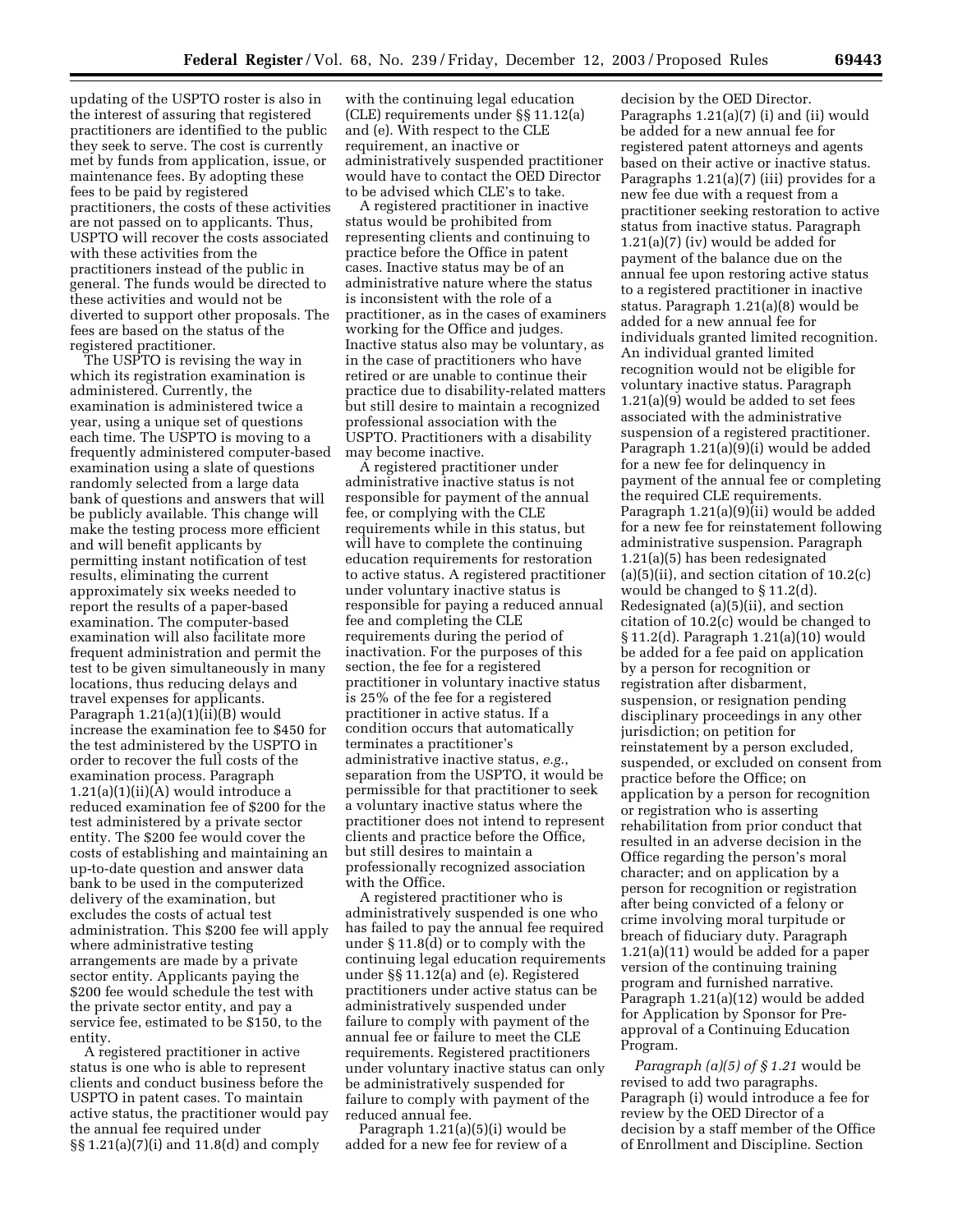1.21(a)(5) would be revised and redesignated (a)(5)(ii).

*Paragraph (a)(6) of § 1.21* would be eventually revised by deleting the fee for regrade and reserve the omitted paragraph.

*Paragraph (a)(7) of § 1.21* is proposed to be added to provide for a new annual fee paid by active and voluntary inactive registered patent attorneys and agents.

*Paragraph (a)(8) of § 1.21(a)(8)* is proposed to be added to provide for a new annual fee paid by individuals granted limited recognition to practice before the Office.

*Paragraph (a)(9) of § 1.21* is proposed to be added to provide for new fees associated with delinquency resulting in administrative suspension of a registered practitioner, and reinstatement of the practitioner.

*Paragraph (a)(12) of § 1.21* is proposed to be added to provide for a fee to be paid by a sponsor upon submitting to the OED Director all information called for by the ''Application by Sponsor for Preapproval of a Continuing Education Program.''

*Section 1.31* would be amended to revise the references from §§ 10.6 and 10.9 to §§ 11.6 and 11.9, respectively.

*Section 1.33(c)* would be amended to revise the references from §§ 10.5 and 10.11 to §§ 11.5 and 11.11, respectively.

*Section 1.455* would be amended to revise the reference from § 10.10 to

§ 11.10. *Section 2.11* would be amended to

revise the reference from § 10.14 to § 11.14.

*Section 2.17(a)* would be amended to revise the reference from §§ 10.1 and 10.14 to §§ 11.1 and 11.14, respectively.

*Section 2.17(c)* would be amended to revise the reference from § 10.1 to § 11.1.

*Section 2.24* would be amended to revise the reference from § 10.14 to § 11.14.

*Section 2.161(b)(3)* would be amended to revise the reference from § 10.1 to § 11.1.

*Section 11.1* would set out definitions of terms used in Part 11. The defined terms include: affidavit, application, attorney, belief, consent, consult, differing interests, employee of a tribunal, firm, fraud, full disclosure, giving information, hearing officer, knowingly, law clerk, legal counsel, legal profession, legal service, legal system, matter, OED Director, Office, partner, person, practitioner, proceeding before the Office, professional legal corporation, reasonable, reasonably should know, registration, respondent,

secret, solicit, state, substantial, tribunal, and United States.

In the proposed rules, the word "individual" is used to mean a natural person, as opposed to a juristic entity. The definition of ''person'' is similar to the definition of ''person'' in 1 U.S.C. 1. ''Attorney'' is defined in the same manner as the term is used in 5 U.S.C. 500(b). The proposed definition includes an attorney who is a member of one bar in good standing, and ''under an order of any court or Federal agency suspending, enjoining, restraining, disbarring or otherwise restricting'' the attorney from practice before the bar of another state or Federal agency. The broad definition is believed necessary inasmuch as 5 U.S.C. 500(b) provides that ''an individual who is a member in good standing of the bar of the highest court of a State may represent a person before an agency \* \* \*.'' Though an attorney suspended in one state and a member in good standing in another state could represent a person before the Office, nevertheless the grounds for suspension in one state may give rise to grounds for suspending the attorney from practice before the Office, 5 U.S.C. 500(d)(2), after notice and opportunity for a hearing. See *Selling* v. *Radford*, 243 U.S. 46 (1917).

The phrase ''full disclosure'' is used to define the explanation a practitioner must give a client regarding potential and actual conflicts of interest. The explanation is based on discussions of full disclosure found in Opinion No. 1997–148, Standing Committee on Professional Responsibility and Conduct (California), and in *In re James*, 452 A.2d 163 (D.C. App. 1982).

*Section 11.2*, like current § 10.2, would continue to provide for the OED Director. The proposed rule sets out the duties of the OED Director, including receiving and acting upon applications, conducting investigations concerning the moral character and reputation of individuals seeking registration, conducting investigations of possible violations by practitioners of the Office Rules of Professional Conduct, initiating disciplinary proceedings, dismissing complaints or closing investigations, and filing with the Director of the United States Patent and Trademark Office (''USPTO Director'') certificates of convictions of practitioners. Except as otherwise noted, any final decision of the OED Director refusing to register an individual, refund a fee, recognize an individual, or reinstate a suspended or excluded practitioner would be reviewable by the USPTO Director. A fee, set forth in 37 CFR 1.21(a)(5), would be charged.

*Section 11.3* would provide for waiver of the rules and qualified immunity.

*Paragraph (a) of § 11.3*, like current § 10.170, would provide for suspension, except as provided in section (b), in an extraordinary situation, when justice requires, of any requirement of the regulations of this part which is not a requirement of the statutes.

*Paragraph (b) of § 11.3* would prohibit waiver of any provision of the Office Rules of Professional Conduct, §§ 11.100 through 11.806; the disciplinary jurisdiction of the rules, § 11.19; or the procedures for interim suspension and disciplinary proceeding based on reciprocal discipline or conviction of a serious crime, § 11.24.

*Paragraph (c) of § 11.3*, like current § 10.170(b), would provide that a petition to waive a rule will not stay a disciplinary proceeding unless ordered by the USPTO Director or a hearing officer.

*Paragraph (d) of § 11.3* would provide a qualified privilege for complaints submitted to the OED Director. This privilege should arise from the necessity to reduce to the extent possible any probability that an ethics complainant having honest cause to complain may be intimidated by a practitioner into not filing a complaint. Some states recognize that a complainant has absolute immunity for filing a complaint regardless of the outcome of the proceeding. *See Drummond* v. *Stahl*, 127 Ariz. 122, 618 P.2d 616 (Ct. App. Div 1 1980), *cert. denied*, 450 U.S. 967, 101 S.Ct. 1484, 67 L. Ed. 2d 616 (1981); *Katz* v. *Rosen*, 48 Cal. App. 3d 1032, 121 Cal. Rptr. 853 (1st. Dist. 1975); *Field* v. *Kearns*, 43 Conn. App. 265, 682 A.2d 148 (1996), *cert. denied*, 239 Conn. 942, 684 A.2d 711 (1996); *Jarvis* v. *Drake*, 250 Kan. 645,830 P.2d 23 (1992); *Kerpelman* v. *Bricker*, 23 Md. App. 628, 329 A.2d 423 (1974); *Netterville* v. *Lear Siegler, Inc.,* 397 So.2d 1109 (Miss. 1981); *Sinnett* v. *Albert*, 188 Neb. 176, 195 N.W.2d 506 (1972); *Weiner* v. *Weintraub*, 22 N.Y.2d 330, 292 N.Y.S.2d 667, 239 N.E.2d 540 (1968); *Elsass* v. *Tabler*, 131 Ohio App.3d 66, 721 N.E.2d 503 (1999); *McAfee* v. *Feller*, 452 S.W.2d 56 (Tex. Civ. App. Houston 14th Dist. 1970). Complaints filed with a state bar committee are absolutely privileged as communications made in a quasi-judicial proceeding. *E.g., Goldstein* v. *Serio*, 496 So.2d 412 (La. Ct. App. 4th Cir. 1986), writ denied, 501 So.2d 208, 209 (La. 1987).

Under English common law, the ''absolute privilege'' from defamation actions that attaches to all statements and testimony by witnesses, judges, and parties in the course of any judicial proceeding has been held to apply to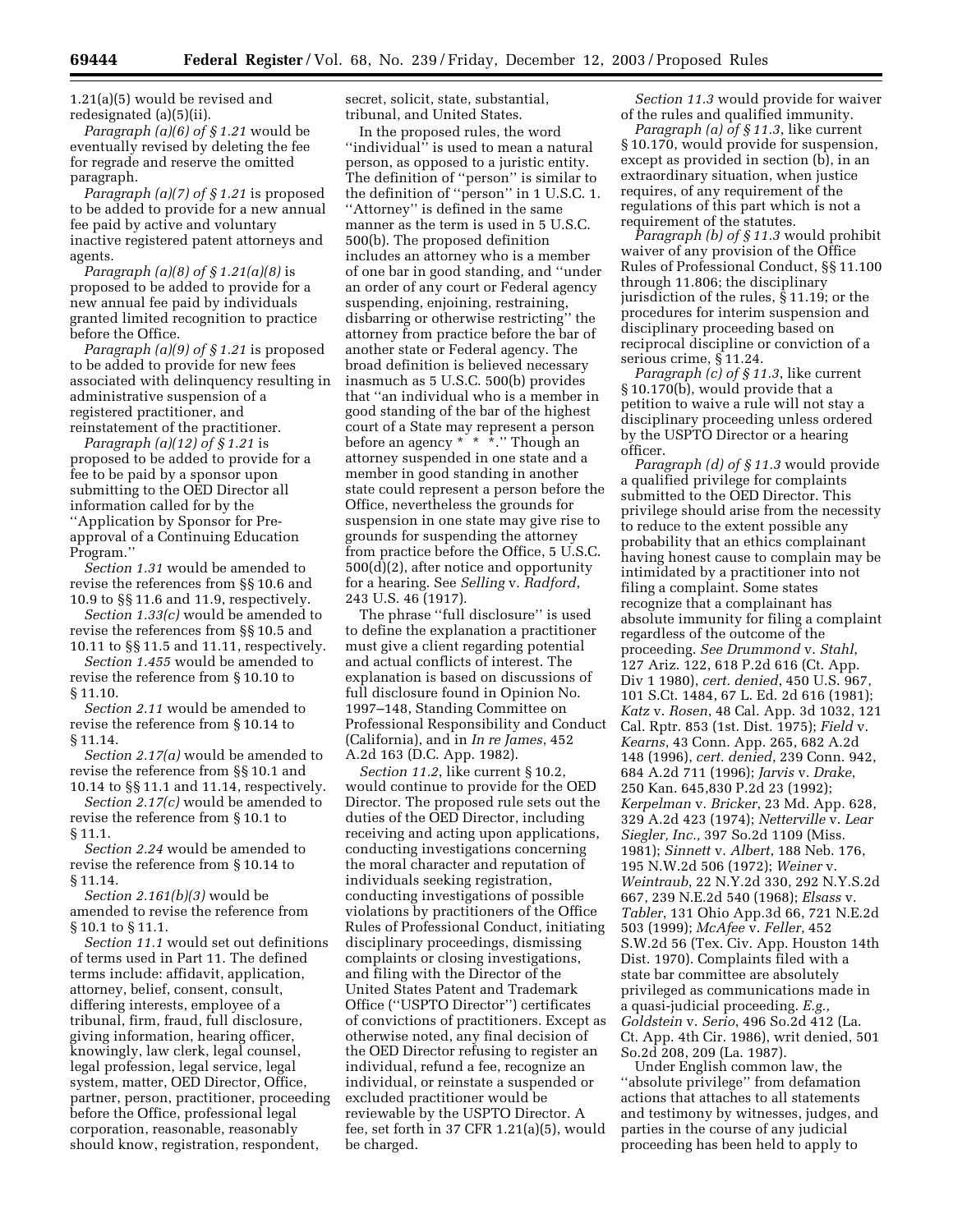testimony and statements made in the course of solicitor disciplinary proceedings. *See Addis* v. *Crocker*, 1 Q.B. 11, 2 All E.R. 629 CA. *See Halisbury's Laws of England*, Libel and Slander 28:98–101. Several states provide absolute privilege for complaints and testimony in ethics proceedings through statutes, court rules, or rules of attorney discipline. *See* Alaska Attorney Rules, Disciplinary Enforcement Rule 9 (Supp.1983); Ariz. Rules Regulating Conduct of Attorneys, Rule XII (Michie Supp. 1983); Cal. Art. 5.5 § 6094 (1984); Colo.R.C.P. Rule 259(C) (Michie Supp. 1983); *Stone* v. *Rosen*, 348 So. 2d 397 (Fla.Dist.Ct.App. 3 1977); Ga. Code App. to Title 9, Part IV, State Bar Rule 4–221(g); Hawaii S. Ct. Rule 16.7 (1992); La. Rev. Stat. Ann. § 37 ch. 4 App., Art. of Incorp. Of La. State Bar Ass'n., Art. 15 § 13 (West Supp. 1983); Minn. Rules of Law: Prof. Resp., Rule 21 (1977); Miss. Code Ann. § 73–3–345 (1992); N.J.S.Ct.Rule 1:20– 11(b)(1984); *Sullivan* v. *Crisona*, 283 N.Y.S.2d 62 (Sup. Ct. 1967) (interpreting N.Y. Judiciary Law § 90); N.D. Cent. Code § 27–14–03 (1974); Okla. Ct. Rules Governing Disciplinary Proc., Chap. 1, App. 1–A, Rule 5, Sec.5.4 (1981); S.C. Rules on Disciplinary Procedure for Att'ys §§ 11, 26 (Lawyers Coop. Supp. 1983) (complaints may be subject to contempt sanctions and injunction against malicious filing, but privilege prevents lawsuits predicated on filing or testimony); S.D. Codified Laws Ann. § 16–19–30 (1994); W. Va. State Bar Bylaws Art. VI § 43 (1982); Wyo. Ct. Rules, Disciplinary Code for the Wyo. State Bar, Rule VI (1973).

Other jurisdictions provide qualified immunity or privilege. *See* Ind. S.Ct. Rules Part VI, Admission & Discipline Rule 23 § 20 (1983) (immunity in absence of malice); Kan.S.Ct.Rule 223 (same privilege as attaches in other judicial proceedings); Me. Bar Rule  $7(f)(1)(1983)$  (immunity in absence of malice); Neb.S.Ct. Rule 106 (1983) (absolute privilege for good faith complainant); *In re Proposed Rules Relating to Grievance Pro.,* 341 A.2d 272 (N.H. 1975) (approving proposed rules effective July 25, 1975, Rule 10 providing immunity for statements made in good faith).

Communications made to licensing agencies in connection with an application for issuance, renewal, or revocation of a license have frequently been held to be entitled to absolute privilege. *Alagna* v. *New York & Cuba Mail S.S. Co.,* 155 Misc. 796 279 NYS 319 (1935) (complaint to Federal Communications Commission complaining of conduct of licensed radio operators held absolutely

privileged). Communications to Federal agencies responsible for protecting the public are privileged. *See Holmes* v. *Eddy*, 341 F.2d 477 (CA 4 1965) (holding communication to the Securities and Exchange Commission did not amount to defamation since Commission had statutory duty to protect public from frauds through stock issues, and communication was treated as confidential and not disclosed until beginning of court action); *Riccobene* v. *Scales*, 19 F.Supp 2d 577 (N.D. W. Va. 1998) (statements by attorney, representing Army officer's wife, to officer's superior made in course of representing the wife, are absolutely privileged as they were intended to obtain Army's help in ending domestic abuse, and Army had clear interest in receiving reports of domestic violence committed by soldiers).

A person filing a complaint with the Office is proscribed from providing materially false written statements. Under 18 U.S.C 1001(a) criminal penalties are provided for whoever, in any matter within the jurisdiction of the Office ''knowingly and willfully \* \* \* (2) makes any materially false, fictitious, or fraudulent statement or representation; or (3) makes or uses any false writing or document knowing the same to contain any materially false, fictitious, or fraudulent statement or entry.''

The Office is responsible for protecting the public from persons, agents and attorneys demonstrated to be ''incompetent or disreputable, or guilty of gross misconduct, or who does not comply with the regulations established under section 2(b)(2)(D) of'' the Patent Statute. 35 U.S.C. 2(b)(2)(D). The proposed rule provides potential complainants with appropriate notice of the qualified immunity while enabling the Office to fulfill its responsibility.

#### **Recognition To Practice Before the USPTO**

*Section 11.4*, like current § 10.3, would provide for a Committee on Enrollment, which will advise the OED Director in connection with the Director's duties under § 11.2(b)(2).

Section 11.5 would provide for keeping a register of attorneys and agents recognized to practice before the Office in patent matters, and a definition of practice before the Office.

*Paragraph (a) of § 11.5*, like current § 10.5, would continue to provide for maintaining a single register of attorneys and agents registered to practice before the Office. The proposed rule would conform to actual practice.

*Paragraph (b) of § 11.5* would add a new concept for disciplinary and nondisciplinary matters. The paragraph introduces definitions for practice before the Office broadly, as well as practice before the Office in patent matters, and practice before the Office in trademark matters. The proposed broad definition of practice before the Office is similar to the definition of ''practice'' adopted by the Internal Revenue Service. 31 CFR 10.2(e). Practice before the Office would not include the physical or electronic delivery of documents to the Office.

The definition of practice before the Office in patent matters is derived from *Sperry* v. *Florida*, 373 U.S. 379, 137 USPQ 578 (1963). In *Sperry,* the Supreme Court found that ''preparation and prosecution of patent applications for others constitutes the practice of law.'' The Court recognized that ''[s]uch conduct inevitably requires the practitioner to consider and advise his clients as to the patentability of their inventions under the statutory criteria, 35 U.S.C. 101–103, 161, 171, as well as to consider the advisability of relying upon alternative forms of protection which may be available under state law. It also involves his participation in the drafting of the specification and claims of the patent application, 35 U.S.C. 112, which this Court long ago noted 'constitute[s] one of the most difficult legal instruments to draw with accuracy,' *Topliff* v. *Topliff*, 145 U.S. 156, 171. And upon rejection of the application, the practitioner may also assist in the preparation of amendments, 37 CFR 1.117–1.126,1 which frequently requires written argument to establish the patentability of the claimed invention under the applicable rules of law and in light of the prior art. 37 CFR 1.119.'' Sperry, 373 U.S. at 383, 137 USPQ at 579.

Consistent with the foregoing, courts in several jurisdictions have held the preparation of patent applications by unregistered individuals to be the unauthorized practice of law. *See In re Amalgamated Development Co., Inc.,* 375 A.2d 494, 195 USPQ 192 (D.D.C. 1977), *cert. denied*, 434 U.S. 924 (1977); *People* v. *O'Brien*, 142 USPQ 239 (N.Y. 1964); *Cowgill* v. *Albright*, 307 N.E. 2d 191, 191 USPQ 103 (Ct. App. Ohio 1973); and *Virginia* v. *Blasius*, 2 USPQ2d 1320 (Va. Cir. Ct. 1987).

In Ohio, the preparation, filing and prosecution of patent applications before the Office has been recognized as the practice of law. Formal Opinion 91– 25 (1991) of the Board of Commissioners on Grievances and Discipline of the Ohio Supreme Court.

<sup>1</sup> 37 CFR 1.117–1.119, and 1.122–1.124 no longer exist.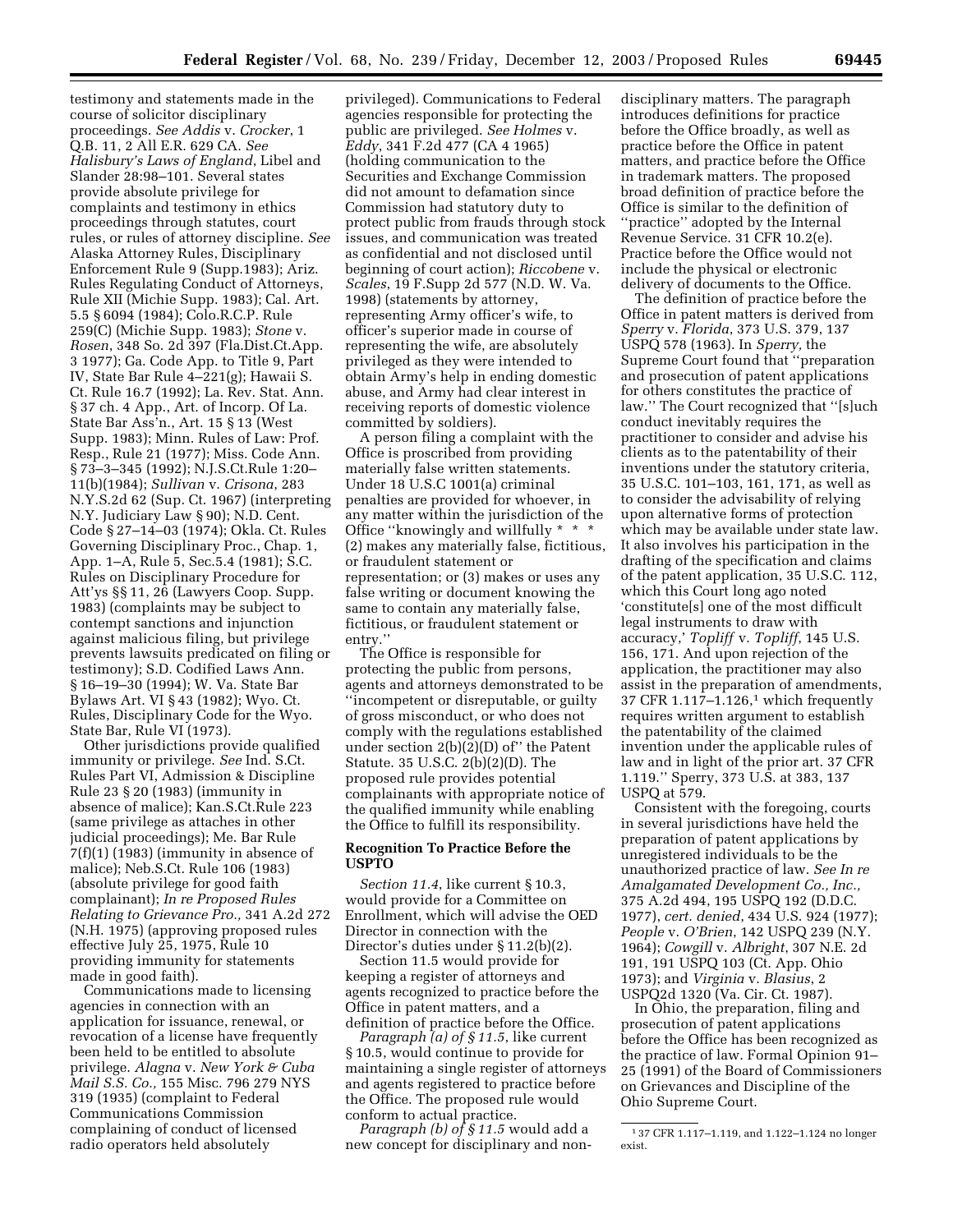The definition of practice before the Office in trademark matters is derived in part from disciplinary cases concerning attorneys engaged to prepare and prosecute trademark matters. *See Attorney Grievance Commission of Maryland* v. *Harper*, 477 A.2d 756 (Md. 1984) (holding attorney neglected legal matter by failing to prosecute filed trademark application); *State of Nebraska* v. *Gregory*, 554 N.W.2d 422 (Neb. 1996) (holding attorney did not competently act or zealously represent a client by failing to file a trademark application); *Office of Disciplinary Counsel* v. *Frease*, 660 N.E.2d 1156 (Ohio 1996) (holding attorney neglected legal matter entrusted to him when he did not file applications for trademark registration). The definition is also derived from case law involving unauthorized practice of law wherein a layperson offered trademark registration services. *See Statewide Grievance Committee* v. *Goldstein*, 1996 Conn. Super. LEXIS 3430 (Conn. Super. 1996) (enjoining layperson from advertising, offering to complete, and completing blank legal documents for ''areas commonly understood to be the practice of law including \* \* \* trademark and/ or patent,'' soliciting information from customers and using the information ''to select, prepare or complete legal documents,'' and ''providing written and/or oral instructions to customers advising them what to do with their legal documents.'').

The definition of practice before the Office also includes private conduct relating to good character and integrity essential for a practitioner in patent, trademark, or other non-patent law matters. The definition is derived from case law disciplining attorneys for misconduct not related to the practice of law. Any misbehavior, private or professional, that reveals a lack of good character and integrity essential for a person to practice as an attorney constitutes a basis for discipline. *Matter of Hasbrouck*, 657 A.2d 878 (N.J. 1995); *In re LaDuca*, 140, 299 A.2d 405 (N.J. 1973). That a person's activity does not arise from a lawyer-client relationship, that the behavior is not related to the practice of law or that the offense is not committed in the attorney's professional capacity is immaterial. *In re Suchanoff*, 460 A.2d 642 (N.J. 1983); *In re Franklin*, 365 A.2d 1361 (N.J. 1976).

*Section 11.6*, like current § 10.6, would provide for registration of individuals to practice before the Office in patent matters.

*Paragraphs (a) and (b) of § 11.6* would provide for registration of attorneys and agents, respectively. Citizens of the United States could be registered

regardless of their residence. The OED Director could register resident aliens, under appropriate circumstances. Registration of permanent resident aliens would be consistent with In re Griffiths, 413 U.S. 717 (1973) (permanent resident alien entitled to be admitted to Connecticut Bar notwithstanding status as alien). *See also Raffaelli* v. *Committee of Bar Examiners*, 496 P.2d 1264 (Cal. 1972) and *Application of Park*, 484 P.2d 1264 (Alas. 1971). The Office currently registers permanent resident aliens. *See In re Bhogaraju*, 178 USPQ 628 (Comm'r Pat. 1973); *In re Bramham*, 181 USPQ 723 (Comm'r Pat. 1974); and *In re Keen*, 187 USPQ 477 (Comm'r Pat. 1975).

The proposed rules would restrict circumstances under which an alien could be registered. Registration would be precluded if the practice of patent law before the Office is inconsistent with the terms of any visa under which the alien is admitted to and continues to reside in the United States. Registration would be precluded, for example, when the visa petition does not describe that the alien as being authorized to be employed in the capacity of representing patent applicants before the Office. *See In re Richardson*, 203 USPQ 959 (Comm'r Pat. 1979) (alien admitted to U.S. with H–3 visa for training could not practice patent law under terms of the visa), and *In re Mikhail*, 202 USPQ 71 (Comm'r Pat. 1976) (alien admitted to U.S. on B– 1/B–2 visa and visiting the U.S. temporarily for business or pleasure could not practice under the terms of the visa). It is nevertheless appropriate for some aliens to be granted limited recognition under § 11.9. *See In re Messulam*, 185 USPQ 438 (Comm'r Pat. 1975) (granting limited recognition to alien admitted to U.S. on L–1 visa for purpose of rendering service to a single company for whom the alien had previously worked abroad and who would remain in the U.S. temporarily). *See also In re Gresset*, 189 USPQ 350 (Comm'r Pat. 1976).

*Paragraph (c) of § 11.6*, like current § 10.6(c), would continue to provide for registration of foreign patent agents on the basis of substantial reciprocity. Paragraph (c) would add procedures for removing a patent agent's name from the register if the patent agent is no longer registered in good standing before the patent office of the country in which he or she resides, or no longer resides in the foreign country. The procedures would avoid any necessity of going through an administrative proceeding.

*Section 11.7*, like current § 10.7, would set forth the requirements for registration.

*Paragraphs (a)(1) and (a)(2) of § 11.7*, like current § 10.7(a), would continue to require an individual to apply for registration, and establish possession of good moral character, as well as legal, scientific and technical qualifications, and competence to advise and assist patent applicants.

*Paragraph (a)(3) of § 11.7* would explicitly place the burden of proof of good moral character and reputation on the applicant, and provide ''clear and convincing'' as the standard of proof.

*Paragraph (b)(1) of § 11.7,* like current § 10.7(b), would continue to require an individual to take and pass a registration examination in order to practice in patent matters before the Office.

*Paragraph (b)(2) of § 11.7* would identify components of a complete registration application, give an individual submitting an incomplete application 60 days from the notice to file a complete application, and require individuals to update their applications wherever there is an addition to or change to information previously furnished with the application.

*Paragraph (c) of § 11.7* would allow for a petition to the OED Director from any action refusing to register anindividual, refusing to admit an individual to the registration examination, refusing to reinstate an individual, or refusing to refund or defer any fee. The petition would be accompanied by the fee set forth in  $§ 1.21(a)(5).$ 

*Paragraph (d) of § 11.7,* like current § 10.7(b), would continue to provide for waiver of the examination for former patent examiners. Unlike § 10.7(b), waiver no longer would be available (except for a grandfathering provision) merely upon successfully serving in the patent examining corps for four years. Paragraph (d) would introduce new conditions for waiver of the registration examination for former patent examiners and expand the occasions for waiving the examination for other Office employees.

Currently, the requirement to take the examination may be waived in the case of any individual who has actively served for at least four years in the patent examining corps of the Office. The Office provides newly hired examiners with initial training. Thereafter, training provided by the Office is received on the job, or in more advanced formal training courses. Primary patent examiners are examiners who the Office has certified as having legal competence to act with a minimum of oversight. The Office also gives primary examiners a certificate granting authority to negotiate with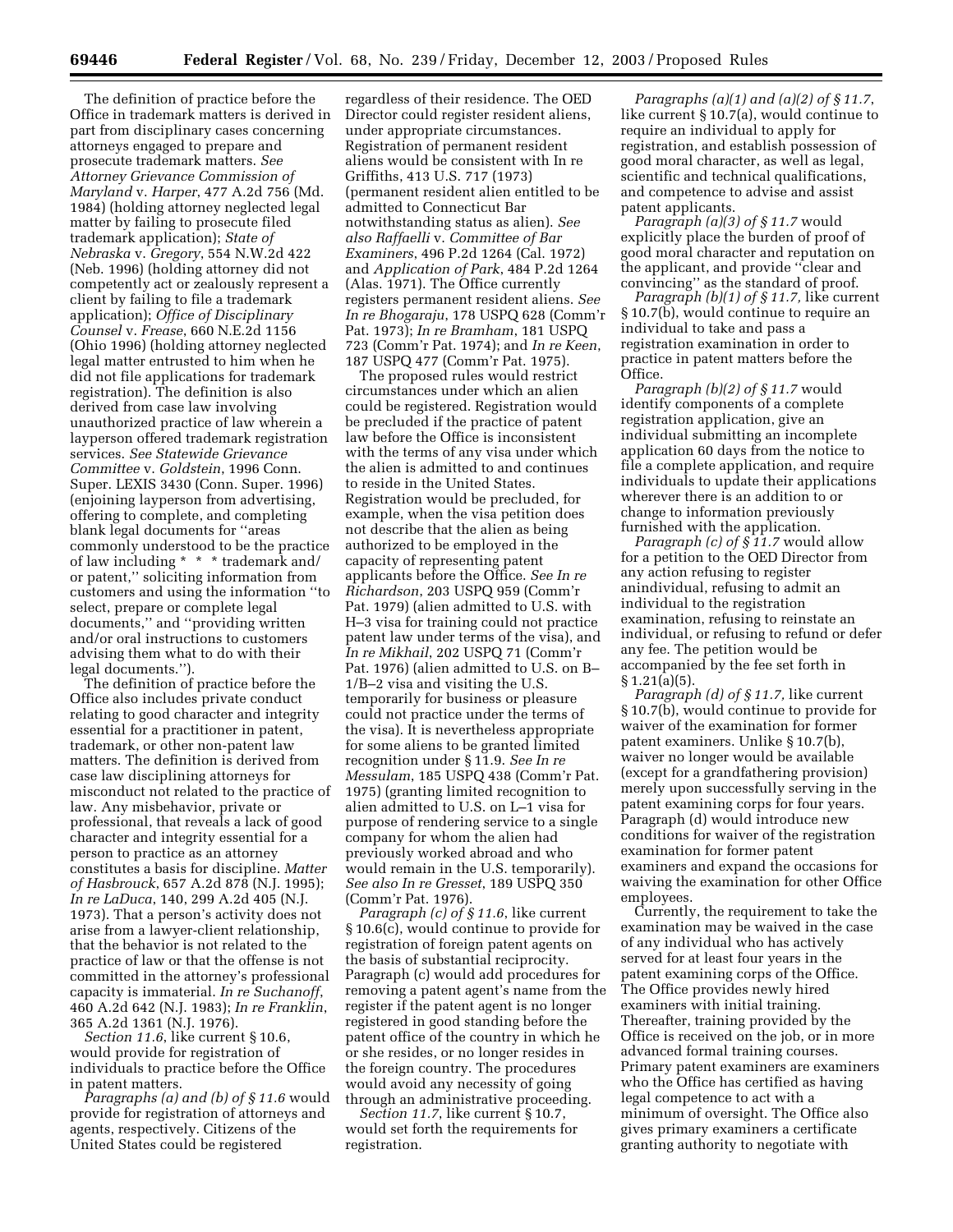practitioners. Before an examiner is promoted to primary patent examiner, a group of patent applications that he or she has examined is reviewed for competence and compliance with rules and procedures. However, no test is administered to ascertain the examiner's knowledge of patent law, practice and procedure. After an examiner achieves primary status, there is no periodic testing/training to ensure that the individual maintains an expected level of competency in law, regulations and practice and procedures. Currently, subsequent training takes place in the form of lectures or memoranda following changes to the patent law and/or regulatory changes.

To ensure competence the Office is instituting a formal certification and recertification program for patent examiners, in keeping with its 21st Century Strategic Plan. The program will require examiners being promoted to grade GS–13 to pass a competency examination based on the examination taken by persons seeking to be registered as a patent practitioner.

Also, patent examiners, like licensed practitioners, would be required to receive training and pass recertification tests to update and maintain competence and proficiency in patent law, practices and procedures.

The proposed rule would provide for waiver of the registration examination for two groups of former patent examiners who were serving in the patent examining corps at the time of their separation.

*Paragraph (d)(1) of § 11.7* would address former patent examiners who, by a date to be determined, had not actively served four years in the patent examining corps, and who were serving in the corps at the time of their separation. The registration examination would be waived for a former examiner if he or she met four conditions. The former examiner must have (i) actively served in the patent examining corps of the Office, (ii) received a certificate of legal competency and negotiation authority; (iii) been rated, after receiving the certificate of legal competency and negotiation authority, at least fully successful in each quality performance element of his or her performance plan for the last two complete fiscal years as a patent examiner, and (iv) not have been under an oral or written warning regarding the quality performance elements at the time of separation from the patent examining corps.

*Paragraph (d)(2) of § 11.7* would address former patent examiners who, by a date to be determined, have actively served four years in the patent examining corps, and who were serving

in the corps at the time of their separation. The examination would be waived for the former examiner if he or she meets three conditions. The former examiner must (i) have actively served for at least four years in the patent examining corps of the Office by the date to be determined, have been rated at least fully successful in each quality performance element of his or her performance plan for the last two complete fiscal years as a patent examiner in the Office; and (iii) not have been under an oral or written warning regarding the quality performance elements at the time of separation from the patent examining corps.

Requiring that an examiner be rated at least fully successful in the quality performance elements of his or her performance plan is in accord with prior practice. Former examiners, who upon separation from the Office, were rated unacceptable for quality performance elements have been required to take the registration examination. *Accord,* Commissioner's Decision, leg.01.pdf, posted on the Office Web site as *www.uspto.gov/web/offices/com/sol/ foia/oed/legal/leg01.pdf.*

*Paragraph (d)(3) of § 11.7* would address certain former Office employees who were not serving in the patent examining corps upon their separation from the Office. The examination would be waived for a former Office employee meeting four requirements. The former employee must demonstrate by petition that he or she possesses the necessary legal qualifications to render to patent applicants and others valuable service and assistance in the preparation and prosecution of their applications or other business before the Office by showing that (A) he or she has exhibited comprehensive knowledge of patent law equivalent to that shown by passing the registration examination as a result of having been in a position of responsibility in the Office in which he or she: (i) Provided substantial guidance on patent examination policy, including the development of rule or procedure changes, patent examination guidelines, changes to the Manual of Patent Examining Procedure, or development of training or testing materials for the patent examining corps; or (ii) represented the Office in patent cases before Federal courts; and (B) was rated at least fully successful in each quality performance element of his or her performance plan for the position for the last two complete rating periods in the Office, and was not under an oral warning regarding the quality performance elements at the time of separation from the Office.

*Paragraph (d)(4) of § 11.7* would provide additional conditions for waiver of the examination for each individual covered in paragraphs (d)(1) through (d)(3). To be eligible for consideration for waiver, the individual must file a complete application within two years of separation from the Office, together with the fee required by  $\S 1.21(a)(1)(i)$ . All other individuals and former examiners filing an application or paying a fee more than two years after separation from the Office would be required to take and pass the examination in order to demonstrate competence to represent applicants before the Office. If the examination is not waived, the individual or former examiner also would have to pay the examination fee required by § 1.21(a)(1)(ii) within 30 days of notice.

*Paragraph (e) of § 11.7* would eliminate the provision for regrade of an examination. The current rule requires the Office to treat each regrade request individually. Candidates requesting regrade seek, in effect, individualized regrading. Individualized regrading can promote the occurrence of arbitrary and capricious decisions.

The standard for review of the grading of the registration examination is ''whether the officials of the Patent Office acted fairly and without discrimination in the grading of the plaintiff's examination, pursuant to a uniform standard.'' *See Cupples* v. *Marzall,* 101 F.Supp. 579, 583 (D.D.C. 1952). The Office uses a set of model answers in grading examination answers. The use of Office Model Answers to grade the examination satisfies the Cupples standard ''because it provides a set of uniform standards by which all examinations can be fairly judged and is therefore not arbitrary and capricious.'' *Worley* v. *USPTO,* 2000 U.S. Dist. LEXIS 16992, 16997 (D.D.C. 2000). In contrast, ''permitting individualized and subjective regrading upon request would promote, not reduce, the likelihood that the Office would make arbitrary and capricious decisions regarding who passes and fails the Patent Bar examination.'' *Worley,* at 16998. *See also Kyriazis* v. *Dickinson,* No. 99–2299, slip op. at 7 (D.D.C. Dec. 8, 2000) (''this Court rejects Plaintiff's argument that a regrade of question 16 of the examination should consist of an individual determination as to whether Mr. Kyriazis's explanation for his answer constitutes the correct interpretation of patent law, rather than a determination whether the grading conformed with the PTO's Model Answers'').

To treat each regrade request individually requires dedication of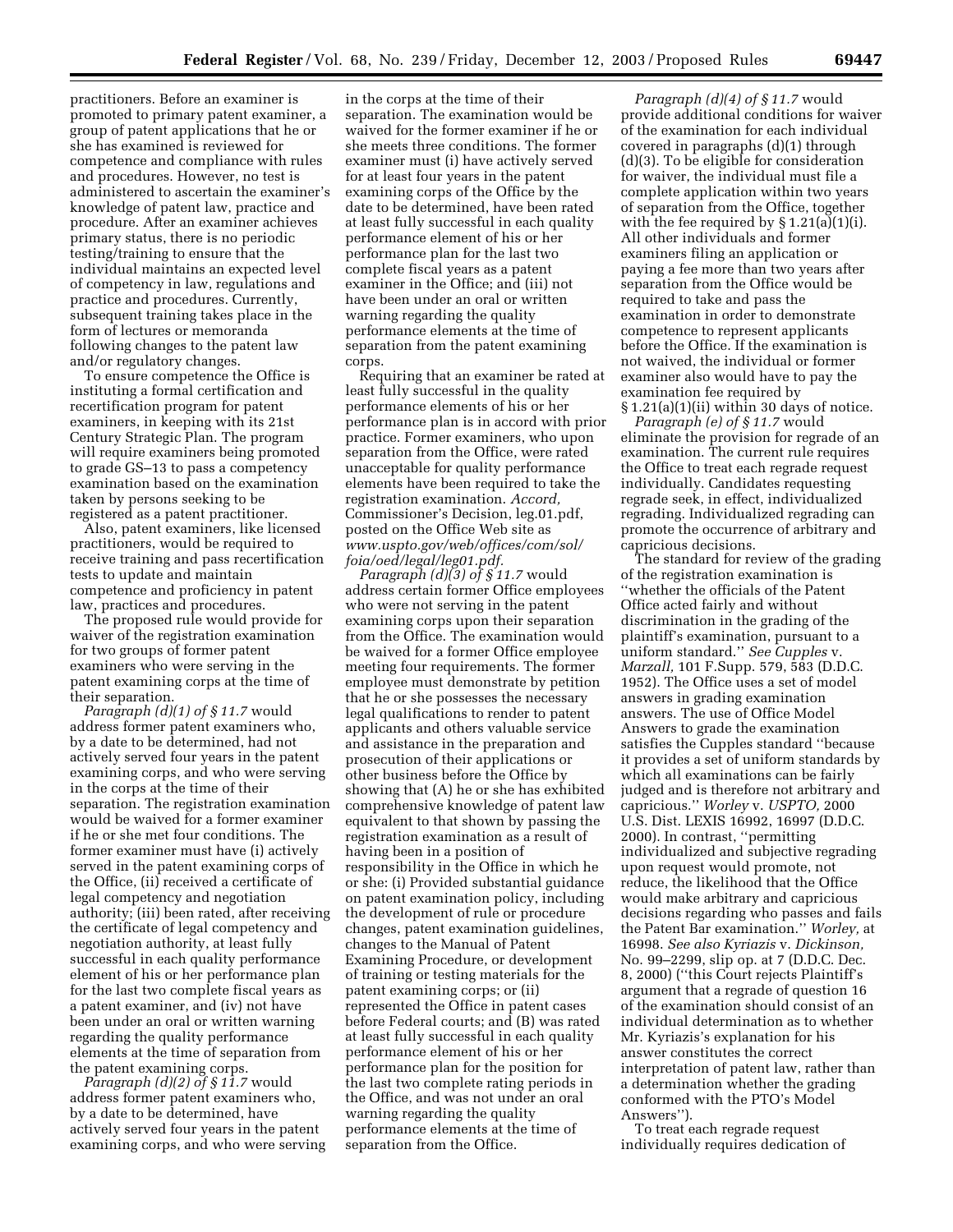considerable resources. Further, such regrades require release of both the questions and Model Answers. In turn, release of the questions and answers necessitates preparation of new examinations twice each year. Producing new examinations twice each year requires dedication of considerable resources. The Office is already pressed for staff and time to provide these services. The Office intends to change the delivery of the registration examination. The examination would no longer be administered twice a year in a paper and pencil format. Instead, a private sector party would deliver the examination at computer terminals at that party's test sites. It is anticipated that the examination would be administered each business day. The examination would not be delivered to applicants on the Internet. The registration examination is and will continue to be a multiple choice examination. The Office intends to develop a databank of multiple choice questions in following years that can be reused in subsequent examinations. The source of the questions and answers would be the patent laws, rules and procedures as related in the Manual of Patent Examining Procedure (MPEP) and policy statements issued by the Office. The examination would be ''open-book'' in the sense that the MPEP and policies would be accessible at the same computer terminals where the examination is taken. Paper forms of the MPEP or policies could not be brought into the private sector party's test site. New questions would be introduced as MPEP revisions or policy statements introduce new policies, rules, procedures, or statutory law changes. The USPTO would announce when questions are added to the data base addressing revisions of the MPEP or new policy statements. Questions would be retired as necessary and consistent with the changes. Reuse of questions could reduce the time and resources needed to develop the examination each time it is given. To reuse questions and reduce pressure on the staff, it would be necessary to cease publication of the questions and the corresponding answers. This would preserve the fairness of the test for later applicants.

The Multistate Bar Examination (MBE), like the registration examination, is a multiple choice examination. Questions on the MBE are reused in later years. An individual may review on his own MBE examination papers under the guidelines established by the National Conference of Bar Examiners, *i.e.*, under supervision and without taking notes. *See Fields* v. *Kelly,* 986

F.2d 225, 227 (8th Cir 1993). Under proposed paragraph (g), an unsuccessful applicant would schedule an opportunity to review, *i.e.*, inspect the examination questions and answers he or she incorrectly answered under supervision without taking notes. The questions could not be copied. This would be the same as the guidelines established by the National Conference of Bar Examiners for inspection of the MBE.

Under proposed paragraph (e), an unsuccessful applicant satisfying the admission requirements would have a right to sit for future examinations. The due process clause of the Fourteenth Amendment does not require that unsuccessful applicants be given the opportunity for a regrade. The applicant is afforded due process by permitting him or her to sit for the examination again. *See Lucero* v. *Ogden,* 718 F.2d 355 (10th Cir. 1983), *cert. denied,* 465 U.S. 1035, 79 L. Ed. 2d 706, 104 S.Ct. 1308 (1984) (''Courts have consistently refrained from entering the arena of regrading bar examinations when an unqualified right of reexamination exists.''); *Tyler* v. *Vickery,* 517 F.2d 1089, 1103 (5th Cir. 1975), *cert. denied,* 426 U.S. 940, 49 L. Ed. 2d 393, 96 S.Ct. 2660 (1976); *Poats* v. *Givan,* 651 F.2d 495, 497 (7th Cir. 1981); *Davidson* v. *State of Georgia,* 622 F.2d 895, 897 (5th Cir. 1980); *Sutton* v. *Lionel,* 585 F.2d 400, 403 (9th Cir. 1978); *Whitfield* v. *Illinois Board of Bar Examiners,* 504 F.2d 474, 478 (7th Cir. 1974) (Constitution does not require an unsuccessful applicant be permitted to see his examination papers and to compare them with model answers or answers of successful applicants); *Bailey* v. *Board of Law Examiners,* 508 F.Supp. 106, 110 (W.D. Tex. 1980); and *Singleton* v. *Louisiana State Bar Ass'n.,* 413 F.Supp. 1092, 1099–1100 (E.D. La. 1976).

Limiting access to the questions would not deny the unsuccessful applicant equal protection of the laws. Inasmuch as some of the questions appear in following years, the questions must be kept secret in order to preserve the fairness of the test for later applicants. *See Fields* v. *Kelly,* 986 F.2d at 227. An unsuccessful applicant also is not deprived of a property right without due process by limiting access to the questions. Providing an opportunity to review the examination under supervision without taking notes affords the applicant a hearing at the administrative level. *Id.* at 228.

The Administrative Procedures Act provides procedural protections in matters involving an ''adjudication,'' which includes licensing. 5 U.S.C. 554. However, the Act also provides that these protections are not required where there is involved ''proceedings in which decisions rest solely on inspections, tests, or elections  $* \times *$ . "5 U.S.C. 554(a)(3). This subsection implicitly recognizes that ''where examinations are available, further procedural protections are unnecessary. *See also* 1 K. Davis, Administrative Law Treatise § 7.09 (1958).'' *Whitfield* v. *Illinois Board of Bar Examiners,* 504 F.2d 474, 478 (7th Cir. 1974).

*Paragraph (f) of § 11.7* would continue the current practice in which applicants seeking reciprocal recognition under § 11.6(c) must file an application and pay the fee set forth in § 1.21(a)(6). It would introduce the practice of paying the application fee required by  $\S 1.21(a)(1)(i)$ .

*Paragraph (g) of § 11.7* would continue the practice of soliciting information bearing on the moral character and reputation of individuals seeking recognition. If information from any source is received that tends to reflect adversely on the moral character or reputation of an individual seeking recognition, the OED Director would conduct an investigation into the individual's moral character and reputation.

The proposed regulation specifies that the information sought bearing on the moral character and reputation of individuals includes events regardless of whether the records have been expunged or sealed by a state court. In accordance with the supremacy clause of the United States Constitution, ''a federal agency acting within the scope of its congressionally delegated authority may pre-empt state regulation.'' *Louisiana Public Service Comm'n.* v. *FCC,* 476 U.S. 355, 369, 90 L. Ed. 2d 369, 106 S.Ct. 1890 (1986). The pre-emptive force of a Federal agency's regulation does not depend on express Congressional authorization. Instead, the correct focus is on ''the proper bounds of [the Federal agency's] lawful authority to undertake such action.'' *City of New York* v. *FCC,* 486 U.S. 57, 64, 100 L. Ed. 2d 48, 108 S.Ct. 1637 (1988).

Congress has authorized the USPTO Director to adopt regulations requiring individuals to demonstrate that they are of good moral character and reputation before being recognized. 35 U.S.C. 2(b)(2)(D). The statute does not mention expungement as a means for removing statutory disqualifications. Congress does not appear to have contemplated these expungements would limit the USPTO Director's authority under statute. Requiring disclosure of expunged offenses is a rational and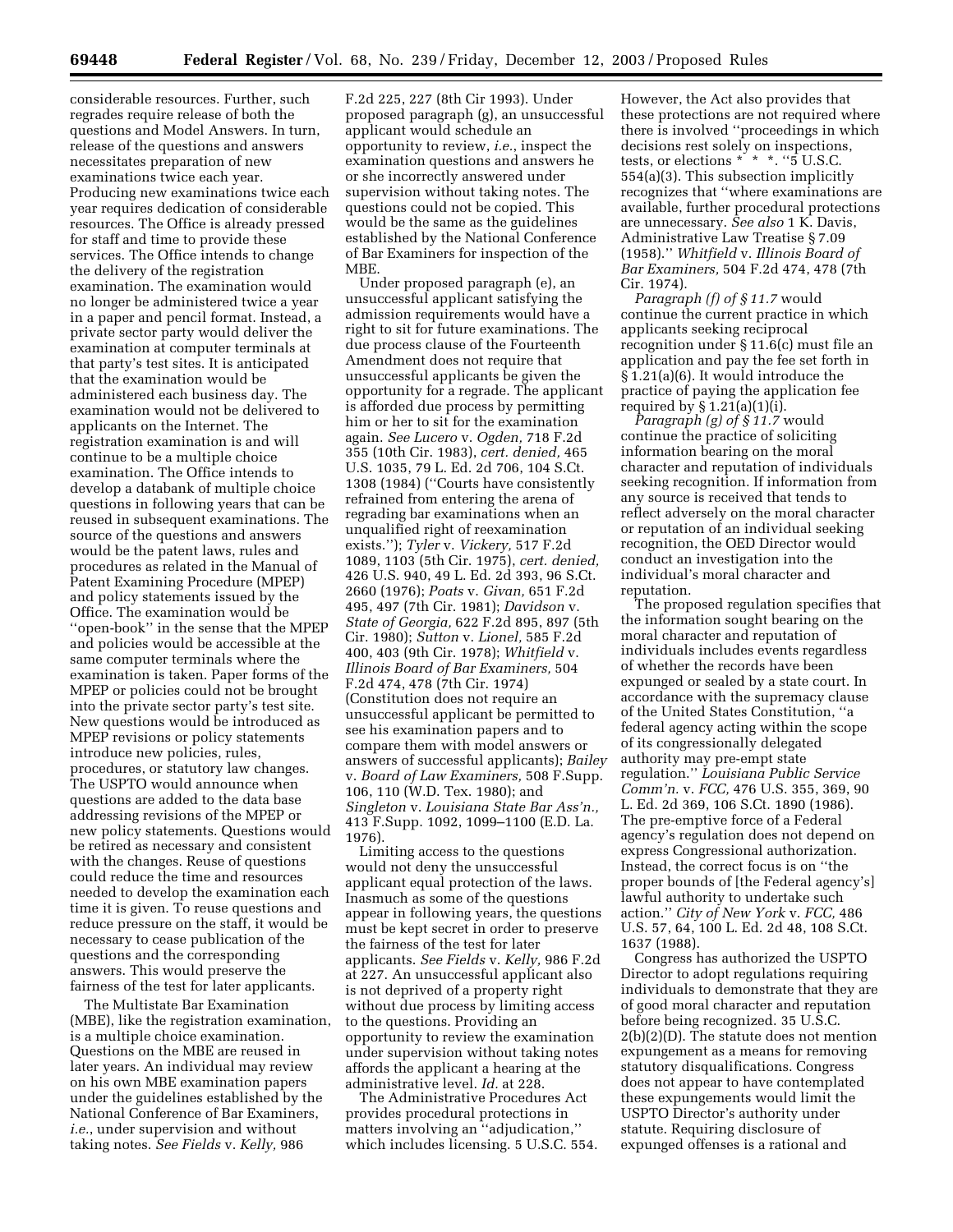reasonable method to promote licensing individuals presently possessing good moral character and reputation. In *Dickerson* v. *New Banner Institute, Inc.,* 460 U.S. 103, 103 S.Ct. 986, 74 L. Ed. 2d 845 (1983), the Supreme Court held that an Iowa expungement of a judgment did not remove disabilities imposed by the Federal Gun Control Act of 1968 on the basis of the state conviction, and that the expungement did not nullify the conviction. Information regarding expunged offenses is clearly relevant to, though not necessarily determinative of, an applicant's moral character. *See Wilson* v. *Wilson,* 416 F.Supp. 984 (D. Oregon 1976). Expungement, for example, does not signify that the person was innocent of the crime. Rather, expungement alleviates certain continuing effects of a conviction under various laws. State bar examiners consider the commission of any crime, including expunged offenses, in weighing an applicant's overall character and fitness to practice law. *See In re Leff,* 619 P.2d 232 (Ariz. 1980); *State Bar* v. *Langert,* 276 P.2d 596 (Calif. 1954); *Florida Board of Bar Examiners Re: Certified Question—Felony Convictions—Federal Youth Corrections Act,* 361 So.2d 424 (Fla. 1978); *In re Majorek,* 508 N.W.2d 275 (Neb. 1993); *In re McLaughlin,* 675 A.2d 1101 (N.J. 1995); and *In re Davis,* 403 N.E.2d 189 (Ohio 1980). Requiring disclosure of arrests, even if a state court has ordered expungement, does not violate a constitutional right to privacy. *See AFL–CIO* v. *HUD,* 118 F.3d 786 (D.D.C. 1997). The proposed rule would provide applicants with notice of the requirement for disclosure of expunged records.

The USPTO is seeking comments on the two alternatives proposed below for accepting a state bar's determination on the moral character of persons seeking to become registered practitioners who at the time of filing of their USPTO application, have been admitted as an attorney in a State Bar and continue to be in good standing.

One option is to require applicants who are attorneys to submit a certified copy of their State Bar application and moral character determination. The Office may accept the moral character determination as meeting the requirements set forth in § 11.7(g).

The second option is to require these applicants to submit a certified copy of their State Bar application and moral character determination and for the Office to accept the State Bar's character determination as meeting the requirements set forth in § 11.7(g) if, after review, the Office finds no substantial discrepancy between the

information provided with their USPTO application and the State Bar application and moral character determination. In such a case, OED will accept the moral character determination of the State Bar as meeting the requirements set forth in § 11.7(g), so long as this acceptance is not inconsistent with other rules and the requirements of 35 U.S.C. 2(b)(2)(D). If the USPTO finds that there is substantial discrepancy or if OED obtains or receives other or new information, or if the determination of moral character conflicts with other rules or § 2(b)(2)(D), the USPTO reserves the right to make an independent decision.

The first option, accepting the state bar's determination on moral character without further review, is administratively convenient. However, it raises the issue of equal treatment between patent attorneys and patent agents as to standards applied. The nature of the patent application proceedings before the USPTO allows for registered practitioners to represent clients before the Office who may or may not be attorneys. In addition, ''Congress placed the responsibility on Director to protect the public.'' 35 U.S.C. § 2(b)(2)(D).2 Under 35 U.S.C. § 32, the USPTO is under an obligation to consider the moral character of all applicants seeking to become registered practitioners. The states and USPTO have concurrent authority to protect the public. *Kroll* v. *Finnerty,* 242 F.3d 1359 (Fed. Cir. 2001). Thus, the USPTO may not have authority to resolve all moral character questions of attorneys by deferral to the state determinations. Complete deference to a determination on moral character made by state bars is inconsistent with the USPTO's responsibility of protecting the public. Further, it is possible that state bars may be unaware of violations brought to the attention of the Office. The Office cannot circumvent its responsibility to protect the public. In tandem, it is not the Office's intent to place an unnecessary burden on state bars to make determinations on issues that can be equally addressed by both entities. Thus, while it is appropriate to consider the determination on moral character made by state bars as part of the application process at the USPTO, it is

inconsistent with the statute to accept the state bar determination as dispositive of the issue for USPTO purposes.

Under the first option, the USPTO would give deference to the state bars if the Office allows patent attorneys to submit a copy of their state bar applications and moral character determinations. Under the second option, the USPTO would still give deference, but reserves the authority to look further into the issue of moral character if there is substantial discrepancy between the information provided in the USPTO application form and the state bar application or if new information is provided related to this matter. This is a satisfactory compromise that enables both the states and the USPTO to exercise their respective authorities to protect the public.

*Paragraph (h) of § 11.7* would define moral character. The definition is derived from *Konigsberg* v. *State Bar of Cal.,* 353 U.S. 252, 77 S.Ct. 722, 1 L.Ed.2d 810 (1957); and *In re Matthews,* 462 A.2d 165 (NJ 1983). This paragraph also would provide a nonexclusive list of moral character factors considered by the OED Director. The list would be substantially the same as that considered by the Committee of Bar Examiners of the State Bar of California in ''Statement on Moral Character Requirement For Admission to Practice Law in California,'' which is available at *www.calbar.org/shared/2admndx.htm.*

*Paragraph (h)(1) of § 11.7* would provide not only that an applicant convicted of a felony or crime involving moral turpitude or breach of fiduciary duty is presumed not to be of good moral character, but also that the individual would be ineligible to apply for registration until two years after completion of any sentence and probation or parole. See In re Dortch, 687 A.2d 245 (Md. 1997); *Seide* v. *Committee of Bar Examiners (Calif.),* 782 P.2d 602 (Cal. 1989). The individual would have to pay the fee required by § 1.21(a)(10) with the application for registration.

*Paragraph (h)(4) of § 11.7* would provide that an attorney disbarred or suspended from the practice of law, or an attorney who resigns in lieu of discipline would not be eligible to apply for registration for a period of two years following completion of the discipline. The OED Director would have discretion to waive the two-year period only if the individual demonstrates that he or she has been reinstated to practice law in the State where he or she had been disbarred or suspended, or had resigned. The attorney would have to

<sup>2</sup> ''[T]he primary responsibility for protection of the public from unqualified practitioners before the Patent [and Trademark] Office rests with the Commissioner of Patents [and Trademarks].'' *Gager* v. *Ladd,* 212 F.Supp. 671, 673, 136 USPQ 627, 628 (D.D.C. 1963), (quoting with approval *Cupples* v. *Marzall,* 101 F.Supp. 579, 583, 92 USPQ 169, 172 (D.D.C. 1952), *aff'd,* 204 F.2d 58, 97 USPQ 1 (D.C. Cir. 1953)).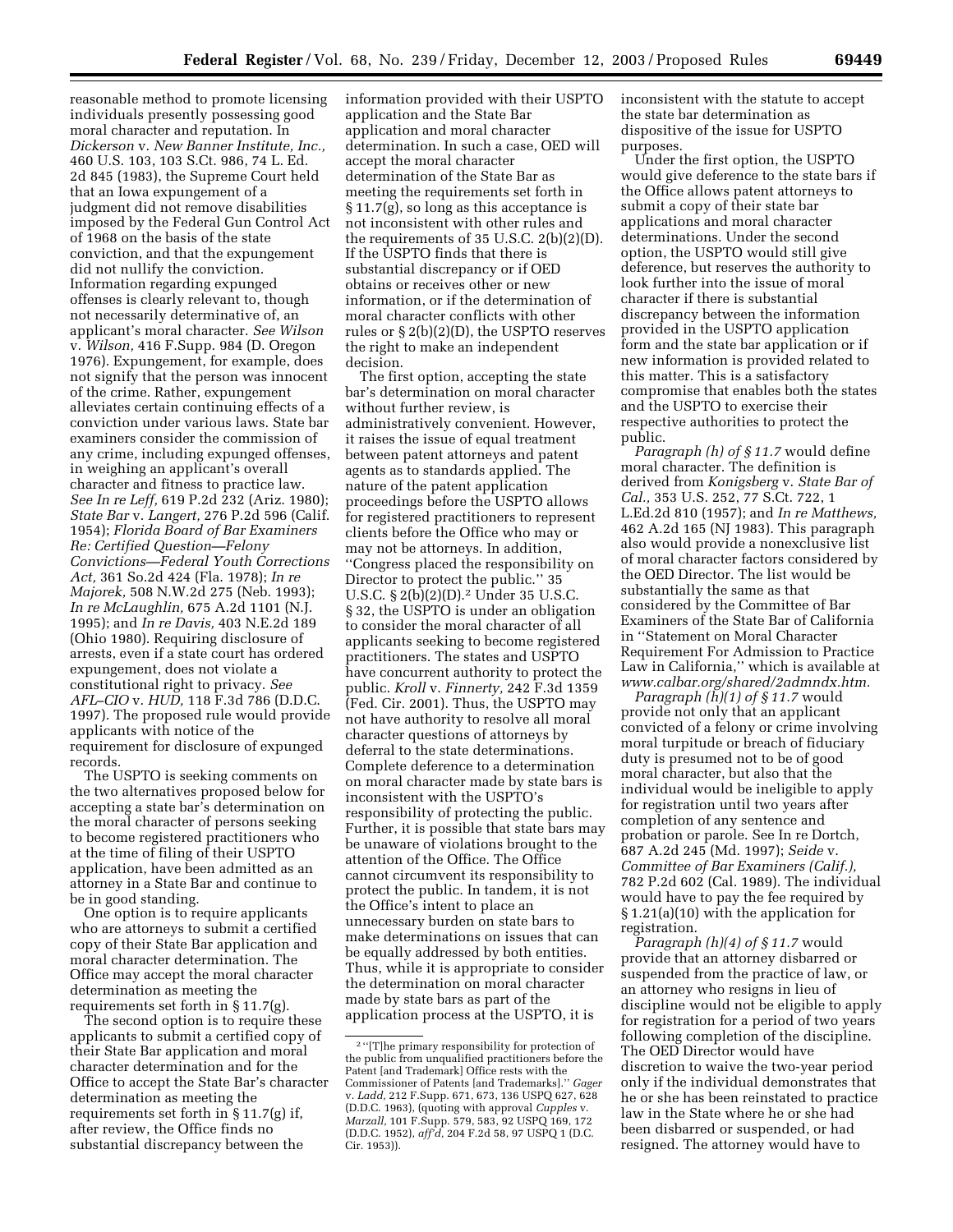pay the fee required by § 1.21(a)(10) with the application for registration.

*Paragraph (i) of § 11.7* would identify factors that may be taken into consideration when evaluating rehabilitation of an applicant seeking a moral character determination for registration.

*Paragraph (j) of § 11.7* would provide procedures for the OED Director and Committee on Enrollment to hear cases arising if the OED Director believes that any evidence suggests that an individual lacks good moral character and reputation. The procedures are in accord with those recognized in *Willner* v. *Committee on Character and Fitness,* 373 U.S. 96, 83 S.Ct. 1175 (1963) as providing due process. When the evidence is information supplied or confirmed by the individual, or is of an undisputed documentary character, the hearing will be on the written record. When a person or source whose reliability or veracity is questioned supplies the evidence, the individual may choose to have a hearing on the written record, or have an oral hearing to confront and cross-examine the person or source providing the evidence. The expense of an oral hearing could be a serious burden on an individual who is both distant from the Office and without an established practice. The rule provides such an individual with an alternative to an oral hearing, *i.e.*, being heard on a written record with briefing. The procedures for an oral hearing are similar to those adopted by the District of Columbia Court of Appeals. Rule 46(f) and (g). An oral hearing will provide the Committee and OED Director with an opportunity to observe the individual's demeanor.

*Paragraph (k) of § 11.7* would allow an individual whose application for registration has been rejected because of lack of good moral character and reputation to reapply for registration. The individual would be permitted to reapply five years after the ruling, unless otherwise provided. The individual would also be required to take and pass the registration examination. This provision follows the same time provisions of Rule 201.12 of the Rules Governing Admission to the Bar of the State of Colorado. The individual would have to pay the fee required by  $\S 1.21(a)(10)$  with the application for registration.

*Section 11.8* would continue the practice under current 37 CFR 10.8 of requiring an oath and payment of a fee prior to registration, and conform to the practice of filing a completed Data Sheet.

*Paragraph (a) of § 11.8* would provide a two-year period within which an

applicant who passes the registration examination may complete registration. In effect, a passing score would be good for two years. The Office would deem this period reasonable for individuals who have not been registered, and not completed their registration within two years. Their continued familiarity with the Patent Statute, Office practices and procedures, and changes thereto in the interim is not established, and they could not lawfully practice before the Office in patent matters in that period. The two-year period is similar to the time afforded District of Columbia Bar applicants, who may request acceptance of a prior Multistate Bar Examination or essay exam result provided, *inter alia,* the prior administration of the examination was within 25 months of the examination about to be administered. *See* Rules 46(b)(8)(A)(3) and 46(b)(8)(B)(3) of the Rules of the District of Columbia Court of Appeals.

Under paragraph (a) of § 11.8, limited recognition would no longer be granted to individuals while awaiting registration. The period candidates await registration is expected to be reduced by the Office's soliciting information tending to affect the eligibility of candidates based on their character on both the Office Web site as well as the Official Gazette. The names of the candidates receiving a passing score will be published. The public will be given 60 days from publication on the Web to provide the information.

*Paragraph (b) of § 11.8* would add procedures for applicants seeking registration as a patent attorney or agent. An individual seeking registration as a patent attorney would have to demonstrate that he or she is a member in good standing with the bar of the highest court of a state.

*Paragraph (c) of § 11.8* would codify a practice of requiring individuals to update the information and answers they provide on their applications based on events occurring between the date an individual signs an application, and the date he or she is registered or recognized to practice before the Office in patent matters. This would include not only changes of address, but also events that may reflect adversely on the individual's moral character. The latter would serve the integrity of the registration process to require the applicant to update information and answers, and show that the individual continues to satisfy the requirements of  $§ 11.7(a)(2)(i).$ 

*Paragraph (d) of § 11.8* would introduce an annual fee to be paid by registered practitioners. The amount of the fee would be set forth in § 1.21(a)(7). The annual fee would be due in three-

month intervals depending on the first initial of a practitioner's last name. The roster would be divided into four units. The payment period for last names beginning with A–E shall be every January 1 through March 31; the payment period for last names beginning with F–K shall be every April 1 through June 30; the payment period for last names beginning with L through R shall be every July 1 through September 30; and the payment period for last names beginning with S through Z shall be every October 1 through December 31.

In the past, the fees paid by applicants and patentees have supported the costs of the activities that maintain the patent practitioner's community reputation for integrity. The proposed annual fee is introduced pursuant to 35 U.S.C. 41(d). The annual fee is intended to fund the costs of the disciplinary system, and maintaining the roster of registered practitioners up-to-date by (i) annually surveying the practitioners for current address/telephone/e-mail information, and (ii) daily updating the roster with new changes of address. With an annual fee, the Office would be funding the disciplinary system as State Bars do, by dues from the bar members. Bar disciplinary activities are generally regarded as being in the interest of maintaining the Bar's reputation for integrity and supporting the willingness of potential clients to engage the services of practitioners. The continual updating of the USPTO roster is also in the interest of assuring that registered practitioners are identified to the public they seek to serve. The current cost of USPTO disciplinary and roster maintenance programs is a little in excess of \$100 per year per registered practitioner. That cost is currently met by funds from application, issue, or maintenance fees. It is problematic to charge applicants for this activity, since many of the complaints concern applications that were not filed or were filed or prosecuted improperly or should not have been filed in the first place, or patentees, who have received the benefit of competent counsel. The anomaly is magnified by the need for disciplinary action concerning practitioners who have been convicted of felonies, or disciplined by state bars for matters other than practice before the Office. By adopting an annual fee to be paid by registered practitioners, the costs of these activities is not passed on to applicants. Thus, USPTO will recover the costs associated with these activities from the practitioners instead of the public in general. The funds received from the annual fee would be directed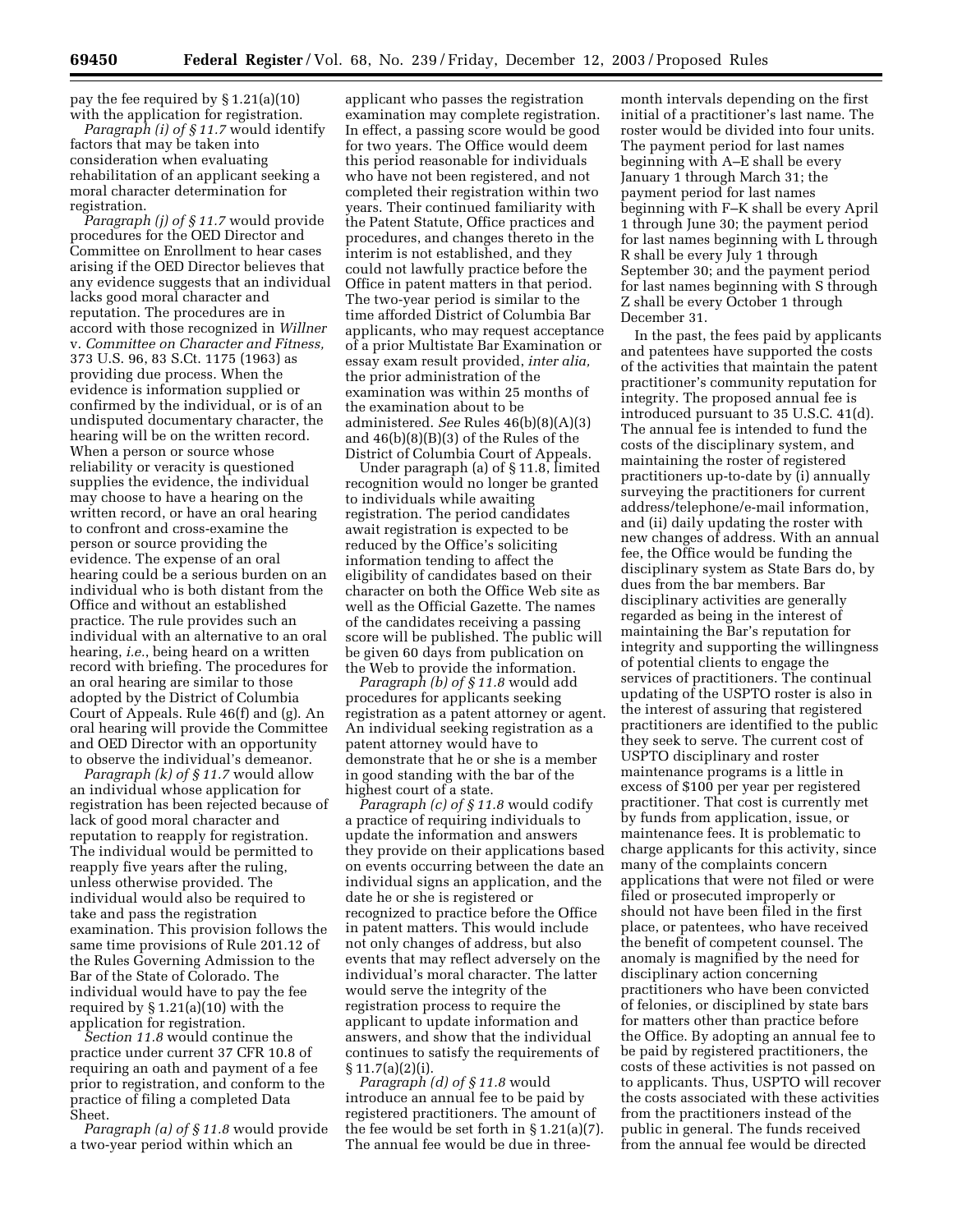to these activities and would not be diverted to support other proposals. The annual fee would not be imposed on persons during the calendar year in which they are first registered to practice before the Office. Failure to comply with this rule would subject a registered practitioner to penalties set forth in § 11.11(b).

*Section 11.9* would continue the same practice under current § 10.9 of providing limited recognition of individuals under the appropriate circumstances.

*Paragraph (a) of § 11.9* would continue to provide for limited recognition of individuals to practice before the Office in a particular patent application or applications. The practice would be limited to individuals who are not attorneys representing the individual's close relative, such as a child, elderly parent.

*Paragraph (b) of § 11.9* would provide for aliens, residing in the United States, to obtain limited recognition to practice before the Office in a particular patent application or applications if the Immigration and Naturalization Service or the Department of State has authorized the alien to be employed in the capacity of representing a patent applicant by preparing and prosecuting the applicant's U.S. patent application. Recognition may be granted if the applicant satisfies the provisions of § 11.7(a), (b), and (c) or (d). Consistent with current practice, limited recognition would be granted in maximum increments of one year, but would not be granted or extended to an alien residing abroad. Limited recognition also would not be granted to aliens admitted to the United States to be trained. Recognition to practice before the Office, like admission to practice law in any other jurisdiction, is not a training opportunity.

*Paragraph (c) of § 11.9* would continue to provide for limited recognition of an individual not registered under § 11.6 to prosecute an international application only before the U.S. International Searching Authority and the U.S. International Preliminary Examining Authority.

*Paragraph (d) of § 11.9* would provide for a limited recognition fee paid by an individual granted limited recognition under paragraphs (b) or (c) of § 11.9. The same individuals would also be required to pay an annual fee upon renewal or extension of the limited recognition previously granted. Failure to comply with the rule would subject the individual to loss of recognition.

*Section 11.10* would set forth provisions regarding post-employment restrictions on practice before the

Office. Paragraph (a) would permit only practitioners who are registered under § 11.6 or individuals given limited recognition under § 11.9 to prosecute patent applications of others before the Office.

*Paragraph (b) of § 11.10* would parallel the provisions of 18 U.S.C. 207(a) and (b). The proposal would parallel the basic restrictions of § 207(a) on any registered former Office employee acting as representative, or intending to bring influence, in a particular matter in which he or she personally and substantially participated as an employee of the Office. The proposal also would parallel the basic two-year restriction of § 207(b) on any registered former Office employee acting as representative or with intent to influence as to a particular matter for which the employee had official responsibility. In addition, the proposal would proscribe the same conduct occurring behind the scenes by prohibiting conduct that ''aids in any manner'' the representation or communication with intent to influence. It is appropriate that the conduct proscribed by §§ 207(a) and (b) be extended to conduct occurring behind the scene. The conduct is proscribed by current § 10.10(b). A patent can be held unenforceable where a former patent examiner engaged in behind the scene efforts to obtain a reissue patent on a patent in which he or she personally and substantially participated as an examiner. *See Kearny & Trecker Corp.* v. *Giddings & Lewis, Inc.,* 452 F.2d 579 (7th Cir. 1971), *cert. denied,* 92 S.Ct. 1500 (1972).

*Paragraph (c) of § 11.10* would introduce citation of the statutory and regulation provisions governing the post employment conduct of unregistered former employees. The provisions cover any unregistered former employees, who represent another person in an appearance or, by other communication, attempts to influence the Government, including the Office, concerning a particular matter in which he or she was involved. For example, a former patent examiner, whether or not he or she becomes a registered practitioner, may not appear as an expert witness against the Government in connection with a patent granted on an application he or she examined as a patent examiner.

*Paragraph (d) of 11.10*, like current § 10.10(c), would continue to proscribe an employee of the Office from prosecuting or aiding in any manner in the prosecution of a patent application for another.

*Paragraph (e) of § 11.10* would continue the prohibition against conflicts of interest contained in current § 10.10(d). A number of statutory and regulatory provisions affect U.S. Government employees who are registered to practice before the Office. These provisions include 18 U.S.C. 203 and 205.

Section 205 is a criminal statute which ''precludes an officer or employee of the Government from acting as an agent or attorney for anyone else before a department, agency or court in connection with any particular matter in which the United States is a party or has a direct and substantial interest.'' *Memorandum of Attorney General Robert F. Kennedy Regarding Conflict of Interest Provisions of Public Law 87–848*, Feb 1, 1963, 28 F.R. 985. In interpreting a predecessor statute to § 205, Acting Attorney General Peyton Ford determined that ''the United States is a party or directly or indirectly interested'' in proceedings involving the filing and prosecution before the Patent Office of an application for patent, and that the predecessor statute therefore ''proscribe[d] the participation in such proceedings of Government employees for compensation on behalf of private parties.'' *Opinion of the Attorney General of the United States*, Vol. 41, Op. No. 4, 82 USPQ 165 (Atty. Gen. 1949). Under the current statute, ''[s]ection 203 bars services rendered for compensation solicited or received, but not those rendered without such compensation; section 205 bars both kinds of services.'' *Memorandum of Attorney General Robert F. Kennedy Regarding Conflict of Interest Provisions of Public Law 87–848*, Feb 1, 1963, 28 F.R. 985. *Accord, OGE Informal Advisory Letter 91 X 11*, 1991 WL 521202 (O.G.E.). Sections 203 and 205 apply to full-time and part-time employees.

*OGE Informal Advisory Letter 91 X 11*, 1991 WL 521202 (O.G.E.) recognizes one exception. The prohibition does not apply if an executive branch employee is ''a special employee'' as defined in 18 U.S.C. 202(a). The OGE Informal Advisory Letter also recognizes that the exception does not apply to a special Government employee for those particular matters involving specific parties in which the employee participated as a Government employee and, if the employee served in the department more than sixty days, to those matters pending before the department where he or she is employed. A special Government employee is one who is ''employed to perform \* \* \* for a period not to exceed one hundred and thirty days during any period of three hundred and sixty five consecutive days, temporary duties either on a full-time or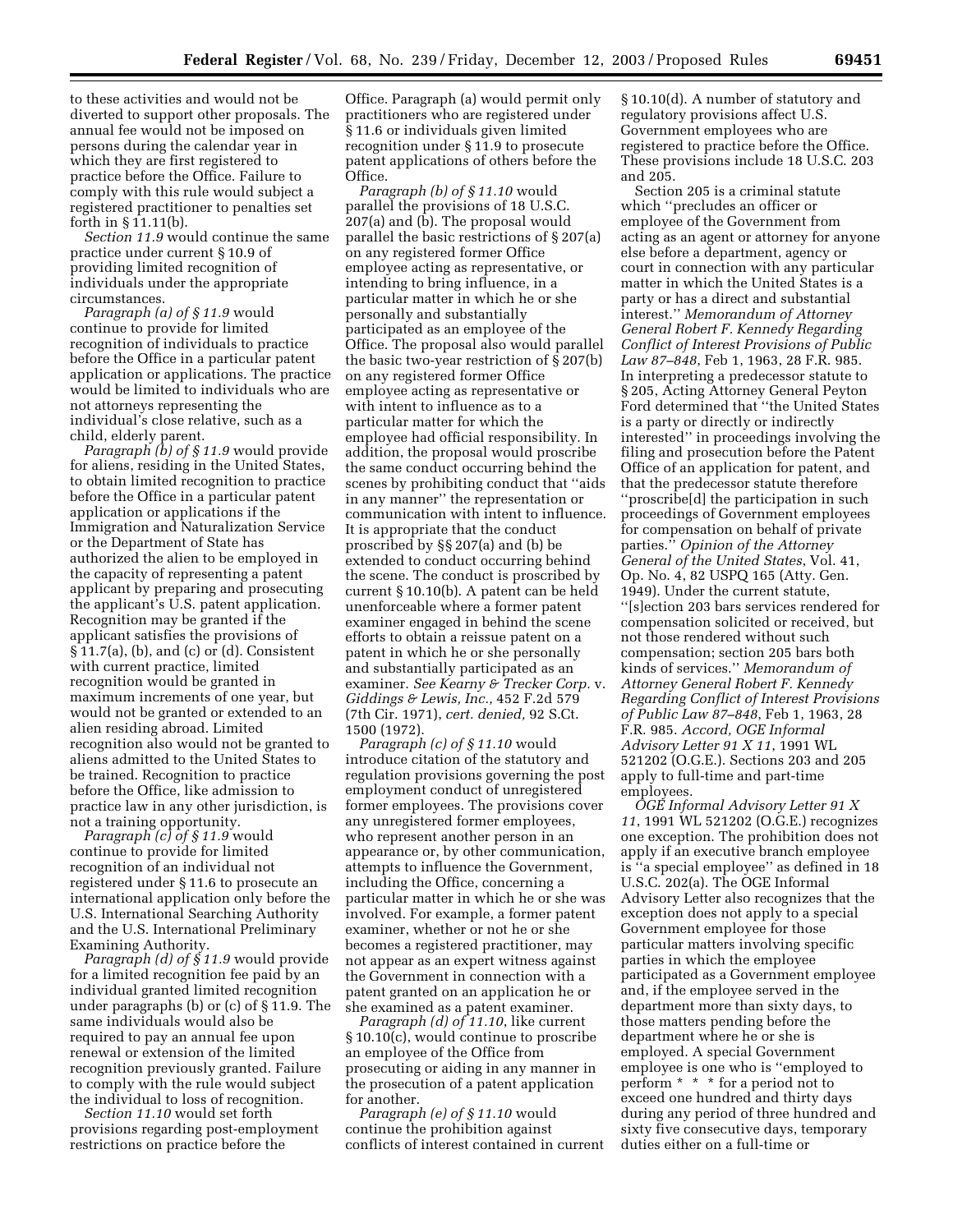intermittent basis \* \* \* Status as a special Government employee is determined at the time of appointment.'' Section 202(a). The OGE Informal Advisory Letter also recognizes that individuals serving in the U.S. Military reserves as officers, are considered under the provisions of section 202(a) to be special Government employees unless they are called to active duty and serve for more than a specified threshold period. The OGE Informal Advisory Letter indicates that reservists in the enlisted ranks are not deemed subject to sections 203 or 205 when called to active duty.

In view of such provisions, the opinion of the Attorney General, and the OGE Informal Advisory Letter, the position of the Office would be that fulltime and part-time U.S. Government employees other than special Government employees, may not solicit or accept private clients, or represent clients other than their agency before the Office. Accordingly, the Office of Enrollment and Discipline requires registered practitioners who are employed by the U.S. Government fulltime or part-time to list their Government addresses as their official addresses of record.

*Section 11.11* would continue the requirement under current § 10.11 that a registered practitioner notify OED of a change of address separately from any notice given in any patent applications.

*Paragraph (a) of § 11.11*, similarly to current § 10.11(a), would provide for requiring practitioners to notify the OED Director of their postal address and telephone number for his or her business, as well as every change thereto. Additionally, it would require practitioners to notify the OED Director of the e-mail address for their business and every change to the e-mail address. Notice of the change of address or telephone number would have to be given within thirty days of the date of the change. Practitioners will be encouraged to provide their business email address to facilitate the Office's ability to communicate with the practitioners. A practitioner who is an attorney in good standing with the bar of the highest court of one or more states would also be required to provide the OED Director with the state bar identification number associated with each membership. This will enable the OED Director to distinguish between individual attorneys having the same or similar names. Further, the section identifies the information that the OED Director will routinely publish on the roster about each registered practitioner recognized to practice before the Office in patent cases.

*Paragraph (b)(1) of § 11.11* would provide for administrative suspension for failure to comply with the payment of the annual fee required by § 11.8(d) or §§ 11.12(a) and (e). The OED Director would mail a notice to the practitioner advising of noncompliance, demanding compliance within sixty days, and payment of a delinquency fee for each rule violated.

*Paragraph (b)(2) of § 11.11* would provide that upon failure to comply with the directive within the allowed time, the practitioner would be notified in writing that the practitioner has been administratively suspended and may no longer practice before the Office in patent matters, or hold himself or herself out as being registered or recognized to practice before the Office in patent matters. The OED Director would publish notice of the administrative suspension in the Official Gazette. The administrative suspension would not relieve the delinquent attorney or agent of his or her annual responsibility to pay his or her dues to the USPTO Director.

*Paragraph (b)(4) of § 11.11* would provide that an administratively suspended attorney or agent would be responsible both for paying his or her annual fee required by § 11.8(d) and for completing the required continuing training programs.

*Paragraph (b)(6) of § 11.11* would provide that administratively suspended practitioners cannot practice before the Office in patent cases while under administrative suspension.

*Paragraph (c) of § 11.11* would provide for inactivation of a registered practitioner who becomes employed by the Office.

*Paragraph (c)(1) of § 11.11* would provide that a registered practitioner, upon separating from the Office and seeking reactivation, must complete the required continuing training programs if the practitioner did not pass recertification tests required during the practitioner's employment at the Office and appropriate to practitioner's grade and position in the Office.

*Paragraph (d) of § 11.11* would provide for voluntary inactivation of a registered practitioner. This section accommodates registered practitioners who are not active in representing clients before the USPTO, but still desire to maintain a recognized professional association with the USPTO. The USPTO will not inquire into reasons for seeking voluntary inactivation except that voluntary inactivation will be denied if the practitioner is delinquent on paying annual dues. Voluntary inactivation will not preclude the USPTO from inquiring

or continuing to inquire into possible ethical violations by the practitioner. Reasons for seeking voluntary inactivation may include retirement, health condition of the practitioner (long-term illnesses), or a practitioner's decision to practice in another substantive area.

*Paragraph (d)(1) of § 11.11* would provide that a registered practitioner may seek voluntary inactivation by filing a written request to be endorsed as inactive.

*Paragraph (d)(2) of § 11.11* would provide that a registered practitioner whose status has been changed to a voluntary inactive status would be responsible both for paying his or her annual fee required by § 11.8(d) for such status and for completing the required continuing legal education programs while in such status. For purposes of this section, the annual fee for practitioners in inactive status is 25% of the fee for practitioners in active status.

*Paragraph (d)(3) of § 11.11* would provide that a registered practitioner in inactive status is still subject to investigation or discipline for ethical violations during the period of inactivation.

*Paragraph (d)(4) of § 11.11* would provide that a registered practitioner in arrears in dues or under administrative suspension for fee delinquency is ineligible to seek or enter into voluntary inactive status.

*Paragraph (d)(5) of § 11.11* would provide that practitioners may not practice before the Office in patent cases while under inactive status.

*Paragraph (d)(6) of § 11.11* would provide for restoration to active status of a registered practitioner who is in voluntary inactive status in accordance with § 11.11(d). The Office provides options for practitioners who are no longer attorneys in good standing at their state bars but seek active status before the USPTO. Since practitioners before the USPTO need not be attorneys, a practitioner who has ceased to be a member in good standing of the highest court of a state for reasons other than ethical grounds may still seek to represent clients before the USPTO as a patent agent. Generally, attorneys are held to the standard of ethics in effect at their respective state bars. It becomes necessary to ensure that attorneys who are no longer members in good standing in a state bar explain the basis of such status when seeking restoration to active status before the USPTO. This section seeks to avoid the possibility that an attorney under a disciplinary proceeding or investigation at his or her state bar does not circumvent the obligation of informing the USPTO of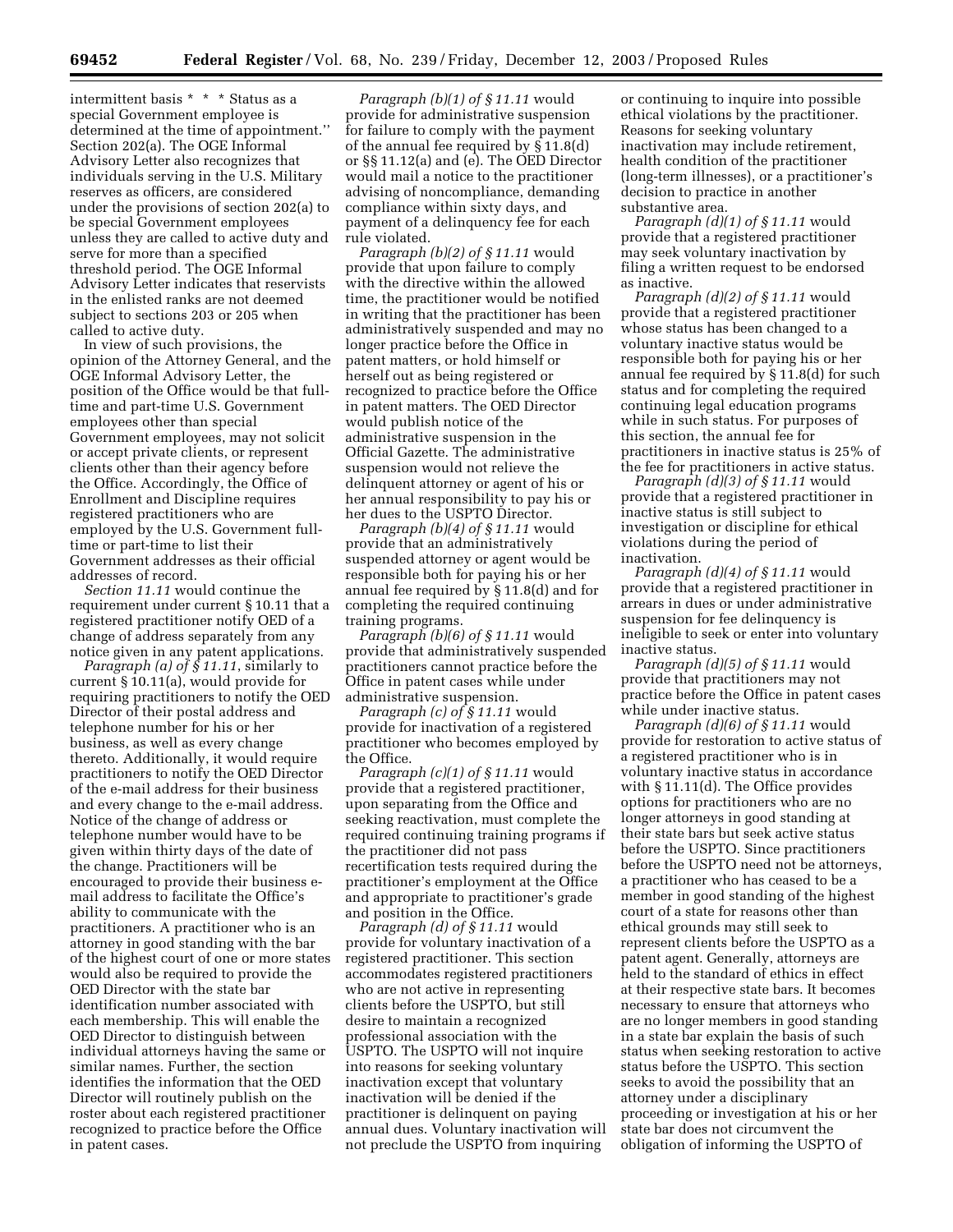any matter that detrimentally impacts the determination of the practitioner's moral character.

Any registered practitioner who is voluntarily inactivated pursuant to paragraph (d) of this section and who is an attorney may comply with the submission of information and material pertaining to the practitioner's moral character on proof of being a member in good standing with the highest court of a state. If the registered practitioner is no longer a member in good standing at the state bar, the practitioner must submit a signed declaration or affidavit explaining the circumstances surrounding their status at the state bar to the satisfaction of the OED Director that the reason for not being a member in good standing is not predicated on moral character. If the statement submitted is not to the satisfaction of the OED Director, the OED Director may decline restoration to active status on grounds of present lack of good moral character as set forth in § 11.7. Any adverse decision by the OED Director is reviewable under § 11.2. This does not preclude the practitioner from submitting additional evidence to establish the requisite moral character.

*Paragraph (e) of § 11.11* would allow for resignation from practice before the Office of a registered practitioner who is neither under investigation under § 11.22 for a possible violation of the Rules of Professional Conduct, nor subject to an adverse probable cause determination by a panel of the Committee on Discipline under § 11.23(b).

*Paragraph (f) of § 11.11* would establish a procedure for reinstatement of a registered practitioner who has been administratively suspended pursuant to § 11.11(b) or § 11.12(e), or who has resigned pursuant to § 11.11(d).

*Section 11.12* would introduce mandatory continuing education for practitioners licensed to practice in patent cases before the Office. Such continuing education would apply to all licensed practitioners, whether they are registered patent attorneys, patent agents, or persons granted limited recognition. With two exceptions, all licensed practitioners are currently required to pass the registration examination. The registration examination may be waived for former patent examiners who actively served for at least four years in the patent examining corps and separate from the Office without an legal competence issue. Also, by long-standing custom, foreign patent agents who are registered under 37 CFR 10.7(c) on the basis of reciprocity with their foreign patent office have not been required to take

and pass the registration examination. A licensed practitioner has been qualified through passing the registration examination. However, there is no requirement for periodic education to ensure that individuals maintain an expected level of competency in law, regulations, practices and procedures.

It is in the interest of the practitioner community, applicants and the efficiency of the USPTO that practitioners keep their legal knowledge current. In recent years there have been numerous changes to the Patent Act, and in the regulations governing the filing and prosecution of patent applications. After significant court decisions and other events, the Office has issued memoranda describing new procedures and policy to be followed by Office employees as well as registered practitioners and those granted limited recognition. Though licensed practitioners are ethically prohibited from handling a legal matter without preparation adequate in the circumstances, this has not prevented members of the public from criticizing the competence of practitioners. Such lapses can reflect adversely on the integrity of the intellectual property system, as well as on the reliability of practitioners as a whole. The ethics rules have not compelled practitioners to promptly become and remain familiar with changes to patent application practices and procedures.

A licensed practitioner's lack of currency with practice requirements impedes the efficiency and quality of the application process under current conditions. Within the USPTO, there is an office devoted to handling petitions, often by practitioners, seeking relief from some ''unintentional'' events, as well as ''unavoidable'' events, such as occur when new procedures and policies are not followed. Some petitions seeking relief from mistakes reflect an unawareness of the requirements of new rules, practices and procedures, as well as some wellestablished practices and procedures. This continual need for rework is an obstacle to improving pendency. Other mistakes may not be similarly curable.

The trend toward continuing legal education requirements by state bars is not sufficient to maintain the currency of knowledge among licensed practitioners regarding patent practice before the Office. First, while some attorneys may be required to take continuing legal education as a matter of state bar requirements, such requirements do not apply to patent agents and are not specific to obtaining additional patent education. The Office's licensing of patent agents who

are not attorneys effectively preempts the states' restrictions on practicing law without a license. Thus it is incumbent on the Office to assure that agents are required to be kept up-to-date on legal matters in ways equivalent to the requirements now imposed by forty state bars on lawyers. The foreign patent agents also are not subject to the restrictions and continuing legal education requirements imposed by states. Similarly, although one state is now considering special certification for patent lawyers, its proposal defers to the Office's authority over licensing patent practitioners and thus imposes no certification requirements based on Office practice. None of the states mandating continuing legal education (CLE) require registered patent attorneys to receive updated education in new Office practices and procedures.

To assure the public that licensed practitioners maintain their competence and proficiency, the Office proposes to deliver required education materials via the Internet and otherwise to practitioners and to certify their scrutiny of those materials through an interactive computer-delivered examination. Alternatively, the Office would accept mandatory continuing education given by a pre-approved sponsor. Section 11.12 would apply only to licensed practitioners, not to inventors applying *pro se.* The availability of the education, however, will make the patent process more accessible to inventors, while helping the quality and efficiency of prosecution.

Delivery of mandatory continuing education by the USPTO meets the need for equal availability of the program worldwide. The Office can provide this service at a minimal cost because we are building on a program we conduct for examiners. The Office is going to seek CLE credits for the program from state bars requiring attorneys to meet certain continuing legal education requirements. However, the Office is not sure all state bars with the requirements will recognize the mandatory education program offered by the Office. Therefore, the Office believes that regular continuing education sponsors should be able to offer the program content in alternative formats that are acceptable to state bars.

It is anticipated that the Office would publish on the Internet written material followed by self-administered questions and answers that would be linked to Office publications on Office's Web site that would provide the answers. The publications would include new rules, policy announcements, rule packages, question and answer memoranda, the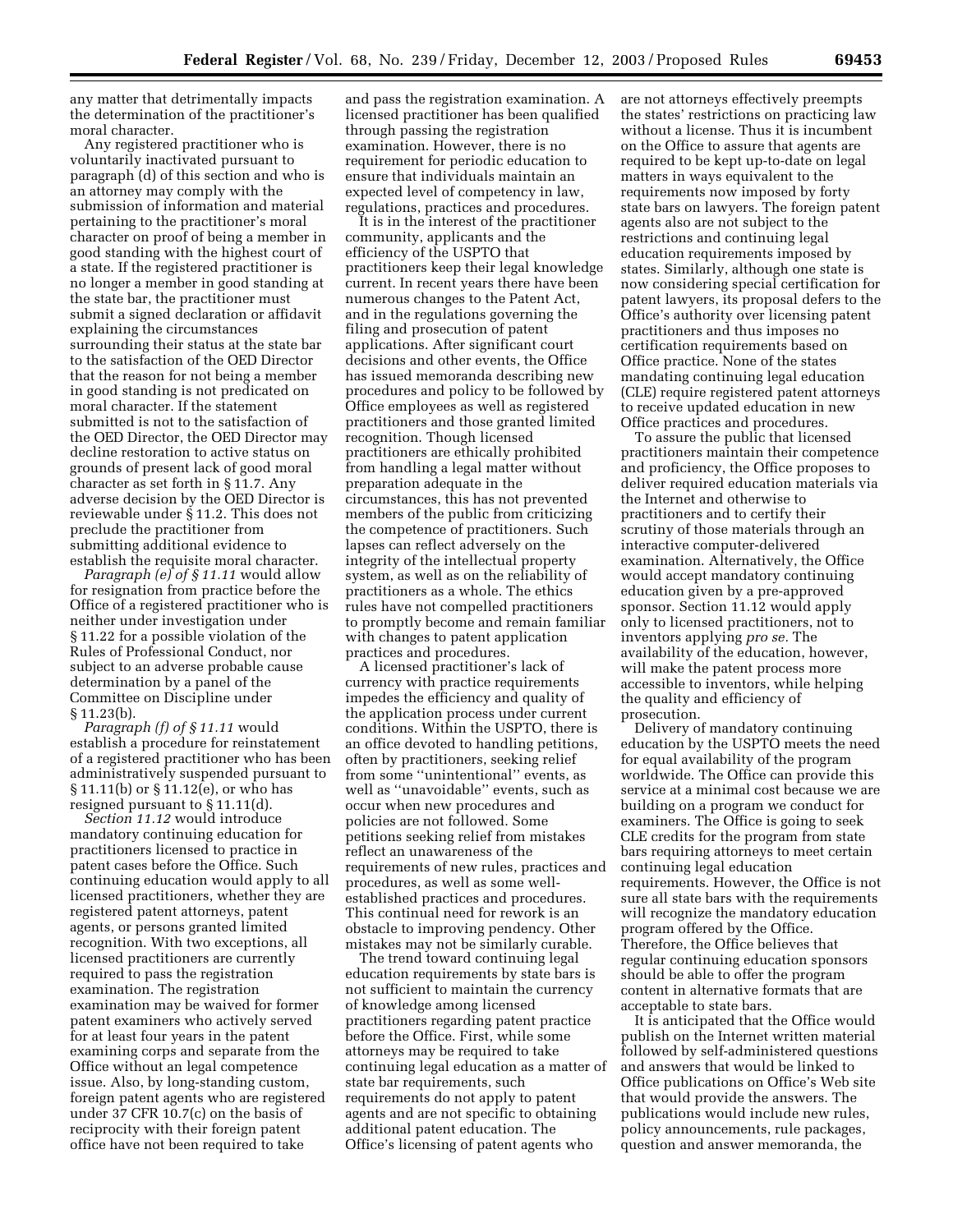Manual of Patent Examining Procedure, narrative guidelines, and other narratives containing new information the Office wants to deliver. The function of the program would be to assure that licensed practitioners, like patent examiners, have read and absorbed key content of these publications. The USPTO is planning to institute similar education of patent examiners.

Unlike traditional continuing legal education courses that must be taken at particular times and places, because the self-assessment update program would be available on the Internet, it could be taken when and where the practitioner selects. Paper copies of the questions and narratives would be made available to practitioners lacking access to the Internet. A licensed practitioner could take the program and complete it, or take part and store it until he or she has more time to complete it. The practitioner also would have the option to take it repeatedly and as often as desired until all questions are correctly answered. It would not be necessary for practitioners to take courses, such as continuing legal education courses offered by other parties, in order to complete the program.

A practitioner would have the option of obtaining the education from a USPTO pre-approved sponsor. The practitioner would be responsible for paying any fees charged by the sponsor for the program. The sponsor or the practitioner taking the program from the sponsor would be responsible for obtaining continuing legal education credit from a state bar. The Office would not seek such credit for the sponsor or the practitioner taking a course given by a sponsor.

The self-assessment program offered by the Office would include multiple choice and/or true/false questions. Narrative material, such as a guideline or policy announcement, would either precede the question, or links to the narrative material would be embedded in the questions. To complete a required education program, all questions must be correctly answered. A licensed practitioner would have to complete the program within the dates set by the USPTO Director. Taking a USPTO preapproved course that is offered by a USPTO pre-approved sponsor providing comparable education also could complete the required education program. Licensed practitioners failing to complete the program would be administratively suspended from practice before the Office. The results from the USPTO Web-based program would be instantly available, and electronically recorded in the Office.

The education program requirement would not be onerous, since the selfassessment program would be selfadministered and available on the Internet, and it would either contain or be linked to USPTO publications on its Web site that would provide the answers. Currently, forty states provide for or require continuing legal education for attorneys licensed in their respective jurisdictions. The Office will be communicating with the appropriate authorities in each of the states in an effort to have them accept the USPTO's education program as meeting their respective continuing legal education requirements.

*Paragraph (c) of § 11.12* would provide four exemptions from completing the education. One exemption would be for newly registered practitioners during the fiscal year he or she is first registered. Another exemption would be for a practitioner who becomes inactive as a result of being employed by the Office if, while so employed, the practitioner passes all recertification programs required for patent examiners during the practitioner's employment at the Office and appropriate to practitioner's grade and position in the Office.

The same paragraph permits completion of the education to be delayed for a specified time for ''good cause shown.'' The cause may be shown in conjunction with illness, hospitalization, or such other matters as determined by the OED Director. Good cause would not be shown by representations that a medical condition makes attendance only difficult or uncomfortable, that a practitioner is outside the United States, that a practitioner finds it most difficult to complete the program, that the practitioner obtains education by observing other practitioners, or that a practitioner is in advanced years.

*Paragraph (d)(1) of § 11.12* would provide that persons seeking reinstatement after they resigned pursuant to § 11.11(d), after their names were transferred to disability inactive status, or upon seeking reinstatement after being suspended or excluded must furnish the OED Director with proof that he or she has completed all education programs required by the USPTO Director during the fiscal year(s) the practitioner was inactive, suspended or excluded, or during the practitioner's resignation. Thereafter, the person would have the same education program requirement as other licensed practitioners.

*Section 11.13* would provide procedures for sponsors to be approved as offering a pre-approved mandatory

continuing education program, as well as for practitioners receiving credit for completing the pre-approved program offered by either the USPTO or by a USPTO pre-approved sponsor. Practitioners will not receive credit for completion of the required education by attending a program that is not preapproved by the OED Director as providing the legal, procedural and policy subject matter identified by the USPTO Director as being required to satisfy the mandatory continuing education program.

*Section 11.14,* like current § 10.14, continues to set forth who may practice before the Office in trademark and other non-patent matters. The present procedure under § 10.14 would continue, except that the definition of attorney is changed. See the discussion above under § 11.1. The change in the definition of attorney is believed necessary in view of 5 U.S.C. 500(b), and the fact that an individual may be an attorney in good standing in a state even though suspended or disbarred in another state. In other non-patent matters, *e.g.,* disciplinary proceedings or *inter partes* or *ex partes* patent or trademark matters, a party could be represented only by an attorney.

*Paragraph (a) of § 11.14(a)* would contain a sentence making clear that registration as a patent attorney does not entitle an individual to practice before the Office in trademark matters. On occasion in the past, an attorney suspended or disbarred by the highest court of a state continued to practice before the Office in trademark matters. The sentence would provide such individuals with notice that they may not rely on registration as a patent attorney to practice in trademark matters.

*Paragraph (f) of § 11.14* would provide that an individual seeking reciprocal recognition under paragraph (c) must apply in writing for the recognition, and pay the fees required by §§ 1.21(a)(1)(i) and (a)(6) of this subchapter.

*Section 11.15* would provide that practitioners (individuals who practice before the Office in patent, trademark, or other non-patent matters) could be suspended or excluded. The USPTO Director has authority under 35 U.S.C. 32 to suspend or exclude practitioners registered to practice before the Office in patent matters. *See also* 5 U.S.C. 500(e). The USPTO Director also has authority to suspend or exclude practitioners who practice before the Office in trademark and other nonpatent matters. *See* 5 U.S.C. 500(d)(2); *Herman* v. *Dulles,* 205 F.2d 715 (D.C. Cir. 1953); and Attorney General's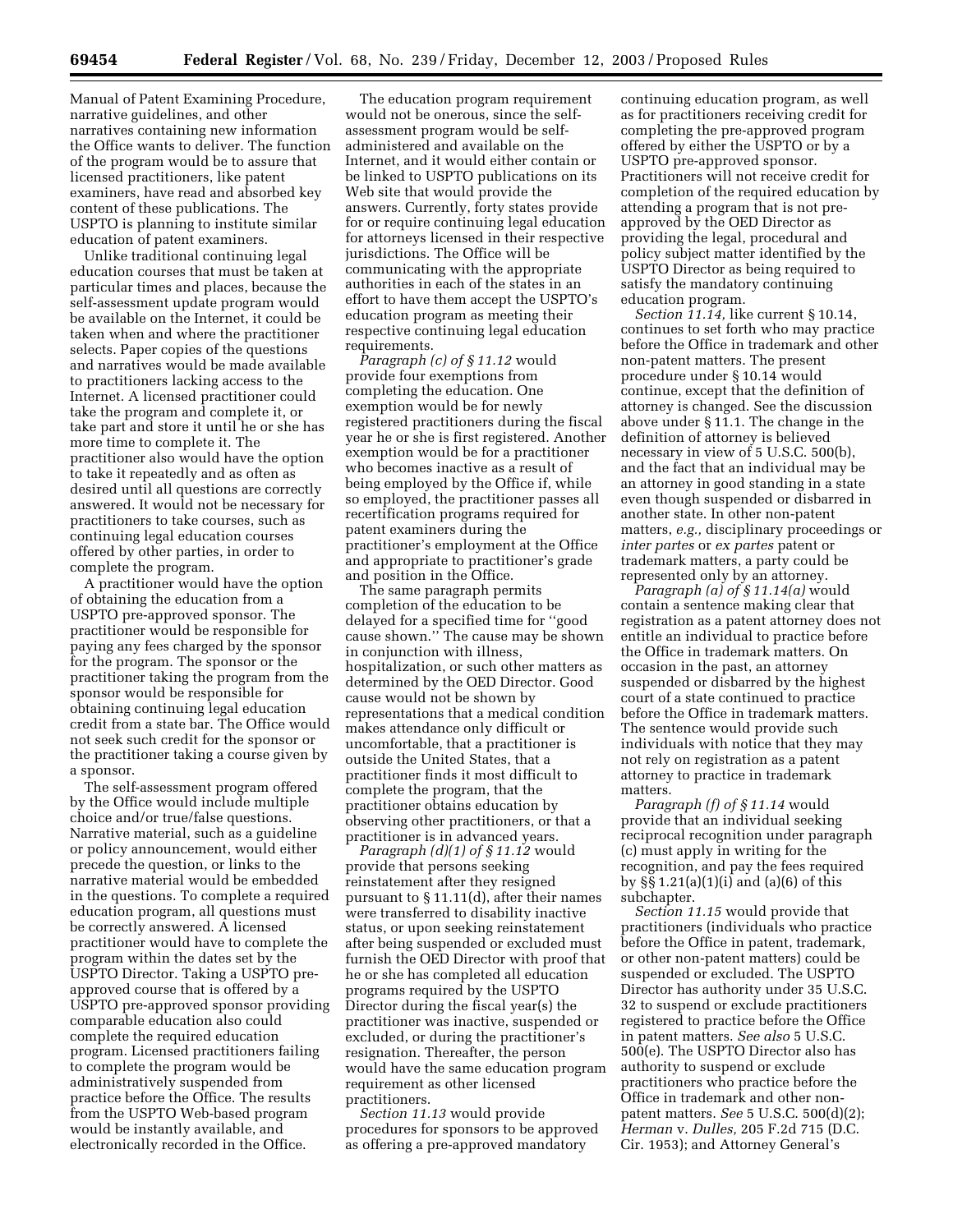Manual on the Administrative Procedure Act, pp.65–66 (1947). *See also Harary* v. *Blumenthal,* 555 F.2d 1113 (2nd Cir. 1977) (certified public accountant disbarred from practice before IRS), and *Koden* v. *U.S. Department of Justice,* 564 F.2d 228 (7th Cir 1977) (suspending attorney from practice before INS).

*Section 11.18,* with one exception, would continue the provisions under current § 10.18 regarding who must sign documents filed in the Office, and responsibility for the content of documents filed in the Office. The exception is that the phrase ''claims and other'' found in § 10.18(b)(2)(ii) would not be carried forward into paragraph  $(b)(2)(ii)$  of  $§ 11.18$ . The deletion is necessary inasmuch as § 11.18 is derived from Rule 11 of the Federal Rules of Civil Procedure, wherein a ''claim'' is not a patent claim. However, in the predecessor rule, § 10.18, it is possible to construe ''claim'' to be a patent claim. Clearly, a patent claim is not the same claim under the Rule 11 of the Federal Rules of Civil Procedure. The practice under § 11.18 is otherwise similar to that under Rule 11 of the Federal Rules of Civil Procedure.

#### **Investigations and Disciplinary Proceedings**

*Section 11.19* would introduce a definition of the disciplinary jurisdiction of the Office.

*Paragraph (a) of § 11.19* would provide that practitioners registered or recognized to practice before the Office, practitioners administratively suspended under § 11.11(b), practitioners disciplined by suspension or exclusion, as well as *pro se* patent applicants and any individual appearing in trademark or other non-patent case in his or her own behalf, are subject to the disciplinary jurisdiction of the Office. The inclusion of administratively suspended practitioners, and practitioners disciplined by suspension or exclusion would permit the Office to take further action where appropriate or necessary. Thus, for example, a suspended practitioner continuing to practice before the Office despite suspension may be further disciplined for unauthorized practice before the Office. Similarly, a practitioner continuing to practice before the Office despite removal of his or her name from the register should not be able to use administrative suspension as a shield to avoid discipline for misconduct occurring before or after removal of the practitioner's name from the register.

*Paragraph (b) of § 11.19* would recognize the authority of state bars to discipline practitioners for misconduct involving or related to practice before the Office in any matter.

*Paragraph (c)(1) of § 11.19* would set out grounds for disciplining a practitioner, or a suspended or excluded practitioner. Grounds would include conviction of a crime; discipline imposed in another jurisdiction; failure to comply with any order of a Court, the USPTO Director, or OED Director; or failure to respond to a written inquiry from a Court, the USPTO Director, or OED Director in the course of a disciplinary investigation or proceeding without asserting, in writing, the grounds for refusing to do so.

*Paragraph (c)(2) of § 11.19* would set out grounds for disciplining a *pro se* applicant. Grounds include violation of §§ 11.303(a)(1), 11.304, 11.305(a), and 11.804. *Pro se* litigants in United States District Courts are subject to Rule 11 of the Federal Rules of Civil Procedure, which imposes sanctions for filing baseless or frivolous lawsuits wherein the pleadings are not well grounded in fact or in law, or in a good faith argument for extension, modification, or reversal of existing law, and had an improper purpose. By extension, comparable conduct before the Office would be subject to disciplinary action by the Office.

*Paragraph (d) of § 11.19* would continue essentially the same procedure as current § 10.130(b) for handling petitions to disqualify a practitioner in *ex parte* or *inter partes* matters in the Office on a case-by-case basis. *See SEC* v. *Chenery Corp.,* 332 U.S. 194, 203 (1974).

*Paragraph (e) of § 11.19* would make clear that the Office can refer unauthorized practice allegations and convictions to the jurisdiction(s) where the act(s) occur. This can apply to unregistered individuals, including unregistered attorneys practicing before the Office in patent matters by ghostwriting applications and/or replies to Office actions to be signed and filed by inventors.

*Section 11.20* would continue the present procedure in current § 10.130(a) under which the USPTO Director imposes discipline. The statutory framework for practice before the Office in patent, trademark, and other nonpatent law vests responsibility for discipline in the USPTO Director. 35 U.S.C. 2(b)(2)(c). The discipline imposed on practitioners includes reprimand, suspension or exclusion. Paragraph  $(a)(1)$  is based on 35 U.S.C. 32 and 5 U.S.C. 500(d). The term "exclude," rather than "disbar," is used throughout the proposed rules because "exclude" is used in 35 U.S.C. 32. Probation has been employed by OED

pursuant to 35 U.S.C. 32 and 5 U.S.C. 500(d). *See Weiffenbach* v. *Lett,* 1101 Official Gazette 59 (April 25, 1989).

*Paragraph (a)(2) of § 11.20* would permit sanctions to be imposed on patent applicants representing themselves or other applicants under § 1.31, a person or party representing themselves or others in a patent case pursuant to  $\S 1.33(b)(4)$ , or by a representative appearing in a trademark application pursuant to § 11.14(e). A variety of sanctions can be imposed on *pro se* litigants subject to Rule 11 of the Federal Rules of Civil Procedure. The sanctions usually imposed serve two main purposes: deterrence and compensation. Subsidiary goals include punishing prosecution/litigation abuse, and facilitating case management. *See Navarro-Ayala* v. *Nunez,* 968 F.2d 1421 (C.A. Puerto Rico 1992). Sanctions that may be imposed on *pro se* litigants may also be imposed on *pro se* applicants, including prohibition from commencing additional or continuing other proceedings before the Office without being represented by a licensed attorney or by leave of the Commissioner for Patents or the Commissioner for Trademarks to proceed *pro se. Accord, Schramek* v. *Jones,* 161 F.R.D. 119 (D.C. Fla. 1995); and *Ketchum* v. *Cruz,* 775 F. Supp. 1399 (D. Colo. 1991), *aff'd,* 961 F.2d 916 (1991).

*Paragraph (b) of § 11.20* would provide for imposition of conditions with discipline as a condition of probation, to protect the public.

*Section 11.21* would provide for issuing warnings alerting the practitioner that he or she could be subject to disciplinary action if corrective action is not taken to bring his or her conduct into conformity with the Office's Rules of Professional Conduct. 5 U.S.C. 558(c) authorizes warnings.

*Section 11.22* would continue the OED Director's authority under current § 10.131(a) to investigate possible violations of Rules of Professional Conduct by practitioners. *See*  $§ 11.2(b)(2).$ 

*Paragraph (b) of § 11.22* would continue the provisions of current § 10.131(a), under which a nonpractitioner can report to the OED Director a possible violation of Rules of Professional Conduct. The OED Director would be enabled to require that the report be presented in the form of an affidavit.

*Paragraph (c) of § 11.22* would provide for initiating investigations upon complaint or information received from any source. The investigation would not be abated because of neglect by the complainant to prosecute a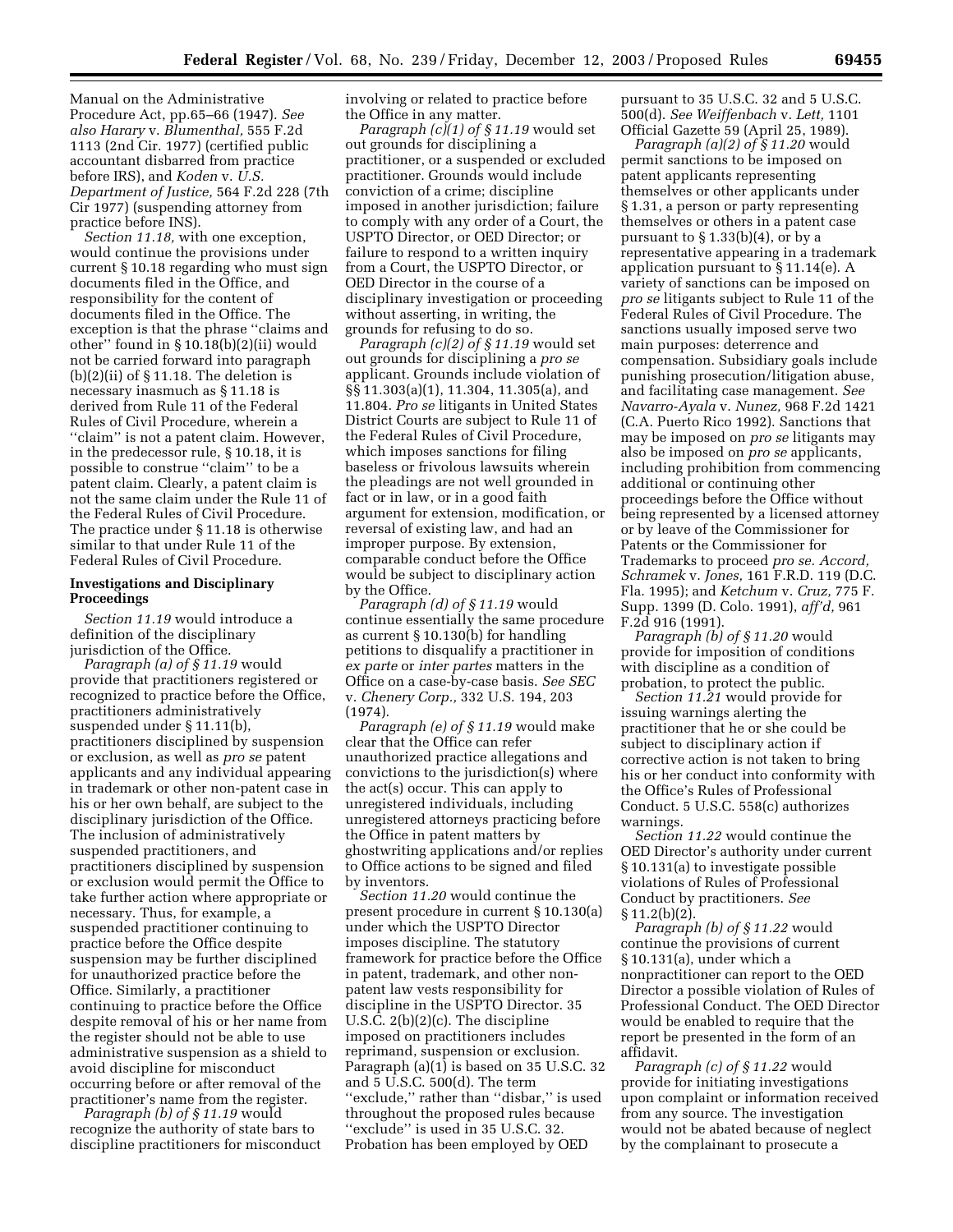charge, or in view of settlement, compromise, or restitution.

*Paragraph (d) of § 11.22* would require a complaint alleging misconduct by a practitioner to be in writing and contain a brief statement of the facts upon which the complaint is based.

*Paragraph (e) of § 11.22* would provide for screening complaints. Complaints would be docketed only if they are not unfounded on their face, if they contain allegations of conduct, that, if true, would constitute a violation of the practitioner's oath or the Rules of Professional Conduct that would merit discipline, and are within the jurisdiction of the Office.

*Paragraph (f) of § 11.22* would provide for notifying the complainant when a complaint is not docketed, and giving the reasons therefor. This rule would provide that the OED Director's decision is not subject to review.

*Paragraph (g) of § 11.22* would permit complainants to be advised of the docketing of the complaint.

*Paragraph (h) of § 11.22* would provide for notifying a practitioner in writing when a formal investigation in the practitioner's conduct has been initiated.

*Paragraph (i) of § 11.22* would provide for a practitioner to have 30 days to respond to an inquiry, and to allow only one 30-day extension of time. The response must set forth practitioner's position with respect to allegations contained in the complaint.

*Paragraph (j) of § 11.22* would provide that the OED Director could request information from the complainant, practitioner, or any other person who may reasonably be expected to have information needed concerning the practitioner. A number of state bars were surveyed to identify whether a common practice existed on handling the issue of contacting a noncomplaining client. Many states have no specific procedural rules but can and do contact the non-complaining client without the safeguards contained in proposed paragraph (j) of this section. For example, one state bar has no rule but contacts the attorney first, and then attempts to call the non-complaining client before the attorney communicates with the client. Another has no rule and does in fact contact the noncomplaining client without first informing the attorney.

In the absence of a consistent practice among the various state bars, the USPTO is placing formal safeguards through Section 11.22(j). We recognize that such contact can create the possibility of conflicts with the attorney. At the same time, there are cases in which disciplinary action is most

necessary and the non-complaining client is unknowingly being victimized. The USPTO needs the discretion to undertake the appropriate investigation without necessarily going through the attorney. The USPTO wants to be careful to balance the competing interests with the creation of a formal procedure that provides appropriate safeguards to the attorney-client relationship.

Paragraph (j) of § 11.22 would provide that the OED Director could request information from the complainant, practitioner, or any other person who may reasonably be expected to have information needed concerning the practitioner. The attorney will be contacted first unless there is good cause to believe that such contact would interfere with the gathering of relevant material from the client. If the OED Director believes that there is good cause for such interference or the attorney declines to consent, the OED Director will provide a showing including reasons to the USPTO Director for review and clearance.

*Paragraph (k) of § 11.22* would permit the OED Director to examine financial books and records maintained by a practitioner reflecting his or her practice before the Office.

*Paragraph (l) of § 11.22* would provide that a practitioner's failure to respond or evasive response to the OED Director's written inquiries during an investigation would permit the Committee on Discipline to enter an appropriate finding of probable cause.

*Paragraph (m) of § 11.22* would allow the OED Director to dispose of investigations by closure without issuance of a warning, institution of formal charges, diversion, or exclusion on consent.

*Paragraph (n) of § 11.22* would permit the OED Director to terminate an investigation and decline to refer a matter to the Committee on Discipline in a variety of circumstances, including where the complaint is unfounded, the matter is not within the jurisdiction of the Office, the questioned or alleged conduct does not constitute misconduct, the available evidence shows that the practitioner did not engage or willfully engage in the questioned or alleged misconduct, that there is no credible evidence to support any allegation of misconduct by the practitioner, or that the available evidence could not reasonably be expected to support any allegation of misconduct under a ''clear and convincing'' evidentiary standard.

*Section 11.23* would continue the practice of current § 10.4 of providing for a Committee on Discipline.

*Paragraph (a) of § 11.23* would describe the organization of the Committee on Discipline. The Committee would have two or more subcommittees having three members each to facilitate processing of the matters the OED Director refers to the Committee. The Committee would designate a Contact Member to review and approve or suggest modifications of recommendations by OED Director for dismissals, and warnings.

*Paragraph (b) of § 11.23* would set forth the powers and duties of the Committee on Discipline. The Committee would designate a Contact Member to review, and approve or suggest modifications of, recommendations by OED Director of dismissals and warnings. The Committee would prepare and forward its own probable cause recommendations to the OED Director.

*Paragraph (c) of § 11.23* would provide that no discovery could be had of deliberations of the Committee on Discipline. *See Morgan* v. *United States,* 313 U.S. 409, 422 (1941). Accordingly, under the proposed rules, a disciplinary proceeding would resolve whether a practitioner has or has not committed violations alleged in the complaint that the Committee authorized to be filed under § 11.26.

*Section 11.24* would provide for interim suspension and discipline based on reciprocal discipline of a practitioner suspended or disbarred, or who resigns in lieu of discipline. The USPTO Director, upon being provided with a certified copy of a disciplinary court's record disciplining a practitioner, would suspend the practitioner in the interim. The practitioner would be provided with a forty-day period to show cause why reciprocal discipline should not be imposed. A certified copy of the record of suspension, disbarment, or resignation shall be conclusive evidence of the commission of professional misconduct. The practitioner may challenge imposition of reciprocal discipline on four specific grounds, *i.e.*, lack of notice or opportunity to be heard, infirmity of proof of establishing misconduct, grave injustice resulting from imposing the same discipline, or the misconduct warrants imposition of a different discipline.

*Section 11.25* would provide for interim suspension and discipline of a practitioner convicted of committing a serious crime or other crime coupled with confinement or commitment to imprisonment. The USPTO Director, upon being provided with a certified copy of a court's record or docket entry, would suspend the practitioner from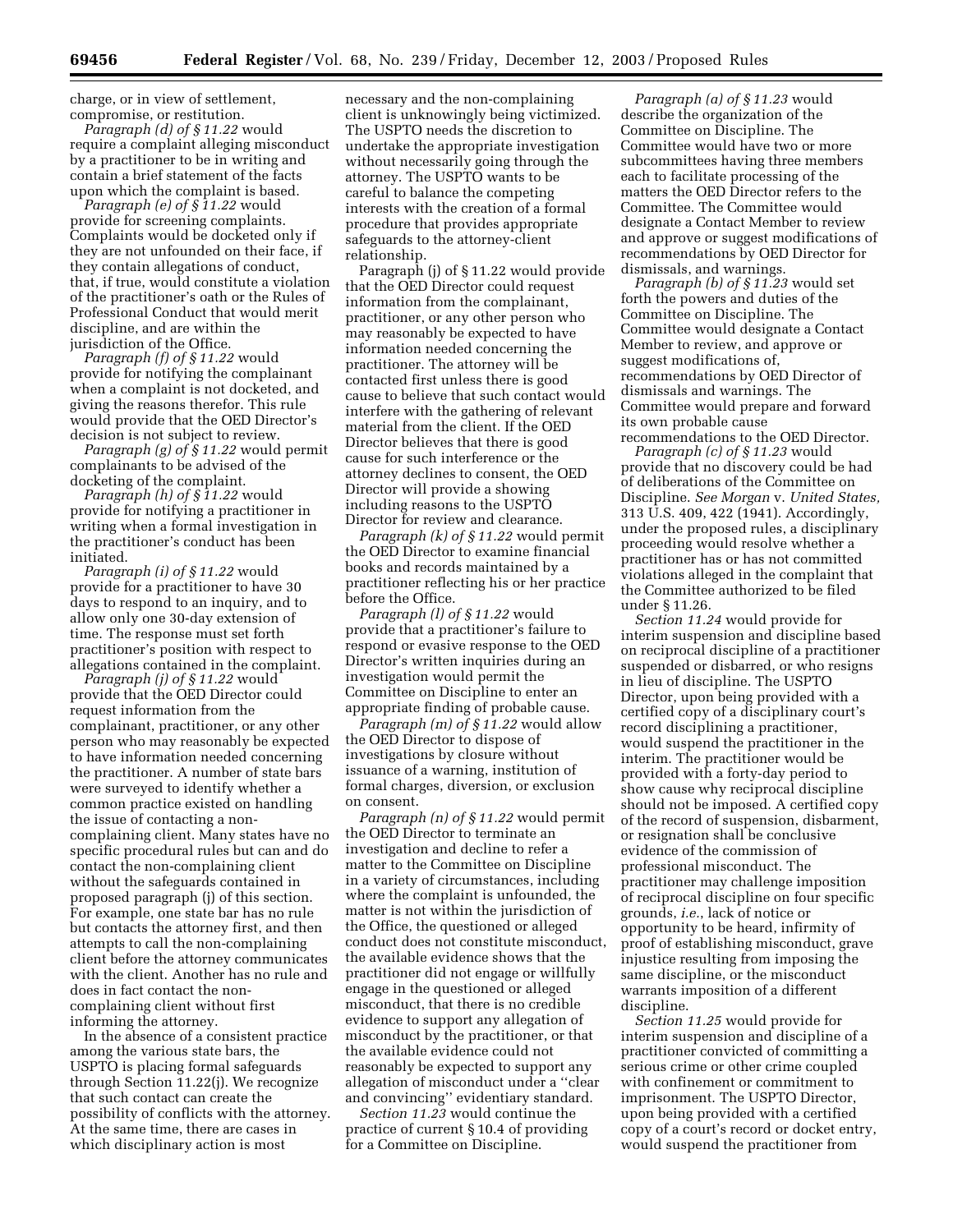practice before the Office in the interim until the conviction becomes final. Practitioners would be disqualified from practicing before the Office if confined or committed to prison. Upon the conviction becoming final, the practitioner would be provided with a forty-day period to show cause why discipline should not be imposed. A practitioner convicted of a serious crime involving moral turpitude *per se,* or a crime wherein the underlying conduct involved moral turpitude, would be excluded. The practitioner may challenge imposition of discipline if material facts are in dispute.

*Section 11.26* would provide a program for diversion from a disciplinary proceeding.

*Paragraph (a) of § 11.26* would permit the OED Director to offer diversion to a practitioner under investigation, subject to limitations.

*Paragraph (b) of § 11.26* would make diversion available in cases of alleged minor misconduct. However, diversion would not be available when the alleged misconduct resulted in, or is likely to result in, prejudice to a client or another person; discipline was previously imposed, a warning previously issued, or diversion was previously offered and accepted (unless exceptional circumstances justify waiver of this limitation); the alleged misconduct involves fraud, dishonesty, deceit, misappropriation or conversion of client funds or other things of value, or misrepresentation; or the alleged misconduct constitutes a criminal offense under applicable law.

*Paragraph (c) of § 11.26* would set forth procedures for diversion.

*Paragraph (d) of § 11.26* would provide a diversion program that is designed to remedy the alleged misconduct of the practitioner. It may include participation in formal courses of education sponsored by a voluntary bar organization, a law school, or another organization; completion of an individualized program of instruction specified in the agreement or supervised by another entity; or any other arrangement agreed to by the parties which is designed to improve the ability of the practitioner or other individual to practice in accordance with the Rules of Professional Conduct.

*Paragraph (e) of § 11.26* would close an investigation if the practitioner completes the diversion program. If the practitioner does not successfully complete the diversion program, the OED Director would be able to take such other action as is authorized and prescribed under section 11.32.

*Section 11.27* would provide for excluding a practitioner on consent. This would be the sole manner for settling any disciplinary matter.

*Paragraph (a) of § 11.27* would provide that a practitioner under investigation or the subject of a pending proceeding may consent to exclusion, but only by delivering to the OED Director an affidavit declaring the practitioner's consent to exclusion. The affidavit would state, *inter alia,* that the consent is freely and voluntarily rendered, that the practitioner is aware that there is currently pending an investigation into, or a proceeding involving, allegations of misconduct, the nature of which shall be specifically set forth in the affidavit; that the practitioner acknowledges that the material facts upon which the allegations of misconduct are predicated are true; and that the practitioner submits the consent because the practitioner knows that if disciplinary proceedings based on the alleged misconduct were brought, the practitioner could not successfully defend against them.

*Paragraph (b) of § 11.27* would provide that the affidavit and any related papers are submitted to the USPTO Director for review and approval. The USPTO Director would enter an order excluding the practitioner on consent.

*Paragraph (c) of § 11.27* would provide for informing the hearing officer of receipt of the required affidavit, and for transfer of the disciplinary proceeding to the USPTO Director.

*Paragraph (d) of § 11.27* would proscribe a practitioner excluded by consent from petitioning for reinstatement for five years, require compliance with the provisions of § 11.58, and require reinstatement be sought in accordance with § 11.60.

*Section 11.28* would provide procedures for addressing four broad groups of practitioners. The first are those judicially declared to be ''mentally incompetent'' or ''involuntarily committed to a mental hospital.'' The second are disabled practitioners who are mentally or physically infirm. The third are practitioners addicted to any chemical or having a psychological dependency upon intoxicants or drugs. The fourth are incapacitated practitioners who suffer from a disability or addiction of such nature as to cause the practitioner to be unfit to be entrusted with professional matters.

Definitions of ''mentally incompetent,'' ''involuntarily committed to a mental hospital,'' ''disability,'' ''addiction,'' ''incapacitated,'' ''significant evidence of rehabilitation,'' and ''disability matter'' would be found in § 11.1.

*Paragraph (a) of § 11.28* would set forth the scope and purpose of disability proceedings. Such proceedings would determine whether a practitioner has been judicially declared to be mentally incompetent or involuntarily committed to a mental hospital as an inpatient; whether the hearing officer should apply to a court for an order requiring a practitioner to submit to an examination by qualified medical experts regarding an alleged disability or addiction; whether a practitioner is incapacitated from continuing to practice before the Office by reason of disability or addiction; whether the OED Director should hold in abeyance a disciplinary investigation, or a hearing officer should hold in abeyance a disciplinary proceeding, because of a practitioner's alleged disability or addiction; whether a practitioner (having previously been suspended solely on the basis of a judicial order declaring the practitioner to be mentally incompetent) has subsequently been judicially declared to be competent and is therefore entitled to have the prior suspension terminated; whether a practitioner (having previously been suspended solely on the basis of an involuntary commitment to a mental hospital as an inpatient) has subsequently been discharged from inpatient status and is therefore entitled to have the prior order of suspension terminated; and whether a practitioner (having previously acknowledged or having been found by the hearing officer or USPTO Director to have suffered from a prior disability or addiction sufficient to warrant suspension (whether or not any suspension has yet occurred)), has recovered to the extent, and for the period of time, sufficient to justify the conclusion that the practitioner is fit to resume or continue the practice before the Office and/or is fit to defend the alleged charges against the practitioner in a disciplinary investigation or disciplinary proceeding that has been held in abeyance pending such recovery.

*Paragraph (b) of § 11.28* would provide that the hearing officer may authorize the OED Director to apply to a court of competent jurisdiction for an order appointing counsel to represent the practitioner whose disability or addiction is under consideration if it appears to the hearing officer's satisfaction, based on the practitioner's motion or notice of the OED Director, that otherwise the practitioner will appear *pro se* and may therefore be without adequate representation.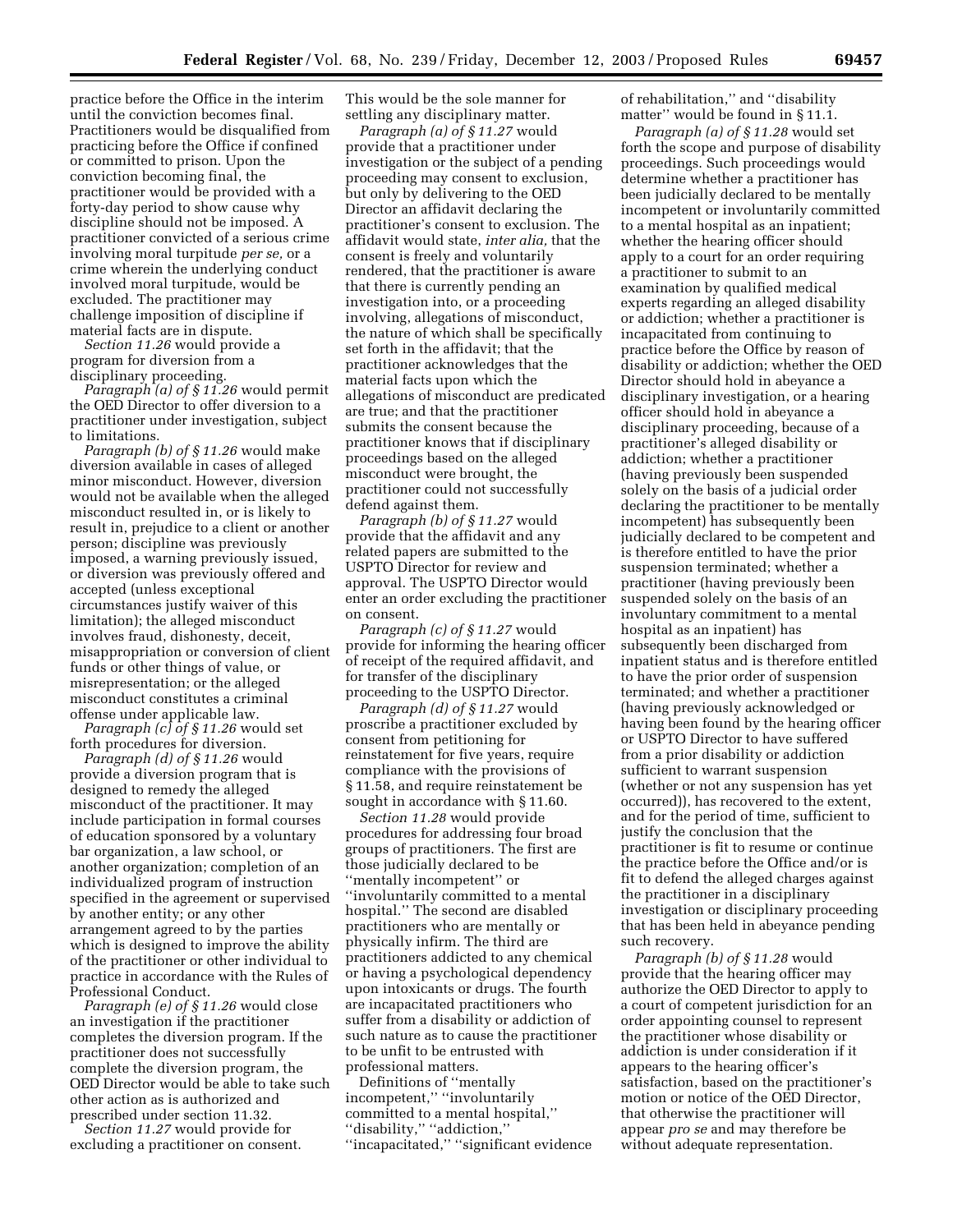*Paragraph (c) of § 11.28* would provide that all proceedings addressing disability matters before the hearing officer be initiated by motion. The motion would contain a brief statement of all material facts, a proposed petition and/or recommendation to be filed with the USPTO Director if the movant's request is granted by the hearing officer, and affidavits, medical reports, official records, or other documents setting forth or establishing any of the material facts on which the movant is relying. The non-moving party's reply would set forth all objections, an admission, denial or lack of knowledge with respect to each of the material facts in the movant's papers, and affidavits, medical reports, official records, or other documents setting forth facts on which the non-moving party intends to rely for purposes of disputing or denying any material fact set forth in the movant's papers.

*Paragraph (d) of § 11.28* would provide a procedure addressing a practitioner judicially declared to be mentally incompetent or involuntarily committed to a mental hospital as an inpatient. The procedure would include action by the OED Director (paragraph  $(1)$ 

*Paragraph (e) of § 11.28* would provide a procedure to address circumstances in which a practitioner is incapacitated from continuing to practice before the Office because of disability or addiction, but is nonetheless likely to offer or attempt to perform legal services while so incapacitated. The procedure would include action by the OED Director (paragraph (1)), and the required evidence (paragraph (2)).

*Paragraph (f) of § 11.28* would locate in one paragraph the provision for further proceedings for paragraphs (d) and (e). The procedure would include action by the Committee on Discipline Panel (paragraph (1)), action by OED Director (paragraph (2)), response by Practitioner (paragraph (3)), initial decision by the hearing officer (paragraph (4)), appeal to the USPTO Director (paragraph (5)), and action by USPTO Director (paragraph (6)).

*Paragraph (g) of § 11.28* would provide a procedure for the circumstance in which a practitioner files a motion requesting the hearing officer to enter an order holding a disciplinary proceeding in abeyance based on the contention that the practitioner is suffering from a disability or addiction that makes it impossible for the practitioner to adequately defend the charges in the disciplinary proceeding. The procedure would include the practitioner's motion

(paragraph (1)), and disposition of the practitioner's motion (paragraph (2)).

*Paragraph (h) of § 11.28* would provide a procedure for deciding allegations that a practitioner has recovered from a prior disability. This paragraph would apply to proceedings for reactivation as well as for resumption of disciplinary matters held in abeyance. Paragraphs (2) and (3) would pertain to reactivation, whereas paragraph (4) would apply to resumption of disciplinary proceedings held in abeyance. The regulation would limit an incapacitated practitioner suspended under this section to applying for reinstatement once a year, unless the USPTO Director orders shorter intervals. The practitioner may be required to undergo examination by a qualified medical expert, selected by the OED Director, at the practitioner's expense. The practitioner also may be required to establish his or her competence and learning in the law.

Paragraph (i) of § 11.28 would provide that a hearing officer may order resumption of a disciplinary proceeding against a practitioner upon determining that the practitioner is not incapacitated from defending himself or herself, or not incapacitated from practicing before the Office.

*Section 11.32,* like current § 10.132, would provide a procedure for initiating a disciplinary proceeding and for referring the proceeding to a hearing officer. Under paragraph (2) of § 11.32, when the OED Director is of the opinion that there is probable cause to believe that an imperative rule of the USPTO Rules of Professional Conduct has been violated, the OED Director would determine whether a practitioner should be given notice under 5 U.S.C. 558(c). Section 558(c) provides, in part, ''Except in cases of willfulness or those in which public health, interest, or safety requires otherwise, the withdrawal, suspension, revocation, or annulment of a license is lawful only if, before the institution of agency proceedings therefor, the licensee has been given (1) notice by the agency in writing of the facts or conduct which may warrant the action; and (2) opportunity to demonstrate or achieve compliance with all lawful requirements.'' The provisions of 5 U.S.C. 558(c) would apply to a registered patent practitioner who is investigated for possible misconduct occurring in connection with either a patent or a trademark matter. However, the provisions of 5 U.S.C. 558(c) do not apply to disciplinary proceedings in the Office involving practitioners who are not registered inasmuch as the Office does not issue a license to such practitioners. Nevertheless, OED

customarily provides unregistered practitioners with the opportunity to demonstrate or achieve compliance with all lawful requirements. Where a practitioner willfully violates an imperative rule of the USPTO Rules of Professional Conduct, notice and opportunity to demonstrate compliance would not be required. In certain cases, the public interest may require suspension of an incompetent practitioner or a practitioner who has been found guilty of a crime and committed to the custody of the Attorney General or has otherwise been incarcerated.

After giving notice under 5 U.S.C. 558(c), or if no notice is needed, the OED Director would call a meeting of a panel of the Committee on Discipline. The Committee panel consisting of three USPTO employees, would determine by a majority vote whether there is probable cause to believe that a practitioner has violated an Office Rule of Professional Conduct. If the Committee determines that a violation has occurred, the OED Director would institute a disciplinary proceeding by filing a ''complaint'' under § 11.34. Upon the filing of a complaint, an attorney under the Office of General Counsel designated to represent the OED Director would prosecute the disciplinary proceeding on behalf of the OED Director. Upon the filing of the complaint, the disciplinary proceedings will be referred to a hearing officer.

A hearing officer would be used in disciplinary proceedings brought under 35 U.S.C. 32. The hearing officer may be an employee of the Office appointed by the USPTO Director, or an Administrative Law Judge (ALJ). The use of a hearing officer is not required to suspend or exclude a practitioner in trademark or other non-patent matters. *See Herman* v. *Dulles,* 205 F.2d 715 (D.C. Cir. 1958). Nevertheless, a hearing officer is qualified to handle disciplinary proceedings. Accordingly, as a matter of policy the Office is and will continue to use ALJ's, and take the opportunity to use Office employees as hearing officers.

*Section 11.34,* like current § 10.134, would set out the requirements of a complaint. A complaint would be deemed sufficient if it fairly informs the respondent of any violation of an imperative rule of the USPTO Rules of Professional Conduct which form the basis of the disciplinary proceeding so that the respondent is able to answer. *See In re Ruffalo,* 390 U.S. 540 (1968).

*Section 11.35,* like current § 10.135, would provide alternative methods for serving a complaint. Service of complaints by certified or registered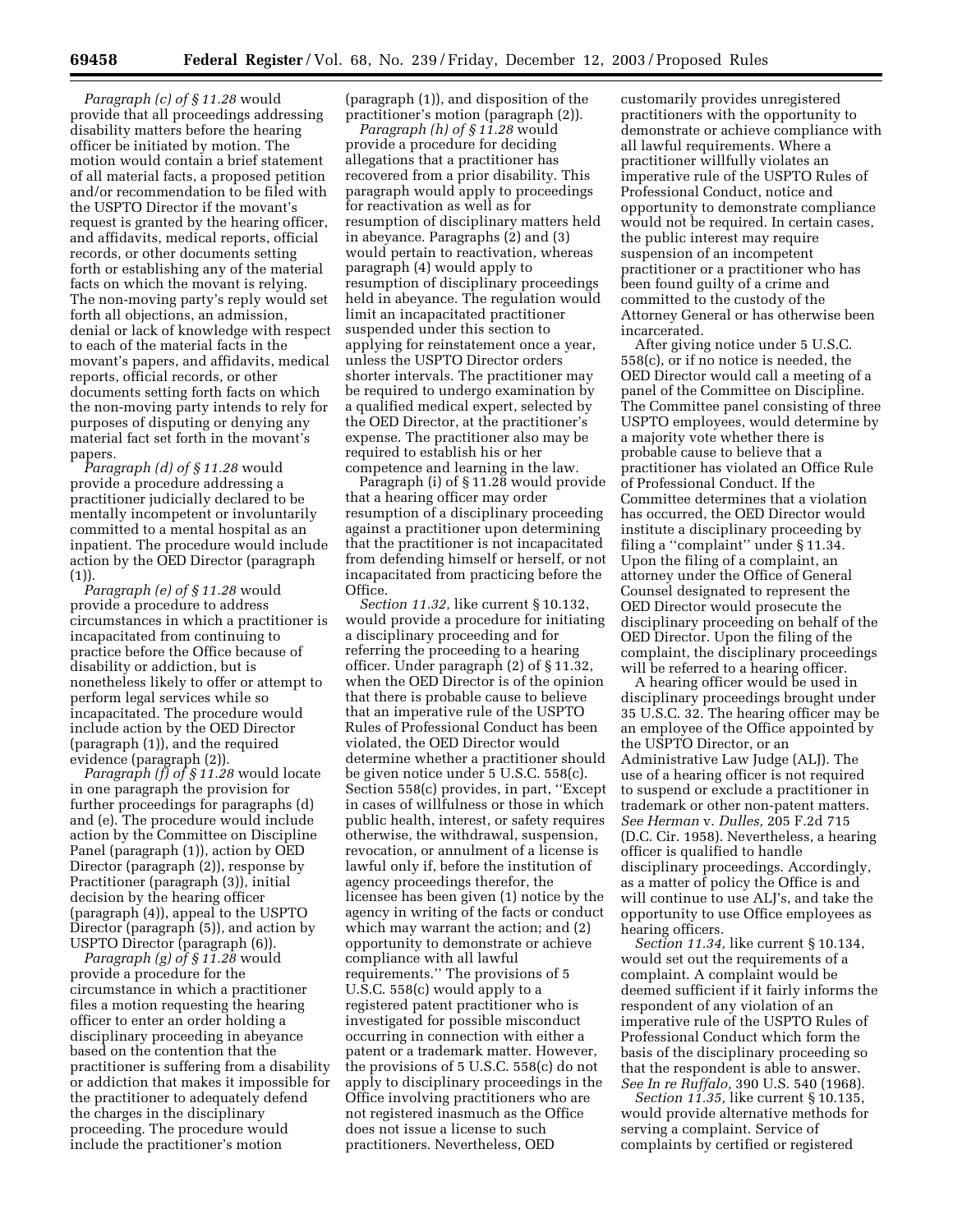mail is not always available, because receipts are returned signed by individuals other than the respondent. Moreover, the Office may have to resort to proving who signed a particular receipt. Accordingly, § 11.35 provides that service may be accomplished by handing the complaint to the respondent. When service is by hand delivery, the party serving the respondent would file an affidavit with the OED Director. An alternative method for serving the complaint is to mail the complaint first-class mail or ''Express Mail'' to the last known address of the respondent. Although the proposed rule being considered does not so specify, under this rule the OED Director would probably attempt to contact the respondent shortly after mailing to determine whether the complaint had been received. A third method of service would be any method mutually agreeable to the OED Director and a respondent.

*Paragraph (b) of § 11.35* would provide that if a complaint is returned by the Postal Service, a second complaint would be mailed. If the second complaint is returned, the respondent would be served by appropriate notice published in the Official Gazette for two consecutive weeks. Any time for answering would run from the second publication of the notice.

*Section 11.36* would continue, in paragraphs (a) through (e), to provide the same procedure as in current § 10.136 for answering a complaint. For instance, under paragraph (a), an answer would be due within thirty days unless extended for up to no more than thirty additional days by the hearing officer. Paragraph (f) would provide procedures for giving notice of intent to raise an alleged disability in mitigation of the sanction that may be imposed. The regulation also would provide for appointment of monitor(s), and for suspension of respondent if the monitor reports violation of any terms or conditions under which the respondent continued to practice.

*Section 11.37,* like current § 10.137, would provide that false statements in an answer could be made the basis of supplemental charges.

*Section 11.38,* like current § 10.138, would provide that on filing of an answer, a disciplinary proceeding would become a contested case within the meaning of 35 U.S.C. 24. Evidence obtained by a subpoena issued under 35 U.S.C. 24 would not be admissible in evidence or considered unless leave to proceed under 35 U.S.C. 24 is first obtained from the hearing officer. Ordinarily, a subpoena under 35 U.S.C.

24 is needed when a witness will not voluntarily appear. Often, subpoenas are issued to be sure that a witness appears—particularly if both counsel and the hearing officer have to travel to hear the testimony of a witness. Approval by the hearing officer before a subpoena is issued is necessary. Initially, the hearing officer can determine whether the evidence is relevant and/or whether a third party should be subjected to the inconvenience of a subpoena. In this respect, if the hearing officer does not believe any proffered evidence is admissible, the hearing officer may refuse to permit any party to proceed under 35 U.S.C. 24. If a party nevertheless caused a subpoena to issue, a motion to quash the subpoena would lie in the District Court, which issued the subpoena. Moreover, evidence obtained by subpoena without leave of the hearing officer would not be admitted or considered in the disciplinary proceeding. The proposed rule would adopt the policy of *Sheehan* v. *Doyle,* 513 F.2d 895, 898, 185 USPQ 489, 492 (1st Cir.), *cert. denied,* 423 U.S. 874 (1975), and *Sheehan* v. *Doyle,* 529 F.2d 38, 40, 188 USPQ 545, 546 (1st Cir.), *cert. denied,* 429 U.S. 879 (1976), *rehearing denied,* 429 U.S. 987 (1976), while rejecting the policy announced in *Brown* v. *Braddick,* 595 F.2d 961, 967, 203 USPQ 95, 101–102 (5th Cir. 1979).

*Section 11.39,* like current § 10.139, would provide for an ALJ to conduct disciplinary proceedings. Additionally, a hearing officer appointed under 35 U.S.C. 32 also would be able to conduct the proceedings. Paragraph (b) of § 11.39 would set out the authority of the hearing officer.

*Paragraph (2) of § 11.39(c)* would provide for the hearing officer's ruling on motions. *See also* § 11.43. It should be noted that, under § 11.42(e), a hearing officer could require papers to be served by ''Express Mail.''

*Paragraph (4) of § 11.39(c)* would require the hearing officer to authorize the taking of depositions in lieu of personal appearance at a hearing. The hearing officer would have discretion to authorize the taking of depositions. If demeanor is an issue for a particular witness, the hearing officer could exercise discretion and deny a request to take a deposition in lieu of appearance. When the hearing officer would authorize a deposition, notice and taking of the deposition would be governed by  $\S 11.51(a)$ .

*Paragraph (8) of § 11.39(c)* would provide for the hearing officer adopting procedures for the orderly disposition of disciplinary proceedings. For example, the hearing officer could require the

parties to file not only a pre-hearing exchange setting out the names of witnesses to be called, a summary of their expected testimony, and copies of exhibits to be used in their respective cases-in-chief; but also a pre-hearing brief discussing any disputed legal and factual issues.

*Paragraph (d) of § 11.39* would provide for the hearing officer exercising such control over the disciplinary proceeding as to normally issue an initial decision within nine months from the filing of the complaint. The hearing officer, however, could issue an initial decision after nine months if in his or her opinion there exists unusual circumstances that preclude issuance of the initial decision within the nine-month period. The purpose of this provision would be to put parties on notice that the hearing officer has authority to complete his or her work within nine months, and that parties should plan to meet any time schedules set by the hearing officer. This paragraph would be designed to minimize delays. It is expected that the hearing officer would, as in the past, consult with the parties in setting times, and the nine-month provision will not set an undue hardship on either party.

*Paragraphs (e) and (f) of § 11.39* would preclude interlocutory appeal by the OED Director or respondent from an order of the hearing officer except under limited circumstances. Under paragraph (d), the hearing officer could permit interlocutory review of his or her order when the interlocutory order involves a controlling question of procedure or law as to which there is a substantial ground for a difference of opinion and an immediate decision by the USPTO Director may materially advance the ultimate termination of the disciplinary proceeding or in an extraordinary situation where justice requires review. The standard would be the same as that of 28 U.S.C. 1292(b). Proceedings before the hearing officer would not be stayed for an interlocutory appeal unless the hearing officer or USPTO Director grants a stay. Under this section, stays would be granted only in the most compelling circumstances. The parties filing appeals or requests for review of interlocutory orders would not render the hearing officer ineffective.

*Section 11.40,* like current § 10.140, would provide for representation of respondent and the OED Director.

*Section 11.41,* like current § 10.141, would provide for the filing of papers. Under paragraph (a), the certificate of mailing practice under 37 CFR 1.8 and 1.10 is not applicable in disciplinary proceedings. Paragraph (b) would provide that papers filed after the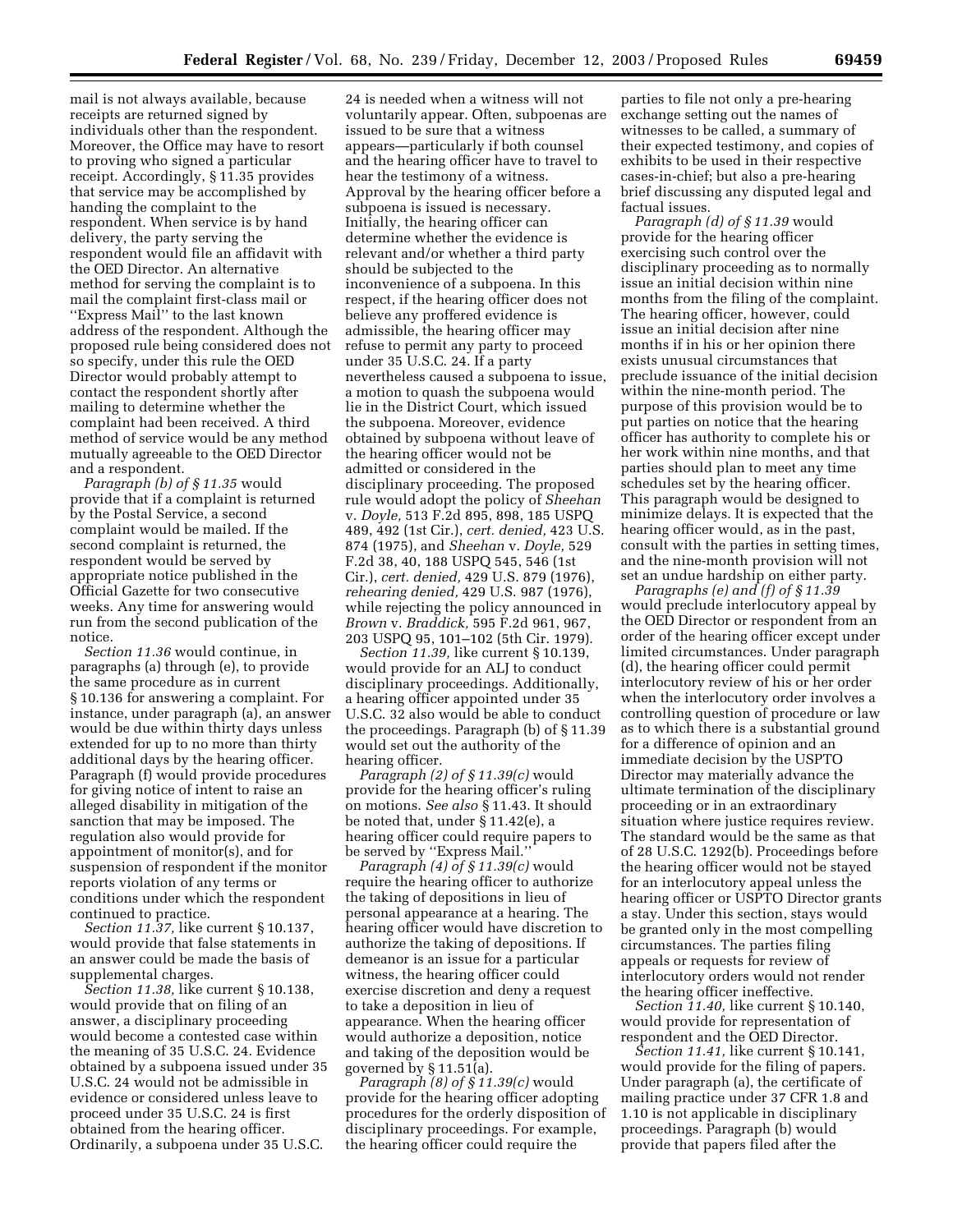complaint and prior to entry of an initial decision would be filed with the hearing officer. The hearing officer would designate the address to which he or she would want papers mailed. The hearing officer, however, could require that papers be hand-delivered to his or her office. All papers filed after the initial decision would be filed with the OED Director, who would transmit to the USPTO Director any paper requiring action by the USPTO Director.

*Section 11.42,* like current § 10.142, would provide for the method of serving papers in disciplinary proceedings.

*Section 11.43,* like current § 10.143, would provide for filing of motions. No motion could be filed unless supported by a written statement that the moving party conferred with the opposing party for the purpose of resolving the issues raised by the motion and that agreement has not been reached. If the parties resolve the issue raised in the motion prior to a decision on the motion by the hearing officer, the parties would be required to notify the hearing officer.

*Section 11.44,* like current § 10.144, would provide for hearings before the hearing officer. Hearings would be transcribed and a copy of the transcript would be provided to the OED Director and the respondent at the expense of the Office. If the respondent fails to appear at the hearing, the hearing officer may proceed with the hearing in the absence of the respondent. Under paragraph (c), a hearing normally would not be open to the public. The need for closed hearings in matters involving patent applications is occasioned in part by 35 U.S.C. 122. Apart from the Office obligation to keep information concerning patent applications confidential, until a practitioner is disciplined, it is believed that opening hearings to the public would constitute a clearly unwarranted invasion of privacy. The closure of the hearing, however, would not preclude the OED Director and respondent from approaching witnesses and providing those witnesses with sufficient information to determine whether they can give relevant information.

*Section 11.45,* like current § 10.145, would provide a procedure for handling cases where there is variance between the allegations and in pleading and evidence. Any party would be given reasonable opportunity to meet any allegations in an amended complaint or answer. *See In re Ruffalo,* 390 U.S. 544 (1968). The section is modified to provide that the matter need not be referred back to the Committee on Discipline to amend the complaint.

*Section 11.49,* like current § 10.149, would provide that the OED Director

would have the burden of proving a violation of the imperative USPTO Rules of Professional Conduct by clear and convincing evidence. The Respondent would have the burden of proving any affirmative defense by clear and convincing evidence.

It is reported that the USPTO is among a minority of agencies that apply the clear and convincing standard in their disciplinary proceedings. Agencies are not required to apply that standard to their disciplinary proceedings under the Administrative Procedure Act. *See Steadman* v. *SEC,* 450 U.S. 91 (1981); and *Checkosky* v. *SEC,* 23 F.3d 452, 475 (D.C. Cir. 1994). *See also* Rules Governing Misconduct by Attorneys or Party Representative, Final Rule, 61 Fed. Register 65323, 65328–29 (Dec 12, 1996). Comments are invited whether the USPTO should continue to use the ''clear and convincing'' standard, or adopt the preponderance of evidence standard established by the Administrative Procedure Act.

*Section 11.50,* like current § 10.150, would provide rules governing evidence. Under paragraph (a) of § 11.50, the rules of evidence prevailing in courts of law and equity would not be controlling. This provision is based on 5 U.S.C. 556(d), which provides, in part, that ''[a]ny oral or documentary evidence may be received, but the agency as a matter of policy shall provide for the exclusion of irrelevant, immaterial, or unduly repetitious evidence.'' Thus, evidence in a disciplinary proceeding is not controlled by the Federal Rules of Evidence. *See Klinestiver* v. *Drug Enforcement Administration,* 606 F.2d 1128, 1130 (D.C. Cir. 1979). While most evidence admissible under the Federal Rules of Evidence would be admissible in a disciplinary proceeding, there is evidence that is not admissible under the Federal Rules of Evidence, but which may be admissible in a disciplinary proceeding. Paragraph (b) of § 11.50 would provide for admission into evidence of depositions taken under § 11.51. Any deposition under § 11.51(a) would have prior approval of the hearing officer. A deposition under § 11.51(b) would not have prior approval, but may or may not be admissible. Admissibility of the latter deposition is within the discretion of the hearing officer. Under paragraph (c) of § 11.50, Office documents, records, and papers would not have to be certified to be admissible. Under paragraph (e) of § 11.50, objections to evidence would be in short form, all objections and rulings would be part of the record, and no exception to the

ruling would be necessary to preserve the rights of the parties.

*Section 11.51,* like current § 10.151, would provide for depositions. Under paragraph (a) of § 11.51, either the OED Director or the respondent may move for leave to take a deposition of a witness in lieu of personal appearance of the witness before the hearing officer. The hearing officer is authorized to grant leave to take the deposition upon a showing of good cause. The taking of depositions under paragraph (a) would not be for the purpose of discovery. A deposition would be taken only when it is not possible or desirable for the hearing officer to hear the witness in person. Under paragraph (b) of § 11.51, the OED Director and the respondent could agree to take a deposition. Often depositions are desirable during settlement. The testimony of a witness may be ''locked-in'' through a deposition. The Office has settled several disciplinary matters in the past. However, under paragraph (b) of § 11.51, the parties could not take depositions for use at a hearing without prior approval of the hearing officer. This provision is necessary for the hearing officer to maintain control over the proceeding.

*Section 11.52,* like current § 10.152, would provide for limited discovery. There are cases holding that discovery is not necessary in disciplinary proceedings. *See In re Murray,* 362 N.E.2d 128 (Ind. 1977); and *In re Wireman,* 367 N.E.2d 1368 (Ind. 1977). However, the USPTO proposes to limit some discovery while seeking to avoid delays frequently experienced in the discovery permitted by the Federal Rules of Civil Procedure. Under § 11.52, the hearing officer could require parties to file and serve, prior to any hearing, a pre-hearing statement listing all proposed exhibits to be used in connection with the party's case-inchief, a list of proposed witnesses, the identity of any Government employee who investigated the case, and copies of memoranda reflecting respondent's own statements. This provision is patterned after *Silverman* v. *Commodities Futures Trading Commission,* 549 F.2d 28 (7th Cir. 1977). The hearing officer could determine when discovery authorized by paragraph (a) of § 11.52 should be made.

*Paragraphs (a) and (b) of § 11.52* would limit discovery to exhibits that a party intends to use as part of his or her case-in-chief. Exhibits not used in a party's case-in-chief, but which might be used to impeach or cross-examine the other party's witnesses, would not have to be produced. If a document were to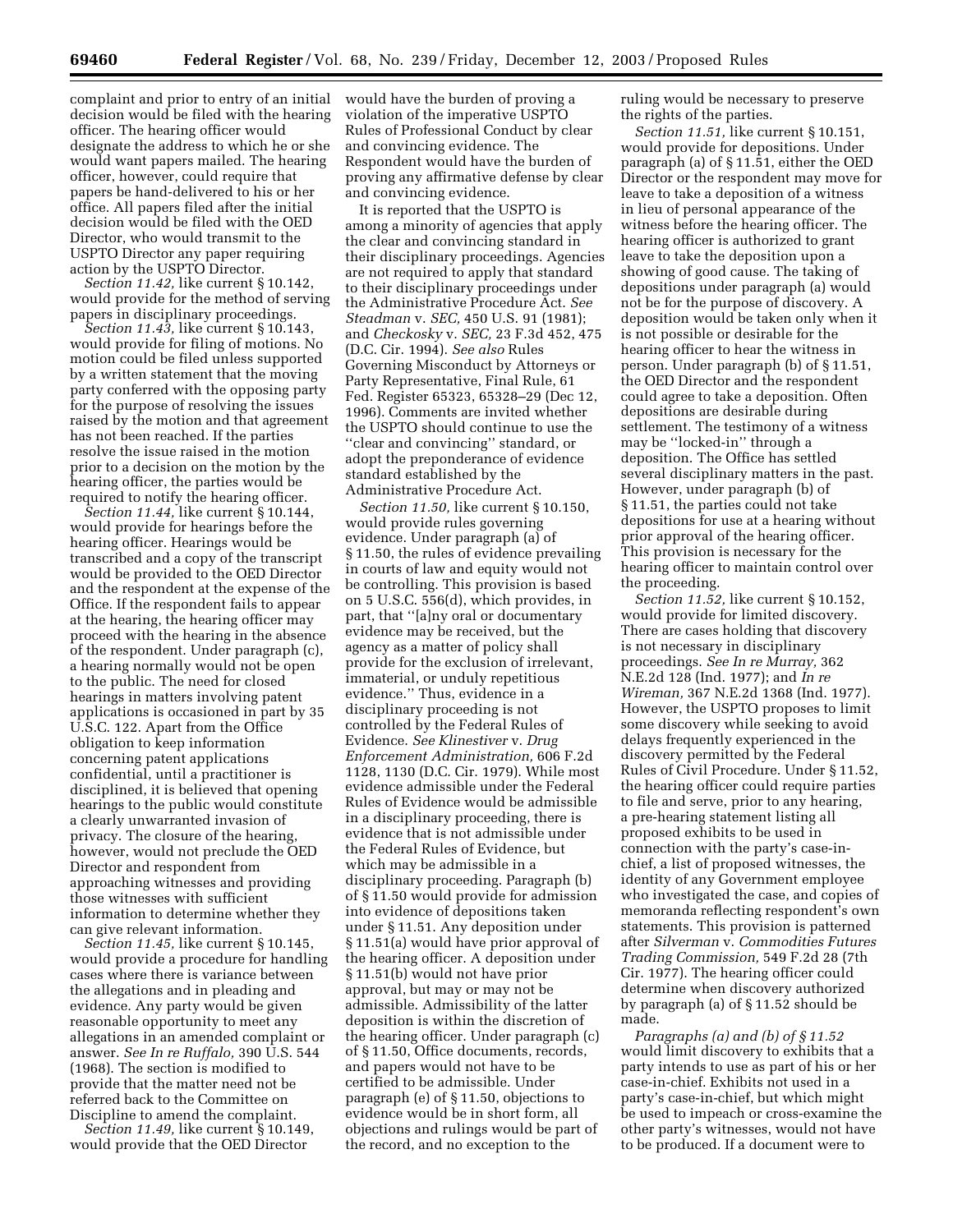be used both in a case-in-chief and to impeach, it would have to be produced.

*Paragraph (4) of § 11.52(e)* would provide for identifying any Government witness who investigated the matter. Respondent could then call the Government witness. Paragraph (5) of § 11.52 would provide for producing copies of any statement made by the respondent.

*Section 11.53,* like current § 10.153, would afford the parties a reasonable opportunity to submit proposed findings and conclusions, and a posthearing memorandum. *See* 5 U.S.C. 557(c).

*Section 11.54,* like current § 10.154, would provide for the hearing officer to file an ''initial decision.'' It would be expected that the hearing officer would make appropriate reference to the administrative record in explaining an initial decision. *See, e.g., Food Marketing Institute* v. *Interstate Commerce Commission,* 587 F.2d 1285, 1292, n.20 (D.C. Cir. 1978). In the absence of an appeal to the USPTO Director under § 11.55, the decision of the hearing officer would become the final decision in the disciplinary proceeding. *See* 5 U.S.C. 557(b).

*Paragraph (b) of 11.54* would require the hearing officer to explain the reason(s) for any penalty. Four factors would guide the hearing officer and the USPTO Director in setting and approving penalties. The factors are the public interest, the seriousness of the violation of the imperative USPTO Rules of Professional Conduct, the deterrent effects deemed necessary, and the integrity of the bar. These factors are derived from numerous cases, including *Silverman* v. *Commodities Futures Trading Commission,* 562 F.2d 432, 439 (7th Cir. 1977); and *In re Merritt,* 363 N.E.2d 961, 971 (Ind. 1977). *See also Florida Bar* v. *Murrell,* 74 So.2d 221 (Fla. 1954). Under the proposed rules, a sanction would be a matter within the discretion of the hearing officer, with ultimate discretion in the USPTO Director. The discipline in each disciplinary case would be tailored for the individual case. *See In re Wines,* 660 P.2d 454 (Ariz. 1983). Manifestly, absolute uniformity or perfection would not be expected. *Id.* Likewise, relitigation of penalties imposed in prior cases would not be permitted. *Id.*

*Section 11.55,* like current § 10.155, would provide for an appeal from an initial decision of the hearing officer to the USPTO Director. Under paragraph (a) of § 11.55, any appeal would have to be taken within thirty days after the initial decision of the hearing officer. A cross-appeal would have to be filed fourteen days after the date of service of

the appeal or thirty days after the initial decision, whichever is later. Under paragraph (c) of § 11.55, the USPTO Director may order reopening of a disciplinary proceeding in accordance with the principles that govern the granting of new trials based on newly discovered evidence that could not have been discovered by due diligence. Under paragraph (d) of § 11.55, if an appeal is not taken, the initial decision of the hearing officer would become the decision of the USPTO Director. *See* § 11.54(a).

*Section 11.56,* like current § 10.156, would provide for a decision by the USPTO Director. The USPTO Director could affirm, reverse, or modify an initial decision of a hearing officer, or remand the proceeding to the hearing officer for such further proceedings as the USPTO Director may deem appropriate. Under paragraph (c) of § 11.56, a respondent could make a single request for reconsideration or modification.

*Section 11.57,* like current § 10.157, would set out how judicial review could be obtained from a final decision of the USPTO Director. Judicial review must occur in the United States District Court for the District of Columbia in accordance with 35 U.S.C. 32, and Local Rule LCvR 83.7 of the United States District Court for the District of Columbia.

*Section 11.58,* like current § 11.158, would set out conditions imposed on a practitioner suspended or excluded from the practice of law before the Office. Paragraph (a) of § 11.58 would make clear that a practitioner suspended or excluded under § 11.56 will not be automatically reinstated. For example, a suspended or excluded practitioner would be required, *inter alia,* to comply with the provisions of §§ 11.12 and 11.60 to be reinstated.

*Paragraph (b) of § 11.58* sets out what a suspended or excluded practitioner would be required to do. Paragraph (1) of § 11.58(b) would require the practitioner take a number of actions within twenty days after the date of entry of the order of suspension or exclusion. The actions include filing notices of withdrawal in pending patent and trademark applications, reexamination and interference proceedings, and every other matter pending before the Office within twenty days after the entry of the order. The practitioner would be required to notify affiliated bars, and all clients having business before the Office, of the discipline imposed and inability to act; notify practitioners for all opposing parties having business before the Office; deliver to all clients having

business before the Office any papers or other property to which the clients are entitled; and refund any part of any fees paid in advance and unearned. A practitioner also would be required to remove from any telephone, legal, or other directory any advertisement, statement, or representation which would reasonably suggest that the practitioner is authorized to or does practice before the Office.

*Paragraph (2) of § 11.58(b)* would require the practitioner within 30 days after entry of the order of exclusion or suspension to file with the OED Director an affidavit certifying that the practitioner has fully complied with the provisions of the order, and with the Rules of Professional Conduct. Appended to the affidavit would be documents showing compliance with the suspension or exclusion order. The documents would include a copy of each form of notice, the names and addressees of the clients, practitioners, courts, and agencies to which notices were sent, and all return receipts or returned mail received up to the date of the affidavit. Also appended would be a schedule of all accounts where the practitioner holds or held as of the entry date of the order any client, trust, or fiduciary funds regarding practice before the Office, proof of the proper distribution of the client, trust and fiduciary funds; a list of all jurisdictions to which the practitioner is admitted to practice, and the steps taken to remove any advertisement or representation suggesting that the practitioner is authorized to or does practice before the Office.

*Paragraph (c) of § 11.58* would require that an order of exclusion or suspension be effective immediately after entry except as provided in §§ 11.24, 11.25, and 11.28, where the order would be effective immediately. The excluded or suspended practitioner, after entry of the order, would not accept any new retainer regarding immediate, pending, or prospective business before the Office, or engage as a practitioner for another in any new case or legal matter regarding practice before the Office. However, the practitioner would be granted limited recognition for thirty days to conclude other work on behalf of a client on any matters that were pending before the Office on the date of entry. If such work cannot be concluded, the practitioner would have to so advise the client so that the client could make other arrangements.

*Paragraph (d) of § 11.58* would provide for an excluded or suspended practitioner to keep and maintain records of the various steps taken under this section, so that in any subsequent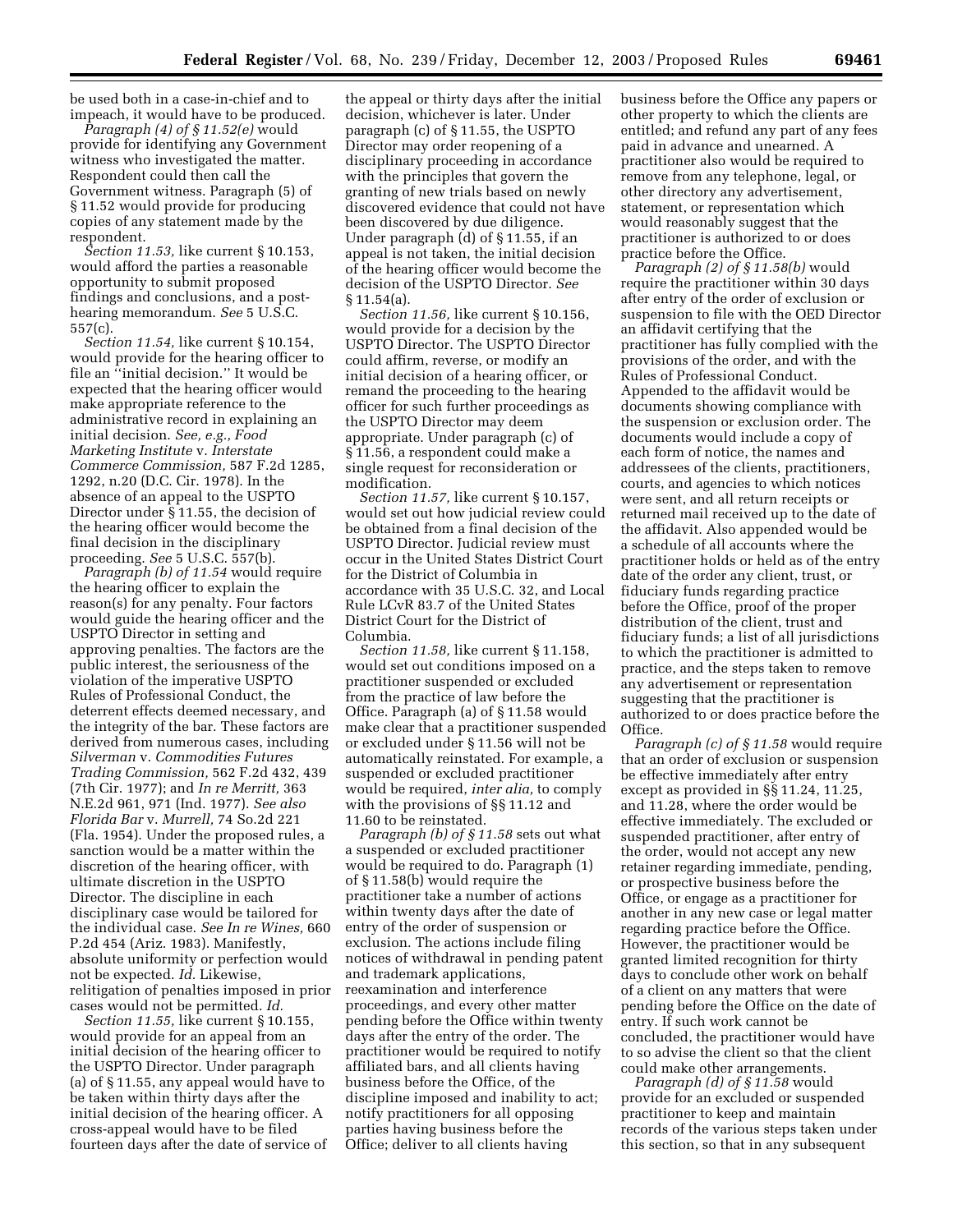proceeding, proof of compliance with this section and with the exclusion or suspension order will be available. Proof of compliance will be required as a condition precedent to reinstatement. These provisions were derived from District of Columbia Appellate Rule XI, section 14.

*Paragraph (e) of § 11.58,* like § 10.158(c), would provide conditions under which a suspended or excluded practitioner could aid another practitioner in the practice of law before the Office. These provisions were derived from the same cases considered when current  $\S 10.158(c)$  was proposed, including *In re Christianson,* 215 N.W. 2d 920 (N.D. 1974); *In re Hawkins,* 503 P.2d 95 (Wash. 1972); *Florida Bar* v. *Thomson,* 354 So.2d 3000 (Fla. 1975); *In re Kraus,* 670 P.2d 1012 (Ore. 1983); *In re Easler*, 272 S.E.2d 32 (S.C. 1980); *Crawford* v. *State Bar of California,* 7 Cal. Rptr. 746 (Cal. 1960); and *Ohio State Bar Ass'n.* v. *Hart,* 375 N.E.2d 1246 (Ohio 1978). Like a suspended or disbarred attorney, who ''is not the same as a layman,'' *In re Christianson,* 215 N.W.2d at 925, the same would obtain for a practitioner suspended or excluded from practice before the Office. Thus, while a suspended or excluded practitioner would be permitted to be employed by a practitioner, the suspended or excluded practitioner would have to be a salaried employee of the practitioner for whom he or she works and could not share profits from practice before the Office. A suspended or excluded practitioner could not communicate directly with clients, render legal advice, or meet with witnesses regarding prospective or immediate business before the Office. A suspended or excluded practitioner could research the law, write patent or trademark applications (provided he or she did not interview clients or witnesses, the practitioner reviewed the application, and the practitioner signed the papers filed in the Office), or conduct patent or trademark searches. The provisions of § 11.58 are considered necessary if suspension or exclusion is to have any significance.

*Paragraph (f) of § 11.58,* like current § 10.158(d), would proscribe reinstatement of a suspended or excluded practitioner who has acted as paralegal or performed other services assisting another practitioner before the Office, unless an affidavit is filed explaining the nature of all paralegal and other services performed, and showing that the suspended or excluded practitioner complied with the provisions of this section and the imperative USPTO Rules of Professional Conduct.

Comment is invited whether the USPTO should delete the provisions of § 10.58(c) and (d), and not adopt proposed paragraphs (e) and (f) of § 11.58. Permitting the suspended or excluded practitioner to aid another practitioner places at least some suspended or excluded practitioners in conflict with state laws or court orders. For example, a number of states' disciplinary jurisdictions prohibit suspended or excluded attorneys from acting as paralegals. Also, permitting a suspended or excluded practitioner to aid another practitioner provides the former with an opportunity to continue serving the same clients from whose cases the practitioner was required to withdraw. This can be not only confusing for the clients, but also provides the suspended or excluded practitioner with an opportunity to maintain some appearance of a continued practice. Further, the USPTO is and will continue to reciprocally discipline attorneys suspended or disbarred by state disciplinary authorities. Permitting the practitioner reciprocally disciplined by the USPTO to engage in conduct proscribed by state laws or court orders, such as aiding a practitioner by preparing patent or trademark applications, leads to conflicting circumstances. The same conflicts can arise if a state disciplines an attorney following discipline imposed by the USPTO. Accordingly, the USPTO wishes to consider comments favoring or disagreeing with such a change to the current practice.

*Section 11.59,* like current § 10.159, would provide for notice of suspension or exclusion. Under paragraph (a) of § 11.59, upon issuance of an unfavorable final decision, the OED Director would give appropriate notice to employees of the Office, United States courts, the National Discipline Data Bank maintained by the American Bar Association Standing Committee on Professional Discipline and the appropriate authorities of any State in which a suspended or excluded practitioner is known to be a member of the bar. If a practitioner is registered under § 11.6(c), the OED Director would also notify the patent office of the country where the practitioner resides. Under paragraph (b) of § 11.59, the OED Director would publish an appropriate notice in the Official Gazette and the Office Web site. Under paragraph (c) of § 11.59, the OED Director would maintain records that would be available to the public concerning disciplinary proceedings. The files of most disciplinary proceedings resulting in imposition of a public reprimand,

suspension, or exclusion are presently available to the public for inspection in the Office of Enrollment and Discipline. Public availability would continue under the proposed rules being considered subject to the removal of any information required by law to be maintained in confidence or secrecy. Under paragraph (e) of § 11.59, the order of exclusion when a practitioner is excluded on consent would be accessible, but the affidavit under paragraph (a) of § 11.27 would not be accessible except upon order of the USPTO Director or on consent of the practitioner.

*Section 11.60,* like current § 10.160, would provide for a petition for reinstatement. Under paragraph (a) of § 11.60 an excluded or suspended practitioner would not be permitted to resume practice of patent, trademark, or other non-patent law before the Office until reinstated by order of the OED Director or the USPTO Director. An excluded practitioner not otherwise ineligible for reinstatement may not apply for reinstatement until the expiration of at least five years from the effective date of the exclusion. Under paragraph (b) of § 11.60, a practitioner suspended indefinitely because of disability may seek reinstatement, but reinstatement would not be ordered except on a showing by clear and convincing evidence that the disability has ended, that the practitioner has complied with § 11.12, and that the practitioner is fit to resume the practice of law.

*Paragraph (c) of § 11.60,* like current §§ 10.160(a) and (d), would proscribe a suspended practitioner from being eligible for reinstatement until a period of the time equal to the period of suspension elapses following compliance with § 11.58, and an excluded practitioner would not be eligible for reinstatement until five years elapses following compliance with § 11.58.

*Paragraph (d) of § 11.60* would require a petition for reinstatement to include proof of rehabilitation. If the practitioner is not eligible for reinstatement apart from rehabilitation, or the petition is insufficient or defective on its face, the OED Director may dismiss the petition. Otherwise the OED Director would consider a petitioner's attempted showing of rehabilitation. The practitioner would have the burden of proof by clear and convincing evidence. The proof would establish that the practitioner has the moral character qualifications, competency, and learning in law required under § 11.7 for readmission, and that resumption of practice before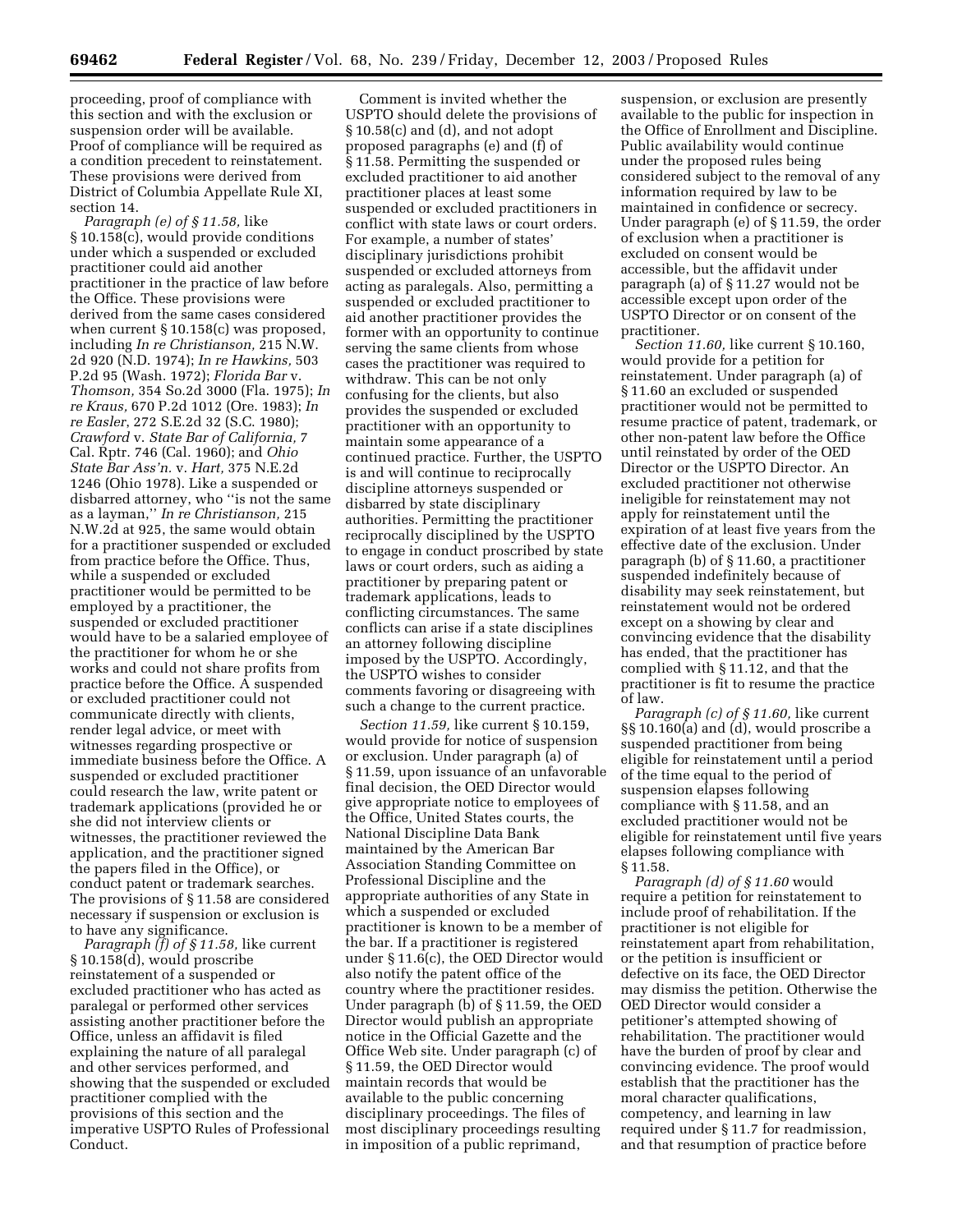the Office would not be detrimental to the administration of justice, or subversive to the public interest.

*Paragraph (e) of § 11.60* would provide that if the petitioner is found fit to resume practice before the Office, the OED Director will order reinstatement, which may be conditioned upon the making of partial or complete restitution to persons harmed by the misconduct that led to the suspension or exclusion, upon the payment of all or part of the costs of the disciplinary and reinstatement proceedings, or any combination thereof.

*Paragraph (f) of § 11.60* would provide that if the petitioner is unfit to resume practice before the Office, the petitioner is provided an opportunity to show cause in writing why the petition should not be denied. If unpersuaded by the showing, the petition would be denied. The suspended or excluded practitioner may be required to take and pass an examination under § 11.7(b), ethics courses, and/or the Multistate Professional Responsibility Examination.

*Paragraph (g) of § 11.60* would proscribe filing a further petition for reinstatement if the petition is denied until the expiration of at least one year following the denial unless the order of denial provides otherwise.

*Paragraph (h) of § 11.60,* like § 10.160(e), would open to the public proceedings on any petition for reinstatement.

*Section 11.61* would have savings clauses.

*Section 11.62* would express a policy that if a practitioner dies, disappears, or is suspended for incapacity or disability, and there is no partner, associate, or other responsible practitioner capable of conducting the practitioner's affairs, a court of competent jurisdiction may appoint a registered practitioner to make appropriate disposition of any patent application files. All other matters would be handled in accordance with the laws of the local jurisdiction.

#### **Rules of Professional Conduct**

The following comments contain several references to invention promotion companies (invention promoters). At the outset, the Office wishes to make clear that neither the current Disciplinary Rules nor the proposed Rules of Professional Conduct prohibit a practitioner from associating with an invention promoter. Moreover, neither the current Disciplinary Rules nor the proposed Rules of Professional Conduct prevent a practitioner from having an arrangement with an invention promoter, or from providing

professional services in compliance with the rules. However, practitioners having arrangements with invention promoters face the same scrutiny that attorneys having arrangements with non-lawyer parties that market legal service (marketers) have faced. The arrangements with promoters have faced intense scrutiny throughout the country by ethics committees, courts, and disciplinary authorities. Decisions and opinions in other jurisdictions hold the arrangements unethical on a variety of bases. Practitioners should carefully examine their participation in any arrangement of this sort with a promoter.

There is reasonable cause to scrutinize the arrangements with invention promoters. For more than two decades, the Federal Trade Commission (FTC) has investigated, and absent a settlement, has sought injunctive and other equitable relief against invention promoters for violations of § 5 of the Federal Trade Commission Act, 15 U.S.C. 45. The FTC has investigated whether or alleged that in one manner or another a promoter has engaged in unfair or deceptive acts or practices, in or affecting commerce, with customers who contracted with the promoter for invention development services. *See Raymond Lee Organization, Inc.*, 92 F.T.C. 489 (1978), *aff'd sub nom. Raymond Lee* v. *FTC*, 679 F.2d 905 (D.C. Cir. 1980); *FTC* v. *Invention Submission Corp.*, 1991–1 Trade Cases § 69,338, 1991 WL 47104 (D.D.C 1991); *FTC* v. *American Institute for Research and Development*, 219 B.R. 639 (D Mass. 1998), *modified sub nom. FTC* v. *American Inventors Corporation*, 1996 WL 641642 (D. Mass 1996); and *FTC* v. *National Invention Services, Inc.*, 1997 WL 718492 (D.N.J. 1997). Each promoter offered the services of a registered patent attorney. A patent attorney associated with one promoter was indicted on five counts of conspiracy to commit mail fraud and mail fraud, and a warrant for his arrest was issued in 1999 by the U.S. Postal Inspection Service. Inasmuch as equitable relief was obtained in each instance, it would be appropriate for the Rules of Professional Conduct to address the conduct that practitioners must address upon agreeing to accept referrals from promoters.

*Section 11.100* would provide guidance for interpreting the Office Rules of Professional Conduct. In interpreting these Rules, the specific would control the general in the sense that any rule that specifically addresses conduct would control the disposition of matters and the outcome of such matters would not turn upon the

application of a more general rule that arguably also applies to the conduct in question. In a number of instances, there are specific rules that address specific types of conduct. The rule of interpretation expressed here is meant to make it clear that the general rule does not supplant, amend, enlarge, or extend the specific rule. So, for instance, the general terms of proposed rule 11.103 are not intended to govern conflicts of interest, which are particularly discussed in proposed rules 11.107, 11.108, and 11.109. Thus, conduct that is proper under the specific conflict rules is not improper under the more general rule of proposed rule 11.103. Except where the principle of priority is applicable, however, compliance with one rule does not generally excuse compliance with other rules. Accordingly, once a practitioner has analyzed the ethical considerations under a given rule, the practitioner must generally extend the analysis to ensure compliance with all other applicable rules.

*Sections 11.100 through 11.901* are proposed to establish Office Rules of Professional Conduct. Presently, practitioners representing parties in patent, trademark and other non-patent matters are required to conform to the Code of Professional Responsibility set forth in 37 CFR 10.20 through 10.112. The Office believes that it would be more desirable to bring the Office disciplinary rules into greater conformity with the Rules of Professional Conduct followed by a majority of the states. Such conformity would provide not only consistency in practicing law before the Office as well as in the states, but also a body of precedent already developed in the states having ethics opinions and disciplinary results based on the Model Rules of Professional Conduct.

The proposed Office Rules of Professional Conduct, in large part, follow the Model Rules of Professional Conduct of the American Bar Association. The concordance between the rules is based on two factors. First, many registered patent attorneys are members of bars that have adopted the Model Rules or a modified version thereof. Accordingly, they already would be subject to substantially the same Model Rules for conduct in connection with their practice. Rule 8.5. Second, adopting USPTO Rules of Professional Conduct that follow, in many respects, the Model Rules of Professional Conduct adopted in more than 40 jurisdictions, facilitates both compliance with the rules, and the ability of practitioners to move between the employment by the Office, other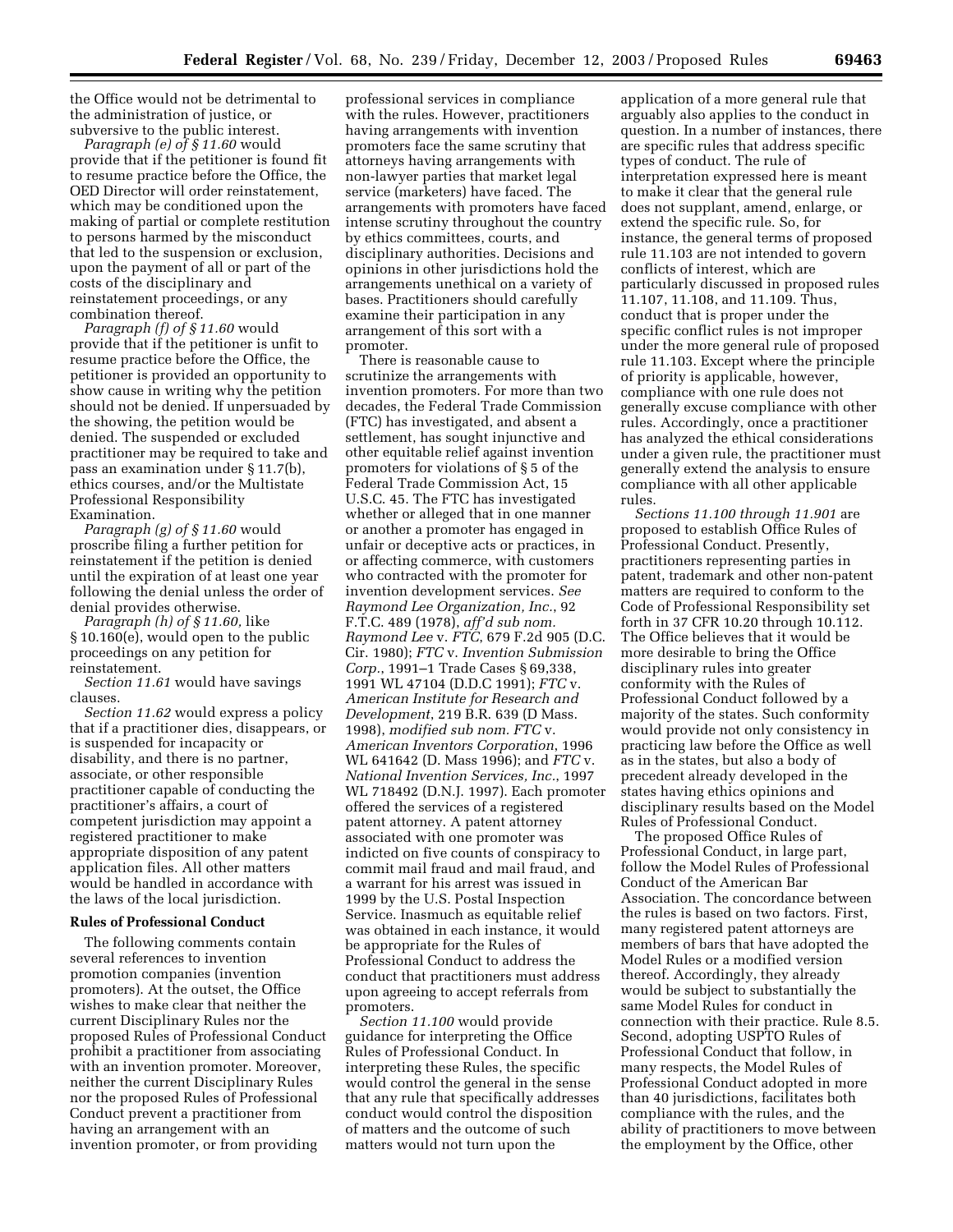Government agencies, and the private sector.

Several of the proposed Office Rules of Professional Conduct do not conform to the Model Rules of Professional Conduct of the American Bar Association. For example, the Rules of Professional Conduct of the Bar of the District of Columbia would be the source of proposed §§ 1.101(b), 11.102(f), 11.104(c), 11.105(e)(2)–(4), 11.106(a)(2)–(3), 11.106(d)–(g), 11.601, and 11.701(b)(1)–(4) and (c). The Rules of Professional Responsibility of the Virginia State Bar would be the source of proposed §§ 11.115(a), and (c) through (g). The source of the provisions in proposed § 1.806 are the Court Rules of the New York Appellate Division, Second Department. Other proposed rules, addressing relations with invention promoters, would be original. Still other proposed rules would conform to disciplinary rules previously adopted by the USPTO or other Federal agencies, such as § 11.804(h). It is necessary to diverge from the Model Rules of Professional Conduct of the American Bar Association. The Rules of Professional Conduct of the District of Columbia tend to address responsibilities of Government attorneys in greater depth than the Model Rules of Professional Conduct of the American Bar Association, particularly in connection with ''revolving door'' issues. This is appropriate inasmuch as numerous registered practitioners are employees of the United States Government and are admitted to practice law in the District of Columbia. Upon practicing before the Office, they are subject to the USPTO Rules of Professional Conduct adopted by the Office, as well as the Rules of Professional Conduct of the Bar of the District of Columbia. A detailed concordance between the proposed rules and the divergent sources can be found in Table 3, ''Principal Source of Sections 11.100 through 11.806,'' *infra*. Further, unlike the Model Rules that require consent of a client following consultation, the proposed rules would require the client give informed consent in writing after full disclosure. Compare, for example, Model Rule 1.6(a) with proposed rule 11.106(a). This departure is intended to provide both the client and practitioner with certainty regarding communication, and a stronger record.

*Section 11.100* would provide interpretive guidance of the proposed Rules of Professional Conduct. Some of the Rules are imperatives, cast in the terms ''shall'' or ''shall not.'' These define proper conduct for purposes of professional discipline. Other Rules,

generally cast in the term ''may,'' are permissive and define areas under the Rules in which the practitioner has professional discretion. No disciplinary action should be taken when the practitioner chooses not to act, or acts, within the bounds of such discretion. Inasmuch as the Rules of Professional Conduct in many jurisdictions have the same or similar Rules, it is appropriate for the Office to adopt the same standards where such acts or conduct, in practice before the Office, would not be inconsistent with the protection of the public interest.

Other Rules define the nature of relationships between the practitioner and others. The latter Rules are partly obligatory and disciplinary, and partly constitutive and descriptive in that they define a lawyer's professional role.

Inasmuch as the rules pertain to practice before the Office, they do not address criminal or domestic relations practices addressed in the Rules of Professional Conduct adopted by the states. A practitioner engaging in criminal or domestic relations practice is subject to the state ethics rules. A practitioner disqualified from practicing elsewhere for misconduct should not be trusted or permitted to practice before the Office. Misconduct elsewhere should also be misconduct for purposes of practicing before the Office. *See* §§ 11.25 and 11.803(f)(1). Practitioners have been disciplined by the Office for conduct arising in the practice of law other than intellectual property. For example, the USPTO Director excluded an attorney after disbarment in Virginia following a criminal conviction for conduct arising from representing a client in a domestic relations matter. *See In re Hodgson*, 1023 Off. Gaz. 13 (Oct. 12, 1982).

*Section 11.101* would continue the present practice of 37 CFR 10.77(a) and (b) requiring a practitioner to provide competent representation to a client. Paragraph (a) of § 11.101 would specify that such competence requires the legal knowledge, skill, thoroughness and preparation reasonably necessary for the representation. The Office has disciplined practitioners lacking competence. *See In re Wyden*, 973 Off. Gaz. 40 (Aug. 22 1978) (suspending agent for general incompetence in handling patent applications); and *In re Paley*, 961 Off. Gaz. 48 (Aug. 30, 1977) (suspending agent for improper handling of application).

*Legal knowledge and skill*. In determining whether a practitioner employs the requisite knowledge and skill in a particular matter, relevant factors include the relative complexity and specialized nature of the matter, the

practitioner's general experience, the practitioner's training and experience in the field in question, the preparation and study the practitioner is able to give the matter, and whether it is feasible to refer the matter to, or associate or consult with, a practitioner of established competence in the field in question. In some instances, the required proficiency is that of a general patent practitioner. Expertise in a particular field of patent law, science, engineering, or technology may be required in some circumstances. One such circumstance would be where the practitioner, by representations made to the client, has led the client reasonably to expect a special level of expertise in the matter undertaken by the practitioner.

A practitioner need not necessarily have special legal training or prior legal experience to handle legal problems of a type with which the practitioner is unfamiliar. However, basic training in scientific and technical matters is required for registration as a patent attorney or agent to provide a client with valuable service, advice and assistance in the presentation and prosecution of their patent applications before the Office. 35 U.S.C. 2(b)(2)(D). A newly admitted practitioner can be as competent as a practitioner with long experience. Some important legal skills, such as the analysis of precedent, the evaluation of evidence, and legal drafting, are required in all legal problems. Perhaps the most fundamental legal skill consists of determining what kind of legal problems a situation may involve, a skill that necessarily transcends any particular specialized knowledge. A practitioner can provide adequate representation in a wholly novel field through necessary study. Competent representation can also be provided through the association of a practitioner of established competence in the field in question.

In an emergency a practitioner may give advice or assistance in a matter in which the practitioner does not have the skill ordinarily required where referral to or consultation or association with another practitioner would be impractical. Even in an emergency, however, assistance should be limited to that reasonably necessary in the circumstances, for ill-considered action under emergency conditions could jeopardize the client's interest.

A practitioner may accept representation where the requisite level of competence can be achieved by reasonable preparation. A registered patent agent registered after January 1, 1957, who is not an attorney is not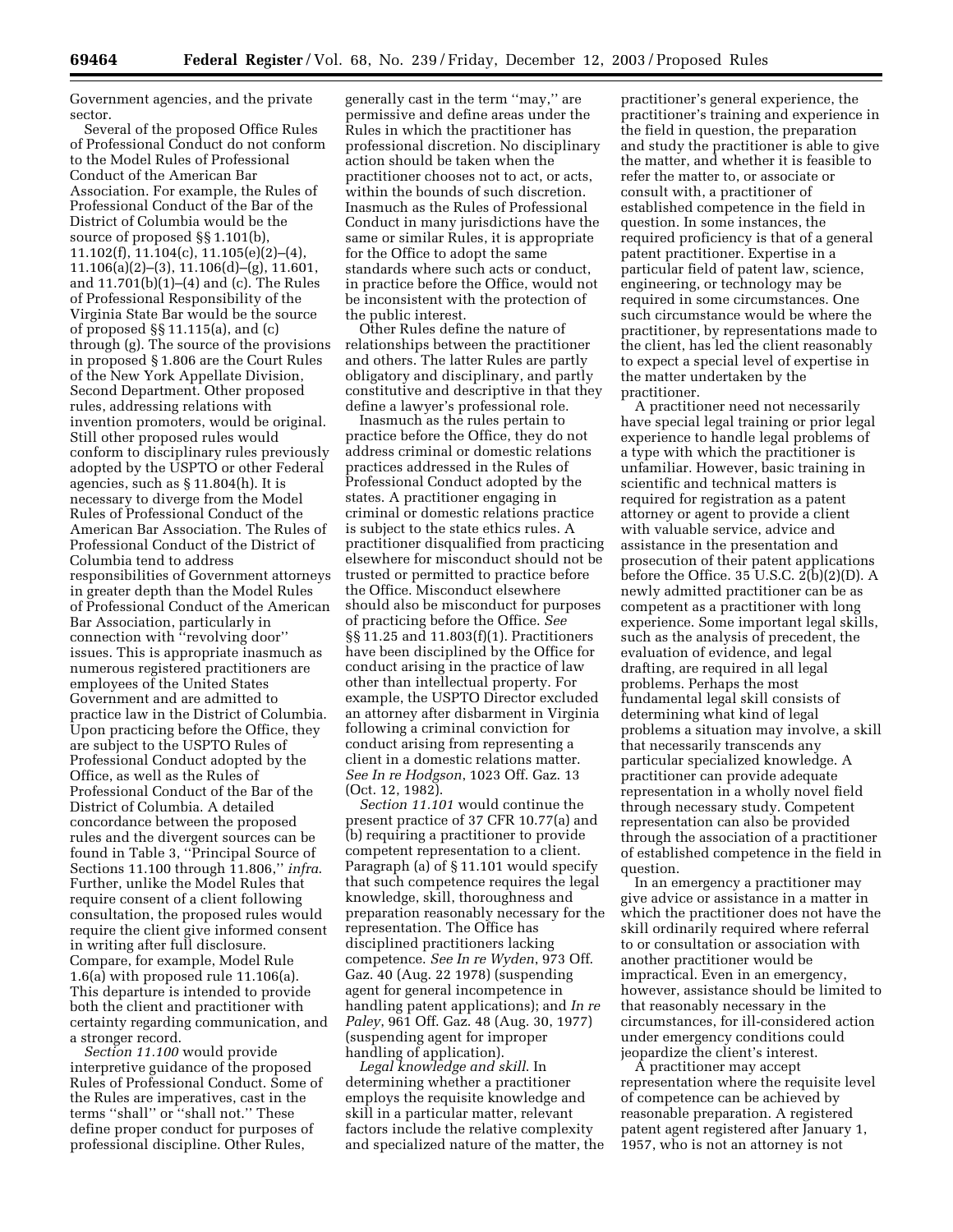authorized to, and cannot accept representation in trademark and other non-patent law. This applies as well to a practitioner who is appointed as counsel for an unrepresented person. *See also* § 11.602.

*Thoroughness and preparation*. Competent handling of a particular patent, trademark, or other non-patent matter includes inquiry into and analysis of the factual and legal elements of the problem, and use of methods and procedures meeting the standards of competent practitioners. It also includes adequate preparation, and continuing attention to the needs of the representation to assure that there is no neglect of such needs. The required attention and preparation are determined in part by what is at stake; like major litigation, complex transactions or inventions ordinarily require more elaborate treatment than matters of lesser consequence.

*Maintaining competence*. To maintain the requisite knowledge and skill, a practitioner should engage in such continuing study and education as may be necessary to maintain competence, taking into account that the learning acquired through a practitioner's practical experience in actual representations may reduce or eliminate the need for special continuing study or education. If a system of peer review has been established, the practitioner should consider making use of it in appropriate circumstances.

*Paragraph (c) of § 11.101* would define some, but not all, acts that would constitute violations of paragraphs (a) or (b) of this section. The USPTO believes that it would be helpful to practitioners if some specific prohibitions were set out in the rules. The prohibitions set out in paragraphs (1) through (8) of § 11.101(c) represent violations that have occurred in the past or that the Office specifically seeks to prevent. The specific acts set out in paragraph (c) would not constitute a complete description of all acts in violation of paragraphs (a) or (b).

*Paragraph (1) of § 11.101(c)* would include as misconduct knowingly withholding from the Office information identifying a patent or patent application of another from which one or more claims have been copied. *See* §§ 1.604(b) and 1.607(c) of this subpart.

*Section 11.102* would address the scope of representation. Both practitioner and client have authority and responsibility in the objectives and means of representation. The client has ultimate authority to determine the purposes to be served by legal representation, within the limits imposed by law and the practitioner's

professional obligations. Within those limits, a client also has a right to consult with the practitioner about the means to be used in pursuing those objectives. At the same time, a practitioner is not required to pursue objectives or employ certain means simply because the client may wish that a practitioner do so. A clear distinction between objectives and means sometimes cannot be drawn, and in many cases the client-practitioner (including client-lawyer or client-agent) relationship partakes of a joint undertaking. In questions of means, the practitioner should assume responsibility for technical and legal tactical issues, but should defer to the client regarding such questions as the expense to be incurred and concern for third persons who might be adversely affected. Law defining a lawyer's scope of authority in litigation varies among jurisdictions.

An agreement concerning the scope of representation must accord with the Rules of Professional Conduct and other law. Thus, the client may not be asked to agree to representation so limited in scope as to violate proposed § 11.101, to surrender the client's right to terminate the practitioner's services, or the client's right to settle litigation that the practitioner might wish to continue.

Unlike Rule 1.2(a) of the Model Rules of Professional Conduct, paragraph (a) of § 11.102 would not address an attorney's duty in a criminal case to abide by the client's decision. Inasmuch as practice before the Office does not involve criminal proceedings, the portion of Model Rule 1.2(a) addressing a criminal case is not being proposed. Nevertheless, an attorney who practices both before the Office and in criminal cases would be subject to both the Office and State professional conduct rules. If, in the course of a criminal proceeding, the attorney violates the state's professional conduct rules and is disciplined by the state authorities, the attorney could be subject to discipline under the proposed rules. *See* §§ 11.24 and 11.803(f)(5).

*Paragraph (e) of § 11.102* would continue a practitioner's responsibility to give an honest opinion about the actual consequences that appear likely to result from a client's conduct. The fact that a client uses advice in a course of action that is criminal or fraudulent does not, of itself, make a practitioner a party to the course of action. However, as in current § 10.85(a)(8), a practitioner may not knowingly assist a client in criminal or fraudulent conduct. There is a critical distinction between presenting an analysis of legal aspects of questionable conduct, and recommending the means by which a

crime or fraud might be committed with impunity.

When the client's course of action has already begun and is continuing, the practitioner's responsibility is especially delicate. The practitioner is not permitted to reveal the client's wrongdoing, except where permitted by proposed § 11.102(g) and proposed § 11.106. Moreover, the practitioner is required to avoid furthering the purpose, for example, by suggesting how it might be concealed. A practitioner may not continue assisting a client in conduct that the practitioner originally supposes is legally proper, but then discovers is criminal or fraudulent. Withdrawal from the representation, therefore, may be required.

Where the client is a fiduciary, the practitioner may be charged with special obligations in dealings with a beneficiary.

*Paragraph (e) of § 11.102* would apply whether or not the defrauded party is a party to the transaction. Hence, a practitioner should not participate in a sham transaction; for example, a transaction to effectuate fraudulent acquisition of a patent or trademark. Paragraph (e) would not preclude undertaking a defense incident to a general retainer for legal services to a lawful enterprise. The last clause of paragraph (e) recognizes that determining the validity or interpretation of a statute or regulation may require a course of action involving disobedience of the statute or regulation or of the interpretation placed upon it by governmental authorities.

In a case in which the client appears to be suffering mental disability, the practitioner's duty to abide by the client's decisions is to be guided by reference to proposed rule 11.114.

*Paragraph (b) of § 11.102* would provide that representing a client does not constitute approval of the client's views or activities. By the same token, legal representation should not be denied to people, including applicants, who are unable to afford legal services, or whose cause is controversial or the subject of popular disapproval. Unlike Rule 1.2(b) of the Model Rules of Professional Conduct, proposed § 11.102(b) would not provide for practitioner's being appointed to represent any party. Inasmuch as the Office does not appoint practitioners to represent persons having business before the Office, the provision is believed to be unwarranted.

*Paragraph (c) of § 11.102,* would provide that the objectives or scope of services provided by the practitioner may be limited by agreement with the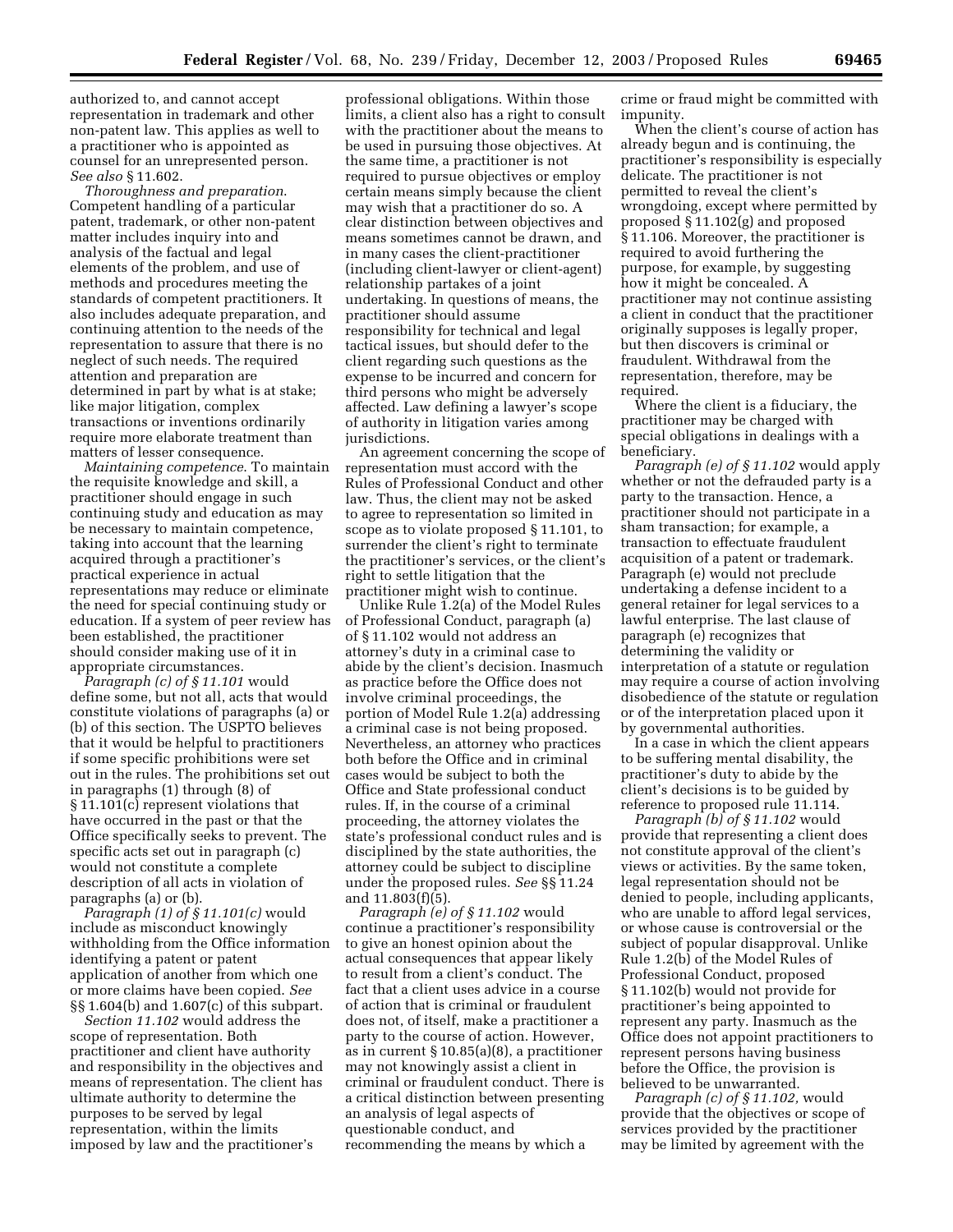client or by terms under which the practitioner's services are made available to the client. For example, a retainer may be for a specifically defined purpose, such as a utility patent application for an article of manufacture. The terms upon which representation is undertaken may exclude specific objectives or means. Such limitations may exclude objectives or means that the practitioner regards as repugnant or imprudent, or which the practitioner is not competent to handle. For example, a patent agent who is not an attorney should exclude services beyond the scope authorized by registration as a patent agent, such as preparing and prosecuting trademark and copyright registrations, patent validity or infringement opinions, or drafting or selecting contracts, including assignments. Practitioners taking referrals from invention promoters must assure that the promoter has not limited or attempted to limit by agreement with the inventor-client the scope of services the practitioner provides, and that the agreement is in compliance with § 11.504(c). *See* § 11.804(a).

*Paragraph (g) of § 11.102,* like current § 10.85(b)(1), would require that a practitioner reveal to the Office a fraud that the client has perpetrated on the Office after calling upon the client to rectify the same, and the client refuses or is unable to do so.

*Section 11.103* would require a practitioner to act with diligence and zeal. Paragraphs (a), (b), and (c) of § 11.103 would continue the policy in current § 10.84(a).

*Paragraph (a) of § 11.103* would continue to recognize that a practitioner has a duty, to both the client and to the legal system, to represent the client before the Office zealously within the bounds of the law, including the proposed Office Rules of Professional Conduct and other enforceable professional regulations. This duty requires the practitioner to pursue a matter on behalf of a client despite opposition, obstruction, or personal inconvenience to the practitioner, and to take whatever lawful and ethical measures are required to vindicate a client's cause or endeavor. A practitioner should act with commitment and dedication to the interests of the client. However, a practitioner is not bound to press for every advantage that might be realized for a client. A practitioner has professional discretion in determining the means by which a matter should be pursued. See proposed § 11.102. A practitioner's workload should be controlled so that each matter can be handled adequately.

This duty derives from the practitioner's recognition to practice in a profession that has the duty of assisting members of the public to secure and protect available legal rights and benefits. In our government of laws and not of individuals, each member of our society is entitled to have such member's conduct judged and regulated in accordance with the law; to seek any lawful objective through legally permissible means; and to present for adjudication any lawful claim, issue, or defense.

Where the bounds of law are uncertain, the action of a practitioner may depend on whether the practitioner is serving as advocate or adviser. A practitioner may serve simultaneously as both advocate and adviser, but the two roles are essentially different. In asserting a position on behalf of a client, an advocate for the most part deals with past conduct and must take the facts as the advocate finds them. By contrast, a practitioner serving as adviser primarily assists the client in determining the course of future conduct and relationships. While serving as advocate, a practitioner should resolve in favor of the client doubts as to the bounds of the law, but even when acting as an advocate, a practitioner may not institute or defend a proceeding unless the positions taken are not frivolous. *See* proposed § 11.301. In serving a client as adviser, a practitioner, in appropriate circumstances, should give a practitioner's professional opinion as to what the ultimate decisions of the Office and courts would likely be as to the applicable law.

In the exercise of professional judgment, a practitioner should always act in a manner consistent with the best interests of the client. However, when an action in the best interests of the client seems to be unjust, a practitioner may ask the client for permission to forgo such action. If the practitioner knows that the client expects assistance that is not in accord with the proposed Rules of Professional Conduct or other law, the practitioner must inform the client of the pertinent limitations on the practitioner's conduct. *See* proposed §§ 11.102(e) and (f). This is believed to be entirely consistent with *Link* v. *Wabash R.R.,* 370 U.S. 626, 633–34 (1962); *Johnson* v. *Department of the Treasury,* 721 F.2d 361 (Fed Cir. 1983). Similarly, the practitioner's obligation not to prejudice the interests of the client is subject to the duty of candor toward the tribunal under proposed § 11.303 and the duty to expedite litigation under proposed § 11.302.

The duty of a practitioner to represent the client before the Office with zeal

does not militate against the concurrent obligation to treat with consideration all persons involved in the legal process and to avoid the infliction of needless harm. Thus, the practitioner's duty to pursue a client's lawful objectives zealously does not prevent the practitioner from acceding to reasonable requests of opposing counsel, *e.g.*, in an interference or reexamination, that do not prejudice the client's rights, from being punctual in fulfilling all professional commitments, from avoiding offensive tactics, or from treating all persons involved in the legal process with courtesy and consideration.

Perhaps no professional shortcoming is more widely resented by clients than procrastination. A client's interests, including patent rights, often can be adversely affected by the passage of time or the change of conditions; in extreme instances, as when a practitioner overlooks a statute of limitations under 35 U.S.C. 102(b), the client's legal position may be destroyed. Even when the client's interests are not affected in substance, however, unreasonable delay can cause a client needless anxiety and undermine confidence in the practitioner's trustworthiness. Neglect of client matters is a serious violation of the obligation of diligence.

Unless the relationship is terminated as provided in proposed § 11.116, a practitioner should carry through to conclusion all matters undertaken for a client. If a practitioner's employment is limited to a specific matter, the relationship terminates when the matter has been resolved. If a practitioner has served a client over a substantial period in a variety of matters, the client sometimes may assume that the practitioner will continue to serve on a continuing basis unless the practitioner gives notice of withdrawal. Doubt about whether a client-practitioner relationship still exists should be eliminated by the practitioner, preferably in writing, so that the client will not mistakenly suppose the practitioner is looking after the client's affairs when the practitioner has ceased to do so. For example, if a practitioner has prosecuted a patent application that has become abandoned for failure to respond to an Office action having a final rejection, but the practitioner has not been specifically instructed concerning pursuit of an appeal, the practitioner should advise the client of the possibility of appeal before relinquishing responsibility for the matter.

*Paragraph (c) of § 11.103* would define some, but not all, acts that would constitute violations of paragraphs (a) or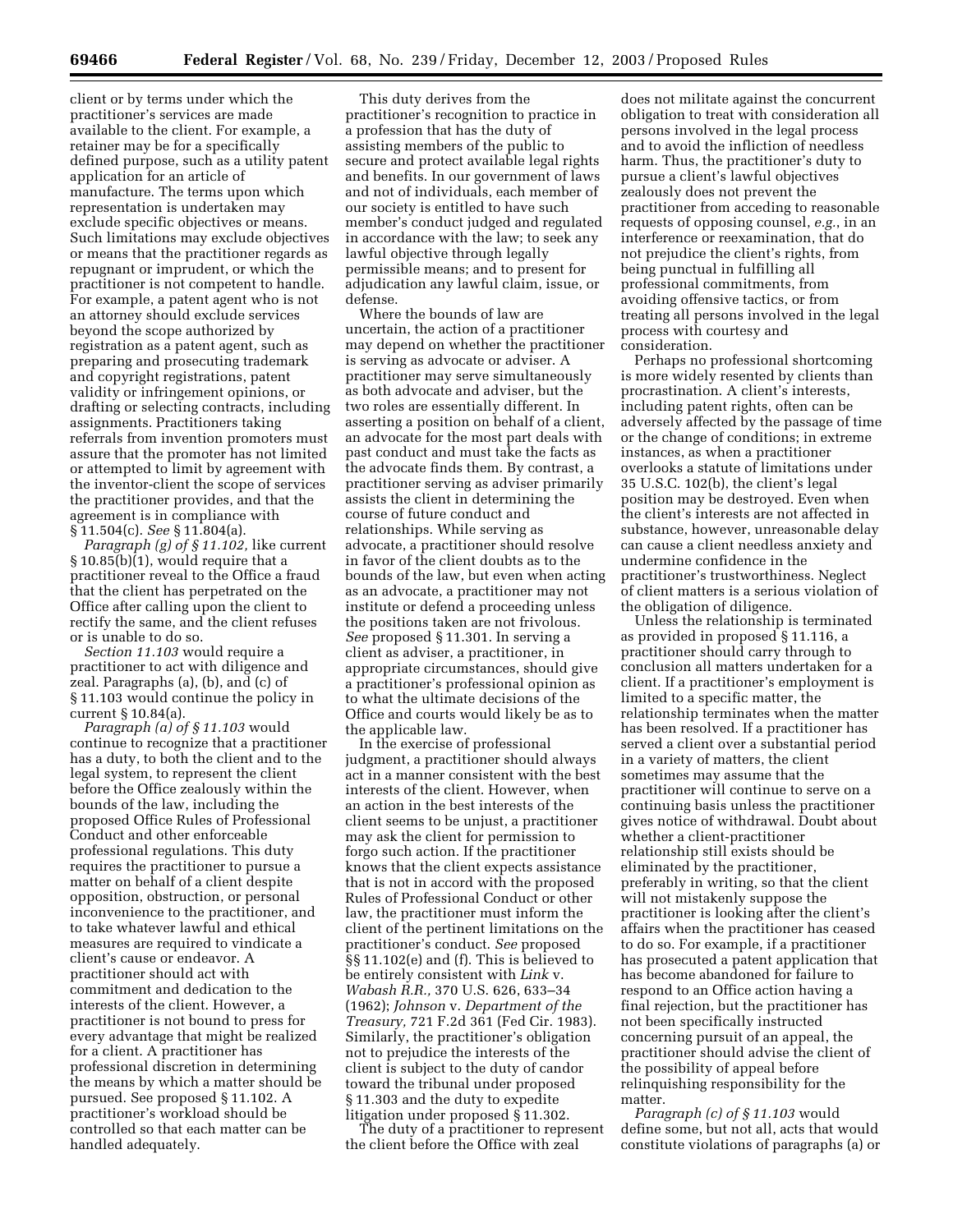(b) of this section. The USPTO believes that it would be helpful to practitioners if some specific prohibitions were set out in the rules. The prohibitions set out in paragraphs (1) through (3) of § 11.103(c) represent violations that have occurred in the past or that the Office specifically seeks to prevent. The specific acts set out in paragraph (c) would not constitute a complete description of all acts in violation of paragraphs (a) or (b).

Section 11.103 is a rule of general applicability, and it is not meant to enlarge or restrict any specific rule. In particular, § 11.103 is not meant to govern conflicts of interest, which are addressed by proposed §§ 11.107, 11.108, and 11.109.

*Section 11.104* would provide in paragraph (a) that a practitioner shall communicate with a client regarding the status of a matter, respond to a client's reasonable requests for information, sufficiently explain matters to permit the client to make informed decisions, and inform the client of settlement offers.

The client should have sufficient information to participate intelligently in decisions concerning the objectives of the representation before the Office, and the means by which they are to be pursued, to the extent the client is willing and able to do so. For example, a practitioner prosecuting an application should provide the client with facts relevant to the matter, promptly inform the client of communications received from and sent to the Office and take other reasonable steps that permit the client to make a decision regarding the course of prosecution. Thus, a registered practitioner failing to timely communicate with one or more clients could be subject to discipline under this section. *See In re Barndt,* 27 USPQ2d 1749 (Comm'r Pat. 1993); *Weiffenbach* v. *Logan,* 27 USPQ2d 1870 (Comm'r Pat. 1993), *aff'd. sub nom., Logan* v. *Comer,* No. 93–0335 (D.D.C. 1994), *aff'd. sub nom., Logan* v. *Lehman,* No. 95–1216 (Fed. Cir. 1995). A practitioner who receives from opposing counsel an offer of settlement in an interference is required to inform the client promptly of its substance. *See* proposed rule 11.101(a). Even when a client delegates authority to the practitioner, the client should be kept advised of the status of the matter.

A client is entitled to whatever information the client wishes about all aspects of the subject matter of the representation unless the client expressly consents not to have certain information passed on. The practitioner must be particularly careful to ensure

that decisions of the client are made only after the client has been informed of all relevant considerations. The practitioner must initiate and maintain the consultative and decision-making process if the client does not do so, and must ensure that the ongoing process is thorough and complete.

Adequacy of communication depends in part on the kind of advice or assistance involved. The guiding principle is that the practitioner should fulfill reasonable client expectations for information consistent with (1) the duty to act in the client's best interests, and (2) the client's overall requirements and objectives as to the character of representation.

*Maintenance Fees, and Section 8 and Section 15 Affidavits.* Some practitioners maintain a long-term docket and periodically send communications to parties they may view as being former clients, regarding possible need for further action regarding a completed matter, such as payment of maintenance fees for patents. Whether, absent a specific agreement, the practitioners continue to have an attorney-client or agent-client relationship with the parties depends on the facts, such as the reasonable expectations or intent of the putative clients, evidence of objective facts supporting the existence of the expectation or intent, and evidence placing the practitioner on notice of the putative client's expectation or intent. A formal agreement to pay fees is not necessary. A recipient of a periodic notice, absent any other facts, may well have the subjective belief, supported by objective evidence they are receiving legal advice from the practitioner, that the practitioner and recipient continue to be in an attorney-client or agentclient relationship. A practitioner desiring to terminate an attorney-client or agent-client relationship upon completion of legal services should make the termination clear to the client, *e.g.*, by sending a termination letter to the client upon issuance of a patent or registration of a mark, and advising the recipient of the notices, and that the communication is not for the offering of advice, but as a reminder. *See* Formal Opinion No. 1996–146, Legal Ethics Committee of the Oregon State Bar. The practitioner should also withdraw from representation in accordance with 37 CFR 1.36 and proposed rule 11.116.

*Responsibility to a Former Client.* Even though a practitioner may have terminated any attorney-client or agentclient relationship with a client, the practitioner nevertheless would continue to have certain obligations to a former client. The proposed rules

would continue the practice of placing certain obligations on the practitioner. For example, a practitioner's obligation to preserve in confidence information relating to representation of a client would continue after termination of the practitioner's employment. Section 11.106(g). Under § 11.804(i)(8), practitioners would have a duty to inform a former client or timely notify the Office of an inability to notify a former client of certain correspondence received from the Office. The obligation is necessarily imposed for the proper conduct of proceedings before the Office, such as receipt of notices regarding maintenance fees, reexamination proceedings, and institution of inter partes patent and trademark proceedings.

Practitioners not wishing to receive notices regarding maintenance fees may file a change of correspondence address under 37 CFR 1.33 without filing a request to withdraw, or provide a fee address pursuant to 37 CFR 1.363 to which maintenance fee correspondence should be sent. Since § 1.33(c) requires that all notices, official letters, and other communications for the patent owner(s) in reexamination proceedings will be directed to the attorney or agent of record in a patent file, a request for permission to withdraw under §§ 1.36 and 11.116 would have to be filed if a practitioner does not wish to receive correspondence regarding reexaminations.

*Invention promoters.* A Commissioner published two notices in the Official Gazette, 1086 OG 457 (December 10, 1987), and 1091 OG 26 regarding the ''Responsibilities of Practitioners Representing Clients in Proceedings Before The Patent and Trademark Office'' (Notices). The Notices address agency relationships between practitioners and intermediaries. For example, the Notices, *inter alia,* address the use of corporate liaisons to obtain instructions. The notices do not specifically refer to invention promoters. Nevertheless, some practitioners associated with invention promoters have relied upon the Notices to accept the invention promoter as the inventor's agent, take instructions from the agent, and conduct all communications through the agent. There are numerous ethics opinions and cases where attorneys have been warned or found to have aided the unauthorized practice of law by permitting a marketer to communicate directly with the client. For example, Formal Opinion 87, Ethics Committee of the Colorado Bar Association (1995), advises that an attorney aids the unauthorized practice of law where a non-lawyer markets a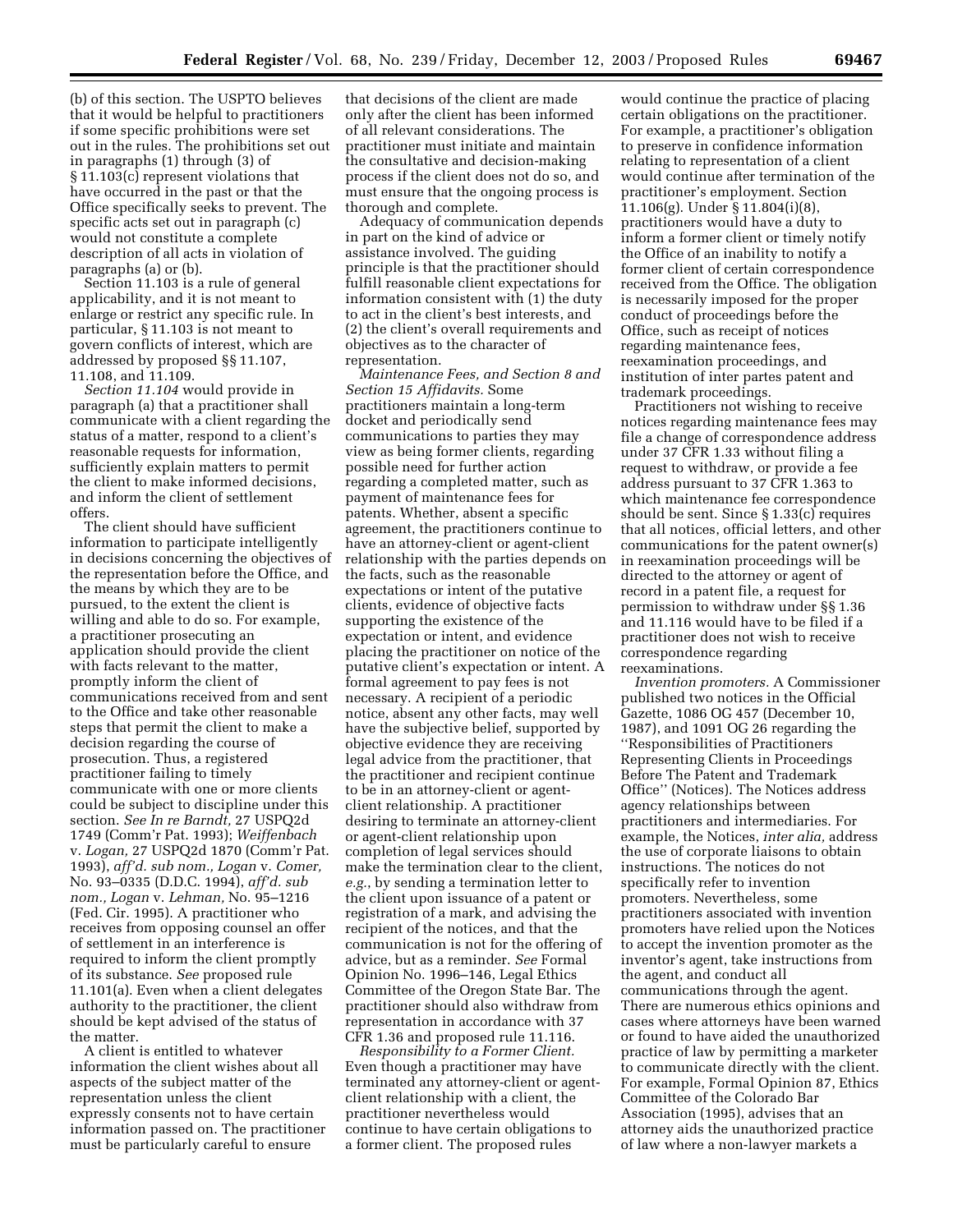living trust, gathers information from a consumer, forwards the information to a ''factory,'' where the lawyer may assist in preparing and reviewing living trust documents, and the non-lawyer delivers the documents to the consumer, but the attorney has no personal contact with the consumer. An attorney was found to have aided the unauthorized practice of law to process workmen's compensation claims by permitting a disbarred attorney to obtain clients' signatures on retainer agreements, gather factual information from clients, and have the clients execute medical authorization forms, and it was inferred that the disbarred attorney was called upon to explain the retainer agreement and other legal documents. *See In re Discipio,* 645 N.E.2d 906 (Ill. 1994). *See also Wayne County Bar Ass'n.* v. *Naumoff,* 660 N.E.2d (Ohio 1996); *Comm. On Professional Ethics & Conduct* v. *Baker,* 492 N.W.2d 695 (Iowa 1992); and *In re Komar,* 532 N.E.2d 801(Ill. 1988). The situations are analogous to invention promoters entering into agreements with inventors to engage a practitioner to prepare and prosecute a patent application for the inventor's invention, the promoter gathers information from the inventor for an application, then forwards the information and drawings to the practitioner to prepare an application, and thereafter secures the inventor's signature on the application. There is no direct communication between the practitioner and inventor.

Clearly, the Office does not desire to have practitioners aiding non-lawyers and non-practitioners in the unauthorized practice of law. Section 11.505 would proscribe a practitioner from aiding in the unauthorized practice of law. Accordingly, adoption of proposed rule § 11.104(a)(1) would require a practitioner, receiving clients from an invention promoter, to communicate directly with the client, and promptly report each Office action directly to the client.

Further, the Director found that the guidance in the second of the two Notices was not ''intended to significantly extend the coverage of the first Notice to practitioners using invention developers as intermediaries, and concluded that the omission of invention developers from the Notices supports the inference that invention developers were not intended to be included as permissible intermediaries. *Moatz* v. *Colitz,* 2002 WL 32056607, (Com'r. Pat. & Trademarks Dec 03, 2002). With the adoption of the proposed rules, the Notices (Official Gazette, 1086 OG 457 (December 10, 1987), and 1091 OG 26 regarding the ''Responsibilities of Practitioners

Representing Clients in Proceedings Before The Patent and Trademark Office'') would be withdrawn and superseded by these comments.

*Practitioners Must Maintain a Direct Relationship With Their Clients.* Some practitioners relied upon promoters to obtain from the inventor all information used to prepare the patent application. In obtaining information for preparation of patent applications, the promoter may be a barrier to a direct relationship between the practitioner and the clientinventor. The barrier arises, for example, where the promoter instructs the inventor to communicate with the promoter and suggests that the inventor may incur additional charges if the inventor communicates directly with the practitioner. The barrier also might arise where the promoter provides the practitioner with a description of the invention that differs from or alters the inventor's description of the invention. For example, the information and drawings furnished by some promoters to the practitioner change an invention to have one or more surface indicia or elements not described by the inventor. Some unsophisticated inventors first learn of the changes when they receive their applications for review and signature. The inventors, being cautioned by a promoter that the inventors may incur additional costs by communicating with the practitioner, direct their questions to the promoter about the changes. The promoters advise the inventors that the changes were provided to improve the invention's potential to succeed in the market, and that the inventors should sign the declaration.

A promoter also can interfere with communications when the practitioner relies on the promoter to convey communications, including the collection of Office fees. For example, some promoters have delayed or failed to forward to the inventor-clients copies of Office actions the promoter receives from the practitioner, or requests for funds. As a result of the delay or lack of communication with the inventorclient, if the Office action is reported to the inventor-client, it may not be reported until after the period of response has expired. The patent application may become abandoned in these circumstances. Alternatively, a promoter may interfere with communications by instructing the inventor-clients to make their checks for filing or issue fees payable to the USPTO Director, deposit the checks in the promoter's own account, and issue their own checks that are sometimes returned to the Office unpaid. In these situations, the patent application

becomes abandoned. It is problematic whether the funds delivered to the promoter may be recoverable.

A practitioner receiving referrals from a promoter may be motivated to provide the shortest and least expensive reply to an Office action. Such practitioners can receive a relatively small, set fee from the promoter for a reply to the Office action, regardless of the length or complexity needed to respond. Minimizing communication with the inventor-client reduces overhead costs, and maximizes time available to produce responses for multiples of such clients. It also can avoid providing the inventor-client with an opportunity to suggest presentation of affidavit, *e.g.*, an antedating affidavit under 37 CFR 1.131, or comparative test results under 37 CFR 1.132. Accordingly, the practitioner may not report an Office action to the inventor-client until after a response has been prepared and filed. This deprives the unsophisticated inventor-client of the opportunity to contribute to the response.

*Paragraph (1) of § 11.104(a)* would require practitioners receiving clients from an invention promoter to communicate directly with the client, and promptly report Office actions and replies directly to the client.

*Paragraph (2) of § 11.104(a)* would provide that a practitioner accepting referrals from a foreign attorney or foreign agent located in a foreign country may, with the written consent of a client located in a foreign country, conduct said communications with the client through said foreign attorney or agent. It is common for instructions relating to the application of a foreign patent and trademark owner, who is the practitioner's client, to be given to the practitioner through a foreign attorney or foreign patent agent. The fact that a practitioner receives instructions from an invention or trademark owner through a foreign attorney or agent does not change the fact that the client is still the foreign invention or trademark owner. *See Strojirensti* v. *Toyoda,* 2 USPQ2d 1222 (Comm'r Pat. 1986), which at 1223 cited *Toulmin* v. *Becker,* 105 USPQ 511 (Ohio Ct. App. 1954) for the principle that ''foreign patent agents or attorneys were not clients of U.S. patent attorney.''

A practitioner would be permitted to communicate through, rely on instructions of, and accept payment from the foreign attorney or agent only if the practitioner has obtained the consent of the client after full disclosure in accordance with the provisions of §§ 11.106(a)(1) and (d), 11.107(a) and (b), and 11.108(f). An agreement between the client and the foreign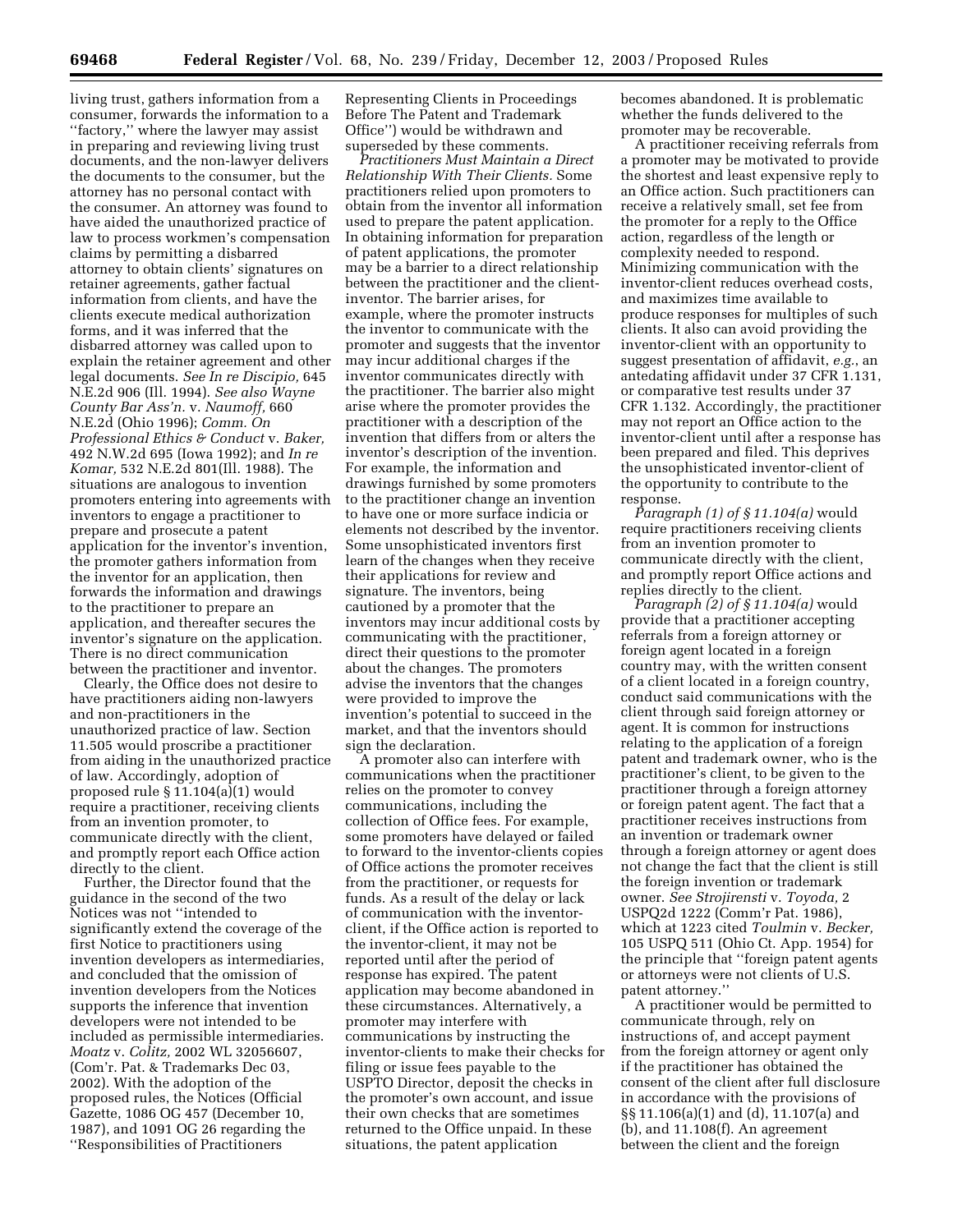attorney or agent may establish an agency relationship between the foreign attorney or agent and the client such that the practitioner may obtain instructions from the foreign attorney or agent, except if the instructions are adverse to the client's interests. For example, if the foreign attorney or agent instructs the practitioner to abandon the application because the client had not paid the foreign attorney or agent, the practitioner should consult with the client directly before acting on the instructions.

Ordinarily, the information to be provided is that appropriate for a client, who is a comprehending and responsible adult. This should obtain in all instances involving filing replies to Office actions. However, fully informing the client according to this standard may be impracticable, for example, where the client is a child or suffers from mental disability. *See* proposed rule 11.114. When the client is an organization or group, it is often impossible or inappropriate to inform every one of its members about its legal affairs; ordinarily, the practitioner should address communications to the appropriate officials of the organization. *See* proposed rule 11.113. Where many routine matters are involved, a system of limited or occasional reporting may be arranged with the client. Such communications as Office actions, notices of abandonment, and notices of allowance are not routine matters for a client. Practical exigency may also require a practitioner to act for a client without prior consultation. When the practitioner is attending an appeal hearing, for example, it is often not possible for the practitioner to consult with the client and obtain the client's acquiescence in tactical matters arising during the course of the hearing. It is sufficient if the practitioner consults with the client in advance of the hearing on significant issues that can be anticipated as arising during the course of the hearing, and consults after the hearing.

In rare circumstances, a practitioner may be justified for humanitarian reasons, in delaying or not conveying transmission of information, for example, where the information would merely be upsetting to a terminally ill client. A practitioner may not withhold information to serve the practitioner's own interest or convenience, *e.g.,* to conceal abandonment of an application. *See Weiffenbach* v. *Logan,* 27 USPQ2d 1870 (Comm'r Pat. 1993)*, aff'd. sub nom., Logan* v. *Comer,* No. 93–0335 (D.D.C. 1994), *aff'd. sub nom., Logan* v. *Lehman,* 73 F.3d 379 (Fed. Cir. 1995). No Office rules governing practice

before the Office justify withholding information from a client to serve a practitioner, or to keep the client uninformed about an Office action.

*Paragraph (d) of § 11.104* would define some, but not all, acts that would constitute violations of paragraph (a) of this section. The USPTO believes that it would be helpful to practitioners if some specific prohibitions were set out in the rules. The prohibitions set out in paragraph (1) of § 11.104(d) represents violations that have occurred in the past or that the Office specifically seeks to prevent. The specific acts set out in paragraph (d) would not constitute a complete description of all acts in violation of paragraph (a).

*Paragraph (1) of § 11.104(d)* would address failure to inform a client or former client, or failure to timely notify the Office of an inability to notify a client or former client, of correspondence received from the Office or the client's or former client's opponent in an *inter partes* proceeding before the Office when the correspondence (i) could have a significant effect on a matter pending before the Office, (ii) is received by the practitioner on behalf of a client or former client and (iii) is correspondence of which a reasonable practitioner would believe under the circumstances the client or former client should be notified.

*Section 11.105* would continue to require fees be reasonable, and would introduce a requirement for written fee agreements.

*Basis or rate of fee. Paragraph (a) of § 11.105* would continue the present practice for determining reasonableness of basis or rate of fees. When a practitioner has regularly represented a client, they ordinarily will have evolved an understanding concerning the basis or rate of the fee. In a new clientpractitioner relationship, however, an understanding as to the fee should be promptly established. It is not necessary to recite all the factors that underlie the basis of the fee, but only those that are directly involved in its computation. It is sufficient, for example, to state that the basic rate is an hourly charge or a fixed amount or an estimated amount, or to identify the factors that may be taken into account in finally fixing the fee. When developments occur during the representation that render an earlier estimate substantially inaccurate, a revised estimate should be provided to the client. A written statement concerning the fee reduces the possibility of misunderstanding. Furnishing the client with a simple memorandum or a copy of the practitioner's customary fee schedule is

usually sufficient if the basis or rate of the fee is set forth.

*Paragraph (b) of § 11.105(b)* would introduce a new requirement. A written statement concerning the fee, required to be furnished in advance in most cases by this section, would reduce the possibility of misunderstanding. In circumstances in which paragraph (b) requires that the basis for the practitioner's fee be in writing, an individualized writing specific to the particular client and representation is generally not required. Unless there are unique aspects of the fee arrangement, the practitioner may utilize a standardized letter, memorandum, or pamphlet explaining the practitioner's fee practices, and indicating those practices applicable to the specific representation. Such publications would, for example, explain applicable hourly billing rates, if billing on an hourly rate basis is contemplated, and indicate what charges (such as filing fees, Office fees, transcript costs, duplicating costs, and long-distance telephone charges) are imposed in addition to hourly rate charges.

Where the services to be rendered are covered by a fixed-fee schedule that adequately informs the client of the charges to be imposed, a copy of such schedule may be utilized to satisfy the requirement for a writing. Such services as patentability opinions, for example, may be suitable for description in such a fixed-fee schedule.

*Written fee agreement.* If a practitioner has not regularly represented a client, *e.g.,* an inventor, the basis or hourly rate of the fee must be communicated directly to the client, in writing. The written communication must distinguish between the fees charged for preparing and filing a patent application, and the fee(s) for prosecuting a patent application. A clearly written communication regarding fees can avoid confusion regarding whether a fee for an application includes fees for prosecuting an application.

A practitioner may require advance payment of a fee, but would be obliged to return any unearned portion. *See* proposed rule 11.116(d). A practitioner may accept property in payment for services, such as an ownership interest in an enterprise. However, a fee paid in property instead of money may be subject to special scrutiny. For example, it involves questions concerning both the value of the services and the practitioner's special knowledge of the value of the property. *See* Formal Opinion 300, Legal Ethics Committee of the District of Columbia (2000) (addressing ethical considerations when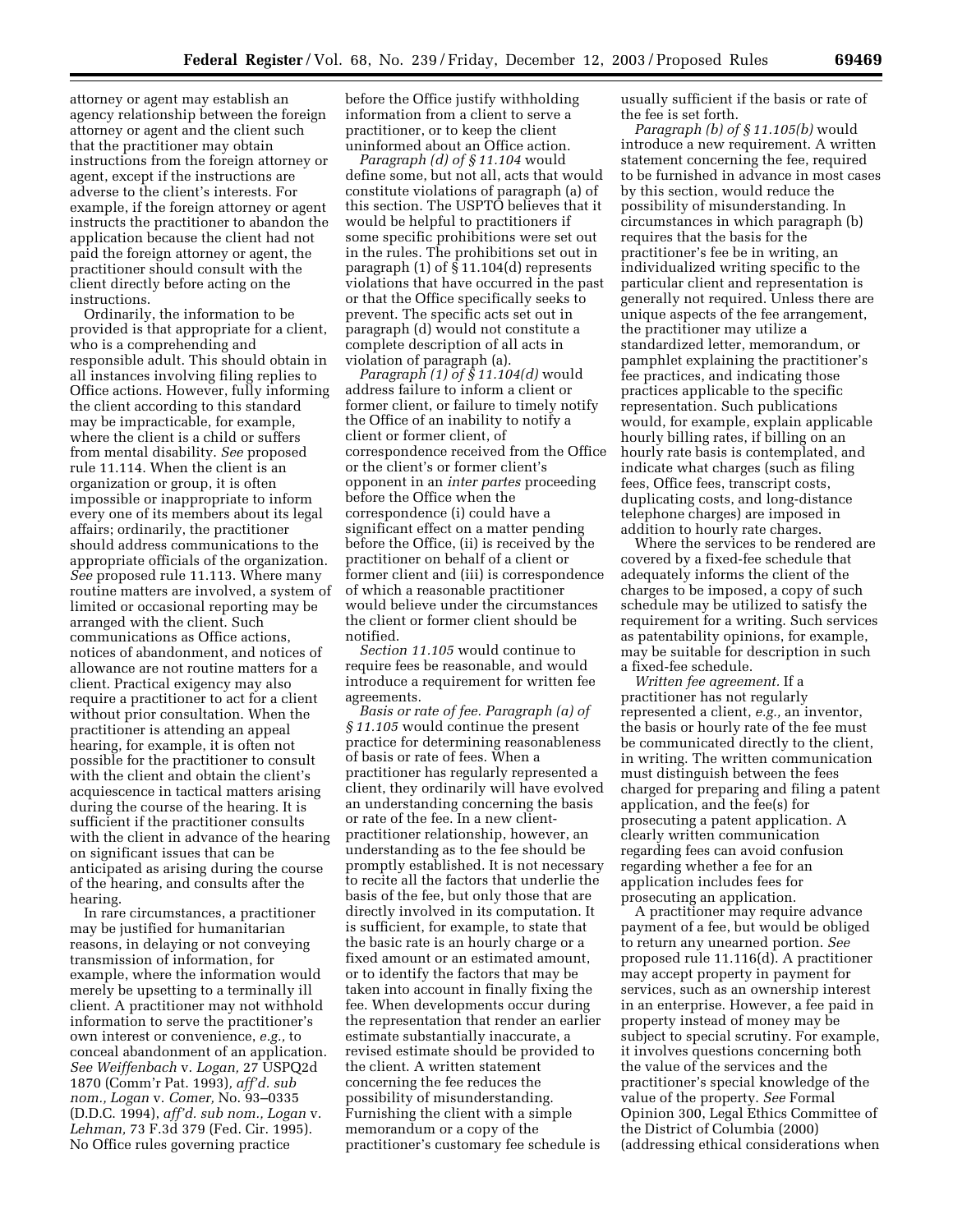a practitioner is asked to accept stock in lieu of legal fees). Further, a fee paid in property, such as acquisition of ownership of a percentage of the rights to an invention, would require compliance with § 11.108. *See Rhodes* v. *Buechel,* 685 N.Y.S.2d 65, 1999 N.Y. App. Div. LEXIS 904 (1999), *appeal denied,* 711 N.E.2d 984, 689 N.Y.S.2d 708, 1999 N.Y. LEXIS 1206 (NY 1999).

An agreement would not be made whose terms might induce the practitioner improperly to curtail services for the client or perform them in a way contrary to the client's interest. For example, a practitioner should not enter into an agreement or arrangement with an invention promoter to provide limited services, such as only up to a stated amount, only for a particular type of patent application, such as a design application, only so long as a promoter pays the practitioner, or only for one application or one type of application when it is foreseeable that more extensive services or the continuation of services may be required, unless the situation is fully disclosed to and consent is obtained from the client. Otherwise, the client might have to bargain for further assistance in the midst of a proceeding before the Office. However, it is proper to define the extent of services in light of the client's ability to pay. A practitioner should not, by using wasteful procedures, exploit a fee arrangement based primarily on an hourly charge.

*Paragraph (c) of § 11.105* would continue the current practice regarding contingent fees. Generally, contingent fees are permissible in all civil cases, including patent and trademark registration applications.

Under paragraph (c) of § 11.105, the contingent fee arrangement would be required to be in writing. This writing must explain the method by which the fee is to be computed. The practitioner must also provide the client with a written statement at the conclusion of a contingent fee matter, stating the outcome of the matter and explaining the computation of any remittance made to the client. Consistent with paragraph (a) of § 11.105, the contingent fee must be reasonable.

*Paragraph (d) of § 11.105* would permit the practice of dividing a fee with another practitioner. A division of fee would be a single billing to a client covering the fee of two or more practitioners who are not in the same firm. A division of fee facilitates association of more than one practitioner in a matter in which neither alone could serve the client as well, and most often is used when the fee is contingent and the division is between

a referring practitioner and a trial specialist.

Under paragraph (d) of § 11.105, the practitioners would be permitted to divide a fee either on the basis of the proportion of services they render or by agreement between the participating practitioners if all assume responsibility for the representation as a whole. Attorneys who are not registered as patent attorneys or agents are not authorized to render services in patent matters before the Office. Accordingly, before assuming responsibility for the representation as a whole, the attorneys would be advised to inquire of their insurance carrier regarding malpractice coverage in patent matters, and seek expert legal advice regarding whether the rendition of services in patent application matters involves unauthorized practice of law. Joint responsibility for the representation would entail the obligations stated in proposed rule 11.105 for purposes of the matter involved. Permitting a division on the basis of joint responsibility, rather than on the basis of services performed, would represent a change from the basis for fee divisions allowed under the prior Office Code of Professional Responsibility. The change is intended to encourage practitioners to affiliate other registered patent counsel, who are better equipped by reason of experience or specialized (scientific or technical) background, to serve the client's needs, rather than to retain sole responsibility for the representation in order to avoid losing the right to a fee.

The concept of joint responsibility would not, however, be merely a technicality or incantation. For example, the registered practitioner who refers the client to another registered practitioner, or affiliates another registered practitioner in the representation, would remain fully responsible to the client, and is accountable to the client for deficiencies in the discharge of the representation by the registered practitioner who has been brought into the representation. If a practitioner wishes to avoid such responsibility for the potential deficiencies of another practitioner, the matter must be referred to the other practitioner without retaining a right to participate in fees beyond those fees justified by services actually rendered.

The concept of joint responsibility would not require the referring practitioner to perform any minimum portion of the total legal services rendered. The referring practitioner may agree that the practitioner to whom the referral is made will perform substantially all of the services to be rendered in connection with the

representation, without review by the referring practitioner. Thus, the referring practitioner would not be required to review replies to Office actions, appeal briefs, or other documents, attend hearings or depositions, or otherwise participate in a significant and continuing manner. The referring practitioner would not, however, by avoiding direct participation, escape the implications of joint responsibility.

When fee divisions are based on assumed joint responsibility, the requirement of paragraph (a) that the fee be reasonable would apply to the total fee charged for the representation by all participating practitioners.

Paragraph (d) of § 11.105 would require that the client be advised, in writing, of the fee division and states that the client must affirmatively consent to the proposed fee arrangement. This provision would not require disclosure to the client of the share that each practitioner is to receive but would require that the client be informed of the identity of the practitioners sharing the fee, their respective responsibilities in the representation, and the effect of the association of practitioners outside the firm on the fee charged.

*Paragraph (e) of § 11.105* would provide a new policy for determining unreasonableness of a fee. If a state bar has established a procedure for resolution of fee disputes, such as an arbitration or mediation, the practitioner who is an attorney should conscientiously consider submitting to it. Law may prescribe a procedure for determining a practitioner's fee, for example, in representation of an executor or administrator of the estate of a deceased registered practitioner. The practitioner entitled to such a fee and a practitioner representing another party concerned with the fee should comply with the prescribed procedure. The Office does not provide facilities or proceedings for fee dispute resolution.

Section 11.106 would address a practitioner's responsibilities regarding information provided by a client. A practitioner practicing before the Office is a participant in a quasi-judicial and administration system, and as such is responsible for upholding the law. One of the practitioner's functions is to advise clients so that they avoid any violation of the law in the proper exercise of their rights.

*Paragraph (a)(1) of § 11.106* would require that a practitioner not reveal information relating to representation of a client unless the client consents after consultation. There would be exceptions for disclosures that are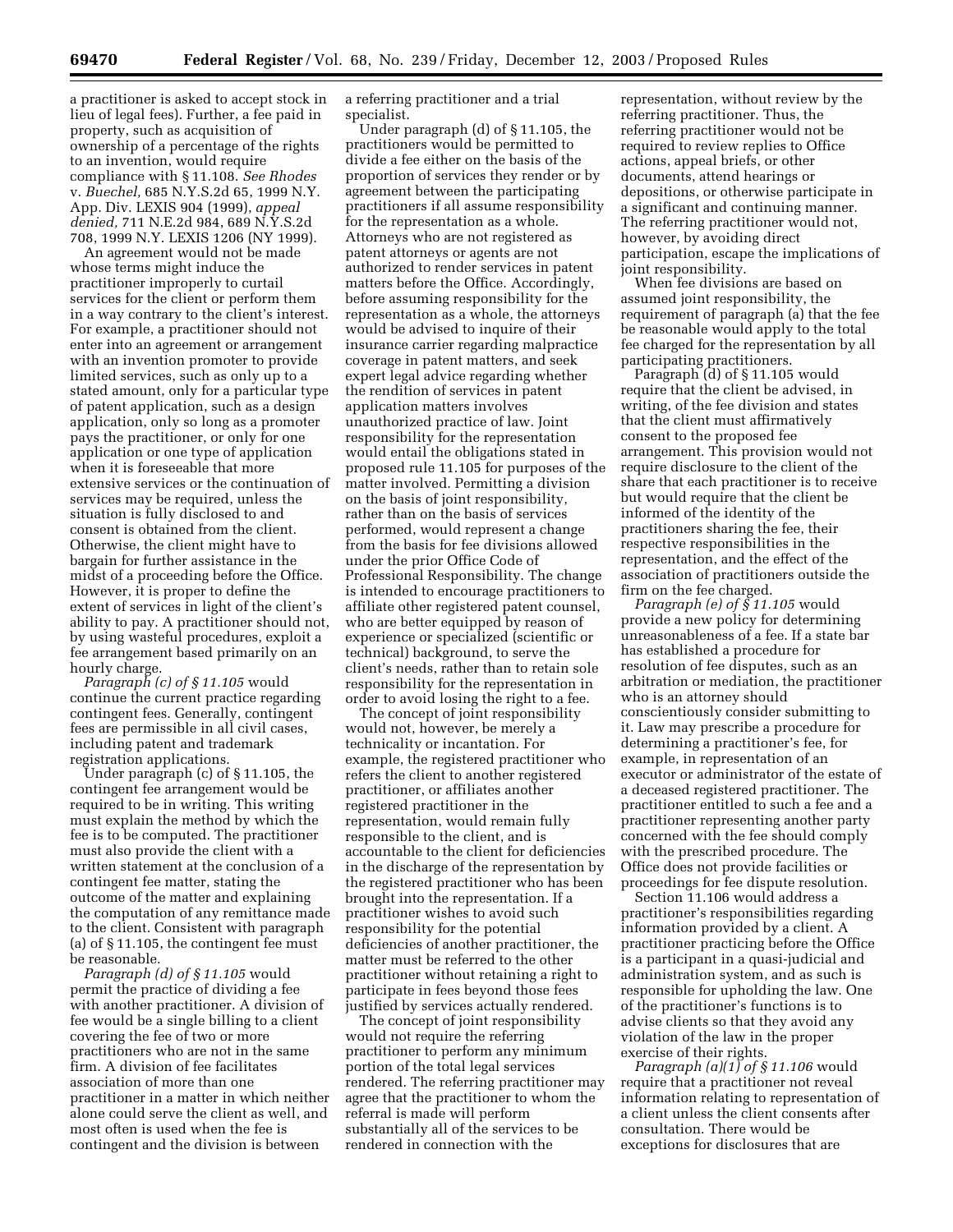impliedly authorized in order to carry out the representation, and exceptions as stated in paragraph (b).

Under paragraph (a)(1) of § 11.106, practitioner-client confidentiality obtains upon commencement of the practitioner-client relationship. Principles of substantive law external to these proposed rules determining when an attorney-client or agent-client relationship exists also determines whether a client-practitioner relationship exists. Although most of the duties flowing from the practitionerclient relationship attach only after the client has requested the practitioner to render legal services and the practitioner has agreed to do so, the duty of confidentiality imposed by this section attaches when the practitioner agrees to consider whether an attorneyclient or agent-client relationship shall be established. Thus, a practitioner may be subject to a duty of confidentiality with respect to information disclosed by a client to enable the practitioner to determine whether representation of the potential client would involve a prohibited conflict of interest under proposed rules 11.107, 11.108, or 11.109.

The observance of the ethical obligation of a practitioner to hold inviolate confidential information of the client not only facilitates the full development of facts essential to proper representation of the client but also encourages people to seek early legal assistance. Almost without exception, clients come to practitioners in order to determine what their rights are and what is, in the maze of laws and regulations, deemed to be legal and correct. The common law recognizes the client's confidences must be protected from disclosure. Based upon experience, practitioners know that almost all clients follow the advice given, and the law is upheld.

There would be a difference between § 11.106 and attorney-client evidentiary privilege and the work product doctrine. The principle of confidentiality is given effect in two related bodies of law: the attorney-client privilege and the work product doctrine in the law of evidence and the rule of confidentiality established in professional ethics. The attorney-client privilege and the work product doctrine apply in judicial and administrative proceedings in which a practitioner may be called as a witness or otherwise required to produce evidence concerning a client. Section 11.106 would not be intended to govern or affect judicial or administrative application of the attorney-client privilege or work product doctrine. The privilege and doctrine were developed

to promote compliance with law and fairness in litigation. In reliance on the attorney-client privilege, clients are entitled to expect that communications within the scope of the privilege will be protected against compelled disclosure. The attorney-client privilege is that of the client and not of the practitioner. The fact that in exceptional situations the practitioner under § 11.106 would have limited discretion, and pursuant to § 1.56, a requirement, to disclose a client confidence does not vitiate the proposition that, as a general matter, the client has a reasonable expectation that information relating to the client will not be voluntarily disclosed and that disclosure of such information may be judicially compelled only in accordance with recognized exceptions to the attorney-client privilege and work product doctrine. The privilege is applicable in certain cases to communications between registered patent agents and their clients. *See, e.g., In re Ampicillin Antitrust Litigation*, 81 F.R.D. 377, 392–394 (D.D.C. 1978).

A fundamental principle in the clientlawyer or client-agent relationship is that the practitioner maintain confidentiality of information relating to the representation. The client is thereby encouraged to communicate fully and frankly with the lawyer even as to embarrassing or legally damaging subject matter. The principle of confidentiality is given effect in two related bodies of law, the attorney-client privilege in the law of evidence and the rule of confidentiality established in professional ethics. The attorney-client privilege applies in judicial and other proceedings in which a lawyer may be called as a witness or otherwise required to produce evidence concerning a client. The rule of clientlawyer confidentiality applies in situations other than those where evidence is sought from the lawyer through compulsion of law. The confidentiality rule applies not merely to matters communicated in confidence by the client but also to all information relating to the representation, whatever its source. A practitioner would not be permitted to disclose such information except as authorized or required by the Rules of Professional Conduct or other law.

In addition to prohibiting the disclosure of a client's confidences and secrets, paragraph (a)(2) provides that a practitioner may not use the client's confidences and secrets to the disadvantage of the client. For example, a practitioner who has learned of the abandonment or allowance of a client's patent application may not file a patent application in the practitioner's own

name on a variation or an improvement of the client's invention if doing so may adversely affect the client's ability to market the invention or patent rights. Similarly, information acquired by the practitioner in the course of representing a client may not be used to the disadvantage of that client even after the termination of the practitioner's representation of the client. However, the fact that a practitioner has once served a client does not preclude the practitioner from using generally known information about the former client when later representing another client. Under proposed rules (a)(3) and (d)(2), a practitioner may use a client's confidences and secrets for the practitioner's own benefit or that of a third party only after the practitioner has made full disclosure to the client regarding the proposed use of the information and obtained the client's affirmative consent to the use in question.

*Implied authorized disclosure*. A practitioner is impliedly authorized to make disclosures about a client when appropriate in carrying out the representation, except to the extent that the client's instructions or special circumstances limit that authority. In patent prosecution, for example, a practitioner and applicant must disclose information material to the patentability of the pending claims. In another example, in litigation a practitioner may disclose information by admitting a fact that cannot properly be disputed, or in negotiation by making a disclosure that facilitates a satisfactory conclusion.

Practitioners in a firm may, in the course of the firm's practice, disclose to each other information relating to a client of the firm, unless the client has instructed that particular information be confined to specified practitioners.

*Paragraph (b) of § 11.106* would provide for disclosures adverse to the client. The confidentiality rule is subject to limited exceptions. In becoming privy to information about a client, a practitioner may foresee that the client intends serious harm to another person.

However, to the extent a lawyer is required or permitted to disclose a client's purposes, the client will be inhibited from revealing facts which would enable the practitioner to counsel against a wrongful course of action. The public is better protected if full and open communication by the client is encouraged than if it is inhibited.

Several situations must be distinguished. First, the practitioner may not counsel or assist a client in conduct that is criminal or fraudulent. *See* proposed § 11.102(d). *See also Kingsland* v. *Dorsey*, 338 U.S. 318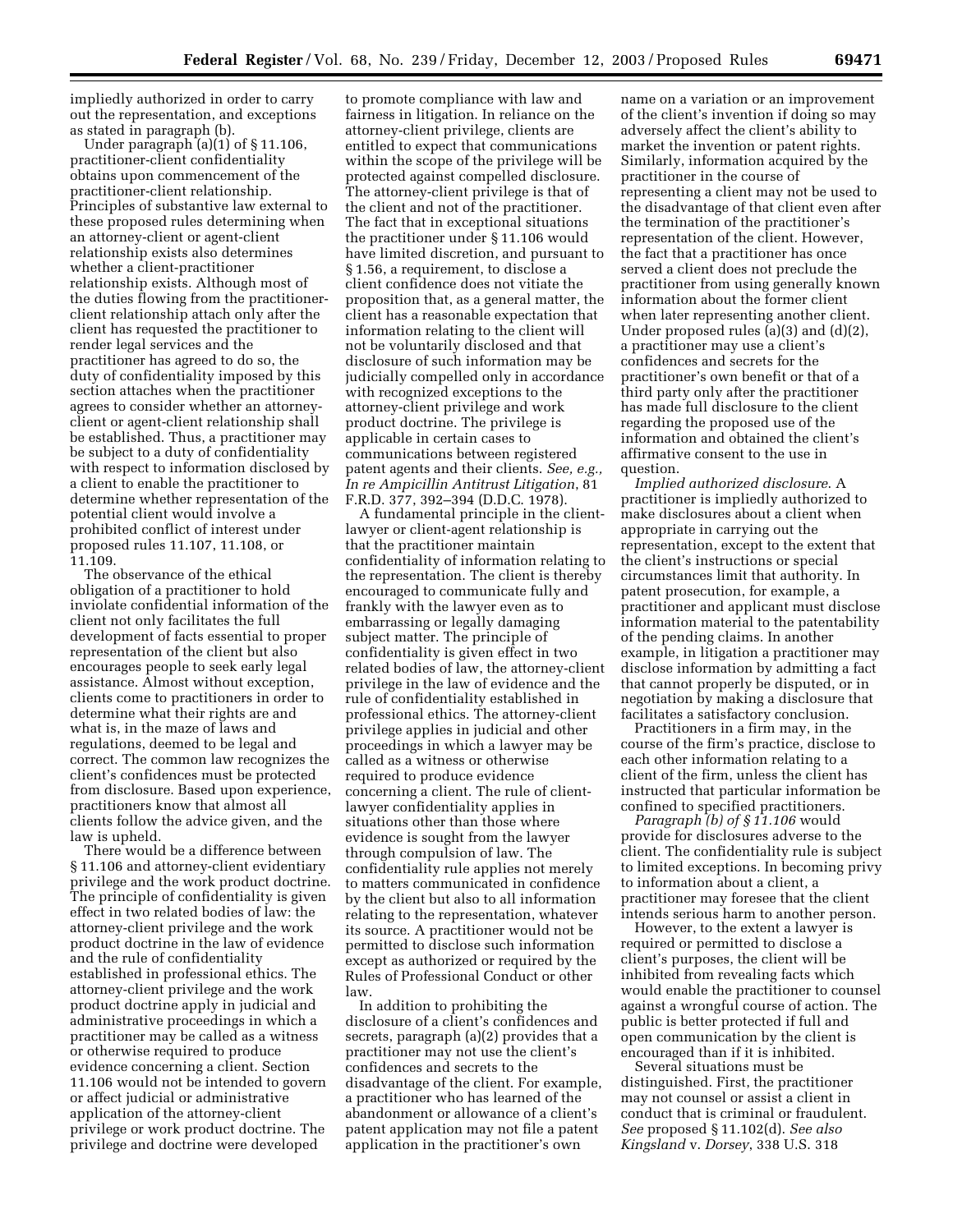(1949) (sustaining disbarment of attorney for deceiving Office as to real author of article presented in support of pending application, and misrepresenting that the article was the work of a ''reluctant witness''). Similarly, a practitioner has a duty under proposed § 11.303(a)(4) not to use false evidence. *See* proposed §§ 11.303(a)(4) and (b). This duty is essentially a special instance of the duty prescribed in proposed § 11.102(d) to avoid assisting a client in criminal or fraudulent conduct.

Further, the practitioner may have been innocently involved in past conduct by the client that was criminal or fraudulent. In such a situation the practitioner has not violated proposed § 11.102(d), because to "counsel or assist'' criminal or fraudulent conduct requires knowing that the conduct is of that character.

Still further, the practitioner may learn that a client intends prospective conduct that is criminal and likely to result in imminent death or substantial bodily harm. As stated in paragraph (b)(1), the practitioner has professional discretion to reveal information in order to prevent such consequences. The practitioner may make a disclosure in order to prevent homicide or serious bodily injury, which the practitioner reasonably believes is intended by a client.

It is very difficult for a practitioner to be certain when such a heinous purpose will actually be carried out, for the client may have a change of mind. The practitioner's exercise of discretion requires consideration of such factors as the nature of the practitioner's relationship with the client and with those who might be injured by the client, the practitioner's own involvement in the transaction and factors that may extenuate the conduct in question. Where practical, the practitioner should seek to persuade the client to take suitable action. In any case, a disclosure adverse to the client's interest should be no greater than the practitioner reasonably believes necessary to the purpose. A practitioner's decision not to take preventive action permitted by paragraph (b)(1) would not violate this Rule.

*Withdrawal*. If the practitioner's services will be used by a client in materially furthering a course of criminal or fraudulent conduct, the practitioner must withdraw, as stated in proposed § 11.116(a)(1).

After withdrawal the lawyer is required to refrain from disclosing the client's confidences, except as otherwise provided in §§ 11.106(c) and (d).

Neither §§ 11.106(c) and (d), nor § 11.108(b), nor § 11.116(d) prevent the practitioner from giving notice of the fact of withdrawal, and the practitioner may also withdraw or disaffirm any opinion, document, affirmation, or the like. Giving notice of withdrawal, without elaboration, is not a disclosure of a client's confidences. Furthermore, a practitioner's statement to the Office that withdrawal is based upon ''irreconcilable differences between the practitioner and the client'' is not elaboration. Similarly, after withdrawal under either proposed § 11.116(a)(1) or proposed §§ 11.116(b)(1) or (2), the practitioner may retract or disaffirm any opinion, document, affirmation, or the like that contains a material misrepresentation by the practitioner that the practitioner reasonably believes will be relied upon by others to their detriment.

Where the client is an organization, the practitioner may be in doubt whether contemplated conduct will actually be carried out by the organization. Where necessary to guide conduct in connection with § 11.106, the practitioner may make inquiry within the organization as indicated in proposed § 11.113(b).

*Dispute Concerning Lawyer's Conduct*. Where a legal claim or disciplinary charge alleges complicity of the practitioner in a client's conduct or other misconduct of the practitioner involving representation of the client, the practitioner may respond to the extent the practitioner reasonably believes necessary to establish a defense. The same is true with respect to a claim involving the conduct or representation of a former client. The practitioner's right to respond arises when an assertion of such complicity has been made. Paragraph (b)(2) of § 11.106 does not require the practitioner to await the commencement of an action or proceeding that charges such complicity, so that the defense may be established by responding directly to a third party who has made such an assertion. The right to defend, of course, applies where a proceeding has been commenced. Where practicable and not prejudicial to the practitioner's ability to establish the defense, the practitioner should advise the client of the third party's assertion and request that the client respond appropriately. In any event, disclosure should be no greater than the practitioner reasonably believes is necessary to vindicate innocence, the disclosure should be made in a manner which limits access to the information to the tribunal or other persons having a need to know it, and appropriate

protective orders or other arrangements should be sought by the practitioner to the fullest extent practicable.

If the practitioner is charged with wrongdoing in which the client's conduct is implicated, the rule of confidentiality should not prevent the practitioner from defending against the charge. Such a charge can arise in a civil, criminal or professional disciplinary proceeding, and can be based on a wrong allegedly committed by the practitioner against the client, or on a wrong alleged by a third person; for example, a person claiming to have been defrauded by the practitioner and client acting together. A practitioner entitled to a fee is permitted by paragraph (b)(2) of § 11.106 to prove the services rendered in an action to collect it. This aspect of the rule expresses the principle that the beneficiary of a fiduciary relationship may not exploit it to the detriment of the fiduciary. As stated above, the practitioner must make every effort practicable to avoid unnecessary disclosure of information relating to a representation, to limit disclosure to those having the need to know it, and to obtain protective orders or make other arrangements minimizing the risk of disclosure.

*Paragraphs (c) and (d) of § 11.106— Disclosures otherwise required or authorized*. The attorney-client or agentclient privilege is differently defined in various jurisdictions. If a practitioner is called as a witness to give testimony concerning a client, absent waiver by the client, paragraph (a) of § 11.106 requires the practitioner to invoke the privilege when it is applicable. The practitioner must comply with the final orders of a court or other tribunal of competent jurisdiction requiring the practitioner to give information about the client.

The proposed Office Rules of Professional Conduct in various circumstances permit or require a practitioner to disclose information relating to the representation. See proposed §§ 11.202, 11.203, 11.303, and 11.401.

In addition to these provisions, a practitioner may be obligated or permitted by other provisions of law to give information provided in confidence by the client. Paragraph (c) of § 11.106 would require disclosure necessary to comply with 37 CFR 1.56 requiring a practitioner to disclose information material to patentability of pending claims. The practitioner may learn that a client intends to engage in conduct or is involved in conduct constituting fraud on the Office. As stated in proposed § 11.106(d), the practitioner has professional duty to comply with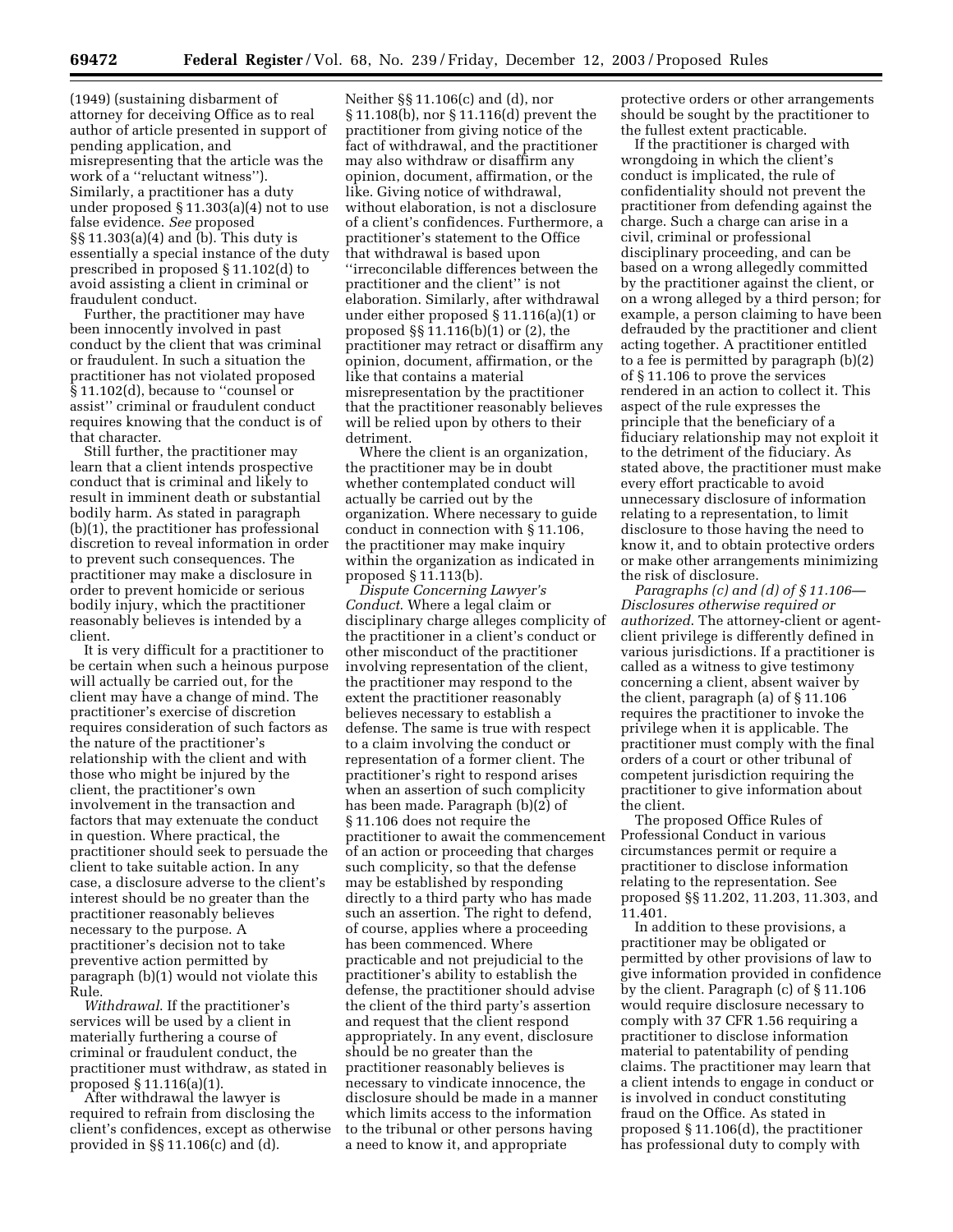§ 1.56 by submitting all information known to be material to the patentability of any existing claim. The USPTO has disciplined practitioners for failing to reveal evidence required by law to be disclosed. *See In re Milmore*, 196 USPQ 628 (Comm'r Pat. 1977) (suspending practitioner for not calling a reference to the examiner's attention). To address situations wherein practitioners are found by a court of record to have engaged in inequitable conduct, the proposed rules would provide that such a finding is cause for concluding that the practitioner violated the Rules of Professional Conduct. *See* § 11.804(h)(7).

The obligation to protect confidences and secrets obviously does not preclude a practitioner from revealing information when the client consents after full disclosure, when necessary to perform the professional employment, when permitted or required by these proposed rules (*e.g.*, to comply with § 1.56), or when required by law. Unless the client otherwise directs, a practitioner may disclose the affairs of the client to partners or associates of the practitioner's firm.

It is a matter of common knowledge that the normal operation of a law office exposes confidential professional information to non-practitioner employees of the office, particularly secretaries and those having access to the files; and this obligates a practitioner to exercise care in selecting and training employees so that the sanctity of all confidences and secrets of clients may be preserved. If the obligation extends to two or more clients as to the same information, a practitioner should obtain the permission of all before revealing the information. A practitioner must always be sensitive to the rights and wishes of the client and act scrupulously in the making of decisions that may involve the disclosure of information obtained in the course of the professional relationship. Thus, in the absence of consent of the client after full disclosure, a practitioner should not associate another practitioner in the handling of a matter; nor should the practitioner, in the absence of consent, seek counsel from another practitioner if there is a reasonable possibility that the identity of the client or the client's confidences or secrets would be revealed to such practitioner. Proper concern for professional duty should cause a practitioner to shun indiscreet conversations concerning clients.

*Invention promoter—Full Disclosure—Informed Consent*. Likewise, a practitioner should not communicate a confidence from the

inventor-client to an invention promoter without first obtaining the inventorclient's consent to disclose the confidences after full disclosure. Full disclosure is defined in § 11.1(n). Confidence can include patentability opinions, patent applications, Office actions, amendments, appeal briefs, and notices or allowance or abandonment. Information communicated between the practitioner and inventor-client through an invention promoter may not be privileged. *Denver Tramway Co.* v. *Owens*, 36 P. 848 (Colo. 1894) (information gathered from client in presence of third party is not privileged). Consent of an inventorclient would necessitate full disclosure that the client would be waiving any attorney-client or agent-client privilege attached to the confidence by permitting the confidence to be communicated to the promoter, as well as waiving confidential status for the information.

*Paragraph (c)(3)(B) and paragraph (d) of § 11.106* would address the unique circumstances raised by attorney-client relationships within the Government.

Paragraph (c)(3)(B) of proposed § 11.106 would apply only to practitioners employed by the Government who are representing Government interests when appearing before the USPTO. It is designed to permit disclosures that are not required by law or court order under proposed § 11.106(c)(3)(A), but which the Government authorizes its attorneys to make in connection with their professional services on behalf of the Government. Such disclosures may be authorized or required by statute, executive order, or regulation, depending on the constitutional or statutory powers of the authorizing entity. If so authorized or required, paragraph (c)(3)(B) of proposed § 11.106 governs.

The term ''agency'' in paragraph (d) includes, *inter alia*, executive and independent departments and agencies, special commissions, committees of the legislature, agencies of the legislative branch such as the Office, General Accounting Office, and the courts to the extent that they employ practitioners (*e.g.*, staff counsel) to counsel them. The employing agency has been designated the client under this rule to provide a commonly understood and easily determinable point for identifying the Government client.

Government practitioners may also be assigned to provide an individual with counsel or representation in circumstances that make clear that an obligation of confidentiality runs directly to that individual and that paragraph  $(d)(2)(A)$ , not  $(d)(2)(B)$ , of

proposed § 11.106 applies. It is, of course, acceptable in this circumstance for a Government practitioner to make disclosures about the individual representation to supervisors or others within the employing governmental agency so long as such disclosures are made in the context of, and consistent with, the agency's representation program. *See, e.g.*, 28 CFR 50.15 and 50.16. The relevant circumstances, including the agreement to represent the individual, may also indicate the extent to which the individual client to whom the Government practitioner is assigned will be deemed to have granted or denied consent to disclosures to the practitioner's employing agency. Examples of such representation include representation by a public defender, a Government practitioner representing a defendant sued for damages arising out of the performance of the defendant's Government employment, and a military practitioner representing a court-martial defendant.

*Paragraph (g) of § 11.106 —Former client.* The duty of confidentiality would continue after the client-lawyer or client-agent relationship has terminated.

*Paragraph (h) of § 11.106.* There are circumstances in which a person who ultimately becomes a practitioner provides assistance to a practitioner while serving in a nonpractitioner capacity. The typical situation is that of the law clerk or summer associate in a law firm or Government agency. Paragraph (h) of proposed § 11.106 would address the confidentiality obligations of such a person after becoming a member of a Bar or becoming registered; the same confidentiality obligations are imposed as would apply if the person had been a member of a Bar at the time confidences or secrets were received. For a related provision dealing with the imputation of disqualifications arising from prior participation as a law clerk, summer associate, or in a similar position, *see* proposed § 11.110(b).

*Section 11.107* is intended to provide clear notice of circumstances that may constitute a conflict of interest. Loyalty to a client is an essential element in the practitioner's relationship to a client. An impermissible conflict of interest may exist before representation is undertaken, in which event the representation should be declined. The practitioner should adopt reasonable procedures, appropriate for the size and type of firm and practice, to determine in both litigation and non-litigation matters, including patent and trademark matters before the Office, the parties and issues involved and to determine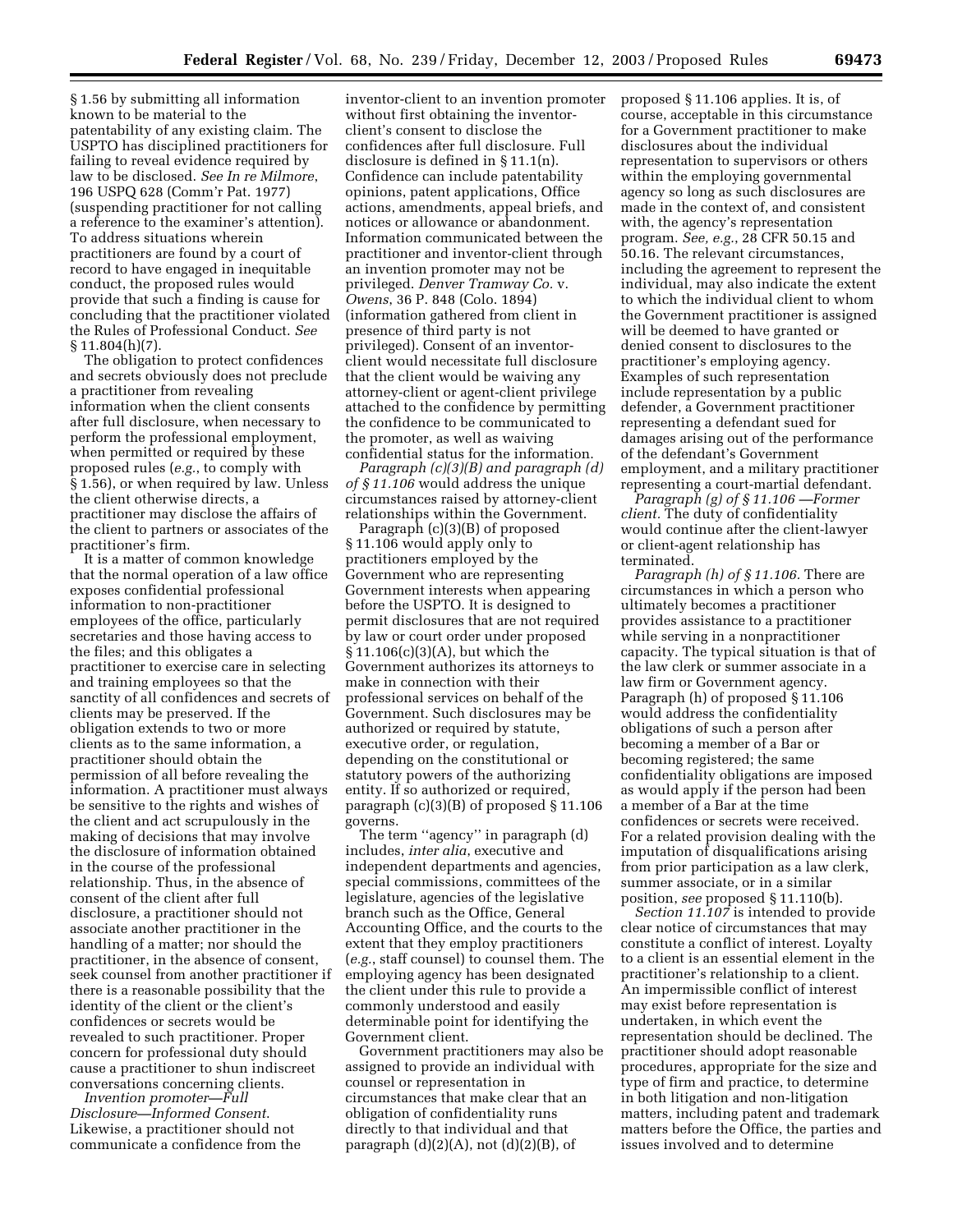whether there are actual or potential conflicts of interest.

If such a conflict arises after representation has been undertaken, the practitioner should withdraw from the representation. *See* proposed § 11.116. Where more than one client is involved and the practitioner withdraws because a conflict arises after representation, whether the practitioner may continue to represent any of the clients is determined by proposed § 11.109. *See also* proposed § 11.202(c). As to whether a client-lawyer or client-agent relationship exists or, having once been established, is continuing, see the comments to proposed § 11.103

*Paragraph (a) of § 11.107* would express the general rule that loyalty to a client prohibits undertaking representation directly adverse to that client without that client's consent. Thus, a practitioner ordinarily may not act as advocate against a person the practitioner represents in some other matter, even if it is wholly unrelated. On the other hand, simultaneous representation in unrelated matters of clients whose interests are only generally adverse, such as competing economic enterprises, does not require consent of the respective clients. Paragraph (a) applies only when the representation of one client would be directly adverse to the other.

The prohibition of paragraph (a) of § 11.107 would relate only to actual conflicts of positions, not to mere formalities. For example, a practitioner would not be absolutely forbidden to provide joint or simultaneous representation if the clients' positions are only nominally but not actually adverse. Joint representation is commonly provided to joint inventors, to incorporators of a business, to parties to a contract, in formulating estate plans for family members, and in other circumstances where the clients might be nominally adverse in some respect but have retained a practitioner to accomplish a common purpose. If no actual conflict of positions exists with respect to a matter, the absolute prohibition of paragraph (a) does not come into play.

*Paragraph (b) of 11.107* would address situations where loyalty to a client can be impaired when a practitioner cannot consider, recommend or carry out an appropriate course of action for the client because of the practitioner's other responsibilities or interests. The conflict in effect forecloses alternatives that would otherwise be available to the client. Paragraph (b) addresses such situations. A possible conflict does not itself preclude the representation. The critical

questions are the likelihood that a conflict will eventuate and, if it does, whether it will materially interfere with the practitioner's independent professional judgment in considering alternatives or foreclose courses of action that reasonably should be pursued on behalf of the client. Consideration should be given as to whether the client wishes to accommodate the other interest involved.

*Full disclosure and consent.* A client may consent to representation notwithstanding a conflict. However, as indicated in paragraph (a)(1) with respect to representation directly adverse to a client, and paragraph (b)(1) with respect to material limitations on representation of a client, when a disinterested practitioner would conclude that the client should not agree to the representation under the circumstances, the practitioner involved cannot properly ask for such agreement or provide representation on the basis of the client's consent. When more than one client is involved, the question of conflict would have to be resolved as to each client. Moreover, there may be circumstances where it is impossible to make the disclosure necessary to obtain consent. For example, when the practitioner represents different clients in related matters and one of the clients refuses to consent to the disclosure necessary to permit the other client to make an informed decision, the practitioner cannot properly ask the latter to consent.

*Full Disclosure.* Disclosure and consent are not mere formalities. Full disclosure is defined in § 11.1(n). As defined therein, full disclosure requires a clear explanation of the differing interests involved in a transaction, the advantages of seeking independent legal advice, and a detailed explanation of the risks and disadvantages to the client entailed in any agreement or arrangement, including not only any financial losses that will or may foreseeably occur to the client, but also any liabilities that will or may foreseeably accrue to the client.

Proposed § 11.107 would not require that disclosure be in writing or in any other particular form in all cases. Nevertheless, it should be recognized that the form of disclosure sufficient for more sophisticated business clients may not be sufficient to permit less sophisticated clients to provide fully informed consent. Moreover, it would be prudent for the practitioner to provide potential joint clients with at least a written summary of the considerations disclosed, and to request and receive a written consent. This can

reduce the opportunity for dispute regarding the scope and content of the disclosure.

*Consent.* The term ''consent'' is defined in § 11.1(e). As indicated there, a client's consent must not be coerced either by the practitioner or by any other person. In particular, the practitioner should not use the client's investment in previous representation by the practitioner as leverage to obtain or maintain representation that may be contrary to the client's best interests. If a practitioner has reason to believe that undue influence has been used by anyone to obtain agreement to the representation, the practitioner should not undertake the representation.

When a practitioner has two clients, the clients might have potential conflicts. In circumstances having potential conflicts, the circumstances would trigger § 11.107(a) and (b). Potential conflicts between an inventor and invention promoter may arise from a contract between them providing for the promoter to obtain a practitioner to represent the inventor in obtaining a patent. The practitioner engaged by the promoter may have a lawyer-client or agent-client relationship with both the inventor and promoter. For example, if the contract provides for the promoter to pay the practitioner, the practitioner may regard the promoter as a client, while the practitioner obtains a power of attorney from the inventor to prosecute the latter's patent application. Another potential conflict may arise regarding funds advanced by the inventor for the practitioner's legal services. Normally, when a client advances legal fees, the funds are received by a practitioner, who places the funds in an escrow account. *See* § 11.115(a). In such circumstances, the client is entitled to a refund of unearned fees. *See* proposed §§ 11.115(d)(4), and 11.116(d). If, however, in accordance with the contract between the promoter and inventor, the inventor delivers the funds to the promoter, the promoter may place the funds in its own account(s). The funds are then subject to the promoter's control. The inventor may expect the practitioner to deliver legal services inasmuch as the funds have been advanced. There is a potential for the promoter going out of business, or the inventor being dissatisfied with the services from the promoter and practitioner. The client may desire to discharge the practitioner. In such circumstances, the inventor might be unable to recover the unearned advanced legal fees held by the promoter, and there is a potential conflict between the inventor and promoter regarding the advanced legal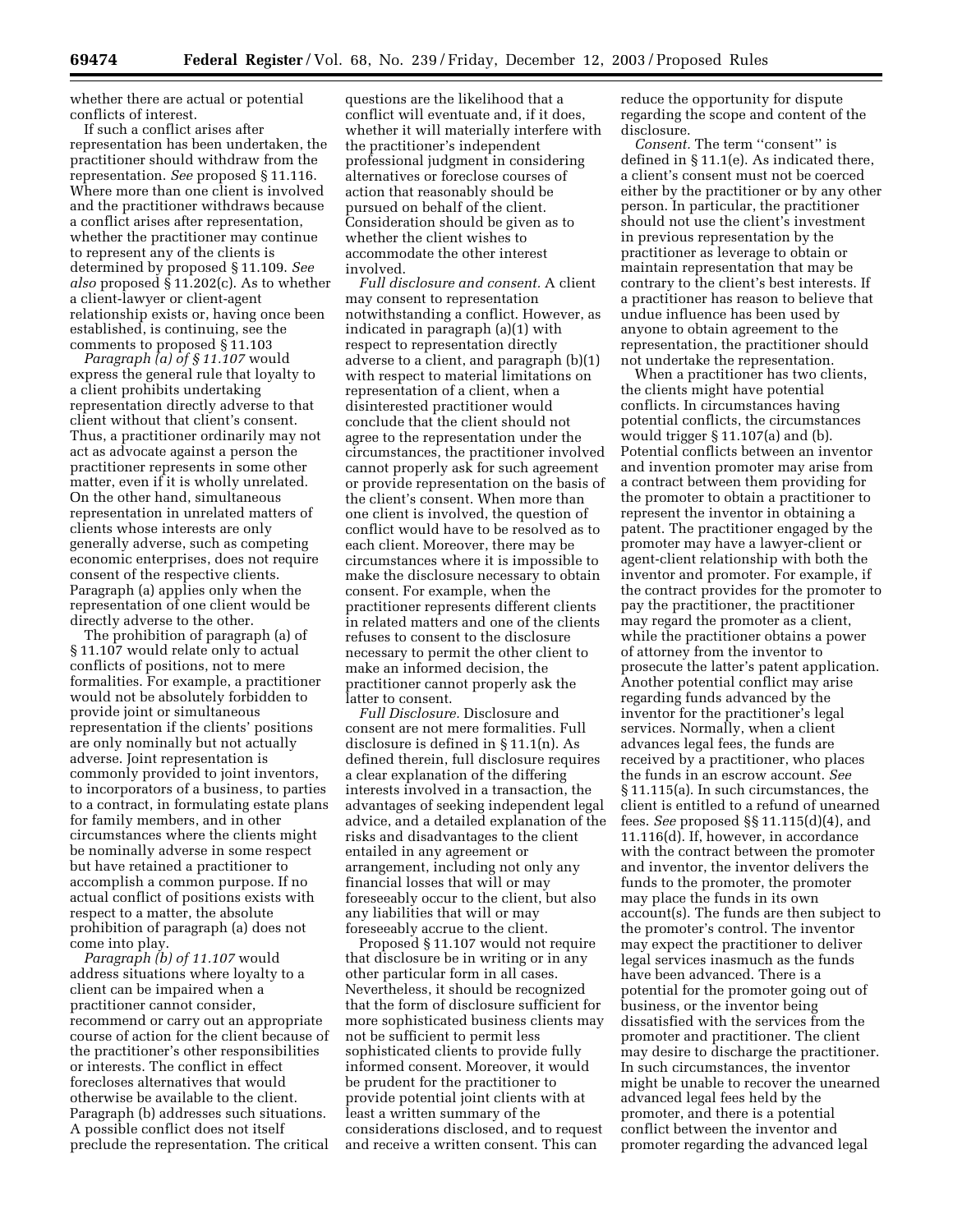fees. In a variation on the same example, a potential conflict exists if the inventor, although permitted to discharge the practitioner, may view the situation as compelling him or her to remain with the practitioner selected by the promoter inasmuch as the promoter holds the inventor's funds. The circumstances and differing interests of an inventor-client and a promoter-client may create at least potential conflicts requiring consent under § 11.107(a). *Accord*, Formal Opinion 1997–148, Standing Committee on Professional Responsibility and Conduct (California).

Further, to the extent the practitioner's relationship with one client affects the practitioner's loyalty and independent judgment on behalf of the other client, an actual conflict of interest exists. This can occur when the practitioner receives conflicting instructions from the clients, or is called upon to advance inconsistent objectives of two clients. For example, if an inventor-client insists that the practitioner pursue a utility patent application, and the promoter client will pay for only a design patent application, the practitioner is receiving conflicting instructions and is being called upon to advance inconsistent objectives. Such circumstances require a practitioner to obtain further consent under § 11.107(b). *Accord*, Formal Opinion 1997–148, Standing Committee on Professional Responsibility and Conduct (California).

If joint representation of inventor and an invention promoter involves potential conflicts, it is necessary to obtain consent of both clients after full disclosure. This obtains if the clients have different objectives that are implicated by a decision made by the practitioner. For example, differing interests are implicated if an inventorclient expects the several thousand dollars paid to the promoter to be used to obtain the broadest patent protection available, and the invention promoter would be satisfied with any patent protection, including narrowest patent protection. A practitioner, receiving numerous referrals from the promoter and being paid a relatively low fee for each application, knowingly provides only narrow, even ''picture'' claims. The practitioner's action accommodates processing of the referrals, and facilitates continued receipt of referrals, whereas broader patent protection was available. The practitioner's action may be satisfactory for the promoter-client, whereas the inventor-client expects broad patent protection. There is at least a potential conflict of interest.

Also, where an inventor-client delivers to an invention promoter-client all funds advanced for legal fees to pay the practitioner, full disclosure of all risks and consent from both clients would be required by § 11.107(b). For example, the inventor must be fully informed of the consequences if the invention promoter goes out of business or declares bankruptcy, and does not pay the practitioner. The inventor may be unable to obtain from the promoter a refund of the unearned funds advanced for legal services, whereas the practitioner, if he or she had received the funds and declined to provide legal services, would be required to refund the unearned advanced funds. Moreover, there may be circumstances where it is impossible to make the disclosure necessary to obtain consent. For example, when the practitioner represents different clients in related matters and one of the clients refuses to consent to the disclosure necessary to permit the other client to make an informed decision, the practitioner cannot properly ask the latter to consent.

*Practitioner's interests.* The practitioner's own interests should not be permitted to have an adverse effect on representation of a client. For example, a practitioner's need for income should not lead the practitioner to undertake matters that cannot be handled competently and at a reasonable fee. *See* proposed §§ 11.101 and 11.105. If the probity of a practitioner's own conduct in a transaction is in serious question, it may be difficult or impossible for the practitioner to give a client detached advice. A practitioner may not allow related business interests to affect representation, for example, by referring clients to an enterprise in which the practitioner has an undisclosed interest.

There can be circumstances where an invention promoter refers inventors to a practitioner, and the practitioner has an attorney-client or agent-client relationship with the inventor-client, and a business or financial relationship exists between the practitioner and an invention promoter. When the promoter compensates the practitioner, they may have a business and financial relationship like a third-party payor relationship between an attorney and insurer. The practitioner and invention promoter also may have a business and financial relationship because the practitioner obtains employment (*e.g.*, referrals) through the promoter. For example, this can occur where the practitioner provides legal services at reduced fees, paid by the promoter, in expectation of receiving numerous referrals from the promoter. The volume of referrals and rapid production of

patent applications may make up for the reduction in the fees. The inventorclient may expect the practitioner to provide extensive attentiveness to his or her needs, and zealous efforts to obtain the broadest patent protection at the least cost. If the practitioner regards the invention promoter as his or her client, the full disclosure requirements of § 11.107(b) are triggered. Even in the absence of any attorney-client or agentclient relationship between the practitioner and promoter, the existence of the business or financial relationship between them requires disclosure obligations by the practitioner under § 11.108(f). *Accord*, Formal Opinion 1997–148, Standing Committee on Professional Responsibility and Conduct (California). The business dealings between a lawyer and an invention promoter have been recognized as giving rise to conflicts between the lawyer's duty to furnish independent legal counsel to another client, and the business interests of the lawyer acting in the capacity of representing the invention promoter. *See* Informal Opinion 1482, American Bar Association (1982).

In another example, if a practitioner depends on receiving referrals from an organization the practitioner regards as the client, and not the individuals purchasing legal services (trusts, patent applications) offered by the organization and referred to the practitioner, representation of the individual implicates at least potential conflicts of interest in violation of § 11.107(b). *See In re R.W. Hodgson*, 721 Off. Gaz. 414 (Aug. 20, 1957) (rejecting patent agent's argument that invention promoter holding 10% interest in each application of numerous applications, as opposed to the patent applicant, was his client, and pointing out that Rule 32 (37 CFR 1.32) does not confer on an assignee of partial interest in an application the right to conduct the prosecution of an application); *People* v. *Volk*, 805 P.2d 1116, 1117 (Colo. 1991) (holding attorney suffered from conflict of interest for ''consider[ing] the corporation to be her client, not the individual purchasers of the trusts''). Consent, after full disclosure, must be obtained to provide representation.

The foregoing situations are to be distinguished from those commonly experienced when an inventor, employed by a corporation to invent, is represented by a practitioner who is employed by the corporation. For example, the inventor has signed an employment contract that contains a provision whereby the inventor agrees to assign to the corporation all inventions conceived during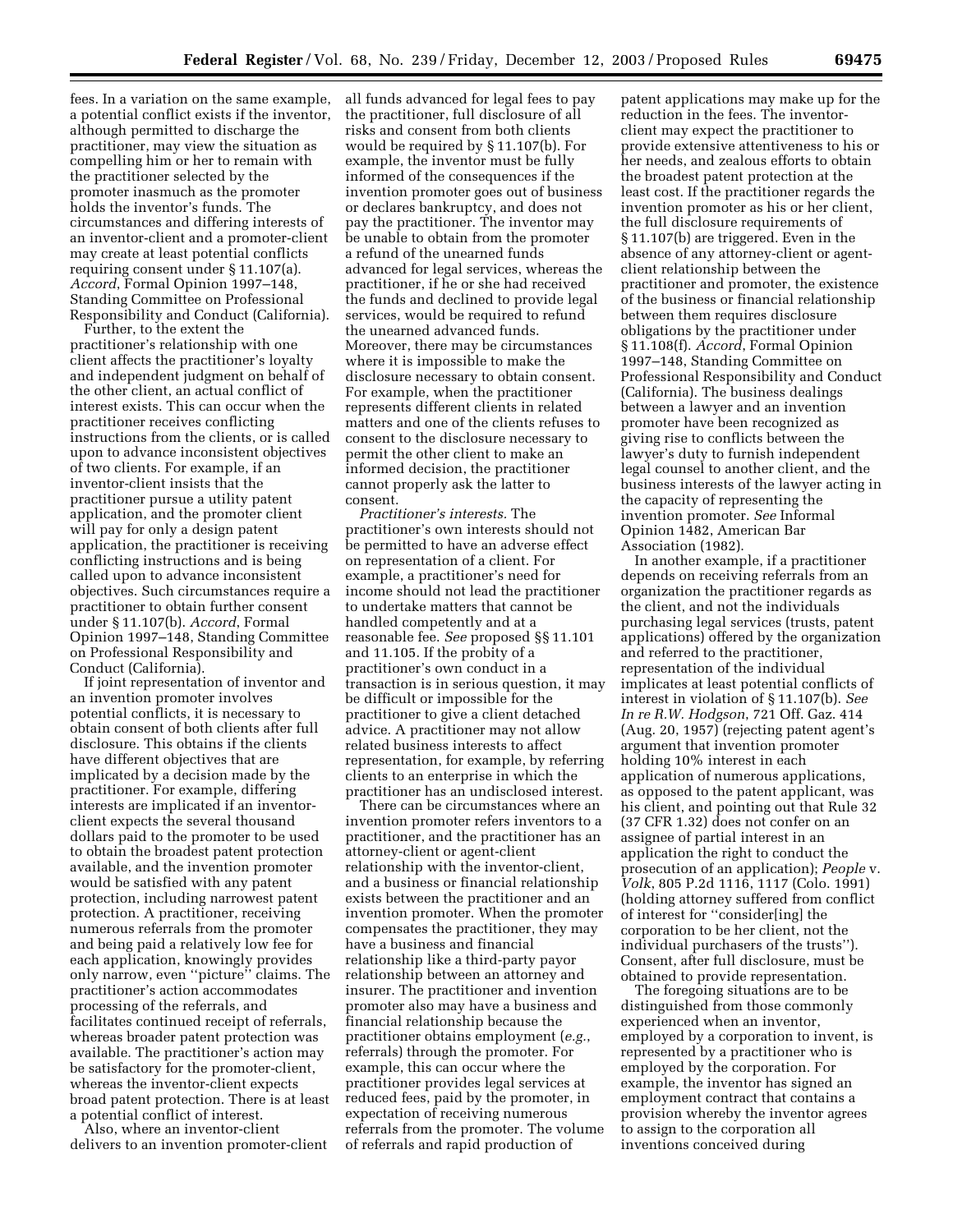employment. The attorney is employed either in-house by the corporation, or is a member of a firm and is retained to represent the corporation. Following the inventor's discovery and disclosure to the corporation of a new and useful invention, the attorney prepares a patent application. The attorney's actual client is the corporation, and the attorney has not made any representations to the inventor that he or she represents the inventor or the inventor's interests. It would be prudent, before filing the application, to secure from the inventor, the inventor's signature on a combined declaration and power of attorney, as well as on assignment of the patent rights to the corporation. The attorney also would be acting prudently to clearly inform the inventor before signing the documents that the attorney represents only the corporation. Upon obtaining the signed combined declaration and power of attorney, and the assignment, these documents can be filed in the USPTO, and the assignment recorded. The corporation may then revoke all previous powers of attorney, and give its own power of attorney in favor of the attorney.

*Conflicts in litigation and administrative proceedings.* Paragraph (a) of § 11.107 would prohibit representation of opposing parties in litigation and administrative proceedings. Simultaneous representation of parties whose interests in litigation or an interference in the Office may conflict, such as coplaintiffs or codefendants, or opposing parties in an interference is governed by paragraph (b). An impermissible conflict may exist by reason of substantial discrepancy in the parties' testimony, or incompatibility in positions in relation to an opposing party in an interference. On the other hand, common representation of persons having similar interests, such as joint applicants, is proper if the risk of adverse effect is minimal and the requirements of paragraph (b) are met. Compare proposed § 11.202 involving intermediation between clients.

Ordinarily, a practitioner may not act as advocate against a client the practitioner represents in some other matter, even if the other matter is wholly unrelated. However, there are circumstances in which a practitioner may act as an advocate against a client. For example, a practitioner representing an enterprise with diverse operations may accept employment as an advocate against the enterprise in an unrelated matter if doing so will not adversely affect the practitioner's relationship with the enterprise or conduct of the suit and if both clients consent upon

full disclosure. The propriety of concurrent representation can depend on the nature of the litigation. For example, a suit charging fraud entails conflict to a degree not involved in a suit for a declaratory judgment concerning statutory interpretation.

*Interest of third person paying for a practitioner's service.* A practitioner may be paid from a source other than the client, if the client consents after full disclosure and the arrangement does not compromise the practitioner's duty of loyalty to the client. *See* proposed § 11.108(f). Full disclosure is defined in § 11.1(n), and consent is defined in § 11.1(e). For example, when an invention promoter and inventor have conflicting interests in a matter arising from an invention marketing agreement, and the promoter is required to provide a patent practitioner to file and prosecute a patent application for the inventor, the arrangement should assure the practitioner professional independence. Thus, the arrangement should assure that the practitioner's professional independence permits him or her to zealously pursue the inventor's patent rights, including any necessary appeal or covering an interference.

*Other Conflict Situations.* Conflicts of interest in contexts other than litigation sometimes may be difficult to assess. Relevant factors in determining whether there is potential for adverse effect include the duration and intimacy of the practitioner's relationship with the client or clients involved, the functions being performed by the practitioner, the likelihood that actual conflict will arise and the likely prejudice to the client from the conflict if it does arise. The question is often one of proximity and degree.

For example, a practitioner may not represent multiple parties to a negotiation whose interests are fundamentally antagonistic to each other, but common representation is permissible where the clients are generally aligned in interest even though there is some difference of interest among them.

A practitioner for a corporation or other organization who is also a member of its board of directors should determine whether the responsibilities of the two roles may conflict. The lawyer may be called on to advise the corporation in matters involving actions of the directors. Consideration should be given to the frequency with which such situations may arise, the potential intensity of the conflict, the effect of the practitioner's resignation from the board and the possibility of the corporation's obtaining legal advice from another practitioner in such situations. If there

is material risk that the dual role will compromise the practitioner's independence of professional judgment, the practitioner should not serve as a director.

*Conflict charged by an opposing party.* Resolving questions of conflict of interest is primarily the responsibility of the practitioner undertaking the representation. As in litigation, where a court may raise the question of conflicting interests when there is reason to infer that the practitioner has neglected the responsibility, the same may obtain in *inter parte* practice before the Office. Where the conflict is such as clearly to call in question the fair or efficient administration of justice, opposing counsel may properly raise the question. Such an objection should be viewed with caution, however, for it can be misused as a technique of harassment.

*Withdrawal.* It is much preferred that a representation that is likely to lead to a conflict be avoided before the representation begins, and a practitioner should bear this fact in mind in considering whether disclosure should be made and consent obtained at the outset. If, however, a conflict only arises after a representation has been undertaken, and the conflict falls within § 11.107(a), or if a conflict arises under § 11.107(b), then the practitioner should withdraw from the representation, complying with § 11.106. Where a conflict is not foreseeable at the outset of representation and arises only under § 11.107, a practitioner would have to seek consent to the conflict at the time that the actual conflict becomes evident. Where the conflict is such as clearly to call in question the fair or efficient administration of justice, opposing counsel may properly raise the question. Such an objection should be viewed with caution, however, because it can be misused as a technique of harassment. In determining whether a conflict is reasonably foreseeable, the test is an objective one, *i.e.*, that which a lawyer of reasonable prudence and competence would ascertain in regard to the matter in question. In determining the reasonableness of a practitioner's conduct, such factors as whether the practitioner (or practitioner's firm) has an adequate conflict-checking system in place, must be considered. Where more than one client is involved and the practitioner must withdraw because a conflict arises after representation has been undertaken, the question of whether the practitioner may continue to represent any of the clients would be determined by § 11.109.

*Imputed Disqualification.* All of the references in § 11.107 and this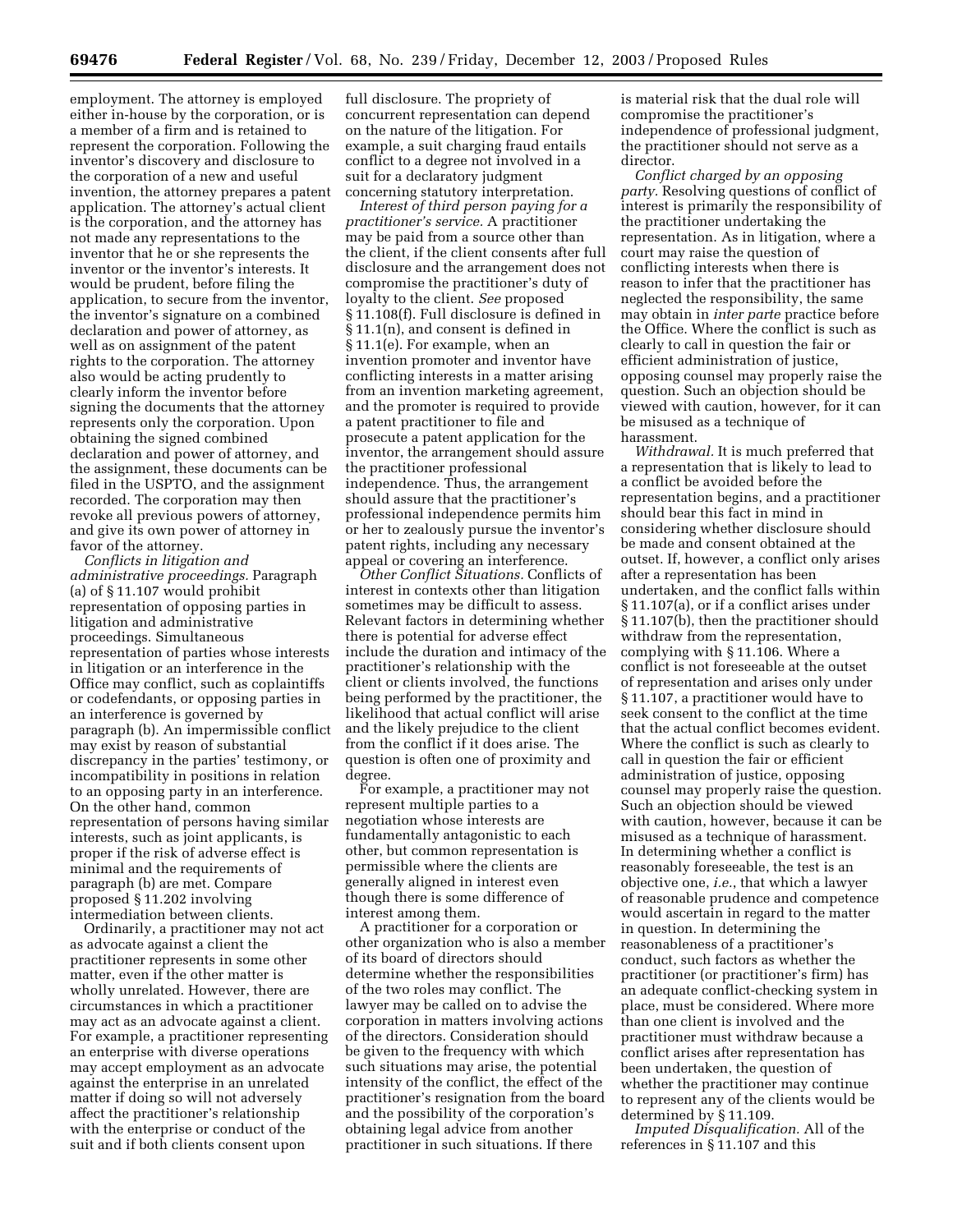accompanying comment to the limitation upon a ''practitioner'' must be read in light of the imputed disqualification provisions of § 11.110, which affect practitioners practicing in a firm.

In the Government-practitioner context, § 11.107(b) is not intended to apply to conflicts between agencies or components of Government (Federal, state, or local) where the resolution of such conflicts has been entrusted by law, order, or regulation to a specific individual or entity.

*Businesses Affiliated with a Practitioner or Firm.* Practitioners, either alone or through firms, may have interests in enterprises that do not or would not be authorized to practice law but that, in some or all of their work, become involved with practitioners or their clients either by assisting the practitioner in providing legal services or by providing related services to the client. Examples of such enterprises are accounting firms, consultants, invention promoters, and the like. The existence of such interests would raise several questions under § 11.107. First, a practitioner's recommendation, as part of legal advice, that the client obtain the services of an enterprise with which the practitioner is affiliated implicates § 11.107(b)(4). The practitioner should not make such a recommendation unless able to conclude that the practitioner's professional judgment on behalf of the client will not be adversely affected. Even then, the practitioner should not make such a recommendation without full disclosure to the client so that the client can make a fully informed choice. Such disclosure should include the nature and substance of the practitioner's or the firm's interest in or relation with the enterprise, alternative sources for the non-legal services in question, and sufficient information so that the client understands that the related enterprise's services are not legal services, and the client's relationship to the enterprise will not be that of client to attorney. Second, such an affiliated enterprise may refer a potential client to the practitioner; the practitioner should take steps to assure that the related enterprise will inform the practitioner of all such referrals. The practitioner should not accept such a referral without full disclosure of the nature and substance of the practitioner's interest in the related enterprise, including the number of clients annually referred. *See also* § 11.701(b). Third, the practitioner should be aware that the relationship of the enterprise to its own customer may create a significant interest in the practitioner in the continuation of that

relationship. The substantiality of such an interest may be enough to require the practitioner to decline a proffered client representation that would conflict with that interest; at least §§ 11.107(b)(4) and (c) may require the prospective client to be informed and to consent before the representation could be undertaken. Fourth, a practitioner's interest in an affiliated enterprise that may also serve the practitioner's clients would create a situation in which the practitioner must take unusual care to fashion the relationship among practitioner, client, and enterprise to assure that confidences and secrets are properly preserved pursuant to § 11.106 to the maximum extent possible. *See* § 11.503.

*Section 11.108—Transactions Between Client and Practitioner.* As a general principle, all transactions between client and practitioner should be fair and reasonable to the client. In such transactions a review by independent counsel on behalf of the client is often advisable. Section 11.108(a) does not, however, apply to standard commercial transactions between the practitioner and the client for products or services that the client generally markets to others; for example, banking or brokerage services, medical services, products manufactured or distributed by the client, and utility services. In such transactions, the practitioner has no advantage in dealing with the client, and the restrictions in § 11.108(a) are unnecessary and impracticable.

A practitioner may accept a gift from a client, if the transaction meets general standards of fairness. For example, a simple gift such as a present given at a holiday or as a token of appreciation is permitted. If effectuation of a substantial gift requires preparing a legal instrument such as a will or conveyance, however, the client should be advised by the practitioner to obtain the detached advice that another practitioner can provide. Section 11.108(c) recognizes an exception where the client is a relative of the donee or the gift is not substantial.

Proposed § 11.108 does not prevent a practitioner from entering into a contingent fee arrangement with a client in a civil case, if the arrangement satisfies all the requirements of  $§ 11.105(c).$ 

*Literary Rights.* An agreement by which a practitioner acquires literary or media rights concerning the conduct of the representation creates a conflict between the interests of the client and the personal interests of the practitioner. Measures that might otherwise be taken in the representation of the client may detract from the publication value of an

account of the representation. Section 11.108(d) would not prohibit a practitioner representing a client in a transaction concerning literary property from agreeing that the practitioner's fee shall consist of a share in ownership in the property, if the arrangement conforms to § 11.105.

*Patent Rights.* An agreement whereby a practitioner acquires patent rights or an inventor assigns patent rights to an enterprise funded by the practitioner, but equally owned by the practitioner and the inventor, also creates a conflict between the interests of the client and the personal interests of the practitioner. A practitioner must do more than advise the client to seek the advice of independent counsel in the transaction. Full disclosure requires the practitioner to advise the client of all options or alternatives, including advising the client to consult with independent counsel, and potential conflicts between the practitioner and client. *See Monco* v. *Janus,* 583 N.E.2d 575 (Ill. 1991); *Rhodes* v. *Buechel,* 685 N.Y.S.2d 65, 1999 N.Y.App. Div. LEXIS 904 (1999), appeal denied, 711 N.E.2d 984, 689 N.Y.S.2d 708, 1999 N.Y. LEXIS 1206 (NY 1999). A practitioner should advise a client, before entering into an agreement, of the alternatives to assigning all patent rights to the enterprise. For example, one alternative is to lease the rights to the company. The conflict is evident when following a lack of success, the practitioner seeks to dissolve the enterprise due to a deadlock with client, and the client expects the practitioner to exercise professional judgment on the client's behalf.

*Paying Certain Administrative Proceeding or Litigation Costs and Client Expenses.* Historically, under the Code of Professional Responsibility, practitioners could only advance the costs of litigation. The client remained ultimately responsible, and was required to pay such costs even if the client lost the case. That rule was modified by the USPTO in 1985 by adoption of 37 CFR 10.64(b), that eliminated the requirement for the client to remain ultimately liable for all costs of patent prosecution by permitting the practitioner to advance any fee required to prevent or remedy abandonment by reason of an act or omission attributable to the practitioner. The provisions of § 11.108(e) would continue the provisions of current § 10.64(b), but go further by providing that a practitioner may also pay certain expenses of a client that are not patent prosecution or litigation expenses. Thus, under § 11.108(e), a practitioner may pay medical or living expenses of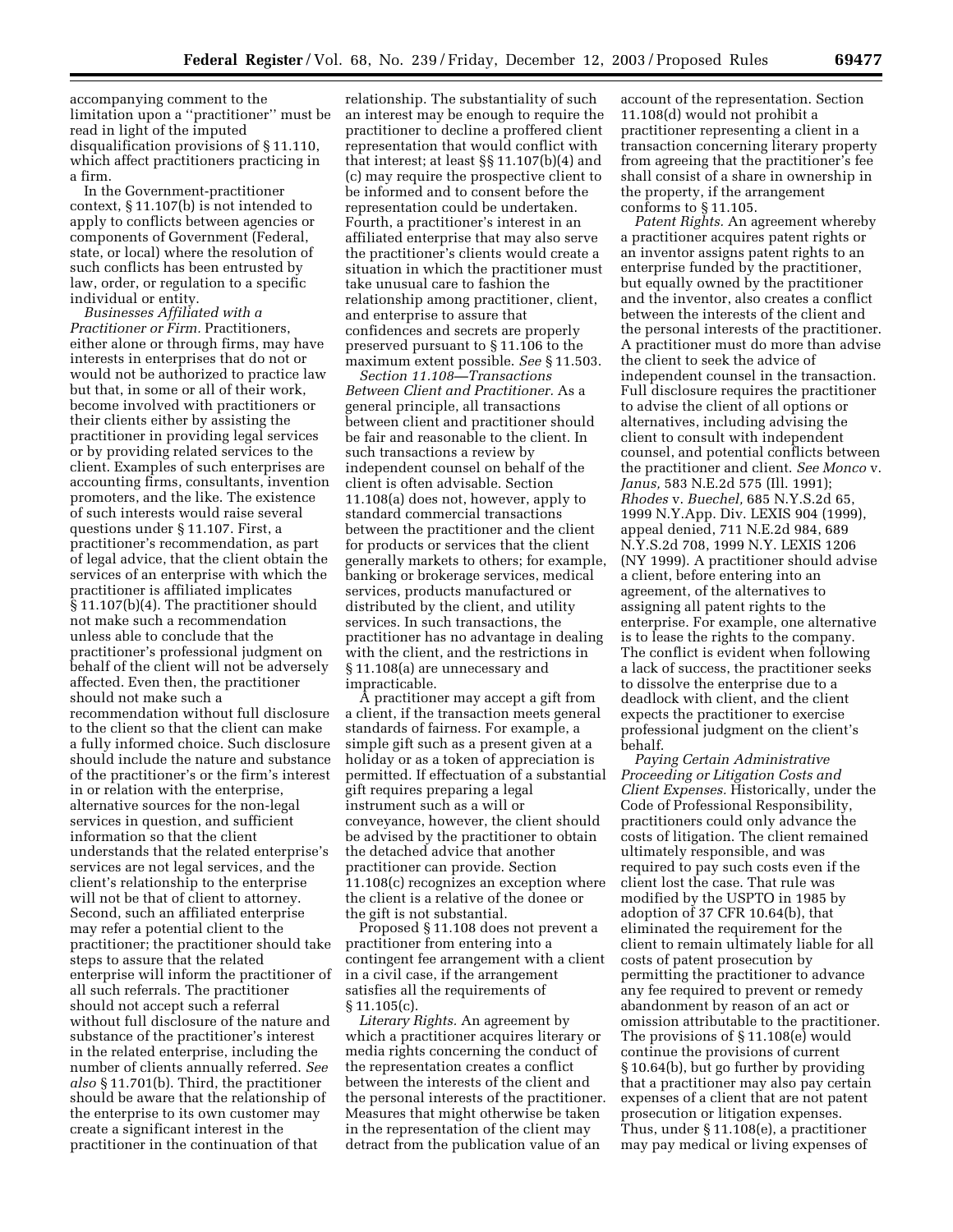a client to the extent necessary to permit the client to continue patent or trademark prosecution, or litigation. The payment of these additional expenses is limited to those strictly necessary to sustain the client during patent prosecution or the litigation, such as medical expenses and minimum living expenses. Permitting such payments would bring the proposed rules in conformity with the Rules of Professional Conduct adopted for many state bars. The purpose of permitting such payments is to avoid situations in which a client is compelled by exigent financial circumstances to continue patent prosecution, or settle a claim on unfavorable terms in order to receive the immediate proceeds of settlement. This provision does not permit practitioners to ''bid'' for clients by offering financial payments beyond those minimum payments necessary to sustain the client until the patent prosecution or litigation is completed. Regardless of the types of payments involved, assuming such payments are proper under § 11.108(e), client reimbursement of the practitioner is not required. However, no practitioner is required to pay litigation or other patent costs to a client. Section 11.108 would merely permit such payments to be made without requiring reimbursement by the client.

*Paragraph (e)(3) of § 11.108* would continue the present practice of permitting a practitioner to advance any fee required to prevent or remedy an abandonment of a client's application by reason of an act or omission attributable to the practitioner and not to the client, whether or not the client is ultimately liable.

*Paragraph (f) of § 11.108—Person Paying for Practitioner's Services.* Section 11.108(f) would require full disclosure and client consent before the practitioner's services can be paid for by a third party. Such an arrangement would also have to conform to the requirements of § 11.106 concerning confidentiality and § 11.107 concerning conflict of interest and risks. Where the client is a class, consent may be obtained on behalf of the class by courtsupervised procedure. The disclosure and consent must be in writing.

The only interest of some of third parties that offer a practitioner's legal service may be a financial one: closing the sale of a legal service, such as a living trust or patent application, to the individual. Such a party, *e.g.,* an invention promoter, facilitates the practitioner's access to such individuals. The practitioner may depend upon the promoter for employment, and even compensation in these circumstances. In such situations,

the promoter can control the engagement of the practitioner. Potential conflicts may arise where the practitioner permits the third party, with whom the practitioner has a business or financial relationship, to perform the essential planning tasks, including fact-finding without supervision. The practitioner should be exercising independent professional judgment.

In order to create an appropriate patent application, relevant information must be ascertained from the inventor. The practitioner must, with the inventor's input, determine the proper type of patent application to prepare, the facts to be included, and the scope of protection to be sought. The practitioner must counsel an inventor regarding all of the options that are appropriate and the pros and cons of each option. After such counseling, the participant (*e.g.,* an inventor) must decide if a patent application, or some other arrangement should be the cornerstone of the intellectual property plan. If a practitioner permits an invention promoter to assume this function, the practitioner allows a third party to interfere with the practitioner's independence of professional judgment. *See* § 11.107(b). *Accord,* Formal Opinion No. 1997–148, Standing Committee on Professional Responsibility and Conduct (California).

Accordingly, in matters involving an invention promoter paying the practitioner, proposed paragraph (f) would require practitioners to fully disclose all involved conflicts of interest and risks. The duty of full disclosure includes informing the inventor of reasonably foreseeable adverse consequences if the inventor advances or has advanced legal fees or expenses to the promoter. Thus, the practitioner would have to inform the client of the full extent to which the advanced funds are or would be at risk of being lost by being placed with the promoter, as opposed to being delivered directly to the practitioner. The risks could include, but are not limited to, the loss of the funds if the promoter ceases doing business, declares bankruptcy, or is otherwise unable to obtain a refund of unearned advanced legal fees. In contrast, the client could obtain the refund if the funds are delivered to the practitioner. For example, if delivered to the practitioner, the advanced legal fees should be deposited in the practitioner's escrow account. *See* § 11.115. Unearned funds would be refundable to the client, even if the practitioner ceases to continue practicing, and may not be subject to bankruptcy. Another risk in the event the promoter ceases to do

business, or declares bankruptcy is the possibility that the practitioner will refuse to provide legal services for the client unless the client again provides funds to pay for legal services for which the client previously paid.

*Paragraph (f)(1)(ii) of § 11.108* would provide if the client is an inventor who advances legal fees and costs to an invention promoter, and the promoter compensates the practitioner, the practitioner has a duty to disclose to the client all conflicting interests and risks in writing.

*Paragraph (2) of § 11.108(f)* would require a practitioner to avoid interference with his or her independence of professional judgment if a third party is paying for the practitioner's services. Thus, a practitioner must avoid relying on a contract or other agreement between a client/inventor and an invention promoter as limiting his or her professional services rendered to a particular number of applications, *e.g.,* a provisional application, or to a particular type of invention for which an application will be filed, *e.g.,* a design patent application.

An invention promoter can interfere with the attorney-client or agent-client relationship between the practitioner and inventor-client in several ways. First, the promoter can interfere with the attorney-client or agent-client relationship between the practitioner and inventor. For example, this can occur if the promoter determines the legal protection that the practitioner will seek for the inventor. These situations obtain where a promoter enters into a contract with its patron, the inventor, using its standard contract form to provide only design patent protection, or only utility patent protection. If the practitioner permits the promoter's contract to control the extent to which legal services are provided for the fee paid by the inventor, the practitioner permits the promoter to direct or regulate the practitioner's professional judgment.

The invention promoter also may interfere with the relationship by collecting the legal fees to be paid for the practitioner's legal services. For example, if the promoter deposits the funds in its own bank account, and does not pay the practitioner, the promoter interferes with the relationship to the extent the practitioner refuses to provide legal services unless or until paid. A practitioner may be willing to continue representation only if the inventor-client again pays for the legal services, but only if legal fees are now paid directly to the practitioner. Inasmuch as the practitioner undertook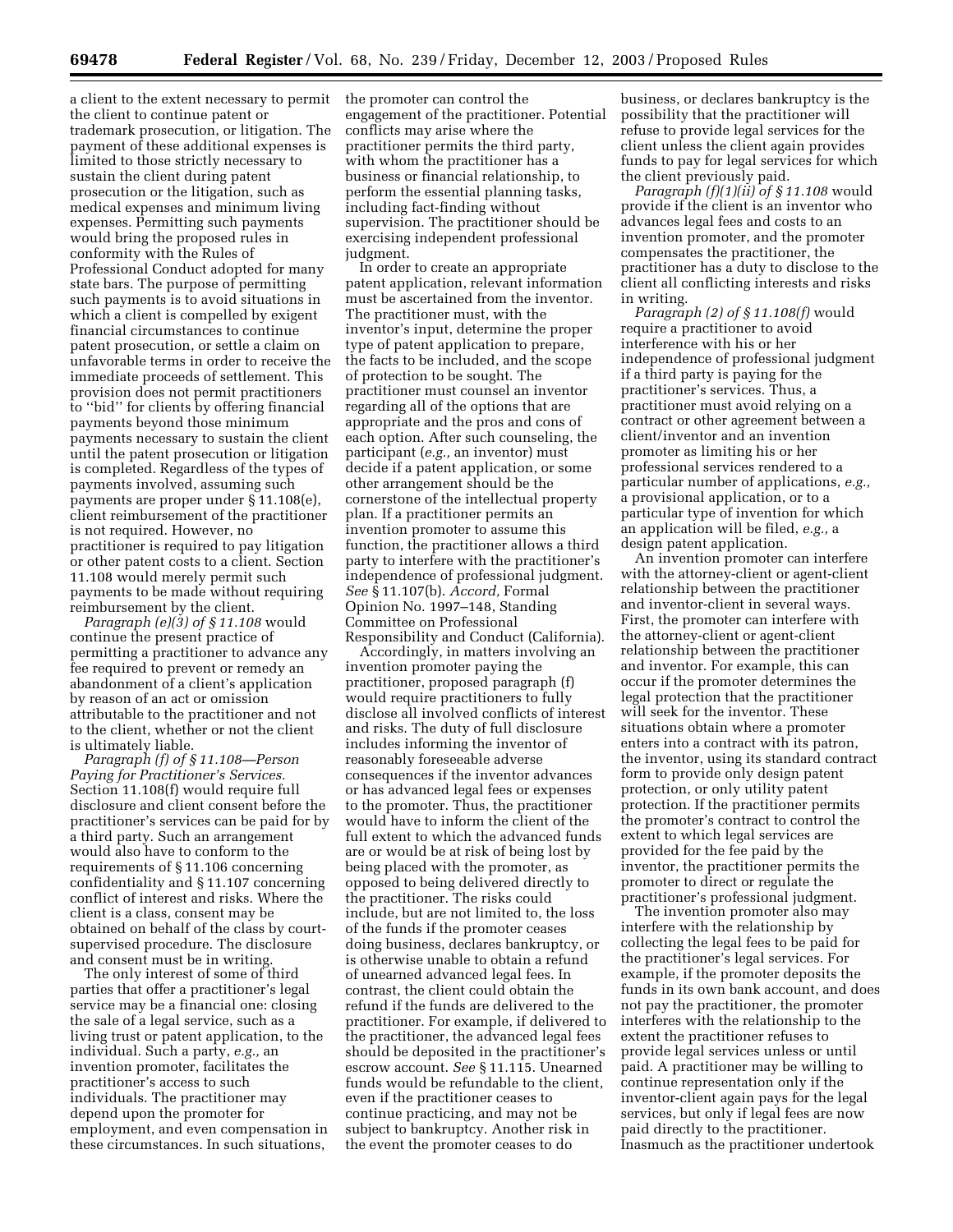to represent the client under the circumstances where the company collects the legal fees, it is believed that the practitioner should provide the legal services, and pursue his or her legal recourse against the company for recovery of the fees.

Similarly, invention promoters may interfere with the relationship if they go out of business. Practitioners employed by such promoters may leave the inventor-client's files behind the promoter's closed doors, and abandon the inventors to their own resources. Section 11.108(f)(2) would require a practitioner to avoid interference with his or her independence of professional judgment if third party payment for a practitioner's services is to be permitted.

Sections 11.108(f)(2) and 11.504(c) would proscribe a practitioner from permitting an invention promoter to direct or regulate the practitioner's professional judgment in rendering legal services.

*Family Relationships Between Practitioners. Paragraph (i) of § 11.108* would apply to related practitioners who are in different firms. Related practitioners in the same firm would be governed by §§ 11.107, 11.109, and 11.110. Pursuant to the provisions of § 11.110, the disqualification stated in paragraph (i) is personal and is not imputed to members of firms with whom the practitioners are associated. Since each of the related practitioners is subject to § 11.110(i), the effect is to require the consent of all materially affected clients.

*Practitioner's Liens. Paragraph (j) of § 11.108* would be substantially the same as the provisions of current § 10.64(a). The substantive law of each state and territory differs regarding whether practitioners are permitted to assert and enforce liens against the property of clients. In the District of Columbia, an attorney's lien is permitted. *See, e.g., Redevelopment Land Agency* v. *Dowdey,* 618 A.2d 153, 159–60 (D.C. 1992), and cases cited therein. *See also Beardsley* v. *Cockerell,* 240 F.Supp 845 (D.D.C. 1965) (attorney retaining lien applied to legal patent work, legal non-patent work, and other property for payment for services). Whether a practitioner may legally have a lien on money or property belonging to a client is generally a matter of substantive law. Exceptions to which the common law might otherwise permit are made with respect to contingent fees and retaining liens. *See,* respectively, § 11.105(c) and § 11.108(i). Exceptions regarding retention of papers relating to a client are addressed in § 11.116(d).

*Paragraph (d) of § 11.116* would require a practitioner to surrender papers and property to which the client is entitled when representation of the client terminates. Section 11.108(j) would state a narrow exception to § 11.116(d): a practitioner may retain anything the law permits—including property—except for files. As to files, a practitioner may retain only the practitioner's own work product, and then only if the client has not paid for the work. However, if the client has paid for the work product, the client is entitled to receive it, even if the client has not previously seen or received a copy of the work product. Furthermore, the practitioner may not retain the work product for which the client has not paid, if the client has become unable to pay or if withholding the work product might irreparably harm the client's interest.

Under paragraph (d) of § 11.116, for example, it would require a practitioner to return all papers received from a client, such as birth certificates, invention disclosures, or invention prototypes. Section 11.116(d) would prohibit retention of such papers to secure payment of any fee due. Only the practitioner's own work product results of factual investigations, legal research and analysis, and similar materials generated by the practitioner's own effort—could be retained (the term ''work product'' as used herein is limited to materials falling within the ''work product doctrine,'' but includes any material generated by the practitioner that would be protected under that doctrine whether or not created in connection with pending or anticipated litigation). Office actions would not be considered work product. A practitioner could not, however, withhold all work product merely because a portion of the practitioner's fees had not been paid. *See* § 11.116(d).

There are situations in which withholding work product would not be permissible because of irreparable harm to the client. The possibility of involuntary incarceration or criminal conviction constitutes one category of irreparable harm. *See* Formal Opinion 1690, Legal Ethics Committee of the Virginia State Bar (1997). The realistic possibility that a client might irretrievably lose a significant right, *e.g.*, patent rights, or become subject to a significant liability because of the withholding of the work product constitutes another category of irreparable harm. On the other hand, the mere fact that the client who can afford to might have to pay another practitioner to replicate the work product does not, standing alone,

constitute irreparable harm. These examples are merely indicative of the meaning of the term ''irreparable harm,'' and are not exhaustive.

*Taking an interest in a client's patent. Paragraph (j)(3) of § 11.108* would be substantially the same as the provisions of current § 10.64(a)(3), in permitting a practitioner to take an interest in a patent or in the proceeds from a patent as part of his or her fee. However, consistent with § 11.105(a), the fee obtained by the interest may not exceed an amount that is reasonable. The paragraph adds information that a practitioner who is or has been an officer or employee of the Office has an additional legal issue to consider. The latter practitioner is ineligible during the period of the practitioner's appointment and for one year thereafter from acquiring, directly or indirectly, except by inheritance or bequest, any right or interest in any patent, issued or to be issued by the Office. *See* 35 U.S.C. 4. In the year following separation from the Office, a practitioner who has been an officer or employee of the Office may acquire an interest in a client's patent only at such time and insofar as is permitted by § 4.

*Paragraph (k) of 11.108* would address situations wherein a practitioner acquires access to inventorclients through an invention promoter. A promoter's interests may be served merely if the inventor accepts a marketing plan. The plan often includes protection of the inventor-client's invention with a patent. However, the best interests of the inventor may mean that no patent is necessary, or both utility and design patents should be considered an integral part of the plan. The practitioner's duty to the participant includes educating the inventor as to the available options and not simply following the sole patent plan format offered by the promoter which all must use. The practitioner in these situations is attempting to serve two masters, the inventor and the invention promoter.

A lawyer-client or agent-client relationship can exist between the practitioner and the inventor at least when representation before the Office occurs. A business and professional relationship can exist between the practitioner and the invention promoter whereby the practitioner acquires inventor-clients through the promoter. The practitioner and the promoter have a business and financial relationship because the practitioner obtains employment or compensation through the promoter.

Paragraph (k) of § 11.108 would address situations in which a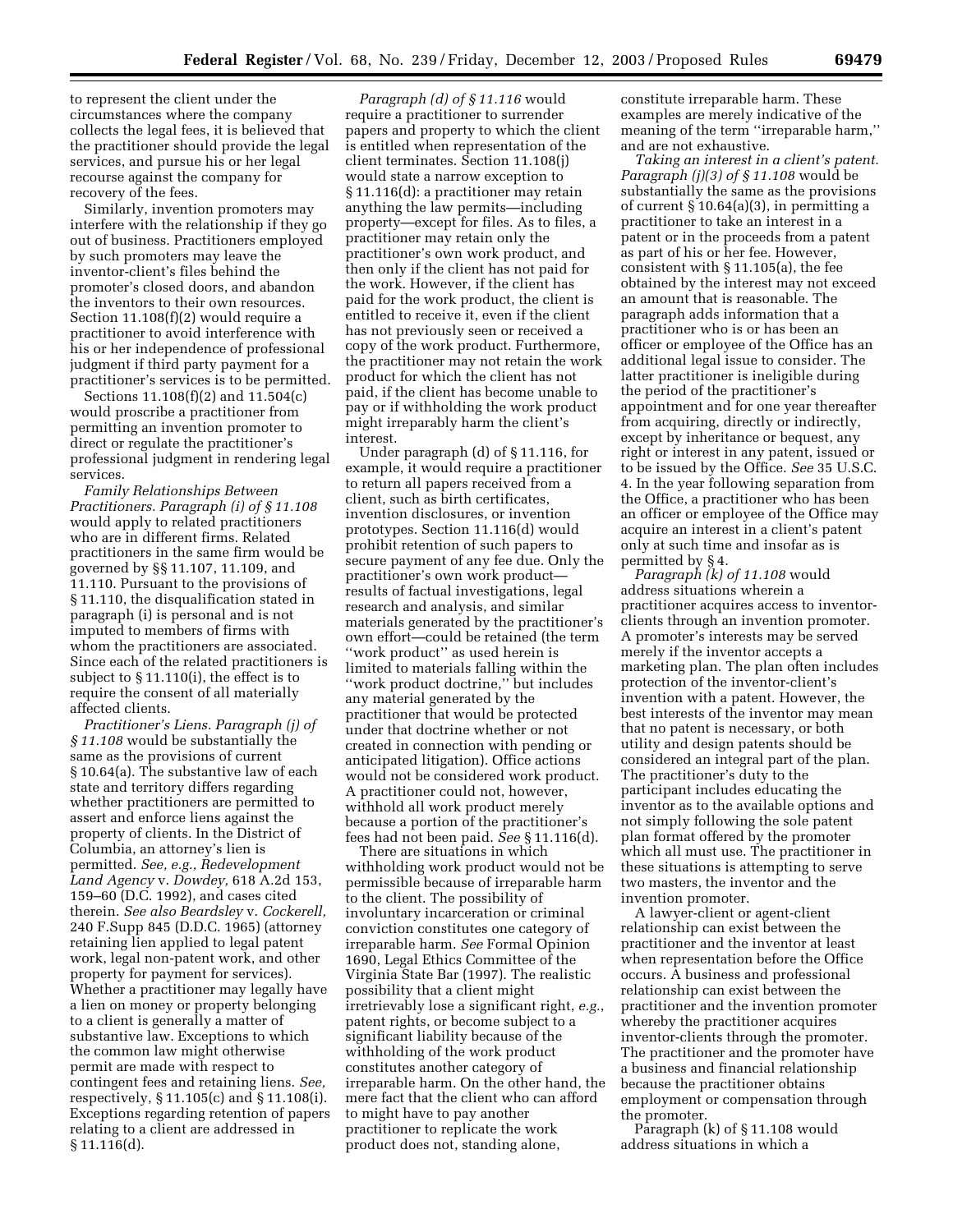practitioner's relationship with another party could interfere with a practitioner's loyalty and independent professional judgment on an inventorclient's behalf. The practitioner's relationship with the invention promoter here creates the possibility of a conflict of interest that warrants disclosure under the rule. The inventorclient and the promoter may have differing interests in the engagement. The best interests of the inventor may mean that a patent should not be an integral part of the marketing plan. The best interest of the promoter, however, is most often served only if the inventor's plan includes a patent. The practitioner's duty to the inventor-client includes educating the inventor as to the available options to protect the invention, including patent rights, and not simply presenting one patent format offered by the promoter which all must use. The practitioner's duty of loyalty flows from his other client.

Here, the practitioner's judgment may be influenced by the practitioner's relationship with the promoter, who is a ''party'' as the facilitator of the transaction, or perhaps as a partial assignee of the invention. This relationship would trigger § 11.108(k)(1). Additionally, the promoter profits from the sale of the marketing plan, and receives the opportunity to market other products or services to the inventor and this would trigger  $\S 11.108(k)(2)$ . Accordingly, under either paragraph (1) or (2) of § 11.108(k), the practitioner would be barred from representing the inventor unless the practitioner makes the required full written disclosure and receives the consent of the inventor. Section 11.1(n) defines "full disclosure" as a ''clear explanation of the differing interests involved in a transaction, \* \* \* and detailed explanation of the risks and disadvantages to the client entailed in any agreement or arrangement, including not only any financial loses that will or may foreseeably occur to the client, but also any liabilities that will or may foreseeably accrue to the client.''

In this situation, a practitioner has a duty to inform the inventor-client in writing of the full extent of the practitioner's and client's differing interests. For example, the duty would require full disclosure of the practitioner's business and financial relationship with the promoter, and the differing interests of the practitioner, the promoter, and inventor in the transaction. The practitioner's duty of ''full disclosure'' includes informing the inventor-client of reasonably foreseeable adverse consequences and includes

informing the inventor in writing about how these relationships could cause the practitioner to favor the interests of the promoter and influence the practitioner's advice to the client. *See* Opinion No. 1997–148, Standing Committee on Professional Responsibility and Conduct (California).

*Section 11.109.* After termination of a client-practitioner relationship, a practitioner may not represent another client except in conformity with proposed § 11.109. The principles in § 11.107 would determine whether the interests of the present and former client are adverse. Thus, a practitioner could not properly seek to rescind on behalf of a new client a contract drafted on behalf of the former client. So also a practitioner who prosecutes a patent application for joint inventors, and has an attorney-client relationship with each joint inventor could not properly represent one joint inventor in breach of contract suit against the other joint inventor while the patent application was pending where each joint inventor agreed to pay half of the legal fees, and the practitioner is aware that each applicant would benefit directly from successful prosecution of the application. *See Henry Filters, Inc.* v. *Peabody Barnes, Inc.,* 611 N.E.2d 873 (Ohio 1992).

The scope of a ''matter'' for purposes of § 11.109 may depend on the facts of a particular situation or transaction. The practitioner's involvement in a matter can also be a question of degree. For example, a practitioner previously and currently served as local counsel in several patent applications for a Czechoslovakian agency that acted as an inventor's foreign attorney in prosecution of U.S. patent applications and that serves as Czechoslovakian representative for all Czechoslovakian patent applicants. The practitioner represented a client from Japan in an interference with another client of the Czechoslovakian agency. The practitioner was found not to be disqualified from representing a client adverse to the Czechoslovakian agency's other client. No evidence was adduced showing that the practitioner represented the agency's other client, or that the subject matter in the patents of the agency's client or any other Czechoslovakian application handled by the practitioner was substantially related to the subject matter of the practitioner's client. *See Strojirenstvi* v. *Toyada,* 2 USPQ2d 1222 (Comm'r Pat. 1986). In another example, attorneys in a firm representing an accused patent infringer, as well as the firm, were disqualified where one of the firm's partners worked directly for the patent

owner in a substantially related case, and the other firm partner, designated as the lead counsel for the accused infringer, was an associate in the firm that represented the patent owner in the prior related case. The two suits involved the same adversaries. In both suits, the accused infringer filed antitrust counterclaims alleging the same improper marketing practices. Both suits involve the same technology, and were found to be ''substantially related'' actions. *See W.L. Gore & Associates, Inc.* v. *International Medical Prosthetics Research Associates, Inc.,* 223 USPQ 884 (Fed. Cir. 1984). When a practitioner has been directly involved in a specific transaction, subsequent representation of other clients with materially adverse interests clearly is prohibited. On the other hand, a practitioner who recurrently handled a type of problem for a former client is not precluded from later representing another client in a wholly distinct problem of that type even though the subsequent representation involves a position adverse to the prior client. Similar considerations can apply to the reassignment of Government practitioners between defense and prosecution functions. The underlying question is whether the practitioner was so involved in the matter that the subsequent representation can be justly regarded as a changing of sides in the matter in question. Section 11.109 is intended to incorporate Federal case law defining the ''substantial relationship'' test. *See, e.g., T.C. Theatre Corp.* v. *Warner Brothers Pictures,* 113 F.Supp. 265 (S.D.N.Y. 1953), and its progeny; *see also Conflicts of Interest in the Legal Profession,* 94 Harv. L. Rev.1244, 1315–34 (1981).

Disqualification from subsequent representation is for the protection of clients and can be waived by them. A waiver is effective only if there is full disclosure of the circumstances, including the practitioner's intended role in behalf of the new client. The question of whether a practitioner is personally disqualified from representation in any matter on account of successive Government and private employment would be governed by proposed § 11.111 rather than by § 11.109.

With regard to an opposing party's raising a question of conflict of interest, see the comment to § 11.107. With regard to disqualification of a firm with which a practitioner is associated, see §§ 11.110 and 11.111.

*Practitioners moving between firms.* When practitioners have been associated within a firm but then end their association, the question of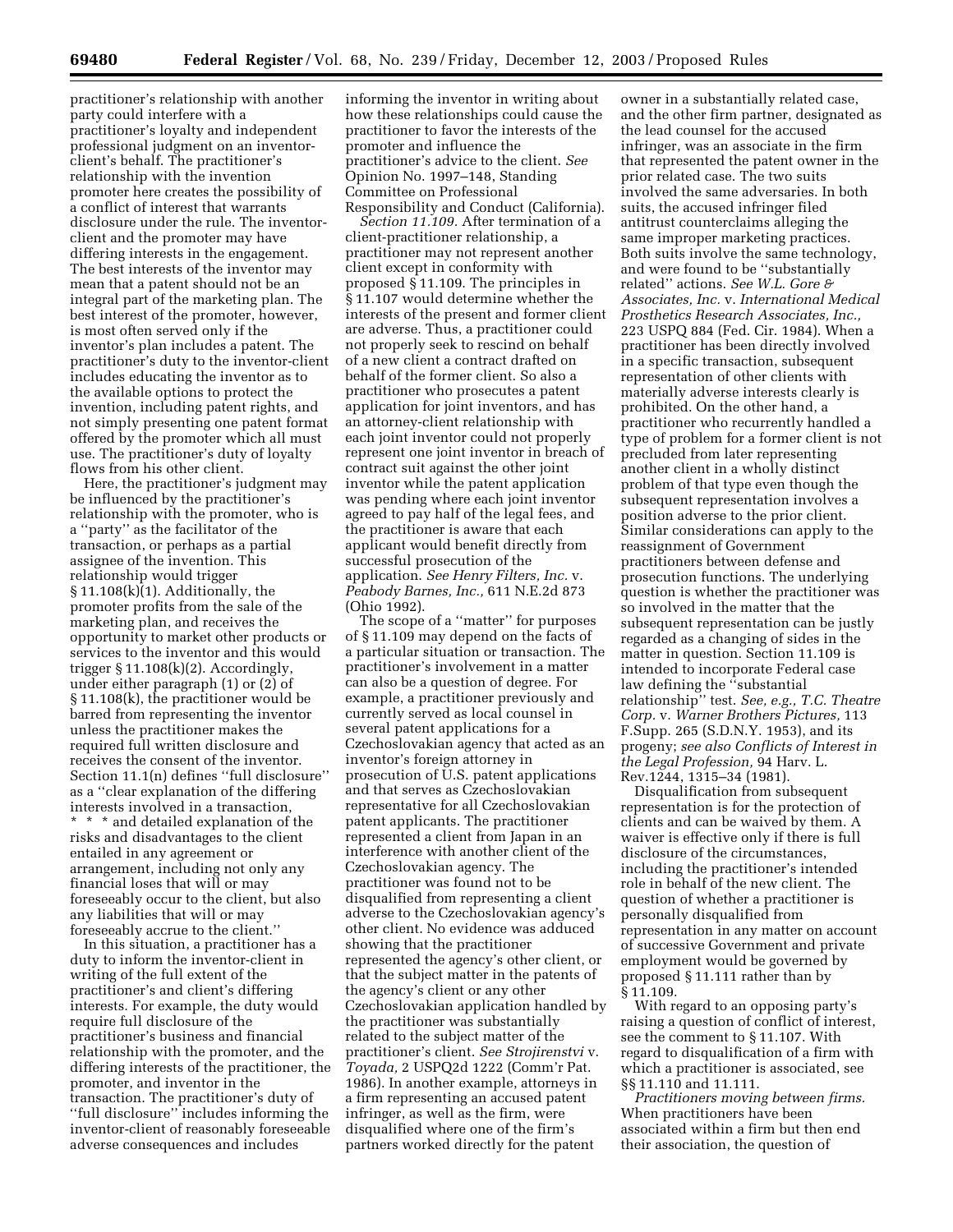whether a practitioner should undertake representation is more complicated. There are several competing considerations. The client previously represented by the former firm must be reasonably assured that the principle of loyalty to the client is not compromised. The rule should not be so broadly cast as to preclude other persons from having reasonable choice of legal counsel. The rule also should not unreasonably hamper practitioners from forming new associations and taking on new clients after having left a previous association. In this connection, it should be recognized that today many practitioners practice in firms, that many practitioners to some degree limit their practice to one field or another, and that many move from one association to another several times in their careers. If the concept of imputation were applied with unqualified rigor, the result would be radical curtailment of the opportunity of practitioners to move from one practice setting to another and of the opportunity of clients to change counsel.

Reconciliation of these competing principles in the past has been attempted under two rubrics. One approach has been to seek *per se* rules of disqualification. For example, it has been held that a partner in a law firm is conclusively presumed to have access to all confidences concerning all clients of the firm. Under this analysis, if a practitioner has been a partner in one law firm and then becomes a partner in another law firm, there may be a presumption that all confidences known by the partner in the first firm are known to all partners in the second firm. This presumption might properly be applied in some circumstances, especially where the client has been extensively represented, but may be unrealistic where the client was represented only for limited purposes. Furthermore, such a rigid rule exaggerates the difference between a partner and an associate in modern law firms.

The other rubric formerly used for dealing with disqualification is the appearance of impropriety proscribed in Canon 9 of the ABA Model Code of Professional Responsibility. This rubric has a two-fold problem. First, the appearance of impropriety can be taken to include any new client-lawyer or agent-client relationship that might make a former client feel anxious. If that meaning were adopted, disqualification would become little more than a question of subjective judgment by the former client. Second, since ''impropriety'' is undefined, the term ''appearance of impropriety'' is

question-begging. It therefore has to be recognized that the problem of disqualification cannot be properly resolved either by simple analogy to a practitioner practicing alone or by the very general concept of appearance of impropriety.

The standard that would be followed by the Office is addressed in the following paragraphs styled Confidentiality and Adverse positions.

*Confidentiality.* Preserving confidentiality is a question of access to information. Access to information, in turn, is essentially a question of fact in particular circumstances, aided by inferences, deductions or working presumptions that reasonably may be made about the way in which practitioners work together. A practitioner may have general access to files of all clients of a law firm and may regularly participate in discussions of their affairs; it should be inferred that such a practitioner in fact is privy to all information about all the firm's clients. In contrast, another practitioner may have access to the files of only a limited number of clients and participate in discussions of the affairs of no other clients; in the absence of information to the contrary, it should be inferred that such a practitioner in fact is privy to information about the clients actually served but not confidences of other clients.

*Paragraph (b) of § 11.109.* Application of paragraph (b) of § 11.109 would depend on a situation's particular facts. In such an inquiry the burden of proof should rest upon the firm whose disqualification is sought.

Paragraph (b) of §11.109 would operate to disqualify the practitioner only when the practitioner involved has actual knowledge of information protected by §§ 11.106 and 11.109(b). Thus, if a practitioner while with one firm acquired no confidential knowledge or information relating to a particular client of the firm, and that practitioner later joined another firm, neither the practitioner individually nor the second firm is disqualified from representing another client in the same or a related matter even though the interests of the two clients conflict. *See* § 11.110(b) for the restrictions on a firm once a practitioner has terminated association with the firm.

Independent of the question of disqualification of a firm, a practitioner changing professional association has a continuing duty to preserve confidentiality of information about a client formerly represented. *See* §§ 11.106 and 11.109.

*Adverse positions.* The second aspect of loyalty to a client is the practitioner's obligation to decline subsequent representations involving positions adverse to a former client arising in substantially related matters. This obligation requires abstention from adverse representation by the individual practitioner involved, but does not properly entail abstention of other practitioners through imputed disqualification. Hence, this aspect of the problem is governed by § 11.109(a). Thus, if a practitioner left one firm for another, the new affiliation would not preclude the firms involved from continuing to represent clients with adverse interests in the same or related matters, so long as the conditions of paragraphs (b) and (c) concerning confidentiality have been met.

Confidential information acquired by the practitioner in the course of representing a client may not subsequently be used or revealed by the practitioner to the disadvantage of the client. However, the fact that a practitioner has once served a client does not preclude the practitioner from using generally known information about that client when later representing another client.

Disqualification from subsequent representation is for the protection of former clients and can be waived by them. A waiver is effective only if there is full disclosure of the circumstances, including the practitioner's intended role in behalf of the new client.

With regard to an opposing party's raising a question of conflict of interest, see comment to § 11.107. With regard to disqualification of a firm with which a practitioner is or was formerly associated, *see* § 11.110.

*Section 11.110* would provide a general rule for disqualification. For purposes of the USPTO Rules of Professional Conduct, the term ''firm'' includes practitioners in a private firm, and practitioners employed in the legal department of a corporation or other organization, or in a legal services organization, but does not include a Government agency or other Government entity. Whether two or more practitioners constitute a firm within this definition can depend on the specific facts. For example, two practitioners who share office space and occasionally consult or assist each other ordinarily would not be regarded as constituting a firm. However, if they present themselves to the public in a way suggesting that they are a firm or conduct themselves as a firm, they should be regarded as a firm for purposes of the Rules. The terms of any formal agreement between associated practitioners are relevant in determining whether they are a firm, as is the fact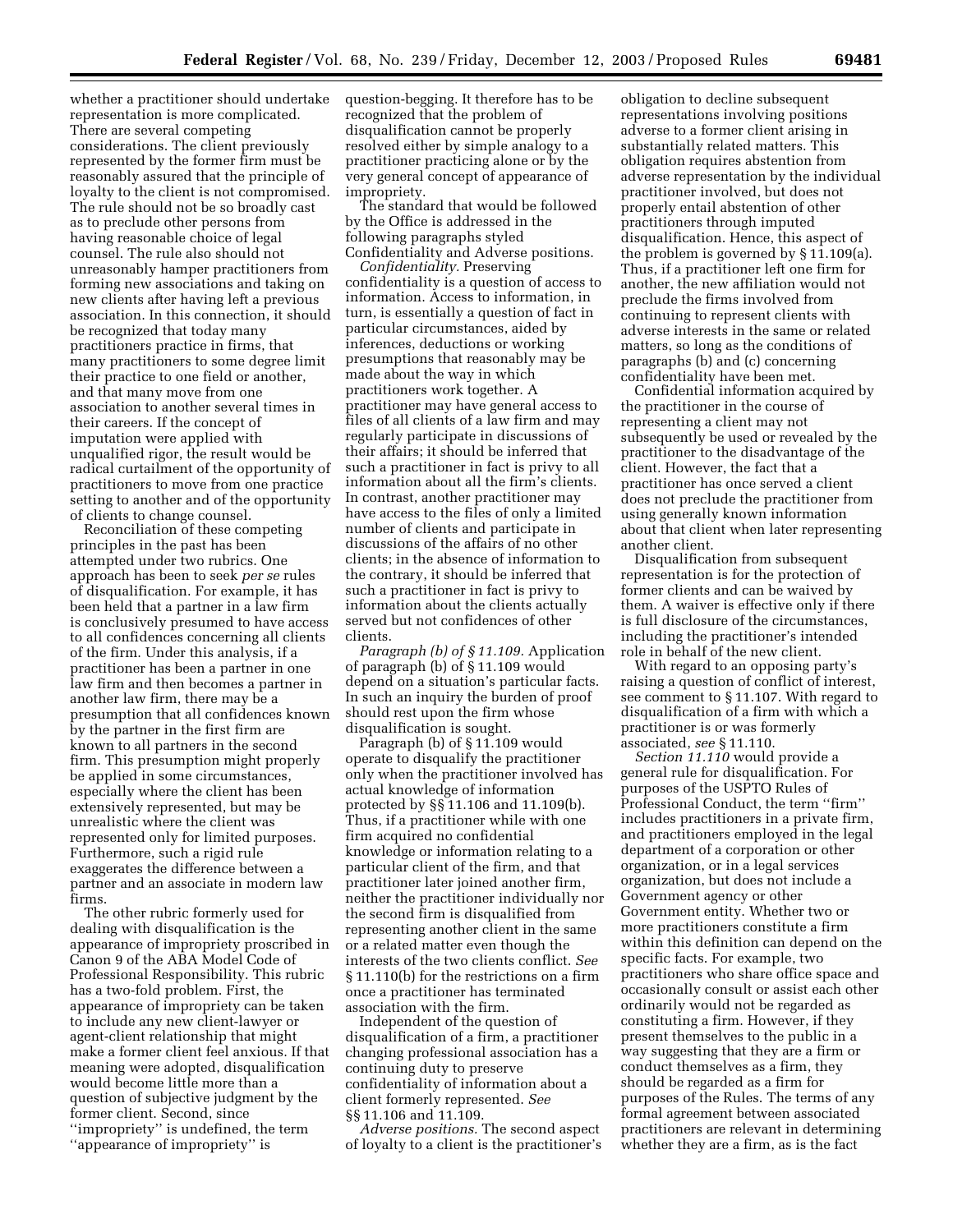that they have mutual access to confidential information concerning the clients they serve. Furthermore, it is relevant in doubtful cases to consider the underlying purpose of the Rule that is involved. A group of practitioners could be regarded as a firm for purposes of the Rule that the same practitioner should not represent opposing parties in litigation, while it might not be so regarded for purposes of the Rule that information acquired by one practitioner is attributed to another.

With respect to the law department of an organization, there ordinarily would be no question that the members of the department constitute a firm within the meaning of the Rules of Professional Conduct. However, there can be uncertainty as to the identity of the client. For example, it may not be clear whether the law department of a corporation represents a subsidiary or an affiliated corporation, as well as the corporation by which the members of the department are directly employed. A similar question can arise concerning an unincorporated association and its local affiliates.

Similar questions can also arise with respect to practitioners in legal aid organizations. Practitioners employed in the same unit of a legal service organization constitute a firm, but not necessarily those employed in separate units. As in the case of independent practitioners, whether the practitioners should be treated as associated with each other can depend on the particular Rule that is involved, and on the specific facts of the situation.

Where a practitioner has joined a private firm after having represented the Government, the situation would be governed by § 11.111. The individual practitioner involved is bound by these rules generally, including §§ 11.106, 11.107, and 11.109.

Different provisions are thus made for movement of a practitioner from one private firm to another and for movement of a practitioner from the Government to a private firm. The Government is entitled to protection of its client confidences, and therefore to the protections provided in §§ 11.106 and 11.111. However, if the more extensive disqualification in § 11.110 were applied to former Government practitioners, *e.g.,* patent examiners, the potential effect on the Government would be unduly burdensome. The Government deals with all private citizens and organizations, and thus has a much wider circle of adverse legal interests than does any private law firm. In these circumstances, the Government's recruitment of practitioners would be seriously

impaired if § 11.110 were applied to the Government. On balance, therefore, the Government, including the USPTO, is better served in the long run by the protections stated in § 11.111.

*Paragraph (a) of § 11.110* would address principles of imputed disqualification. The rule of imputed disqualification stated in § 11.110(a) gives effect to the principle of loyalty to the client as it applies to practitioners who practice in a law firm. Such situations can be considered from the premise that a firm of practitioners is essentially one practitioner for purposes of the rules governing loyalty to the client, or from the premise that each practitioner is vicariously bound by the obligation of loyalty owed by each practitioner with whom the practitioner is associated. Section 11.110(a) would govern only among the practitioners currently associated in a firm. When a practitioner moves from one firm to another, the situation would be governed by §§ 11.109 and 11.110(b).

*Paragraph (b) of § 11.110* would operate to permit a law firm, under certain circumstances, to represent a person with interests directly adverse to those of a client represented by a practitioner who formerly was associated with the firm. This section would apply regardless of when the formerly associated practitioner represented the client. However, the law firm may not represent a person with interests adverse to those of a present client of the firm, which would violate § 11.107. Moreover, the firm may not represent the person where the matter is the same or substantially related to that in which the formerly associated practitioner represented the client and any other practitioner currently in the firm has material information protected by §§ 11.106 and 11.109(c).

*Section 11.111* would address practitioners who leave public office, such as resigning or retiring from the USPTO as a patent examiner, and enter other employment, *e.g.,* becoming a patent searcher, or registered practitioner. It applies to judges and their law clerks as well as to practitioners who have acted in other public capacities. It is a counterpart of § 11.110(b), which applies to practitioners moving from one firm to another.

This section would prohibit a practitioner from exploiting his or her former association with a public office for the advantage of a private client. It is a counterpart of § 11.110(b), which applies to practitioners moving from one firm to another.

A practitioner representing a Government agency or section within the agency, whether employed or specially retained by the Government, is subject to the Rules of Professional Conduct, including the prohibition against representing adverse interests stated in § 11.107 and the protections afforded former clients in § 11.109. In addition, such a practitioner is subject to this § 11.111 and to statutes and Government regulations concerning conflict of interest. In the metropolitan Washington, DC area, where there are so many practitioners for the Federal Government agencies, a number of whom are leaving Government and accepting other employment, particular heed must be paid to the Federal conflict-of-interest statutes. *See, e.g.*, 18 U.S.C. Chapter 11 and regulations and opinions thereunder. In applying § 11.111, the Office would continue to follow the principles announced in *AH JU Steel Co., Ltd.* v. *Armco, Inc.,* 680 F.2d 751 (CCPA 1982); *Sierra Vista Hospital, Inc.,* v. *United States,* 639 F.2d 749 (Ct.Cla.1981); *Armstrong* v. *McAlpin,* 625 F.2d 433 (2nd Cir. 1980) (*en banc*) *vacated,* 449 U.S. 1106 (1981); *General Electric Co.* v. *United States,* 215 Ct.Cl. 928 (1977); and *Kesselhaut* v. *United States,* 555 F.2d 791 (Ct.Cl. 1977).

Where the successive employment is a private client and a public agency, the risk exists that power or discretion vested in public authority might be used for the special benefit of a private client. A practitioner should not be in a position where benefit to a private client might affect performance of the lawyer's professional functions on behalf of public authority. Thus, a registered practitioner should not be in a position as a patent examiner to be influenced by any loyalty to a former client. Also, unfair advantage could accrue to the private client by reason of access to confidential Government information about the client's adversary obtainable only through the practitioner's Government service. However, the rules governing practitioners presently or formerly employed by a Government agency should not be so restrictive as to inhibit transfer of employment to and from the Government. The Government has a legitimate need to attract qualified practitioners as well as to maintain high ethical standards. The provisions for screening and waiver are necessary to prevent the disqualification rule from imposing too severe a deterrent against entering public service.

When the client is an agency of one Government, that agency should be treated as a private client for purposes of this section if the practitioner thereafter represents an agency of another Government, as when a lawyer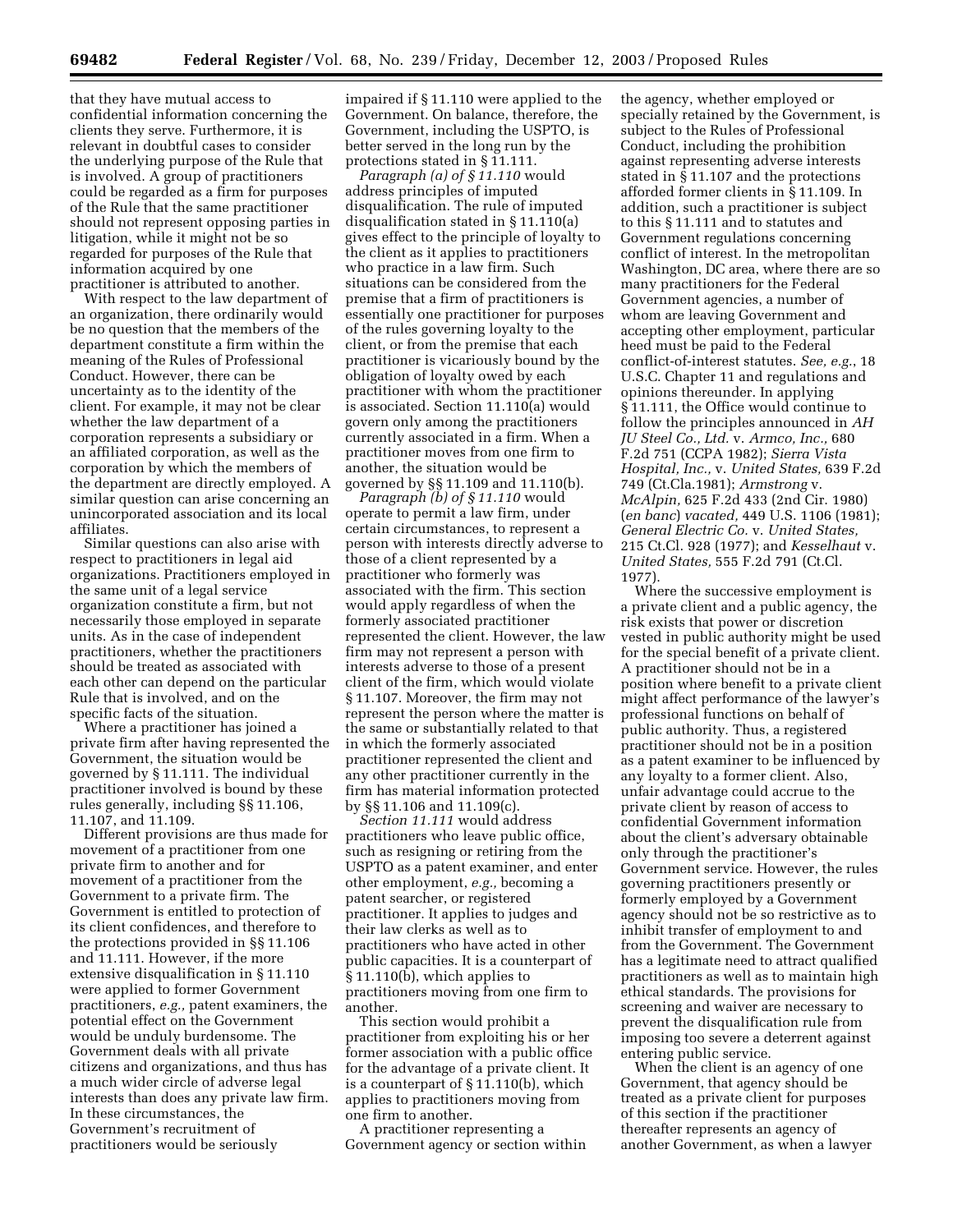represents a city and subsequently is employed by a Federal agency.

*Paragraph (a) of § 11.111,* like current § 10.111(b), flatly forbids a practitioner to accept other employment in a matter in which the practitioner participated personally and substantially as a public officer or employee; participation specifically includes acting on a matter in a judicial capacity. There is no provision for waiver of the individual practitioner's disqualification. The USPTO has disciplined a practitioner for accepting private employment in a matter in which he had personal responsibility while a public employee. *See Friedman* v. *Lehman,* 40 USPQ2d 1206 (D.D.C. 1996) (reprimanding attorney who, as an examiner signed a restriction requirement in a patent application, and in retirement gave expert testimony by deposition about the patent that issued on a continuation application of application wherein he signed the restriction requirement).

''Matter'' is defined in § 11.1(w) so as to encompass only matters that are particular to a specific party or parties. The making of rules of general applicability and the establishment of general policy will ordinarily not be a ''matter'' within the meaning of § 11.111. When a practitioner is forbidden by paragraph (a) to accept private employment in a matter, the partners and associates of that practitioner are likewise forbidden, by paragraph (b), to accept the employment unless the screening and disclosure procedures described in paragraphs (c) through (f) are followed.

Section 11.111 forbids practitioners to accept other employment in connection with matters that are the same as or ''substantially related'' to matters in which they participated personally and substantially while serving as public officers or employees. The leading case defining ''substantially related'' matters in the context of former Government employment is *Brown* v. *District of Columbia Board of Zoning Adjustment,* 486 A.2d 37 (D.C. 1984) (*en banc*). There the D.C. Court of Appeals, en banc, held that in the ''revolving door'' context, a showing that a reasonable person could infer that, through participation in one matter as a public officer or employee, the former Government practitioner ''may have had access to information legally relevant to, or otherwise useful in'' a subsequent representation, is *prima facie* evidence that the two matters are substantially related. If this prima facie showing is made, the former Government practitioner must disprove any ethical impropriety by showing that the practitioner ''could not have gained

access to information during the first representation that might be useful in the later representation.'' *Id.* at 49–50. In *Brown,* the Court of Appeals announced the ''substantially related'' test after concluding that, under former DR 9– 101(B), *see* ''Revolving Door,'' 445 A.2d 615 (D.C. 1982) (*en banc*) (*per* curiam), the term ''matter'' was intended to embrace all matters ''substantially related'' to one another—a test that originated in ''side-switching'' litigation between private parties. *See* § 11.109; *Brown,* 486 A.2d at 39–40 n.1, 41–42 & n.4. Accordingly, the words ''or substantially related to'' in paragraph (a) are an express statement of the judicial gloss in *Brown* interpreting ''matter.''

Paragraph (a)'s absolute disqualification of a practitioner from matters in which the practitioner participated personally and substantially carries forward a policy of avoiding both actual impropriety and the appearance of impropriety that is expressed in the Federal conflict-ofinterest statutes and was expressed in the former Code of Professional Responsibility.

Paragraph (c) requires the screening of a disqualified practitioner from such a matter as a condition to allowing any practitioners in the disqualified practitioner's firm to participate in it. This procedure is permitted in order to avoid imposing a serious deterrent to practitioners' entering public service. Governments have found that they benefit from having in their service younger persons who do not intend to devote their entire careers to public service, as well as more experienced practitioners. Some practitioners might not enter into short-term public service if they thought that, as a result of their active governmental practice, a firm would hesitate to hire them because of a concern that the entire firm would be disqualified from matters as a result.

There is no imputed disqualification and consequently no screening requirement in the case of a judicial law clerk. But such clerks are subject to a personal obligation not to participate in matters falling within paragraph (a) of § 11.111, since participation by a law clerk is within the term ''judicial or other adjudicative capacity.''

''Other employment,'' as used in paragraph (a) of § 11.111, would include the representation of a governmental body other than an agency of the Government by which the practitioner was employed as a public officer or employee. In the case of a move from one Government agency to another, however, the prohibition provided in paragraph (a) might be waived by the Government agency with which the

practitioner was previously employed. As used in paragraph (a), it would not be ''other employment'' for a practitioner who has left the employment of a particular Government agency and taken employment with another Government agency (*e.g.,* the Department of Justice) or with a private law firm to continue or accept representation of the same Government agency with which the practitioner was previously employed.

*Paragraph (c) of § 11.111* would permit a practitioner to receive a salary or partnership share established by prior independent agreement, while prohibiting the attorney's compensation from being directly related in any way to the fee in the matter in which the practitioner is disqualified.

*Section 11.112* would extend the basic requirements of § 11.111(a) to privately employed arbitrators. Section 11.112(a) is substantially similar to § 11.111(a), except that it allows an arbitrator to represent someone in connection with a matter with which the practitioner was substantially involved while serving as an arbitrator if the parties to the arbitration consent. Section 11.112(b) makes it clear that the prohibition set forth in § 11.112(a) does not apply to partisan arbitrators serving on a multimember arbitration panel.

*Section 11.113* would address situations where the client is an entity, as opposed to a person. An organizational client is a legal entity, which cannot act except through its officers, directors, employees, shareholders, and other constituents. The duties defined herein apply equally to corporations and unincorporated associations. ''Other constituents'' as used herein means the positions equivalent to officers, directors, employees, and shareholders held by persons acting for organizational clients that are not corporations. Customers of an organizational client are not constituents.

When one of the constituents of an organizational client communicates with the organization's practitioner in that person's organizational capacity, the communication is protected by § 11.106. Thus, by way of example, if an organizational client requests its attorney to investigate allegations of wrongdoing, interviews made in the course of that investigation between the attorney and the client's employees or other constituents are covered by § 11.106. This does not mean, however, that constituents of an organizational client are the clients of the practitioner. The practitioner may not disclose to such constituents information relating to the representation except for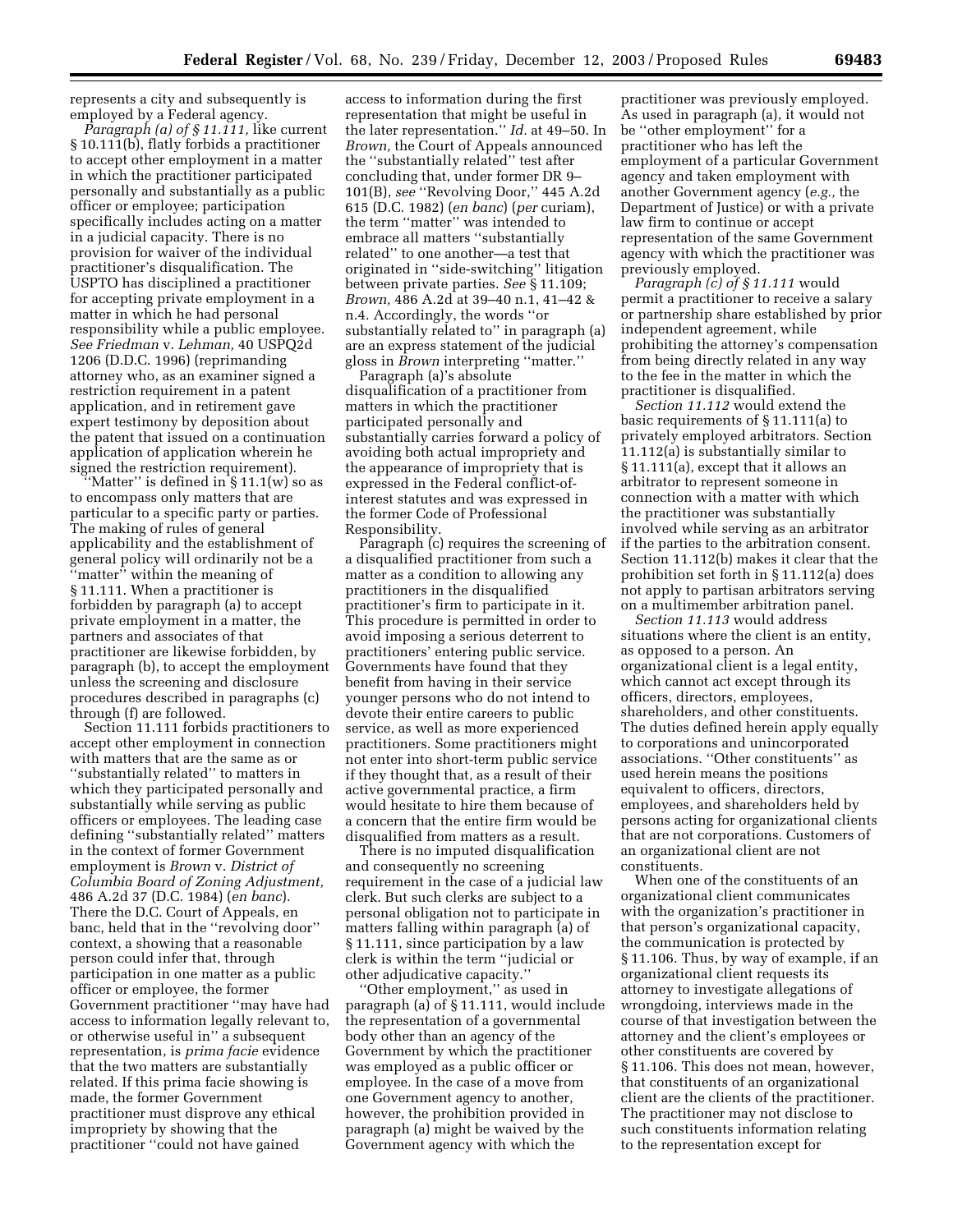disclosures explicitly or impliedly authorized by the organizational client in order to carry out the representation or as otherwise permitted by § 11.106.

When constituents of the organization make decisions for it, the practitioner ordinarily must accept the decisions even if their utility or prudence is doubtful. The organization's constituents make decisions concerning policy and operations, including ones entailing serious risk. However, different considerations arise when the practitioner knows that the organization may be substantially injured by tortuous or illegal conduct by a constituent member of an organization that reasonably might be imputed to the organization or that might result in substantial injury to the organization. In such a circumstance, it may be reasonably necessary for the practitioner to ask the constituent to reconsider the matter. If that fails, or if the matter is of sufficient seriousness and importance to the organization, it may be reasonably necessary for the practitioner to take steps to have the matter reviewed by a higher authority in the organization. Clear justification should exist for seeking review over the head of the constituent normally responsible for it. The stated policy of the organization may define circumstances and prescribe channels for such review, and a practitioner should encourage the formulation of such a policy. Even in the absence of organization policy, however, the practitioner may have an obligation to refer a matter to a higher authority, depending on the seriousness of the matter and whether the constituent in question has apparent motives to act at variance with the organization's interest. Review by the chief executive officer or by the board of directors may be required when the matter is of importance commensurate with their authority. At some point it may be useful or essential to obtain an independent legal opinion.

In an extreme case, it may be reasonably necessary for the practitioner to refer the matter to the organization's highest authority. Ordinarily, that is the board of directors or similar governing body. However, applicable law may prescribe that under certain conditions highest authority reposes elsewhere; for example, in the independent directors of a corporation.

*Relation to Other Rules.* Section 11.113 would not limit or expand the practitioner's responsibility under §§ 11.106, 11.108, 11.116, 11.303, and 11.401. If the practitioner's services are being used by an organization to further a crime or fraud by the organization, § 11.102(d) can be applicable.

*Government Agency.* Because the Government agency that employs the Government practitioner is the practitioner's client, the practitioner represents the agency or section within the agency acting through its duly authorized constituents. Any application of proposed § 11.113 to Government practitioners must, however, take into account the differences between Government agencies and other organizations. For example, statutes and regulation may define duties of lawyers employed by the Government or lawyers in military service. Therefore, defining precisely the identity of the client and prescribing the resulting obligations of such lawyers may be more difficult in the Government context. Although in some circumstances the client may be a specific agency, it is generally the Government as a whole. For example, if the action or failure to act involves the head of a bureau, either the department of which the bureau is a part or the Government as a whole may be the client for the purpose of this Rule. Moreover, in a matter involving the conduct of Government officials, a Government lawyer may have authority to question such conduct more extensively than that of a lawyer for a private organization in similar circumstances. This Rule does not limit that authority.

*Clarifying the Practitioner's Role.* There are times when the organization's interest may differ from those of one or more of its constituents. This can occur, for example, where a constituent believes, incorrectly, that a practitioner is representing the constituent's interests, whereas the practitioner represents the interests of the organization. In such circumstances the practitioner should advise any constituent whose interest the practitioner finds differs from that of the organization, of the conflict or potential conflict of interest, that the practitioner's representation is limited to the client cannot permit the practitioner to represent such constituent, and that the constituent may wish to obtain independent representation. Care must be taken to assure that the individual understands that, when there is such divergent interest, the practitioner for the organization cannot provide legal representation for that constituent individual, and that discussions between the practitioner for the organization and the individual may not be privileged.

Whether the practitioner for the organization prudently should give such a warning to any constituent individual will turn on the facts of each case.

*Dual Representation.* Paragraph (c) of § 11.113 recognizes that a practitioner for an organization may also represent a principal officer or major shareholder.

*Derivative Actions.* Under generally prevailing law, the shareholders or members of a corporation may bring suit to compel the directors to perform their legal obligations in the supervision of the organization. Members of unincorporated associations have essentially the same right. Such an action may be brought nominally by the organization, but usually is, in fact, a legal controversy over management of the organization.

The question can arise whether counsel for the organization may defend such an action. The proposition that the organization is the practitioner's client does not alone resolve the issue. Most derivative actions are a normal incident of an organization's affairs, to be defended by the organization's practitioner like any other suit. However, if the claim involves serious charges of wrongdoing by those in control of the organization, a conflict may arise between the practitioner's duty to the organization and the practitioner's relationship with the board. In those circumstances, § 11.107 governs whether practitioners who normally serve as counsel to the corporation can properly represent both the directors and the organization.

*Section 11.114* would introduce rules to address circumstances when a client is under a disability. The normal clientpractitioner relationship is based on the assumption that the client, when properly advised and assisted, is capable of making decisions about important matters. When the client is a minor or suffers from a mental disorder or disability, however, maintaining the ordinary client-practitioner relationship may not be possible in all respects. In particular, an incapacitated person may have no power to make legally binding decisions. Nevertheless, a client lacking legal competence often has the ability to understand, deliberate upon, and reach conclusions about matters affecting the client's own well-being. Furthermore, to an increasing extent the law recognizes intermediate degrees of competence. For example, the Patent Statute draws no distinction based on age as to entitlement to a patent. Also, children as young as five or six years of age, and certainly those of ten or twelve, have been regarded as having opinions that are entitled to weight in legal proceedings concerning their custody. Conversely, it is recognized that some persons of advanced age can be quite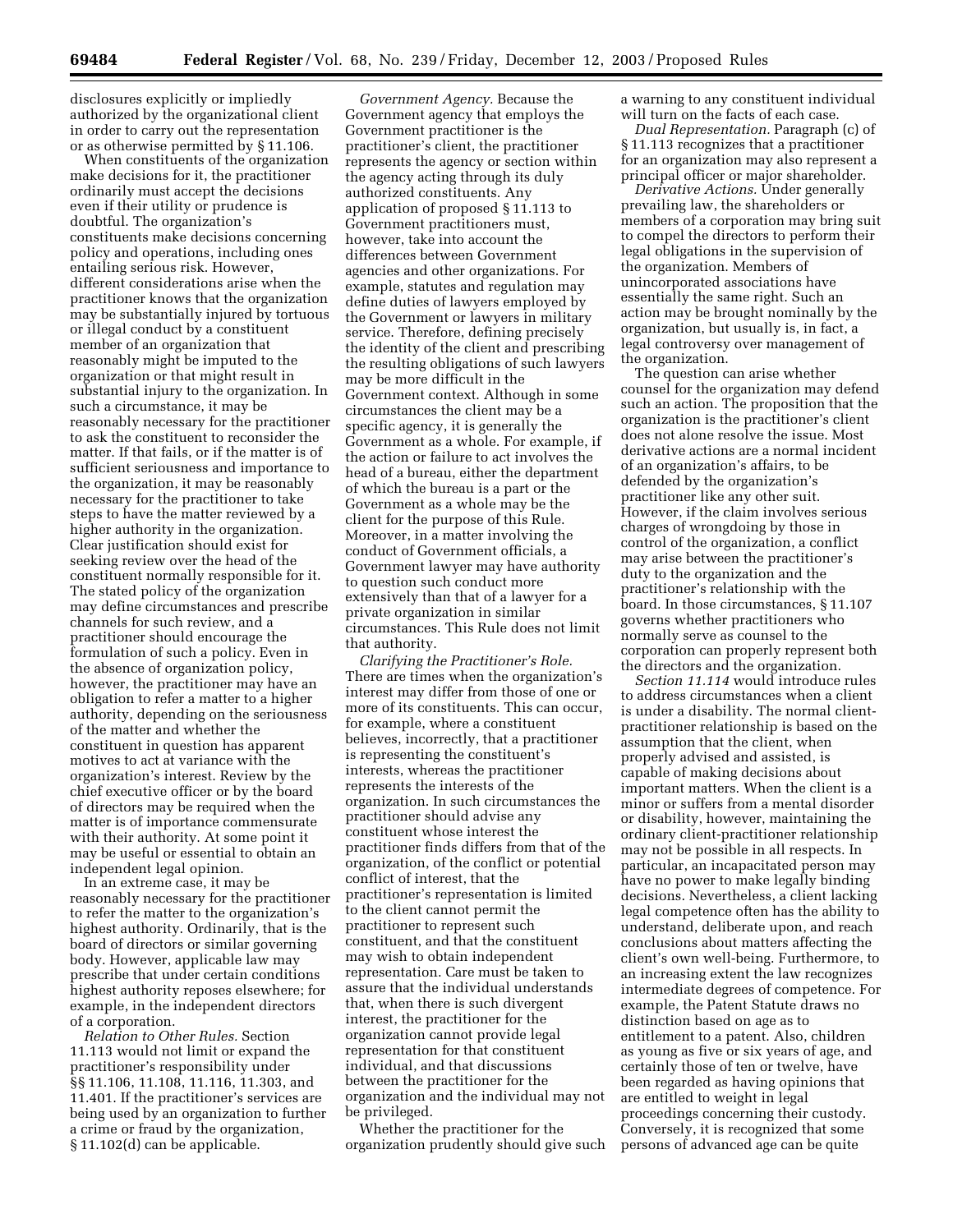capable of handling routine financial matters while needing special legal protection concerning major transactions.

The fact that a client suffers a disability does not diminish the practitioner's obligation to treat the client with attention and respect. If the person has no guardian or legal representative, the practitioner may need to act as de facto guardian. Even if the person does have a legal representative, the practitioner should as far as possible accord the represented person the status of client, particularly in maintaining communication.

If a legal representative has already been appointed for the client, the practitioner should ordinarily look to the representative for decisions on behalf of the client. If a legal representative has not been appointed, the practitioner should see to such an appointment where it would serve the client's best interests. Thus, if a disabled client has substantial property that should be sold for the client's benefit, effective completion of the transaction ordinarily requires appointment of a legal representative. In many circumstances, however, appointment of a legal representative may be expensive or traumatic for the client. Evaluation of these considerations is a matter of professional judgment on the practitioner's part.

*Disclosure of the Client's Condition.* Rules of procedure in litigation generally provide that a guardian or next friend shall represent minors or persons suffering mental disability if they do not have a general guardian. Practitioners occasionally file patent applications for child inventors whose parents act as general guardians. However, disclosure of a client's disability can adversely affect the client's interests. For example, raising the question of disability could, in some circumstances, lead to proceedings for involuntary commitment. The practitioner's position in such cases is an unavoidably difficult one. The practitioner may seek guidance from an appropriate diagnostician.

*Section 11.115* would continue the policies regarding the safeguarding of a client's property. A practitioner should hold property of others with the care required of a professional fiduciary. Securities should be kept in a safe deposit box, except when some other form of safekeeping is warranted by special circumstances. All property that is the property of clients or third persons should be kept separate from the practitioner's business and personal property and, if monies, in one or more trust accounts. Separate trust accounts

may be warranted when administering estate monies or acting in similar fiduciary capacities.

*Paragraph (a) of § 11.115* would be substantially the same as current § 10.112(a). Separation of the funds of a client from those of the practitioner not only serves to protect the client but also avoids even the appearance of impropriety, and therefore commingling of such funds should be avoided.

*Paragraph (b) of § 11.115* would address situations wherein a practitioner has an arrangement with an invention promoter to be paid for legal services, and the promoter collects advanced legal fees from a client. In these situations, the practitioner would be responsible for safeguarding the funds advanced by inventor-clients to the promoter. The practitioner's involvement might provide the arrangement between the promoter and inventor-client with a genre of legitimacy and security for the funds. Thus, the arrangement enables the promoter to receive and have the funds for the practitioner's legal services. It would be appropriate for the practitioner to be expected to safeguard the client's funds advanced for the practitioner's legal services. Thus, if the promoter kept the funds advanced by the client and ceases doing business, the practitioner would be responsible for continuing to provide the legal services, even if he or she did not safeguard the advanced funds.

Some invention promoters eventually cease doing business. The Federal Trade Commission acted to freeze the assets of two invention promoters, and a District Court froze the assets. *See Federal Trade Commission* v. *American Inventors Corporation,* 37 USPQ2d 1154, 1995 U.S. Dist. LEXIS 18854 (D.Mass. 1995). The companies ceased doing business, and unsuccessfully sought protection in bankruptcy. *See Federal Trade Commission* v. *American Institute for Research and Development,* 219 B.R. 639, 1998 U.S. Dist. LEXIS 4391 (D.Mass. 1998) (dismissing involuntary bankruptcy proceedings by company to avoid risk of abuse of bankruptcy system and in support of the court's interest in vindicating its remedial orders). The matter remains pending, and what the clients will recover, if anything, is uncertain. Under § 11.115(b), a practitioner would be responsible for safeguarding the funds advanced by the client. For example, a practitioner could arrange to have the promoter return the funds to the client, who might then advance the funds to the practitioner.

Paragraph (c) of § 11.115 would be substantially the same as current

§ 10.112(b)(2). In a variety of circumstances, practitioners receive funds from third parties from which the practitioner's fee will be paid. If there is risk that the client may divert the funds without paying the fee, the lawyer is not required to remit the portion from which the fee is to be paid. A practitioner is not required to remit the portion from which the fee is to be paid. However, a practitioner may not hold funds to coerce a client into accepting the practitioner's contention. The disputed portion of the funds should be kept in trust and the practitioner should suggest means for prompt resolution of the dispute, such as arbitration. The undisputed portion of the funds shall be promptly distributed.

Third parties, such as a client's creditors, may have just claims against funds or other property in a practitioner's custody. A practitioner may have a duty under applicable law to protect such third-party claims against wrongful interference by the client, and accordingly may refuse to surrender the property to the client. However, a practitioner should not unilaterally assume to arbitrate a dispute between the client and the third party.

The obligations of a practitioner under this section are independent of those arising from activity other than rendering legal services. For example, the applicable law relating to fiduciaries governs a practitioner who serves as an escrow agent even though the practitioner does not render legal services in the transaction.

*Paragraph (d) of § 11.115* would be substantially identical to current § 10.112(c).

*Paragraph (e) of § 11.115* would require funds, securities or other properties held by a practitioner as a fiduciary to be maintained in separate fiduciary accounts, and the practitioner would not be permitted to commingle the assets of such fiduciary accounts except as provided by state bar ethics rules.

*Paragraph (f) of § 11.115* would require a practitioner to maintain books and records that establish compliance with paragraphs (a) and (d) of § 11.115 for a period of five years after termination of the representation. A member of the bar in the District of Columbia is required to maintain records for a five-year period. Further, the five-year period is consistent with the statute of limitation period within which formal action must be taken to discipline a practitioner. *See Johnson* v. *SEC*, 87 F.3d, 484 (D.C.Cir. 1996); *3M Company* v. *Browner*, 17 F.3d 1453 (D.C.Cir. 1994).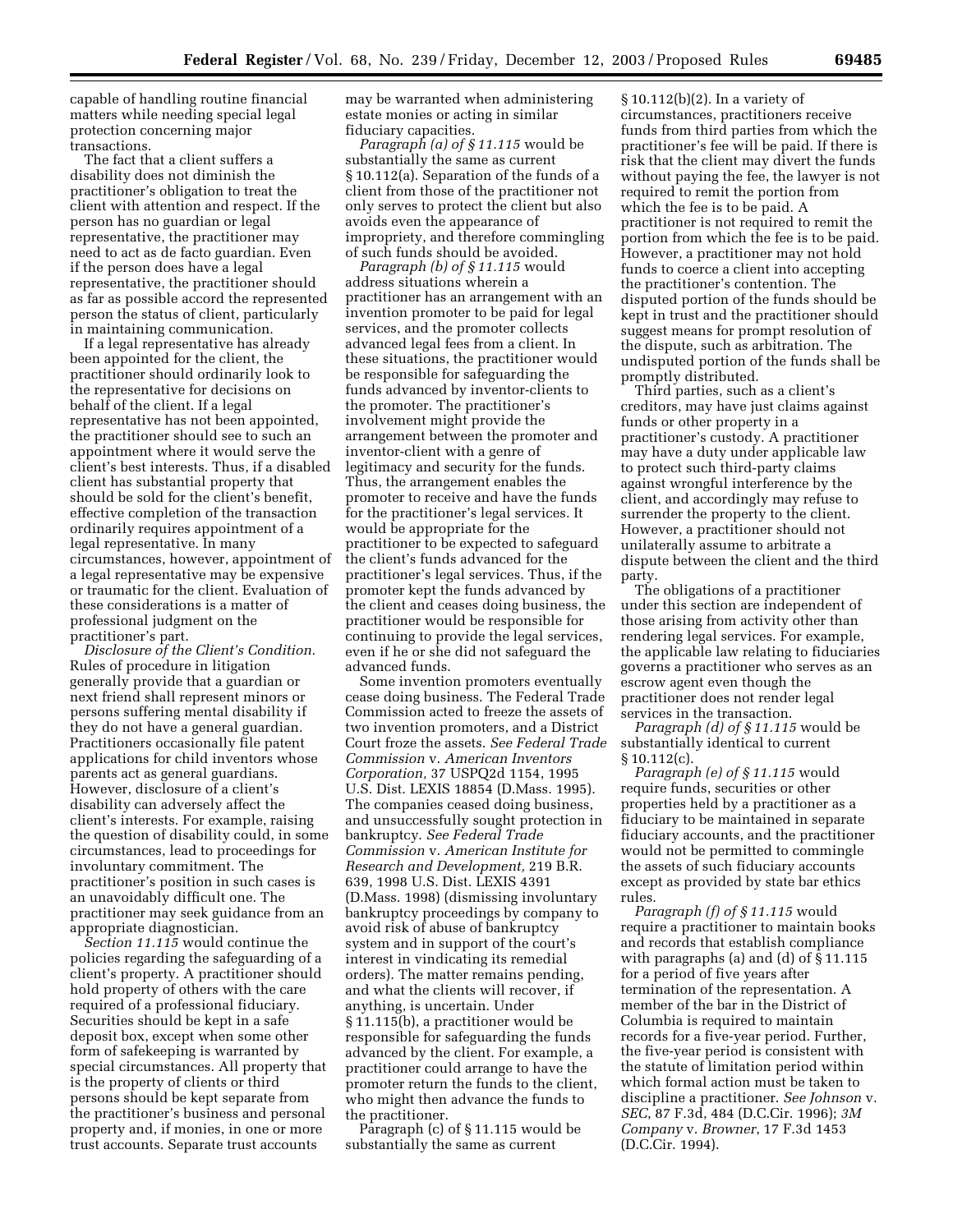*Paragraph (g) of § 11.115* would require a minimum accounting procedure that would be applicable to all escrow accounts subject to §§ 11.115(a) and (d).

The records §§ 11.115(f) and (g) would require a practitioner to keep are the same records the practitioner must currently maintain to comply with 37 CFR 10.112(c)(3). Section 10.112(c)(3) requires a practitioner to ''maintain complete records of all funds, securities and other properties of a client coming into the possession of the practitioner. Section 10.112(c)(3) is substantially the same as DR 9–102(b)(3) of the Code of Professional Responsibility of the American Bar Association, which was adopted by numerous states. It has been long recognized that compliance with the Code's rule requires maintenance of, *inter alia*, a cash receipts journal, a cash disbursements journal, and a subsidiary ledger, as well as period trial balances, and insufficient fund check reporting. *See Wright* v. *Virginia State Bar*, 357 S.E.2d 518, 519 (Va. 1987); *In re Librizzi*, 569 A.2d 257, 258–259 (N.J. 1990); *In re Heffernan*, 351 N.W.2d 13, 14 (Minn. 1984); *In re A*ustin, 333 N.W.2d 633, 634 (Minn. 1983); and *In re Kennedy*, 442 A.2d 79, 84–85 (Del. 1982). Thus, §§ 11.115(f) and (g) articulate recordkeeping requirements that currently obtain for all practitioners.

With respect to property that constitutes evidence, such as the instruments or proceeds of crime, *see* § 11.304(a).

*Paragraph (h) of § 11.115* would provide for accepting, as complying with §§ 11.115(f) and (g), financial records maintained by an attorney that comply with his or her state bar's financial recordkeeping requirements if the attorney is a member in good standing of the bar of the highest court of that state, and the attorney's principal place of business is in that state. For patent agents employed by a law firm, substantial compliance with the USPTO recordkeeping requirements will be met if the law firm in a state employing the agent complies with the financial recordkeeping requirements of that state. Attorneys and patent agents outside United States, all attorneys not maintaining a financial account records in compliance with his or her state bar's recordkeeping requirements, and all other patent agents must comply with USPTO recordkeeping requirements detailed in §11.115. The USPTO presumes that patent agents employed by law firms do not have control over how records are to be maintained and may not have a choice of what guidelines with which they must

comply. Patent agents who are hired as contractors, on the other hand, and selfemployed patent agents are presumed to have control and, thus, must comply with the provisions of §§ 11.115(f) and (g).

*Section 11.116* would continue the current practice regarding withdrawal. A practitioner should not accept representation in a matter unless it can be performed competently, promptly, without improper conflict of interest, and to completion.

*Paragraph (a) of § 11.116* would address mandatory withdrawal. A practitioner ordinarily must decline or withdraw from representation if the client demands that the practitioner engage in conduct that is illegal or violates the Rules of Professional Conduct or other law. The practitioner is not obliged to decline or withdraw simply because the client suggests such a course of conduct; a client may make such a suggestion in the hope that a practitioner will not be constrained by a professional obligation.

Difficulty may be encountered if withdrawal is based on the client's demand that the practitioner engage in unprofessional conduct, or failure to pay agreed-upon fees. The Office or court may wish an explanation for the withdrawal, while the practitioner may be bound to keep confidential the facts that would constitute such an explanation. The practitioner's statement that irreconcilable differences between the practitioner and client require termination of the representation ordinarily should be accepted as sufficient.

Paragraph (a) of § 11.116 would also address discharge of a practitioner. A client has a right to discharge a practitioner at any time, with or without cause, subject to liability for payment for the practitioner's services. Where future dispute about the withdrawal may be anticipated, it may be advisable to prepare a written statement reciting the circumstances. Whether an inventor, who is employed by a company and has signed a power of attorney to a practitioner retained by the company, can discharge the practitioner may depend on the facts and applicable law. In the absence of evidence that the company is the assignee of record of the entire interest, and that as assignee, the company has given a power of attorney to the practitioner, the inventor at least technically may revoke the power of attorney. Upon recording an assignment of the entire interest, the company may elect to revoke all previous powers of attorney and appoint the practitioner. 37 CFR 1.36. If an employee-inventor refuses to execute an assignment, and

there is an agreement between the employee and employer for assignment of patent rights, the employer may be entitled under state law to specific performance of the agreement. *See In re RCA Corporation*, 209 USPQ 1114 (Comm'r Pat. 1981).

If a client is mentally incompetent, the client may lack the legal capacity to discharge the practitioner. The practitioner should make a special effort to help the client consider the consequences and, in an extreme case, may initiate proceedings for a conservatorship or similar protection of the client. *See* § 11.114.

*Paragraph (b) of § 11.116* would address optional withdrawal. A practitioner may withdraw from representation in some circumstances. The practitioner has the option to withdraw if the withdrawal can be accomplished without material adverse effect on the client's interests. Withdrawal is also justified if the client persists in a course of action that the practitioner reasonably believes is criminal or fraudulent, for a practitioner is not required to be associated with such conduct even if the practitioner does not further it. *See* § 11.102(d) and (e). Withdrawal is also permitted if the practitioner's services were misused in the past even if that would materially prejudice the client.

A practitioner may withdraw if the client refuses to abide by the terms of an agreement relating to the representation, such as an agreement concerning the timely payment of the practitioner's fees, court costs or other out-of-pocket expenses of the representation, or an agreement limiting the objectives of the representation.

If the matter is not pending in court or before the Office, a practitioner will not have ''other good cause for withdrawal'' unless the practitioner is acting in good faith and the circumstances are exceptional enough to outweigh the material adverse effect on the interests of the client that withdrawal will cause.

*Paragraph (b) of § 11.116* would address assisting the client upon withdrawal. Even if the client has unfairly discharged the practitioner, a practitioner would be required to take all reasonable steps to mitigate the consequences to the client. The practitioner may retain papers as security for a fee only to the extent permitted by § 11.108(i).

*Paragraph (c) of § 11.116* would address compliance with requirements of a tribunal, *e.g.*, the Office. This paragraph would reflect that a practitioner may, by appearing before a tribunal, become subject to the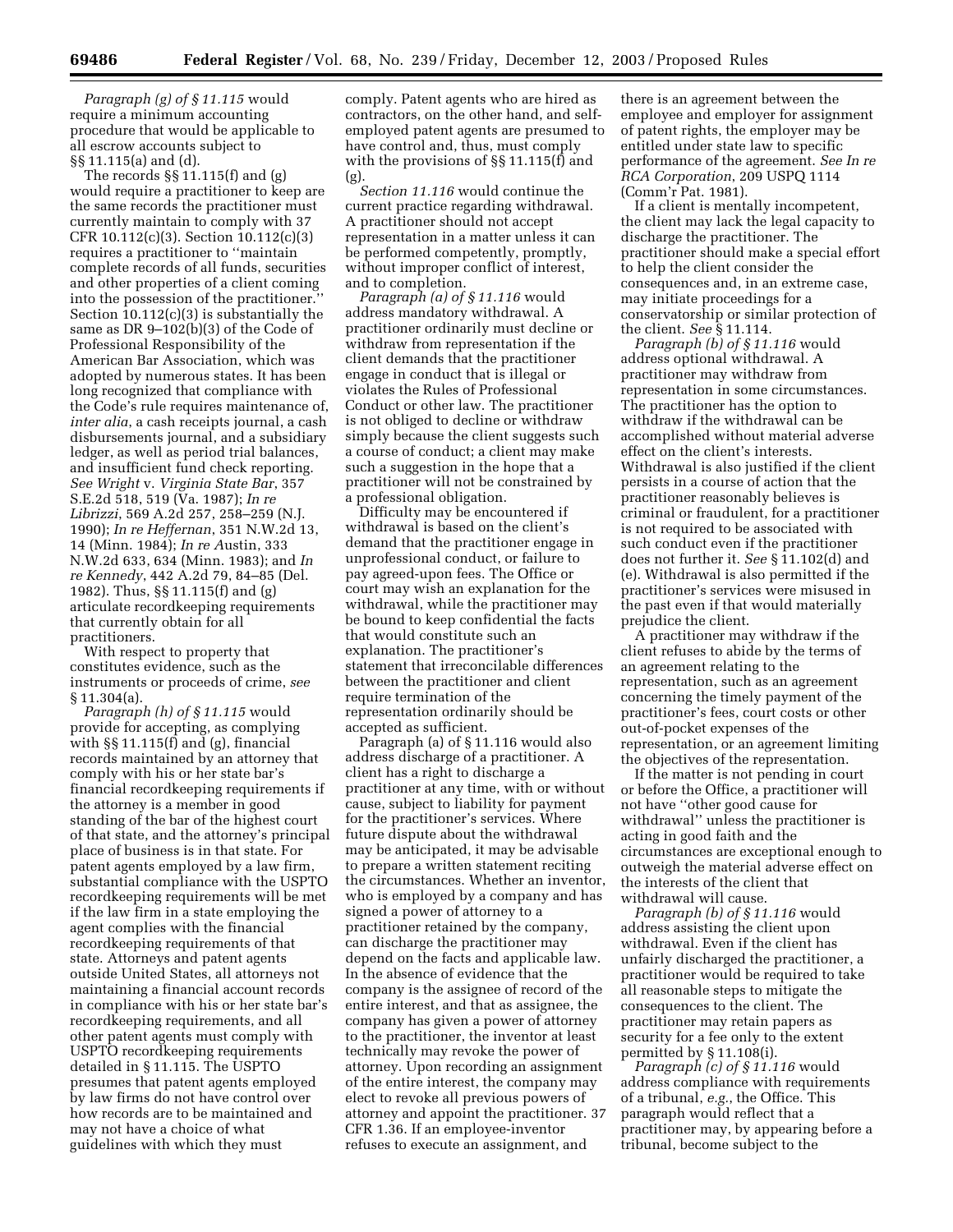tribunal's power in some circumstances to prevent a withdrawal that would otherwise be proper. Section 11.116(c) would require the practitioner who is ordered to continue a representation before a tribunal to do so. However, § 11.116(c) is not intended to prevent the practitioner from challenging the tribunal's order as beyond its jurisdiction, arbitrary, or otherwise improper while, in the interim, continuing the representation.

*Paragraph (d) of § 11.116* would address return of a client's property or money. This paragraph would require a practitioner to make timely return to the client of any property or money ''to which the client is entitled.'' Where a practitioner holds property or money of a client at the termination of a representation and there is a dispute concerning the distribution of such property or money—whether such dispute is between the practitioner and a client, the practitioner and another practitioner who is owed a fee in the matter, or between either the practitioner or the client and a third party—the practitioner would have to segregate the disputed portion of such property or money, hold that property or money in trust as required by § 11.115, and promptly distribute any undisputed property and amounts. *See*  $§ 11.115(c).$ 

Notwithstanding the foregoing, where a practitioner has a valid lien covering undisputed amounts of property or money, the practitioner might continue to hold such property or money to the extent permitted by the substantive law governing the lien asserted. *See* generally §§ 11.108, and 11.115(c).

The ethical mandate ''to protect a client's interests'' is recognized as displacing the common law retaining lien. *See* Formal Opinion 1690, Legal Ethics Committee of the Virginia State Bar (1997). Therefore, the proposed rule would provide an exception regarding retention of any part of a client's patent and trademark application files that had been filed with the Office. For example, this would include application itself, as well as any amendment, or reply filed in the Office. Documents filed in the Office are not within the attorney work product exception. Once the documents are filed with the Office, they no longer constitute work product. *See* Formal Opinion 250, Legal Ethics Committee of the District of Columbia (1994) (Files containing copies of applications filed with the FCC and amendments and correspondence relating to those applications, also filed with the FCC, are not within the work product exception). Also excepted from retention is any patent or trademark

application prosecution work product for which a practitioner has been paid. Further excepted is any prosecutionrelated paper whenever assertion of a retaining lien on the paper would prejudice or imperil the protection of the client's interests. *See* Formal Opinion 1690, Legal Ethics Committee of the Virginia State Bar (1997).

It is recognized that more is required to establish material prejudice with regard to attorney work product than to client-provided papers. In situations wherein a client is represented by a new practitioner, material prejudice does not occur simply because a new practitioner must create work product, such as research, drafting, and memoranda, that are contained in the original practitioner's file. Creating work product may be inconvenient and an expense to the client, but it does not rise to the level of material prejudice to a client's interest in subsequent representation. *Accord*, Formal Opinion 1690, Legal Ethics Committee of the Virginia State Bar (1997).

*Section 11.117* would introduce rules regarding the sale of a practice before the Office involving patent matters. The practice of law is a profession, not merely a business. Clients are not commodities that can be purchased and sold at will. Pursuant to § 11.117, when a registered practitioner ceases to practice and another registered practitioner or firm of registered practitioners takes over the representation, the selling practitioner could obtain compensation for the reasonable value of the practice, as could withdrawing partners of law firms. *See* §§ 11.504 and 11.506.

*Termination of practice by the seller.* The requirement of § 11.117(b) that all of the private practice be sold would be satisfied if the seller in good faith makes the entire practice available for sale to the purchaser. The fact that a number of the seller's clients decide not to be represented by the purchaser but take their matters elsewhere, therefore, does not result in a violation. Neither does a return to private practice as a result of an unanticipated change in circumstances result in a violation. For example, a registered practitioner who has sold the practice to accept an appointment to judicial office would not violate the requirement that the sale be attendant to cessation of practice if the practitioner later resumes private practice upon being defeated in a contested or a retention election for the office.

The requirement that the seller cease to engage in the private practice of law, including practice before the Office in patent matters, does not prohibit

employment of a registered patent attorney as a lawyer on the staff of a public agency or a legal services entity which provides legal services to the poor, or as in-house counsel to a business.

Section 11.117 would permit a sale attendant upon retirement from the private practice of law within the jurisdiction. Its provisions, therefore, would accommodate the registered practitioner who sells the practice upon the occasion of moving to another state. Some states are so large that a move from one locale therein to another is tantamount to leaving the jurisdiction in which the practitioner has engaged in the practice of law. To also accommodate registered practitioners so situated, the sale of the practice would be permitted when the registered practitioner leaves the geographic area rather than the entire state.

*Single purchaser.* Section 11.117 would require a single purchaser. A prohibition against piecemeal sale of a practice protects those clients whose matters are less lucrative and who might find it difficult to secure other counsel if a sale could be limited to substantial fee-generating matters. Inasmuch as the practice being sold involves patent applications pending before the Office, the purchaser would be required to be practitioner(s) which include registered practitioners willing to undertake all client pending patent matters in the practice, subject to client consent. If, however, the purchaser is unable to undertake all client matters because of a conflict of interest in a specific matter respecting which the purchaser is not permitted by § 11.107 or another rule to represent the client, the requirement that there be a single purchaser would be nevertheless satisfied.

*Client confidences, consent, and notice.* Negotiations between seller and prospective purchaser prior to disclosure of information relating to a specific representation of an identifiable client would no more violate the confidentiality provisions of proposed § 11.106 than do preliminary discussions concerning the possible association of another practitioner or mergers between firms, with respect to which client consent is not required. Providing the purchaser access to clientspecific information relating to the representation and to the file, however, requires client consent. Section 11.117 would provide that before such information can be disclosed by the seller to the purchaser, the client must be given actual written notice of the contemplated sale, including the identity of the purchaser and any proposed change in the terms of future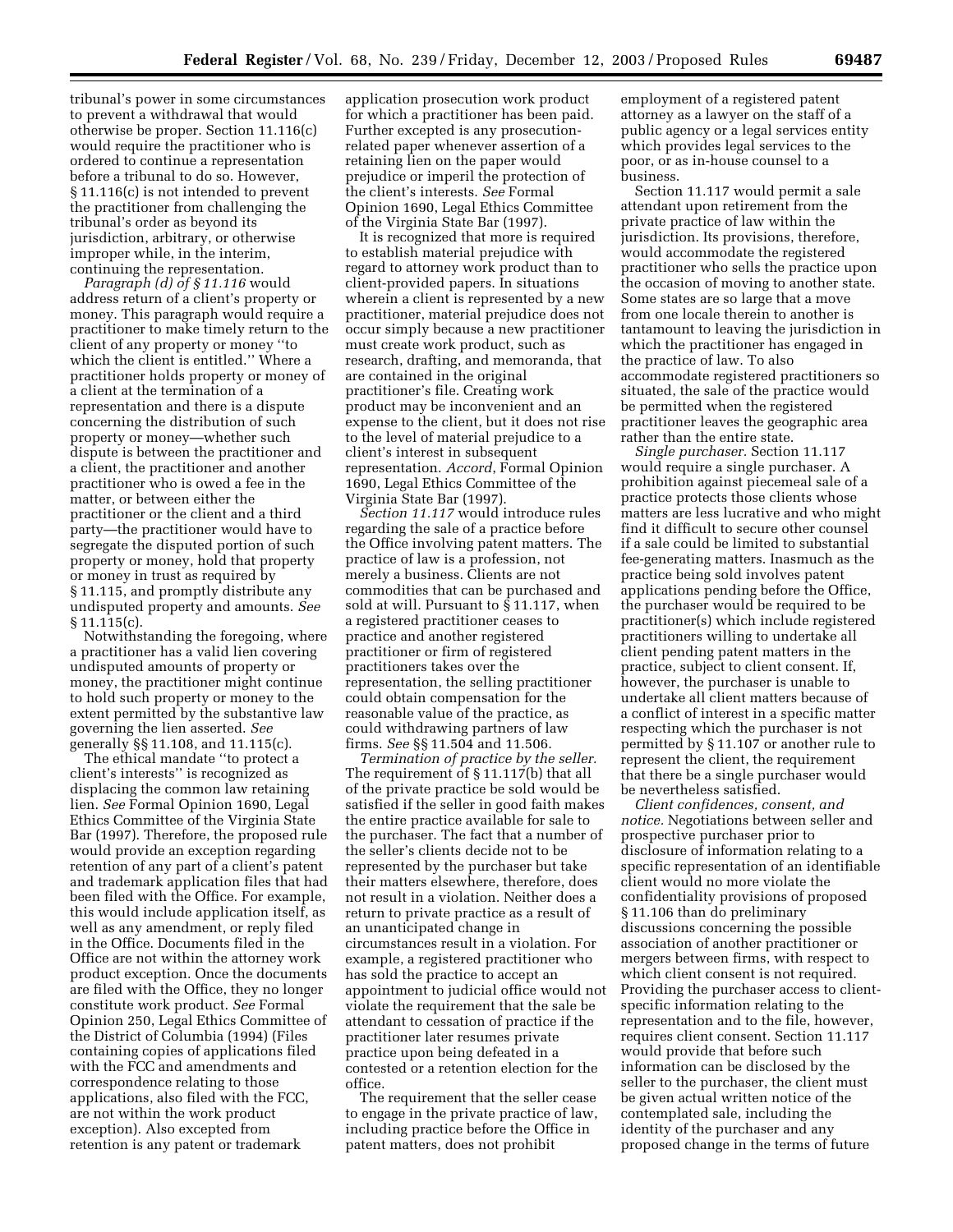representation, and must be told that the decision to consent or make other arrangements must be made within 90 days. If nothing is heard from the client within that time, consent to the sale is presumed.

A registered practitioner ceasing to practice cannot be required to remain in practice because some clients cannot be given actual notice of the proposed purchase. Since these clients cannot themselves consent to the purchase or direct any other disposition of their files, § 11.117 would permit an order from a court having jurisdiction authorizing their transfer or other disposition. The court can be expected to determine whether reasonable efforts to locate the client have been exhausted, and whether the absent client's legitimate interests will be served by authorizing the transfer of the file so that the purchaser may continue the representation. Preservation of client confidences requires that the petition for a court order be considered *in camera.*

All the elements of client autonomy, including the client's absolute right to discharge a practitioner and transfer the representation to another, survive the sale of the practice.

*Fee arrangements between client and purchaser.* A sale of a practice could not be financed by increases in fees charged the clients of the practice. The purchaser must honor existing agreements between the seller and the client as to fees and the scope of the work, unless the client consents after full disclosure. The purchaser would, however, advise the client that the purchaser will not undertake the representation unless the client consents to pay the higher fees the purchaser usually charges. To prevent client financing of the sale, the higher fee the purchaser may charge would not exceed the fees charged by the purchaser for substantially similar service rendered prior to the initiation of the purchase negotiations.

The purchaser could not intentionally fragment a practice that is the subject of the sale by charging significantly different fees in substantially similar matters. Doing so would make it possible for the purchaser to avoid the obligation to take over the entire practice by charging arbitrarily higher fees for less lucrative matters, thereby increasing the likelihood that those clients would not consent to the new representation.

Registered practitioners participating in the sale of a law practice are subject to the ethical standards applicable to involving another practitioner in the representation of a client. These

include, for example, the seller's obligation to exercise competence in identifying a purchaser qualified to assume the practice and the purchaser's obligation to undertake the representation competently (*see* § 11.101); the obligation to avoid disqualifying conflicts, and to secure client consent after consultation for those conflicts which can be agreed to (*see* § 11.107); and the obligation to protect information relating to the representation (*see* §§ 11.106 and 11.109).

Applicability of § 11.117. Section 11.117 applies to the sale of a law practice by representatives of a deceased, disabled or disappeared registered practitioner. Thus, the seller may be represented by a non-lawyer representative not subject to these Rules. Since, however, no registered practitioner may participate in a sale of a law practice, which does not conform to the requirements of this Rule, the representatives of the seller as well as the purchasing practitioner can be expected to see to it that they are met.

Admission to or retirement from a law partnership or professional association, retirement plans and similar arrangements, and a sale of tangible assets of a law practice, would not constitute a sale or purchase governed by proposed § 11.117. Section 11.117 also would not apply to the transfers of legal representation between registered practitioners when such transfers are unrelated to the sale of a practice.

*Section 11.201* would introduce a rule addressing the practitioner's role in providing advice to a client.

*Section 11.201—Scope of Advice.* A client is entitled to straightforward advice expressing the practitioner's honest assessment. Legal advice often involves unpleasant facts and alternatives that a client may be disinclined to confront. In presenting advice, a practitioner endeavors to sustain the client's morale and may put advice in as acceptable a form as honesty permits. However, a registered practitioner should not be deterred from giving candid advice, including advice as to patentability or unpatentability, by the prospect that the advice will be unpalatable to the client.

Advice couched in narrow legal terms may be of little value to a client, especially where practical considerations, such as cost or effects on other people, are predominant. Purely technical legal advice, therefore, can sometimes be inadequate. It is proper for a practitioner to refer to relevant moral and ethical considerations in giving advice. Although a practitioner is not a moral advisor *per se*, moral and

ethical considerations impinge upon most legal questions and may decisively influence how the law will be applied.

A client may expressly or impliedly ask the practitioner for purely technical advice. When such a request is made by a client experienced in legal matters, the practitioner may accept it at face value. When such a request is made by a client inexperienced in legal matters, however, the practitioner's responsibility as advisor may include indicating that more may be involved than strictly legal considerations.

Matters that go beyond strictly legal questions may also be in the domain of another profession. Family matters can involve problems within the professional competence of psychiatry, clinical psychology, or social work; business matters can involve problems within the competence of the accounting profession or of financial specialists. Where consultation with a professional in another field is itself something a competent practitioner would recommend, the practitioner should make such a recommendation. At the same time, a practitioner's advice at its best often consists of recommending a course of action in the face of conflicting recommendations of experts.

*Paragraph (a) of § 11.201—Offering Advice.* Under paragraph (a) of § 11.201, in general, a practitioner would not be expected to give advice until asked by the client. However, when a practitioner knows that a client proposes a course of action that is likely to result in substantial adverse legal consequences to the client, duty to the client under § 11.104 could require that the practitioner act as if the client's course of action is related to the representation. A practitioner ordinarily has no duty to initiate investigation of a client's affairs or to give advice that the client has indicated is unwanted, but a practitioner might initiate advice to a client when doing so appears to be in the client's interest.

*Paragraph (b) of § 11.201* would address a practitioner providing patentability opinions to clients referred by an invention promoter.

*Section 11.202* would provide rules for a practitioner acting as intermediary between clients. A practitioner acts as intermediary when the practitioner represents two or more parties with potentially conflicting interests. For instance, representation of a client referred by an invention promoter may result in the practitioner having two clients, the inventor and invention promoter. A key factor in defining the relationship is whether the parties share responsibility for the practitioner's fee,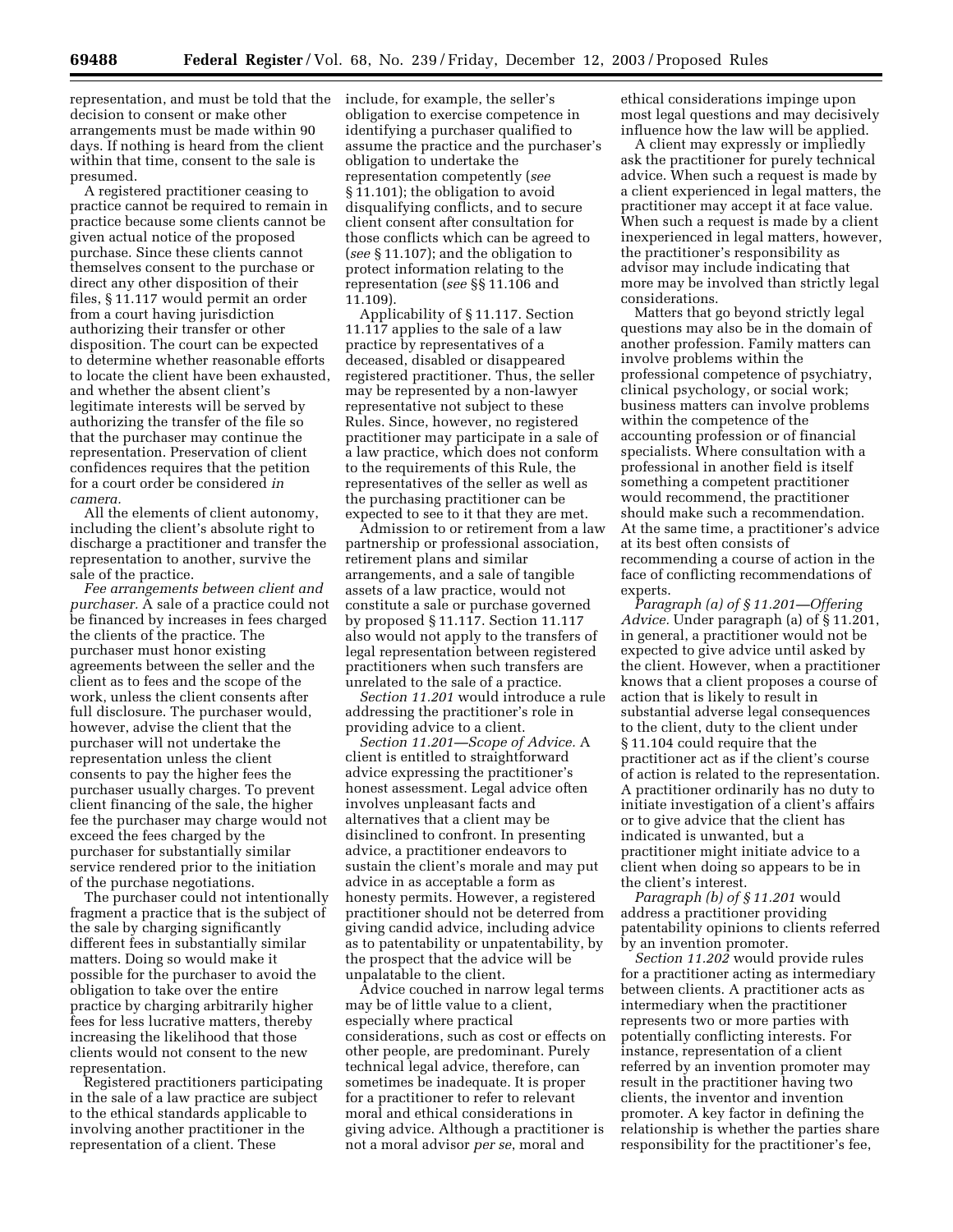but the common representation may be inferred from other circumstances. Because confusion can arise as to the practitioner's role where each party is not separately represented, it is important that the practitioner make clear the relationship. In addition, the existence of a document purporting to establish an agency relationship between the inventor and invention promoter would not vitiate the possibility that the practitioner might have two clients.

Because the potential for confusion is so great, § 11.202(c) would impose the requirement that an explanation of the risks of the common representation be furnished, in writing. The process of preparing the writing would cause the practitioner involved to focus specifically on those risks, a process that might suggest to the practitioner that the particular situation is not suited to the use of the practitioner as an intermediary. In any event, a written explanation would perform a valuable role in educating the client to such risks as may exist—risks that many clients may not otherwise comprehend. A client might not agree to waive the requirement for a written analysis of the risks. The ''unusual circumstances'' requirement might be met in rare situations where an assessment of risks is not feasible at the beginning of the intermediary role. In such circumstances, the writing would have to be provided as soon as it becomes feasible to assess the risks with reasonable clarity. The consent required by § 11.202(c) would have to be in writing, and would refer to the disclosure upon which it is based.

Section 11.202 would not apply to a practitioner acting as arbitrator or mediator between or among parties who are not clients of that practitioner, even where the practitioner has been appointed with the concurrence of the parties. In performing such a role, the practitioner may be subject to applicable codes of ethics, such as the Code of Ethics for Arbitration in Commercial Disputes prepared by the Joint Committee of the American Bar Association and the American Arbitration Association.

A practitioner acts as intermediary in seeking to establish or adjust a relationship between clients on an amicable and mutually advantageous basis; for example, in helping to organize a business in which two or more clients are entrepreneurs, working out the financial reorganization of an enterprise in which two or more clients have an interest, arranging a property distribution in settlement of an estate, or mediating a dispute between clients.

The practitioner seeks to resolve potentially conflicting interests by developing the parties' mutual interests. The alternative can be that each party may have to obtain separate representation, with the possibility in some situations of incurring additional cost, complication, or even litigation. Given these and other relevant factors, all the clients may prefer that the practitioner act as intermediary.

In considering whether to act as intermediary between clients, a practitioner should be mindful that if the intermediation fails, the result can be additional cost, embarrassment, and recrimination. In some situations the risk of failure is so great that intermediation is plainly impossible. For example, a practitioner cannot undertake common representation of clients between whom contentious litigation is imminent or who contemplate contentious negotiations. More generally, if the relationship between the parties has already assumed definite antagonism, the possibility that the clients' interests can be adjusted by intermediation ordinarily is not very good.

The appropriateness of intermediation can depend on its form. Forms of intermediation range from informal arbitration where each client's case is presented by the respective client and the practitioner decides the outcome, to mediation, to common representation where the clients' interests are substantially though not entirely compatible. One form may be appropriate in circumstances where another would not. Other relevant factors include whether the practitioner subsequently will represent both parties on a continuing basis and whether the situation involves creating a relationship between the parties or terminating one.

Because the practitioner is required to be impartial between commonly represented clients, intermediation would be improper when that impartiality cannot be maintained. For example, a practitioner who has represented one of the clients for a long period of time and in a variety of matters could have difficulty being impartial between that client and one to whom the practitioner has only recently been introduced. Another example would be a practitioner who represents a client, such as an invention promoter, that refers a number of its clients to the practitioner to prepare and prosecute patent applications for the clients, and the practitioner could have difficulty being impartial between the referring invention promoter and the referred clients.

*Section 11.202 and Confidentiality and Privilege.* A particularly important factor in determining the appropriateness of intermediation would be the effect on clientpractitioner confidentiality and the attorney-client or patent agent-client privilege. In a common representation, the practitioner would still be required both to keep each client adequately informed and to maintain confidentiality of information relating to each of the representations. *See* §§ 11.104 and 11.106. Complying with both requirements while acting as intermediary requires a delicate balance. If the balance cannot be maintained, the common representation would be improper. With regard to the attorneyclient or patent agent-client privilege, the prevailing rule is that as between commonly represented clients the privilege does not attach. Hence, it must be assumed that if litigation eventuates between the clients, the privilege will not protect any such communications, and the clients should be so advised.

For example, a practitioner, hired by A and B to prepare a patent application for A's invention, acts as an intermediary under § 11.202 when, upon instructions from A and B, the practitioner prepares an assignment transferring a one-half undivided interest in A's invention and any resulting patent to A and B, even if only B is to pay the legal fees. If A and B later dispute the validity of the assignment and each retains counsel of their own choice, the practitioner may communicate the information regarding the terms of the assignment to both counsel. The attorney-client or patent agent-client privilege does not attach. The practitioner may submit his legal bills to B for past services in accordance with the retainer agreement. *See* Opinion 93–76 (1993) of the Ethics Advisory Panel of the Rhode Island Supreme Court.

*Section 11.202 and Full Disclosure.* In acting as intermediary between clients, the practitioner would be required to make full disclosure to the clients on the implications of doing so, and proceed only upon consent based on such full disclosure. The practitioner would have to make clear that the practitioner's role is not that of partisanship normally expected in other circumstances.

*Paragraph (d) of § 11.202* would apply the principle expressed in § 11.104. Where the practitioner is intermediary, the clients ordinarily would have to assume greater responsibility for decisions than when each client is independently represented.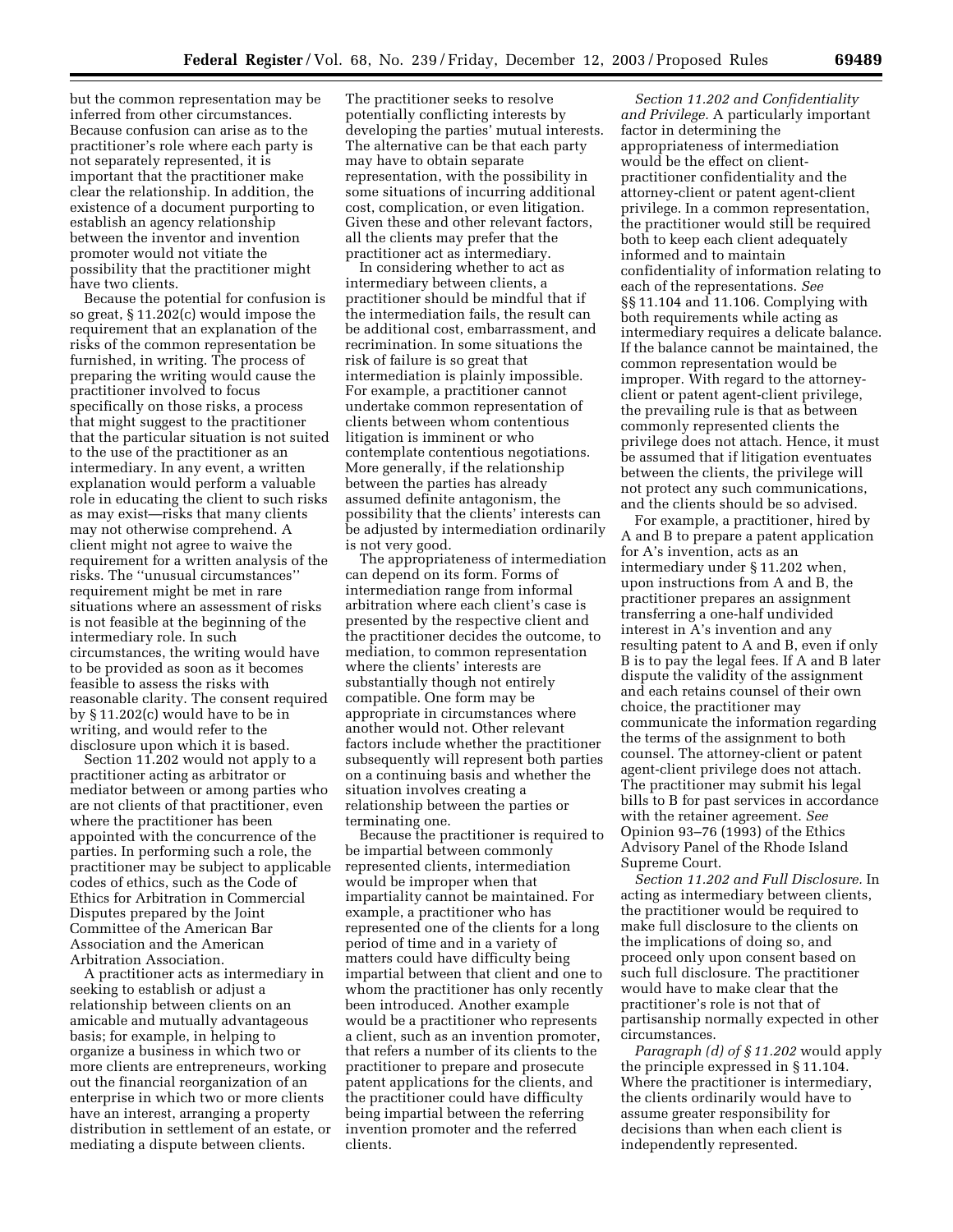*Section 11.202 and Withdrawal.* Common representation does not diminish the rights of each client in the client-practitioner relationship. Each has the right to loyal and diligent representation, the right to discharge the practitioner as stated in § 11.116, and the protection of § 11.109 concerning obligations to a former client.

*Section 11.203* would articulate ethical standards for circumstances where a practitioner provides an evaluation of a matter affecting a client for the use of someone other than the client. An evaluation may be performed at the client's direction but for the primary purpose of establishing information for the benefit of third parties; for example, an opinion concerning the title of property rendered at the behest of a vendor for the information of a prospective purchaser, or at the behest of a borrower for the information of a prospective lender. Section 11.203 would not authorize conduct that otherwise would constitute aiding the unauthorized practice of law. Thus, providing a nonlawyer, who offers legal services to potential customers, with legal advice to pass on to the nonlawyer's customer(s) would continue to be viewed as aiding the unauthorized practice of law. *See* Formal Opinion 87, Ethics Committee of the Colorado Bar Association (1991).

A legal evaluation should be distinguished from an investigation of a person with whom the practitioner does not have a client-practitioner relationship. For example, a practitioner retained by a purchaser to analyze a vendor's title to property does not have a client-practitioner relationship with the vendor. Likewise, an investigation into a person's affairs by a Government practitioner, or by special counsel employed by the Government, is not an evaluation as that term is used in this section. The question is whether the practitioner is retained by the person whose affairs are being examined. When the practitioner is retained by that person, the general Rule of Professional Conduct concerning loyalty to client and preservation of confidences would apply, which is not the case if the practitioner is retained by someone else. For this reason, it is essential to identify the person by whom the practitioner is retained. This should be made clear not only to the person under examination, but also to others to whom the results are to be made available.

*Section 11.203 and Duty to Third Person.* When the evaluation is intended for the information or use of a third person, a legal duty to that person may or may not arise. That legal question is beyond the scope of § 11.203. However,

because such an evaluation involves a departure from the normal clientpractitioner relationship, careful analysis of the situation is required. The practitioner must be satisfied as a matter of professional judgment that making the evaluation is compatible with other functions undertaken in behalf of the client. For example, if the practitioner is acting as advocate in defending the client against charges of fraud, it would normally be incompatible with that responsibility for the practitioner to perform an evaluation for others concerning the same or a related transaction. Assuming no such impediment is apparent, however, the practitioner should advise the client of the implications of the evaluation, particularly the practitioner's responsibilities to third persons and the duty to disseminate the findings.

*Section 11.203 and Access to and Disclosure of Information.* The quality of an evaluation depends on the freedom and extent of the investigation upon which it is based. Ordinarily a practitioner should have whatever latitude of investigation seems necessary as a matter of professional judgment. Under some circumstances, however, the terms of the evaluation may be limited. For example, certain issues or sources may be categorically excluded, or the scope of search may be limited by time constraints or the noncooperation of persons having relevant information. Any such limitations that are material to the evaluation should be described in a report giving the results of the investigation. If, after a practitioner has commenced an evaluation, the client refuses to comply with the terms upon which it was understood the evaluation was to have been made, the practitioner's obligations are determined by law, having reference to the terms of the client's agreement and the surrounding circumstances.

*Section 11.203 and Financial Auditors' Requests for Information.* When a question concerning the legal situation of a client arises at the instance of the client's financial auditor and the question is referred to the practitioner, the practitioner's response prudently might be made in accordance with procedures recognized in the legal profession. Such a procedure is set forth in the American Bar Association Statement of Policy Regarding Practitioners' Responses to Auditors' Requests for Information, adopted in 1975.

*Section 11.301* would continue the requirement that a practitioner present well-grounded claims. The advocate has a duty to use legal procedure for the fullest benefit of the client's cause, but

also a duty not to abuse legal procedure. The law, both procedurally and substantively, establishes the limits within which an advocate may proceed. However, the law is not always clear and never is static. Accordingly, in determining the proper scope of advocacy, account must be taken of the law's ambiguities and potential for change.

The filing of an action or defense or similar action taken for a client is not frivolous merely because the facts have not first been fully substantiated or because the practitioner expects to develop vital evidence only by discovery. Such action is not frivolous even though the practitioner believes that the client's position ultimately will not prevail. The action is frivolous if the practitioner is unable either to make a good-faith argument on the merits of the action taken or to support the action taken by a good-faith argument for an extension, modification, or reversal of existing law.

*Section 11.302* would continue the requirement that practitioners diligently pursue litigation and Office proceedings. Dilatory practices bring the administration of justice into disrepute and may be contrary to the client's interest in patent prosecution. Delay should not be indulged merely for the convenience of the advocates, or for the purpose of frustrating an opposing party's attempt to obtain rightful redress or repose. It is not a justification that similar conduct is often tolerated by the bench and bar. The question is whether a competent practitioner acting in good faith would regard the course of action as having some substantial purpose other than delay. Realizing financial or other benefit from otherwise improper delay in litigation is not a legitimate interest of the client.

*Section 11.303* would continue the duty of candor to a tribunal while specifying its application under different situations. Section 11.303 would define the duty of candor to the tribunal. In dealing with a tribunal, including the Office, the practitioner is also required to comply with the general requirements of § 11.102 (e) and (f). The advocate's responsibility is to endeavor to present the client's case with persuasive force. Performance of that duty, while maintaining confidences of the client, is qualified by the advocate's duty of candor to the tribunal. *See Lipman* v. *Dickinson,* 174 F.3d 1363, 50 USPQ2d 1490 (Fed. Cir. 1999).

While an advocate normally does not vouch for the evidence submitted in a cause—the tribunal is responsible for assessing its probative value—the same may not apply in practice before the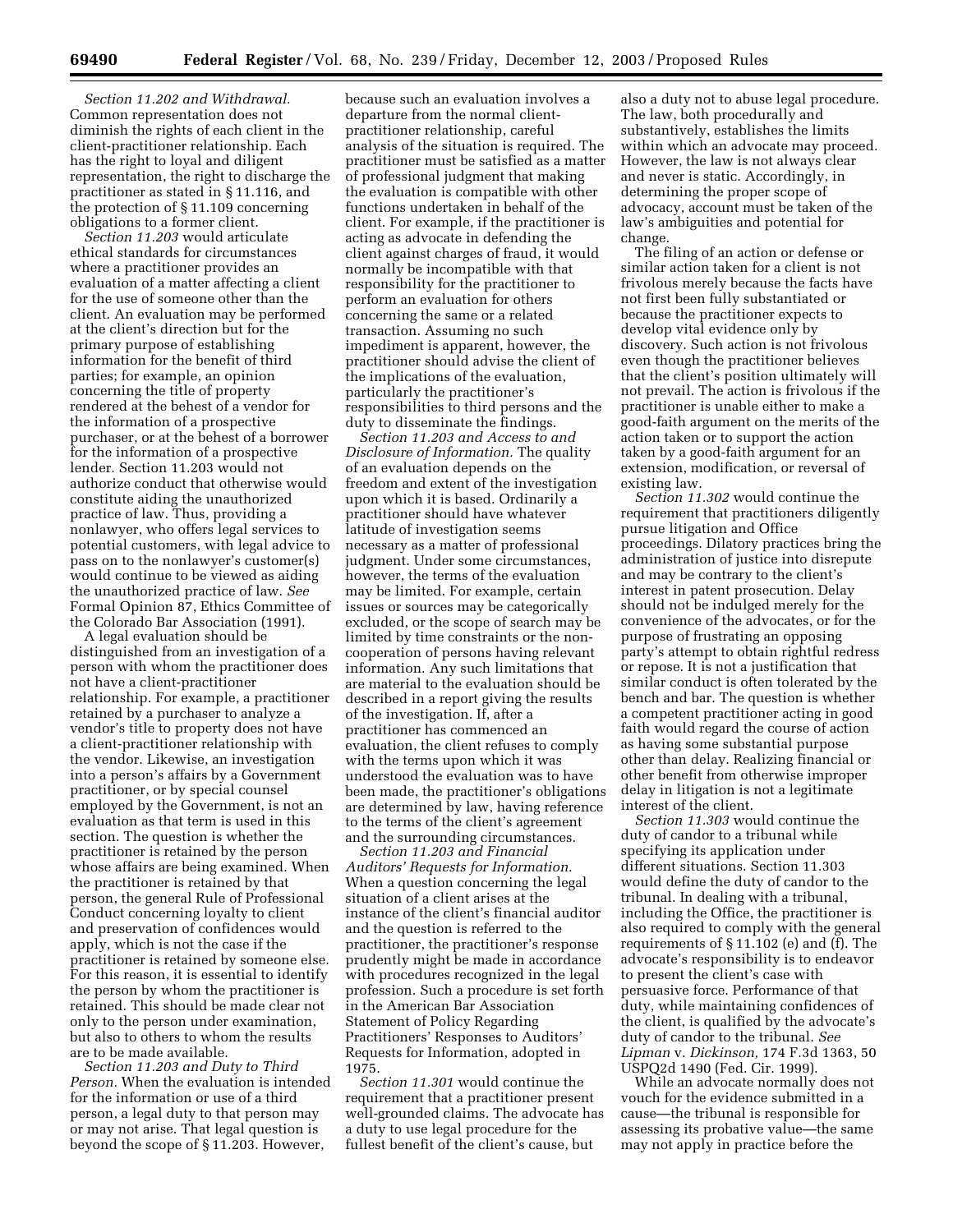Office. *See Kingsland* v. *Dorsey,* 338 U.S. 318 (1949) (sustaining attorney's exclusion where attorney authored the article that attorney introduced into evidence as an article written by another).

*Paragraph (a) of § 11.303,* like current § 10.89(b)(1), would require that a practitioner reveal to the Office known authority directly adverse to the position of the client unless the authority is cited by an opponent or employee of the Office. All decisions made by the Office in patent and trademark matters affect the public interest. *See Lear* v. *Adkins,* 395 U.S. 653 (1969). Many of the decisions made by the Office are made ex parte. Accordingly, practitioners must cite to the Office known authority that is contrary, *i.e.*, directly adverse, to the position being taken by the practitioner in good faith. The practitioner could argue that the cited authority should not be followed, or should be overruled or modified.

*Section 11.303 and Representations by a Practitioner.* An advocate is responsible for pleadings and other documents prepared for litigation or prosecution of patent and trademark applications. However, an advocate is usually not required to have personal knowledge of factual matters that are based on information furnished by a client asserted therein, because litigation or prosecution documents ordinarily present assertions by the client, or by someone on the client's behalf, and not assertions by the practitioner. Compare § 11.301. However, an assertion purporting to be based on the practitioner's own knowledge, such as an assertion made by the practitioner in an affidavit, petition, or reply to an Office action, like a statement in open court, may properly be made only when the practitioner knows the assertion is true or believes it to be true on the basis of a reasonably diligent inquiry. The Office has disciplined practitioners for making false statements of fact in an affidavit or declaration. *See In re Dubno,* 1959 Off. Gaz. 25 (June 21, 1977). There may be circumstances where failure to make a disclosure is the equivalent of an affirmative misrepresentation. *See Lipman* v. *Dickinson,* 174 F.3d 1363, 50 USPQ2d 1490 (Fed. Cir. 1999). The obligation prescribed in § 11.102(e) not to counsel a client to commit or assist the client in committing a fraud applies in litigation and proceedings before the Office, but would be subject to §§ 11.303(a)(4), (b) and (d). Regarding compliance with § 11.102(e), see the comment to that proposed section. *See* 

*also* the comment to proposed § 11.804(b).

*Section 11.303 and Misleading Legal Argument.* Legal argument based on a knowingly false representation of law constitutes dishonesty toward the tribunal. A practitioner is not required to make a disinterested exposition of the law, but must recognize the existence of pertinent legal authorities. Furthermore, as stated in § 11.303(a)(3), an advocate has a duty to disclose directly adverse authority in the controlling jurisdiction that has not been disclosed by the opposing party and that is dispositive of a question at issue. The underlying concept is that a legal argument is a discussion seeking to determine the legal premises properly applicable to the case.

*Section 11.303 and False Evidence.* When evidence that a practitioner knows to be false is provided by a person who is not the client, the practitioner must refuse to offer it regardless of the client's wishes.

When false evidence is offered by the client, however, a conflict may arise between the practitioner's duty to keep the client's disclosure confidential and the duty of candor to the tribunal. Upon ascertaining that material evidence is false, the practitioner should seek to persuade the client that the evidence should not be offered. If the material evidence has already been offered before the practitioner learns that it is false, its false character should immediately be disclosed to the tribunal. If the persuasion is ineffective, the practitioner must take reasonable remedial measures. In patent matters pending before the Office, if a practitioner comes to realize that evidence material to patentability offered before the Office in a patent case is false, the practitioner has a duty to disclose information regarding the falsity with respect to each pending claim until the claim is cancelled or withdrawn from consideration, or the application becomes abandoned. This is consistent with current § 1.56.

Except in the defense of a criminally accused, the rule generally recognized is that, if necessary to rectify the situation, an advocate must disclose the existence of the client's deception to the tribunal, Office, and/or to the other party. Such a disclosure can result in grave consequences to the client, including not only a sense of betrayal but also loss of the case and perhaps a prosecution for perjury. But the alternative is that the practitioner, contrary to current § 1.56 or proposed §§ 11.303 and 11.804(c), cooperate in deceiving the tribunal or Office, thereby subverting the truth-finding process, which the

adversary system is designed to implement. *See* § 11.102(d). Furthermore, unless it is clearly understood that the practitioner will act upon the duty to disclose the existence of false evidence, the client can simply reject the practitioner's advice to reveal the false evidence and insist that the practitioner keep silent. Thus the client could in effect coerce the practitioner into being a party to fraud on the tribunal or Office.

*Paragraph (d) of § 11.303* would provide that if a practitioner learns that a fraud or inequitable conduct has been perpetrated on the Office, the practitioner must reveal the same to the Office. Where notification would require disclosure to the Office of information not protected under §§ 1.56, or 11.106(a), the practitioner has a duty of disclosure to prevent the occurrence or furtherance of the fraud or inequitable conduct by commission or omission.

*Paragraph (b) of § 11.303—Duration of obligation.* A practical time limit on the obligation to rectify the presentation of false evidence has to be established. In the Model Code of Professional Responsibility, the American Bar Association has suggested that the conclusion of the proceeding, through all appeals, is a reasonably definite point for the termination of the obligation.

Patent matters are not necessarily concluded in a single proceeding before the Office with the issuance of a patent. The patent may be subject to examination again in a reissue application, as well as reexamination and interference proceedings. The procedures are available throughout the period for which the patent is granted. Accordingly, in patent matters before the Office, the duty of disclosure continues for the duration of the pendency of the patent application and the period for which the patent is granted.

*Paragraph (c) of § 11.303—Refusing to offer proof believed to be false.* Generally speaking, a practitioner has all authority to refuse to offer testimony or other proof that the practitioner believes is untrustworthy. Offering such proof may reflect adversely on the practitioner's ability to discriminate in the quality of evidence and thus impair the practitioner's effectiveness as an advocate.

*Paragraph (d) of § 11.303—Ex parte proceedings.* Ordinarily, an advocate has the limited responsibility of presenting one side of the matters that a tribunal should consider in reaching a decision; the conflicting position is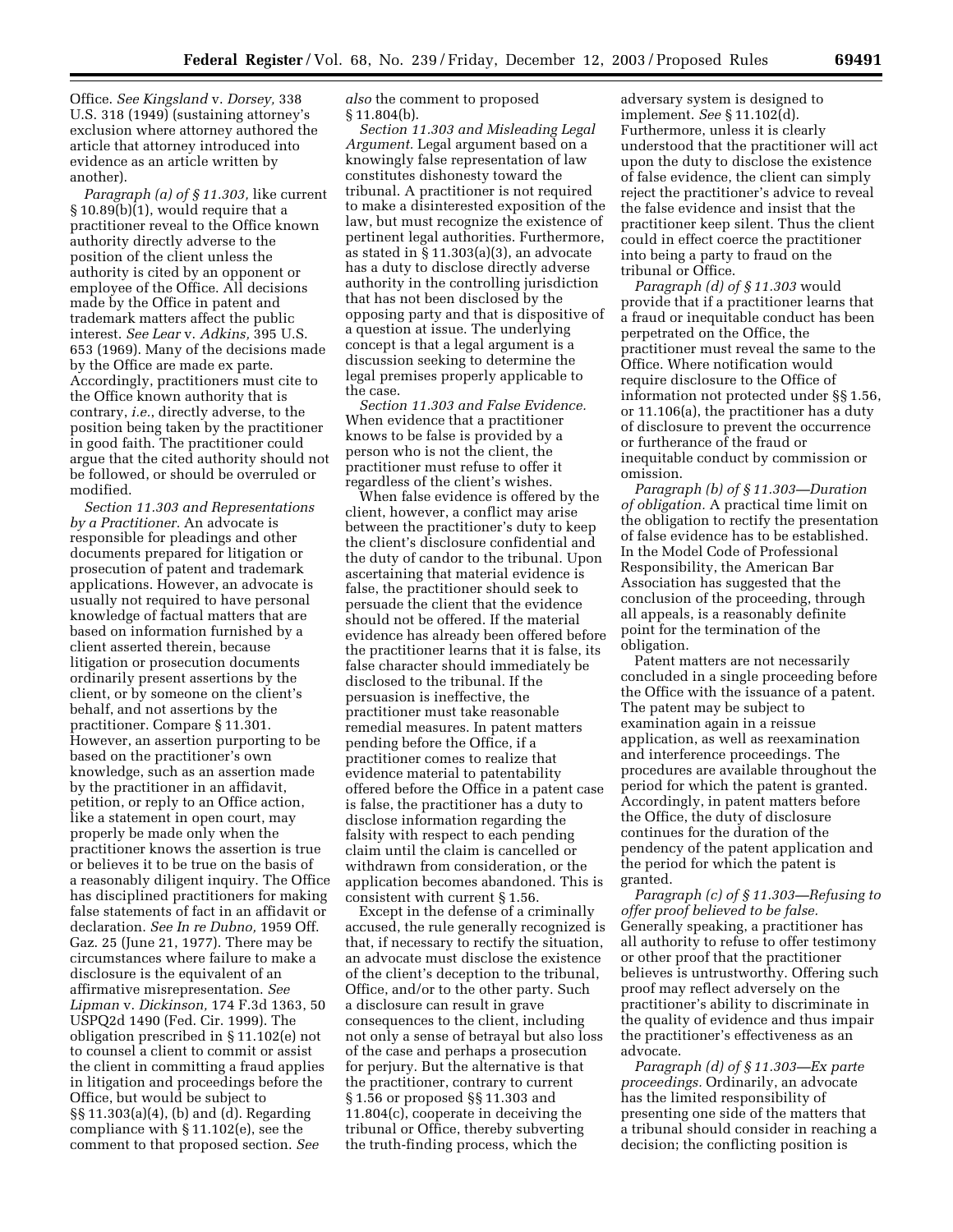expected to be presented by the opposing party.

However, in any *ex parte* proceeding, such as prosecution of a patent application, or an application for a temporary restraining order, there is no balance of presentation by opposing advocates. The object of an *ex parte* proceeding is nevertheless to yield a substantially just result. The patent examiner or judge has an affirmative responsibility to accord the absent party just consideration. The practitioner for the represented party has the correlative duty to make disclosures of material facts known to the practitioner and that the practitioner reasonably believes are necessary to an informed decision. In an *ex parte* proceeding before the Office in a patent case, a practitioner's duty of disclosure would remain the same as in § 1.56. The practitioner would be required to inform the Office of all information material to patentability known to the practitioner in accordance with § 1.56, whether or not the facts are adverse.

*Paragraph (e) of § 11.303* would define some, but not all, acts that would constitute violations of paragraphs (a) through (d) of this section. The USPTO believes that it would be helpful to practitioners if some specific prohibitions were set out in the rules. The prohibitions set out in paragraphs (1) through (5) of § 11.303(e) represent violations that have occurred in the past or that the Office specifically seeks to prevent. The specific acts set out in paragraph (e) would not constitute a complete description of all acts in violation of paragraphs (a) through (d).

*Paragraph (1) of § 11.303(e)* would put practitioners on notice that misconduct includes knowingly misusing a ''Certificate of Mailing or Transmission'' under § 1.8 of this subchapter. *See In re Dula,* 1030 Off. Gaz. 20 (May 17 1983); *In re Klein,* 6 USPQ2d 1547 (Comm'r Pat. 1987), *aff'd sub nom., Klein* v. *Peterson,* 696 F. Supp. 695, 8 USPQ2d 1434 (D.D.C. 1988), aff'd, 866 F.2d 412, 9 USPQ 2d 1558 (Fed. Cir. 1989); *Small* v. *Weiffenbach,* 10 USPQ 2d 1898 (Comm'r Pat. 1989).

*Paragraph (2) of § 11.303(e)* would include as misconduct knowingly violating or causing to be violated the duty of candor requirements of §§ 1.56 or 1.555. *See In re Milmore,* 196 USPQ 628 (Comm'r Pat. 1977); *Kingsland* v. *Dorsey,* 338 U.S. 318 (1949); *Hatch* v. *Ooms,* 72 USPQ 406 (D.D.C. 1947).

*Paragraph (4) of § 11.303(e)* would include as misconduct knowingly signing a paper filed in the Office in violation of the provisions of § 11.18 or making a scandalous or indecent

statement in a paper filed in the Office. The provision is based on Rule 11 of the Federal Rules of Civil Procedure. *See Weiffenbach* v. *Gilden,* 1160 Off. Gaz. 39 (Mar. 8, 1994).

*Section 11.304* would contemplate that the evidence in a case be marshaled fairly in *ex parte* and *inter partes* proceedings. Prohibitions against destruction or concealment of evidence, improperly influencing witnesses, obstructive tactics in discovery procedure, and the like secure fair competition in adversary and *ex parte* systems.

*Paragraph (a) of § 11.304,* like current § 10.85(a)(7), would prohibit a practitioner from obstructing another party's access to evidence, and from altering, destroying, or concealing evidence. Documents and other items of evidence are often essential to establish a claim or defense. Subject to evidentiary privileges, the right of an opposing party, including the Government, to obtain evidence through discovery or subpoena is an important procedural right. The exercise of that right can be frustrated if relevant material is altered, concealed, or destroyed. To the extent clients are involved in the effort to comply with discovery requests, the practitioner's obligations are to pursue reasonable efforts to assure that documents and other information subject to proper discovery requests are produced. Applicable law in many jurisdictions makes it an offense to destroy material for the purpose of impairing its availability in a pending proceeding or a proceeding whose commencement can be foreseen. Falsifying evidence is also generally a criminal offense. Section 11.304(a) applies to evidentiary material generally, including computerized information.

A practitioner should ascertain that the practitioner's handling of documents or other physical objects does not violate any other law. Federal criminal law may forbid the destruction of documents or other physical objects in circumstances not covered by the ethical rule set forth in § 11.304(a). *See, e.g.,* 18 U.S.C. 1503 (obstruction of justice); 18 U.S.C. 1505 (obstruction of proceedings before departments, agencies, and committees); 18 U.S.C. 1510 (obstruction of criminal investigations). Finally, some discovery rules having the force of law may prohibit the destruction of documents and other material even if litigation is not pending or imminent. Section 11.304 would not set forth the scope of a practitioner's responsibilities under all applicable laws. It would merely impose on the practitioner an ethical duty to

make reasonable efforts to comply fully with those laws. The prohibitions of § 11.304(a) may overlap with criminal obstruction provisions and civil discovery rules, but they apply whether or not the prohibited conduct violates criminal provisions or court rules. Thus, the alteration of evidence by a practitioner, whether or not such conduct violates criminal law or court rules, constitutes a violation of § 11.304(a). *See Weiffenbach* v. *Logan,* 27 USPQ 2d 1870 (Comm'r Pat. 1993), *aff'd. sub nom., Logan* v. *Comer,* No. 93–0335 (D.D.C. 1994), *aff'd. sub nom., Logan* v. *Lehman,* No. 95–1216 (Fed. Cir. 1995).

Because of the duty of confidentiality under § 11.106, the practitioner would be generally forbidden to volunteer information about physical evidence received from a client without the client's consent after consultation. An exception would arise in the case of volunteering information required under § 1.56 to be disclosed.

If the evidence, not required to be disclosed under § 1.56, is received from the client and is subpoenaed or otherwise requested through the discovery process while held by the practitioner, the practitioner will be obligated to deliver the evidence directly to the appropriate persons, unless there is a basis for objecting to the discovery request or moving to quash the subpoena. A practitioner should, therefore, advise the client of the risk that evidence may be subject to subpoena or discovery, and of the practitioner's duty to turn the evidence over in that event, before accepting it from the client.

If the practitioner has received physical evidence belonging to the client and the evidence is not required to be disclosed under § 1.56, for purposes of examination or testing, the practitioner may later return the property to the client pursuant to § 11.115, provided that the evidence has not been requested by discovery or subpoenaed. The practitioner may not be justified in returning to a client physical evidence, the possession of which by the client would be *per se* illegal, such as certain drugs and weapons. And, if it is reasonably apparent that the evidence is not the client's property, the practitioner may not retain the evidence or return it to the client. Instead, the practitioner would, under § 11.304(a), have to make a good-faith effort to return the evidence to its owner.

*Paragraph (b) of § 11.304* would provide that it is not improper to pay a witness's expenses or to compensate a witness for time taken in preparing to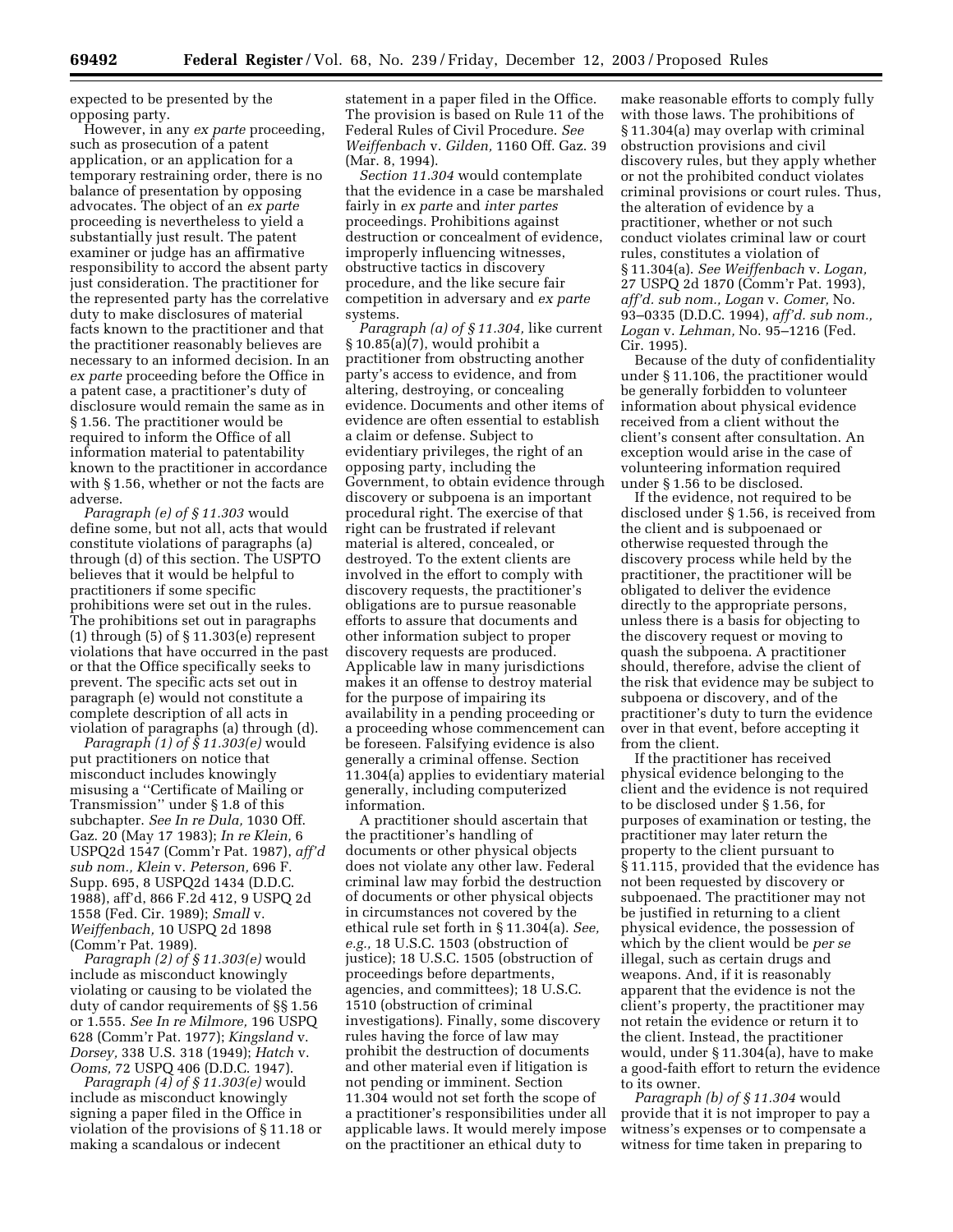testify, in attending a proceeding, or in testifying in that proceeding.

*Section 11.305* would proscribe forms of improper influence upon a tribunal. Such forms of improper influence are proscribed by criminal law. Others are specified in the ABA Model Code of Judicial Conduct, with which an advocate should be familiar. A practitioner is required to avoid contributing to a violation of such provisions. The advocate's function is to present evidence and argument so that the cause may be decided according to law. Refraining from abusive or obstreperous conduct is a corollary of the advocate's right to speak on behalf of litigants. A practitioner may stand firm against abuse by a judge but should avoid reciprocation; the judge's default is no justification for similar dereliction by an advocate. An advocate can present the cause, protect the record for subsequent review, and preserve professional integrity by patient firmness no less effectively than by belligerence or theatrics.

*Section 11.306* is reserved. Rule 3.6 of the Model Rules of Professional Conduct contain ''[g]uidance on trial publicity.'' It would be a conflict of interest for the Office to attempt to control communications to the public by attorneys representing a party in a suit against the Office. Accordingly, the provisions of Rule 3.6 are not being proposed. Nevertheless, an attorney in a civil action brought against the Office would be subject to the professional conduct rules of the state where the attorney is licensed to practice law. If, in the course of the trial, the attorney violates the state's professional conduct rules and is disciplined by the state authorities, the attorney could be subject to discipline under the proposed rules. *See* §§ 11.24 and 11.803(f)(5).

Section 11.307 would generally proscribe a practitioner from acting as advocate in a proceeding before the Office in which the practitioner is likely to be a necessary witness. Combining the roles of advocate and witness can prejudice the opposing party and can involve a conflict of interest between the practitioner and client. The opposing party has a right to object where the combination of roles may prejudice that party's rights in the litigation. A witness is required to testify on the basis of personal knowledge, while an advocate is expected to explain and comment on evidence given by others. It may not be clear whether a statement by an advocate-witness should be taken as proof or as an analysis of the proof.

A registered practitioner could normally testify in an interference

proceeding when his or her diligence is an issue in the interference. The Office would continue to assess on a case-bycase basis the weight to be given testimony by a registered practitioner who also represents a party in the proceeding in which the registered practitioner gives testimony. *See Wilder* v. *Snyder,* 201 USPQ 927, 934 (Bd. Pat. Int. 1979).

*Paragraph (a)(1) of § 11.307* would recognize that if the testimony will be uncontested, the ambiguities in the dual role are purely theoretical.

*Paragraph (a)(2) of § 11.307* would recognize that permitting the practitioners to testify concerning the extent and value of legal services rendered in the action in which the testimony is offered on the subject, avoids the need for a second trial with new counsel to resolve that issue. Moreover, in such a situation, the judge has first-hand knowledge of the matter in issue; hence, there is less dependence on the adversary process to test the credibility of the testimony.

*Paragraph (a)(3) of § 11.307* would recognize that a balancing is required between the interests of the client and those of the opposing party. Whether the opposing party is likely to suffer prejudice depends on the nature of the case, the importance and probable tenor of the practitioner's testimony, and the probability that the practitioner's testimony will conflict with that of other witnesses. Even if there is risk of such prejudice, in determining whether the practitioner should be disqualified, due regard must be given to the effect of disqualification on the practitioner's client. It is relevant that one or both parties could reasonably foresee that the practitioner would probably be a witness.

If the only reason for not permitting a practitioner to combine the roles of advocate and witness is possible prejudice to the opposing party, there is no reason to disqualify other practitioners in the testifying practitioner's firm from acting as advocates in that trial. In short, there is no general rule of imputed disqualification applicable to § 11.307. However, the combination of roles of advocate and witness might involve an improper conflict of interest between the practitioner and the client in addition to or apart from possible prejudice to the opposing party. Whether there is such a client conflict is determined by §§ 11.107 or 11.109. For example, if there is likely to be a significant conflict between the testimony of the client and that of the practitioner, the representation would be improper under the standard set forth in § 11.107(b) without regard to § 11.307(a). The problem could arise whether the practitioner is called as a witness on behalf of the client, or is called by the opposing party. Determining whether such a conflict exists is, in the first instance, the responsibility of the practitioner involved. *See* Comment to § 11.107. Section 11.307(b) would state that other practitioners in the testifying practitioner's firm are disqualified only when there is such a client conflict and the testifying practitioner therefore could not represent the client under §§ 11.107 or 11.109. The principles of client consent, embodied in §§ 11.107 and 11.109, also would apply to § 11.307(b). Thus, the reference to §§ 11.107 and 11.109 incorporates the client consent aspects of those Rules. Section 11.307(b) as proposed would provide the protection for the client, not rights of disqualification to the adversary. Subject to the disclosure and consultation requirements of §§ 11.107 and 11.109, the client may consent to the firm's continuing representation, despite the potential problems created by the nature of the testimony to be provided by a practitioner in the firm.

Even where a practitioner's testimony would not involve a conflict with the client's interests under §§ 11.107 or 11.109 and would not be precluded under § 11.307, the client's interests might nevertheless be harmed by the appearance as a witness of a practitioner in the firm that represents the client. For example, the practitioner's testimony would be vulnerable to impeachment on the grounds that the practitionerwitness is testifying to support the position of the practitioner's own firm. Similarly, a practitioner whose firm's colleague is testifying in the case should recognize the possibility that the practitioner might not scrutinize the testimony of the colleague carefully enough and that this could prejudice the client's interests, whether the colleague is testifying for or against the client. In such instances, the practitioner should inform the client of any possible adverse effects on the client's interests that might result from the practitioner's relationship with the colleague-witness, so that the client may make a meaningful choice whether to retain the practitioner for the representation in question.

*Section 11.308* is reserved. Rule 3.8 of the Model Rules of Professional Conduct addresses the ''Special Responsibilities of a Prosecutor'' in the context of criminal proceedings. Inasmuch as practice before the Office does not involve criminal proceedings, the content of Model Rule 3.8 is not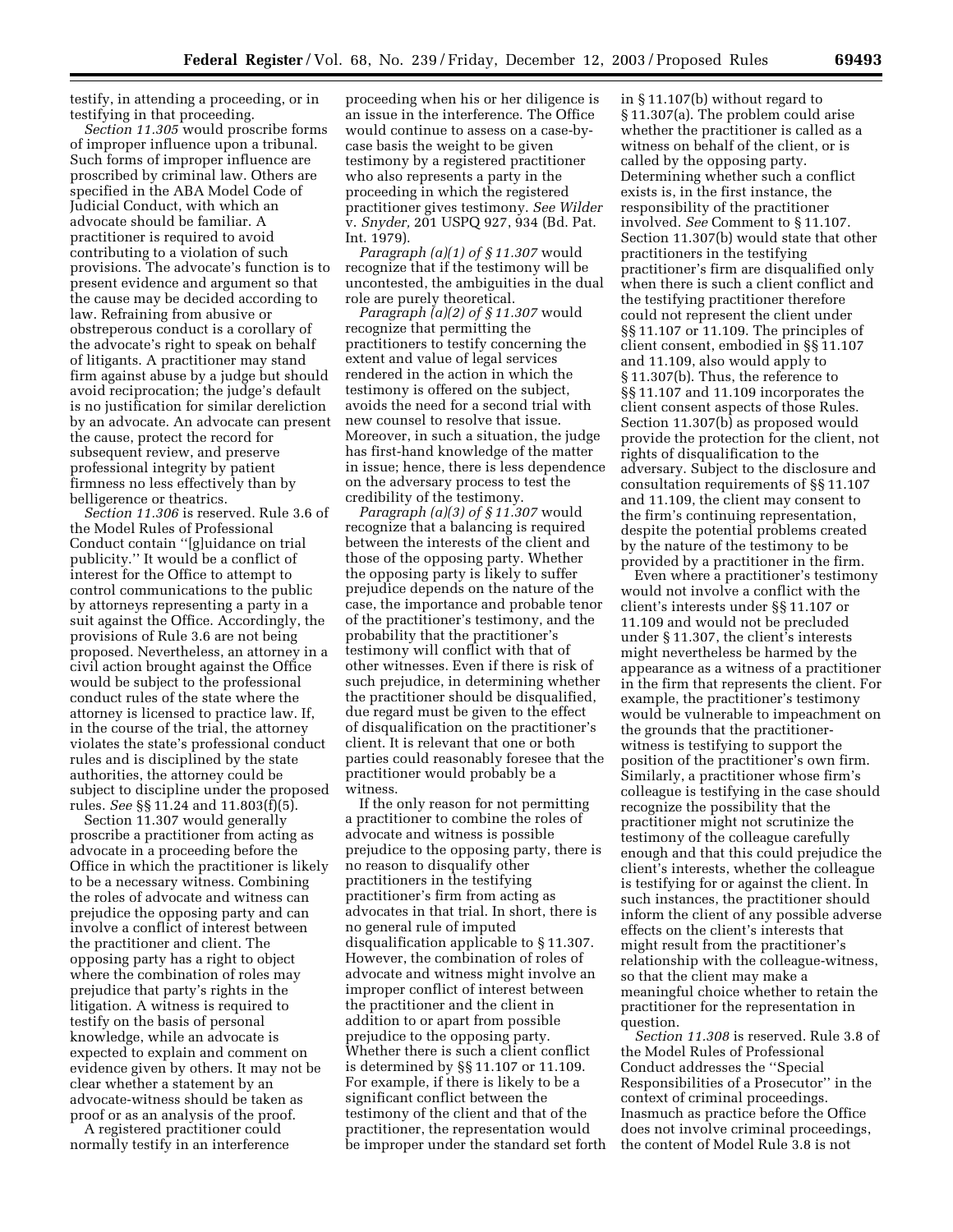being proposed. Nevertheless, an attorney who is both a practitioner before the Office and a criminal prosecutor would be subject to both the Office and State professional conduct rules. If, in the course of a criminal proceeding, the attorney violates the state's professional conduct rules and is disciplined by the state authorities, the attorney could be subject to discipline under the proposed rules. *See* §§ 11.24 and 11.803(f)(5).

*Section 11.309* would introduce a practitioner's responsibility in a nonadjudicative role before an administrative agency, such as the Office. The proposed rule would provide conformity with Rule 3.9 of the Rules of Professional Conduct adopted by state bars. In representation before bodies such as legislatures, municipal councils, and executive and administrative agencies acting in a rulemaking or policy-making capacity (including the USPTO), practitioners present facts, formulate issues, and advance argument in the matters under consideration. The decision-making body, like a court, should be able to rely on the integrity of the submissions made to it. A practitioner appearing before such a body should deal with it honestly and in conformity with applicable rules of procedure.

Practitioners have no exclusive right to appear before non-adjudicative bodies, as they do before a court. The requirements of § 11.309, therefore, may subject practitioners to regulations inapplicable to advocates, such as nonpractitioner lobbyists. However, legislatures and administrative agencies have a right to expect practitioners to deal with them as they deal with courts.

Section 11.309 does not apply to representation of a client in a negotiation or other bilateral transaction with a Government agency, such as the Office; representation in such a transaction is governed by §§ 11.401 through 11.404.

Section 11.309 is closely related to §§ 11.303 through 11.305, which deal with conduct regarding tribunals. The term ''tribunal,'' as defined in the terminology section of the proposed Rules, refers to adjudicative or quasiadjudicative bodies, including the Office.

*Section 11.401* would require a practitioner to be truthful when dealing with others on a client's behalf where the client has immediate or prospective business before the Office. However, the practitioner generally has no affirmative duty to inform an opposing party of relevant facts. A misrepresentation can occur if the practitioner incorporates or affirms a statement of another person

that the practitioner knows is false. Misrepresentations can also occur by failure to act. The term ''third person'' as used in §§ 11.401(a) and (b) refers to any person or entity other than the practitioner's client.

*Section 11.401(a)—Statements of Material Fact or Law.* This Rule would refer to material statements of fact. Whether a particular statement should be regarded as material, and as one of fact, can depend on the circumstances. Under generally accepted conventions in negotiation, certain types of statements ordinarily are not taken as statements of material fact. Estimates of price or value placed on the subject of a transaction and a party's intentions as to an acceptable settlement of a claim are in this category, and so is the existence of an undisclosed principal except where nondisclosure of the principal would constitute fraud. There may be other analogous situations. In other circumstances, a particular factual statement may be material; for example, a statement to a client's potential licensor of an invention that an application for a patent on the invention is pending, when the practitioner knows the application has been abandoned for some time, and the client is unaware of its status.

*Section 11.401(b)* would recognize that substantive law may require a practitioner to disclose certain information to avoid being deemed to have assisted the client's crime or fraud. The requirement of disclosure created by this section is, however, subject to the obligations created by § 11.106.

*Section 11.402* would provide a standard for communicating with a party represented by counsel in connection with representing a client having immediate or prospective business before the Office. This rule would not prohibit communication with a party, or an employee or agent of a party, concerning matters outside the representation. For example, the existence of a controversy between two organizations does not prohibit a practitioner for either organization from communicating with nonpractitioner representatives of the other organization regarding a separate matter. Also, parties to a matter may communicate directly with each other and a practitioner having independent justification for communicating with the other party is permitted to do so.

*Section 11.402(b)* would address the case of communicating with agents or employees of an organization that is a represented party concerning the subject of representation. Section 11.402(b) would prohibit communication by a practitioner for one party concerning the

subject of the representation with persons having the power to bind the organization as to the particular representation to which the communication relates. If an agent or employee of the organization with authority to make binding decisions regarding the representation is represented in the matter by separate counsel, the consent by that agent's or employee's counsel to a communication will be sufficient for purposes of this section.

*Section 11.402(a)* would cover any person, whether or not a party to a formal proceeding, who is represented by counsel concerning the matter in question.

Section 11.402(a) would not apply to the situation in which a practitioner contacts employees of an organization for the purpose of obtaining information generally available to the public, or obtainable under the Freedom of Information Act, even if the information in question is related to the representation. For example, a practitioner for a plaintiff who has filed suit against an organization represented by a practitioner may telephone the organization to request a copy of a press release regarding the representation, without disclosing the practitioner's identity, obtaining the consent of the organization's practitioner, or otherwise acting as paragraphs (a) and (b) of this Rule would require.

*Section 11.402(c)* would recognize that special considerations come into play when a practitioner is seeking to redress grievances involving the Government, including the Office. It would permit communications with those in Government having the authority to redress such grievances (but not with any other Government personnel) without the prior consent of the practitioner representing the Government in such cases. However, a practitioner making such a communication without the prior consent of the practitioner representing the Government must make the kinds of disclosures that are required by § 11.402(b) in the case of communications with non-party employees.

*Section 11.402(d)* would not prohibit a practitioner from bypassing counsel representing the Government on every issue that may arise in the course of disputes with the Government. It is intended to provide practitioners access to decision makers in Government with respect to genuine grievances, such as to present the view that the Government's basic policy position with respect to a dispute is faulty, or that Government personnel are conducting themselves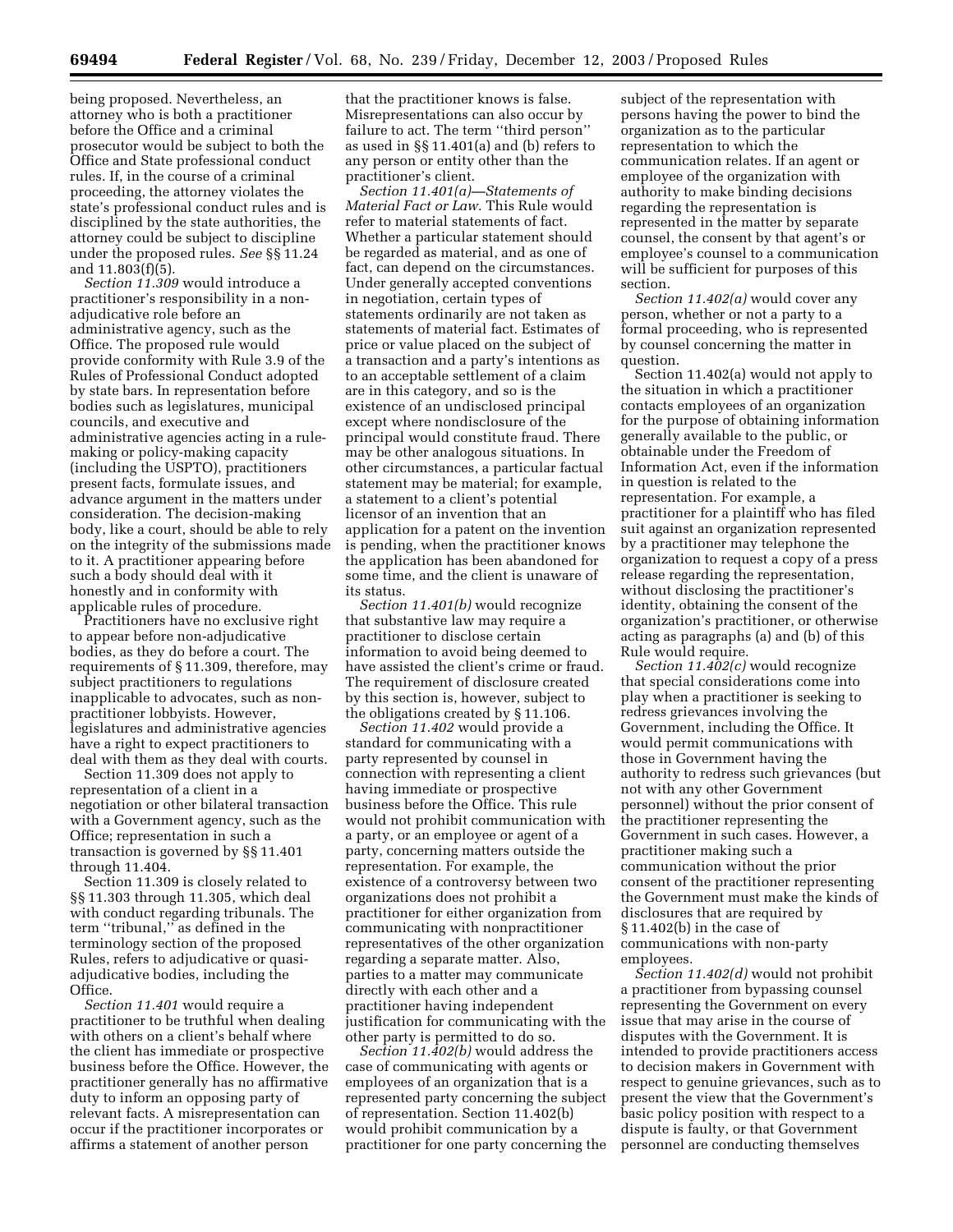improperly with respect to aspects of the dispute. It is not intended to provide direct access on routine disputes such as ordinary discovery disputes, extensions of time or other scheduling matters, or similar routine aspects of the resolution of disputes.

Section 11.402 is not intended to enlarge or restrict the law enforcement activities of the United States or the Office of Enrollment and Discipline, which are authorized and permissible under the Constitution and the law of the United States. The ''authorized by law'' proviso to § 11.402(a) is intended to permit Government conduct that is valid under this law. The proviso is not intended to freeze any particular substantive law, but is meant to accommodate substantive law as it may develop over time.

*Section 11.403* would provide a standard for communicating with an unrepresented person, particularly one not experienced in dealing with legal matters. Such a person might assume that a practitioner will provide disinterested advice concerning the law even when the practitioner represents a client. In dealing personally with any unrepresented third party on behalf of the practitioner's client, a practitioner should not give advice to the unrepresented party other than the advice to obtain counsel.

*Section 11.404* would require a practitioner to respect the rights of third parties. Responsibility to a client requires a practitioner to subordinate the interests of others to those of the client, but that responsibility does not imply that a practitioner may disregard the rights of third persons. It is impractical to catalogue all such rights, but they include legal restrictions on methods of obtaining evidence from third persons.

*Section 11.501* would set forth the responsibilities of a partner or supervisory practitioner. Paragraphs (a) and (b) of § 11.501 would refer to practitioners having supervisory authority over the professional work of a firm, or unit of a Government agency. This includes members of a partnership and the shareholders in a law firm organized as a professional corporation; practitioners having supervisory authority in the law department of an enterprise or Government agency; and practitioners who have intermediate managerial responsibilities in a firm.

Under § 11.501(a), a partner or supervisory practitioner in a firm would be responsible for ensuring that the firm has in effect measures giving reasonable assurance that all practitioners in the firm conform to the Rules of Professional Conduct. Under

§ 11.501(b), a supervisory practitioner in a Government unit would be responsible for making reasonable efforts to ensure that any practitioner subject to supervision conforms to the Rules of Professional Conduct.

The measures required to fulfill the responsibility prescribed in §§ 11.501(a) and (b) would depend on the firm's or unit's structure and the nature of its practice. In a small firm, informal supervision and occasional admonition ordinarily might be sufficient. In a large firm, or in practice situations in which intensely difficult ethical problems frequently arise, more elaborate procedures may be necessary. Some firms, for example, have a procedure whereby junior practitioners can make confidential referral of ethical problems directly to a designated senior partner or special committee. *See* § 11.502. Firms, whether large or small, may also encourage their members to participate in continuing legal education in professional ethics if such education is not required. In any event, the ethical atmosphere of a firm can influence the conduct of all its members and a practitioner having authority over the work of another may not assume that the subordinate practitioner will inevitably conform to the Rules.

*Paragraph (c) of § 11.501* would set forth general principles of imputed responsibility for the misconduct of others. Section 11.501(c)(1) would make any practitioner who orders or, with knowledge, ratifies misconduct responsible for that misconduct. *See also* § 11.804(a). Section 11.501(c)(2) would extend that responsibility to any practitioner who is a partner in the firm in which the misconduct takes place, or who has direct supervisory authority over the practitioner who engages in misconduct, when the practitioner knows or should reasonably know of the conduct and could intervene to ameliorate its consequences. Whether a practitioner has such supervisory authority in particular circumstances would be a question of fact. A practitioner with direct supervisory authority is a practitioner who has an actual supervisory role with respect to directing the conduct of other practitioners in a particular representation. A practitioner who is technically a ''supervisor'' in organizational terms, but is not involved in directing the effort of other practitioners in a particular representation, is not a supervising practitioner with respect to that representation.

The existence of actual knowledge is also a question of fact. Whether a practitioner should reasonably have

known of misconduct by another practitioner in the same firm would be an objective standard based on evaluation of all the facts, including the size and organizational structure of the firm, the practitioner's position and responsibilities within the firm, the type and frequency of contacts between the various practitioners involved, the nature of the misconduct at issue, and the nature of the supervision or other direct responsibility (if any) actually exercised. The mere fact of partnership or a position as a principal in a firm would not be sufficient, without more, to satisfy this standard. Similarly, the fact that a practitioner holds a position on the management committee of a firm, or heads a department of the firm, would not be sufficient, standing alone, to satisfy this standard.

Appropriate remedial action would depend on the immediacy of the involvement and the seriousness of the misconduct. The supervisor would be required to intervene to prevent avoidable consequences of misconduct if the supervisor knows that the misconduct occurred. Thus, if a supervising practitioner knows that a subordinate misrepresented a matter to an opposing party in a negotiation, the supervisor as well as the subordinate would have a duty to correct the resulting misapprehension.

Professional misconduct by a practitioner under supervision could reveal a violation of § 11.501(b) on the part of the supervisory practitioner even though it would not entail a violation of § 11.501(c) because there was no direction, ratification, or knowledge of the violation.

Apart from §§ 11.501 and 11.804(a), a practitioner would not have disciplinary liability for the conduct of a partner, associate, or subordinate. Whether a practitioner may be liable civilly or criminally for another practitioner's conduct is a question of law beyond the scope of these Rules.

*Section 11.502* would set forth the ethical responsibilities of a subordinate practitioner. Although a practitioner would not be relieved of responsibility for a violation by the fact that the practitioner acted at the direction of a supervisor, that fact may be relevant in determining whether a practitioner had the knowledge required to render conduct a violation of the Rules. For example, if a subordinate filed a frivolous pleading at the direction of a supervisor, the subordinate would not be guilty of a professional violation unless the subordinate knew of the document's frivolous character.

When practitioners in a supervisorsubordinate relationship encounter a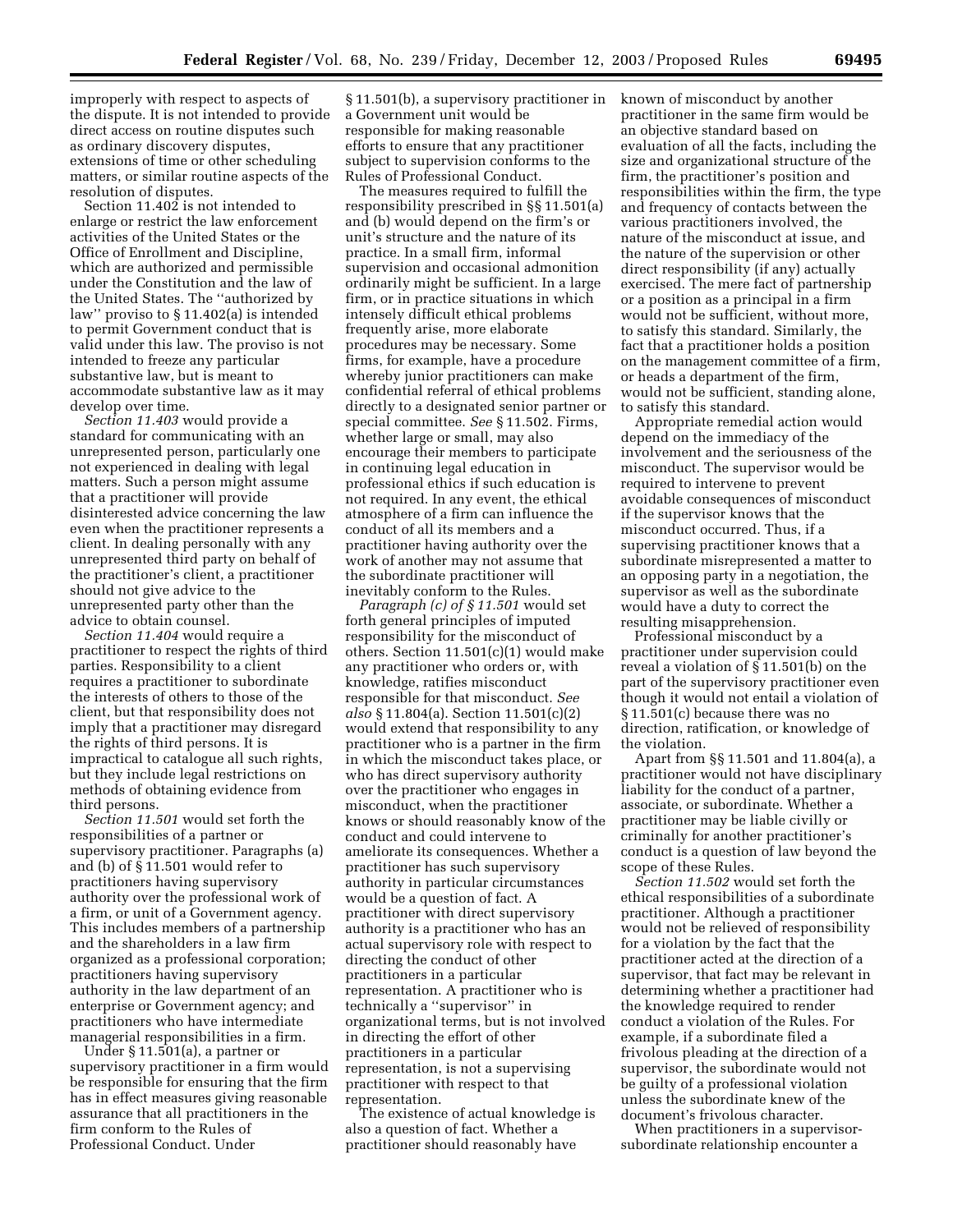matter involving professional judgment as to ethical duty, the supervisor may assume responsibility for making the judgment. Otherwise a consistent course of action or position could not be taken. If the question can reasonably be answered only one way, the duty of both practitioners is clear and they would be equally responsible for fulfilling it. However, if the question is reasonably arguable, someone has to decide upon the course of action. That authority ordinarily reposes in the supervisor, and a subordinate may be guided accordingly. For example, if a question arises whether the interests of two clients conflict under § 11.107, the supervisor's reasonable resolution of the question should protect the subordinate professionally if the resolution is subsequently challenged.

*Section 11.503* would set forth a practitioner's responsibilities regarding nonpractitioner assistants. Practitioners generally employ assistants in their practice, including secretaries, investigators, law student interns, and paraprofessionals. Such assistants, whether employees or independent contractors, act for the practitioner in rendition of the practitioner's professional services. A practitioner should give such assistants appropriate instruction and supervision concerning the ethical aspects of their employment, particularly regarding the obligation not to disclose information relating to representation of the client, and should be responsible for their work product. The measures employed in supervising nonpractitioners should take account of the fact that they do not have legal training and are not subject to professional discipline.

Just as practitioners in private practice may direct the conduct of investigators who may be independent contractors, prosecutors and other Government practitioners may effectively direct the conduct of police or other governmental investigative personnel, even though they may not have, strictly speaking, formal authority to order actions by such personnel, who report to the chief of police or the head of another enforcement agency. Such prosecutors or other Government practitioners have a responsibility for police or investigative personnel, whose conduct they effectively direct, equivalent to that of private practitioners with respect to investigators hired by private practitioners. *See also* the comments to § 11.501, in particular, the concept of what constitutes direct supervisory authority, and the significance of holding certain positions in a firm.

Comments to § 11.501 apply as well to § 11.503.

*Section 11.504* would provide for the professional independence of a practitioner. The provisions of § 11.504 would express traditional limitations on sharing fees with nonpractitioners. (On sharing fees among practitioners not in the same firm, *see* § 11.105(e).) These limitations would be to protect the practitioner's professional independence of judgment. Where someone other than the client pays the practitioner's fee or salary, or recommends employment of the practitioner, that arrangement does not modify the practitioner's obligation to the client. As stated in § 11.504(d), such arrangements should not interfere with the practitioner's professional judgment.

Giving anything of value in exchange for recommending or securing employment for the practitioner would be specifically barred. Thus, for example, under proposed § 11.504(a), a practitioner would not be able to receive payment from an inventor for legal services and then pay an invention promoter a share for finding the inventor-client and referring the inventor-client to the practitioner. Likewise, the prohibition against a practitioner splitting fees with a nonpractitioner is directed at the risk posed by the possibility of control of legal matters by a non-practitioner interested more in personal profit than the client's welfare. *See In the Matter of Jones,* 2 Cal. State Bar Ct.Rptr. 411 (Review Dept. 1993). To the extent this policy is implicated, a practitioner should not be able to ''sanitize'' such impermissible fee-splitting by the simple expedient of having an invention promoter receive the funds, make the division, and distribute them to the practitioner. *Accord* Formal Opinion 1997–148, Standing Committee on Professional Responsibility and Conduct (California); Formal Opinion 87, Ethics Committee of the Colorado State Bar (1991). Under proposed § 11.504(b), such practices would be specifically proscribed in cases involving an invention promoter. Ethics opinions and court decisions in those jurisdictions finding violations of rules barring fee-splitting between lawyers and non-lawyers in the estate planning and living trust contexts do not turn upon whether the lawyer receives payment for the trust and divides it with the marketer, or vice versa.

*Section 11.505* would proscribe engaging in or aiding the unauthorized practice of law. The definition of the practice of law is established by law and might vary from one jurisdiction to another. Whatever the definition,

limiting the practice of patent law before the Office to those recognized to practice protects the public against rendition of legal services by unqualified persons or organizations. A patent application is recognized as being a legal document. *See Sperry* v. *Florida,* 373 U.S. 379, 137 USPQ 578 (1963). Thus, a corporation that is not authorized to practice law renders legal services, as opposed to clerical services where, upon request from a general practice attorney and for a fee, it causes a patent application to be prepared by a registered practitioner. *See Lefkowitz* v. *Napatco,* 415 N.E.2d 916, 212 USPQ 617 (NY 1980). There are numerous cases and ethics opinions wherein attorneys have been found to have aided lay organizations in the unauthorized practice of law by agreeing to accept referrals from a non-lawyer engaged in unauthorized practice of law. Some involve non-lawyers marketing estate planning packages. A registered practitioner accepting referrals from a non-lawyer engaged in unauthorized practice of law paralleling such marketing packages might be aiding the unauthorized practice of law. An attorney was found to have aided the unauthorized practice of law by permitting a non-attorney operating as a business to gather data from estate planning clients for preparation of legal documents, and forward the data to the attorney who thereafter prepared the documents (including a will, living trust, living will, and powers of attorney). The attorney, without having personally met or corresponded with the client, forwarded the documents to the non-attorney for the client to execute. *See Wayne County Bar Ass'n.* v. *Naumoff,* 660 N.E.2d 1177 (Ohio 1996). In another case, an attorney agreed to accept referrals from nonattorneys who marketed, through free seminars, living trusts as estate planning devices to avoid probate. At the conclusion of the seminars, the marketers gathered personal and asset information on a form from clients desiring consultations with the marketers. The marketers then discussed the living trust with the clients, and what could and could not be done. The marketers recommended the attorney, who accepted 100 referrals in a two year period. The information gathered by the marketers would then be forwarded to the attorney, either by the marketers or the clients, and the attorney then spoke with the clients by telephone to answer their questions. The attorney then prepared trust documents for the clients' review, and later met with the clients in person,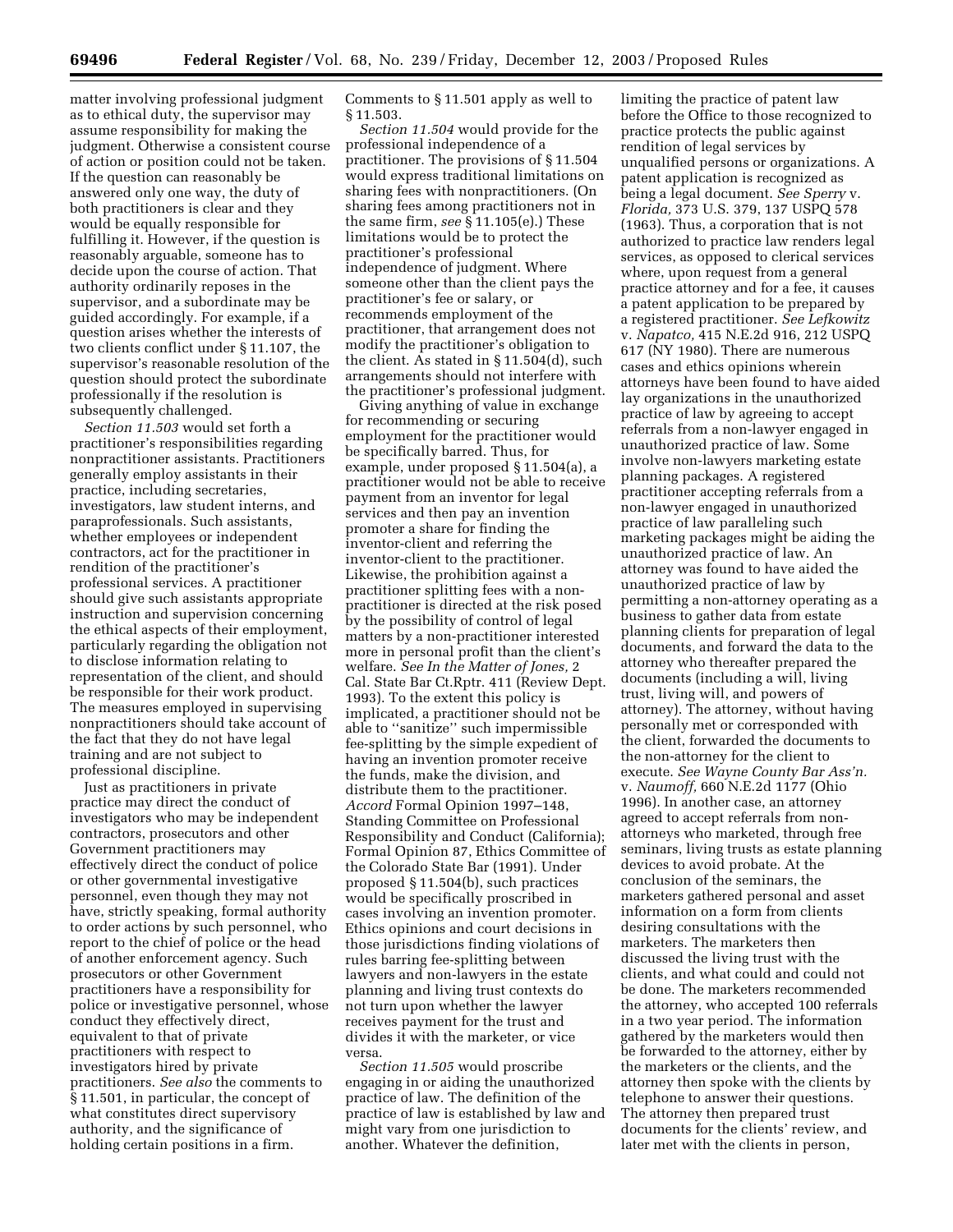went over the information and documents, and the clients signed the documents at the meeting. The attorney was found to have aided the unauthorized practice of law. *See Comm. on Professional Ethics & Conduct* v. *Baker,* 492 N.W.2d 695,597 (Iowa 1992). *See also People* v. *Laden,* 893 P.2d 771 (Colo. 1995), *People* v. *Macy,* 789 P.2d 188 (Colo. 1990), *People* v. *Boyles,* 591 P.2d 1315 (Colo. 1979); *In re Discipio,* 645 N.E.2d 906 (Ill. 1994); *In re Komar,* 532 N.E.2d 801 (Ill. 1988); Formal Opinion 705, Committee on Professional Ethics of the Illinois State Bar Association (1982); Formal Opinion 1977–148, Standing Committee on Professional Responsibility and Conduct; Formal Opinion 87, Ethics Committee of the Colorado State Bar (1991).

*Paragraphs (b), (c), and (d) of § 11.505* would permit a practitioner to employ the services of paraprofessionals and delegate functions to them, so long as the practitioner supervises the delegated work and retains responsibility for their work. *See* § 11.503. Likewise, it would permit practitioners to provide professional advice and instruction to nonpractitioners whose employment requires knowledge of law; for example, claims adjusters, employees of financial or commercial institutions, social workers, accountants and persons employed in Government agencies. In addition, a practitioner may counsel nonpractitioners who wish to proceed *pro se.* Paragraph (d) of § 11.505, like § 10.47(b), makes it clear that a practitioner is prohibited from aiding a suspended or excluded practitioner in the practice of law before the Office.

*Section 11.506,* like current § 10.38, would prohibit agreements restricting rights to practice. An agreement restricting the right of partners or associates to practice after leaving a firm not only limits their professional autonomy, but also limits the freedom of clients to choose a practitioner. Section 11.506(a) would prohibit such agreements except for restrictions incident to provisions concerning retirement benefits for service with the firm.

*Paragraph (b) of § 11.506* would prohibit a practitioner from agreeing not to represent other persons in connection with settling a claim on behalf of a client.

*Section 11.507* would provide for a practitioner being subject to the Rules of Professional Conduct if the practitioner provides law-related services.

*Section 11.601* would encourage a practitioner to provide *pro bono publico service.* This Rule would reflect the long-standing ethical principle

underlying Canon 2 of the Code of Professional Responsibility that ''A practitioner should assist the legal profession in fulfilling its duty to make legal counsel available.'' The Rule would incorporate the legal profession's historical commitment to the principle that all persons in our society should be able to obtain necessary legal services. The Rule would also recognize that the rights and responsibilities of individuals and groups in the United States are increasingly defined in legal terms and that, as a consequence, legal assistance in coping with the web of statutes, rules, and regulations is imperative for persons of modest and limited means, as well as for the relatively well-to-do. The Rule would also recognize that a practitioner's *pro bono* services are sometimes needed to assert or defend public rights belonging to the public generally where no individual or group can afford to pay for the services.

This Rule would carry forward the ethical precepts set forth in the Code. Specifically, the Rule would recognize that the basic responsibility for providing legal services for those unable to pay ultimately rests upon the individual practitioner, and that every practitioner, regardless of professional prominence or professional workload, should find time to participate in or otherwise support the provision of legal services to the disadvantaged.

The Rule also would acknowledge that while the provision of free legal services to those unable to pay reasonable fees continues to be an obligation of each practitioner as well as the profession generally, the efforts of individual practitioners are often not enough to meet the need. Thus, it has been necessary for the profession and Government to institute additional programs to provide legal services. Accordingly, legal aid offices, practitioner referral services, and other related programs have been developed, and others will be developed by the profession and Government. Every practitioner should support all proper efforts to meet this need for legal services. A practitioner also should not refuse a request from a court or bar association to undertake representation of a person unable to obtain counsel except for compelling reasons such as those listed in § 11.602.

*Section 11.601* also would express the profession's traditional commitment to make legal counsel available, but it is not intended that the Rule be enforced through disciplinary process. Neither is it intended to place any obligation on a Government practitioner that is inconsistent with laws, such as 18 U.S.C. 203 and 205, limiting the scope

of permissible employment or representational activities.

*Section 11.602* would provide for a practitioner's accepting a tribunal's appointment to represent a client. The practitioner would not be obligated to accept appointment if the practitioner regards the client's character or cause as repugnant. All practitioners have a responsibility to assist in providing *pro bono publico* service. *See* section 11.601. An individual practitioner fulfills this responsibility by accepting a fair share of unpopular matters or indigent or unpopular clients. A practitioner may also be subject to appointment by a court to serve unpopular clients or persons unable to afford legal services. This rule should not be construed as empowering the Office, and the Office does not intend to use this rule, as a means to appoint a practitioner to represent any person or party before the Office in any matter.

*Section 11.602 and Appointed Counsel.* For good cause a practitioner may seek to decline an appointment to represent a person who cannot afford to retain counsel or whose cause is unpopular. Good cause exists if the practitioner could not handle the matter competently, see § 11.101, or if undertaking the representation would result in an improper conflict of interest; for example, when the client or the cause is so repugnant to the practitioner as to be likely to impair the client-practitioner relationship or the practitioner's ability to represent the client. A practitioner may also seek to decline an appointment if acceptance would be substantially and unreasonably burdensome, such as when it would impose a financial sacrifice so great as to be unjust.

An appointed practitioner would have the same obligations to the client as retained counsel, including the obligations of loyalty and confidentiality, and is subject to the same limitations on the clientpractitioner relationship, such as the obligation to refrain from assisting the client in violation of the Rules.

*Section 11.603* would provide for practitioners supporting and participating in legal service organizations. A practitioner who is an officer or a member of such an organization does not thereby have a client-practitioner relationship with persons served by the organization. However, there is potential conflict between the interests of such persons and the interests of the practitioner's clients. If the possibility of such conflict disqualified a practitioner from serving on the board of a legal services organization, the profession's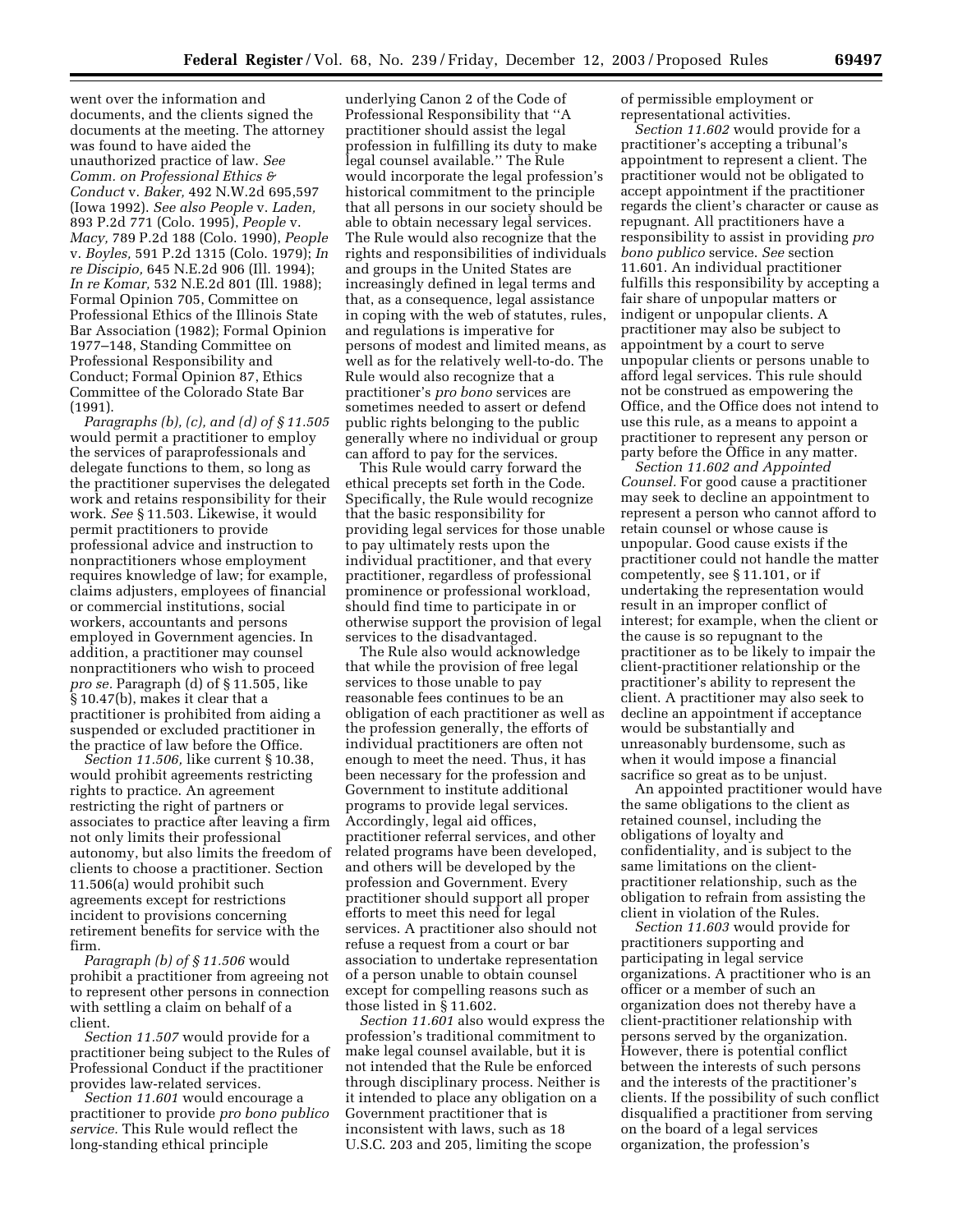involvement in such organizations would be severely curtailed. It may be necessary in appropriate cases to reassure a client of the organization that the representation will not be affected by conflicting loyalties of a member of the board. Established, written policies in this respect can enhance the credibility of such assurances.

*Section 11.604* would encourage the efforts of practitioners to maintain and improve our legal system. This system should function in a manner that commands public respect and fosters the use of legal remedies to achieve redress of grievances. By reason of education and experience, practitioners are especially qualified to recognize deficiencies in the legal system and to initiate corrective measures therein. Thus, they should participate in proposing and supporting legislation and programs to improve the system, without regard to the general interests or desires of clients or former clients. Rules of law are deficient if they are not just, understandable, and responsive to the needs of society. If a practitioner believes that the existence or absence of a rule of law, substantive or procedural, causes or contributes to an unjust result, the practitioner should endeavor by lawful means to obtain appropriate changes in the law. This Rule expresses the policy underlying Canon 8 of the Code of Professional Responsibility of the American Bar Association that ''A practitioner should assist in improving the legal system'' through legislation. Practitioners employed by the Government may be subject to limits on their personal ability to propose legislation regarding the department or agency where they are employed. Accordingly, it is not intended that this Rule be enforced through disciplinary process.

Practitioners involved in organizations seeking law reform generally do not have a clientpractitioner relationship with the organization. Otherwise, it might follow that a practitioner could not be involved in a bar association law reform program that might indirectly affect a client. *See also* § 11.102(b). For example, a practitioner specializing in patent law prosecution or litigation might be regarded as disqualified from participating in drafting revisions of rules governing that subject. In determining the nature and scope of participation in such activities, a practitioner should be mindful of obligations to clients under other Rules, particularly § 11.107. A practitioner is professionally obligated to protect the integrity of the program by making an appropriate disclosure within the

organization when the practitioner knows a private client might be materially benefited.

*Section 11.701* would govern all communications about a practitioner's services, including advertising. It is especially important that statements about a practitioner or the practitioner's services be accurate, since many members of the public lack detailed knowledge of legal matters. Certain advertisements such as those that describe the amount of a damage award, the practitioner's record in obtaining favorable verdicts, or those containing client endorsements, unless suitably qualified, have a capacity to mislead by creating an unjustified expectation that similar results can be obtained for others. Advertisements comparing the practitioner's services with those of other practitioners are false or misleading if the claims made cannot be substantiated.

*Section 11.701 and Advertising.* To assist the public in obtaining legal services, practitioners should be allowed to make known their services not only through reputation but also through organized information campaigns in the form of advertising. Advertising involves an active quest for clients, contrary to the tradition that a practitioner should not seek clientele. However, the public's need to know about legal services can be fulfilled in part through advertising. This need is particularly acute in the case of persons of moderate means who have not made extensive use of legal services. The interest in expanding public information about legal services ought to prevail over considerations of tradition.

Section 11.701 would permit public dissemination of information concerning a practitioner's name or firm name, address, and telephone number; the kinds of services the practitioner will undertake; the basis on which the practitioner's fees are determined, including prices for specific services and payment and credit arrangements; a practitioner's foreign language ability; names of references and, with their consent, names of clients regularly represented; and other information that might invite the attention of those seeking legal assistance.

Questions of effectiveness and taste in advertising are matters of speculation and subjective judgment. Some state jurisdictions have had extensive prohibitions against television advertising, against advertising going beyond specific facts about a practitioner, or against ''undignified'' advertising. Television is now one of the most powerful media for getting

information to the public, particularly persons of low and moderate income; prohibiting television advertising, therefore, would impede the flow of information about legal services to many sectors of the public. Limiting the information that may be advertised has a similar effect.

This proposal is based on the premise that there might be no significant distinction between disseminating information and soliciting clients through mass media or through individual personal contact. In-person solicitation can, however, create additional problems because of the particular circumstances in which the solicitation takes place. Section 11.701 prohibits in-person solicitation in circumstances or through means that are not conducive to intelligent, rational decisions.

*Sections 11.701 and 11.702, and paying others to recommend a practitioner.* A practitioner would be allowed to pay for advertising permitted by this section. *See* § 11.702(c). Section 11.702 also would permit a practitioner to pay a not-for-profit lawyer referral service or legal service organization for channeling professional work to the practitioner. Thus, such a service or organization, other than the practitioner may advertise or recommend the practitioner's services. Likewise, a practitioner may participate in practitioner referral programs and pay the usual fees charged by such programs. However, special concerns arise when a practitioner is making payments to intermediaries, such as invention promoters, to recommend the practitioner's services to others. These concerns are particularly significant when the payments are not being made to a recognized or established agency or organization, such as a bar-organized practitioner referral program. In employing intermediaries, such as invention promoters, the practitioner is bound by all of the provisions of § 11.701. However, paragraphs (b)(4), and (b)(5) of § 11.701 contain provisions specifically relating to the use of intermediaries.

*Paragraph (b)(4) of § 11.701* imposes specific obligations on the practitioner who uses an intermediary to ensure that the potential client, who is the target of the solicitation, is informed of the consideration paid or to be paid by the practitioner to the intermediary, and any effect of the payment of such consideration on the total fee to be charged. The concept of payment, as incorporated in § 11.701(b)(4), includes giving anything of value to the recipient and is not limited to payments of money alone. For example, if an intermediary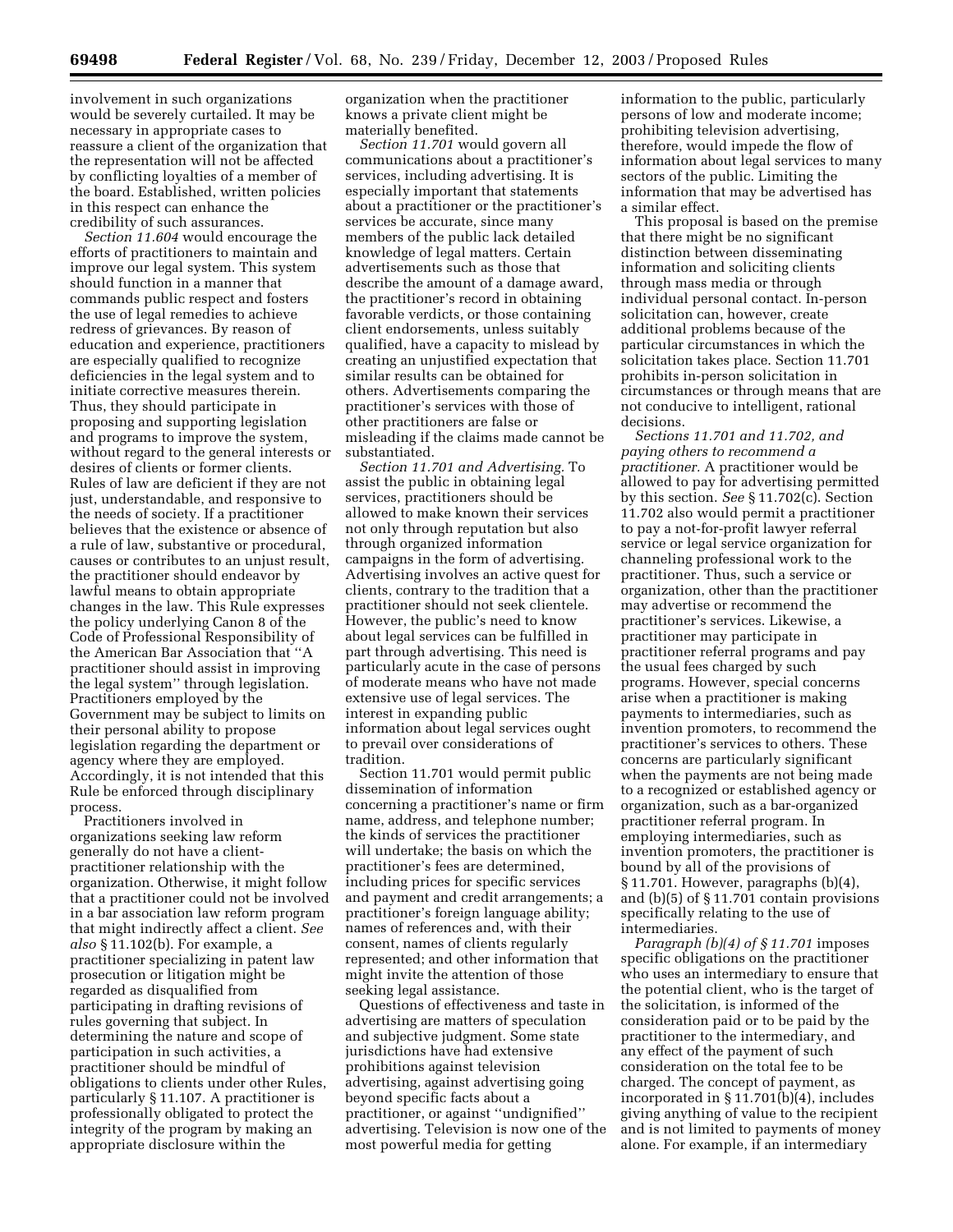were provided the free use of an automobile or free clerical services in return for soliciting clients on behalf of the practitioner, the obligations imposed by § 11.701(b)(4) would apply and impose the specified disclosure requirements.

Statements by an invention promoter in connection with the marketing of the patent applications and inventions, whether on the telephone, at a seminar, or oral or in writing, regarding a practitioner preparing the patent applications and the availability of that practitioner to respond to questions relating to the application, would be communications under § 11.701 since they concern the availability of a practitioner for professional employment, and are therefore subject to the requirements of § 11.701. Like the communications found violative in *Leoni* v. *State Bar, supra,* 39 Cal.3d 609 (Cal. 1985) and *People* v. *Morse,* 21 Cal.App.4th 259, fn. 13 (1993), affd. *In re Morse,* 11 Cal. A4th 184 (Cal. 1995) they have potential to mislead members of the public. In *Leoni* v. *State Bar,* the letters and brochures inaccurately suggested or intimated that all recipients needed a lawyer, that their property was subject to immediate attachment, that bankruptcy was appropriate for them, and the like. In *People* v. *Morse,* the advertisements made inaccurate suggestions and statements regarding the protections afforded recipients by the homestead laws. Statements which, by their generic, ''one-size-fits-all'' recommendation of patents for everyone, may similarly contain untrue statements, and omit facts—such as that patents may not be worth the cost or in the client's best interest in every case necessary to make the communications not misleading.

Further, an invention promoter's statements on the telephone or at a meeting regarding the professional employment of the practitioner in connection with obtaining patent protection would constitute a prohibited in-person solicitation under §§ 11.703(a) and 11.703(b). Section 11.703(a) and (b) would proscribe a practitioner from seeking employment through an intermediary under circumstances involving false or misleading statements, undue influence, a potential client who is physically or mentally unable to exercise reasonable judgment, and the practitioner has not taken reasonable steps to ensure that the potential client is informed of the consideration paid to the intermediary as well as any possible effect the payment has on the total fee charged. These rules would apply because a

significant motivation for the promotion of the practitioner's services for the inventor is pecuniary gain (rather than communication of general information regarding patents). *See FTC* v. *AIRD,* 219 B.R. 639 (D Mass. 1998). For purposes of § 11.703, it makes no difference whether the invention promoter or the practitioner seeks or receives payment from the participant, since the rule regulates employment motivated by pecuniary gain, without regard to whether a practitioner or one acting on his behalf seeks or obtains that gain. Since the solicitation is directed at obtaining prospective clients with whom the practitioner has no prior professional relationship, it would be prohibited by § 11.703(a). The use of the invention promoter to communicate with the inventor would not insulate the practitioner from § 11.703, which prohibits improper solicitations made by ''an intermediary for the practitioner.'' In both the advertising and the solicitations, the invention promoter cannot do on the practitioner's behalf what the practitioner cannot do. The invention promoter simply becomes the agent of the practitioner. A practitioner cannot avoid the prohibition against in-person solicitation by associating with a nonpractitioner who engages in such prohibited conduct on the lawyer's behalf. *Accord* Formal Opinion 1997– 148, Standing Committee on Professional Responsibility and Conduct (California).

*Paragraph (b)(5) of § 11.701* would impose specific obligations on the practitioner who uses an invention promoter as an intermediary to ensure that the potential client who is the target of the solicitation is accurately informed in every contract between the client and intermediary of all legal fees and expenses included in the funds the client delivers to the intermediary. The practitioner would also have to ensure that every communication to the client by the intermediary requesting funds accurately reflect all legal fees and expenses included in the funds sought, and that the potential client is informed of the discount in legal fees the practitioner gives or will give in consideration for the promoter referring a client.

*Paragraph (d) of § 11.701* is based on 35 U.S.C. 32, and prohibits advertising that is specifically precluded by statute.

*Paragraph (e) of § 11.701* is based on 5 U.S.C. 501, which prohibits the use of the name of a Member of Congress or of an individual in the service of the United States in advertising the practitioner's practice before the Office.

*Section 11.702* would provide for advertising by practitioners. Paragraph (a) of § 11.702 would continue the requirements of current § 10.32(a) that provide for practitioners advertising their services through public media. Paragraph (b) of § 11.702 would introduce a requirement of keeping a copy of advertisements or communications (whether in printed or electronic media) for a period for two years. Paragraph (e) of § 11.702, like current § 10.32(c), would require any communication made pursuant to this rule to include the name of at least one practitioner responsible for its content.

*Section 11.703* would address the potential for abuse inherent in direct inperson or live telephone contact by a practitioner with a prospective client known to need legal services. These forms of contact between a practitioner and a prospective client subject the layperson to the private importuning of the trained advocate in a direct interpersonal encounter. The prospective client, who may already feel overwhelmed by the circumstances giving rise to the need for legal services, may find it difficult fully to evaluate all available alternatives with reasoned judgment and appropriate self-interest in the face of the practitioner's presence and insistence upon being retained immediately. The situation is filled with the possibility of undue influence, intimidation, and overreaching, as was recognized in *Ohralik* v. *Ohio State Bar Ass'n.,* 436 U.S. 447 (1978) (disciplining attorney for soliciting clients for pecuniary gain under circumstances evidencing undue influence, intimidation, or overreaching).

*Paragraph (a) of § 11.703,* like current § 10.33, would provide a general prohibition against in-person or live telephone contact to solicit professional employment from a prospective client with whom the practitioner has no family or prior professional relationship when a significant motive for the practitioner's doing so is the practitioner's pecuniary gain and the solicitation occurs under circumstances evidencing undue influence, intimidation, or overreaching. This potential for abuse inherent in direct inperson or live telephone solicitation of prospective clients justifies its prohibition, particularly since practitioner advertising and written and recorded communication permitted under § 11.702 offer alternative means of conveying necessary information to those who may be in need of legal services. Advertising and written and recorded communications which may be mailed or autodialed make it possible for a prospective client to be informed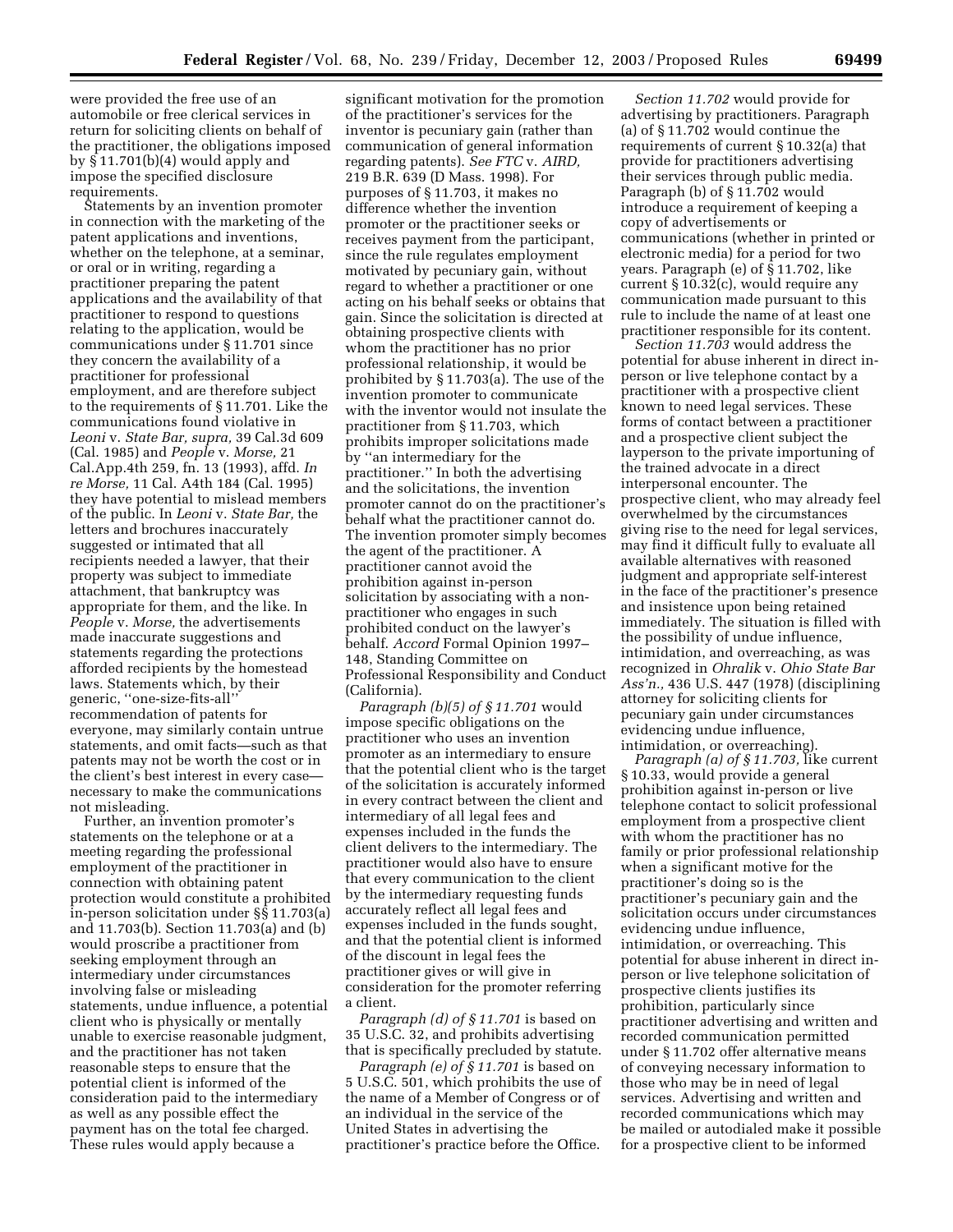about the need for legal services, and about the qualifications of available practitioners, without subjecting the prospective client to direct in-person or telephone persuasion that may overwhelm the client's judgment.

A practitioner may not circumvent the Rules of Professional Conduct through the acts of another. *See* § 11.804(a). Accordingly, the provisions of § 11.804(a) may be violated by any solicitation by an intermediary invention promoter involving in-person or live telephone contact to solicit professional employment for a practitioner from a prospective client with whom the practitioner has no family or prior professional relationship when a significant motive is the pecuniary.

*Paragraph (c) of § 11.703* would require the words ''Advertising Material'' on the outside of the envelope, and at the beginning and end of any electronic or recorded communication. The use of general advertising and written and recorded communications to transmit information from practitioner to prospective client, including patent and trademark clients, rather than direct in-person or live telephone contact, will help to assure that the information flows clearly as well as freely. The contents of advertisements and communications permitted under § 11.702 are permanently recorded so that they cannot be disputed and may be shared with others who know the practitioner. This potential for informal review is itself likely to help guard against statements and claims that might constitute false and misleading communications, in violation of § 11.701. The contents of direct inperson or live telephone conversations between a practitioner to a prospective client can be disputed and are not subject to third-party scrutiny. Consequently, they are much more likely to approach (and occasionally cross) the dividing line between accurate representations and those that are false and misleading.

There is far less likelihood that a practitioner would engage in abusive practices against an individual with whom the practitioner has a prior personal or professional relationship or where the practitioner is motivated by considerations other than the practitioner's pecuniary gain. Consequently, the general prohibition in § 11.703(a) and the requirements of § 11.703(c) would not be applicable in those situations.

But even permitted forms of solicitation can be abused. Thus, any solicitation which contains information

which is false or misleading within the meaning of § 11.701, which involves coercion, duress or harassment within the meaning of § 11.703(b)(2), or which involves contact with a prospective client who has made known to the practitioner a desire not to be solicited by the practitioner within the meaning of § 11.703(b)(1) would be prohibited. Further, if after sending a letter or other communication to a client as permitted by § 11.702 the practitioner receives no response, any further effort to communicate with the prospective client may violate the provisions of § 11.703(b). Likewise, if a solicitation on a practitioner's behalf by an intermediary contains false or misleading information within the meaning of § 11.701, the solicitation may violate the provisions of § 11.804(a). Similarly, any solicitation by an intermediary invention promoter involving follow-up telephone calls to prospective clients who have not responded to an initial solicitation may violate the provisions of § 11.804(a).

Section 11.703 is not intended to prohibit a practitioner from contacting representatives of inventor-run organizations or groups that may be interested in establishing a group or prepaid legal plan for their members, or insureds for the purpose of informing such entities of the availability of and details concerning the plan or arrangement which the practitioner or the practitioner's firm is willing to offer. This form of communication is not directed to a prospective client. Rather, it is usually addressed to an individual acting in a fiduciary capacity seeking a supplier of legal services for others who may, if they choose, become prospective clients of the practitioner. Under these circumstances, the activity which the practitioner undertakes in communicating with such representatives and the type of information transmitted to the individual are functionally similar to and serve the same purpose as advertising permitted under § 11.702.

The requirement in § 11.703(c) that certain communications be marked ''Advertising Material'' does not apply to communications sent in response to requests of potential clients or their spokespersons or sponsors. General announcements by practitioners, including changes in personnel or office location, do not constitute communications soliciting professional employment from a client known to be in need of legal services within the meaning of this section.

*Paragraph (d) of § 11.703* would permit, in conformity with Rules of Professional Conduct adopted by state bars, a lawyer to participate with an organization which uses personal contact to solicit members for its group or prepaid legal service plan, provided that the personal contact is not undertaken by any practitioner who would be a provider of legal services through the plan. The organization referred to in paragraph (d) must not be owned by or directed (whether as manager or otherwise) by any practitioner or law firm that participates in the plan. For example, paragraph (d) would not permit a lawyer to create an organization controlled directly or indirectly by the practitioner and use the organization for the in-person or telephone solicitation of legal employment of the practitioner through memberships in the plan or otherwise. The communication permitted by these organizations also must not be directed to a person known to need legal services in a particular matter, but is to be designed to inform potential plan members generally of another means of affordable legal services. Practitioners who participate in a legal service plan must reasonably assure that the plan sponsors are in compliance with §§ 11.701, 11.702, and 11.703(b). *See* § 11.804(a).

*Section 11.704* would permit a practitioner to indicate areas of practice in communications about the practitioner's services. If a practitioner practices only in certain fields, or will not accept matters except in a specified field or fields, the practitioner is permitted to so indicate. A practitioner is generally permitted to state that the practitioner is a ''specialist,'' practices a ''specialty,'' or ''specializes in'' particular fields, but such communications are subject to the ''false and misleading'' standard applied in § 11.701 to communications concerning a practitioner's services.

However, a practitioner may not communicate that the practitioner has been recognized or certified as a specialist in a particular field of law, except as provided by this section.

*Paragraph (a) of § 11.704* would continue the provisions of current § 10.31(c) proscribing a non-lawyer, *e.g.,* a patent agent, from holding himself/ herself out as an attorney, lawyer, or member of a bar; or as authorized to practice before the Office in trademark matters unless authorized by § 11.14(b).

*Paragraph (b) of § 11.704* would continue the provisions of current § 10.34(b) permitting a registered practitioner who is an attorney to use the designation ''Patents,'' ''Patent Attorney,'' ''Patent Lawyer,'' ''Registered Patent Attorney,'' or a substantially similar designation.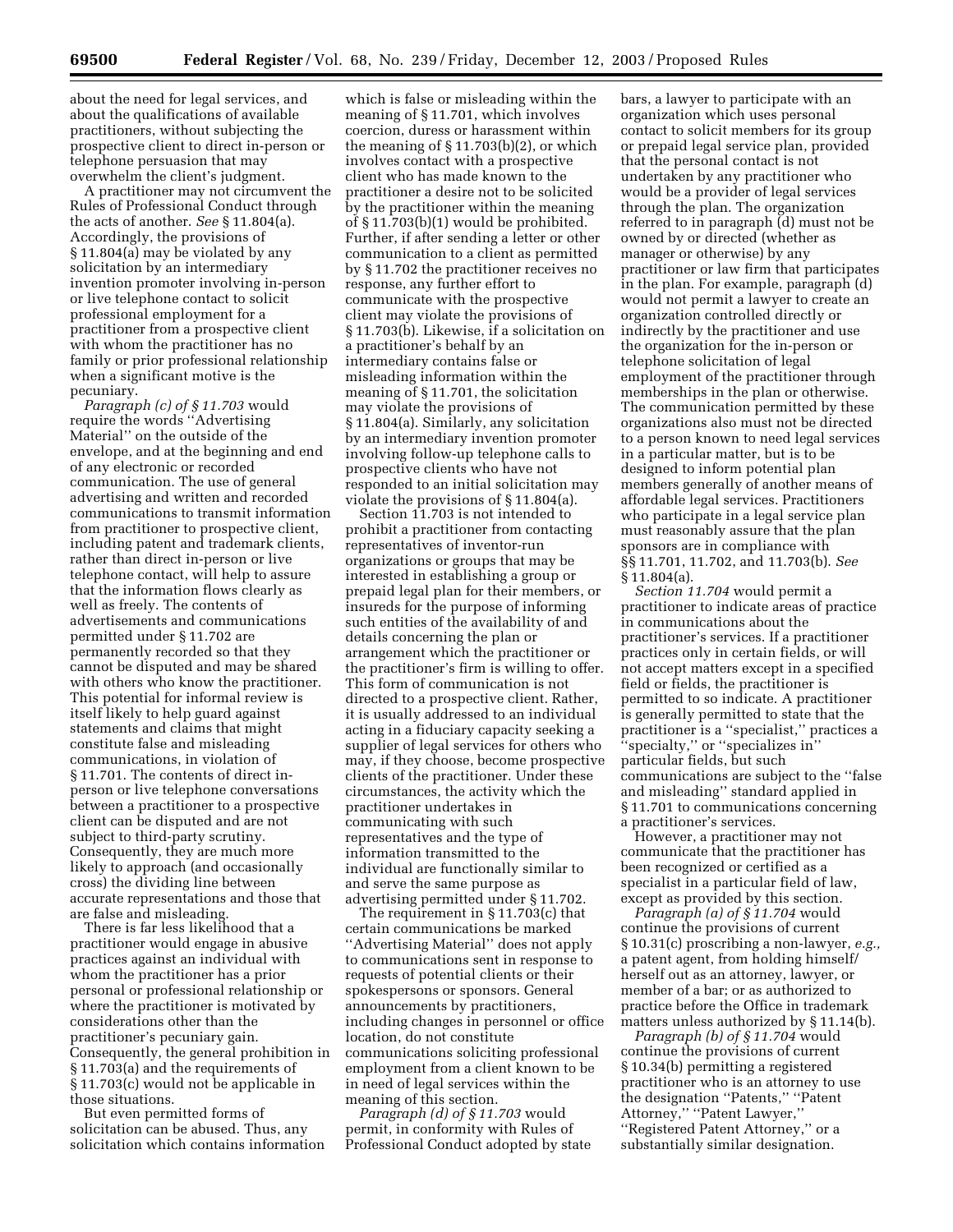*Paragraph (c) of § 11.704* would continue the procedure of current § 10.34(c) permitting a registered patent agent who is not an attorney to use the designation ''Patents,'' ''Patent Agent,'' ''Registered Patent Agent,'' or a substantially similar designation.

*Section 11.705* would provide for firm names and letterheads. A firm may be designated by the names of all or some of its members, by the names of deceased members where there has been a continuing succession in the firm's identity, or by a trade name such as the ABC Legal Clinic. Although the United States Supreme Court has held that legislation may prohibit the use of trade names in professional practice, use of such names in law practice is acceptable so long as it is not misleading. For example, if a private firm uses a trade name that includes a geographical name such as Springfield Legal Clinic, an express disclaimer that it is a public legal aid agency may be required to avoid a misleading implication. It may be observed that any firm name including the name of a deceased partner is, strictly speaking, a trade name. The use of such names to designate law firms has proven a useful means of identification. However, it is misleading to use the name of a practitioner not associated with the firm or a predecessor of the firm.

*Paragraph (d) of § 11.705* would provide that practitioners sharing office facilities, but who are not in fact partners, may not denominate themselves as, for example, Smith and Jones, for that title suggests partnership in the practice of law.

*Section 11.801* would impose the same duty to persons seeking admission to a bar as well as to practitioners. Hence, if a person makes a material false statement in connection with an application for registration, it may be the basis for subsequent disciplinary action if the person is admitted, and in any event may be relevant in a subsequent admission application. The duty imposed by § 11.801 applies to a practitioner's own admission or discipline as well as that of others. Thus, it is a separate professional offense for a practitioner knowingly to make a misrepresentation or omission in connection with a disciplinary investigation of the practitioner's own conduct. Section 11.801 also requires affirmative clarification of any misunderstanding on the part of the admissions or disciplinary authority of which the person involved becomes aware.

*Section 11.801* is subject to the provisions of the Fifth Amendment of the United States Constitution and

corresponding provisions of state constitutions. A person relying on such a provision in response to a question, however, should do so openly and not use the right of nondisclosure as a justification for failure to comply with this rule.

A practitioner representing an applicant for registration, or representing another practitioner who is the subject of a disciplinary inquiry or proceeding, is governed by the Rules applicable to the client-practitioner relationship. For example, § 11.106 may prohibit disclosures, which would otherwise be required by a practitioner serving in such representative capacity. Practitioners representing an applicant or another practitioner must take steps to reasonably assure compliance with §§ 11.303(a)(1) and (2), and 11.804(c). *See Lipman* v. *Dickinson,* 174 F.3d 1363, 50 USPQ 2d 1490 (Fed. Cir. 1999).

*Section 11.803* would require reporting a violation of the Rules of Professional Conduct. Self-regulation of the legal profession requires that members of the profession seek a disciplinary investigation when they know of a violation of the Rules of Professional Conduct. Practitioners have a similar obligation with respect to judicial misconduct. An apparently isolated violation may indicate a pattern of misconduct that only a disciplinary investigation can uncover. Reporting a violation is especially important where the victim is unlikely to discover the offense.

Consistent with the current rule, § 10.24(a), a report about misconduct is not required where it would involve violation of § 11.106. However, a practitioner should encourage a client to consent to disclosure where prosecution would not substantially prejudice the client's interests.

If a practitioner were obliged to report every violation of the Rules, the failure to report any violation would itself be a professional offense. Such a requirement existed in many jurisdictions but proved to be unenforceable. Section 11.803 would limit the reporting obligation to those offenses that a self-regulating profession must vigorously endeavor to prevent. A measure of judgment is, therefore, required in complying with the provisions of this section. The term ''substantial'' refers to the seriousness of the possible offense and not the quantum of evidence of which the practitioner is aware. A written communication describing the substantial misconduct should be made to the OED Director where the conduct is in connection with practice before the Office. Criminal convictions in state or

Federal courts, and disciplinary actions other jurisdictions also should be communicated to the OED Director. A practitioner who believes that another practitioner has a significant problem of alcohol or other substance abuse affecting the latter practitioner's practice before the Office, in addition to reporting the matter to the OED Director, should also report the perceived situation to a counseling committee, operated by the state bar, which assists practitioners having such problems.

The duty to report professional misconduct does not apply to a practitioner retained to represent a practitioner whose professional conduct is in question. Such a situation is governed by the Rules applicable to the client-practitioner relationship.

*Paragraph (b) of § 11.803* would provide for reporting knowledge that an employee of the Office has committed a violation of applicable Federal statute and rules adopted by the Office of Government Ethics (OGE). However, not all such violations are reportable to the Office of Enrollment and Discipline. For example, an Office employee who is not a practitioner could not be subject to the imperative USPTO Rules of Professional Conduct. Accordingly, violations of a Federal statute or OGE-adopted rules should be reported to the appropriate authorities, which do not include OED.

*Paragraph (e) of § 11.803* would provide for disciplining a practitioner suspended or disbarred from practice as an attorney or agent on ethical grounds by any duly constituted authority of the United States (*e.g.*, a Federal court or another agency), a State (*e.g.*, a state supreme court), or a foreign authority in the case of a practitioner residing in a foreign country (*e.g.*, a foreign patent office). Practitioners have been suspended or excluded from practice before the Office following disbarment or suspension in a state. *See In re Davis,* 982 Off. Gaz. 2 (May 1, 1979), *aff'd sub nom., Davis* v. *Commissioner,* No. 80– 1036 (D.C. Cir. Mar. 31, 1981), *cert. denied,* 454 U.S. 1090 (1981) (attorney excluded by USPTO following disbarment in Minnesota for misconduct involving both patent and non-patent matters); *In re Hodgson,* 1023 Off. Gaz. 13 (Oct. 12, 1982) (attorney excluded by USPTO after disbarment in Virginia following criminal conviction); *In re Pattison,* 1023 Off. Gaz. 13 (Oct. 12, 1982) (attorney excluded by USPTO after disbarment in Maryland for misconduct involving patent and non-patent matters); *Attorney Grievance Commission (Maryland)* v. *Pattison,* 441 A.2d 328 (Md. 1982); *Nakamura* v.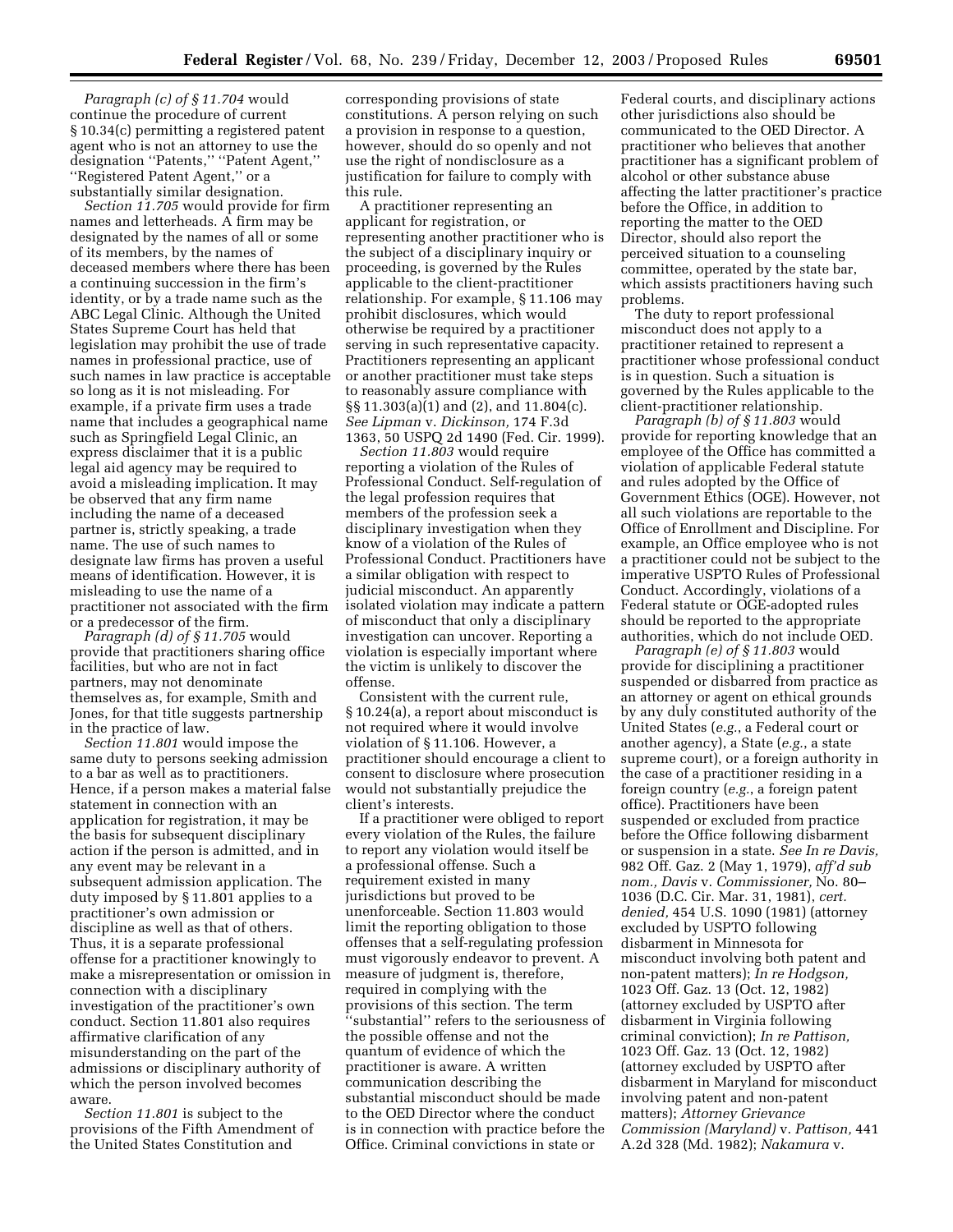*Harper,* 1062 Off. Gaz. 433 (Jan. 28, 1986) (attorney excluded by USPTO after disbarment in Maryland for misconduct in patent and non-patent matters addressed in *Attorney Grievance Commission (Maryland)* v. *Harper,* 477 A.2d 756 (Md. 1984)); and *In re Kraft,* 954 Off. Gaz. 550 (Jan. 11, 1977), *aff'd. sub nom., Kraft* v. *Commissioner,* No. 77–0087 (D.D.C. Nov. 3, 1977) (attorney excluded by USPTO following suspension in Idaho).

*Paragraph (f) of § 11.803* would define some, but not all, acts that would constitute violations of paragraphs (a) through (e) of this section. The USPTO believes that it would be helpful to practitioners if some specific prohibitions were set out in the rules. The prohibitions set out in paragraphs (1) through (4) of § 11.803 represent violations that have occurred in the past or that the USPTO specifically seeks to prevent. The specific acts set out in paragraph (f) would not constitute a complete description of all acts in violation of paragraphs (a) through (e).

*Section 11.804* would continue the practice of providing for discipline involving a variety of acts constituting misconduct.

*Paragraph (b) of § 11.804* would address many kinds of illegal conduct reflecting adversely on fitness to practice law, such as offenses involving fraud and the offense of willful failure to file an income tax return. *See In re Milmore,* 196 USPQ 628 (Comm'r Pat. 1977) (fraud on the Office); *In re Donal E. McCarthy,* 922 Off. Gaz. 2 (May 17, 1974) (income tax evasion); *In re Edwin Crabtree,* 1023 Trademark Off. Gaz. 44 (Oct. 27 1987) (income tax evasion). However, some kinds of offenses carry no such implication. Traditionally, the distinction was drawn in terms of offenses involving ''moral turpitude.'' A current regulation, 37 CFR 10.23(b)(3), proscribes ''illegal conduct involving moral turpitude.'' That concept can be construed to include offenses concerning some matters of personal morality, such as adultery and comparable offenses, that have no specific connection to fitness for the practice of law. Although a practitioner is personally answerable to the entire criminal law, a practitioner should be professionally answerable only for offenses that indicate lack of those characteristics relevant to law practice. Offenses involving violence, dishonesty, breach of trust, or serious interference with the administration of justice are in that category. *See, e.g., In re Bernard Miller,* 688 Off. Gaz. 1 (Nov. 2, 1954) (excluding attorney from USPTO following conviction and incarceration, *Miller* v. *State (Oklahoma),* 281 P.2d

441 (Crim. App. Okla. 1955)). A pattern of repeated offenses, even ones of minor significance when considered separately, can indicate indifference to legal obligation.

*Paragraph (d) of § 11.804,* like § 10.23(b)(5), would prohibit conduct that ''is prejudicial to the administration of justice.'' There is extensive case law on this standard, as set forth below. Examples of these cases involve a practitioner's failure to cooperate with the OED Director or Bar Counsel during an investigation. A practitioner's failure to respond to investigative inquiries or Bar Counsel's subpoenas may constitute misconduct. *See Bovard* v. *Gould,* D96– 02 *http://www.uspto.gov/web/offices/ com/sol/foia/oed/disc/D02.pdf* (Comm'r Pat 1997); *In re Cope,* 455 A.2d 1357 (D.C. 1983); *In re Haupt,* 444 A.2d 317 (D.C. 1982); *In re Lieber,* 442 A.2d 153 (D.C. 1982); *In re Whitlock,* 441 A.2d 989 (D.C. 1982); *In re Russell,* 424 A.2d 1087 (D.C. 1980); *In re Willcher,* 404 A.2d 185 (D.C. 1979). Misconduct also may arise from the failure to abide by agreements made with Bar Counsel. *See In re Harmon,* M–79–81 (D.C. Dec. 14, 1981) (breaking promise to Bar Counsel to offer complainant refund of fee or vigorous representation constitutes conduct prejudicial to the administration of justice).

In the Office, a variety of conduct by practitioners has been found to constitute conduct prejudicial to the administration of justice. For example, such conduct includes a practitioner's destruction of a maintenance fee reminder, payment of Office fees with checks drawn on an overdrawn account, and settling a dispute with a former client by precluding disclosure of a grievance to the Office. *See Bovard* v. *Cole,* D95–01 (Comm'r Pat. 1995); *Weiffenbach* v. *Maxon,* D89–11 (Comm'r Pat. 1990); and *In re Johnson,* D2001–09, *http://www.uspto.gov/web/offices/com/ sol/foia/oed/discD25.pdf* (Comm'r Pat. 2001). In other jurisdictions, a practitioner's failure to appear in court for a scheduled hearing is another common form of conduct deemed prejudicial to the administration of justice. *See In re Evans,* No. M–126–82 (D.C. Dec. 18, 1982); *In re Doud,* Bar Docket No. 442–80 (Sept. 23, 1982); *In re Bush* (Bush III), No. S–58–79/D/39/80 (D.C. Apr. 30, 1980); *In re Molovinsky,* No. M–31–79 (D.C. Aug. 23, 1979). Similarly, failure to obey court orders has been found to constitute misconduct under § 11.804(d). *See In re Whitlock,* 441 A.2d 989–91 (D.C. 1982); *In re Brown,* Bar Docket No. 222–78 (Aug. 4, 1978); and *In re Bush* (Bush I), No. DP– 22–75 (D.C. July 26, 1977).

While the above categories—failure to cooperate with Bar Counsel and failure to obey court orders—encompass the major forms of misconduct proscribed by § 11.804(d), that provision would be interpreted flexibly and includes any improper behavior of an analogous nature. For example, the failure to turn over the assets of a conservatorship to the court or to the successor conservator has been held to be conduct ''prejudicial to the administration of justice.'' *In re Burka,* 423 A.2d 181 (D.C. 1980). In *Russell,* 424 A.2d 1087 (D.C. 1980), the court found that failure to keep the Bar advised of respondent's changes of address, after being warned to do so, was also misconduct under that standard. And in *In re Schattman,* No. M–63–81 (D.C. June 2, 1981), it was held that a practitioner's giving a worthless check in settlement of a claim against the practitioner by a client was improper.

*Paragraph (g) of § 11.804* is based on 35 U.S.C. 32, and would prohibit disreputable or gross misconduct. An example of a practitioner being excluded for gross misconduct is found in *In re Wedderburn,* 1897 Dec. Comm'r. Pat. 77 (Comm'r Pat. 1897), mandamus denied sub nom., *United States ex rel. Wedderburn* v. *Bliss,* 1897 Dec. Comm'r. Pat. 750 (Sup.Ct. D.C. 1897), aff'd. 12 App. D.C. 485, 1898 Dec. Comm'r Pat. 413 (D.C. Cir. 1898).

*Paragraph (h) of § 11.804* would define some, but not all, acts that would constitute violations of paragraphs (a) through (g) of this section. The USPTO believes that it would be helpful to practitioners if some specific prohibitions were set out in the rules. The prohibitions set out in paragraphs (1) through (10) of § 11.804 represent conduct that has occurred in the past or which the USPTO specifically seeks to prevent. The specific acts set out in paragraph (h) would not constitute a complete description of all acts in violation of paragraphs (a) through (g).

*Paragraph (h)(1) of § 11.804,* for example, would proscribe knowingly giving false or misleading information or knowingly participating in a material way in giving false or misleading information, to a client in connection with any immediate, prospective, or pending business before the Office.

*Paragraph (h)(2) of § 11.804* would include as misconduct representing before the Office in a patent case either a joint venture comprising an inventor and an invention promoter or an inventor referred to the registered practitioner by an invention promoter. One requirement for the misconduct to obtain is that the registered practitioner know, or be advised by the Office, that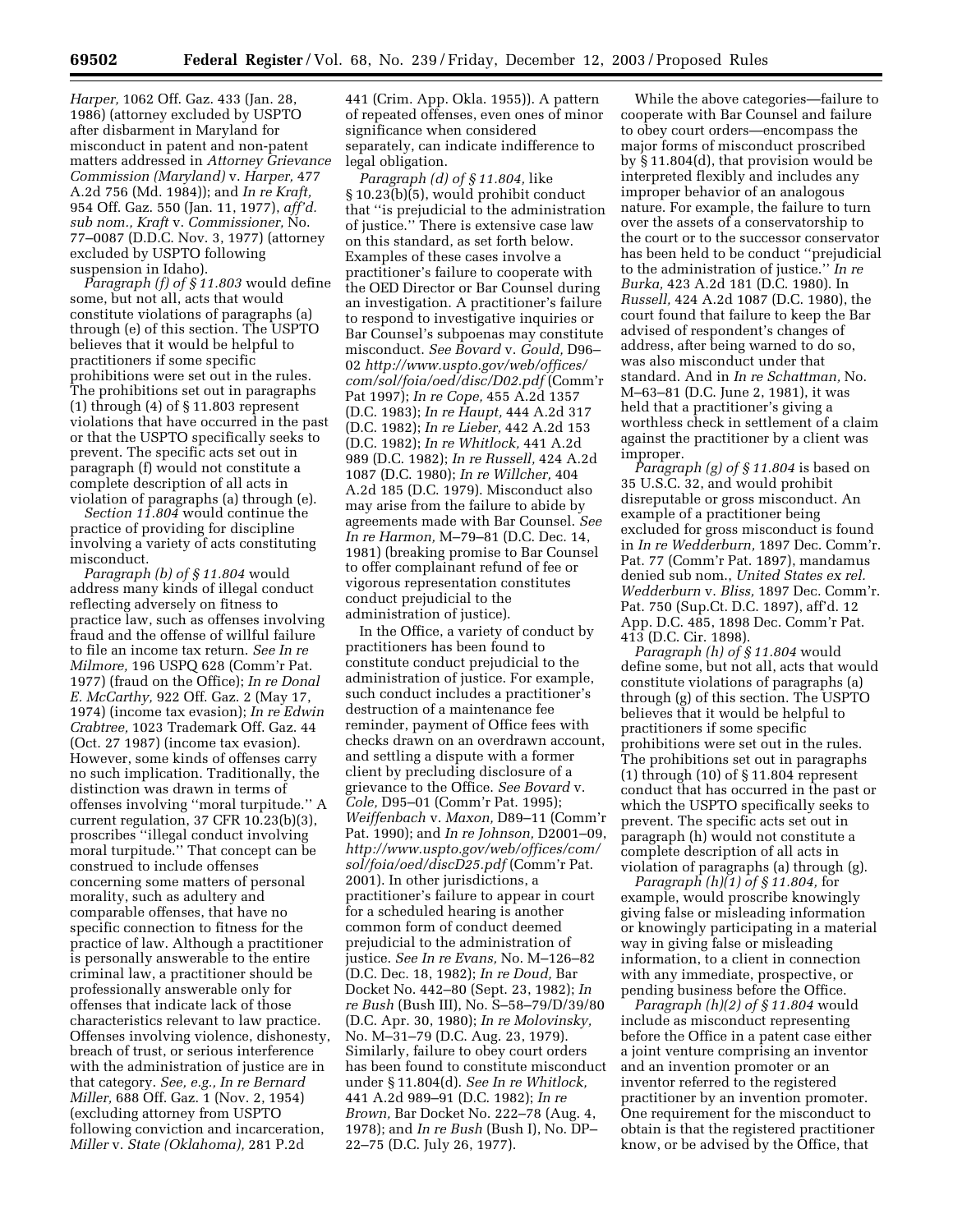a formal complaint has been filed by a Federal or state agency, that the complaint is based on any violation of any law relating to securities, unfair methods of competition, unfair or deceptive acts or practices, mail fraud, or other civil or criminal conduct, and the complaint is pending before a Federal or state court or Federal or state agency, or has been resolved unfavorably by such court or agency, against the invention promoter in connection with invention development services. Another requirement is that the informed or advised registered practitioner fails to fully advise the inventor of the existence of the pending complaint or unfavorable resolution thereof prior to undertaking or continuing representation of the joint venture or inventor. The Federal Trade Commission, Securities and Exchange Commission, and the U.S. Department of Justice are Federal agencies empowered to investigate and file charges included within the scope of the proposed rule. *See Securities and Exchange Commission* v. *Lawrence Peska Associates, Inc.,* Civil Action 77– 2436 (S.D. Fla., Filed: Aug. 8, 1977); *United States* v. *Beecroft,* 608 F.2d 753 (9th Cir. 1979) (upholding mail fraud convictions of defendant officers of a company which helped inventors promote and market their ideas).

Attorneys General in state agencies also can file charges arising from actions that may also constitute violations of consumer protection laws within the scope of the proposed rules. *See, e.g.*, Thomas, *Invention Development Service and Inventors: Recent Inroads on Caveat Inventors,* 60 J. Pat. Off. Soc'y. 355, 376 n. 75 (1978); Shemin, *Idea Promoter Control: The Time Has Come,* 60 J. Pat. Off. Soc'y. 261, 262 n.7 (1978); and *Illinois* v. *Lawrence Peska Associates, Inc.,* Civil Action No. 77CH 3771 (Cir.Ct. Cook Cty June 8, 1977). Similarly, a practitioner who represented an inventor referred by an invention promoter, and knew or should have known that the invention promoter was charged by the FTC with engaging in unfair or deceptive acts or practices, could be subject to disciplinary action under the proposed rule if the practitioner does not advise the inventor of the existence of the charges.

In using ''invention promoter'' and ''invention marketing and promotion services,'' the proposed rule applies the definitions used in § 11.1.

*Paragraph (h)(7) of § 11.804* would provide that a practitioner may not accept or use the assistance from an Office employee in the presentation or prosecution of an application except to the extent that the employee may

lawfully participate in an official capacity. The proposed rule would cover not only situations where an Office employee, such as a patent examiner or other person, is paid for their assistance, but also where the employee is not paid for their assistance. Thus, where claims in an application are rejected over a reference that is in a foreign language, a practitioner may not engage a person, employed by the Office, to translate the reference and use the translation to traverse the rejection. Moreover, the proposed rule would not be limited to situations involving bribery, and would not require a conviction for bribery.

*Paragraph (i) of § 11.804* would provide that a practitioner who acts with reckless indifference to whether a representation is true or false would be chargeable with knowledge of its falsity. Likewise, deceitful statements of halftruths or concealment of material facts shall be deemed actual fraud within the meaning of this part. *See, e.g., United States* v. *Beecroft,* 608 F.2d 753 (9th Cir. 1979).

*Section 11.805* would provide a practitioner and other persons practicing before the Office with guidance that he or she would be subject to the disciplinary authority and rules of the USPTO. Paragraph (a) of § 11.805 restate long-standing law. The USPTO Director has statutory, 35 U.S.C. 2(b)(2)(D), and inherent authority to adopt rules regulating the practice of attorneys and other persons before the USPTO in patent, trademark, and nonpatent law. The USPTO, like other Government agencies, has inherent authority to regulate who may practice before it as attorneys, including the authority to discipline attorneys. *See Goldsmith* v. *U.S. Board of Tax Appeals,* 270 U.S. 117 (1926); *Herman* v. *Dulles,* 205 F.2d 715 (D.C. Cir. 1953), and *Koden* v. *U.S. Department of Justice,* 564 F.2d 228 (7th Cir. 1977). Courts have affirmed that Congress, through the Administrative Procedure Act, 5 U.S.C. 500, did not limit the inherent power of agencies to discipline professionals who appear or practice before them. *See Polydoroff* v. *ICC,* 773 F.2d 372 (D.C. Cir. 1985); *Touche Ross & Co.* v. *SEC,* 609 F.2d 570 (2d Cir. 1979).

A practitioner may be potentially subject to more than one set of rules of professional conduct which impose different obligations. The registered patent attorney would be licensed to practice in more than one jurisdiction, *i.e.*, the Office and at least one state. The rules of professional conduct may differ between these jurisdictions. A practitioner may be admitted to practice

before a particular court with rules that differ from those of the Office or other jurisdictions in which the practitioner is licensed to practice. In the past, decisions have not developed clear or consistent guidance as to which rules apply in such circumstances.

*Paragraph (b) of § 11.805* seeks to resolve such potential conflicts. Its premise would be that minimizing conflicts between rules, as well as uncertainty about which rules are applicable, is in the best interest of both clients and the profession (as well as the bodies having authority to regulate the profession). Accordingly, it takes the approach of (i) providing that any particular conduct of a practitioner shall be subject to only one set of rules of professional conduct, and (ii) making the determination of which set of rules applies to particular conduct as straightforward as possible, consistent with recognition of appropriate regulatory interests of relevant jurisdictions.

*Paragraph (b)(1) of § 11.805* would provide that as to a practitioner's conduct relating to practice before the Office, where the practitioner is registered or recognized to practice (either generally or granted limited recognition), the practitioner would be subject to the rules of the Office Rules of Professional Conduct.

*Paragraph (b)(2) of § 11.805* would provide that as to a practitioner's conduct relating to a proceeding in or before a court before which the practitioner is admitted to practice (either generally or pro hac vice), the practitioner would be subject only to the rules of professional conduct of that court. As to all other conduct, § 11.805(b) would provide that a practitioner recognized to practice before the Office would be subject to the rules of the Office in regard to conduct occurring in connection with practice before the Office. The rule also would provide that a practitioner recognized to practice before the Office practicing in multiple jurisdictions would be subject only to the rules of the jurisdiction where he or she (as an individual, not his or her firm) principally practices, but with one exception: if particular conduct clearly has its predominant effect in another admitting jurisdiction, then only the rules of that jurisdiction shall apply. The intention is for the latter exception to be a narrow one. It would be appropriately applied, for example, to a situation in which a practitioner admitted in, and principally practicing in, State A, but also admitted in State B, handled an acquisition by a company whose headquarters and operations were in State B of another,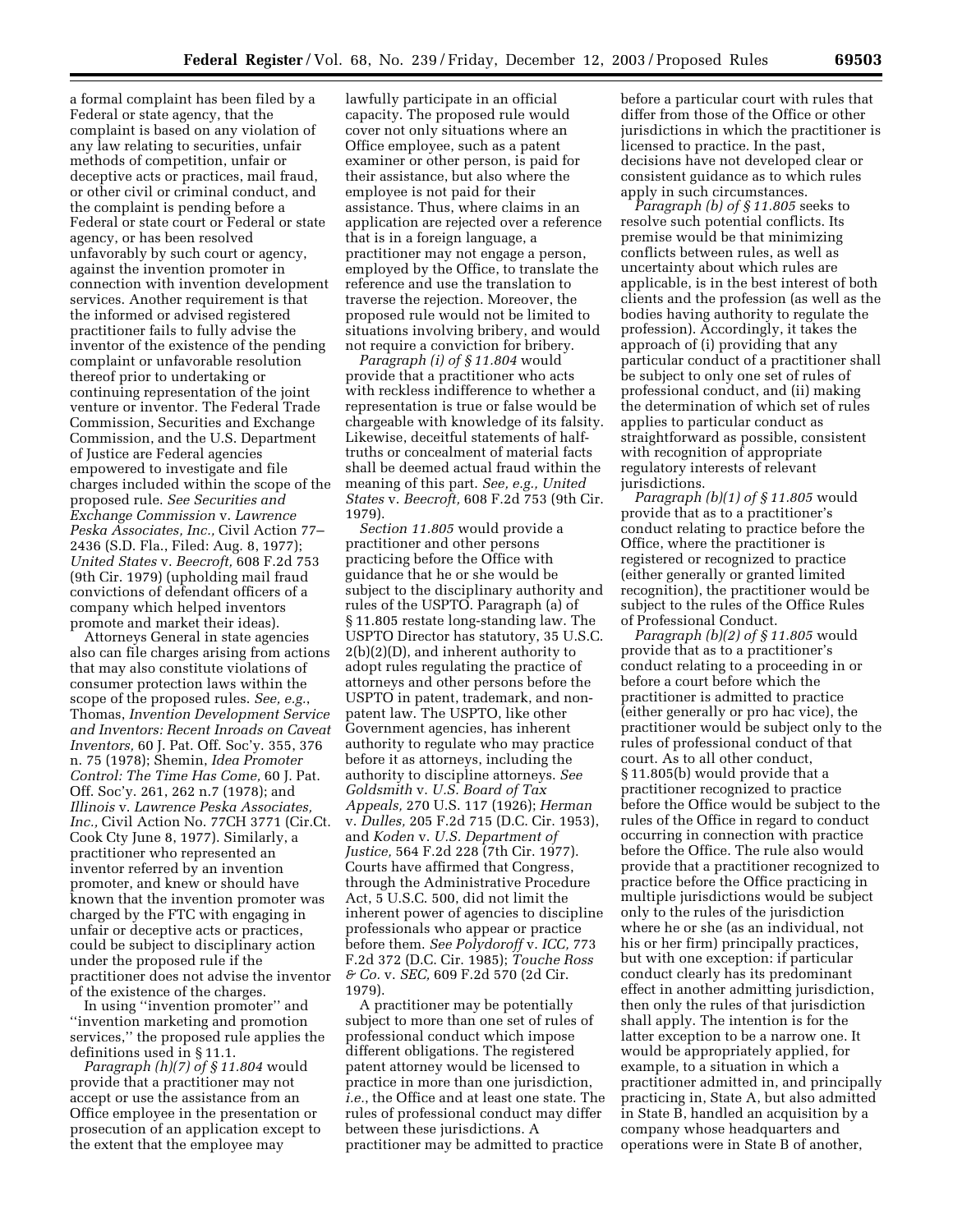similar to such company. The exception would not appropriately be applied, on the other hand, if the practitioner handled an acquisition by a company whose headquarters and operations were in State A of a company whose headquarters and main operations were in State A, but which also had some operations in State B.

If two admitting jurisdictions were to proceed against a practitioner for the same conduct, they should, applying this rule, identify the same governing ethics rules. They should take all appropriate steps to see that they do apply the same rule to the same conduct, and in all events should avoid proceeding against a practitioner on the basis of two inconsistent rules.

If an attorney admitted in State A also is a registered practitioner, the practitioner may view that he or she is subject to possibly different ethical obligations under State and Office rules regarding disclosure of prior art references. Typically, this obtains in patent matters where the practitioner is informed by the client of the existence

of a prior reference that appears to the practitioner to be material to the patentability of the client's patent application, but the client believes the reference is not directly relevant to the invention, and does not want to disclose the reference to the Office. The practitioner is engaged in practicing before the Office. It would be appropriate to apply § 11.805(b) and follow the Office rules, §§ 1.56 and 11.106(c), requiring disclosure of information material to the patentability of a claimed invention. *See* Formal Opinion 96–12, Professional Guidance Committee of the Philadelphia Bar Association (1996).

The choice of law provision is not intended to apply to practice abroad.

*Section 11.806* would address sexual relations with clients, employees, and third persons.

*Paragraph (a) of § 11.806* would define ''sexual relations'' as intercourse or touching another person for the purpose of sexual arousal, sexual gratification, or sexual abuse. Paragraph  $(b)(1)$  of  $§ 11.806$  would proscribe a

practitioner from requiring sexual relations with a client or third party incident to or as a condition of any professional representation. Paragraph (b)(2) of § 11.806 would proscribe sexual relations with an employee incident to or as a condition of employment. Under paragraph (b)(3) of § 11.806, use of coercion, intimidation, or undue influence in entering into sexual relations with a client, or employee is proscribed.

*Paragraph (c) of § 11.806.* Under paragraph (c) of § 11.806, the regulation would not apply to sexual relations between practitioners and their spouses or to ongoing consensual sexual relationships predating the practitionerclient relationship or practitioneremployee relationship.

*Paragraph (d) of § 11.806.* Under paragraph (d) of § 11.806, practitioners in the firm would not be subject to discipline solely because a practitioner in the firm has sexual relations with a client but the practitioner does not participate in the representation of that client.

# TABLE 1.—PRINCIPAL SOURCE OF SECTIONS 11.1 THROUGH 11.18

| Section | Source                                                                             | Part 10 concordance          |
|---------|------------------------------------------------------------------------------------|------------------------------|
|         |                                                                                    | § 10.1                       |
|         | <b>MRPR</b>                                                                        |                              |
|         |                                                                                    | § 10.2                       |
|         | DC RULE XI, §6                                                                     | §10.170                      |
|         |                                                                                    | § 10.3                       |
|         |                                                                                    | \$10.5                       |
|         |                                                                                    | \$10.6                       |
|         |                                                                                    | \$10.7(a)                    |
|         |                                                                                    | \$10.7(b)                    |
|         |                                                                                    | None                         |
|         |                                                                                    | None                         |
|         |                                                                                    | None                         |
|         | RDCCA 46(12)(ii), third sentence                                                   |                              |
|         |                                                                                    | § 10.7(b)                    |
|         |                                                                                    | None                         |
|         |                                                                                    | \$10.6(c)                    |
|         |                                                                                    | § 10.7(b)                    |
|         |                                                                                    | \$10.7(a)                    |
|         |                                                                                    | None                         |
|         |                                                                                    | None                         |
|         |                                                                                    | None                         |
|         |                                                                                    | None                         |
|         |                                                                                    | None                         |
|         |                                                                                    | None                         |
|         |                                                                                    | None                         |
|         | Willner v. Comm. on Character & Fitness, 373 U.S.                                  |                              |
|         | 96 (1963)                                                                          |                              |
|         |                                                                                    | None                         |
|         |                                                                                    | None                         |
|         |                                                                                    | None                         |
|         |                                                                                    | None                         |
|         |                                                                                    | § 10.9                       |
|         |                                                                                    | \$10.10                      |
|         |                                                                                    | \$10.10(b)                   |
|         |                                                                                    | \$10.10(b)                   |
|         |                                                                                    | None                         |
|         |                                                                                    | None                         |
|         |                                                                                    | $\frac{1}{2}$ \$10.10(c)–(d) |
|         | §11.11(a) ……………………………………………………………   37 CFR 10.11(a) ………………………………………………   §10.11(a) |                              |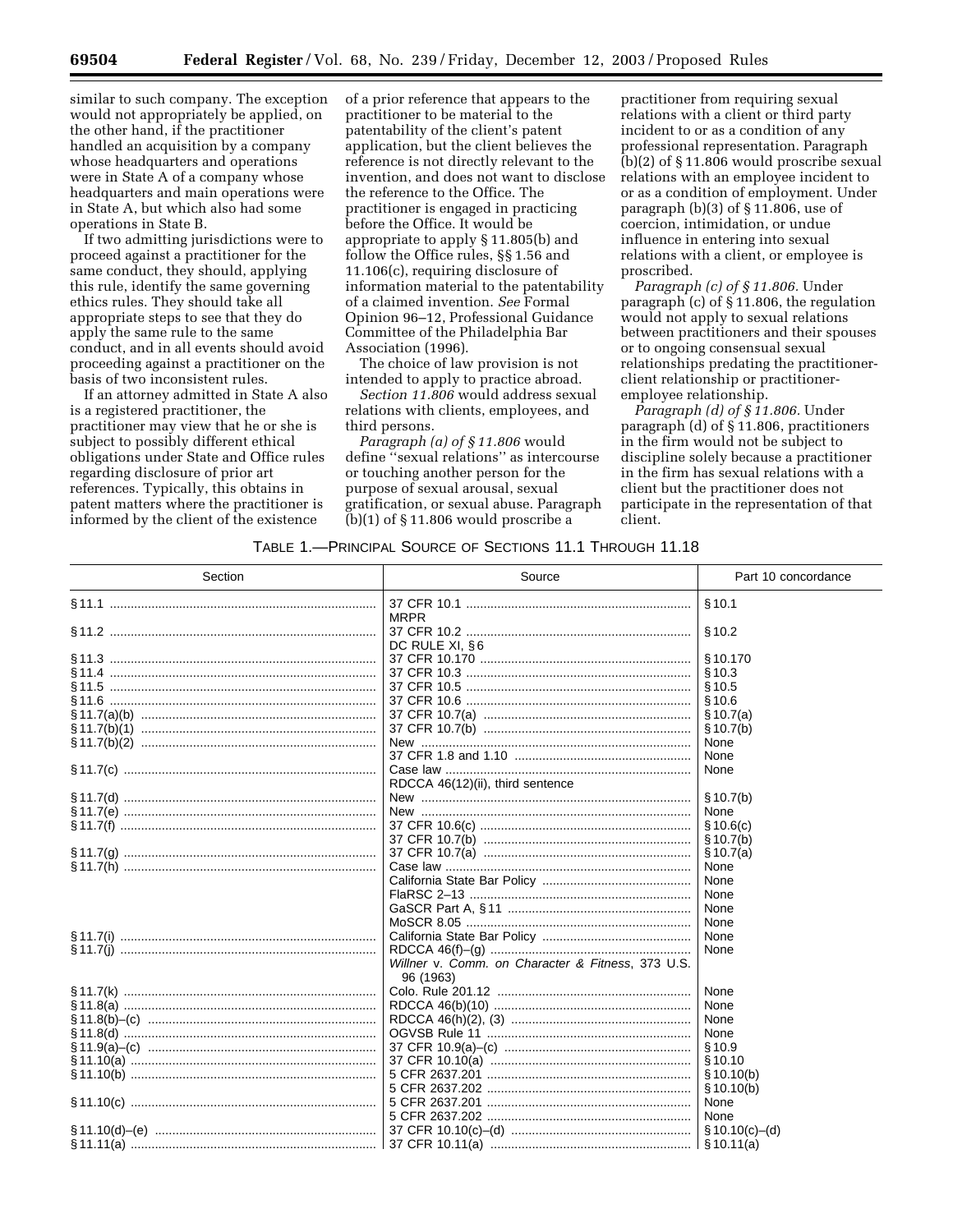# TABLE 1.-PRINCIPAL SOURCE OF SECTIONS 11.1 THROUGH 11.18-Continued

| Section                                           | Source                                                                                      | Part 10 concordance                                                                                    |
|---------------------------------------------------|---------------------------------------------------------------------------------------------|--------------------------------------------------------------------------------------------------------|
| \$11.11(c)<br>\$11.11(e)–(f)<br>§11.17 [Reserved] | § 11.12(e) …………………………………………………………………………! OGVSB Rule 19 …………………………………………………………………<br>FRCP 11 | None<br>None<br>None<br>None<br>None<br><b>None</b><br>None<br>§ 10.14<br>§ 10.15<br>None<br>଼\$ 10.18 |

Abbreviations:<br>
Colo. Rule means Rules Governing Admission to the Bar of the State of Colorado (March 23, 2000).<br>
DC RULE XI means Rule XI of the Rules Governing the District of Columbia Bar.<br>
FlaLRSC 2-13 means Rule 2-13

# TABLE 2.-PRINCIPAL SOURCE OF SECTIONS 11.19 THROUGH 11.62

| Section                   | Source                                 | Part 10 concordance |
|---------------------------|----------------------------------------|---------------------|
|                           |                                        | §10.1, 10.2         |
|                           |                                        | § 10.130            |
|                           |                                        | None                |
|                           |                                        | None                |
|                           |                                        | None                |
|                           |                                        |                     |
|                           |                                        | § 10.4              |
|                           |                                        | None                |
|                           |                                        | None                |
|                           |                                        | None                |
|                           |                                        | None                |
|                           |                                        | §10.133             |
|                           | DC BPR Chap.15                         |                     |
|                           |                                        | None                |
|                           | DC RULE XI, §13                        |                     |
| §§ 11.29-11.31 [Reserved] |                                        |                     |
|                           |                                        | §10.132             |
| §11.33 [Reserved]         |                                        |                     |
|                           |                                        | §10.134             |
|                           |                                        | § 10.135            |
|                           |                                        | §10.136             |
|                           |                                        |                     |
|                           |                                        | § 10.137            |
|                           |                                        | § 10.138            |
|                           |                                        | \$10.139            |
|                           |                                        | § 10.140            |
|                           |                                        | § 10.141            |
|                           |                                        | § 10.142            |
|                           |                                        | § 10.143            |
|                           |                                        | § 10.144            |
|                           |                                        | § 10.145            |
| §§ 11.46-11.48 [Reserved] |                                        |                     |
|                           |                                        | §10.149             |
|                           |                                        | § 10.150            |
|                           |                                        | § 10.151            |
|                           |                                        | § 10.152            |
|                           |                                        |                     |
|                           |                                        | § 10.153            |
|                           |                                        | § 10.154            |
|                           |                                        | \$10.155(a)         |
|                           | FRAP Rule 28                           |                     |
|                           |                                        | None                |
|                           | FRAP Rule $32(a)(4)$ , and $(7)$       |                     |
|                           | FRAP Rule $32(a)(4)$ , $(5)$ and $(6)$ |                     |
|                           |                                        | \$10.155(b)–(d)     |
|                           |                                        | § 10.157            |
|                           |                                        | § 10.158            |
|                           | DC Rule XI, $\S$ 14                    |                     |
|                           | Calif. Rule 955                        |                     |
|                           |                                        |                     |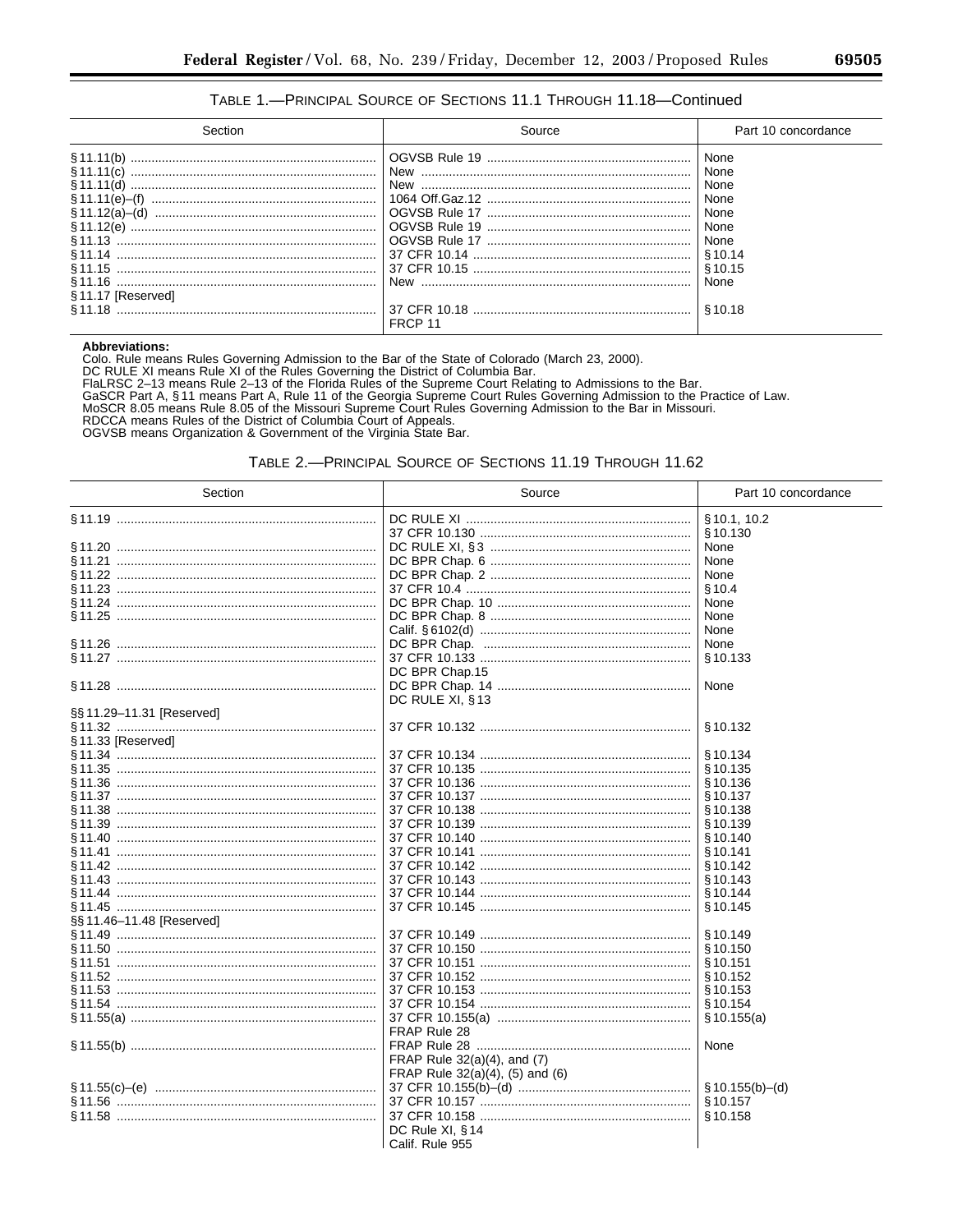# TABLE 2.-PRINCIPAL SOURCE OF SECTIONS 11.19 THROUGH 11.62-Continued

| Section | Source                                | Part 10 concordance |
|---------|---------------------------------------|---------------------|
|         | DC RULE XI, $\S$ 16<br>DC BPR Chap. 9 | S 10.159            |
|         | New                                   | \$10.161            |

Abbreviations:<br>
DC RULE XI means Rule XI of the Rules Governing the District of Columbia Bar (1999).<br>
DC BPR means Rules of the District of Columbia Court of Appeals Board of Professional Conduct (1999).<br>
Calif. Rule means

# TABLE 3.-PRINCIPAL SOURCE OF SECTIONS 11.100 THROUGH 11.806

| Section                          | Source | Part 10 concordance    |
|----------------------------------|--------|------------------------|
| Competence:                      |        |                        |
|                                  |        | § 10.77(a)             |
|                                  |        | None                   |
|                                  |        |                        |
|                                  |        | $\S$ 10.23(c)(7)       |
|                                  |        | \$10.23(c)(13)         |
|                                  |        | $\S 10.23(c)(19)$      |
|                                  |        | \$10.23(c)(20)         |
| Scope of Representation:         |        |                        |
|                                  |        | \$10.84(a)(1)          |
|                                  |        | None                   |
|                                  |        | \$10.84(b)             |
|                                  |        | $\S$ 10.85(a)(6)(7)(8) |
|                                  |        | §10.89                 |
|                                  |        | § 10.40(c)(1)(iii)     |
|                                  |        | § 10.111(c)            |
|                                  |        | None                   |
|                                  |        |                        |
| Diligence:                       |        |                        |
|                                  |        | § 10.77(c)             |
|                                  |        | $\S$ 10.84(a)(1), (3)  |
|                                  |        | § 10.77(c)             |
|                                  |        | $\S$ 10.84(a)(1), (3)  |
| Communication:                   |        |                        |
|                                  |        | § 10.77(c)             |
|                                  |        | \$10.84(a)(1)(3)       |
|                                  |        | None                   |
|                                  |        | None                   |
|                                  |        | \$10.23(c)(8)          |
| Fees:                            |        |                        |
|                                  |        | \$10.36(a)(b)          |
|                                  |        | None                   |
|                                  |        | § 10.37(a)             |
|                                  |        | \$10.37(a)             |
| § 11.105(f) …………………………………………………… |        | None                   |
| Confidentiality:                 |        |                        |
|                                  |        | \$10.57(a)(b)(c)       |
|                                  |        | $\S$ 10.57(a)(b)(c)    |
|                                  |        | $\S 10.57(c)(4)$       |
|                                  |        | None                   |
|                                  |        |                        |
|                                  |        | None                   |
|                                  |        | None                   |
| Conflicts of Interest:           |        |                        |
|                                  |        | \$10.62(a)             |
|                                  |        | § 10.66(a)(b)          |
|                                  |        | \$10.68(b)             |
|                                  |        | \$10.62(a)(b)          |
|                                  |        | \$10.63                |
|                                  |        | \$10.65(a)             |
|                                  |        | \$10.66(a)(b)(c)       |
|                                  |        | \$10.68(a)             |
|                                  |        | None                   |
| <b>Prohibited Transactions:</b>  |        |                        |
|                                  |        | \$10.65(a)             |
|                                  |        | § 10.57(b)             |
|                                  |        | None                   |
|                                  |        |                        |
|                                  |        |                        |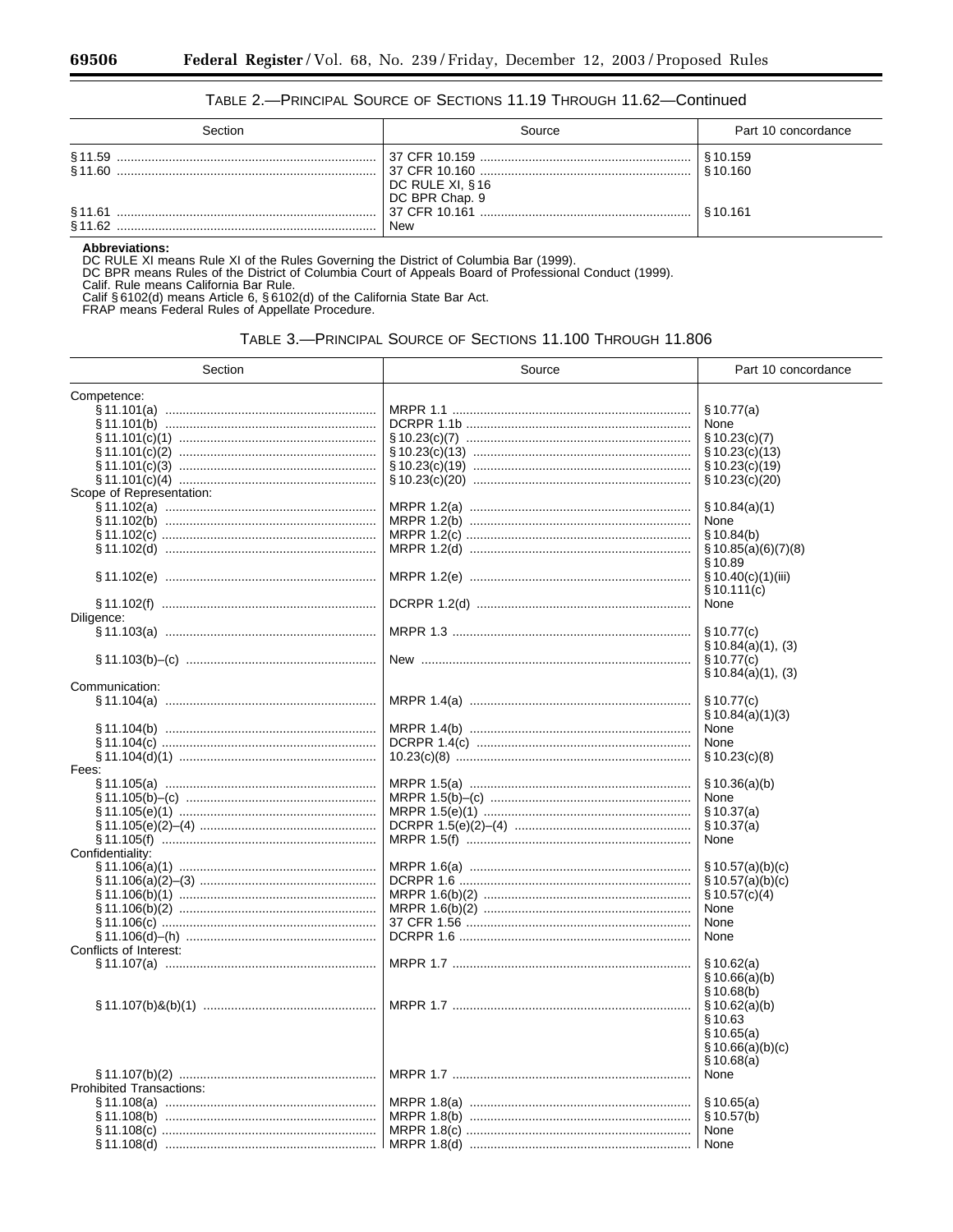$\equiv$ 

# TABLE 3.-PRINCIPAL SOURCE OF SECTIONS 11.100 THROUGH 11.806-Continued

| Section                               | Source | Part 10 concordance         |
|---------------------------------------|--------|-----------------------------|
|                                       |        | \$10.64(b)                  |
| § 11.108(f) ……………………………………………………      |        | \$10.68(a)(b)               |
|                                       |        | None                        |
|                                       |        | § 10.67(a)                  |
|                                       |        | \$10.63(a)                  |
| § 11.108(i) ………………………………………………………     |        | None                        |
|                                       |        | \$10.62(a)                  |
|                                       |        | § 10.64(a)                  |
|                                       |        | 35 U.S.C. 4                 |
|                                       |        | None                        |
| Former Client:                        |        |                             |
|                                       |        | \$10.66(c)                  |
|                                       |        | None                        |
|                                       |        | None                        |
| Imputed Disqualification:             |        |                             |
|                                       |        | \$10.66(d)                  |
|                                       |        | \$10.66(d)                  |
|                                       |        | § 10.66(a)                  |
| Government/Private:                   |        |                             |
|                                       |        | \$10.111(b)                 |
|                                       |        | None                        |
| §11.111(c) ……………………………………………………       |        | None                        |
| § 11.111(d) ……………………………………………………      |        | None                        |
|                                       |        | None                        |
| Former Judge:                         |        |                             |
| § 11.112(a)(b) ………………………………………………     |        | \$10.111(a)(b)              |
|                                       |        | \$10.66(d)                  |
|                                       |        | None                        |
| Organization as Client:               |        |                             |
|                                       |        | None                        |
|                                       |        | \$10.68(b)                  |
|                                       |        | \$10.66(d)                  |
|                                       |        | \$10.68(b)                  |
| § 11.113(d) ……………………………………………………      |        | None                        |
|                                       |        | \$10.66(b)(c)               |
| Disabled Client:                      |        | None                        |
| Safekeeping of Property:              |        |                             |
|                                       |        | \$10.112(a)                 |
|                                       |        | None                        |
|                                       |        | $\S$ 10.112(b)(2)           |
|                                       |        | \$10.112(c)                 |
|                                       |        | \$10.112(c)(3)              |
|                                       |        | None                        |
|                                       |        | \$10.23(c)(3)               |
| Declining/Terminating Representation: |        |                             |
|                                       |        | §10.39                      |
|                                       |        | $\S$ 10.40(b)(1)(2)         |
|                                       |        | § 10.40(b)(3)               |
|                                       |        | \$10.40(c)(4)               |
|                                       |        | $\S 10.40(b)(4)$            |
|                                       |        | § 10.40(c)(1)(ii)(iii)      |
|                                       |        | \$10.40(c)(2)               |
|                                       |        | \$10.40(c)(1)(iv)           |
|                                       |        | $\S 10.40(c)(1)(vi)(ix)(x)$ |
|                                       |        | \$10.40(c)(1)(iv)(v)        |
|                                       |        | \$10.40(c)(6)               |
|                                       |        | \$10.40(a)                  |
|                                       |        | \$10.40(a)                  |
| Sale of Practice:                     |        |                             |
| §§ 11.118-11.200 [Reserved]           |        | None                        |
| Advisor:                              |        |                             |
|                                       |        | \$10.68(b)                  |
|                                       |        | None                        |
|                                       |        |                             |
| Intermediary:                         |        | \$10.66(a)(c)               |
|                                       |        | \$10.66(a)(c)               |
|                                       |        | \$10.66(a)(c)               |
|                                       |        | None                        |
|                                       |        | None                        |
|                                       |        | \$10.66(b)(c)               |
|                                       |        |                             |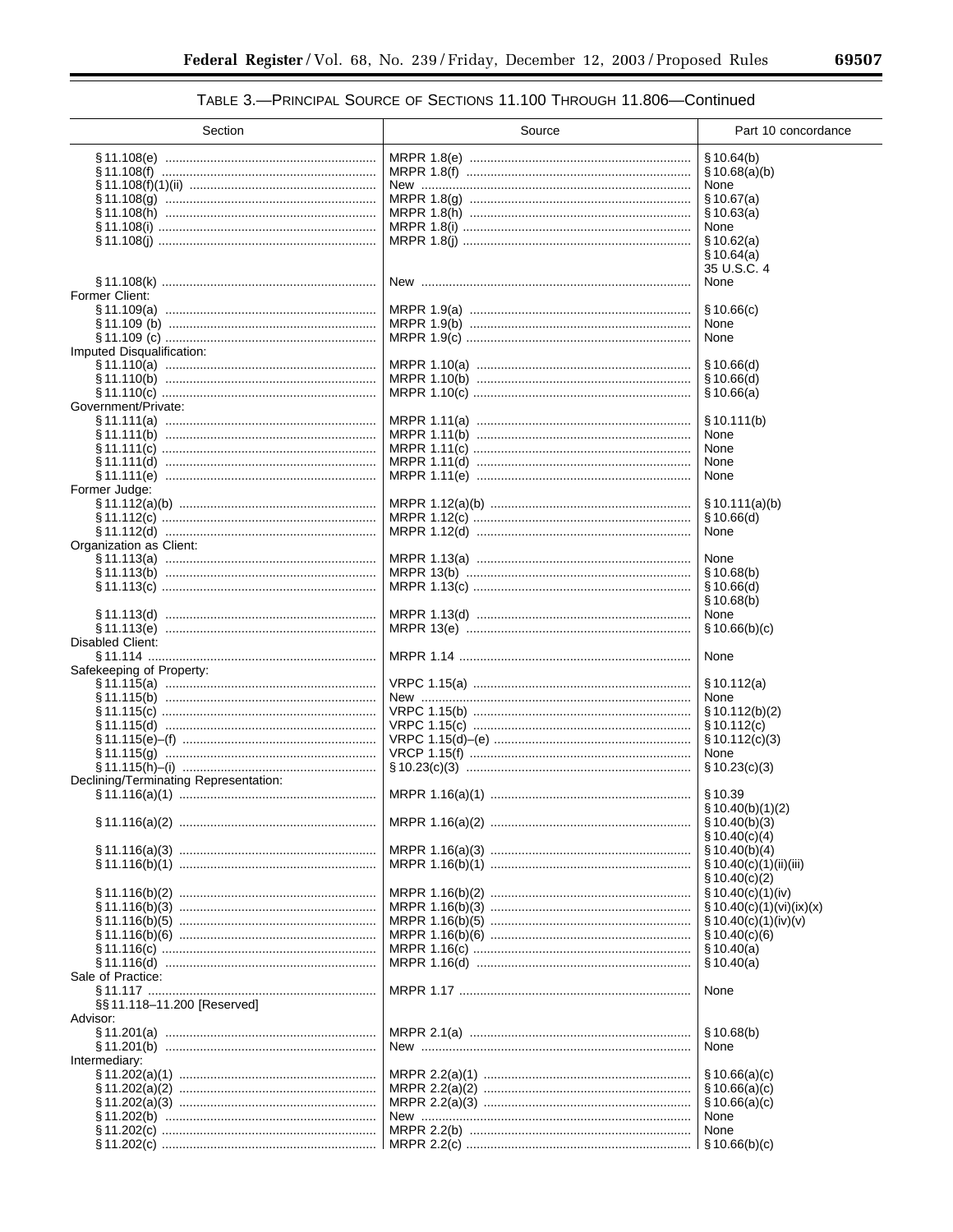$\equiv$ 

| Section                                         | Source | Part 10 concordance                  |
|-------------------------------------------------|--------|--------------------------------------|
| Evaluation for Third Party:                     |        |                                      |
| §§ 11.204-11.300 [Reserved]                     |        | None                                 |
| Meritorious Claim:                              |        |                                      |
|                                                 |        | \$10.63(a)(b)<br>\$10.39(a)(b)       |
|                                                 |        | $\S$ 10.85(a)(1)(2)                  |
| <b>Expediting Litigation:</b>                   |        |                                      |
|                                                 |        | \$10.23(b)(5)                        |
|                                                 |        | $\S$ 10.84(a)(1)(2)<br>None          |
| Candor:                                         |        |                                      |
|                                                 |        | \$10.23(b)(4)(5)                     |
|                                                 |        | $\S$ 10.85(a)(4)(5)                  |
|                                                 |        | $\S 10.23(b)(4)(5)$<br>\$10.85(a)(3) |
|                                                 |        | $\S$ 10.85(b)(1)                     |
|                                                 |        | \$10.92(a)                           |
|                                                 |        | \$10.85(a)(5)                        |
|                                                 |        | \$10.89(b)(1)<br>$\S 10.23(b)(4)(5)$ |
|                                                 |        | \$10.85(a)(7)                        |
|                                                 |        | \$10.85(b)(1)                        |
| § 11.303(b) ……………………………………………………                |        | § 10.85(b)                           |
|                                                 |        | None                                 |
|                                                 |        | $\S 10.23(c)(9)$                     |
|                                                 |        | $\S$ 10.23(c)(10)                    |
|                                                 |        | $\S$ 10.23(c)(11)                    |
|                                                 |        | \$10.23(c)(15)                       |
|                                                 |        | § 10.23(c)(2)(ii)                    |
| Fairness:                                       |        | \$10.23(b)(4)(5)<br>\$10.89(c)(6)    |
|                                                 |        | \$10.23(b)(4)(5)(6)                  |
|                                                 |        | $\S$ 10.85(a)(6)                     |
|                                                 |        | § 10.92(c)                           |
|                                                 |        | $\S$ 10.23(b)(5)                     |
|                                                 |        | \$10.89(a)<br>$\S 10.89(c)(5)(7)$    |
|                                                 |        | \$10.23(b)(5)                        |
|                                                 |        | \$10.89(a)                           |
|                                                 |        | $\S 10.89(c)(6)$                     |
|                                                 |        | \$10.23(b)(5)                        |
|                                                 |        | $\S 10.89(c)(1)(2)(3)(4)$            |
| Impartiality:                                   |        | §10.89                               |
|                                                 |        | § 10.92                              |
|                                                 |        | \$10.101(a)                          |
|                                                 |        | None                                 |
|                                                 |        | \$10.84(a)                           |
|                                                 |        | \$10.89(c)(5)                        |
| Trial Publicity:                                |        | \$10.23(c)(4)                        |
| §11.306 [Reserved]                              |        |                                      |
| Practitioner as Witness:                        |        |                                      |
|                                                 |        | $\S$ 10.62(b)(1)(2)                  |
|                                                 |        | §10.63                               |
|                                                 |        | \$10.62(b)                           |
| §11.308 [Reserved]                              |        | §10.63                               |
| Advocate on Nonjudicial Proceeding:             |        |                                      |
|                                                 |        | $\S 10.89(b)(2)$                     |
|                                                 |        | § 10.111(c)                          |
| §§ 11.310-11.400 [Reserved]                     |        |                                      |
| Truthfulness to Others:                         |        |                                      |
|                                                 |        | \$10.85(a)(3)(4)(5)(7)               |
|                                                 |        | § 10.85(b)                           |
| Communication between practitioner and opposing |        |                                      |
| parties:                                        |        |                                      |
|                                                 |        | \$10.87(a)                           |
|                                                 |        | None                                 |
| Dealing with unrepresented person:              |        |                                      |

# TABLE 3.-PRINCIPAL SOURCE OF SECTIONS 11.100 THROUGH 11.806-Continued

L.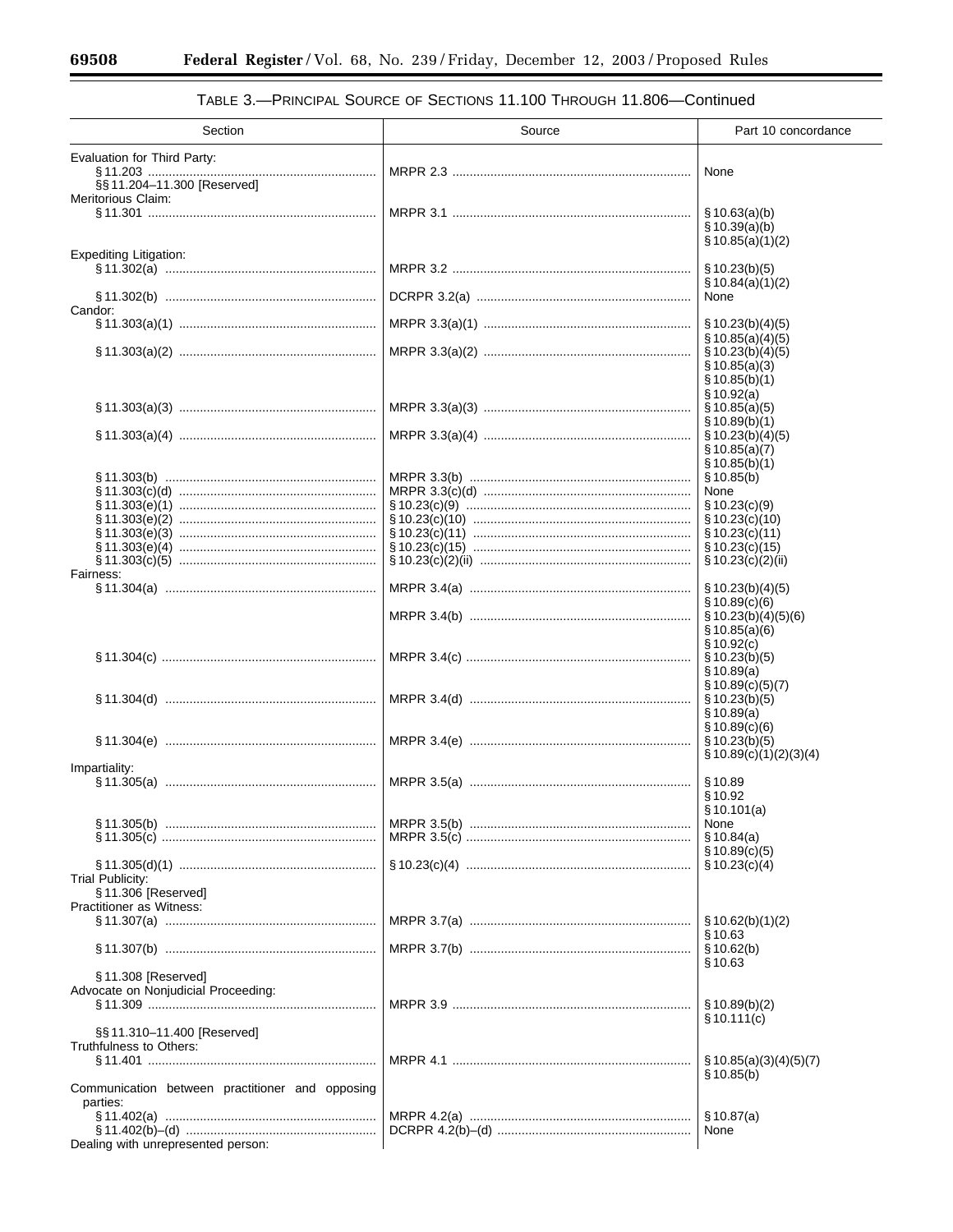$\equiv$ 

# TABLE 3.-PRINCIPAL SOURCE OF SECTIONS 11.100 THROUGH 11.806-Continued

| Section                                                         | Source | Part 10 concordance            |
|-----------------------------------------------------------------|--------|--------------------------------|
|                                                                 |        | \$10.87(a)                     |
| Respect for rights of third persons:                            |        |                                |
|                                                                 |        | \$10.84(a)(1)<br>§ 10.85(a)(1) |
|                                                                 |        | \$10.89(c)(2)                  |
| §§ 11.405-11.500 [Reserved]                                     |        |                                |
| Responsibilities of a partner or supervisory practi-<br>tioner: |        |                                |
|                                                                 |        | § 10.57(d)                     |
|                                                                 |        | $\S$ 10.23(b)(2)               |
| Responsibilities of a subordinate practitioner:                 |        |                                |
| Responsibilities regarding nonpractitioner assistants:          |        | None                           |
|                                                                 |        | § 10.57(d)                     |
|                                                                 |        | § 10.23(b)                     |
| Professional independence of a practitioner:                    |        | None                           |
|                                                                 |        | \$10.48(a)                     |
|                                                                 |        | \$10.68(b)                     |
|                                                                 |        | \$10.68(c)                     |
| Unauthorized practice of law:                                   |        | § 10.47(a)                     |
|                                                                 |        | $§ 10.14$ (d)                  |
|                                                                 |        | § 10.47(a)                     |
|                                                                 |        | \$10.47(a)<br>$\S 10.47(b)$    |
|                                                                 |        | \$10.23(c)(6)                  |
|                                                                 |        | § 10.14(b)                     |
| Restrictions on right to practice:                              |        | § 10.47(b)                     |
|                                                                 |        | §10.38                         |
| Responsibilities regarding law-related services:                |        |                                |
|                                                                 |        | None                           |
|                                                                 |        | None<br>None                   |
| §§ 11.508-11.600 [Reserved]                                     |        |                                |
| Pro Bono Publico service:                                       |        |                                |
| Accepting appointments:                                         |        | None                           |
|                                                                 |        | None                           |
| Membership in legal services organization:                      |        |                                |
|                                                                 |        | None<br>§ 10.32(a)             |
| §§ 11.605-11.700 [Reserved]                                     |        |                                |
| Law reform activities:                                          |        |                                |
|                                                                 |        | § 10.111(c)<br>None            |
|                                                                 |        | §10.33                         |
|                                                                 |        | \$10.31(a)–(b)                 |
| Advertising:                                                    |        |                                |
|                                                                 |        | § 10.32(a)<br>None             |
|                                                                 |        | § 10.32(b)                     |
|                                                                 |        | None                           |
| Direct contact with prospective clients:                        |        | $\S 10.32(c)$                  |
|                                                                 |        | §10.33                         |
|                                                                 |        | None                           |
| Communication of fields of practice and certification:          |        | None                           |
|                                                                 |        | $\S 10.31(c)$ –(d)             |
|                                                                 |        | § 10.34(a)–(b)                 |
|                                                                 |        | None                           |
| Firm names and letterheads:                                     |        | None                           |
|                                                                 |        | \$10.35(a)                     |
|                                                                 |        | None                           |
|                                                                 |        | § 10.31(b)                     |
| §§ 11.706-11.800 [Reserved]                                     |        | § 10.35(b)                     |
| Bar admission and disciplinary matters:                         |        |                                |
|                                                                 |        |                                |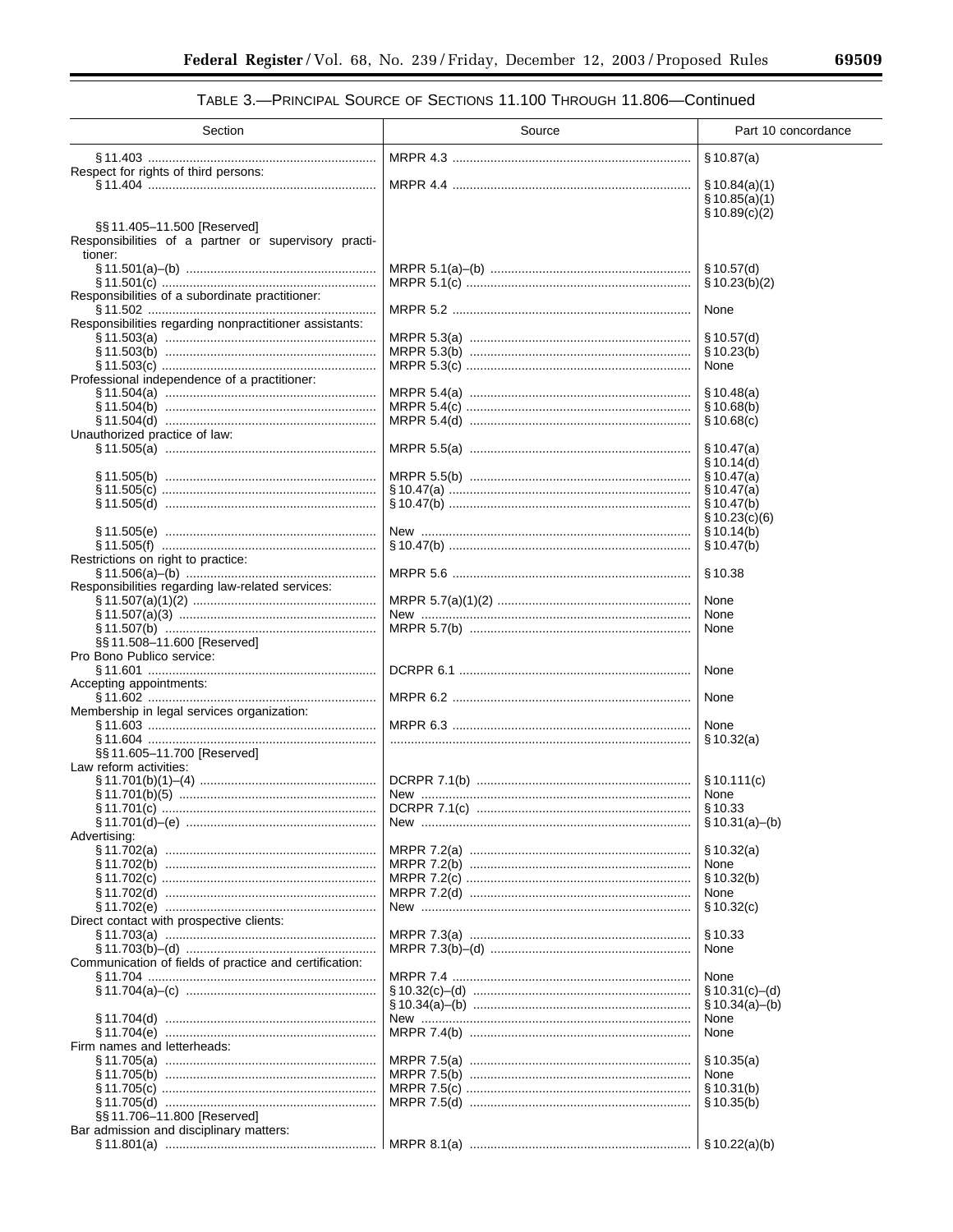| TABLE 3.-PRINCIPAL SOURCE OF SECTIONS 11.100 THROUGH 11.806-Continued |  |
|-----------------------------------------------------------------------|--|
|-----------------------------------------------------------------------|--|

| Section                                          | Source           | Part 10 concordance |
|--------------------------------------------------|------------------|---------------------|
|                                                  |                  | \$10.23(b)(5)       |
|                                                  |                  | \$10.24(b)          |
|                                                  |                  | \$10.23(c)(16)      |
| Judicial and legal officials:                    |                  |                     |
|                                                  |                  | §10.102             |
|                                                  |                  | §10.103             |
| Reporting professional misconduct:               |                  |                     |
|                                                  |                  | \$10.24(a)          |
|                                                  |                  | \$10.24(a)          |
|                                                  |                  | None                |
|                                                  |                  | None                |
|                                                  |                  | § 10.23(c)(5)       |
|                                                  |                  | $\S$ 10.23(c)(14)   |
|                                                  |                  |                     |
|                                                  |                  | $\S$ 10.23(c)(12)   |
|                                                  |                  | \$10.23(c)(18)      |
| Misconduct:                                      |                  |                     |
|                                                  |                  | \$10.23(b)(1)(2)    |
|                                                  |                  | \$10.23(c)(1)       |
|                                                  |                  | § 10.23(b)(5)       |
|                                                  |                  | § 10.23(c)(5)       |
|                                                  |                  | None                |
|                                                  |                  | 35 U.S.C. 32        |
|                                                  |                  | \$10.23(a)          |
|                                                  |                  | \$10.23(c)(2)       |
|                                                  |                  | § 10.23(c)(17)      |
|                                                  |                  | $\S$ 10.23(c)(17)   |
|                                                  |                  | None                |
|                                                  |                  | None                |
|                                                  |                  | None                |
|                                                  |                  | None                |
|                                                  | 18 U.S.C. 209(a) |                     |
|                                                  |                  | None                |
|                                                  |                  | None                |
|                                                  |                  | $\S 10.23(c)(16)$   |
|                                                  |                  | § 10.23(d)          |
| Disciplinary authority: Choice of law:           |                  |                     |
|                                                  |                  | None                |
| Sexual relations with clients and third persons: |                  |                     |
|                                                  |                  | None                |
| §§ 11.807-900 [Reserved]                         |                  |                     |
|                                                  |                  |                     |

#### **Abbreviations:**

DCRPR means the District of Columbia Court of Appeals Rules of Professional Conduct (1999).

MRPR means the Model Rules of Professional Conduct of the American Bar Association (1999).

NYADSD means the Official Court Rules of the New York Appellate Division, Second Department (2000). VRPC means Virginia Rules of Professional Conduct (1999).

# **Classification**

#### *Regulatory Flexibility Act*

The Deputy General Counsel, United States Patent and Trademark Office certified to the Chief Counsel for Advocacy, Small Business Administration, that the changes in this notice of proposed rule making will not have a significant impact on a substantial number of small entities (Regulatory Flexibility Act, 5 U.S.C. 605(b)). The provisions of the Regulatory Flexibility Act relating to the preparation of an initial flexibility analysis are not applicable to this rulemaking because the rules will not have a significant economic impact on a substantial number of small entities. The primary purpose of the rule is to codify enrollment procedures and bring the USPTO's disciplinary rules for

practitioners into line with the American Bar Association Model Rules, which have been adopted by most states. This will ease both the procedures for processing registration applications and practitioners' burden in learning and complying with USPTO regulations.

The rule establishes a new annual registration fee of \$100 per year for practitioners. The average salary of a practitioner is over \$100,000, and an annual fee of less than one tenth of one percent of that amount will not have a significant economic impact on a substantial number of practitioners. The rule also establishes a fee of \$130 for petitions to the Director of the Office of Enrollment and Discipline. As with the annual fee, this fee is insignificant.

Further, the rule requires registered practitioners to complete a computerbased continuing legal education (CLE) program once every one to three years. The program, which will consist primarily of a review of recent changes to patent statutes, regulations and policies, will take one to two hours to complete. This dedication of a small amount of time for CLE every one to three years will not have a significant impact on practitioners. Further, the CLE will substitute for or reinforce practitioners' independent efforts to keep their knowledge of relevant provisions current and avoid timeconsuming and costly errors.

The rule imposes a \$1600 fee for a petition for reinstatement for a suspended or excluded practitioner and removes the \$1500 cap on disciplinary proceeding costs that can be assessed against such a practitioner as a condition of reinstatement.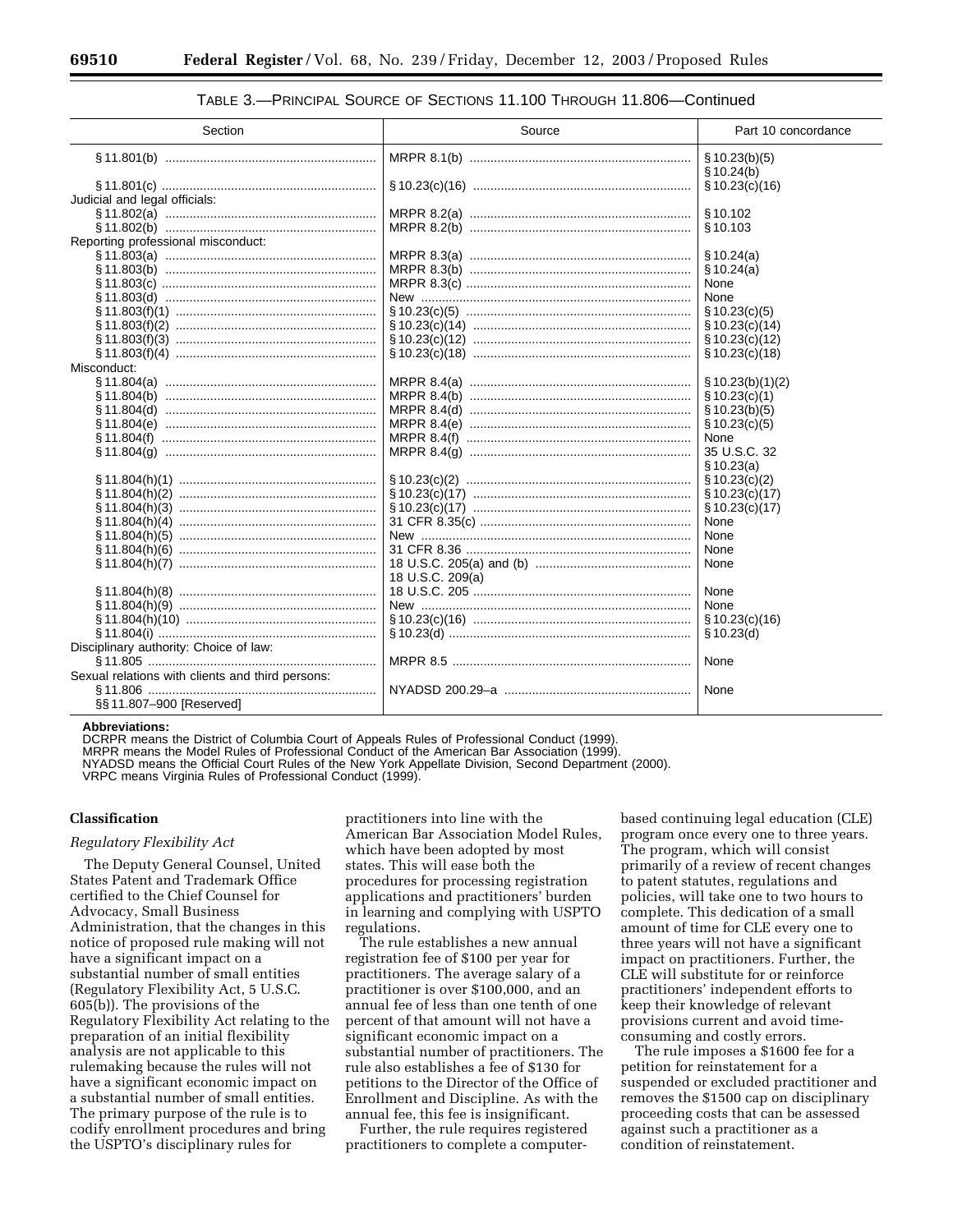Approximately 5 of the 28,000 practitioners petition for reinstatement each year, and approximately 2 of these petitions occur under circumstances where disciplinary proceeding costs may be assessed. These changes therefore will not affect a substantial number of practitioners.

#### *Executive Order 13132*

This notice of proposed rule making does not contain policies with federalism implications sufficient to warrant preparation of a Federalism Assessment under Executive Order 13132 (August 4, 1999).

#### *Executive Order 12866*

This notice of proposed rule making has been determined to be not significant for purposes of Executive Order 12866 (September 30, 1993).

#### *Paperwork Reduction Act*

This notice of proposed rule making involves information collection requirements which are subject to review by the Office of Management and Budget (OMB) under the Paperwork Reduction Act of 1995 (44 U.S.C. 3501 *et seq.*). This proposed rule introduces new information requirements and fees into collection 0651–0012. The United States Patent and Trademark Office is currently seeking renewal for information collection 0651–0012. Additional collection of information activities involved in this notice of proposed rule making have been reviewed and previously approved by OMB under OMB control number 0651– 0017.

The title, description, and respondent description of the currently approved information collection 0651–0017 and the renewal of 0651–0012 are shown below with an estimate of the annual reporting burdens. Included in this estimate is the time for reviewing instructions, gathering and maintaining the data needed, and completing and reviewing the collection of information. The principal impact of the changes in this notice of proposed rule making is to registered practitioners.

*OMB Number:* 0651–0012.

*Title:* Admittance to Practice and Roster of Registered Patent Attorneys and Agents Admitted to Practice Before the Patent and Trademark Office.

*Form Numbers:* PTO–158, PTO158A, PTO–275, PTO–107A, PTO 1209, PTO 2126.

*Affected Public:* Individuals or households, business or other for-profit, Federal Government, and state, local or tribal government.

*Estimated Number of Respondents:* 64,142.

*Estimated Time Per Response:* The USPTO estimates that it takes the public 30 minutes to complete either an application for registration to practice before the USPTO, or an application for a foreign resident to practice before the USPTO and, depending upon the complexity of the situation, to gather, prepare and submit the application. It is estimated to take 20 minutes to complete undertakings under 37 CFR 10.10(b); 10 minutes to complete data sheets; 5 minutes to complete the oath or affirmation, and the request for a paper copy of the continuing training program and to furnish narrative; 45 minutes to complete the petition for waiver of regulations; and 90 minutes to complete the written request for reconsideration of disapproval notice of application and the petition for reinstatement to practice. It is estimated to take 2 hours and 10 minutes for the annual practitioner registration/ continuing training program—ten minutes to fill out the form and an average of 2 hours to complete the continuing training program on-line. It is estimated to take 2 hours and 5 minutes for the paper-based version of the annual practitioner registration/ continuing training program—five minutes to request the materials and 2 hours to complete the continuing training program on paper. These times include time to gather the necessary information, prepare and submit the forms and requirements in this collection.

*Estimated Total Annual Burden Hours:* 58,745.

*Needs and Uses:* The public uses the forms in this collection to apply for the examination for registration, to ensure that all of the necessary information is provided to the USPTO and to request inclusion on the Register of Patent Attorneys and Agents.

*OMB Number:* 0651–0017. *Title:* Practitioner Records Maintenance and Disclosure Before the Patent and Trademark Office.

*Form Numbers:* None. *Affected Public:* Individuals or households, businesses or other forprofit, not-for-profit institutions, Federal Government, and state, local, or tribal

governments. *Estimated Number of Respondents:* 330.

*Estimated Time Per Response:* 9 hours annually for practitioners to maintain client files; two hours to gather, prepare and submit a response to one violation report.

*Estimated Total Annual Burden Hours:* 2,270.

*Needs and Uses:* The information in this collection is necessary for the

United States Patent and Trademark Office to comply with Federal regulations, 35 U.S.C. 6(a) and 35 U.S.C. 31. The Office of Enrollment and Discipline collects this information to insure compliance with the USPTO Code of Professional Responsibility, 37 CFR 10.20–10.112. This Code requires that registered practitioners maintain complete records of clients, including all funds, securities and other properties of clients coming into his/her possession, and render appropriate accounts to the client regarding such records, as well as report violations of the Code to the USPTO. The registered practitioners are mandated by the Code to maintain proper documentation so that they can fully cooperate with an investigation in the event of a report of an alleged violation and that violations are prosecuted as appropriate.

Comments are invited on: (1) Whether the collection of information is necessary for proper performance of the functions of the agency; (2) the accuracy of the agency's estimate of the burden; (3) ways to enhance the quality, utility, and clarity of the information to be collected; and (4) ways to minimize the burden of the collection of information to respondents.

Interested persons are requested to send comments regarding these information collections, including suggestions for reducing this burden, to Harry I. Moatz, Director of Enrollment and Discipline, United States Patent and Trademark Office, PO Box 1450, Alexandria, Virginia 22313–1450, or to the Office of Information and Regulatory Affairs of OMB, New Executive Office Building, 725 17th Street, NW., Room 10235, Washington, DC 20503, Attention: Desk Officer for the United States Patent and Trademark Office.

Notwithstanding any other provision of law, no person is required to respond to nor shall a person be subject to a penalty for failure to comply with a collection of information subject to the requirements of the Paperwork Reduction Act unless that collection of information displays a currently valid OMB control number.

#### **List of Subjects**

#### *37 CFR Part 1*

Administrative practice and procedure, Courts, Freedom of information, Inventions and patents, Reporting and recordkeeping requirements, Small businesses.

### *37 CFR Part 2*

Administrative practice and procedure, Trademarks.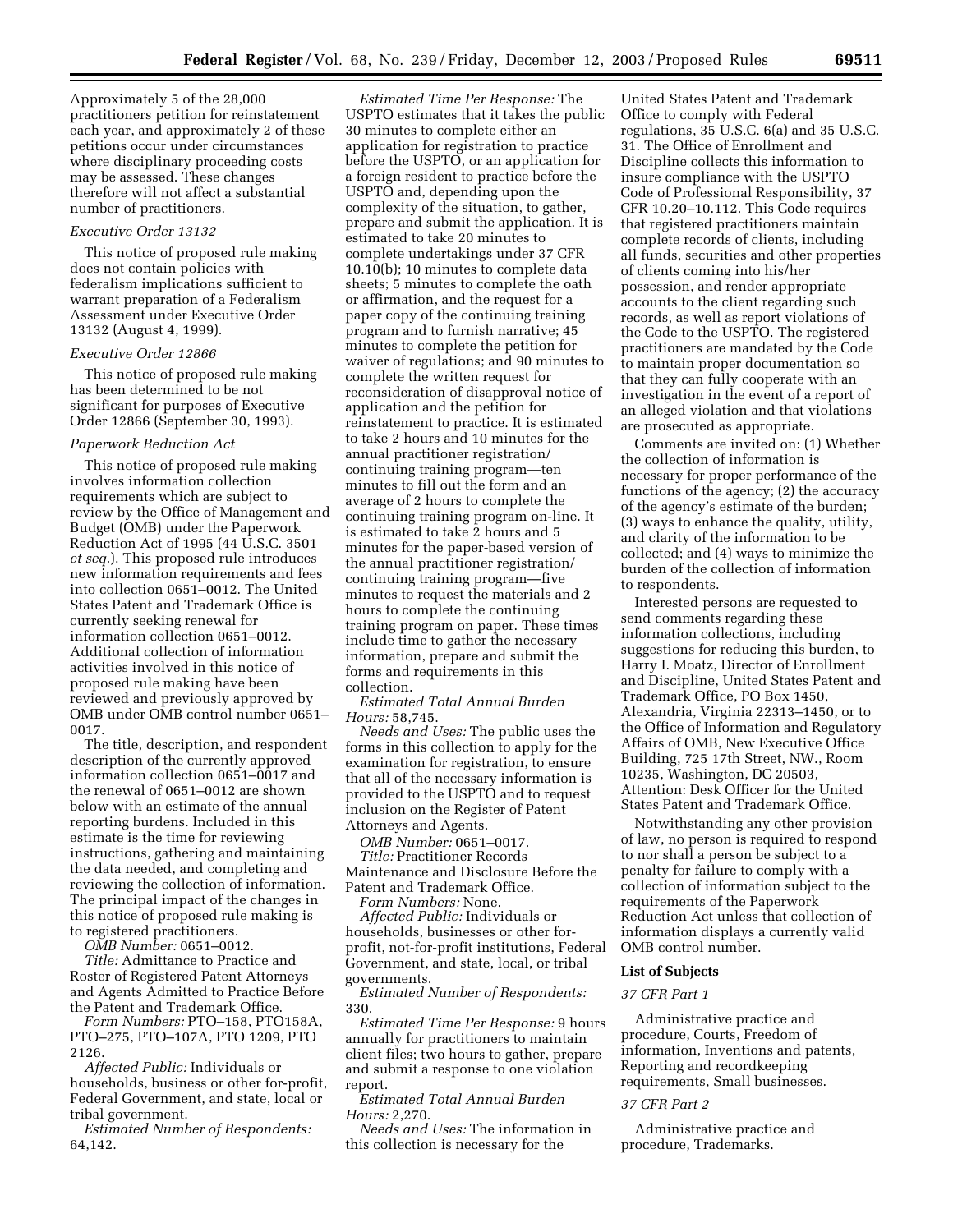### *37 CFR Part 10*

Administrative practice and procedure, Inventions and patents, Lawyers, Reporting and recordkeeping requirements.

## *37 CFR Part 11*

Administrative practice and procedure, Inventions and patents, Lawyers, Reporting and recordkeeping requirements.

For the reasons set forth in the preamble, the United States Patent and Trademark Office proposes to amend 37 CFR Parts 1, 2, 10, and 11 as follows:

## **PART 1—RULES OF PRACTICE IN PATENT CASES**

1. The authority citation for 37 CFR Part 1 continues to read as follows:

**Authority:** 35 U.S.C. 2(b)(2), unless otherwise noted.

2. Section 1.1 is amended by revising paragraph (a) introductory text and by adding paragraph (a)(4) to read as follows:

## **§ 1.1 Addresses for correspondence with the United States Patent and Trademark Office.**

(a) *In general.* Except for paragraphs  $(a)(3)(i)$ ,  $(a)(3)(ii)$ , and  $(d)(1)$  of this

section, all correspondence intended for the United States Patent and Trademark Office must be addressed to either ''Director of the United States Patent and Trademark Office, P.O. Box 1450, Alexandria, Virginia 22313–1450'' or to specific areas within the Office as set out in paragraphs (a)(1), (a)(2), and (a)(3)(iii) of this section. When appropriate, correspondence should also be marked for the attention of a particular office or individual.

(4) *Office of Enrollment and Discipline correspondence.* All correspondence concerning enrollment, registration, and investigations should be addressed to the Mail Stop OED, Director of the United States Patent and Trademark Office, P.O. Box 1450, Alexandria, Virginia 22313–1450. \* \* \* \* \*

\* \* \* \* \*

3. Section 1.4 is amended by revising paragraph (d)(2) to read as follows:

# **§ 1.4 Nature of correspondence and signature requirements.**

\* \* \* \* \* (d) \* \* \*

(2) The presentation to the Office (whether by signing, filing, submitting, or later advocating) of any paper by a party, whether a practitioner or non-

practitioner, constitutes a certification under § 11.18(b) of this subchapter. Violations of § 11.18(b)(2) of this subchapter by a party, whether a practitioner or non-practitioner, may result in the imposition of sanctions under § 11.18(c) of this subchapter. Any practitioner violating § 11.18(b) of this subchapter may also be subject to disciplinary action. *See* §§ 11.18(d) and 11.804(i)(15) of this subchapter.

4. Section 1.8 is amended by revising paragraph (a)(2)(iii)(A) to read as follows:

### **§ 1.8 Certificate of mailing or transmission.**

\* \* \* \* \*

- $(a) * * * *$
- $(2) * * * *$
- $(iii) * * * *$

(A) Correspondence filed in connection with a disciplinary proceeding under part 11 of this chapter.

\* \* \* \* \* 5. Section 1.21 is amended by revising paragraph (a) to read as follows:

#### **§ 1.21 Miscellaneous fees and charges.**

\* \* \* \* \*

(a) Registration of attorneys and agents:

| (1) For admission to examination for registration to practice:                                                                                                                            |          |
|-------------------------------------------------------------------------------------------------------------------------------------------------------------------------------------------|----------|
|                                                                                                                                                                                           | \$40.00  |
| (ii) Registration examination fee                                                                                                                                                         |          |
|                                                                                                                                                                                           | 200.00   |
|                                                                                                                                                                                           | 450.00   |
|                                                                                                                                                                                           | 100.00   |
| (3) [Reserved]                                                                                                                                                                            |          |
| (4) For certificate of good standing as an attorney or agent manufactured contains and contained and standing as an attorney or agent manufactured contains and contained and standing as | 10.00    |
|                                                                                                                                                                                           | 20.00    |
| (5) For review of decision:                                                                                                                                                               |          |
|                                                                                                                                                                                           | 130.00   |
|                                                                                                                                                                                           | 130.00   |
| (6) For requesting regrading of an examination under $\S 10.7(c)$ :                                                                                                                       |          |
|                                                                                                                                                                                           | 230.00   |
|                                                                                                                                                                                           | 460.00   |
| (7) Annual fee for registered attorney or agent:                                                                                                                                          |          |
|                                                                                                                                                                                           | 100.00   |
|                                                                                                                                                                                           | 25.00    |
|                                                                                                                                                                                           | 50.00    |
|                                                                                                                                                                                           | 75.00    |
|                                                                                                                                                                                           | 100.00   |
|                                                                                                                                                                                           | 50.00    |
|                                                                                                                                                                                           | 100.00   |
| (10) On application by a person for recognition or registration after disbarment, suspension, or resignation pending dis-                                                                 |          |
| ciplinary proceedings in any other jurisdiction; on petition for reinstatement by a person excluded, suspended, or ex-                                                                    |          |
| cluded on consent from practice before the Office; on application by a person for recognition or registration who is as-                                                                  |          |
| serting rehabilitation from prior conduct that resulted in an adverse decision in the Office regarding the person's moral                                                                 |          |
| character; and on application by a person for recognition or registration after being convicted of a felony or crime involv-                                                              |          |
|                                                                                                                                                                                           | 1,600.00 |
|                                                                                                                                                                                           | 75.00    |
|                                                                                                                                                                                           | 60.00    |

\* \* \* \* \*

6. Section 1.31 is revised to read as follows:

# **§ 1.31 Applicants may be represented by a registered attorney or agent.**

An applicant for patent may file and prosecute his or her own case, or he or

she may be represented by a registered attorney, registered agent, or other individual authorized to practice before the United States Patent and Trademark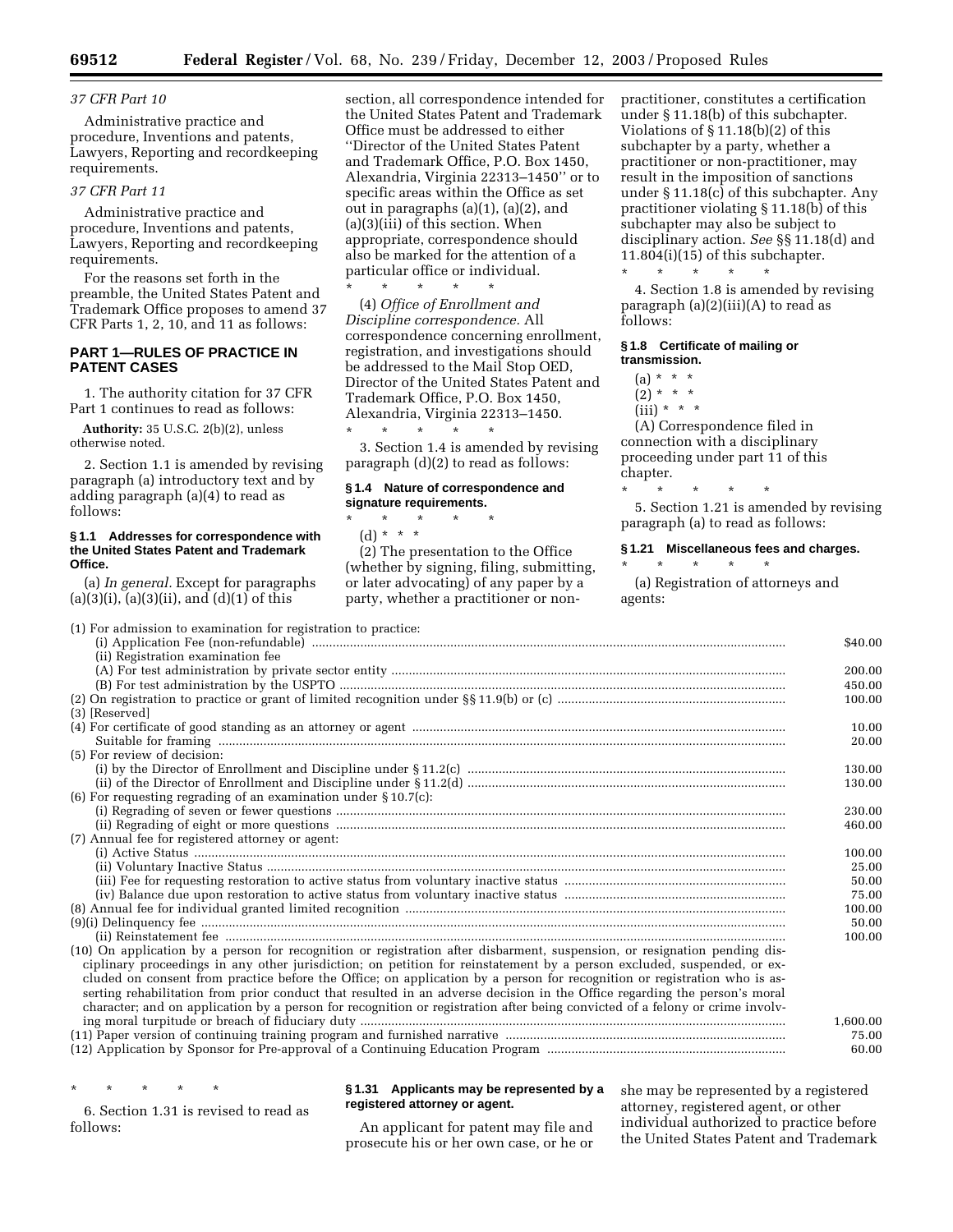Office in patent matters. *See* §§ 11.6 and 11.9 of this subchapter. The United States Patent and Trademark Office cannot aid in the selection of a registered attorney or agent.

7. In § 1.33, paragraph (c) is revised to read as follows:

# **§ 1.33 Correspondence respecting patent applications, reexamination proceedings, and other proceedings.**

\* \* \* \* \* (c) All notices, official letters, and other communications for the patent owner or owners in a reexamination proceeding will be directed to the attorney or agent of record (*See* § 1.34(b)) in the patent file at the address listed on the register of patent attorneys and agents maintained pursuant to §§ 11.5 and 11.11 of this subchapter or, if no attorney or agent is of record, to the patent owner or owners at the address or addresses of record. \* \* \* \* \*

8. Section 1.455 is amended by revising the first sentence of paragraph (a) to read as follows:

# **§ 1.455 Representation in international applications.**

(a) Applicants of international applications may be represented by attorneys or agents registered to practice before the Patent and Trademark Office or by an applicant appointed as a common representative (PCT Art. 49, Rules 4.8 and 90 and § 11.10). \* \* \*

# \* \* \* \* \*

# **PART 2—RULES OF PRACTICE IN TRADEMARK CASES**

9. The authority citation for 37 CFR Part 2 continues to read as follows:

**Authority:** 15 U.S.C. 1123, 35 U.S.C. 2(b)(2), unless otherwise noted.

10. Section 2.11 is revised to read as follows:

# **§ 2.11 Applicants may be represented by an attorney.**

The owner of a trademark may file and prosecute his or her own application for registration of such trademark, or he or she may be represented by an attorney or other individual authorized to practice in trademark matters under § 11.14 of this subchapter. The United States Patent and Trademark Office cannot aid in the selection of an attorney or other representative.

11. Section 2.17 is amended by revising paragraphs (a) and (c) to read as follows:

# **§ 2.17 Recognition for representation.**

(a) When an attorney as defined in § 11.1(c) of this subchapter acting in a representative capacity appears in person or signs a paper in practice before the United States Patent and Trademark Office in a trademark case, his or her personal appearance or signature shall constitute a representation to the United States Patent and Trademark Office that, under the provisions of § 11.14 of this subchapter and the law, he or she is authorized to represent the particular party in whose behalf he or she acts. Further proof of authority to act in a representative capacity may be required.

\* \* \* \* \* (c) To be recognized as a representative, an attorney as defined in § 11.1(c) of this subchapter may file a power of attorney, appear in person, or sign a paper on behalf of an applicant or registrant that is filed with the Office in a trademark case.

\* \* \* \* \* 12. Section 2.24 is revised to read as follows:

# **§ 2.24 Designation of representative by foreign applicant.**

If an applicant is not domiciled in the United States, the applicant must designate by a written document filed in the United States Patent and Trademark Office the name and address of some person resident in the United States on whom may be served notices or process in proceedings affecting the mark. If this document does not accompany or form part of the application, it will be required and registration refused unless it is supplied. Official communications of the United States Patent and Trademark Office will be addressed to the domestic representative unless the application is being prosecuted by an attorney at law or other qualified person duly authorized, in which event Official communications will be sent to the attorney at law or other qualified person duly authorized. The mere designation of a domestic representative does not authorize the person designated to prosecute the application unless qualified under paragraph (a), (b) or (c) of § 11.14 of this subchapter and authorized under § 2.17(b).

13. Section 2.33 is amended by revising paragraph (a)(3) to read as follows:

# **§ 2.33 Verified statement.**

 $(a) * * * *$ (3) An attorney as defined in § 11.1(c) of this subchapter who has an actual or implied written or verbal power of attorney from the applicant.

\* \* \* \* \* 14. Section 2.161 is amended by revising paragraph (b)(3) to read as follows:

# **§ 2.161 Requirements for a complete affidavit or declaration of continued use or excusable nonuse.**

(b) \* \* \*

(3) An attorney as defined in § 11.1(c) of this subchapter who has an actual or implied written or verbal power of attorney from the owner.

\* \* \* \* \*

# **PART 10—[REMOVED]**

- 15. Part 10 is removed.
- 16. Part 11 is added as follows:

# **PART 11—REPRESENTATION OF OTHERS BEFORE THE UNITED STATES PATENT AND TRADEMARK OFFICE**

### **Subpart A—General Provisions**

#### **General Information**

- Sec.
- 11.1 Definitions.
- 11.2 Director of the Office of Enrollment and Discipline.
- 11.3 Suspension of rules, immunity.

# **Subpart B—Recognition To Practice Before the USPTO**

# **Patents, Trademarks, and Other Non-Patent Law**

- 11.4 Committee on Enrollment.
- 11.5 Register of attorneys and agents in patent matters; practice before the Office.
- 11.6 Registration of attorneys and agents.<br>11.7 Requirements for registration.
- 
- 11.7 Requirements for registration.<br>11.8 Oath and registration fee. Oath and registration fee.
- 11.9 Limited recognition in patent matters.
- 11.10 Restrictions on practice in patent matters.
- 11.11 Removing names from the register.
- 11.12 Mandatory continuing training for licensed practitioners.
- 11.13 Eligible mandatory continuing education programs.
- 11.14 Individuals who may practice before the Office in trademark and other nonpatent matters.
- 11.15 Refusal to recognize a practitioner.
- 11.16 Financial books and records.
- 11.17 [Reserved]<br>11.18 Signature
- Signature and certificate for correspondence filed in the United States Trademark Office.

### **Subpart C—Investigations and Disciplinary Proceedings**

# **Jurisdiction, Sanctions, Investigations, and Proceedings**

- 11.19 Disciplinary jurisdiction.<br>11.20 Disciplinary sanctions
- 11.20 Disciplinary sanctions.<br>11.21 Warnings.
- 
- 11.21 Warnings.<br>11.22 Investigati
- 11.22 Investigations.<br>11.23 Committee on Committee on Discipline.
- 11.24 Interim suspension and discipline
- based upon reciprocal discipline.<br>11.25 Interim suspension and discip Interim suspension and discipline based upon conviction of committing a serious crime or other crime coupled with confinement or commitment to imprisonment.
- 11.26 Diversion.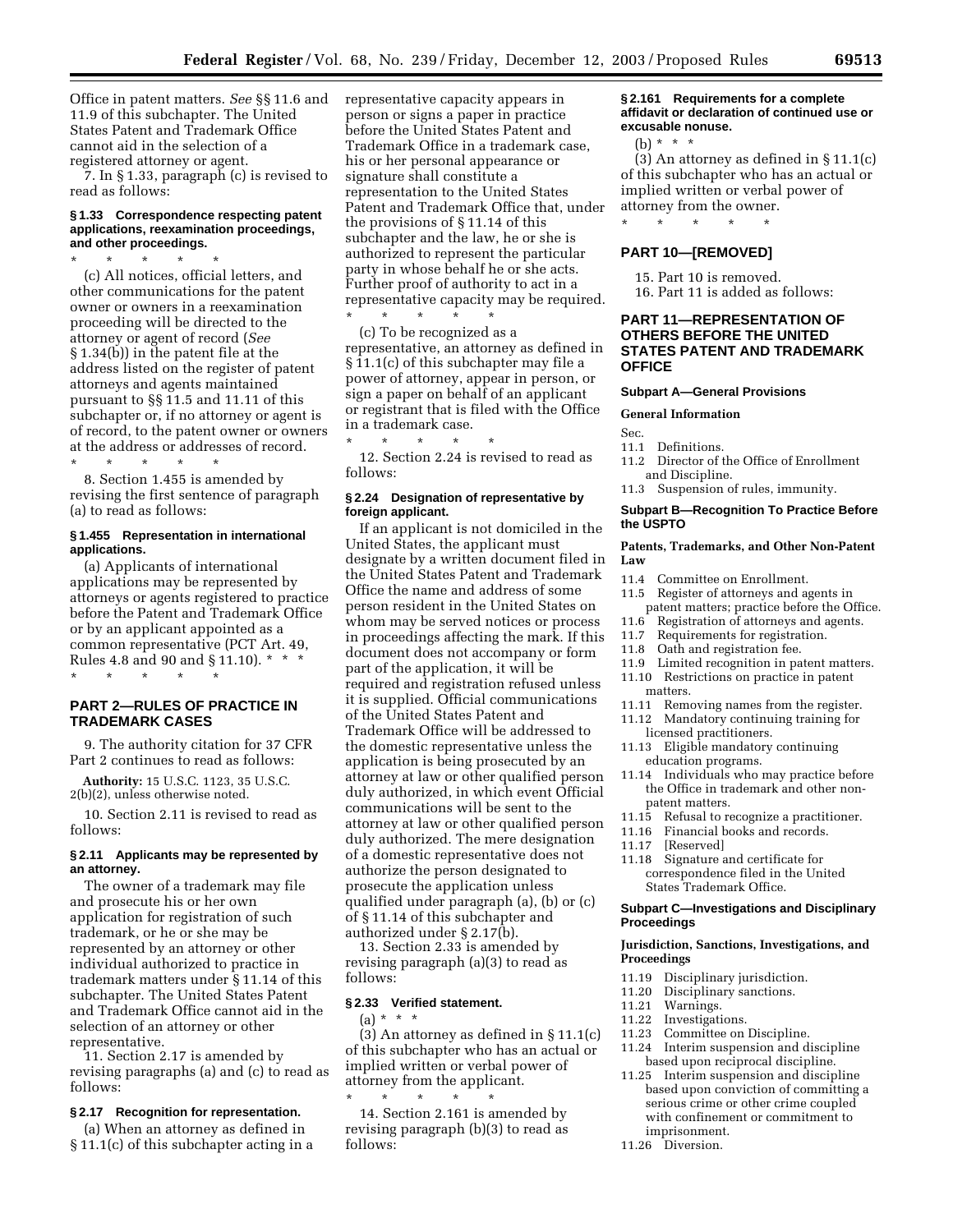**Subpart A—General Provisions** 

This part governs solely the practice of patent, trademark, and other law before the United States Patent and Trademark Office. Nothing in this part shall be construed to preempt the authority of each State to regulate the practice of law, except to the extent necessary for the United States Patent and Trademark Office to accomplish its Federal objectives. Unless otherwise clear from the context, the following definitions apply to this part:

*Addiction* means any chemical or psychological dependency upon

of this subchapter), or statutory declaration under 28 U.S.C. 1746. *Appearing* means an individual's attendance to a matter before the Office, and includes physical presence before the Office in a formal or informal setting, or conveyance of a

*Affidavit* means affidavit, declaration under 35 U.S.C. 25 (*see* §§ 1.68 and 2.20

communication, either electronically or in any other manner, with intent to influence an Office employee in any patent, trademark or other non-patent

*Application* means an application for a design, plant, or utility patent; a provisional application; a request for reexamination; an application to reissue any patent; a protest; an application to register a trademark; an appeal to the Board of Patent Appeals and

Interferences or to the Trademark Trial and Appeal Board; an opposition, cancellation, or concurrent use in a trademark matter; and all written communications submitted to the Office in connection with the foregoing. *Attorney or lawyer* means an individual who is a member in good standing of the highest court of any State, including an individual who is in good standing of the highest court of one State and under an order of any court or Federal agency suspending, enjoining, restraining, disbarring or otherwise restricting the attorney from practice before the bar of another State or Federal agency. A *non-lawyer* means a person who is not an attorney or

*Belief* or *believes* means that the person involved actually supposed the fact in question to be true. A person's

*Consent* means a client's uncoerced assent to a proposed course of action after consulting with the practitioner about the matter in question.

belief may be inferred from

**General Information § 11.1 Definitions.** 

intoxicants or drugs.

law matter.

lawyer.

circumstances.

- 11.27 Exclusion by consent.
- 11.28 Incompetent and incapacitated practitioners.
- 11.29–11.31 [Reserved]
- 11.32 Initiating a disciplinary proceeding; reference to a hearing officer.
- 11.34 Complaint.
- 11.35 Service of complaint.
- 11.36 Answer to complaint.
- 11.37 Supplemental complaint. 11.38 Contested case.
- 
- 11.39 Hearing officer; appointment; responsibilities; review of interlocutory orders; stays.
- 11.40 Representative for OED Director or respondent.
- 11.41 Filing of papers.
- 11.42 Service of papers.
- 
- 11.43 Motions.<br>11.44 Hearings Hearings.
- 11.45 Proof; variance; amendment of pleadings.
- 11.46–11.48 [Reserved]
- 11.49 Burden of proof.
- 11.50 Evidence.
- 11.51 Depositions.
- 11.52 Discovery<br>11.53 Proposed
- Proposed findings and conclusions; post-hearing memorandum.
- 11.54 Initial decision of hearing officer.
- 11.55 Appeal to the USPTO Director.
- 11.56 Decision of the USPTO Director.
- 11.57 Review of final decision of the USPTO Director.
- 11.58 Suspended or excluded practitioner.<br>11.59 Notice of suspension or exclusion.
- 11.59 Notice of suspension or exclusion.<br>11.60 Petition for reinstatement.
- Petition for reinstatement.
- 11.61 Savings clause.
- 11.62 Protection of clients interests when practitioner becomes unavailable.

#### **Subpart D—United States Patent and Trademark Office Rules of Professional Conduct**

### **Rules of Professional Conduct**

11.100 Interpretation of the USPTO Rules of Professional Conduct.

# **Client-Practitioner Relationship**

- 11.101 Competence.<br>11.102 Scope of repr
- Scope of representation.
- 11.103 Diligence and zeal.
- 11.104 Communication.
- 11.105 Fees.
- 11.106 Confidentiality of information.
- 11.107 Conflict of interest: General rule.
- 11.108 Conflict of interest: Prohibited transactions.
- 11.109 Conflict of interest: Former client.
- 11.110 Imputed disqualification: General rule.
- 11.111 Successive Government and private employment.
- 11.112 Former arbitrator.
- 11.113 Organization as client.
- 11.114 Client under a disability.
- 11.115 Safekeeping property.
- 11.116 Declining or terminating representation.
- 11.117 Sale of practice.
- 11.118–11.200 [Reserved]
- **Counselor**

# 11.201 Advisor.

- 11.202 Intermediary.
- 11.203 Evaluation for use by third persons.

# 11.204–11.300 [Reserved]

#### **Advocate**

- 
- 11.301 Meritorious claims and contentions. 11.302 Expediting litigation and Office proceedings.
- 11.303 Candor toward the tribunal.
- 11.304 Fairness to opposing party and counsel.
- 11.305 Impartiality and decorum of the tribunal.
- 11.307 Practitioner as witness.
- 11.308 [Reserved]
- 11.309 Advocate in nonadjudicative proceedings.
- 11.310–11.400 [Reserved]

# **Transactions with Persons Other than Clients**

- 11.401 Truthfulness in statements to others. 11.402 Communication between
- practitioner and opposing parties.
- 11.403 Dealing with unrepresented person.
- 11.404 Respect for rights of third persons.
- 11.405–11.500 [Reserved]

### **Law Firms and Associations**

- 11.501 Responsibilities of a partner or supervisory practitioner.
- 11.502 Responsibilities of a subordinate practitioner.
- 11.503 Responsibilities regarding nonpractitioner assistants.
- 11.504 Professional independence of a practitioner.
- 11.505 Unauthorized practice of law.<br>11.506 Restrictions on right to practic
- Restrictions on right to practice.
- 11.507 Responsibilities regarding lawrelated services. 11.508–11.600 [Reserved]

# **Public Service**

- 11.601 Pro Bono Publico service.
- 11.602 Accepting appointments.
- 11.603 Membership in legal services organization.
- 11.604 Law reform activities.
- 11.605–11.700 [Reserved]

### **Information about Legal Services**

- 11.701 Communications concerning a practitioner's services.
- 11.702 Advertising.

11.804 Misconduct.

third persons. 11.807–11.900 [Reserved]

U.S.C. 2(b)(2)(D), 32.

law.

- 11.703 Direct contact with prospective clients
- 11.704 Communication of fields of practice and certification.
- 11.705 Firm names and letterheads.

11.802 Judicial and legal officials. 11.803 Reporting professional misconduct.

11.706–11.800 [Reserved]

#### **Maintaining the Integrity of the Profession**

11.801 Bar admission and disciplinary matters.

11.805 Disciplinary authority: Choice of

11.806 Sexual relations with clients and

**Authority:** 5 U.S.C. 500, 15 U.S.C. 1123, 35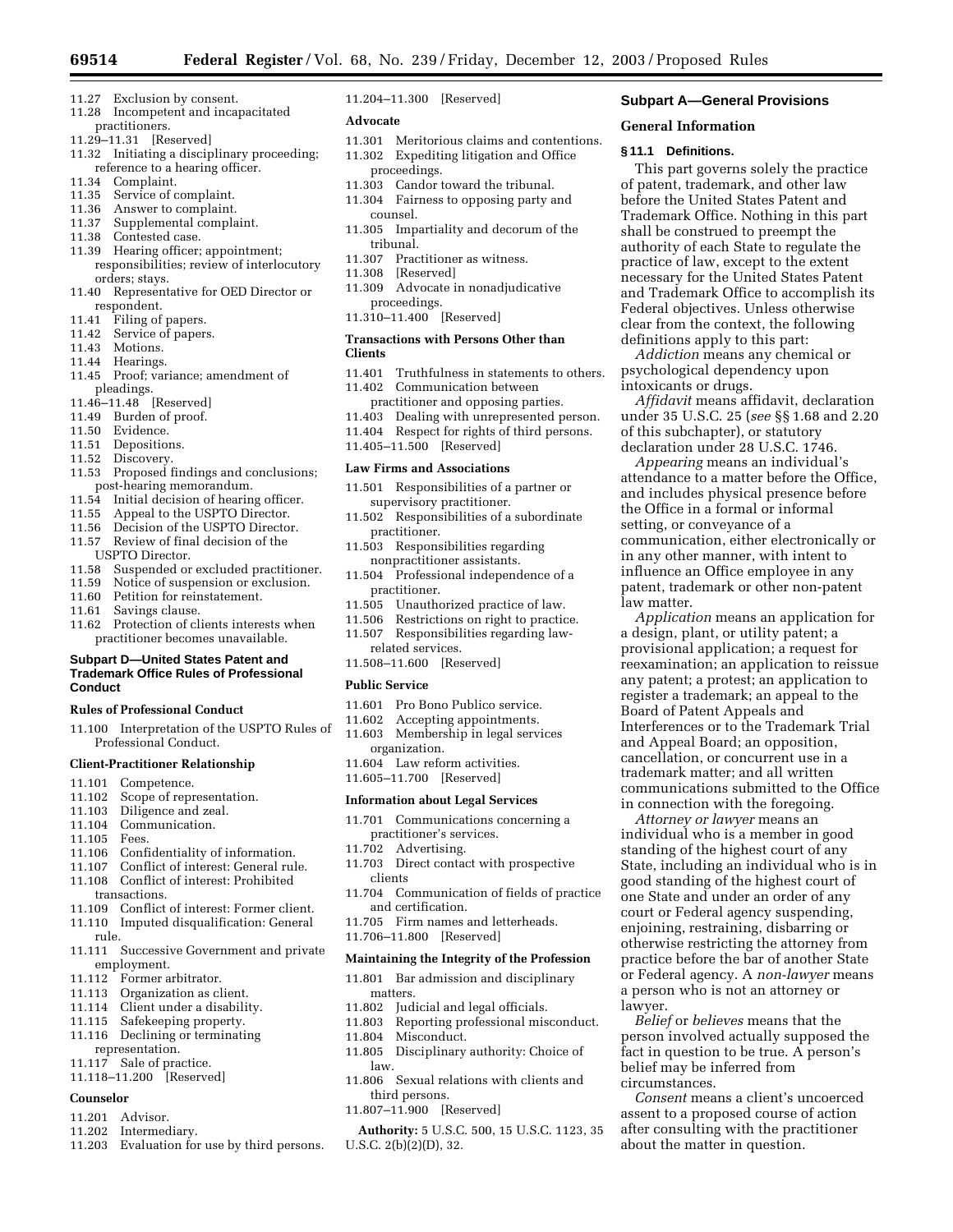*Consult* or *consultation* means communication of information *reasonably* sufficient to permit the client to appreciate the significance of the matter in question.

*Conviction* or *convicted* means any confession to a crime; a verdict or judgment finding a person guilty of a crime; any entered plea, including *nolo contendre* or Alford plea, to a crime; or receipt of deferred adjudication (whether judgment or sentence has been entered or not) for an accused or pled crime.

*Crime* means any offense declared to be a felony by Federal or State law, or an attempt, solicitation or conspiracy to commit the same.

*Data Sheet* means a form used to collect name, address, and telephone information from individuals recognized to practice before the Office in patent matters.

*Differing interests* means every interest that may adversely affect either the judgment or the loyalty of a practitioner to a client, whether it be a conflicting, inconsistent, diverse, or other interest.

*Disability* means any mental or physical infirmity or illness.

*Disability matter* means any issue, question, proceeding or determination within the scope of this section.

*Disciplinary Court* means any court of record and any other agency or tribunal with authority to disbar, exclude, or suspend an attorney from the practice of law in said agency or tribunal.

*Diversion* means turning aside or altering a practitioner's practices or procedures through rehabilitation to achieve conformity with the USPTO Rules of Professional Conduct.

*Employee of a tribunal* means an employee of a court, the Office, or another adjudicatory body.

*Exclusion* means barred and not admitted to practice before the Office in patent, trademark and other non-patent law.

*Firm* or *law firm* means each and every practitioner in a private firm, each and every practitioner employed in the legal department of a corporation or other organization, and each and every practitioner employed in a legal services organization.

*Fiscal year* means the period of time from October 1st through the ensuing September 30th.

*Fraud* or *fraudulent* means conduct having a purpose to deceive and not merely negligent misrepresentation or failure to apprise another of relevant information.

*Full disclosure* means a clear explanation of the differing interests involved in a transaction, the

advantages of seeking independent legal advice, and a detailed explanation of the risks and disadvantages to the client entailed in any agreement or arrangement, including not only any financial losses that will or may foreseeably occur to the client, but also any liabilities that will or may foreseeably accure to the client.

*Giving information* within the meaning of  $\S 11.804(h)(1)$  means making a written statement or representation or an oral statement or representation.

*Hearing officer* means an attorney who is an officer or employee of the Office designated by the USPTO Director to conduct a hearing required by 35 U.S.C. 32 or a person appointed under 5 U.S.C. 3105.

*Incapacitated* means the state of suffering from a disability or addiction of such nature as to cause a practitioner to be unfit to be entrusted with professional matters, or to aid in the administration of justice as a practitioner.

*Invention promoter* means any person, or corporation and any of its agents, employees, officers, partners, or independent contractors thereof, who is neither a registered practitioner nor law firm, who (1) advertises in media of general circulation offering assistance to market and patent an invention, or (2) enters into a contract or other agreement with a customer to assist the customer in marketing and patenting an invention.

*Knowingly, known,* or *knows* means actual knowledge of the fact in question. A person's knowledge may be inferred from circumstances.

*Law clerk* means a person, typically a recent law school graduate, who acts, typically for a limited period, as a confidential assistant to a judge or judges of a court; to a hearing officer or a similar administrative hearing officer; or to the head of a governmental agency or to a member of a governmental commission, either of which has authority to adjudicate or to promulgate rules or regulations of general application.

*Legal profession* means those individuals who are lawfully engaged in practice of patent, trademark, and other law before the Office.

*Legal service* means any service that may lawfully be performed by a practitioner for any person having immediate, prospective, or pending business before the Office.

*Matter* means any litigation, administrative proceeding, lobbying activity, application, claim, investigation, controversy, arrest, charge, accusation, contract, a negotiation, estate or family relations practice issue, request for a ruling or other determination, or any other matter covered by the conflict of interest rules of the appropriate Government entity, except as expressly limited in a particular rule.

*Mentally incompetent* or *involuntarily committed to a mental hospital* means a judicial determination in a final order that declares a practitioner to be mentally incompetent or that commits a practitioner involuntarily to a mental hospital or similar institution as an inpatient.

*OED Director* means the Director of the Office of Enrollment and Discipline.

*Office* means the United States Patent and Trademark Office.

*Partner* means a member of a law partnership or a shareholder in a *law firm* organized as a professional corporation.

*Person* means an individual, a corporation, an association, a trust, a partnership, and any other organization or legal entity.

*Practitioner* means (1) an attorney or agent registered to practice before the Office in patent matters, (2) an individual authorized under 5 U.S.C. 500(b) or otherwise as provided by §§ 11.14(b), (c), and (e), to practice before the Office in trademark matters or other non-patent matters, or (3) an individual authorized to practice before the Office in a patent case or matters under §§ 11.9(a) or (b). A ''suspended or excluded practitioner'' means a practitioner who is suspended or excluded under § 11.47. A ''nonpractitioner'' means an individual who is not a practitioner.

*Proceeding before the Office* means an application for patent, an application to register a trademark, an appeal, a petition, a reexamination, a protest, a public use matter, a patent interference, an inter partes trademark matter, correction of a patent, correction of inventorship, and any other matter that is pending before the Office.

*Professional disciplinary action* means public reprimand, suspension, disbarment, resignation from the bar of any State or Federal court while under investigation, and any other event resulting in the loss of a license to practice law on ethical grounds.

*Professional legal corporation* means a corporation authorized by state law to practice law for profit.

*Reasonable* or *reasonably* when used in relation to conduct by a practitioner means the conduct of a reasonably prudent and competent practitioner.

*Reasonably should know* when used in reference to a practitioner means that a practitioner of reasonable prudence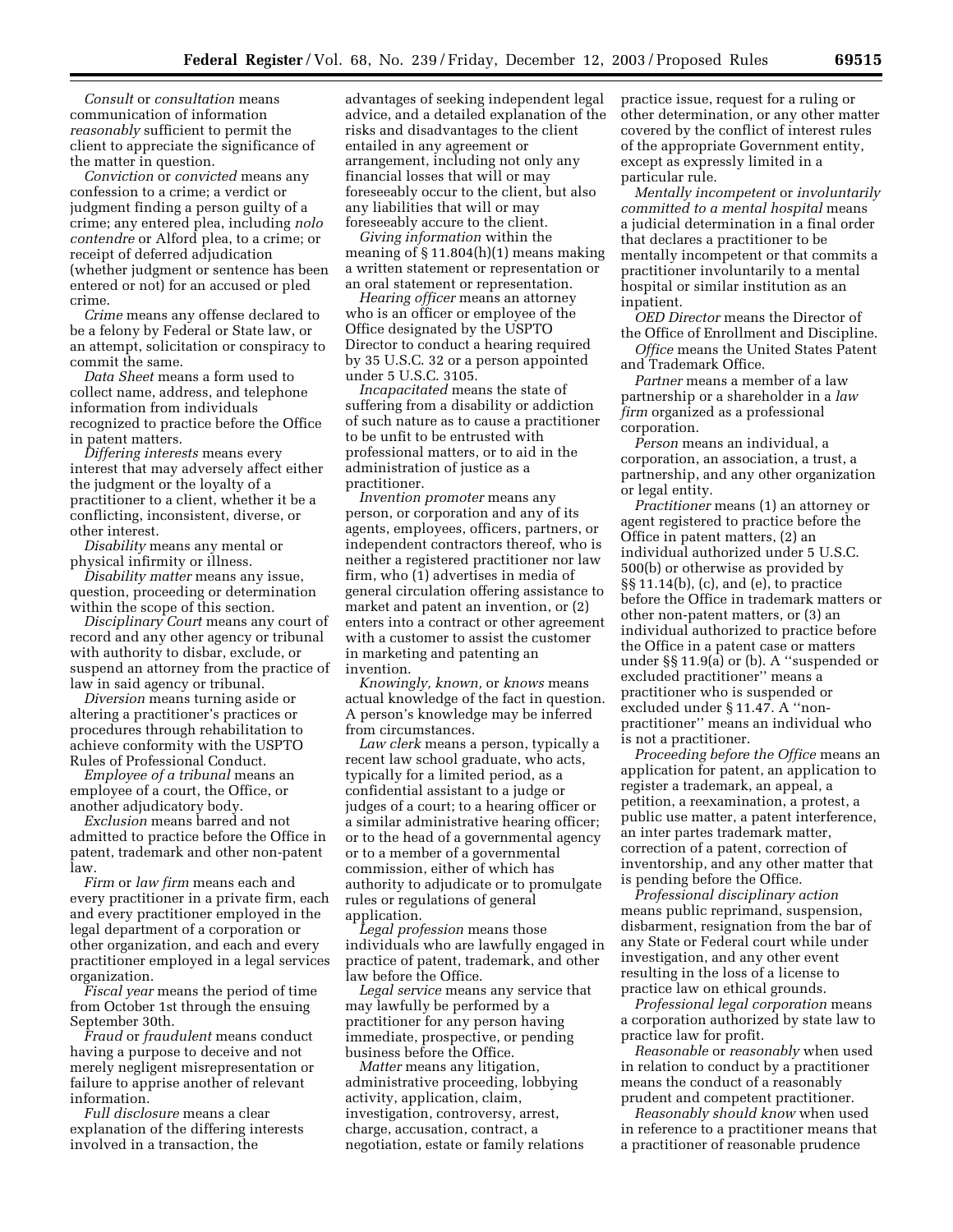and competence would ascertain the matter in question.

*Registration* means registration to practice before the Office in patent proceedings.

*Roster* means a list of individuals who have been registered as either a patent attorney or patent agent.

*Serious crime* means (1) any criminal offense classified as a felony under the laws of the United States, or of any state, district, or territory of the United States, or of a foreign country where the crime occurred, and (2) any crime a necessary element of which, as determined by the statutory or common law definition of such crime in the jurisdiction where the crime occurred, that includes interference with the administration of justice, false swearing, misrepresentation, fraud, willful failure to file income tax returns, deceit, bribery, extortion, misappropriation, theft, or an attempt or a conspiracy or solicitation of another to commit a ''serious crime.''

*Significant evidence of rehabilitation* means clear and convincing evidence that is significantly more probable than not that there will be no reoccurrence in the foreseeable future of the practitioner's prior disability or addiction.

*State* means any of the 50 states of the United States of America, the District of Columbia, and other territories and possessions of the United States of America.

*Substantial* when used in reference to degree or extent means a material matter of clear and weighty importance.

*Suspend* or *suspension* means a temporary debarring from practice before the Office.

*Tribunal* means a court, the Office, a regulatory agency, commission, hearing officer, and any other body authorized by law to render decisions of a judicial or quasi-judicial nature, based on information presented before it, regardless of the degree of formality or informality of the proceedings.

*United States* means the United States of America, and the territories and possessions the United States of America.

*USPTO Director* means the Director of the United States Patent and Trademark Office, or an employee of the Office delegated authority to act for the Director of the United States Patent and Trademark Office in matters arising under this Part.

# **§ 11.2 Director of the Office of Enrollment and Discipline.**

(a) *Appointment.* The USPTO Director shall appoint a Director of the Office of Enrollment and Discipline (OED

Director). In the event of the absence of the OED Director or a vacancy in the office of the OED Director, the USPTO Director may designate an employee of the Office to serve as acting OED Director. The OED Director and any acting OED Director shall be an active member in good standing of the bar of a State.

(b) *Duties.* The OED Director shall: (1) Supervise such staff as may be necessary for the performance of the OED Director's duties.

(2) Receive and act upon applications for registration, prepare and grade the examination provided for in § 10.7(b), maintain the register provided for in § 10.5, and perform such other duties in connection with enrollment and recognition of attorneys and agents as may be necessary.

(3) Conduct investigations into the moral character and reputation of any individual seeking to be registered as an attorney and agent, or of any individual seeking limited recognition, deny registration or recognition of individuals failing to demonstrate present possession of good moral character, and perform such other duties in connection with investigations and enrollment proceedings as may be necessary.

(4) Conduct investigations of all matters involving possible violations by practitioners and persons granted limited recognition of an imperative Rule of Professional Conduct coming to the attention of the OED Director as information or a complaint, whether from within or from outside the USPTO, where the apparent facts, if true, may warrant discipline. Conduct investigations of all matters involving possible violations of §§ 11.303(a)(1), 11.304, 11.305(a), or 11.804 by other individuals identified in § 11.19(a)(2) coming to the attention of the OED Director as information or a complaint, whether from within or from outside the USPTO, where the apparent facts, if true, may warrant discipline. Except in matters meriting summary dismissal because the complaint is clearly unfounded on its face or falls outside the disciplinary jurisdiction of the USPTO, no disposition shall be recommended or undertaken by the OED Director until the accused practitioner shall have been afforded an opportunity to respond to the information or complaint received by the OED Director.

(5) With the consent of three members of the Committee on Discipline, initiate disciplinary proceedings under § 11.32, and perform such other duties in connection with investigations and disciplinary proceedings as may be necessary.

(6) Without the prior approval of a member of the Committee on Discipline, dismiss a complaint or close an investigation without issuing a warning; and otherwise conclude an investigation as provided for in §§ 11.22(e) or (m)

(7) File with the USPTO Director certificates of convictions of practitioners or other individual practicing before the Office who have been convicted of crimes, and certified copies of disciplinary orders concerning attorneys issued in other jurisdictions.

(c) *Petition to OED Director.* Any petition from any action or requirement of the staff of OED reporting to the OED Director shall be taken to the OED Director. Any such petition not filed within 30 days from the action complained of may be dismissed as untimely. The filing of a petition will not stay the period for taking other action, including the timely filing of an application for registration, which may be running, or act as a stay of other proceedings. Any request for reconsideration waives a right to appeal by petition to the USPTO Director under paragraph (d) of this section, and if not filed within 30 days after the final decision of the OED Director may be dismissed as untimely.

(d) *Review of OED Director's decision.* An individual dissatisfied with a final decision of the OED Director, except for a decision dismissing a complaint pursuant to § 11.22(f) or closing an investigation under § 11.22(m)(1), may seek review of the decision upon petition to the USPTO Director accompanied by payment of the fee set forth in  $\S 1.21(a)(5)$ . A decision dismissing a complaint or closing an investigation is not subject to review by petition. Any such petition to the USPTO Director waives a right to seek reconsideration. Any petition not filed within 30 days after the final decision of the OED Director may be dismissed as untimely. Any petition shall be limited to the facts of record. Briefs or memoranda, if any, in support of the petition shall accompany or be embodied therein. The petition will be decided on the basis of the record made before the OED Director. The USPTO Director in deciding the petition will consider no new evidence. Copies of documents already of record before the OED Director shall not be submitted with the petition. No oral hearing on the petition will be held except when considered necessary by the USPTO Director. Any request for reconsideration of the decision of the USPTO Director may be dismissed as untimely if not filed within 30 days after the date of said decision.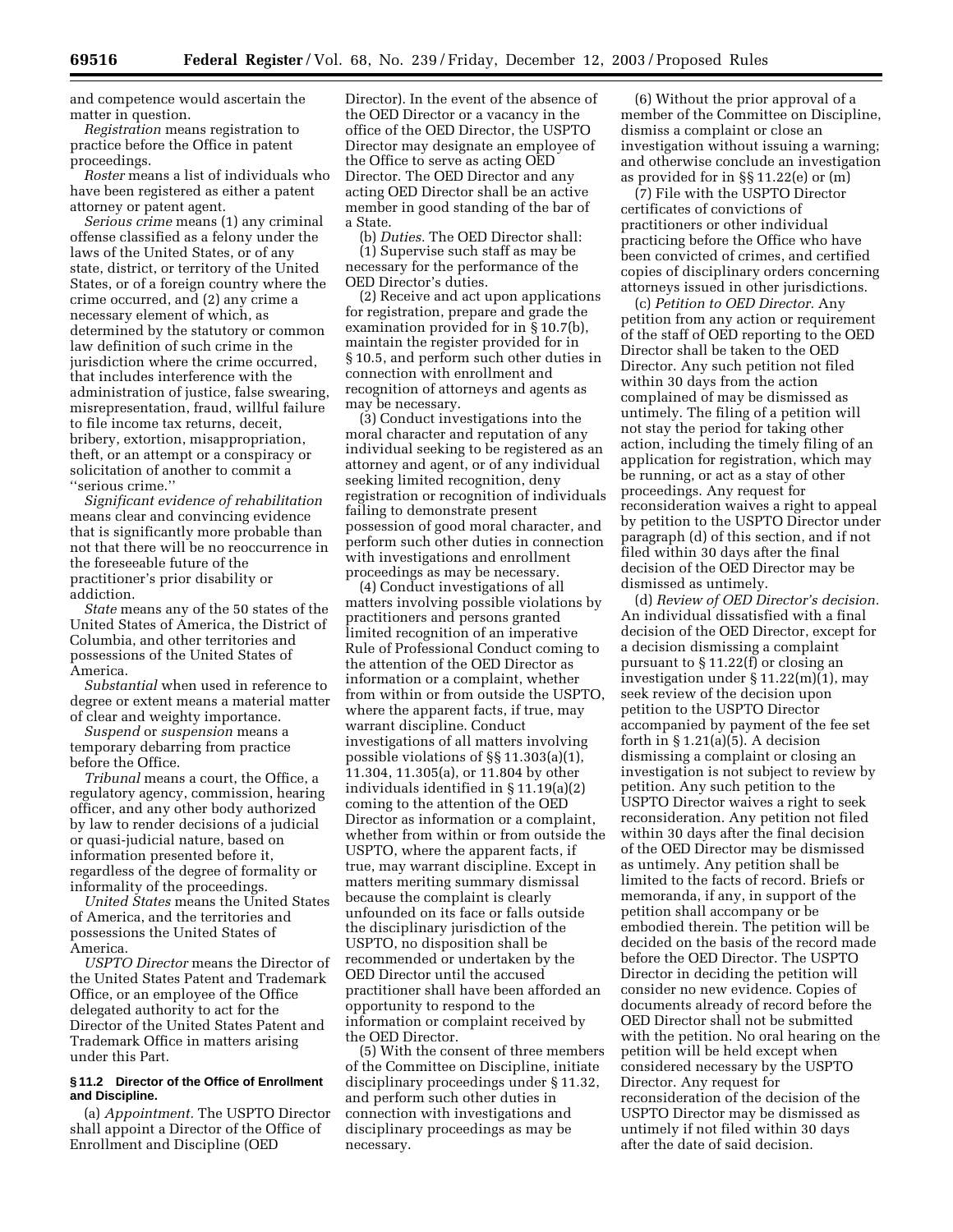(e) *Reconsideration of matters decided by a former OED Director or USPTO Director.* Matters which have been decided by one OED Director or USPTO Director will not be reconsidered by his or her successor except if a request for reconsideration of the decision is filed within the 30-day period permitted to request reconsideration of said decision provided for in paragraphs (c) and (d) of this section.

# **§ 11.3 Suspension of rules, qualified immunity.**

(a) Except as provided in paragraph (b) of this section, in an extraordinary situation, when justice requires, any requirement of the regulations of this Part which is not a requirement of statute may be suspended or waived by the USPTO Director or the designee of the USPTO Director, *sua sponte* or on petition of any party, including the OED Director or the OED Director's representative, subject to such other requirements as may be imposed.

(b) No petition to waive any provision of §§ 11.19, 11.24, 11.100 through 11.901, or to waive the provision in this paragraph shall be granted for any reason.

(c) No petition under this section shall stay a disciplinary proceeding unless ordered by the USPTO Director or a hearing officer.

(d) Complaints submitted to the OED Director or any other official of the Office shall be qualifiedly privileged for the purpose that no claim or action in tort predicated thereon may be instituted or maintained. The OED Director, and all staff, assistants and employees of the Office of General Counsel, Solicitor's Office, the Office of Enrollment and Discipline, and the members of the Committee on Discipline, the Committee on Enrollment, the employees of the Office providing regrades of examinations, and employees of the Office developing questions for the registration examination shall be immune from disciplinary complaint under this Part for any conduct in the course of their official duties.

# **Subpart B—Recognition To Practice Before the USPTO**

# **Patents, Trademarks, and Other Non-Patent Law**

# **§ 11.4 Committee on Enrollment.**

(a) The USPTO Director shall establish a Committee on Enrollment composed of one or more employees of the Office.

(b) The Committee on Enrollment shall, as necessary:

(1) Advise the OED Director in connection with the OED Director's duties under § 11.2(b)(1), and

(2) In circumstances provided for in § 11.7(j)(2), determine the moral character and reputation of an individual whom the OED Director does not accept as having good moral character and reputation.

# **§ 11.5 Register of attorneys and agents in patent matters; practice before the Office.**

(a) *Register of attorneys and agents.* A register of attorneys and agents is kept in the Office on which are entered the names of all individuals recognized as entitled to represent applicants having prospective or immediate business before the Office in the preparation and prosecution of patent applications. Registration in the Office under the provisions of this Part shall entitle the individuals so registered to practice before the Office only in patent matters.

(b) *Practice before the Office.* Practice before the Office includes law-related service that comprehends all matters connected with the presentation to the Office or any of its officers or employees relating to a client's rights, privileges, duties, or responsibilities under the laws or regulations administered by the Office for the grant of a patent, registration of a trademark, or conduct of other non-patent law. Such presentations include preparing necessary documents, corresponding and communicating with the Office, and representing a client through documents or at interviews, hearings, and meetings, as well as communicating with and advising a client concerning matters pending or contemplated to be presented before the Office. Practice before the Office:

(1) In patent matters includes, but is not limited to, preparing and prosecuting any patent application, considering and advising a client as to the patentability of an invention under statutory criteria; considering the advisability of relying upon alternative forms of protection that may be available under State law; participating in drafting the specification or claims of a patent application; participation in drafting an amendment or reply to a communication from the Office that may require written argument to establish the patentability of a claimed invention; participating in drafting a reply to a communication from the Office regarding a patent application, and participating in the drafting of a communication for a public use, interference, or reexamination proceeding;

(2) In trademark matters includes, but is not limited to, preparing and

prosecuting an application for trademark registration; preparing an amendment which may require written argument to establish the registrability of the mark; conducting an opposition, cancellation, or concurrent use proceeding; or an appeal to the Trademark Trial and Appeal Board; and

(3) In private as well as other professional matters includes conduct reflecting adversely on a person's fitness to practice law, such as, but not limited to, the good character and integrity essential for a practitioner in patent, trademark, or other non-patent law matters.

### **§ 11.6 Registration of attorneys and agents.**

(a) *Attorneys.* Any citizen of the United States who is an attorney and who fulfills the requirements of this Part may be registered as a patent attorney to practice before the Office. When appropriate, any alien who is an attorney, who lawfully resides in the United States, and who fulfills the requirements of this Part may be registered as a patent attorney to practice before the Office, provided that such registration is not inconsistent with the terms upon which the alien was admitted to, and resides in, the United States and further provided that the alien may remain registered only:

(1) If the alien continues to lawfully reside in the United States and registration does not become inconsistent with the terms upon which the alien continues to lawfully reside in the United States, or

(2) If the alien ceases to reside in the United States, the alien is qualified to be registered under paragraph (c) of this section. *See also* § 11.9(b).

(b) *Agents.* Any citizen of the United States who is not an attorney and who fulfills the requirements of this Part may be registered as a patent agent to practice before the Office. When appropriate, any alien who is not an attorney, who lawfully resides in the United States, and who fulfills the requirements of this Part may be registered as a patent agent to practice before the Office, provided that such registration is not inconsistent with the terms upon which the alien was admitted to, and resides in, the United States, and further provided that the alien may remain registered only:

(1) If the alien continues to lawfully reside in the United States and registration does not become inconsistent with the terms upon which the alien continues to lawfully reside in the United States or

(2) If the alien ceases to reside in the United States, the alien is qualified to be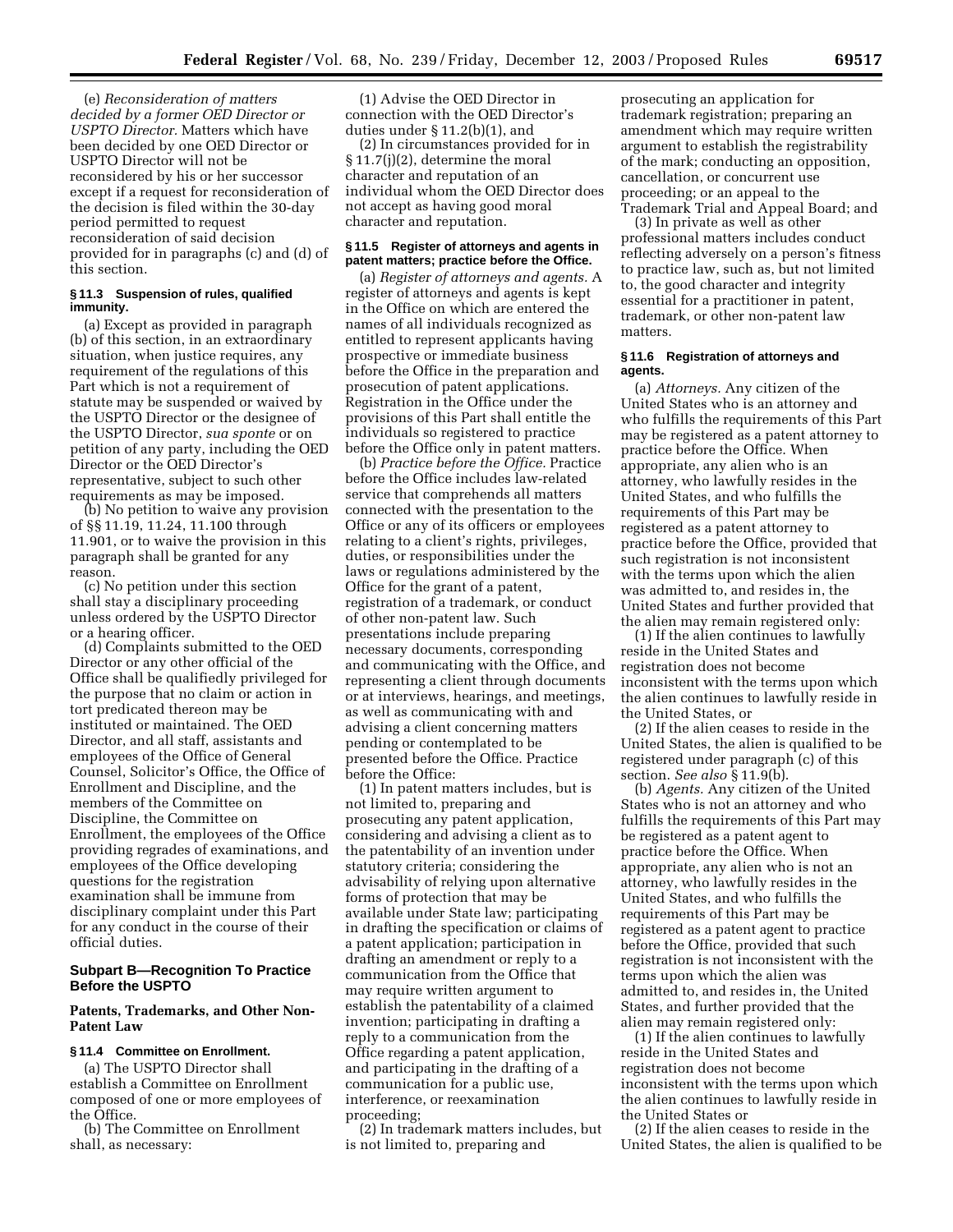registered under paragraph (c) of this section. *See also* § 11.9(b).

(c) *Foreigners.* Any foreigner not a resident of the United States who shall file proof to the satisfaction of the OED Director that he or she is registered and in good standing before the patent office of the country in which he or she resides and practices, and who is possessed of the qualifications stated in § 11.7, may be registered as a patent agent to practice before the Office for the limited purpose of presenting and prosecuting patent applications of applicants located in such country, provided that the patent office of such country allows substantially reciprocal privileges to those admitted to practice before the Office. Registration as a patent agent under this paragraph shall continue only during the period that the conditions specified in this paragraph obtain. Upon notice by the patent office of such country that a patent agent registered under this section is no longer registered or no longer in good standing before the patent office of such country, and absent a showing of cause why his or her name should not be removed from the register, the OED Director shall promptly remove the name of the patent agent from the register and publish the fact of removal. Upon ceasing to reside in such country, the patent agent registered under this section is no longer qualified to be registered under this section, and the OED Director shall promptly remove the name of the patent agent from the register and publish the fact of removal.

(d) *Interference matters.* The Chief Administrative Patent Judge or Deputy Chief Administrative Patent Judge of the Board of Patent Appeals and Interferences shall determine whether and the circumstances under which an attorney who is not registered may take testimony for an interference under 35 U.S.C. 24, or under § 1.672 of this subchapter.

#### **§ 11.7 Requirements for registration.**

(a) No individual will be registered to practice before the Office unless he or she has:

(1) Applied to the USPTO Director in writing on a form supplied by the OED Director and furnished all requested information and material; and

(2) Established to the satisfaction of the OED Director that he or she is:

(i) Presently possessed of good moral character and reputation;

(ii) Possessed of the legal, scientific, and technical qualifications necessary to enable him or her to render applicants valuable service; and

(iii) Otherwise competent to advise and assist applicants for patents in the presentation and prosecution of their applications before the Office; and

(b)(1) In order that the OED Director may determine whether an individual seeking to have his or her name placed on the register has the qualifications specified in paragraph (a)(2) of this section, the individual shall:

(i) File a complete application for admission to each administration of the registration examination. A complete registration application includes:

(A) A form supplied by the OED Director wherein all requested information and supporting documents are furnished,

(B) Payment of the fees required by § 1.21(a)(1) of this subchapter,

(C) Satisfactory proof of sufficient basic training in scientific and technical matters, and

(D) For aliens, proof that recognition is not inconsistent with the terms of their visa or entry into the United States.

(2) An individual failing to file a complete application will not be admitted to the examination. Applications that are incomplete as originally submitted will be considered as filed only when they have been completed and received by OED within 60 days of notice of incompleteness. Thereafter, a new and complete application must be filed. Until an individual has been registered, that individual is under a continuing obligation to keep his or her application current and must update responses whenever there is an addition to or a change to information previously furnished the OED Director;

(3) Submit to the OED Director satisfactory proof of the individual's scientific and technical training;

(4) Pass the registration examination, unless the taking and passing of the examination is waived as provided in paragraph (d) of this section. Unless waived pursuant to paragraph (d) of this section, each individual seeking registration must take and pass the registration examination that is held from time-to-time to enable the OED Director to determine whether the individual possesses the legal and competence qualifications specified in paragraphs (a)(2)(ii) and (a)(2)(iii) of this section. The examination will not be administered as a mere academic exercise. An individual failing the examination may reapply no sooner than 30 days after the date of notice of failure is sent to the individual and may again take the examination no sooner than 60 days after the date of said notice. An individual reapplying shall:

(A) File the application form supplied by the OED Director wherein all

requested information and supporting documents are furnished,

(B) Pay the fees required by § 1.21(a)(1) of this subchapter, and

(C) For aliens, proof that recognition continues to be not inconsistent with the terms of their visa or entry into the United States;

(5) If an individual first reapplies more than one year after said notice, that individual must again comply with paragraphs  $(b)(1)(i)$  and  $(b)(3)$  of this section; and

(6) Provide satisfactory proof of present possession of good moral character and reputation.

(c) *Petition to the OED Director.* An individual dissatisfied with any action by a member of the staff of OED refusing to register an individual, refusing to recognize an individual, refusing to admit an individual to the registration examination, refusing to reinstate an administratively suspended practitioner, refusing to refund or defer any fee, or any other action may seek review of the action upon petition to the OED Director and payment of the fee set forth in § 1.21(a)(5) of this subchapter. Any petition, even if accompanied by the required fee, but not filed within thirty days after the date of the action complained of may be dismissed as untimely. Any request for reconsideration of a decision by the OED Director on a petition not filed within thirty days after the decision may be dismissed as untimely.

(d)(1) *Former patent examiners who by [INSERT DATE 60 DAYS FOLLOWING PUBLICATION OF FINAL RULE] had not actively served four years in the patent examining corps, and were serving in the corps at the time of their separation.* The OED Director would waive the taking of a registration examination in the case of any individual meeting the requirements of paragraph (b)(3) of this section who is a former patent examiner who by *[INSERT DATE 60 DAYS FOLLOWING PUBLICATION OF FINAL RULE]* had not served four years in the patent examining corps, if the individual demonstrates that he or she:

(i) Actively served in the patent examining corps of the Office;

(ii) Received a certificate of legal competency and negotiation authority;

(iii) After receiving the certificate of legal competency and negotiation authority, was rated at least fully successful in each quality performance element of his or her performance plan for the last two complete fiscal years as a patent examiner; and

(iv) Was not under an oral or written warning regarding the quality performance elements at the time of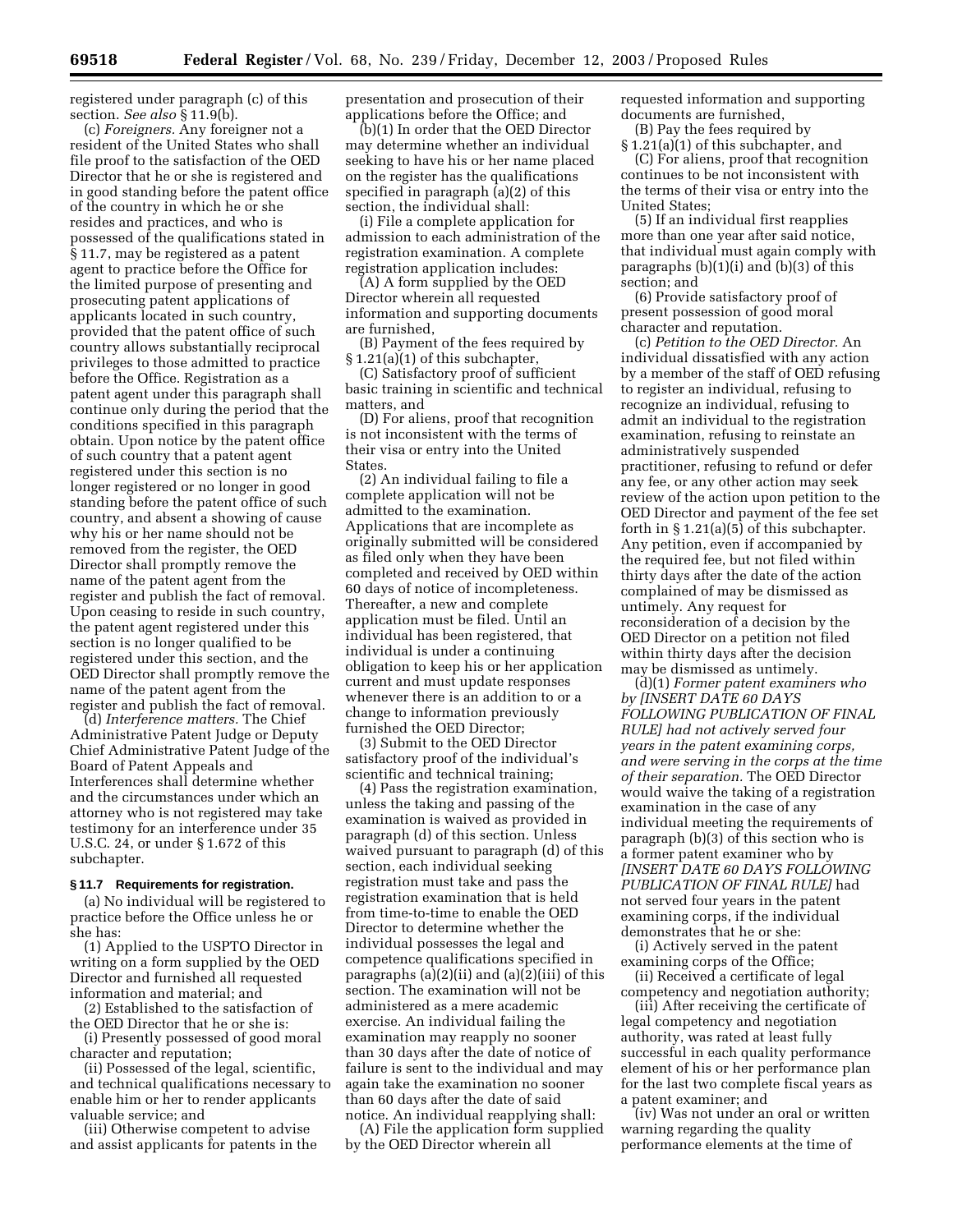separation from the patent examining corps.

(v) The OED Director may waive the taking of the examination for registration in the case of said individual who does not meet all the criteria of paragraphs (d)(1)(i), (d)(1)(ii),  $(d)(1)(iii)$  and  $(d)(1)(iv)$  of this section upon a showing of good cause.

(2) *Former patent examiners who [INSERT DATE 60 DAYS FOLLOWING PUBLICATION OF FINAL RULE] had actively served four years in the patent examining corps, and were serving in the corps at the time of their separation.* The OED Director would waive the taking of a registration examination in the case of any individual meeting the requirements of paragraph (b)(3) of this section who is a former patent examiner who by *[INSERT DATE 60 DAYS FOLLOWING PUBLICATION OF FINAL RULE]* had served four years in the patent examining corps, if the individual demonstrates that he or she:

(i) Actively served for at least four years in the patent examining corps of the Office by *[INSERT DATE 60 DAYS FOLLOWING PUBLICATION OF FINAL RULE];*

(ii) Was rated at least fully successful in each quality performance element of his or her performance plan for the last two complete fiscal years as a patent examiner in the Office; and

(iii) Was not under an oral or written warning regarding the quality performance elements at the time of separation from the patent examining corps.

(vi) The OED Director may waive the taking of the examination for registration in the case of said individual who does not meet all the criteria of paragraphs (d)(2)(i), (d)(2)(ii), and (d)(2)(iii) of this section upon a showing of good cause.

(3) *Certain former Office employees who were not serving in the patent examining corps upon their separation from the Office.* The OED Director would waive the taking of a registration examination in the case of a former Office employee meeting the requirements of paragraph (b)(3) of this section who by petition demonstrates possession of the necessary legal qualifications to render to patent applicants and others valuable service and assistance in the preparation and prosecution of their applications or other business before the Office by showing that:

(i) He or she has exhibited comprehensive knowledge of patent law equivalent to that shown by passing the registration examination as a result of having been in a position of

responsibility in the Office in which he or she:

(A) Provided substantial guidance on patent examination policy, including the development of rule or procedure changes, patent examination guidelines, changes to the Manual of Patent Examining Procedure, or development of training or testing materials for the patent examining corps; or

(B) Represented the Office in patent cases before Federal courts; and

(ii) Was rated at least fully successful in each quality performance element of his or her performance plan for said position for the last two complete rating periods in the Office, and was not under an oral warning regarding performance elements relating to such activities at the time of separation from the Office.

(4) To be eligible for consideration for waiver, an individual within the scope of one of paragraphs (d)(1) through (d)(3) of this section must file a complete application and the fee required by  $\S 1.21(a)(1)(i)$  of this subchapter within two years of the individual's separation from the Office. All other individuals, including former examiners, filing an application or fee more than two years after separation from the Office, are required to take and pass the examination to demonstrate competence to represent applicants before the Office. If the examination is not waived, the individual or former examiner must pay the examination fee required by  $\S 1.21(a)(1)(ii)$  of this subchapter within 30 days after notice. Individuals employed by the Office but not meeting the requirements of any one of paragraphs  $(d)(1)$  through  $(d)(3)$  of this section must file a complete application, pay the fees required by § 1.21(a)(1) of this subchapter, and take and pass the registration examination to be registered.

(e) *Examination results.* Notification to an individual of passing or failing an examination is final. Within two months from the date an individual is notified that he or she failed an examination specified in paragraph (b) of this section, an unsuccessful individual is entitled to inspect, but not copy, the questions and answers he or she incorrectly answered under supervision and without taking notes. Substantive review of the answers or questions may not be pursued. An unsuccessful individual has the right to retake the examination an unlimited number of times upon payment of the fees required by §§ 1.21(a)(1)(i) and (ii) of this subchapter, and a fee charged by a private sector entity administering the examination.

(f) *Application for reciprocal recognition.* An individual seeking reciprocal recognition under § 11.6(c), in addition to satisfying the provisions of paragraphs (a) and (b) of this section, and the provisions of § 11.8(c), shall pay the application fee required by § 1.21(a)(1)(i) upon filing an application.

(g) *Investigation of moral character.* (1) Every individual seeking recognition shall answer all questions; disclose all relevant facts, dates and information; and provide verified copies of documents relevant to their good moral character and reputation. The facts, information and documents include expunged or sealed records necessary for determining whether the individual presently possesses the good moral character and reputation required for registration.

(2) The OED Director shall cause names and business addresses of all individuals seeking registration or recognition who pass the examination or for whom the examination has been waived to be published on the Internet and in the Official Gazette to solicit relevant information bearing on their moral character and reputation.

(3) If the OED Director receives information from any source tending to reflect adversely on the moral character or reputation of an individual seeking registration or recognition, the OED Director shall conduct an investigation into the moral character and reputation of the individual. The investigation will be conducted after the individual has passed the registration examination, or after the registration examination has been waived for the individual, whichever is later. If the individual seeking registration or recognition is an attorney, the individual is not entitled to a disciplinary proceeding under §§ 11.32–11.57 in lieu of moral character proceedings under paragraphs (j) through (m) of this section. An individual failing to timely answer questions or respond to an inquiry by the OED Director shall be deemed to have withdrawn his or her application, and shall be required to reapply, pass the examination, and otherwise satisfy all the requirements of this section. No individual shall be certified for registration or recognition by the OED Director until the individual demonstrates present possession of good moral character and reputation. The OED Director shall refer to the Committee on Enrollment the application and all records of individuals not certified for registration or recognition following investigation whose applications have not been withdrawn.

(h) *Moral character and good reputation.* Moral character is the possession of honesty and truthfulness,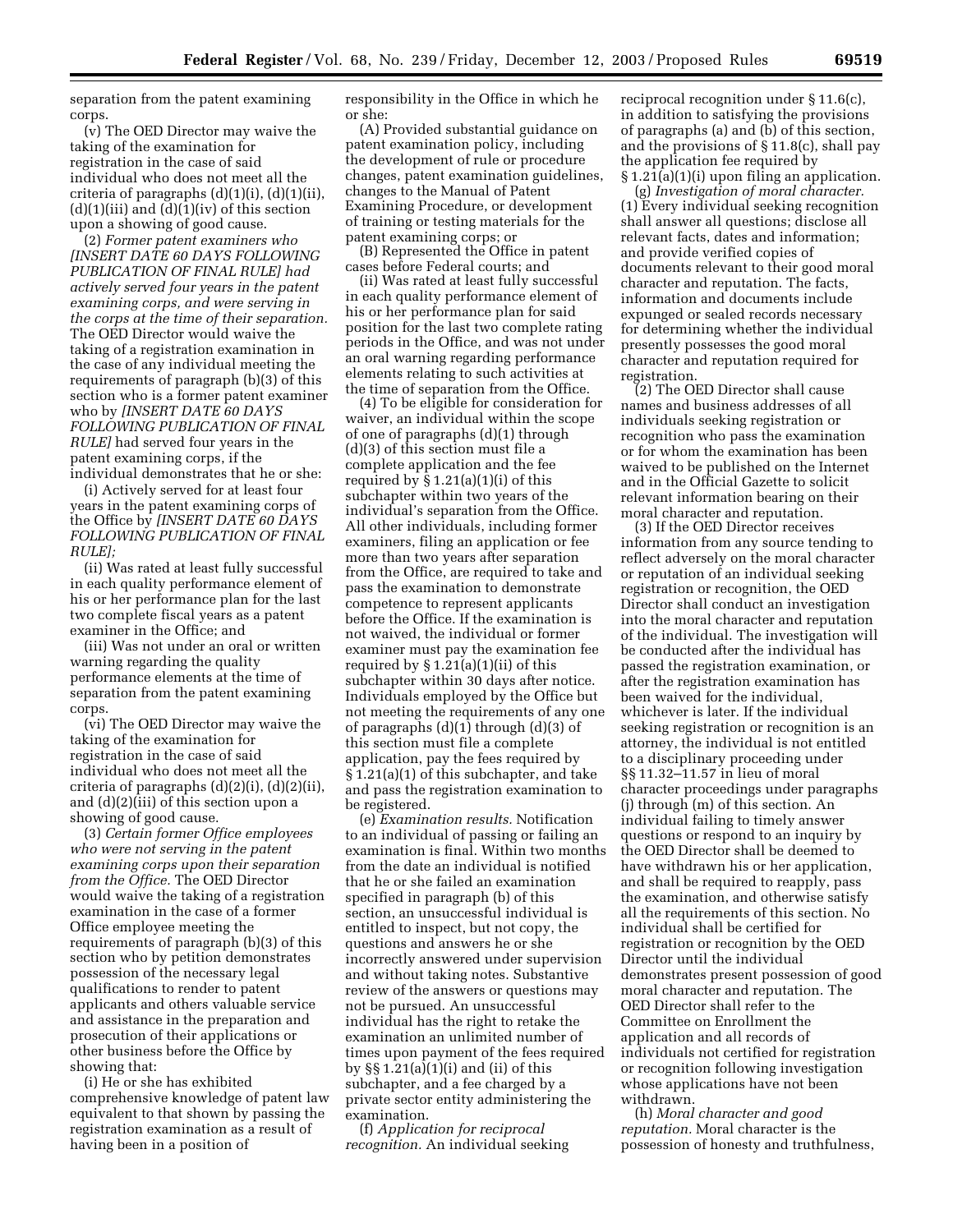trustworthiness and reliability, and a professional commitment to the legal process and the administration of justice. Lack of moral character exists when evidence shows acts and conduct which would cause a reasonable person to have substantial doubts about an individual's honesty, fairness, and respect for the rights of others and the laws of states and nation. Evidence showing lack of moral character may include, but is not limited to, conviction of a violent felony, a crime involving moral turpitude, and a crime involving breach of fiduciary duty; drug and alcohol abuse and dependency problems; lack of candor; suspension or disbarment on ethical grounds from a State bar; and resignation from a State bar while under investigation. An individual for registration who has been convicted of a crime involving moral turpitude or which would clearly necessitate suspension or disbarment must have served his or her sentence, and must have been released from parole supervision or probation for the offense before an application for will be considered.

(1) *Conviction of felony or misdemeanor.* An individual who has been convicted in a court of record of a felony, or a crime involving moral turpitude or breach of trust, including, but not limited to, a misdemeanor involving interference with the administration of justice, false swearing, misrepresentation, fraud, deceit, bribery, extortion, misappropriation, or theft, or any misdemeanor involving an attempt, conspiracy or solicitation of another to commit any misdemeanor, is presumed not to be of good moral character in the absence of a pardon or a compelling showing of reform and rehabilitation. Any individual convicted in a court of record of a felony, or a crime involving moral turpitude or breach of trust shall file with an application for registration the fees required by  $\S$  1.21(a)(1)(ii) and (10) of this subchapter. The OED Director shall determine whether individuals convicted for said felony, or crime involving moral turpitude or breach of trust have produced compelling proof of reform and rehabilitation, including at a minimum a lengthy period of exemplary conduct.

(i) An individual who has been convicted in a court of record of a felony or any misdemeanor identified in paragraph (h)(1) of this section shall not be eligible for registration or to apply for registration during the time of any sentence (including confinement or commitment to imprisonment), deferred adjudication, and period of probation or parole as a result of the conviction and

for a period of two years after the date of successful completion of said sentence, deferred adjudication, and probation or parole.

(ii) The following provisions apply to the determination of present good moral character of an individual convicted of said felony or misdemeanor:

(A) The court record or docket entry of conviction is conclusive evidence of guilt;

(B) An individual convicted of a felony or misdemeanor identified in paragraph (h)(l) of this section is conclusively deemed not to have present good moral character and shall not be eligible to apply for or be registered for a period of two years after completion of the sentence, deferred adjudication, and period of probation or parole, whichever is later; and

(C) The individual, upon applying for registration, shall prove by clear and convincing evidence that he or she is of present good moral character.

(iii) Upon proof that a conviction has been set aside or reversed, the individual shall be eligible to file an application and, upon passing the registration examination, have the OED Director determine, in accordance with paragraph (h)(1) of this section, whether, absent the conviction, the individual possesses present good moral character and reputation.

(2) *Moral character involving drug or alcohol abuse or dependency.* An individual's record is reviewed as a whole to see if there is a drug or alcohol abuse or dependency issue. An individual appearing to abuse drugs or alcohol, or being dependent on a drug or alcohol may be asked to undergo an evaluation, at the individual's expense, by a qualified professional selected by the OED Director. In instances where there is evidence of a present dependency or an individual has not established a record of recovery, the OED Director, in lieu of registration, may offer the individual the opportunity to place his or her application in abeyance for a specified period of time while agreed to conditions regarding treatment and recovery are initiated and confirmed.

(3) *Moral character involving lack of candor.* An individual's lack of candor in disclosing facts bearing on or relevant to issues concerning moral character when completing the application or any time thereafter may be found to be cause to deny registration on moral character grounds.

(4) *Moral character involving suspension, disbarment, or resignation from a State bar.* An individual who has been disbarred by a disciplinary court from practice of law or has resigned in

lieu of a disciplinary proceeding (excluded or disbarred on consent) shall not be eligible to apply for registration for a period of five years from the date of disbarment or resignation. An individual who has been suspended by a disciplinary court on ethical grounds from the practice of law shall not be eligible to apply for registration until expiration of the period of suspension. An individual who was not only disbarred, suspended or resigned, but also convicted in a court of record of a felony, or a crime involving moral turpitude or breach of trust, shall be ineligible to apply for registration until the conditions both in paragraph (h)(1) of this section and this paragraph (h)(4) are fully satisfied. The OED Director may waive the two-year ineligibility period provided for in paragraph (h)(1)(A) of this section following conviction of a felony or crime only if the individual demonstrates that he or she has been reinstated to practice law in the State where he or she had been disbarred or suspended, or had resigned. An individual who has been disbarred or suspended, or who resigned in lieu of a disciplinary proceeding shall file with an application for registration the fees required by §§ 1.21(a)(1)(ii) and (10) of this subchapter; a full and complete copy of the proceedings in the disciplinary court that led to the disbarment, suspension, or resignation; and written proof that he or she has filed an application for reinstatement in the disciplining jurisdiction and obtained a final determination on that application. The following provisions shall govern the determination of present good moral character of an individual who has been licensed to practice law in any jurisdiction and has been disbarred or suspended on ethical grounds, or allowed to resign in lieu of discipline, in that jurisdiction.

(i) A copy of the record resulting in disbarment, suspension or resignation is *prima facie* evidence of the matters contained in said record, and the imposition of disbarment or suspension, or the acceptance of the resignation of the individual in question shall be deemed conclusive that the individual has committed professional misconduct.

(ii) An individual who has been disbarred or suspended, or who resigned in lieu of disciplinary action is ineligible for registration and is deemed not to have present good moral character during the period of such discipline imposed by the disciplinary court.

(iii) The individual who has been disbarred or suspended, or who resigned in lieu of disciplinary action,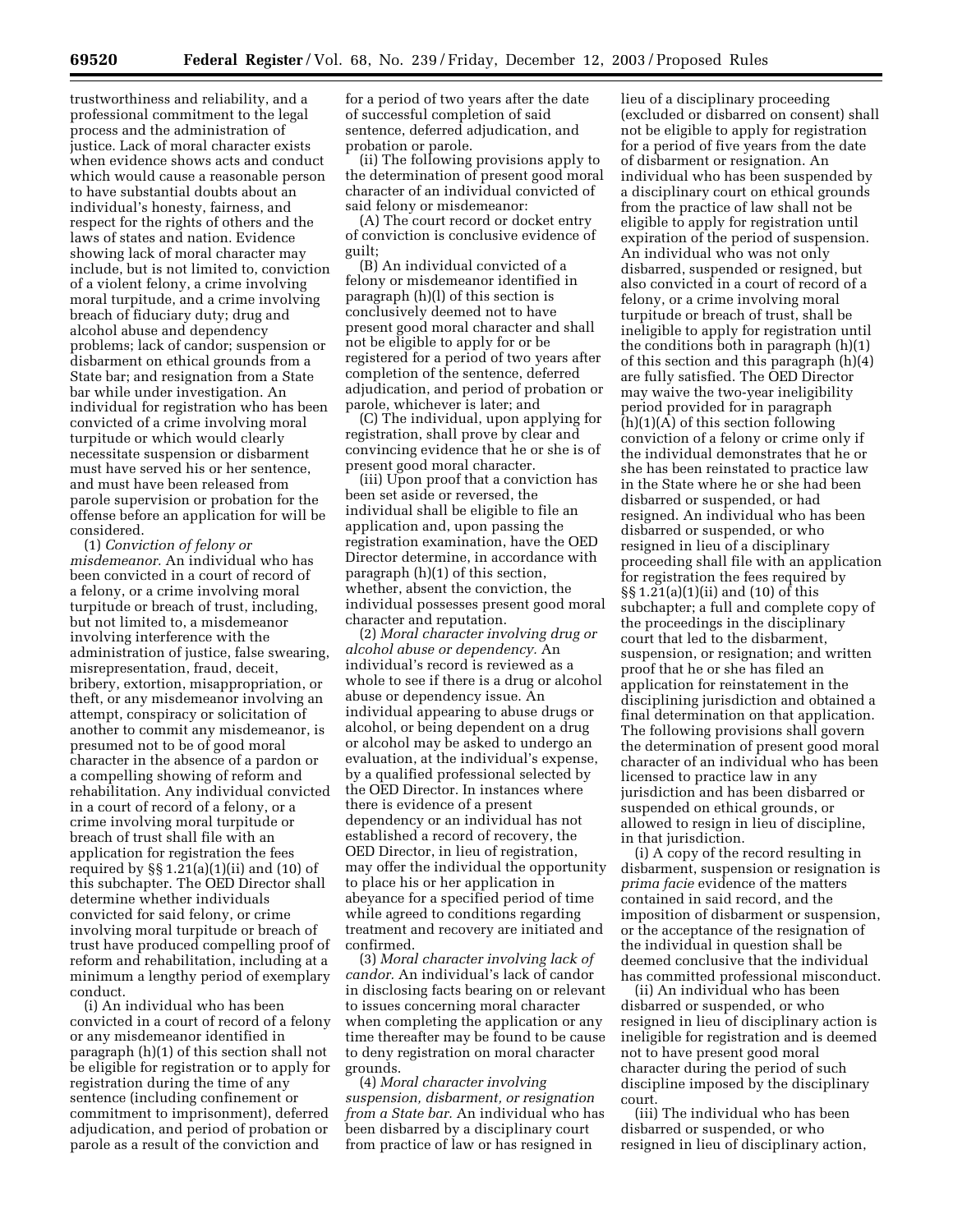shall submit proof that he or she has filed an application for reinstatement in the disciplining jurisdiction and obtained a final determination on that application.

(iv) The only defenses available to the individual in question are set out below, and must be proven by the individual by clear and convincing evidence:

(A) The procedure in the disciplinary court was so lacking in notice or opportunity to be heard as to constitute a deprivation of due process;

(B) There was such infirmity of proof establishing the misconduct as to give rise to the clear conviction that the Office could not, consistently with its duty, accept as final the conclusion on that subject; or

(C) The finding of lack of present good moral character by the Office would result in grave injustice.

(v) The individual, upon applying for registration, shall prove by clear and convincing evidence that he or she is of present good moral character.

(i) *Factors that may be taken into consideration when evaluating rehabilitation of an applicant seeking a moral character determination.* When considering whether an applicant has the good moral character required for registration, the OED Director evaluates whether an applicant possesses the qualities of honesty, fairness, candor, trustworthiness, observance of fiduciary responsibility, respect for and obedience to the laws of the States and the nation, and respect for the rights of others and for the judicial process. Involvement in activity that constitutes an act of misconduct or an act of moral turpitude does not necessarily preclude an applicant from registration; however, an applicant who has committed such acts must demonstrate rehabilitation prior to registration. An act of misconduct may include, but is not limited to, behavior that results in a criminal conviction, a sustained accusation of fraud, or a sustained allegation of unauthorized practice of law, violation of a school's honor code that involves moral turpitude or results in expulsion, professional discipline, license revocation or disbarment, as well as material omissions from a moral character application, or misstatements in the registration application and misrepresentations during the application process.

(1) Individuals convicted of violent felonies, felonies involving moral turpitude and crimes involving a breach of fiduciary duty are presumed not to be of good moral character in the absence of a pardon or a showing of complete reform and rehabilitation. The OED Director shall exercise discretion to

determine whether applicants convicted of violent felonies, felonies involving moral turpitude, and crimes involving a breach of fiduciary duty have produced overwhelming proof of reform and rehabilitation, including at a minimum, a lengthy period of not only unblemished, but exemplary conduct.

(2) The factors enumerated below are guidelines that may be taken into consideration when evaluating whether an applicant has demonstrated rehabilitation. Not all factors listed below will be applicable to every single case nor will each factor necessarily be given equal weight in evaluating the rehabilitation of an applicant. The factors, taken as a whole although not exclusive, assist the OED Director in determining whether an applicant has demonstrated rehabilitation from an act of misconduct or moral turpitude. The factors include:

(i) The nature of the act of misconduct, including whether it involved moral turpitude, whether there were aggravating or mitigating circumstances, and whether the activity was an isolated event or part of a pattern;

(ii) The age and education of the applicant at the time of the act of misconduct and the age and education of the applicant at the present time;

(iii) The length of time that has passed between the act of misconduct and the present, absent any involvement in any further acts of moral turpitude, the amount of time and the extent of rehabilitation being dependent upon the nature and seriousness of the act of misconduct under consideration;

(iv) Restitution by the applicant to any person who has suffered monetary losses through acts or omissions of the applicant;

(v) Expungement of a conviction; (vi) Successful completion or early discharge from probation or parole;

(vii) Abstinence from the use of controlled substances or alcohol for not less than two years if the specific act of misconduct was attributable in part to the use of a controlled substance or alcohol, where abstinence may be demonstrated by, but is not necessarily limited to, enrolling in and complying with a self-help or professional treatment program;

(viii) Evidence of remission for not less than two years if the specific act of misconduct was attributable in part to a medically recognized mental disease, disorder or illness, where evidence of remission may include, but is not limited to, seeking professional assistance and complying with the treatment program prescribed by the professional and submission of letters

from the psychiatrist/psychologist verifying that the medically recognized mental disease, disorder or illness is in remission;

(ix) Payment of the fine imposed in connection with any criminal conviction;

(x) Correction of behavior responsible in some degree for the act of misconduct;

(xi) Completion of, or sustained enrollment in, formal education or vocational training courses for economic self-improvement and thereby eliminating economics as a cause for unethical conduct;

(xii) Significant and conscientious involvement in community, church or privately sponsored programs designed to provide social benefits or to ameliorate social problems; and

(xiii) Change in attitude from that which existed at the time of the act of misconduct in question as evidenced by any or all of the following:

(A) Statements of the applicant; (B) Statements from family members, friends or other persons familiar with the applicant's previous conduct and with subsequent attitudes and behavioral patterns;

(C) Statements from probation or parole officers or law enforcement officials as to the applicant's social adjustments; and

(D) Statements from persons competent to testify with regard to neuropsychiatry or emotional disturbances.

(j) *Hearing.* If, following investigation of moral character, the OED Director believes any evidence suggests lack of good moral character and reputation, the OED Director shall give the individual notice to show cause fairly apprising the individual of the OED Director's reasons for failing to be convinced of the individual's good character and reputation, and an opportunity to be heard before a final decision is issued. The notice shall also give the individual the choice of withdrawing the application. The individual shall be given no less than 10 days to reply. The notice shall be given by certified mail at the address appearing on the application if the address is in the United States, and by any other reasonable means if the address is outside the United States.

(1) *Evidence supplied or confirmed by individual.* When the evidence suggesting lack of good moral character and reputation is information supplied or confirmed by the individual, or the evidence is of an undisputed documentary character disclosed to the individual, the OED Director, with the concurrence of a majority of the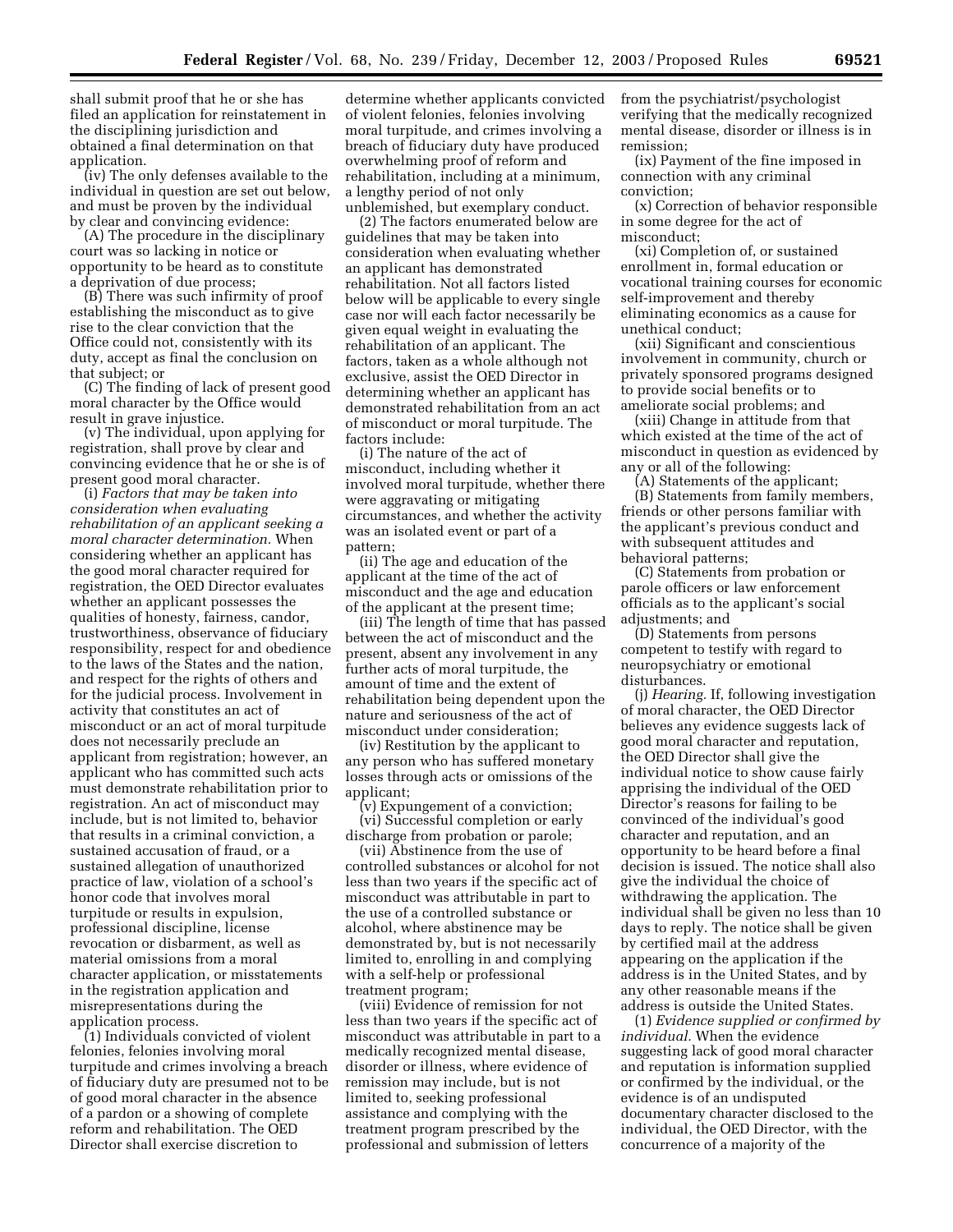Committee on Enrollment, shall enter a decision based solely upon said information or documentary evidence. In determining an individual's moral character and reputation, the OED Director and Committee may act without requiring the individual to appear before it to be sworn and interrogated. If the OED Director and a majority of the Committee are of the opinion that an adverse decision should be made, the procedure set forth in paragraphs (j)(3) through (j)(5) of this section shall be followed.

(2) *Evidence supplied by person or source whose reliability or veracity is questioned.* When the evidence suggesting lack of good moral character and reputation depends on information supplied by a particular person whose reliability or veracity is brought into question by the individual, the individual shall be informed in the notice to show cause of the opportunity to confront and cross-examine the person in an oral hearing. If the individual does not request an oral hearing within the time fixed by the notice, the OED Director, with the concurrence of a majority of the Committee on Enrollment, shall enter a recommendation. If, within the fixed time, the individual requests an oral hearing, the Committee on Enrollment shall conduct the hearing under the following rules of procedure:

(i) The Committee shall give the individual no less than 10 days notice of:

(A) The date, time and place of an oral hearing;

(B) The individual's right to be represented by counsel;

(C) The individual's right at an oral hearing to examine and cross-examine witnesses;

(D) The individual's right at an oral hearing to adduce evidence bearing on the individual's moral character and fitness to practice before the Office. Testimony at an oral hearing shall be under oath and a complete stenographic record of the hearing shall be kept; and

(E) The OED Director and Committee may act without the individual agreeing to be sworn and interrogated.

(ii) A hearing shall be conducted in a formal manner according to the rights listed in paragraph (j)(2)(A) of this section; however, the Committee shall not be bound by formal rules of evidence. It may, in its discretion, take evidence in other than testimonial form and determine whether evidence to be taken in testimonial form shall be taken in person at the hearing or by deposition. The proceedings shall be recorded and the individual may order a transcript at the individual's expense.

If the OED Director and a majority of the Committee are of the opinion that an adverse decision should be made, the procedure set forth in paragraphs (j)(3) through (j)(5) of this section shall be followed.

(3) The recommendation shall include the findings and conclusions of the OED Director and Committee, and shall be served on the individual, or his or her attorney, a copy of the decision containing their findings and conclusions. The recommendation shall permit the individual, within 15 days of the date of the recommendation, to withdraw the application, or to appeal the recommendation. If the individual elects to withdraw the application, written notice thereof shall be given to the OED Director within the time fixed, and no further action will be necessary to close the matter.

(4) If the individual elects to appeal the recommendation, written notice thereof shall be given to the OED Director within the time fixed, and an appeal brief shall be filed within 30 days of the date of the recommendation. The individual's appeal brief shall show cause why registration should not be denied. The OED Director and Committee shall deliver to the USPTO Director their recommendation, together with the record in either paragraphs  $(j)(1)$  or  $(j)(2)$  of this section.

(5) The USPTO Director on the basis of the record shall determine whether the individual should be denied registration for lack of good moral character and reputation. The USPTO Director shall issue a decision on the basis of the record made in accordance with paragraphs  $(i)(1)$  or  $(i)(2)$  of this section. The USPTO Director will consider no new evidence. The individual shall not submit copies of documents already of record before the OED Director and Committee with any appeal to the USPTO Director.

(k) *Reapplication for admission.* An individual who has been refused registration for lack of present good moral character in a USPTO Director's decision, or in the absence of a USPTO Director's decision, in a recommendation of the OED Director and Committee on Enrollment, the individual may reapply for registration five years after the date of the decision, unless a shorter period is otherwise ordered by the USPTO Director. An individual under investigation for moral character may elect to withdraw his or her application, and may reapply for registration five years after the date of withdrawal. Upon reapplication, the individual shall pay the fees required by §§ 1.21(a)(1)(ii) and (10) of this subchapter, and have the burden of

showing by clear and convincing evidence the individual's fitness to practice as prescribed in paragraph (b) of this section. Upon reapplication, the individual also shall complete successfully the examination prescribed in paragraph (b) of this section, even though the individual has previously passed a registration examination.

# **§ 11.8 Oath, registration fee, and annual fee.**

(a) A passing grade on the registration examination may be a basis for registration for a period of no more than two years from the date notice thereof is sent to the individual. After an individual passes the examination, or the examination is waived for an individual, the OED Director shall promptly publish a solicitation for information concerning the individual's moral character and reputation. The solicitation shall include the individual's name, and business or communication postal address.

(b) An individual shall not be registered as an attorney under § 11.6(a), registered as an agent under §§ 11.6(b) or (c), or granted limited recognition under § 11.9(b) unless the individual files the following in OED within 2 years of the issuance of a notice of passing registration examination; a completed Data Sheet; a completed form to obtain the Office's authorization to use a digital signature; an oath or declaration prescribed by the USPTO Director; the registration fee set forth in § 1.21(a)(2) of this subchapter; and a certificate of good standing of the bar of the highest court of a State provided the certificate is no more than six months old.

(c) An individual, including a former patent examiner, is responsible for updating all information and answers submitted in or with his or her application based upon anything occurring between the date the application is signed by the individual, and the date he or she is registered or recognized to practice before the Office in patent matters. The update shall be filed within thirty days after the date of the occasion that necessitates the update.

(d) *Annual fee.* A registered patent attorney or agent shall annually pay to the USPTO Director a fee in the amount required by  $\S 1.21(a)(7)$  of this subchapter. The payment period for registered patent attorneys and agents shall be based on the first initial of each individual's last name. The payment period for last names beginning with A– E shall be every January 1 through March 31; the payment period for last names beginning with F–K shall be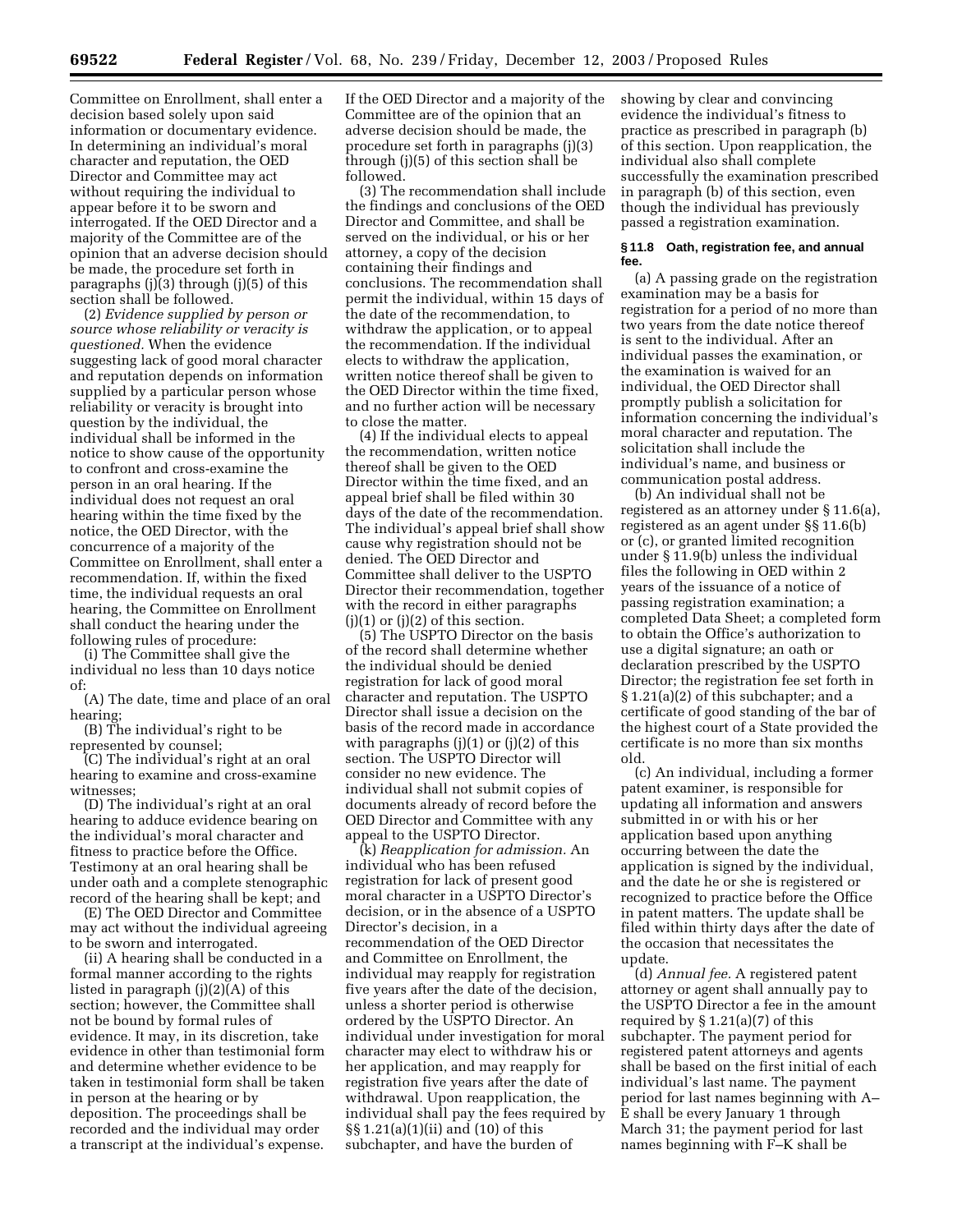every April 1 through June 30; the payment period for last names beginning with L through R shall be every July 1 through September 30; and the payment period for last names beginning with S through Z shall be every October 1 through December 31. Payment shall be for the following twelve months. Payment shall be due by the last day of the payment period. Persons newly registered to practice before the Office shall be permanently assigned to the appropriate payment period based on the first initial of their last name on the date of recognition. Persons newly registered shall not be liable for dues during the calendar year they are first registered. Failure to comply with the provisions of this paragraph (d) shall require the OED Director to subject a registered patent attorney or agent to a delinquency fee penalty set forth in § 11.11(b)(1), and further financial penalties and administrative suspension as set forth in  $§ 11.11(b)(2).$ 

#### **§ 11.9 Limited recognition in patent matters.**

(a) Any individual not registered under § 11.6 may, upon a showing of circumstances which render it necessary or justifiable, and that the individual is of good moral character and reputation, be given limited recognition by the OED Director to prosecute as attorney or agent a specified application or specified applications, but limited recognition under this paragraph shall not extend further than the application or applications specified. Limited recognition shall not be granted to individuals who have passed the examination or for whom the examination has been waived, and who are awaiting registration to practice before the Office in patent matters.

(b) When registration under paragraphs (a) or (b) of § 11.6(a) of an alien residing in the United States is not consistent with the terms on which the alien entered and remains in the United States, the resident alien may be given limited recognition under paragraph (a) of this section if:

(1) The Immigration and Naturalization Service or the Department of State has authorized the resident alien to be employed in the capacity of representing a patent applicant by preparing and prosecuting the applicant's patent application; and

(2) The resident alien fulfills the provisions of §§ 11.7(a), (b), and either § 11.7(c) or § 11.7(d). Limited recognition shall be granted in maximum increments of one year, fashioned to be consistent with the terms of authorized employment, and

require the resident alien to be employed by or associated with a registered practitioner. Limited recognition shall not be granted or extended to an alien residing abroad. If granted, limited recognition shall automatically expire when the resident alien leaves the United States. Any person admitted to the United States to be trained in patent law shall not be admitted to the registration examination or granted recognition until completion of that training.

(c) An individual not registered under § 11.6 may, if appointed by applicant to do so, prosecute an international application only before the United States International Searching Authority and the United States International Preliminary Examining Authority, provided that the individual has the right to practice before the national office with which the international application is filed as provided in PCT Art. 49, Rule 90 and § 1.455, or before the International Bureau when the USPTO is acting as Receiving Office pursuant to PCT Rules 83.1 bis and 90.1.

(d) *Limited recognition fee and annual dues.* An individual, within 30 days after being notified of being granted limited recognition under paragraph (b) or (c) of this section, shall pay to the USPTO Director a fee set forth in  $\S 1.21(a)(2)$  of this subchapter. The individual also shall pay annually a fee in the amount required by § 1.21(a)(8) of this subchapter upon extension, renewal, or new grant of limited recognition, provided that the individual granted limited recognition for the first time during a fiscal year shall not be liable for the annual fee during that calendar year. Failure to comply with the provisions of this paragraph (d) shall subject the individual to loss of recognition.

# **§ 11.10 Restrictions on practice in patent matters.**

(a) Only practitioners who are registered under § 11.6 or individuals given limited recognition under § 11.9 are permitted to prosecute patent applications of others before the Office; or represent others in a reexamination proceeding, correction of a patent, correction of inventorship, protest, or other proceeding before the Office.

(b) *Undertaking for registration by former Office employee.* No individual not previously registered will be registered as an attorney or agent while employed by the Office. No individual who has served in the patent examining corps or elsewhere in the Office may practice before the Office after termination of his or her service, unless

he or she signs the following written undertaking:

(1) To not knowingly act as agent or attorney for, or otherwise represent, or aid in any manner the representation of, any other person in any formal or informal appearance before the Office, or with the intent to influence, make or assist in any manner the making of any oral or written communication on behalf of any other person:

(i) To the United States,

(ii) In connection with any particular patent or patent application involving a specific party, or

(iii) In which said employee participated personally and substantially as an employee of the Office; and

(2) To not knowingly act within two years after terminating employment by the United States as agent or attorney for, otherwise represent or assist in any manner the representation of any other person in any formal or informal appearance before the Office, or with the intent to influence, make or aid in any manner the making of any oral or written communication on behalf of any other person:

(i) To the United States,

(ii) In connection with any particular patent or patent application matter involving a specific party, or

(iii) If such matter was actually pending under the employee's responsibility as an officer or employee within a period of one year prior to the termination of such responsibility.

(3) The words and phrases in paragraphs (b)(1) and (b)(2) of this section are construed as follows:

(i) *Represent* and *representation* means acting as patent attorney or patent agent or other representative in any appearance before the Office, or communicating with an employee of the Office with intent to influence.

(A) Patent attorneys and patent agents. This provision is directed to the former employee who participates in a particular matter, *e.g.,* patent application while employed by the Office and later either enters a ''revolving door'' by representing the applicant on the same matter, or ''switches sides'' by representing another person on the same matter. Note: The examples in this section do not incorporate the special statutory restrictions on ''Senior Employees.''

*Example 1:* An attorney in the Solicitor's Office personally works on an appeal in the United States Court of Appeals for the Federal Circuit with respect to a patent application owned by Company X. After leaving the Office, she is registered as a patent attorney, and asked by Company X to represent it in that case. She may not do so.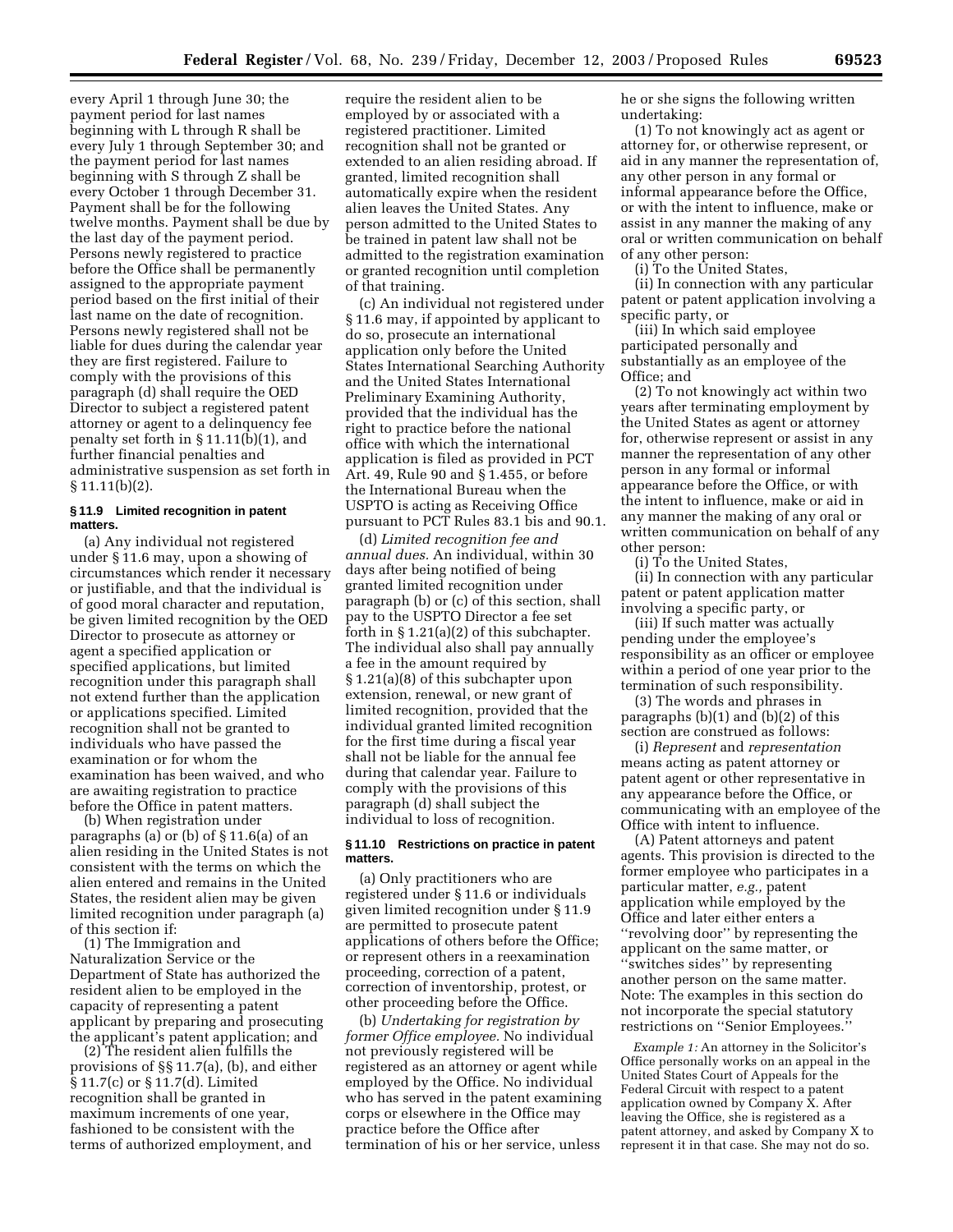(B) *Assist in any manner* means aid or help another person on a particular matter involving representation. This provision is directed to the person who, as an employee, participates in a particular matter, *e.g.,* patent application, while employed by the Office and after separation from the Office, behind the scenes, either enters a ''revolving door'' by assisting the applicant on the same matter, or ''switches sides'' by assisting another person on the same matter.

*Example 1:* A primary patent examiner allows a patent application owned by Company X. After leaving the Office, he is registered as a patent agent, and is asked by Company X to assist its attorneys in filing and prosecuting a reissue patent application. He may neither participate in the drafting of claims to be included in the reissue application, nor advise Company X on tactics and procedure, including the form and content of the oath needed for the reissue application, nor participate in drafting amendments to be filed in the application, even if another registered practitioner signs the documents filed in the Office.

*Example 2:* A patent examiner, shortly before resigning from the Office, signs an Office action rejecting claims in an inventor's patent application. The inventor replies, and a new examiner sends the inventor another Office action containing a final rejection of claims in the application. After resigning, the former examiner becomes registered as a patent agent. The inventor asks the former examiner—now registered patent agent for advice in replying to the Office action and to ghostwrite a reply for the inventor to sign and file as the inventor's own reply to the Office action. The former examiner may not do so.

(C) A former Office employee is not prohibited from providing in-house assistance that does not involve representation, but is prohibited from providing in-house assistance involving representation of another person.

*Example 1:* An Office employee examined a patent application of Company X, and allowed the application, which matured into a patent. Upon separation from the Office, he is hired by Company X, and becomes registered as a patent attorney. He works on licensing the technology covered by the claims in the patent, but has no direct contact with the Office. At the request of a company vice president, he prepares a paper describing the persons at the Office who should be contacted regarding reexamination of the patent, and what they consider persuasive for a favorable reexamination ruling. He may do so.

*Example 2:* A patent examiner examined a patent application of Company Z, and allowed an original application, which matured into a patent. Upon separation from the Office, he is hired by Company Z, and becomes registered as a patent attorney. Company Z filed a continuation-in-part application based on the original application. Another registered practitioner is prosecuting the CIP application. A company vice president requests the former patent examiner to assist the other practitioner by preparing an amendment for the CIP application to overcome outstanding rejections or objections. The amendment is to be signed by the other registered practitioner, and the former examiner is to have no direct contact with the Office. This would be a communication with intent to influence. The former patent examiner may not do so.

(D) *Appearance* means that an individual is physically present before the Office in either a formal or informal setting, or the individual conveys material to the Office in connection with a formal proceeding or application; the appearance must occur in regard to a communication that is intended to influence. A communication is broader than an appearance and includes, for example, correspondence, or telephone calls.

*Example 1:* An appearance occurs when a former patent examiner, now a registered patent agent, meets with a current patent examiner or group director in either the Office or a restaurant to discuss a patent application; or when the former examiner submits a communication, *e.g.,* an amendment, appeal brief, or petition, bearing his or her name.

*Example 2:* A former patent examiner, now a registered patent agent, makes a telephone call to a present patent examiner to discuss an Office action in an application to reissue a patent which the former patent examiner examined; or ghostwrites an amendment to be signed and filed by an inventor. The former examiner has made a communication.

(E) Elements of ''influence'' and potential controversy are required. Communications that do not include an ''intent to influence'' are not prohibited. Moreover, a routine request not involving a potential controversy is not prohibited. For example, the following are not prohibited: inquiring into the status of a pending application being prosecuted by the practitioner's law firm; a request for publicly available documents; or a communication by a former examiner, not in regard to an adversarial proceeding, imparting purely factual information.

*Example 1:* A member of the Board of Patent Appeals and Interferences personally works on an interference between a patent application of Company X and a patent application of Company Y. After leaving the Office, he is registered as a patent attorney, and asked by Company X and Company Y to act as arbitrator between the parties regarding the same interfering applications. The arbitration award is filed with the Office, and necessarily has the intent to influence that it meets all requirements to be dispositive and acceptable to the Office. The former member of the Board, through the award, in effect, represents both parties. He may not do so.

(F) Project responses not included. In a context not involving a potential

controversy involving the United States, no finding of ''intent to influence'' shall be based on whatever influential effect inheres in an attempt to formulate a meritorious proposal or program.

*Example 1:* The employee of Company X in the previous example is asked some ten years after being hired by the company to improve upon the claimed subject matter in the patent, which he does, and a patent application for the improvement is filed. This is not prohibited despite the fact that his improvement may be inherently influential on a question of patentability. However, he may not argue for its patentability.

(ii) ''Particular patent or patent application involving a specific party or parties.'' (A) Particular patent or patent application. Like the prohibitions of sections (a) and (b) of 18 U.S.C. 207, the prohibitions of this section would be based on the former employee's, *e.g.,* patent examiner's or assistant solicitor's, prior participation in or responsibility for a ''judicial or other proceeding, application, request for a ruling or other determination, contract, claim, controversy, investigation, charge, accusation, arrest, or other particular matter involving a specific party or parties'' in which the United States is a party or has a direct and substantial interest. Such matters typically involve a specific proceeding affecting the legal rights of the parties or an isolatable transaction or related set of transactions between identifiable parties.

All patent issues, including the filing and prosecution of a patent application, are applications, claims, or other matters in which the United States is a directly or indirectly interested. For a patent examiner, a particular matter includes any patent application of a specific party, including a provisional, substitute, international, continuation, divisional, continuation-in-part, or reissue patent application, as well as any protest, reexamination, petition, appeal, or interference based on the patent application of a specific party. A ''specific party'' includes the applicant, owner, or assignee of the application.

*Example 1:* A patent examiner reviews and allows a particular patent application for an invention. After leaving the Office, and becoming registered as a patent agent, the former patent examiner may not represent the owner of the patent before the Office in an application for reissue of the patent, in a reexamination of the patent, in an interference involving the patent, in a divisional or continuation-in-part application, and the like.

*Example 2:* A patent examiner participates by recommending an interference between an application she examined and an application that she did not examine. After leaving the Office and becoming a registered patent attorney, she may not represent the owner of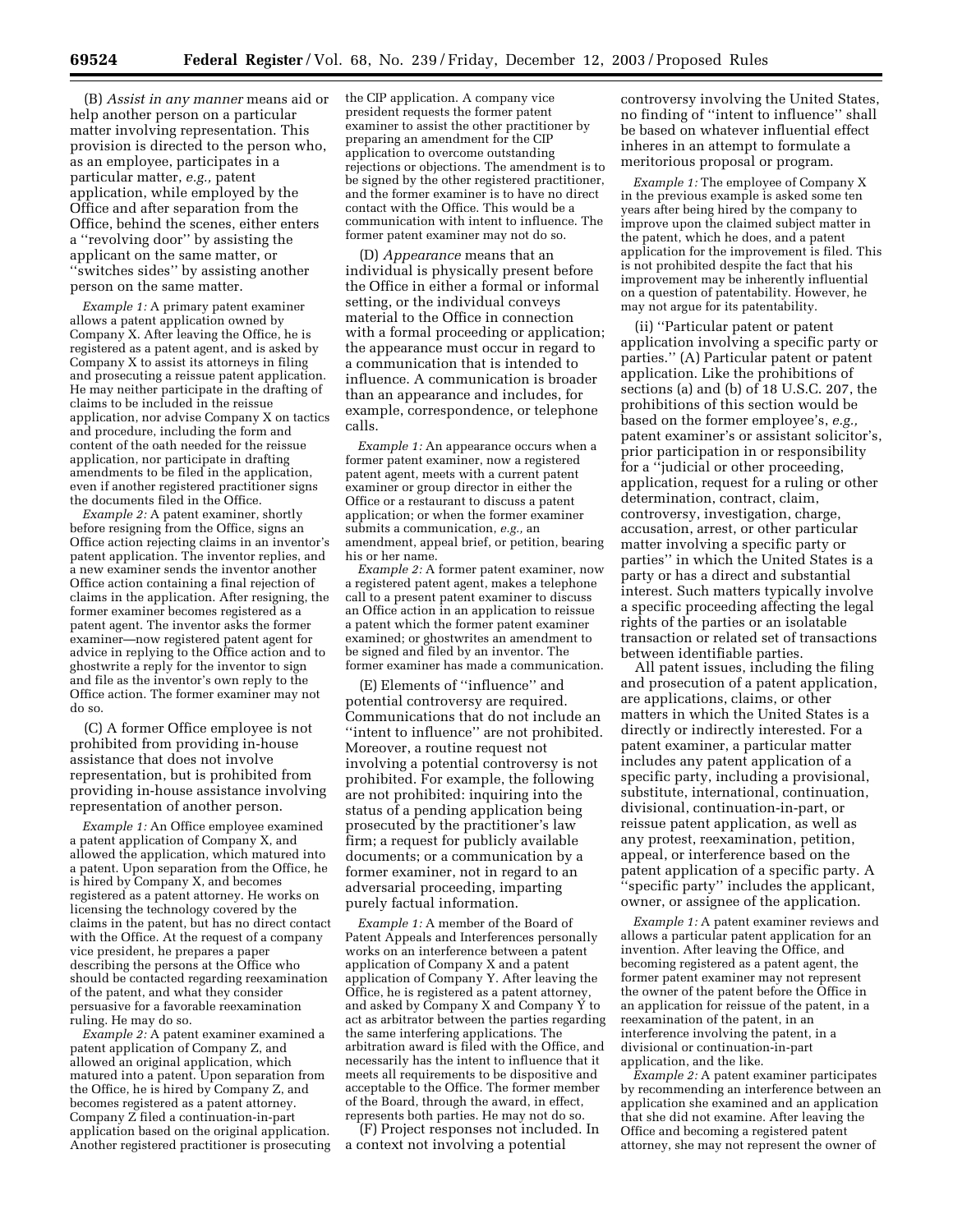the application that she did not examine in the interference since her participation was by way of recommendation in a particular matter affecting a specific party or parties.

(B) Relationship of personal participation to specificity. In certain cases, whether a patent or patent application should be treated as a ''particular patent or patent application matter involving specific parties'' depends on the employee's own participation in events. Participation may result in particularity and specificity to the patent or patent application.

*Example 1:* A patent examiner without any signatory authority drafts the first Office action in an application filed by Company X. After drafting the Office action containing rejections of several claims over prior art, and a rejection of other claims under 35 U.S.C. 112, she submits it to her supervisor for review. The supervisor reviews the draft and suggests changes. On her last day of employment at the Office, the examiner does not have an opportunity to make the changes. The application and drafted action are later assigned to another examiner, who is taking over her art. After she separates from the Office, the other examiner prepares the Office action, including the rejections she had urged, and signs the Office action. Thereafter, the Office action is duly mailed. The former patent examiner is then registered as a patent agent, and is asked by Company X to represent it before the Office on the same patent application. She may not do so.

(C) The particular patent or patent application includes related patents and applications. The requirement of a ''particular patent or patent application involving a specific party'' applies both at the time that the Office employee acts in an official capacity and at the time in question after service in the Office. The same particular patent or application may continue in another form or in part. In determining whether two particular patents or applications are related, the Department of Commerce considers the extent to which the matters involve the same basic facts, related issues, the same or related parties, time elapsed, the same confidential information, and the continuing existence of an important Federal interest.

*Example 1:* A patent examiner was substantially involved in the granting of a patent to Z Company for the development of alternative energy sources. Six years after he terminates Office employment, the patent is still in effect, but much of the technology has changed as have many of the personnel. An employee of the Q Company has invented an improvement on the original patent. The former patent examiner, now a registered patent attorney, may represent Q Company in its patent application for the improvement, since Q Company's patent application is a different matter from the patent granted to Z Company. The former employee should first

consult the Office and request a written determination before undertaking any representation in the matter.

*Example 2:* A patent examiner reviewed the claims in an initial patent application, and allowed the claims in the application. The prosecution in a divisional application of claims directed to subject matter disclosed but not originally sought to be claimed in the initial application must be regarded as part of the same particular matter as the initial application. The reason is that the validity of the patent may be put in issue, and many of the facts, *e.g.,* benefit of priority to antedate any intervening prior art, giving rise to the patent would be involved.

*Example 3:* An attorney in the Solicitor's Office personally works on an appeal in the Court of Appeals for the Federal Circuit of a patent application owned by Company X. A patent is later granted on the application. After leaving the Office, he is registered as a patent attorney, and asked by Company X to represent it in an infringement suit against an alleged infringer. He may not do so.

*Example 4:* A member of the Board of Patent Appeals and Interferences personally works on an appeal of a patent application of Company X. After leaving the Office, he is registered as a patent attorney, and asked by Company X to represent it in an interference proceeding before the Office between the patent granted on the application, and an application of another party. He may not do so. Other examples: *See* paragraph (b)(3)(i)(A) of this section, Example 1, and paragraph (b)(3)(ii)(A) of this section, Examples 1 and 2.

(D) United States must be a party or have an interest. The particular patent or patent application must be one in which the United States is a party, such as in a judicial or administrative proceeding or a contract, or in which it has a direct and substantial interest. The importance of the Federal interest in a matter can play a role in determining whether two matters are the same particular matter. All patent issues, including the filing and prosecution of a patent application, are matters in which the United States is directly or indirectly interested. The United States is not only interested in the grant of a patent. Its interest continues. The United States may bring suit to cancel patents obtained by fraud.

*Example 1:* A patent examiner participated in examining a patent application filed by the Z Company. After leaving the Office and becoming a registered patent attorney, she may not represent Z Company in a request for reexamination of the patent granted on the application, or assist other attorneys in drafting the request. The interest of the United States in preventing both inconsistent results and the appearance of impropriety in the same factual matter involving the same party, Z Company, is direct and substantial.

(iii) ''Participate personally and substantially.'' (A) Basic requirements. The restrictions of section 207(a) apply

only to those patents and applications in which a former patent examiner had ''personal and substantial participation,'' exercised ''through decision, approval, disapproval, recommendation, the rendering of advice, investigation or otherwise.'' To participate *personally* means directly, and includes the participation of a subordinate when actually directed by the former Office employee in the matter. *Substantially* means that the examiner's involvement must be of significance to the matter, or form a basis for a reasonable appearance of such significance. It requires more than official responsibility, knowledge, perfunctory involvement, or involvement on an administrative or peripheral issue. A finding of substantiality should be based not only on the effort devoted to a matter, but also on the importance of the effort. While a series of peripheral involvements may be insubstantial, the single act of approving or participation in a critical step may be substantial. It is essential that the participation be related to a ''particular patent or patent application involving a specific party.'' (*See* paragraph (b)(3)(ii)(A) of this section.)

*Example 1:* A primary examiner is not in charge of patent applications assigned to another examiner having partial signatory authority. The primary examiner is asked by the supervisory patent examiner to be the acting supervisory patent examiner while the latter is on vacation. The primary examiner reviews and approves the second action final rejection in an Office action in a patent application (belonging to the Z Company) of the other examiner having partial signatory authority. Later, the other examiner, with the approval of the supervisory patent examiner, allows the application, and a patent is granted to the Z Company on the application. After retiring and being registered as a patent agent, the former primary examiner is asked by the Z Company to represent the patent owner in filing a reissue application to correct an error in the patent. The primary examiner, having personally and substantially participated by decision, or approval in the particular matter, may not do so.

*Example 2:* A primary examiner is not in charge of, nor has official responsibility for the patent applications of new patent examiners she is training. However, she is frequently consulted as to searches, interpreting the scope of the claims, and drafting Office actions for the applications. Such an individual, as well as the new patent examiners, has personally and substantially participated in the matters.

*Example 3:* A supervisory primary examiner signs a restriction requirement in an Office action prepared by a patent examiner having no signatory authority. The supervisory primary examiner and the patent examiner having no signatory authority have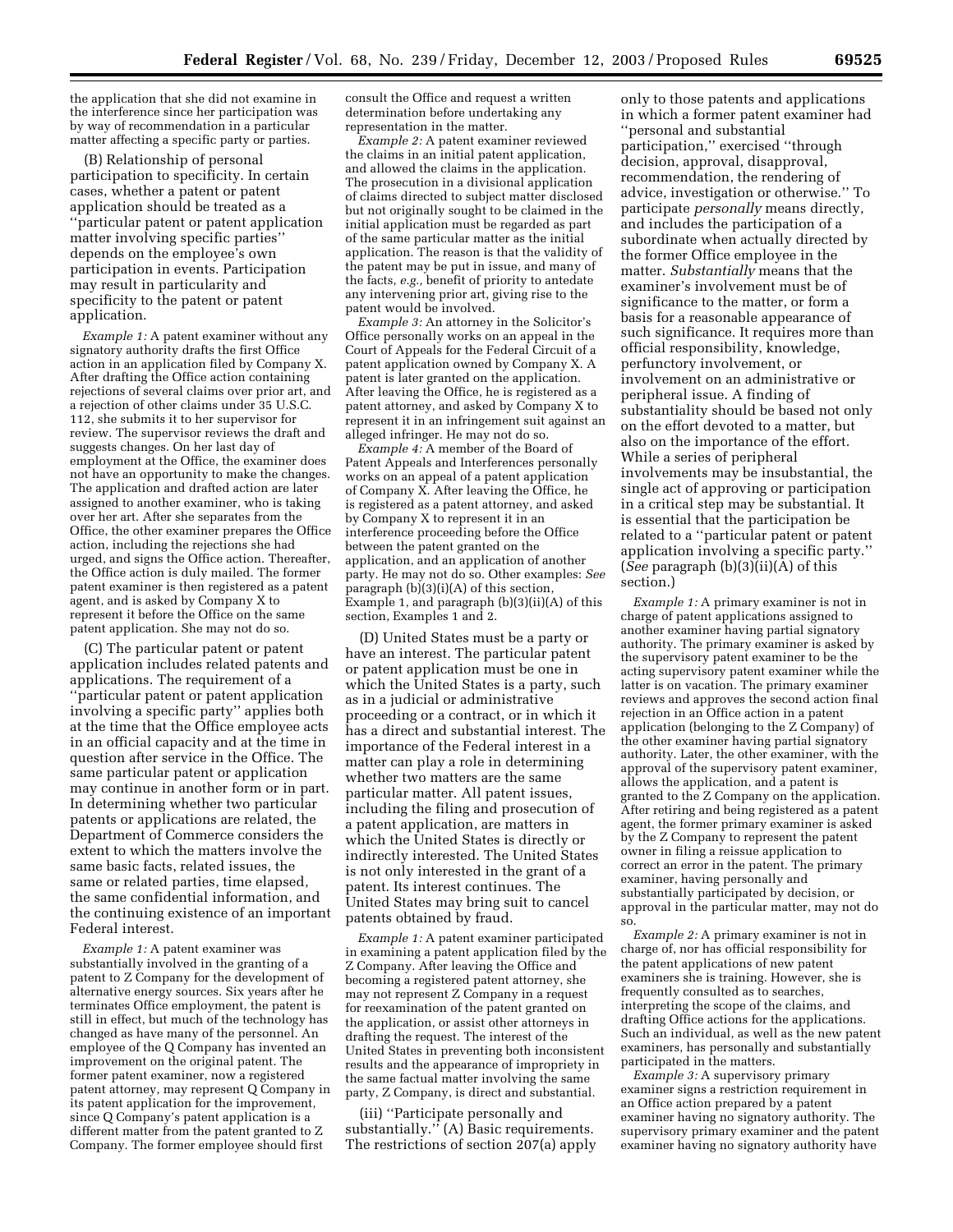each personally and substantially participated in the matter.

*Example 4:* A primary patent examiner, having concluded that all the claims in a first application are allowable, conducts an interference search and finds interfering subject matter being claimed in a second application. The examiner has personally and substantially participated in the first and second applications, whether the second application is assigned to and being examined by the same examiner or another patent examiner.

(B) Participation on ancillary matters. An Office employee's participation on subjects not directly involving the substantive merits of a matter may not be ''substantial,'' even if it is timeconsuming. An employee whose responsibility is the review of a matter solely for compliance with administrative control or budgetary considerations and who reviews a particular matter for such a purpose should not be regarded as having participated substantially in the matter, except when such considerations also are the subject of the employee's proposed representation. (*See* paragraph (b)(3)(i)(C) of this section). Such an employee could theoretically cause a halt in a program for noncompliance with standards under his or her jurisdiction, but lacks authority to initiate a program or to disapprove it on the basis of its substance.

*Example 1:* A primary examiner is asked to review the Office actions of another examiner having partial signatory authority for compliance with procedures to ascertain if the other examiner qualifies for full signatory authority. Such participation is not ''substantial.''

(C) Role of official responsibility in determining substantial participation. *Official responsibility* is defined in paragraph  $(b)(3)(v)$  of this section. ''Personal and substantial participation'' is different from ''official responsibility.'' One's responsibility may, however, play a role in determining the ''substantiality'' of an Office employee's participation. For example, ordinarily a patent examiner's forbearance on a matter is not substantial participation. If, however, a primary patent examiner is charged with responsibility for review of a patent application assigned to him, and action cannot be undertaken over his objection, the result may be different. If the primary patent examiner reviews Office actions of a new examiner whose Office actions, after several months, are deemed reliable, and passes them on, his participation may be regarded as ''substantial'' even if he claims merely to have engaged in inaction.

(iv) Official responsibility in complex cases. In certain complex factual cases,

the Office is likely to be in the best position to make a determination as to certain issues, for example, the identity or existence of a particular matter. Designated ethics officials at the Department of Commerce, in consultation with the Office when deemed beneficial, should provide advice promptly to former Office employees who make inquiry on any matter arising under these regulations.

(v) *Official responsibility* is defined in 18 U.S.C. 202 as, ''the direct administrative or operating authority, whether intermediate or final, and either exercisable alone or with others, and either personally or through subordinates, to approve, disapprove, or otherwise direct Government actions.''

(A) Determining official responsibility. Ordinarily, those areas assigned by statute, regulation, Executive Order, job description, or delegation of authority determine the scope of an employee's ''official responsibility''. All particular matters under consideration in the Office are under the ''official responsibility'' of the Director of the Office, and each is under that of any intermediate supervisor having responsibility for an employee who actually participates in the matter within the scope of his or her duties. A patent examiner would have ''official responsibility'' for the patent applications assigned to him or her.

*Example 1:* A patent examiner, to whom a new application is assigned, is officially responsible for reviewing the application for compliance with statutory, regulatory, and procedural requirements. Upon assignment of the application, the application became a particular matter for which the examiner is officially responsible.

(B) Ancillary matters and official responsibility. *Administrative* authority as used in the foregoing definition means authority for planning, organizing and controlling matters rather than authority to review or make decisions on ancillary aspects of a matter such as the regularity of budgeting procedures, public or community relations aspects, or equal employment opportunity considerations. Responsibility for such an ancillary consideration does not constitute responsibility for the particular matter, except when such a consideration is also the subject of the employee's proposed representation.

*Example 1:* A supervisory patent examiner would not have official responsibility for all patent applications in a technology center or the Office even though she must review the records of all the applications to locate a missing file.

*Example 2:* Within two years after terminating employment, a supervisory

patent examiner, now a registered patent attorney, is asked to represent Q Company in a continuation patent application of an application which was pending during the last year of the supervisory patent examiner's tenure. The continuation application contains a rejection that was first imposed in the parent application by a primary examiner who reported to the supervisory patent examiner. The supervisory patent examiner did not review the Office actions prepared by the primary examiner for the application. She may not represent Q Company on this matter.

(C) Knowledge of matter pending required. In order for a former employee, *e.g.,* former patent examiner, to be barred from representing another as to a particular matter, he or she need not have known, while employed by the Office, that the matter was pending under his or her official responsibility. However, the former employee is not subject to the restriction unless at the time of the proposed representation of another, he or she knows or learns that the matter had been under his or her responsibility. Ordinarily, a former employee who is asked to represent another on a matter will become aware of facts sufficient to suggest the relationship of the prior matter to his or her former office, *e.g.,* technology center, group or art unit. If so, he or she is under a duty to make further inquiry, including direct contact with an agency's designated ethics official where the matter is in doubt. It would be prudent for a patent examiner to maintain a record of only application numbers of the applications actually acted upon by decision, recommendation, as well as those applications in the examiner's art which he or she has not acted upon.

(D) Self-disqualification. A former employee, *e.g.,* former patent examiner, cannot avoid the restrictions of this section on the ground by selfdisqualification with respect to a matter for which he or she otherwise had official responsibility. However, as in § 207(a), self-disqualification is effective to eliminate the restrictions.

(vi) *Actually pending* means that the matter was in fact referred to or under consideration by persons within the employee's area of responsibility, not that it merely could have been.

*Example 1:* A staff lawyer in the Office of General Law is consulted by procurement officers on the correct resolution of a contractual matter involving Q Company. The lawyer renders an opinion resolving the question. The same legal question arises later in several contracts with other companies, but none of the disputes with such companies is referred to the Office of General Law. The Office of General Law has official responsibility for the determination of the Q Company matter. The other matters were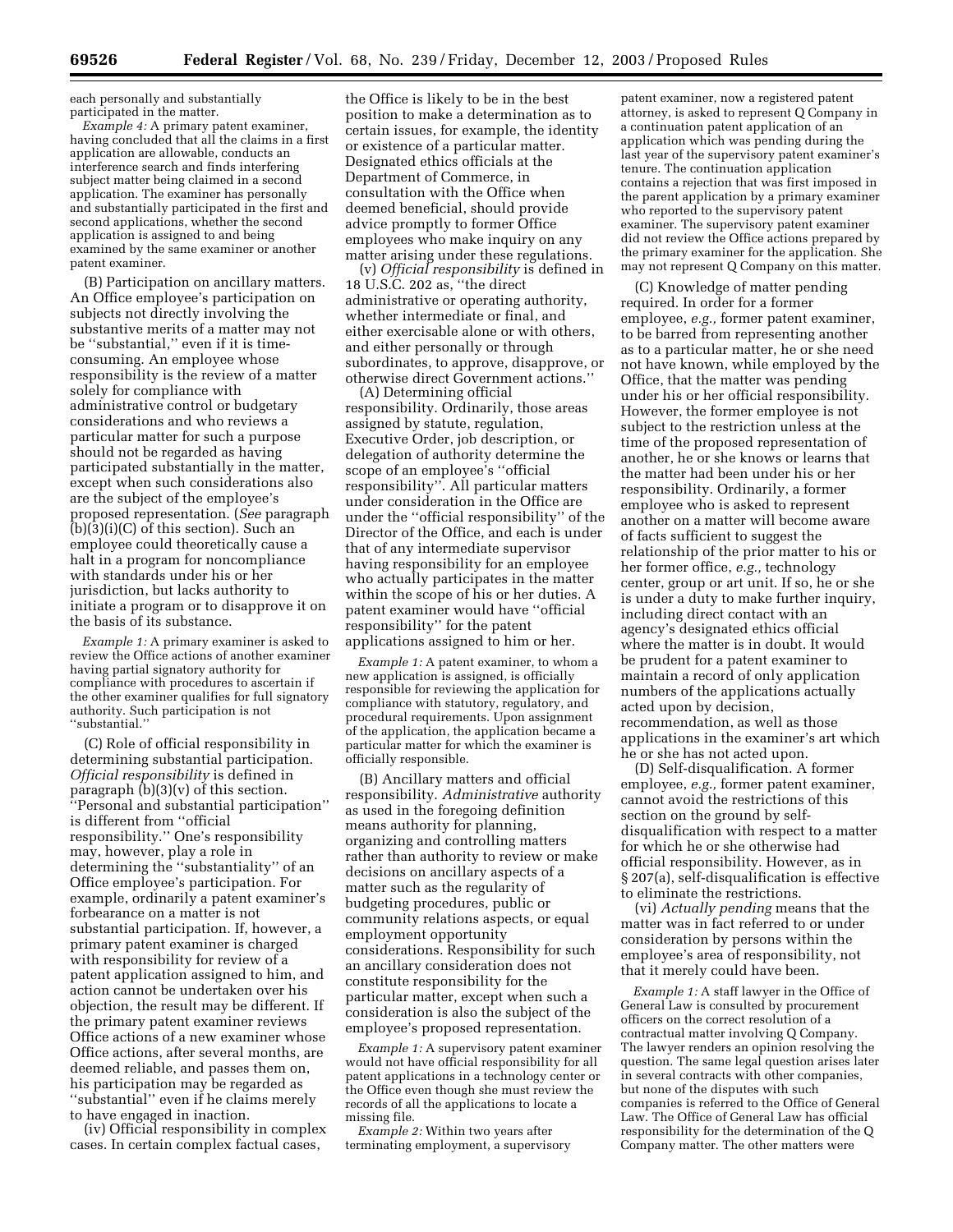never ''actually pending'' under that responsibility, although as a theoretical matter, such responsibility extended to all legal matters within the department.

(vii) Other essential requirements. All other requirements of the statute must be met before the restriction on representation applies. The same considerations apply in determining the existence of a ''particular matter involving a specific party,'' a representation in an ''appearance,'' or ''intent to influence,'' and so forth as set forth under paragraph (b)(1) of this section.

*Example 1:* During her tenure as Director of the Office, the Director's subordinates undertook major changes in application of new rules for processing patent applications. Eighteen months after terminating employment, she is asked to represent before the Office Z Company, which believes it is being unfairly treated under the application of the rules. The Z Company matter first arose on patent applications filed after the Director terminated her employment. She may represent Z Company because the matter pending under her official responsibility was not one involving ''a specific party.'' (Moreover, the time-period covered by 18 U.S.C. 207(c) has elapsed).

(viii) Measurement of two-year restriction period. The statutory twoyear period is measured from the date when the employee's responsibility in a particular area ends, not from the termination of service in the Office, unless the two occur simultaneously. The prohibition applies to all particular matters subject to such responsibility in the one-year period before termination of such responsibility.

*Example 1:* A Group Director retires after 26 years of service and enters private industry as a consultant. He will be restricted for two years with respect to all matters that were actually pending under his official responsibility in the year before his retirement.

*Example 2:* A patent examiner transfers from a position in a first Group to a position in a second Group, and she leaves the Office for private employment nine months later. As a registered patent attorney or agent, after 15 months she will be free of restriction insofar as matters that were pending under her responsibility in the first Group in the year before her transfer. She will be restricted for two years in respect of the second Group matters that were pending in the year before her departure for private employment.

(c) *Former employees of the Office.* Former employees of the Office, whether they are or are not a practitioner, are subject to the postemployment provisions of 18 U.S.C. 207(a) and (b)(1), and the provisions of 5 CFR 2637.201 and 2637.202. A former employee who is a practitioner is subject to the provisions of § 11.111.

(d) A practitioner who becomes an employee of the Office may not prosecute or aid in any manner in the prosecution of any patent application before the Office. Noncompliance with this provision shall constitute misconduct under § 11.804(i)(19).

(e) Practice before the Office by Government employees is subject to any applicable conflict of interest laws, regulations or codes of professional responsibility. Noncompliance with said conflict of interest laws, regulations or codes of professional responsibility shall constitute misconduct under §§ 11.804(b) or 11.804(h)(8). A practitioner who is a Government employee must so inform the OED Director, and must provide his or her complete Government address as his or her business address in every communication to OED.

# **§ 11.11 Administrative suspension, inactivation, resignation, and readmission.**

(a) Registered attorneys and agents must notify the OED Director of their postal address for his or her office, email address for his or her business, and business telephone number, and of every change to any of said addresses, or telephone numbers within 30 days of the date of the change. A registered attorney or agent shall separately provide written notice to the OED Director in addition to any notice of change of address and telephone number filed in individual applications. A registered practitioner who is an attorney in good standing with the bar of the highest court of one or more states shall provide the OED Director with the state bar identification number associated with each membership. The OED Director shall publish from the roster a list containing the name, postal business addresses, business telephone number, registration number, and registration status as an attorney or agent of each registered practitioner recognized to practice before the Office in patent cases.

(b) *Administrative suspension.* (1) Whenever it appears that a registered patent attorney or agent has failed to comply with § 11.8(d) or §§ 11.12(a) and (e), the OED Director shall mail a notice to the attorney or agent advising of the noncompliance and demanding:

(i) Compliance within sixty days after the date of such notice, and

(ii) Payment of a delinquency fee set in § 1.21(a)(9)(i) of this subchapter for each rule violated. The notice shall be communicated to the attorney or agent by mail or e-mail, according to the manner by which the practitioner last communicated his or her business postal or e-mail address to the OED

Director, or by other service for practitioners located out of the United States, its possessions or territory.

(2) In the event a registered patent attorney or agent fails to comply with the notice of paragraph (b)(1) of this section within the time allowed, the OED Director shall send notice in the manner provided for in paragraph (b)(1) of this section to the attorney or agent at the practitioner's most recent business postal or e-mail address on file advising:

(i) That his or her registration has been administratively suspended, and

(ii) That the attorney or agent may no longer practice before the Office in patent matters or in any way hold himself or herself out as being registered to practice before the Office in patent matters.

(iii) Following administrative suspension, the suspended practitioner may be reinstated only upon demonstrating to the OED Director satisfaction that the practitioner has complied with the rules relating to registration, and upon payment of a reinstatement fee set by § 1.21(a)(9)(ii) of this subchapter for each rule violated.

(3) Whenever the OED Director notifies an attorney or agent that his or her registration has been administratively suspended, the OED Director shall publish notice of the administrative suspension in the Official Gazette.

(4) An administratively suspended attorney or agent remains responsible for paying his or her annual fee required by § 11.8(d), and for completing the required continuing training programs.

(5) An administratively suspended attorney or agent is subject to investigation and discipline for his or her conduct prior to, during, or after the period his or her name was administratively suspended.

(6) An administratively suspended attorney or agent is prohibited from continuing to practice before the Office in patent cases while administratively suspended. Failure to comply with this rule will subject the attorney or agent to discipline.

(c) *Administrative Inactivation.* (1) Any registered practitioner who shall become employed by the Office shall comply with § 11.116 for withdrawal from the applications, patents, and trademark matters wherein he or she is an attorney or agent of record, and notify the OED Director in writing of said employment on the first day of said employment. The name of any registered practitioner employed by the Office shall be endorsed on the roster as administratively inactive. The practitioner shall not be responsible for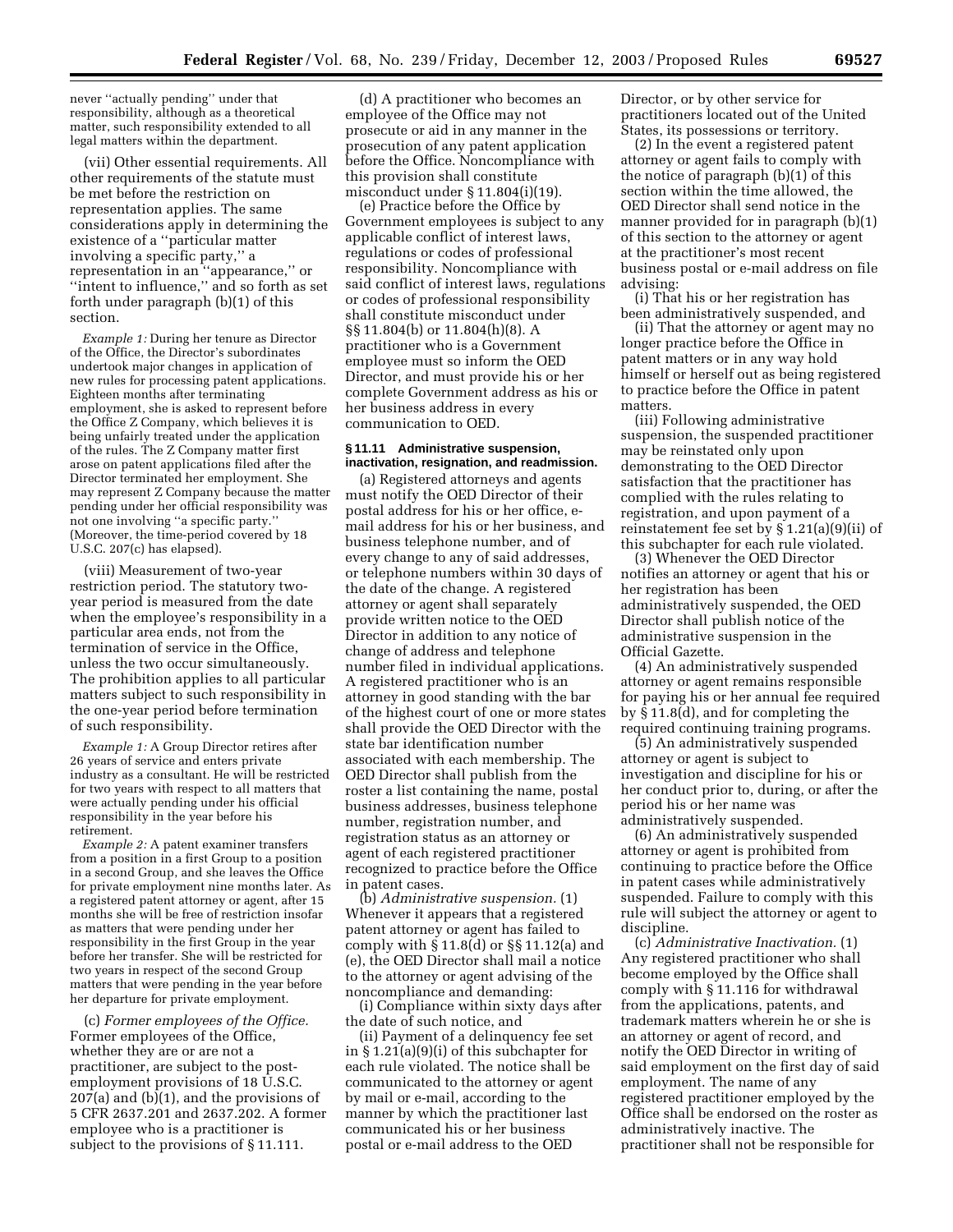payments of the annual fee each complete fiscal year while in administratively inactive status. Upon separation from the Office, the practitioner may request reactivation by completing and filing an application, Data Sheet, signing a written undertaking required by § 11.10, paying the fee required by § 1.21(a)(1)(i) of this subchapter, and completing the required continuing training programs if the practitioner did not pass the recertification tests required for patent examiners during the practitioner's employment at the Office and appropriate to the practitioner's grade and position in the Office. Upon restoration to active status, the practitioner shall be responsible for the annual fee for the fiscal year in which he or she is restored to active status. An administratively inactive practitioner remains subject to the provisions of §§ 11.100–11.806, and to proceedings and sanctions under §§ 11.19–11.58 for conduct that violates a provision of §§ 11.100–11.806 prior to or during employment at the Office.

(2) Any registered practitioner who is a judge of a court of record, full time court commissioner, U.S. bankruptcy judge, U.S. magistrate judge, or a retired judge who is eligible for temporary judicial assignment and is not engaged in the practice of law should request, in writing, that his or her name be endorsed on the roster as administratively inactive. Upon acceptance of the request, the OED Director shall endorse the name as administratively inactive. The practitioner shall not be responsible for payment of the annual fee or completion of the required continuing training programs for each complete fiscal year the practitioner continues to be in administratively inactive status. Following separation from the bench, the practitioner may request restoration to active status by completing and filing an application, Data Sheet, signing a written undertaking required by § 11.10, and paying the fee required by § 1.21(a)(1)(i) of this subchapter. Upon restoration to active status, the practitioner shall be responsible for the annual fee and required continuing training for the fiscal year in which he or she is restored to active status.

(d) *Voluntary Inactivation.* (1) Except as provided in paragraph (d)(4) of this section, any registered practitioner may voluntarily enter inactive status by filing a request, in writing, that his or her name be endorsed on the roster as inactive. Upon acceptance of the request, the OED Director shall endorse the name as inactive.

(2) A practitioner in voluntary inactive status shall be responsible for payment of the annual fee for voluntary inactive status required by § 1.21(a)(7)(ii) of this subchapter, and for completing the required continuing training programs for each complete fiscal year the practitioner continues to be in voluntary inactive status.

(3) A practitioner who seeks or enters into voluntary inactive status is subject to investigation and discipline for his or her conduct prior to, during, or after the period of his or her inactivation.

(4) A practitioner who is in arrears in dues or under administrative suspension for fee delinquency is ineligible to seek or enter into voluntary inactive status.

(5) A practitioner in voluntary inactive status is prohibited from continuing to practice before the Office in patent cases while in inactive status. Failure to comply with the provisions of this paragraph (d)(5) will subject the practitioner to discipline.

(6) Any registered practitioner who has been voluntarily inactivated pursuant to paragraph (d) of this section and not under investigation, not subject to a disciplinary proceeding, not in arrears for annual fees or in arrears for complying with the continuing legal education requirements may be restored to active status to the register as may be appropriate provided that the practitioner files a written request for reinstatement, a completed application for registration on a form supplied by the OED Director furnishing all requested information and material, including information and material pertaining to the practitioner's moral character under §§ 11.7(a)(2)(i) and (iii) during the period of inactivation, evidence of completion of all continuing legal education programs required by the USPTO Director under § 11.12(a) for up to the past six years from the date of application for restoration to active status, a declaration or affidavit attesting to the fact that the practitioner has read the most recent revisions of the Patent Act and the rules of practice before the Office, and pays the fees set forth in §§ 1.21(a)(7)(iii) and (iv) of this subchapter.

(e) *Resignation.* A registered practitioner or a practitioner under § 11.14, who is neither under investigation under § 11.22 for a possible violation of the Rules of Professional Conduct, nor a practitioner against whom probable cause has been found by a panel of the Committee on Discipline under § 11.23(b), may resign by notifying the OED Director in writing that he or she desires to resign. Upon acceptance in writing by the OED

Director of such notice, that registered practitioner or practitioner under § 11.14 shall no longer be eligible to practice before the Office, but shall continue to file a change of address for five years thereafter in order that he or she may be located in the event information regarding the practitioner's conduct comes to the attention of the OED Director, or any complaint is made about his or her conduct while he or she engaged in practice before the Office. The name of any registered practitioner whose resignation is accepted shall be removed from the register, endorsed as resigned, and notice thereof published in the Official Gazette. Upon acceptance of the resignation by the OED Director, the practitioner must comply with the provisions of § 11.116(d). A resigned practitioner may be again registered only in accordance with § 11.7. A resigned practitioner's willful failure to comply with the provisions of this rule or § 11.116(d) constitutes grounds for denying his or her application for registration until complete compliance with said rules is achieved.

(f) *Administrative reinstatement.* (1) Any registered practitioner who has been administratively suspended pursuant to paragraph (b) of this section or 11.12(e), or who has resigned pursuant to paragraph (d) of this section, may be reinstated on the register provided the practitioner has applied for reinstatement on an application form supplied by OED Director, demonstrated compliance with the provisions of §§ 11.7(a)(2)(i) and (iii), has completed the training programs required by the USPTO Director under § 11.12(a) since the Office's fiscal year the practitioner was last registered, and paid the fees set forth in  $\S$  1.21(a)(3), (a)(7), and (a)(9). Any reinstated practitioner is subject to investigation and discipline for his or her conduct that occurred prior to, during, or after the period of his or her administrative suspension or resignation.

(2) Any registered practitioner whose registration has been inactivated pursuant to paragraph (c) of this section may be reinstated to the register as may be appropriate provided that a request for reinstatement, a completed application for registration on a form supplied by the OED Director furnishing all requested information and material, and payment of the fees set forth in § 1.21(a)(3) of this subchapter are filed within two years after his or her employment with the Office or in a judicial capacity ceases. Any registered practitioner inactivated or reinstated is subject to investigation and discipline for his or her conduct before, during, or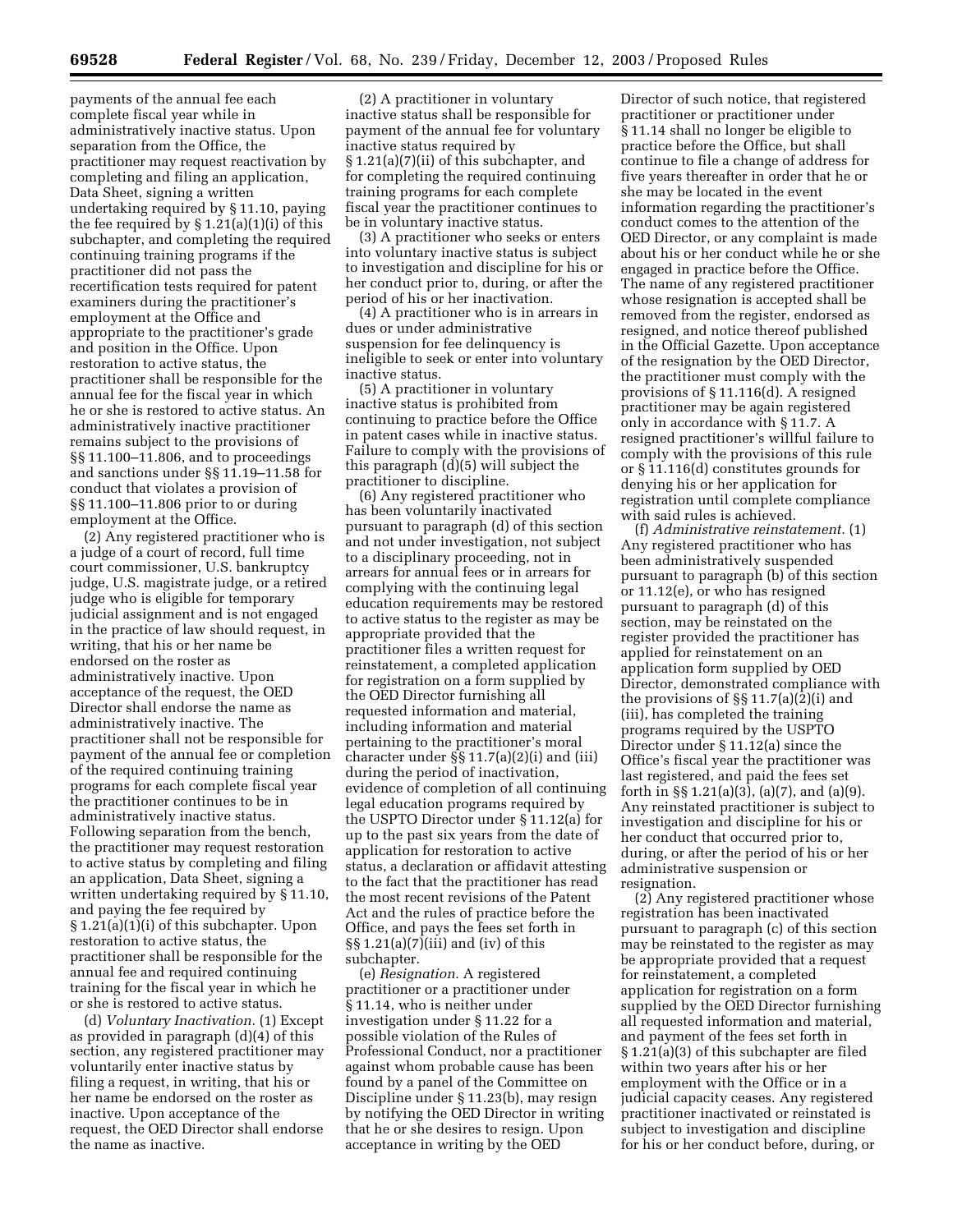after the period of his or her inactivation.

# **§ 11.12 Mandatory continuing training for licensed practitioners.**

(a) *Continuing education requirements.* (1) All practitioners licensed under §§ 11.6 or 11.9 to practice before the Office shall complete a continuing education program as required from time-to-time by the USPTO Director, except those registered practitioners expressly exempted in paragraph (b) of this section from the requirement of this regulation. The USPTO Director will announce each fiscal year whether an education program will be required, and the dates for the program. No more than one mandatory continuing education program would be required each fiscal year and the requirement may be as infrequent as once every three years. The fiscal year is October 1 through September 30.

(2) Only continuing education programs pre-approved by the OED Director as meeting the requirements set forth in § 11.13 will be deemed eligible to satisfy the requirements set forth in paragraph (a)(1) of this section. Eligible continuing education programs and the starting date for completing each program will be announced in the Official Gazette and on the OED Web site. Failure to consult the foregoing locations for said announcement will not excuse a practitioner from completing the mandatory continuing education program.

(3) Each practitioner shall be responsible for ascertaining whether the USPTO Director has required completion of a mandatory continuing education program during a fiscal year, and complying with the requirement.

(b) *Exemptions.* Each practitioner shall comply with the provisions of paragraphs (a) and (b) of this section except as follows:

(1) A newly registered practitioner shall be exempt from completing the mandatory continuing education program during the fiscal year he or she is first registered.

(2) A practitioner who becomes inactive in accordance with § 11.11(c)(1) shall be exempt from completing the mandatory continuing education program if, while qualifying for inactive status, the practitioner passed the recertification program for patent examiners required during the practitioner's employment in the Office and appropriate to practitioner's grade and position in the Office.

(3) A practitioner who becomes inactive in accordance with § 11.11(c)(2) shall be exempt from completing the

continuing education program while qualifying for inactive status as a judge.

(4) A practitioner who has obtained a waiver of the deadline for completing a program for good cause shown. A practitioner dissatisfied with a final decision of the OED Director may seek review of the decision upon petition to the USPTO Director accompanied by payment of the fee set forth in § 1.21(a)(5). *See* § 11.2(d).

(c) *Reinstatement.* A person who, after having resigned in accordance with § 11.11(e), having been transferred to disability inactive status under § 11.28, or having been suspended or excluded from practice before the Office under §§ 11.24, 11.25, 11.27, 11.55, or 11.56, seeks to be reinstated shall arrange with the OED Director to complete the continuing education programs for currency in patent laws, practices, policies and procedures. Thereafter, the person shall have the same continuing education program requirement as is required of a registered practitioner.

(d) *Administrative suspension for failure to complete continued education program requirement.* Any practitioner in active status who fails to complete the requirement within the time allowed by paragraph (a) of this section shall be delinquent in meeting the requirement, and the practitioner shall be subject to the provisions of § 11.11(b) to overcome a delinquency. Failure to pass each continuing education program within the permitted sixty-day period set in § 11.11(b)(1) shall subject the practitioner to the fees required by § 1.21(a)(9) of this subchapter and administrative suspension in accordance with the procedure of  $§ 11.11(b)(2).$ 

# **§ 11.13 Eligible mandatory continuing education programs.**

(a) *Eligibility.* (1) A continuing education program is eligible to satisfy the mandatory continuing education requirements of § 11.12(a)(1) if either:

(i) the Office provides the program via Web-delivery or, if Web-delivery is unavailable, via a traditional or other appropriate distance delivery method, or

(ii) a USPTO pre-approved sponsor offers a course pre-approved by the OED Director as providing the legal, procedural and policy subject matter identified by the USPTO Director as being required to satisfy the mandatory continuing education program.

(b) *USPTO-delivered program.* A continuing education program provided by the USPTO in accordance with paragraph (a)(1) of this section will include narrative material, such as notices, rule packages, or the Manual of

Patent Examining Procedure, and questions regarding the material. A practitioner choosing this educational mode shall complete the program, including answering the questions, on the Internet unless the latter is unavailable to the practitioner. A practitioner completing the program by traditional or other appropriate distance delivery method shall obtain and pay the fee required by  $\S 1.21(a)(12)$  of this subchapter for the program and furnished materials.

(c) *USPTO pre-approved sponsor of a mandatory continuing education program.* A continuing education program provided by a USPTO preapproved sponsor in accordance with paragraph (a)(2) of this section shall include the topics and content required to satisfy the mandatory continuing education program, and shall complete presentation of the program.

(d) *Certificate of completion.* (1) Upon completion of a required continuing education program in accordance with paragraph (b)(2) of this section, the OED Director shall credit the practitioner with completing the program.

(2) Upon completion of a required continuing education program in accordance with paragraph (b)(2) of this section, the pre-approved program sponsor shall file with the OED Director a certificate of completion of the program for each practitioner attending and completing the mandatory continuing education program. Upon receipt of the certificate the OED Director shall credit the practitioner with completing the program.

(3) The OED Director will not give credit for completion by practitioners of programs which have not been preapproved by the OED Director as providing the legal, procedural and policy subject matter identified by the USPTO Director as being required to satisfy the mandatory continuing education program.

(e) *Standards for approval of USPTO pre-approved sponsor-delivered mandatory continuing education programs.* (1) The OED Director shall review and approve the content of all sponsor-delivered education programs.

(2) A sponsor-delivered mandatory continuing education program is approved as eligible to satisfy the mandatory education requirements of § 11.12(a)(1) if the OED Director has specifically approved it.

(3) To be approved, the program must have significant intellectual or practical content and be directed to legal, procedural and policy subject matter identified by the USPTO Director as being required to satisfy the mandatory continuing education program. Its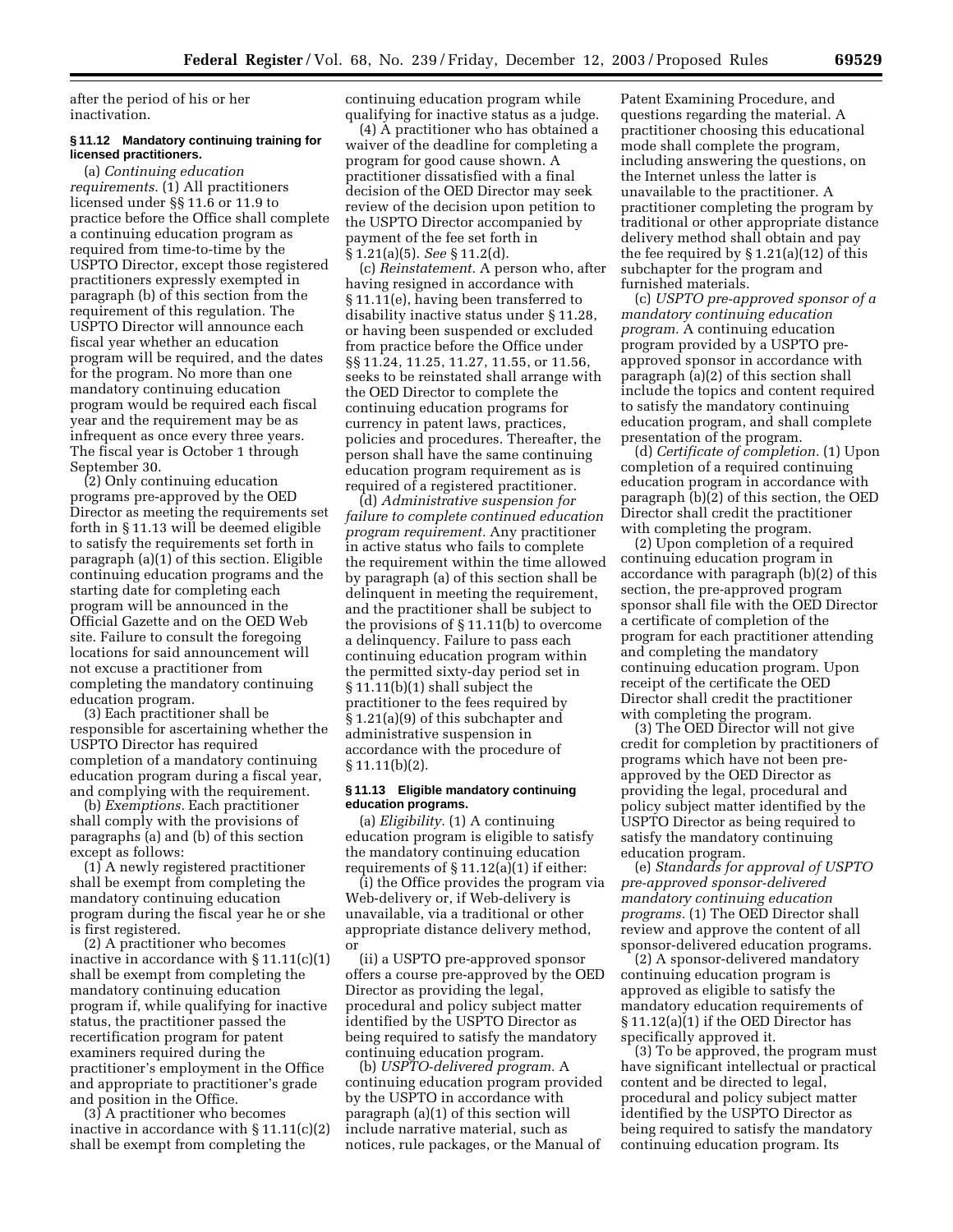primary objective must be to enhance the attendee's professional competence and skills as a patent practitioner, and to enhance the quality of legal services rendered to the public.

(4) All sponsor-delivered mandatory continuing education programs must be conducted in a setting physically suitable to the program. If not Webdelivered, a suitable writing surface should be provided.

(5) Where USPTO instructional material is available, a pre-approved sponsor will provide copies of the same or the equivalent thereof.

(f) *Procedure for approval of programs.* (1) A sponsor desiring approval of a delivered education program shall submit to the OED Director all information called for by the ''Application by Sponsor for Preapproval of a Continuing Education Program,'' and the fee required by § 1.21(a)(13) of this subchapter. The content of this application will be promulgated by the OED Director and may be changed from time-to-time.

(2) If the program proposed by a sponsor is approved, the OED Director also shall notify the requesting sponsor of the decision within 60 days after receipt of the completed application. The OED Director shall maintain and make available on the Office Web site a list of all approved programs for each completion period. Approval of a program is only effective for the completion period for which it is approved.

(3) The sponsor of a pre-approved continuing education program should include in its brochures or course descriptions the information contained in the following illustrative statement: ''This course or program has been preapproved by the United States Patent and Trademark Office for Mandatory Continuing Education Program.'' An announcement is permissible only after the program has been specifically approved pursuant to an application submitted directly by the sponsor.

(g) *Procedure for approval of sponsors.* (1) Any sponsor may apply for approval of individual courses by complying with the criteria of paragraphs (e) and (f) of this section.

(2) A USPTO-approved sponsor shall be subject to and governed by the applicable provisions of these regulations, including the quality standards of paragraph (f) of this section and the recordkeeping and reporting requirements. The OED Director may at any time review a USPTO-approved sponsor's program and reserves the right to withdraw approval when the standards for approval are not met or maintained. If the OED Director finds

there is a basis for revocation of the approval granted, the OED Director shall send notice by certified mail to that sponsor of the revocation within thirty days of the OED Director's decision.

(3) A USPTO-approved sponsor must notify the OED Director at least two weeks in advance of a program of the name, date, and location of a particular continuing education program. The OED Director may request additional information regarding a program.

(4) Law firms, professional corporations, and corporate law departments are not eligible to become approved sponsors.

#### **§ 11.14 Individuals who may practice before the Office in trademark and other non-patent matters.**

(a) *Attorneys.* Any individual who is an attorney may represent others before the Office in trademark and other nonpatent matters. An attorney is not required to apply for registration or recognition to practice before the Office in trademark and other non-patent matters. Registration as a patent attorney does not entitle an individual to practice before the Office in trademark matters.

(b) *Non-lawyers.* Individuals who are not attorneys are not recognized to practice before the Office in trademark and other non-patent matters, except that individuals not attorneys who were recognized to practice before the Office in trademark matters under this chapter prior to January 1, 1957, will be recognized as agents to continue practice before the Office in trademark matters.

(c) *Foreigners.* Any foreign attorney or agent not a resident of the United States who shall prove to the satisfaction of the OED Director that he or she is registered or in good standing before the patent or trademark office of the country in which he or she resides and practices, may be recognized for the limited purpose of representing parties located in such country before the Office in the presentation and prosecution of trademark matters, provided: the patent or trademark office of such country allows substantially reciprocal privileges to those permitted to practice in trademark matters before the Office. Recognition under this paragraph shall continue only during the period that the conditions specified in this paragraph obtain.

(d) Recognition of any individual under this section shall not be construed as sanctioning or authorizing the performance of any act regarded in the jurisdiction where performed as the unauthorized practice of law.

(e) No individual other than those specified in paragraphs (a), (b), and (c) of this section will be permitted to practice before the Office in trademark matters. Any individual may appear in a trademark or other non-patent matter in his or her own behalf. Any individual may appear in a trademark matter for:

(1) A firm of which he or she is a member,

(2) A partnership of which he or she is a partner, or

(3) A corporation or association of which he or she is an officer and which he or she is authorized to represent, if such firm, partnership, corporation, or association is a party to a trademark proceeding pending before the Office.

(f) *Application for reciprocal recognition.* An individual seeking reciprocal recognition under paragraph (c) of this section, in addition to providing evidence satisfying the provisions of paragraph (c) of this section, shall apply in writing to the OED Director for reciprocal recognition, and shall pay the application fee required by  $\S\S 1.21(a)(1)(i)$  and  $(a)(6)$  of this subchapter.

# **§ 11.15 Refusal to recognize a practitioner.**

Any practitioner authorized to appear before the Office may be suspended, excluded, or reprimanded in accordance with the provisions of this Part. Any practitioner who is suspended or excluded under this part or removed under § 11.11(b) shall not be entitled to practice before the Office in patent, trademark, or other non-patent matters.

#### **§ 11.16 Financial books and records.**

A practitioner, in return for being registered under § 11.6, granted limited recognition under § 11.9, or recognized to practice before the Office under § 11.14, agrees that the OED Director may examine financial books and records maintained by or for the practitioner for the practice before the Office, including, without limitation, any and all trust accounts, including any trust account that may not be in compliance with the Rules of Professional Conduct, fiduciary accounts, and operating accounts maintained by the practitioner or his or her law firm. The OED Director may also examine any trust account maintained by a practitioner whenever the OED Director reasonably believes that the trust account may not be in compliance with the Rules of Professional Conduct.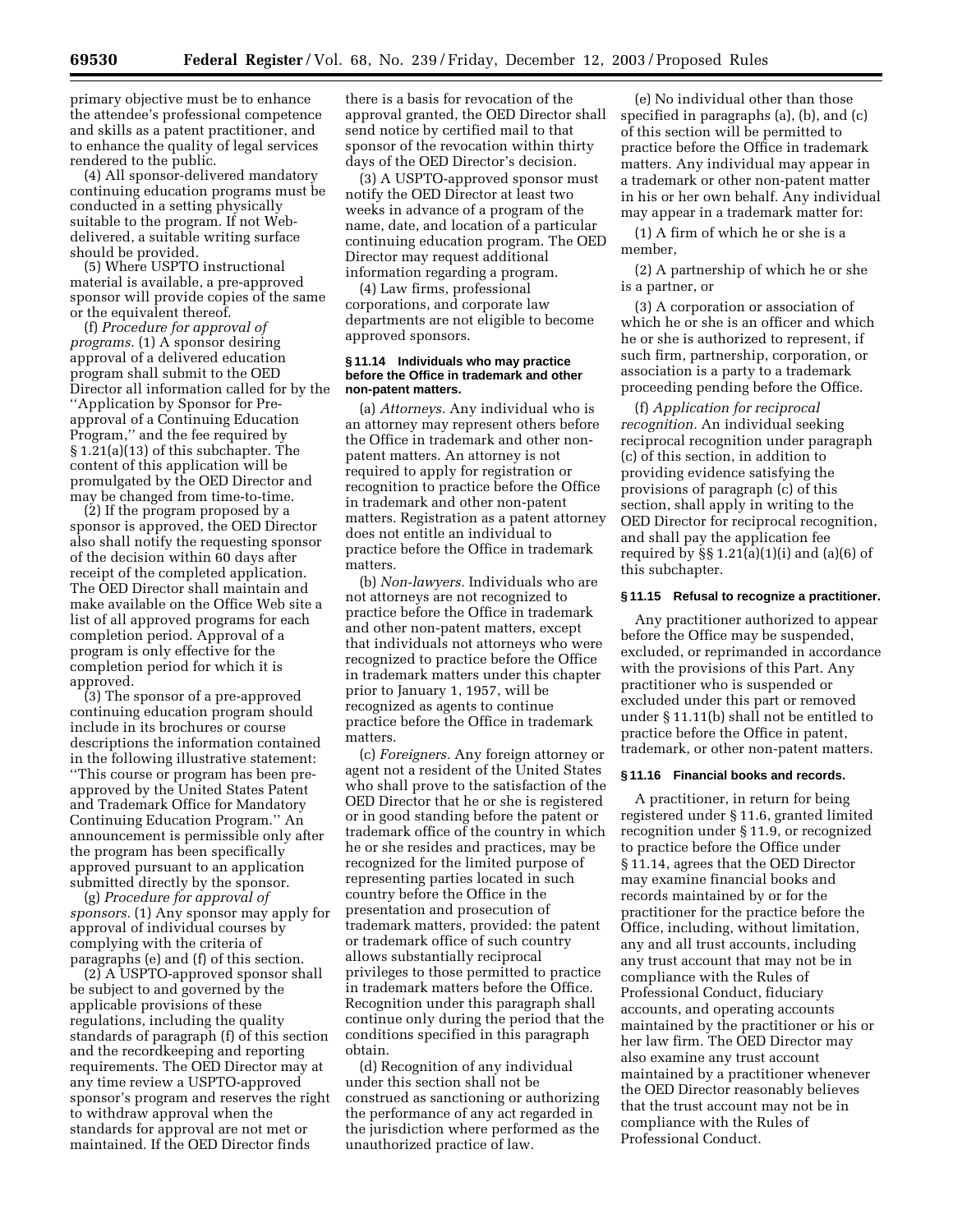#### **§ 11.17 [Reserved]**

# **§ 11.18 Signature and certificate for correspondence filed in the Office.**

(a) For all documents filed in the Office in patent, trademark, and other non-patent matters, and all documents filed with a hearing officer in a disciplinary proceeding, except for correspondence that is required to be signed by the applicant or party, each piece of correspondence filed by a practitioner in the Office must bear a signature, personally signed by such practitioner, in compliance with § 1.4(d)(1) of this subchapter.

(b) By presenting to the Office or hearing officer in a disciplinary proceeding (whether by signing, filing, submitting, or later advocating) any paper, the party presenting such paper, whether a practitioner or nonpractitioner, is certifying that—

(1) All statements made therein of the party's own knowledge are true, all statements made therein on information and belief are believed to be true, and all statements made therein are made with the knowledge that whoever, in any matter within the jurisdiction of the Office, knowingly and willfully falsifies, conceals, or covers up by any trick, scheme, or device a material fact, or makes any false, fictitious or fraudulent statements or representations, or makes or uses any false writing or document knowing the same to contain any false, fictitious or fraudulent statement or entry, shall be subject to the penalties set forth under 18 U.S.C. 1001, and violations of the provisions of this section may jeopardize the validity of the application or document, or the validity or enforceability of any patent, trademark registration, or certificate resulting therefrom; and

(2) To the best of the party's knowledge, information and belief, formed after an inquiry reasonable under the circumstances,

(i) The paper is not being presented for any improper purpose, such as to harass someone or to cause unnecessary delay or needless increase in the cost of prosecution before the Office;

(ii) The other legal contentions therein are warranted by existing law or by a nonfrivolous argument for the extension, modification, or reversal of existing law or the establishment of new law;

(iii) The allegations and other factual contentions have evidentiary support or, if specifically so identified, are likely to have evidentiary support after a reasonable opportunity for further investigation or discovery; and

(iv) The denials of factual contentions are warranted on the evidence, or if

specifically so identified, are reasonably based on a lack of information or belief.

(c) Violations of paragraph (b)(1) of this section by a practitioner or nonpractitioner may jeopardize the validity of the application or document, or the validity or enforceability of any patent, trademark registration, or certificate resulting therefrom. Violations of any of paragraphs (b)(2)(i) through (iv) of this section are, after notice and reasonable opportunity to respond, subject to such sanctions as deemed appropriate by the USPTO Director, or hearing officer, which may include, but are not limited to, any combination of—

(1) Holding certain facts to have been established;

(2) Returning papers;

(3) Precluding a party from filing a paper, or presenting or contesting an issue;

(4) Imposing a monetary sanction; (5) Requiring a terminal disclaimer for

the period of the delay; or (6) Terminating the proceedings in the

Office.

(d) Any practitioner violating the provisions of this section may also be subject to disciplinary action. *See* § 11.303(e)(4).

### **Subpart C—Investigations and Disciplinary Proceedings**

# **Jurisdiction, Sanctions, Investigations, and Proceedings**

#### **§ 11.19 Disciplinary jurisdiction.**

(a) *Individuals subject to disciplinary jurisdiction.* The following individuals are subject to the disciplinary jurisdiction of the Office:

(1) *Practitioners.* All practitioners engaged in practice before the Office; all practitioners administratively suspended under § 11.11(b); all practitioners who have resigned under § 11.11(d); all practitioners inactivated under § 11.11(c); all practitioners authorized under § 11.6(d) to take testimony; and all practitioners reprimanded, suspended, or excluded from the practice of law by a duly constituted authority, including by the USPTO Director.

(2) *Other individuals.* An applicant for patent (§ 1.41(b) of this subchapter) representing himself, herself, or representing himself or herself and other individuals who are applicants pursuant to §§ 1.31 or 1.33(b)(4) of this subchapter; an individual who is an assignee as provided for under § 3.71(b) of this subchapter; and an individual appearing in a trademark or other nonpatent matter pursuant to § 11.14(e), whether representing a firm, corporation, or association are subject to the disciplinary jurisdiction of the Office, including  $\S$  11.19(c)(2), (d) and (e); 11.20(a)(2), and (b); 11.21–11.23; 11.24; 11.25 –11.28, 11.32–11.45, and 11.49–11.60.

(b) *Jurisdiction of courts and voluntary bar associations.* Nothing in these rules shall be construed to deny to any State or Federal Court such powers as are necessary for that court to maintain control over proceedings conducted before it, such as the power of contempt. Further, nothing in these rules shall be construed to prohibit any State or Federal Court, or a voluntary or mandatory bar association from censuring, reprimanding, suspending, disbarring, or otherwise disciplining its members, including registered practitioners for conduct regarding practice before the Office in any matter.

(c) *Misconduct—grounds for discipline.* (1) *Practitioners.* Acts or omissions by a practitioner (including a suspended, excluded, or inactive practitioner), acting individually or in concert with any other person or persons constituting gross misconduct, violating the imperative USPTO Rules of Professional Conduct, or the oath taken by practitioner shall constitute misconduct and shall be grounds for discipline, whether or not the act or omission occurred in the course of providing legal services to a client, or in a matter pending before the Office. Grounds for discipline include:

(i) Conviction of a crime (*see* §§ 11.24, 11.803(d) and 11.804(b));

(ii) Discipline imposed in another jurisdiction (*see* §§ 11.24 and 11.803(e)(1) and (f)(4));

(iii) Failure to comply with any order of a Court disciplining a practitioner, or any order of the USPTO Director disciplining a practitioner;

(iv) Failure to respond to a written inquiry from OED Director in the course of an investigation into whether there has been a violation of the imperative USPTO Rules of Professional Conduct without asserting, in writing, the grounds for refusing to do so; or

(v) Violation of the imperative USPTO Rules of Professional Conduct. *See* § 11.100(a).

(2) *Other individuals.* Acts or omissions by applicants for patent (§ 1.41(b) of this subchapter) representing themselves, or an individual applicant representing himself or herself and other individuals who are applicants pursuant to §§1.31 or  $1.34(b)\overline{4}$  of this subchapter; an individual who an assignee as provided for under § 3.71(b) of this subchapter; and an individual appearing in a trademark or other non-patent matter pursuant to § 11.14(e), whether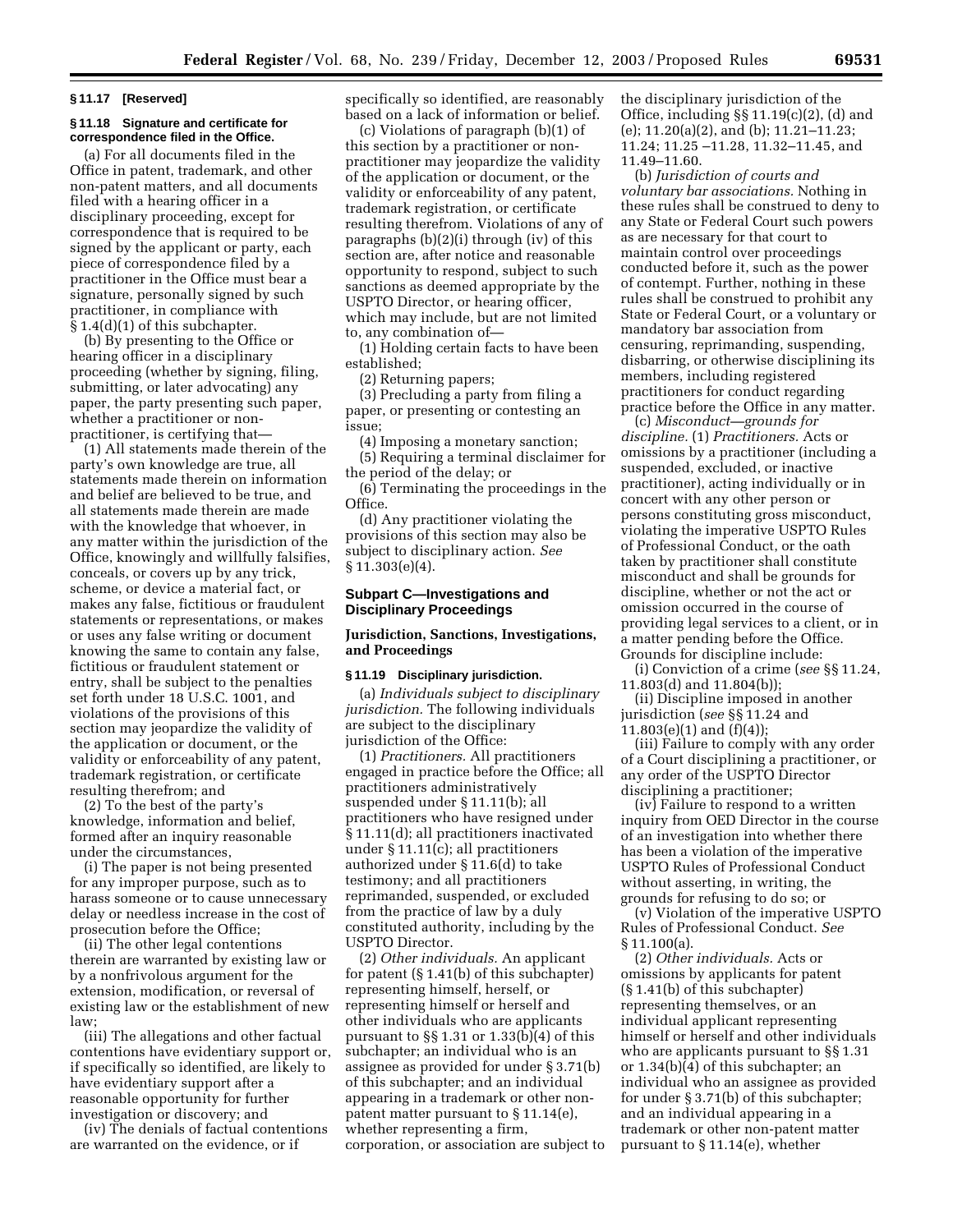representing a firm, corporation, or association who violate the provisions of §§ 11.303(a)(1), 11.304, 11.305(a), or 11.804 shall constitute misconduct and shall be grounds for discipline.

(d) Petitions to disqualify a practitioner in ex parte or inter partes matters in the Office are not governed by §§ 11.19 through 11.806 and will be handled on a case-by-case basis under such conditions as the USPTO Director deems appropriate.

(e) Unauthorized practice of law matters may be referred to the appropriate authority in the jurisdiction(s) where the act(s) occurred.

# **§ 11.20 Disciplinary sanctions.**

(a) *Types of discipline.* (1) *For practitioners.* The USPTO Director, after notice and opportunity for a hearing, may impose on a practitioner shown to be incompetent or disreputable, who is guilty of gross misconduct, or who violates a Rule of Professional Conduct currently in effect in the Office, any of the following types of discipline:

(i) Exclusion from practice before the Office in patent, trademark or other nonpatent law;

(ii) Suspension from practice before the Office in patent, trademark or other non-patent law for an indefinite period, or appropriate fixed period of time not to exceed five years. Any order of suspension may include a requirement stated in the order that the practitioner satisfy certain conditions prior to reinstatement, including furnishing proof of rehabilitation;

(iii) Reprimand, or

(iv) Probation for not more than three years. Probation may be imposed in lieu of or in addition to any other disciplinary sanction. Any conditions of probation shall be stated in writing in the order imposing probation. The order shall also state whether, and to what extent, the practitioner or other person shall be required to notify clients of the probation. The order shall establish procedures for the supervision of probation. Violation of any condition of probation shall make the practitioner subject to revocation of probation, and the disciplinary sanction stated in the order imposing probation.

(2) *For Other Individuals.* In regard to a patent applicant representing himself or herself, or representing himself or herself and other individual who are applicants under §§ 1.31 or 1.33(b)(4) of this subchapter; an individual who is an assignee as provided for under § 3.71(b) of this subchapter; an individual appearing in a trademark or other nonpatent matter pursuant to § 11.14(e), whether representing a firm, corporation, or association, the USPTO

Director, after notice and opportunity for a hearing, may impose on said applicant, assignee, person, or individual appearing in a trademark or other non-patent matter shown to have violated a provision of §§ 11.303(a)(1), 11.304, 11.305(a), or 11.804, may be appropriately sanctioned by, but not limited to, requiring the individual to be represented by counsel, striking the filing of any document, or dismissing the filing of an application with prejudice.

(b) *Conditions imposed with discipline.* When imposing discipline, the practitioner, or other individual may be required to make restitution either to persons financially injured by the practitioner's, or other individual's conduct or to an appropriate client's security trust fund, or both, as a condition of probation or of reinstatement. Any other reasonable condition may also be imposed, including a requirement that the practitioner or other individual take and pass a professional responsibility examination.

# **§ 11.21 Warnings.**

*Warning.* A warning is not a disciplinary sanction. The OED Director, in consultation with and consent from a panel of the Committee on Discipline, may conclude an investigation with the issuance of a warning. The warning shall contain a brief statement of facts and relevant imperative USPTO Rules of Professional Conduct upon which the warning is based. The warning shall be final and not reviewable.

# **§ 11.22 Investigations.**

(a) The OED Director is authorized to investigate possible violations of an imperative Rule of Professional Conduct by practitioners; or possible violations of §§ 11.303(a)(1), 11.304, 11.305(a), or 11.804 by other individuals identified in § 11.19(a)(2). *See* § 11.2(b)(2). The investigation may be based on information from any source whatsoever, or on a complaint where alleged or presented facts, if true, may warrant discipline. The information need not be in the form of a complaint.

(b) Any practitioner, other individual (*see* § 11.19(a)(2)), or nonpractitioner possessing knowledge or information concerning a possible violation of an imperative Rule of Professional Conduct currently in effect before the Office by a practitioner may report the violation to the OED Director. The OED Director may require that the report be presented in the form of an affidavit or declaration.

(c) *Initiation of investigations.* An investigation may be initiated upon complaint or information. A staff attorney under the supervision of the OED Director shall conduct all investigations. Neither unwillingness nor neglect by a complainant to prosecute a charge, nor settlement, compromise, or restitution, shall in itself justify abatement of an investigation.

(d)(1) *Complaints.* A complaint is a communication by a person outside the Office alleging or presenting facts of possible misconduct by a practitioner or other individual (*see* § 11.19(a)(2)). A complaint shall be in writing and shall contain a brief statement of the facts upon which the complaint is based. The complaint need not be a sworn statement.

(2) *Information.* Information is one or more written communications from any source alleging or containing facts that, if true, may warrant discipline for misconduct by a practitioner or other individual (*see* § 11.19(a)(2)). The information need not be a sworn statement.

(e) *Preliminary screening of complaints and information.* Under the supervision of the OED Director, a staff attorney shall examine all complaints and information. The staff attorney, after such preliminary inquiry as appears appropriate, shall determine whether the complaint or information is to be docketed. A complaint or information shall be docketed if it:

(1) Is not unfounded on its face;

(2) Contains allegations or information which, if true, would constitute a violation of the practitioner's oath or an imperative Rule of Professional Conduct currently in effect before the Office that would merit discipline; and

(3) Is within the jurisdiction of the Office.

(f) *Decision not to docket and notice to complainant.* If OED Director determines that a matter is not to be docketed, the OED Director shall so notify the complainant and the practitioner or other individual (*see* § 11.19(a)(2)), giving a brief statement of the reasons therefor. The OED Director's decision is final and not subject to review.

(g) *Docketing of complaint or information; notification to complainant.* A docketed complaint or information shall be assigned a docket number with the first two digits showing the fiscal year in which the complaint is docketed. Complainants shall be promptly advised in writing by the OED Director or a staff attorney of the docketing of the complaint.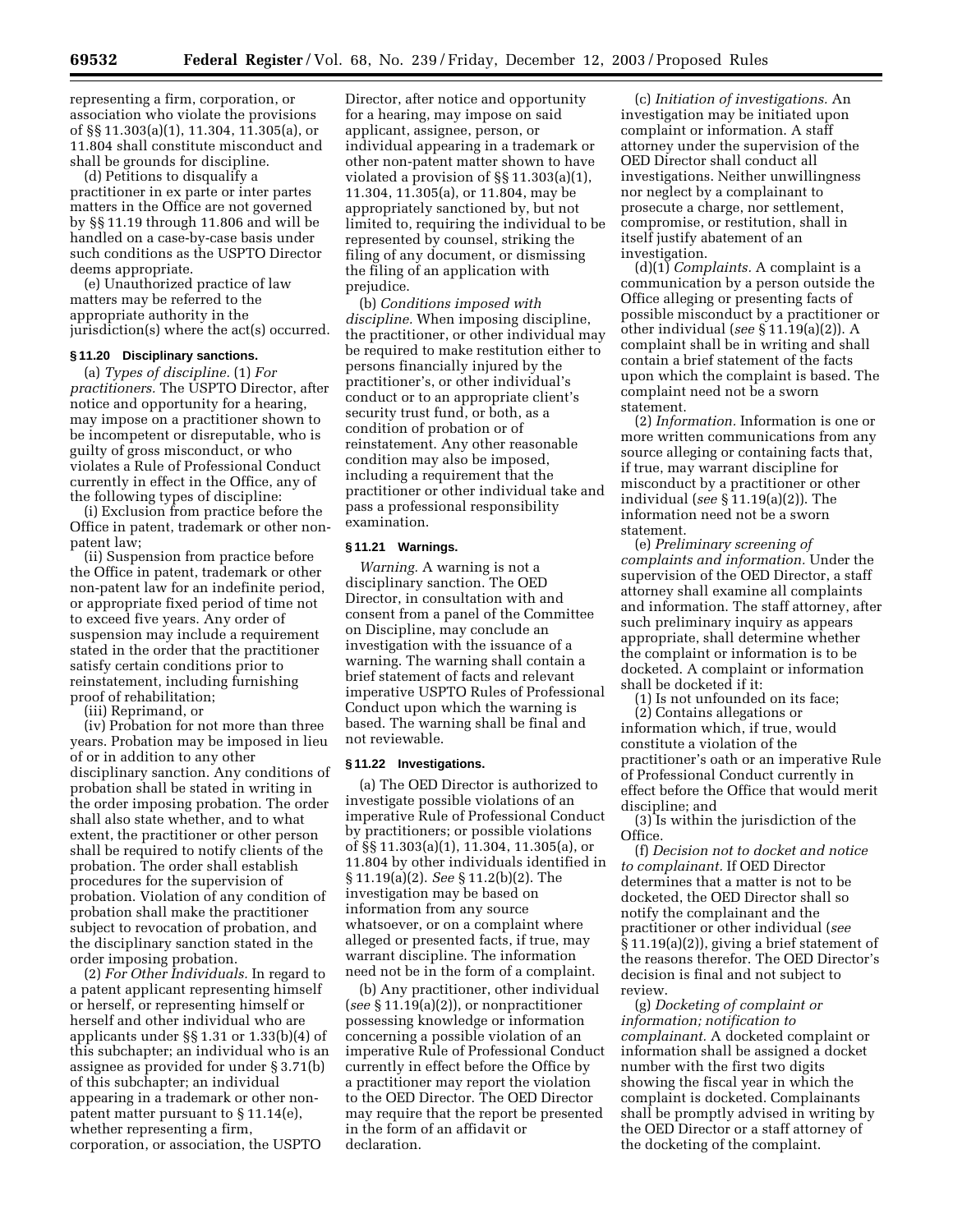(h) *Notification.* The OED Director or staff attorney shall promptly notify the practitioner or other individual (*see* § 11.19(a)(2)) in writing when a formal investigation into a practitioner's or other individual's conduct has been initiated. This notice shall include a copy of the complaint, information, or other relevant documents upon which the investigation is based, a request for a written response from the practitioner or other individual, and any questions reasonably likely to elicit answers, records, and information helpful in the conduct of the investigation.

(i) *Duty to reply; response.* A practitioner, or other individual (*see* § 11.19(a)(2)) under investigation has an obligation to reply to the OED Director's written inquiries in the conduct of an investigation. The reply shall set forth the position of the practitioner or other individual under investigation with respect to allegations contained in the complaint, facts contained in the information, and all inquiries by the OED Director. The reply shall be filed with the OED Director within thirty calendar days after the mailing date of the notice in paragraph (h) of this section. A single extension of time shall be granted to reply to an inquiry upon written request of the practitioner or other individual (*see* § 11.19(a)(2)), and in no case shall the extension of time exceed thirty days.

(j) *Request for information by OED Director.* (1) In the course of the investigation, the OED Director may request information concerning the practitioner's actions from:

(i) The complainant,

(ii) The practitioner,

(iii) Another individual as defined by  $§ 11.19(a)(2)$ , or

(iv) Any party who may reasonably be expected to have information.

(2) The OED Director, or staff attorney or other representative may also request information from a noncomplaining client after obtaining either the consent of the practitioner or, upon a written showing of good cause, the authorization of the Director (*see* § 11.23(a)). Neither a request for, nor disclosure of, information shall constitute a violation of any of the Rules of Professional Conduct contained in §§ 11.100 *et seq.*

(k) *Request for financial records by OED Director.* In the course of an investigation, the OED Director, alone or through a staff attorney, may examine financial books and records maintained by a practitioner for the practice before the Office, including, without limitation, any and all trust accounts, fiduciary accounts, and operating accounts maintained by the practitioner

or his or her law firm. The OED Director, alone or through a staff attorney, may also examine any trust account maintained by a practitioner whenever the OED Director reasonably believes that the trust account may not be in compliance with the Rules of Professional Conduct. In the exercise of this authority, the OED Director or staff attorney may seek the assistance of State bar counsel to obtain such summons and subpoenas as he or she may reasonably deem necessary for the effective conduct of an investigation or an examination of a trust account. In every case in which the OED Director or staff attorney initiates examination of a trust account, or seeks any summons or subpoena in the conduct of an examination of or an investigation concerning said trust account, other than on the basis of a complaint against the practitioner, the OED Director or staff attorney shall file a written statement as part of the record in the case setting forth the reasons supporting the belief that the subject trust account may not be in compliance with the Rules of Professional Conduct. After State bar counsel agrees to seek such summons and subpoenas, a copy of the written statement shall be delivered to the practitioner whose trust account is the subject of the investigation.

(l) *Failure to reply to OED Director.* If a practitioner, or other individual (*see* § 11.19(a)(2)) fails to reply to the request for information sought under paragraph (j) of this section, fails to provide requested financial records sought under paragraph (k) of this section, or replies evasively in the conduct of an investigation, the OED Director may request the Committee on Discipline to enter an appropriate finding of probable cause of violating § 11.804(d).

(m) *Disposition of investigation.* Upon the consideration of an investigation, the OED Director may:

(1) Close the investigation with neither a warning, nor disciplinary action; or

(2) Issue a warning to the practitioner or other individual (*see* § 11.19(a)); or

(3) Institute formal charges with the prior approval of the Committee on Discipline; or

(4) Enter into a diversion agreement with the approval of the USPTO Director (*see* § 11.26).

(n) *Closing investigation with no warning.* The OED Director shall terminate an investigation and decline to refer a matter to the Committee on Discipline if the OED Director determines that:

(1) The complaint is unfounded; or (2) The complaint is not within the jurisdiction of the Office; or

(3) As a matter of law, the conduct questioned or alleged does not constitute misconduct, even if the conduct may involve a legal dispute; or

(4) The available evidence shows that the practitioner, or other individual (*see* § 11.19(a)(2)) did not engage or did not willfully engage in the misconduct questioned or alleged; or

(5) There is no credible evidence to support any allegation of misconduct on the part of the practitioner, or other individual (*see* § 11.19(a)(2)), or

(6) The available evidence could not reasonably be expected to support any allegation of misconduct under a ''clear and convincing'' evidentiary standard.

# **§ 11.23 Committee on Discipline.**

(a) The USPTO Director shall appoint a Committee on Discipline. The Committee on Discipline shall consist of at least three employees of the Office, plus at least three alternate members who also are employees of the Office. None of the Committee members or alternates shall report directly or indirectly to the OED Director or the General Counsel. Each Committee member and the alternates shall be a member in good standing of the bar of the highest court of a State. The Committee members and alternates shall select a Chairperson from among themselves. The Committee or its panels shall meet at regular intervals with the OED Director. Three Committee members or alternates so selected will constitute a panel of the Committee.

(b) *Powers and duties of the Committee on Discipline.* The Committee shall have the power and duty:

(1) To appoint two or more panels of its members and alternates, each consisting of at least three Committee members or alternates, who shall review information and evidence presented by the OED Director;

(2) To meet as a panel at the request of the OED Director and, after reviewing evidence presented by the OED Director, shall by majority vote, to determine whether there is probable cause to bring charges under § 11.32 against a practitioner or other individual (*see* § 11.19(a)(2)). When probable cause is found regarding a practitioner or other individual (*see* § 11.19(a)(2)), no Committee member or alternate on the panel, employee under the direction of the OED Director, or employee under the direction of the Deputy General Counsel for Intellectual Property shall participate in rendering a decision on any complaint filed against the practitioner or other individual;

(3) To assign a Contact Member to review and approve or suggest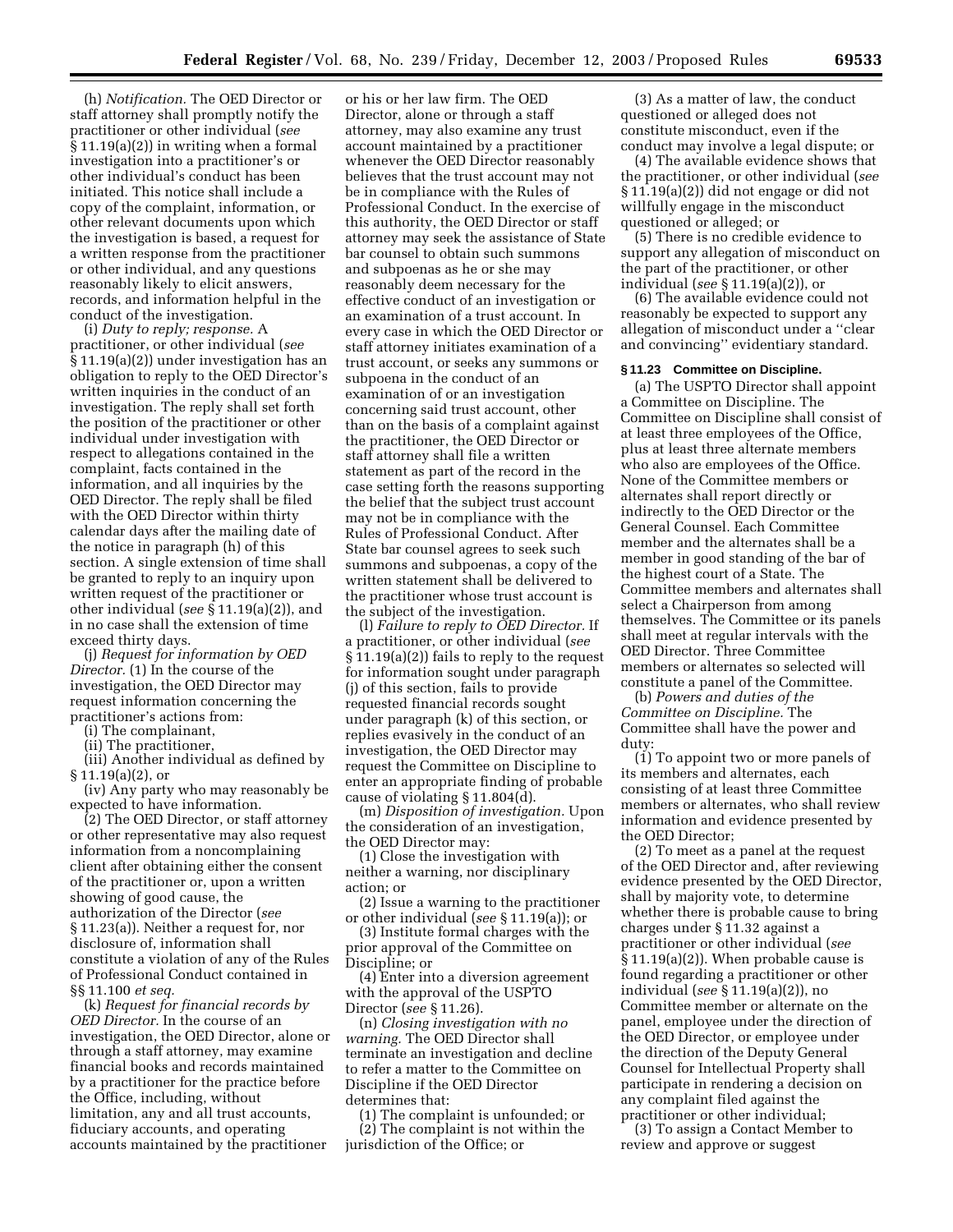modifications of recommendations by the OED Director for dismissals, and warnings; and

(4) To prepare and forward its own probable cause findings and recommendations to the OED Director.

(c) No discovery shall be authorized of, and no member of or alternate to the Committee on Discipline shall be required to testify about, deliberations of the Committee on Discipline or of any panel.

# **§ 11.24 Interim suspension and discipline based upon reciprocal discipline.**

(a) *Notification.* A practitioner who has been disbarred (including disbarred or excluded on consent) or suspended by a disciplinary court, or who has resigned in lieu of a disciplinary proceeding before or while an investigation is pending shall notify the OED Director in writing of the same within ten days from the date he or she is so suspended, disbarred, excluded or disbarred on consent, or has resigned. Upon learning that a practitioner subject to the disciplinary jurisdiction of the Office has been disbarred, suspended or has resigned in lieu of disciplinary action, the OED Director shall obtain a certified copy of the record of the suspension, disbarment or resignation from the disciplinary court, and file the same with the USPTO Director and the hearing officer if a disciplinary proceeding is pending at the time. Every attorney who has been suspended, or disbarred, or who has resigned shall be disqualified from practicing before the Office in patent, trademark, and other non-patent cases, as a practitioner, during the time of suspension, disbarment, or resignation.

(b) *Notice to Show Cause and Interim Suspension.* (1) Following receipt of a certified copy of the record, the USPTO Director shall enter an order suspending the practitioner from practice before the Office and afford the practitioner an opportunity to show cause, within 40 days, why an order for identical disciplinary action should not be entered. Upon response, and any reply by the OED Director authorized by the USPTO Director, or if no response is timely filed, the USPTO Director will enter an appropriate order.

(2) After said notice and opportunity to show cause why identical disciplinary action should not be taken, and if one or more material facts set forth in paragraphs (c)(1) through (c)(4) of this section are in dispute, the USPTO Director may enter any appropriate disciplinary sanction upon any practitioner who is admitted to practice before the Office for failure to

comply with the Rules of Professional Responsibility.

(3) The other provisions of this part providing a procedure for the discipline of a practitioner do not apply to proceedings pursuant to this section.

(c) *Proof of misconduct.* (1) In all proceedings under this section, a final adjudication in a disciplinary court shall establish conclusively the misconduct clearly disclosed on the face of the record upon which the discipline is predicated. A certified copy of the record of suspension, disbarment, or resignation shall be conclusive evidence of the commission of professional misconduct in any reciprocal disciplinary proceeding based thereon. However, nothing this paragraph (c) shall preclude the practitioner from demonstrating at the hearing provided for under paragraph (b) of this section by clear and convincing evidence the existence of one or more of material facts in paragraphs  $(c)(1)(i)$  through  $(c)(1)(iv)$  of this section as a reason for not imposing the identical discipline. The practitioner shall bear the burden of demonstrating, by clear and convincing evidence that the identical discipline should not be imposed because:

(i) The procedure elsewhere was so lacking in notice or opportunity to be heard as to constitute a deprivation of due process; or

(ii) There was such infirmity of proof establishing the misconduct as to give rise to the clear conviction that the Office could not, consistently with its duty, accept as final the conclusion on that subject; or

(iii) The imposition of the same discipline by the Office would result in grave injustice; or

(iv) The misconduct established warrants substantially different discipline in the Office.

(2) If the practitioner does not satisfy the practitioner's burden of showing the existence of one of material facts of paragraphs  $(c)(1)(i)$ ,  $(c)(1)(ii)$  or  $(c)(1)(iii)$ of this section, then a final determination by a disciplinary court that a practitioner has been guilty of professional misconduct shall conclusively establish the misconduct for the purpose of a reciprocal disciplinary proceeding in the Office.

(d) *Reciprocal discipline-action where practice has ceased.* (1) If the practitioner has promptly notified the OED Director of his or her discipline in another jurisdiction, and otherwise establishes to the satisfaction of the USPTO Director, by affidavit or otherwise, that the practitioner has voluntarily ceased all practice before the Office, and the OED Director confirms the same, the USPTO Director will

favorably consider that the effective date of any suspension or disbarment be imposed *nunc pro tunc* to the date respondent voluntarily ceased all practice before the Office. The USPTO Director will not favorably consider retroactive effectiveness of a suspension or disbarment if the practitioner has not also complied with the provisions of § 11.58, as such section would apply if voluntary cessation from all practice before the Office were treated as a suspension ordered by the USPTO Director.

(2) *Action when reciprocal discipline is not recommended.* If the USPTO Director concludes that reciprocal discipline should not be imposed, the USPTO Director shall accept the facts found by the disciplinary court unless he or she makes a finding under paragraphs  $(c)(1)(i)$ ,  $(c)(1)(ii)$  or  $(c)(1)(iii)$ of this section. In the absence of such a finding, the USPTO Director shall enter an appropriate order.

(e) *Appropriate Order.* The USPTO Director may impose the identical discipline unless the practitioner demonstrates by clear and convincing evidence, or the USPTO Director finds said evidence on the face of the record on which the discipline is predicated, that one or more of the grounds set forth in paragraph (a) of this section exists. If the USPTO Director determines that the identical discipline should not be imposed, the USPTO Director shall enter an appropriate order, including entry of a different sanction on the practitioner, or referral of the matter to a hearing officer for further consideration and recommendation.

(f) *Reinstatement following discipline.* A practitioner may petition for reinstatement under conditions set forth in § 11.60 no sooner than after completion of the suspension, disbarment, or probation, and conditions for reinstatement to the bar of the highest court of the State where the practitioner was suspended or disbarred.

#### **§ 11.25 Interim suspension and discipline based upon conviction of committing a serious crime or other crime coupled with confinement or commitment to imprisonment.**

(a) *Serious crimes.* If the serious crime for which the practitioner was convicted involves moral turpitude *per se*, the practitioner shall be excluded, or if the conduct underlying the offense involved moral turpitude, the practitioner shall be excluded. A conviction shall be deemed a felony if the judgment was entered as a felony irrespective of any subsequent order suspending sentence or granting probation.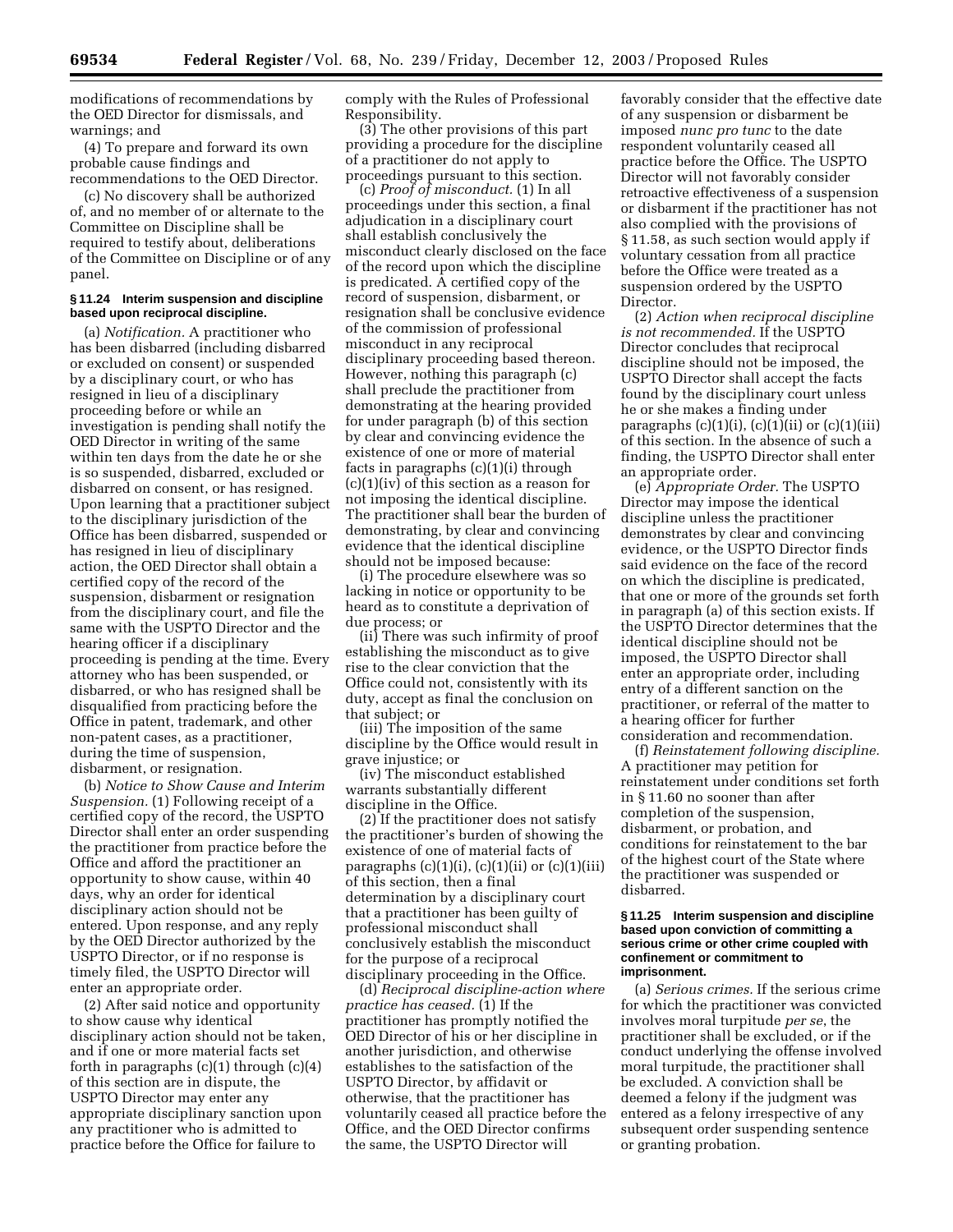(b) *Other crime coupled with confinement or commitment to imprisonment.* Every practitioner convicted of a crime in a court of the United States, or of any state, district, territory of the United States, or of a foreign country shall be disqualified from practicing before the Office in patent, trademark or other non-patent law matters as attorney or patent agent during the actual time of confinement or commitment to imprisonment and during release from actual confinement on condition of probation or parole.

(c) *Notification.* A practitioner who has been convicted of a serious crime in a court of the United States, or of any state, district, territory of the United States, or of a foreign country, except as to misdemeanor traffic offenses or traffic ordinance violations, not including the use of alcohol or drugs, or a practitioner who is convicted of any other crime and is confined or committed to imprisonment shall inform the OED Director within ten days from the date of such conviction. Upon learning that a practitioner has been convicted of a serious crime or another crime coupled with confinement or commitment to imprisonment, the OED Director shall obtain a certified copy of the conviction or docket entry, and file the same with the USPTO Director.

(d) *Notice to show cause and interim suspension.* (1) Following receipt of a certified copy of the court record or docket entry of the conviction, the USPTO Director shall enter an order suspending the practitioner in the interim from practice before the Office until the time for appeal has elapsed, if no appeal has been taken, or until the judgment or conviction has been affirmed on appeal, or has otherwise become final, and until further order of the USPTO Director. The USPTO Director may, *sua sponte,* decline to impose or may set aside, the suspension when it appears to be in the interest of justice to do so, with due regard being given to maintaining the integrity of, and confidence in, the profession of law. Upon a conviction becoming final, or imposition of a sentence or probation, the USPTO Director shall afford the practitioner an opportunity to show cause, within 40 days, why an order disciplining the practitioner should not be entered. Upon response, or if no response is timely filed, the USPTO Director shall enter an appropriate order.

(2) After said opportunity to show cause why disciplinary action should not be taken, and if one or more material facts are in dispute, the USPTO Director may enter an order disciplining any practitioner recognized to practice

before the Office for failure to comply with the Rules of Professional Responsibility.

(3) The other provisions of this Part providing a procedure for the discipline of a practitioner do not apply to proceedings pursuant to this section to discipline a practitioner convicted of a serious crime or a practitioner who is convicted of a crime and is confined or committed to imprisonment.

(e) *Proof of guilt.* A certified copy of the court record or docket entry of the conviction shall be conclusive evidence of the guilt of the crime of which the practitioner has been convicted, and of any imposed confinement or commitment to imprisonment. However, nothing this paragraph (e) shall preclude the practitioner from demonstrating in said hearing afforded by the USPTO Director, by clear and convincing evidence, material facts to be considered when determining if a serious crime was committed and whether a disciplinary sanction should be entered.

(f) If the USPTO Director finds that the offense involves moral turpitude *per se,* or that the conduct underlying the offense involves moral turpitude, the practitioner shall be excluded. If the USPTO Director finds that the practitioner was convicted of a crime and has been incarcerated, regardless of whether the offense involved moral turpitude, the practitioner shall be suspended or excluded and shall not be eligible for reinstatement during the time of confinement or commitment to imprisonment or release from actual confinement on conditions of probation or parole. If the USPTO Director finds that the practitioner has been convicted of a serious crime without being incarcerated, the USPTO Director may either continue the suspension or exclude the practitioner from practice before the Office. A copy of the USPTO Director's decision shall be served on the practitioner by certified mail, or any other available means, and upon the OED Director.

(g) *Crime determined not to be serious crime.* If the USPTO Director determines under paragraph (d) of this section not only that the crime is not a serious crime, but also that the practitioner has not been confined or committed to imprisonment, an order shall be entered reinstating the practitioner immediately. The proceeding shall continue (without referral of the matter to the Committee on Discipline under § 11.23) on a complaint pursuant to § 11.34 that the OED Director files within the time set by the order, and an answer pursuant to § 11.35 that the practitioner files within the time set by the order. A disciplinary

proceeding may continue before the hearing officer, and the hearing officer may hold such hearings and receive such briefs and other documents under §§ 11.35 through 11.53, as the hearing officer deems appropriate. However, the proceeding before the hearing officer shall not be concluded until all direct appeals from conviction of the crime have been completed.

(h) *Reinstatement.*—(1) *Upon reversal, vacation or setting aside of conviction.* A practitioner suspended or excluded under this section may file with the USPTO Director, at any time, a certificate demonstrating that the conviction, for which interim suspension was imposed, has been reversed, vacated or set aside by a court having jurisdiction of the criminal matter. Upon the filing of the certificate, the USPTO Director shall promptly enter an order reinstating the practitioner, but the reinstatement shall not terminate any other disciplinary proceeding then pending against the practitioner, the disposition of which shall be determined by the USPTO Director or hearing officer before whom the matter is pending, on the basis of all available evidence.

(2) *Following conviction of a crime coupled with confinement or commitment to imprisonment.* Any practitioner convicted of a crime and confined or committed to imprisonment, and who is disciplined in whole or in part in regard thereto, may petition for reinstatement under conditions set forth in § 11.60 no sooner than five years following discharge after completion of service of his or her sentence, or after completion of service under probation or parole, whichever is later.

(i) *Other crimes not coupled with confinement or commitment to imprisonment.* Upon being notified by a practitioner or upon receipt of a certified copy of a court record demonstrating that a practitioner has been found convicted of a crime other than a serious crime, and that the practitioner has not been confined or committed to imprisonment, the OED Director shall investigate the matter under § 11.22 and proceed as appropriate under §§ 11.26, 11.27, 11.28, and/or 11.32.

#### **§ 11.26 Diversion.**

(a) *Availability of diversion.* Subject to the limitations in paragraph (b) of this section, the OED Director may offer diversion to a practitioner under investigation for a disciplinary violation.

(b) *Limitations on diversion.* Diversion shall be available in matters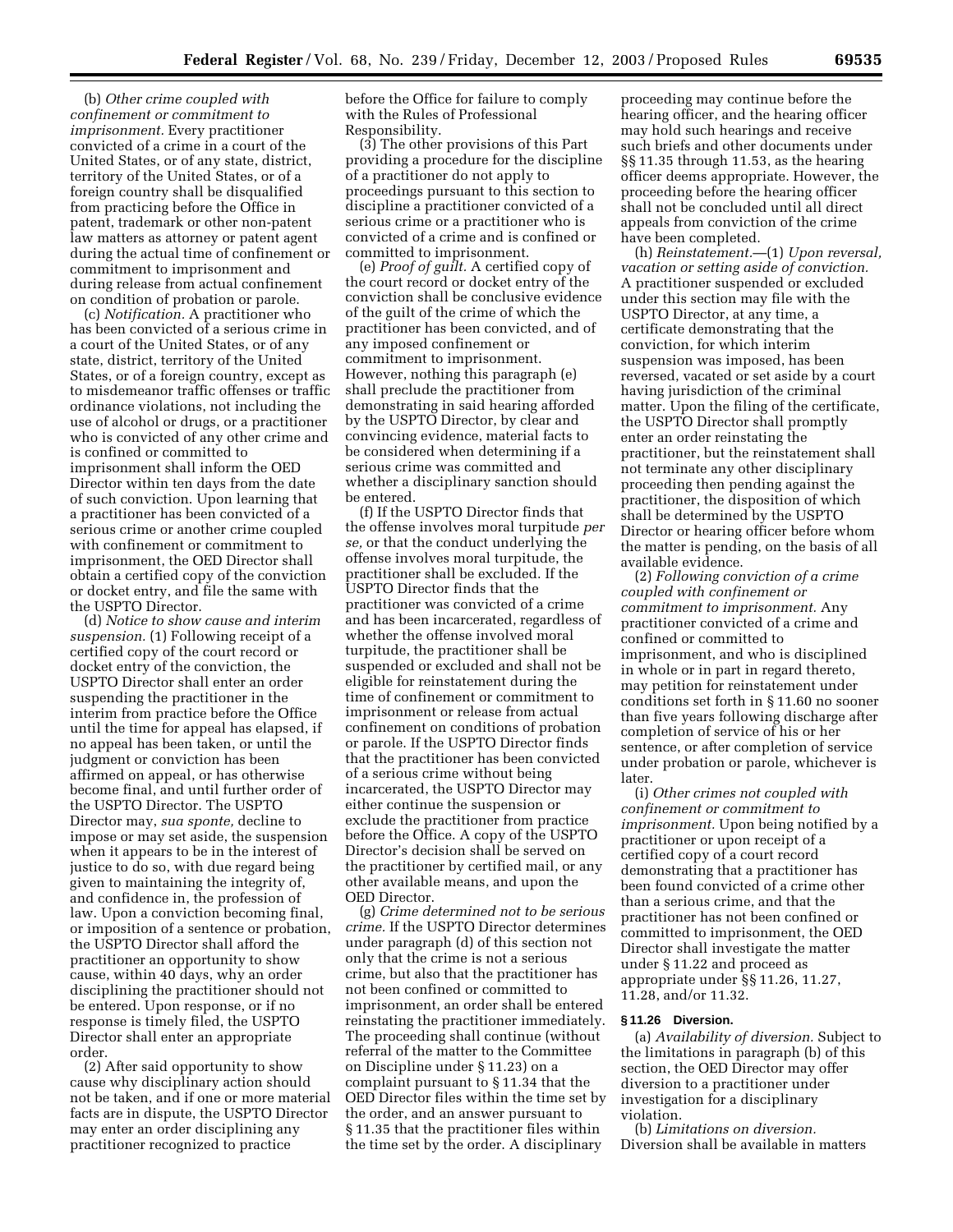of alleged minor misconduct, but shall not be available where:

(1) The alleged misconduct resulted in, or is likely to result in, prejudice to a client or another person; or

(2) Discipline previously has been imposed, diversion previously has been offered and accepted, or a warning was previously issued, unless the OED Director finds the presence of exceptional circumstances justifying a waiver of this limitation; or

(3) The alleged misconduct involves fraud, dishonesty, deceit, misappropriation or conversion of client funds or other things of value, or misrepresentation; or

(4) The alleged misconduct constitutes a criminal offense under applicable law.

(c) *Procedures for diversion.* At the conclusion of an investigation, the OED Director, at his or her sole discretion, may offer to a practitioner being investigated for misconduct the option of entering a diversion program in lieu of other procedures available to the OED Director. The OED Director shall be free to accept or reject a request by the practitioner for diversion. If the practitioner accepts diversion, a written diversion agreement shall be entered into by both parties including, *inter alia,* the time of commencement and completion of the diversion program, the content of the program, and the criteria by which successful completion of the program will be measured. The diversion agreement shall state that it is subject to review by the USPTO Director, to whom it shall be submitted for review and approval after execution by the OED Director and the practitioner.

(d) *Content of diversion program.* The diversion program shall be designed to rehabilitate the practitioner's practices or procedures leading to the alleged misconduct of the practitioner. It may include participation in formal courses of education sponsored by a voluntary bar organization, a law school, or another organization; completion of an individualized program of instruction specified in the agreement or supervised by another entity; or any other arrangement agreed to by the parties which is designed to improve the ability of the practitioner to practice in accordance with the Rules of Professional Conduct.

(e) *Proceedings after completion or termination of diversion program.* Except as provided in paragraph (b)(2) of this section, if the practitioner successfully completes a diversion program, the OED Director's investigation shall be closed. The practitioner shall have a record of the

misconduct that was investigated, and the record may be considered in determining the discipline, if any, to be imposed based on other charges of misconduct brought against the practitioner in the future. If the practitioner does not successfully complete the diversion program, the OED Director shall take such other action as is authorized and prescribed under § 11.32.

# **§ 11.27 Exclusion by consent.**

(a) *Required affidavit.* The OED Director may confer with a practitioner concerning possible violations by the practitioner of the Rules of Professional Conduct whether or not a disciplinary proceeding has been instituted. A practitioner who is the subject of an investigation or a pending disciplinary proceeding based on allegations of misconduct, and who desires to resign or settle the matter may only do so by consenting to exclusion and delivering to the OED Director an affidavit declaring the consent of the practitioner to exclusion and stating:

(1) That the consent is freely and voluntarily rendered, that the practitioner is not being subjected to coercion or duress, and that the practitioner is fully aware of the implication of consenting to exclusion;

(2) That the practitioner is aware that there is currently pending an investigation into, or a proceeding involving, allegations of misconduct, the nature of which shall be specifically set forth in the affidavit;

(3) That the practitioner submits the consent because the practitioner knows that if disciplinary proceedings based on the alleged misconduct were brought, the practitioner could not successfully defend against them; and

(4) That it may be conclusively presumed, for the purpose of determining any request for reinstatement under § 11.60, that the alleged facts on which the complaint was based are true and that the practitioner violated one or more Rules of Professional Conduct.

(b) *Action by the USPTO Director.* Upon receipt of the required affidavit, the OED Director shall file the affidavit and any related papers with the USPTO Director for review and approval. Upon such approval, the USPTO Director will enter an order excluding the practitioner on consent.

(c) When an affidavit under paragraph (a) of this section is received after a complaint under § 11.34 has been filed, the OED Director shall notify the hearing officer. The hearing officer shall enter an order transferring the disciplinary proceeding to the USPTO

Director, who may enter an order excluding the practitioner on consent.

(d) *Reinstatement.* Any practitioner excluded by consent under this section cannot petition for reinstatement for five years. A practitioner excluded on consent who intends to reapply for admission to practice before the Office must comply with the provisions of § 11.58, and apply for reinstatement in accordance with § 11.60. Willful failure to comply with the provisions of § 11.58 constitutes grounds for denying an application for reinstatement.

# **§ 11.28 Incompetent and incapacitated practitioners.**

(a) *Scope of disability proceedings.* This section applies to all disability matters, specifically including those to determine:

(1) Whether a practitioner has been judicially declared to be mentally incompetent or involuntarily committed to a mental hospital as an inpatient;

(2) Whether the hearing officer should apply to a Court for an order requiring a practitioner to submit to an examination by qualified medical experts regarding an alleged disability or addiction;

(3) Whether a practitioner is incapacitated from continuing to practice before the Office by reason of disability or addiction;

(4) Whether the OED Director should hold in abeyance a disciplinary investigation, or a hearing officer should hold in abeyance a disciplinary proceeding because of a practitioner's alleged disability or addiction;

(5) Whether a practitioner, having previously been suspended solely on the basis of a judicial order declaring the practitioner to be mentally incompetent, has subsequently been judicially declared to be competent and is therefore entitled to have the prior suspension terminated;

(6) Whether a practitioner, having previously been suspended solely on the basis of an involuntary commitment to a mental hospital as an inpatient, has subsequently been discharged from inpatient status and is therefore entitled to have the prior order of suspension terminated; and

(7) Whether a practitioner, having previously acknowledged or having been found by the hearing officer or USPTO Director to have suffered from a prior disability or addiction sufficient to warrant suspension (whether or not any suspension has yet occurred), has recovered to the extent, and for the period of time, sufficient to justify the conclusion that the practitioner is fit to resume or continue the practice before the Office and/or is fit to defend the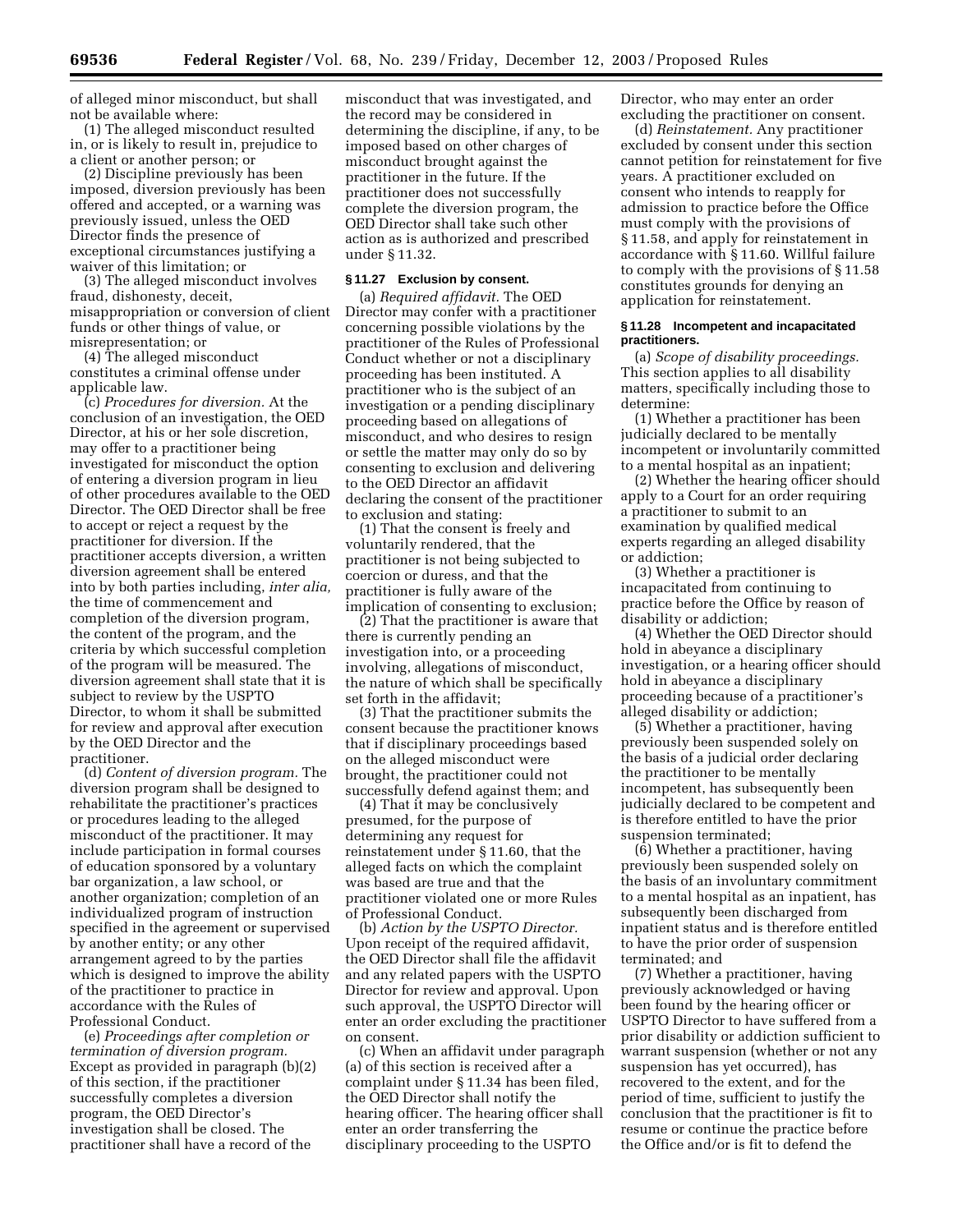alleged charges against the practitioner in a disciplinary investigation or disciplinary proceeding that has been held in abeyance pending such recovery.

(b) *Appointment of counsel.* In a disability matter wherein the OED Director contends that the practitioner should be excluded or suspended from practice before the Office, subjected to probationary conditions, or required to submit to a medical examination, the hearing officer shall authorize the OED Director to apply to a court of competent jurisdiction for an order appointing counsel to represent the practitioner whose disability or addiction is under consideration if it appears to the hearing officer's satisfaction, based on the practitioner's motion or notice of the OED Director, that otherwise the practitioner will appear pro se and may therefore be without adequate representation.

(c) *Proceedings before the hearing officer.* (1) *Motions.* All proceedings addressing disability matters before a hearing officer shall be initiated by motion filed by the OED Director or practitioner. In addition to any other requirement of § 11.43, each such motion shall include or have attached thereto:

(i) A brief statement of all material facts;

(ii) A proposed petition and/or recommendation to be filed with the USPTO Director if the movant's motion is granted by the hearing officer; and

(iii) Affidavits, medical reports, official records, or other documents setting forth or establishing any of the material facts on which the movant is relying.

(2) *Response.* The non-moving party shall file a response to any motion hereunder setting forth the following:

(i) All objections, if any, to the actions requested in the motion;

(ii) An admission, denial or allegation of lack of knowledge with respect to each of the material facts in the movant's papers; and

(iii) Affidavits, medical reports, official records, or other documents setting forth facts on which the nonmoving party intends to rely for purposes of disputing or denying any material fact set forth in the movant's papers.

(iv) Except as the hearing officer may otherwise order, the response shall be served and filed within fourteen (14) days after service of the motion unless such time is shortened or enlarged by the hearing officer for good cause shown.

(d) *Mentally disabled practitioners.* (1) *Action by OED Director.* The OED

Director, upon obtaining proof that a practitioner has been judicially declared to be mentally incompetent or has been involuntarily committed to a mental hospital as an inpatient, shall either

(i) Promptly request authority from a panel of the Committee on Discipline to submit evidence (appropriate affidavits and/or other documentary proof) to a hearing officer seeking, pursuant to this section, an order from the USPTO Director directing that the practitioner's name be transferred to disability inactive status, and that the practitioner cease practicing before the Office effective immediately and for an indefinite period of time until further ordered by the USPTO Director; or

(ii) Notify a panel of the Committee on Discipline of the OED Director's intention not to file a petition under paragraph (d)(1)(i) of this section and the reasons therefor. All further proceedings shall be pursuant to paragraph (f) of this section.

(e) *Incapacitation due to disability or addiction.*—(1) *OED Director's request.* If the OED Director receives information providing reason to believe that a practitioner is incapacitated from continuing to practice before the Office because of disability or addiction and the practitioner is nonetheless likely to offer or attempt to perform legal services while so incapacitated, the OED Director may request a panel of the Committee on Discipline to find probable cause authorizing the OED Director to petition the USPTO Director for an order transferring the practitioner to disability inactive status effective immediately for an indefinite period until further ordered by the USPTO Director, or possibly imposing probationary conditions with or without a period of suspension. All further proceedings shall be pursuant to paragraph (f) of this section, unless the practitioner agrees to have his or her name transferred to disability inactive status, and to cease practicing before the Office effective immediately and for an indefinite period of time until further ordered by the USPTO Director.

(2) *Required evidence.* In the absence of unusual circumstances, probable cause sufficient to support the OED Director's request under paragraph (e)(1) of this section shall include, either a written acknowledgment of the practitioner or a report of an examination by one or more qualified medical experts confirming the existence of the alleged disability or addiction and otherwise indicating the practitioner to be incapacitated as alleged.

(f) *Further proceedings for matters in paragraphs (d) and (e) of this section.*—

(1) *Action by Committee on Discipline panel.* A panel of the Committee on Discipline may issue a probable cause determination granting or denying the OED Director's request based on written acknowledgments, affidavits, and other documentary proof.

(2) *Action by OED Director.* Upon issuance of a finding of probable cause, the OED Director shall file a motion provided for in paragraph (c) of this section with the hearing officer. A copy of the motion shall be served on the practitioner in accordance with § 11.35, and upon the practitioner's guardian, if any and known.

(3) *Response by Practitioner.* The practitioner may respond with a motion in accordance with paragraph (c) of this section. The hearing officer will otherwise follow the procedures set forth in §§ 11.37 through 11.54.

(4) *Initial decision by the hearing officer.* The hearing officer shall urge a practitioner who is not represented by counsel to obtain counsel of his or her own choice to represent the practitioner if it is determined that the practitioner is without adequate representation. The hearing officer shall enter a recommendation to grant or deny the OED Director's motion based on the affidavits and other documentary proof of the parties, unless the hearing officer determines that there is a genuine issue concerning one or more of the material facts, and issues an order for an evidentiary hearing. A copy of the hearing officer's recommendation shall be served on the practitioner, the practitioner's guardian, if any, and the OED Director.

(5) *Appeal.* The OED Director or practitioner may, as a matter of right, appeal the hearing officer's recommendation in accordance with the provisions of § 11.55.

(6) *Action by USPTO Director.* When a practitioner has been judicially declared to be mentally incompetent or has been involuntarily committed to a mental hospital as an inpatient, the USPTO Director, upon proper proof of that fact, shall enter an order directing that the practitioner's name be transferred to disability inactive status, and that the practitioner cease practicing before the Office in patent, trademark, and other non-patent law effective immediately and for an indefinite period of time until further ordered by the USPTO Director. A copy of the order shall be served upon the practitioner's guardian or counsel, or in the absence thereof, upon the practitioner and the director of the mental hospital, if any, in such manner as the USPTO Director may direct. If at any time thereafter the practitioner is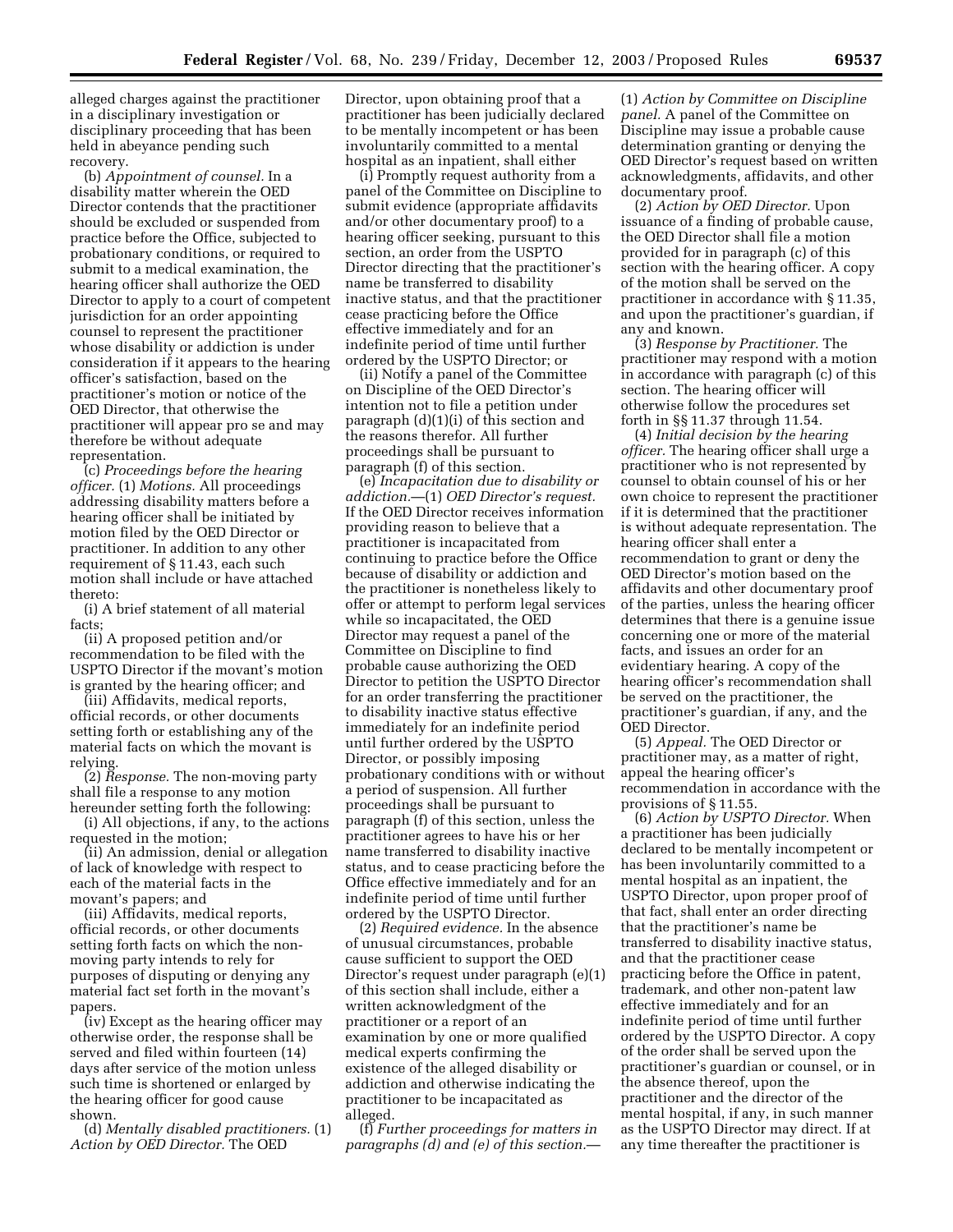judicially declared to be competent or discharged from inpatient status in the mental hospital, the USPTO Director may dispense with further evidence that the disability has ended and may direct the reinstatement of the practitioner's former recognition or registration upon such terms as is deemed appropriate. In a case of addiction to drugs or intoxicants, the USPTO Director alternatively may consider the possibility of probationary conditions.

(g) *Self-reported incapacitation due to disability or addiction; no intent to continue representation.*—(1) *OED Director's request.* If the OED Director receives from a practitioner or the practitioner's guardian either a written acknowledgment of the practitioner or guardian confirming the existence of the alleged disability or addiction, and otherwise showing the practitioner is incapacitated as alleged, or a report of an examination by one or more qualified medical experts providing reason to believe that a practitioner is incapacitated from continuing to practice before the Office because of disability or addiction, and the practitioner does not intend to offer or attempt to perform legal services while so incapacitated, the OED Director shall petition the USPTO Director for an order directing that the practitioner's name be transferred to disability inactive status, and that the practitioner cease practicing before the Office in patent, trademark, and other non-patent law effective immediately and for an indefinite period of time until further ordered by the USPTO Director. In the case of addiction to drugs or intoxicants, the OED Director may petition the USPTO Director to prohibit reinstatement absent satisfaction of specified conditions.

(2) *Action by the USPTO Director.* When a practitioner is incapacitated from continuing to practice before the Office because of disability or addiction, and reports the same to the OED Director, the USPTO Director, upon proper proof of that disability or addiction, shall enter an order directing that the practitioner's name be transferred to disability inactive status, and that the practitioner cease practicing before the Office in patent, trademark, and other non-patent law effective immediately and for an indefinite period of time until further ordered by the USPTO Director. A copy of the order shall be served upon the practitioner, and the practitioner's guardian, if any, in such manner as the USPTO Director may direct. In a case of addiction to drugs or intoxicants, the USPTO Director may prohibit

reinstatement absent satisfaction of specified conditions.

(h) *Holding in abeyance a disciplinary proceeding because of disability or addiction.*—(1) *Practitioner's motion.* In the course of a disciplinary proceeding under § 11.32, but before an initial decision is mailed, the practitioner therein may file a motion requesting the hearing officer to enter an order holding such proceeding in abeyance based on the contention that the practitioner is suffering from a disability or addiction that makes it impossible for the practitioner to adequately defend the charges in the disciplinary proceeding. The practitioner's motion shall be accompanied by all pertinent medical records and in all cases must include a signed form acknowledging the alleged incapacity by reason of disability or addiction.

(2) *Disposition of practitioner's motion.* The hearing officer shall decide the motion and any response thereto. If the motion satisfies paragraph (h)(1) of this section, the hearing officer shall:

(i) Enter a temporary order holding the disciplinary proceeding in abeyance (but not any investigation instituted by the OED Director with respect to the practitioner);

(ii) Submit to the USPTO Director a report that includes a petition, prepared by the OED Director, seeking from the USPTO Director an order immediately transferring the practitioner to disability inactive status and otherwise precluding the practitioner from practice before the Office in patent, trademark and other non-patent law until a determination is made of the practitioner's capability to resume practice before the Office in a proceeding instituted by the practitioner under paragraph (h)(2)(i) of this section; and

(iii) If the OED Director raises a genuine issue as to any material fact concerning the practitioner's selfalleged disability or addiction, to enter an order referring such issue(s) to the hearing officer for an evidentiary hearing pursuant to paragraph (e) of this section. The temporary abeyance order shall remain in effect until a determination is made by the hearing officer that the practitioner is not incapacitated and that resumption of the matters held in abeyance would be proper and advisable.

(i) *Determination of practitioner's recovery and removal of disability or addiction.*—(1) *Scope of rule.* This section applies to disability matters involving allegations that a practitioner's prior disability or addiction has been removed, including proceedings for reactivation or for

resumption of disciplinary matters being held in abeyance.

(2) *Reactivation.* Any practitioner transferred to disability inactive status for incapacity by reason of disability or addiction shall be entitled to file a motion for reactivation once a year beginning at any time not less than one year after the initial effective date of suspension, or once during any shorter interval provided by the USPTO Director's order of suspension or any modification thereof. In addition to complying with all applicable rules, such motion shall conform to the requirements of paragraph (f)(3) of this section, and include all alleged facts showing that the practitioner's disability or addiction has been removed and that the practitioner is fit to resume practice before the Office.

(3) *Contents of motion for reactivation.* A motion for reactivation alleging that a practitioner has recovered from a prior disability or addiction shall be accompanied by all available medical reports or similar documents relating thereto and shall also include allegations specifically addressing the following matters:

(i) The nature of the prior disability or addiction, including its beginning date and the most recent date (both dates approximate if necessary) on which the practitioner was still afflicted with the prior disability;

(ii) The relationship between the prior disability or addiction and the practitioner's incapacity to continue to practice before the Office during the period of such prior disability or addiction;

(iii) In the case of prior addiction, for an appropriate prior period (including the entire period following any suspension thereof), the dates or period (approximate if necessary) for each and every occasion on or during which the practitioner used any drugs or intoxicants having the potential to impair the practitioner's capacity to practice before the Office, whether or not such capacity was in fact impaired;

(iv) A brief description of the supporting medical evidence (including names of medical or other experts) that the practitioner expects to submit in support of the alleged recovery and rehabilitation;

(v) A written statement disclosing the name of every medical expert (such as psychiatrist, psychologist, or physician) or other expert and hospital by whom or in which the practitioner has been examined or treated during the period since the date of suspension for disability or addiction;

(vi) The practitioner's written consent, to be provided to each medical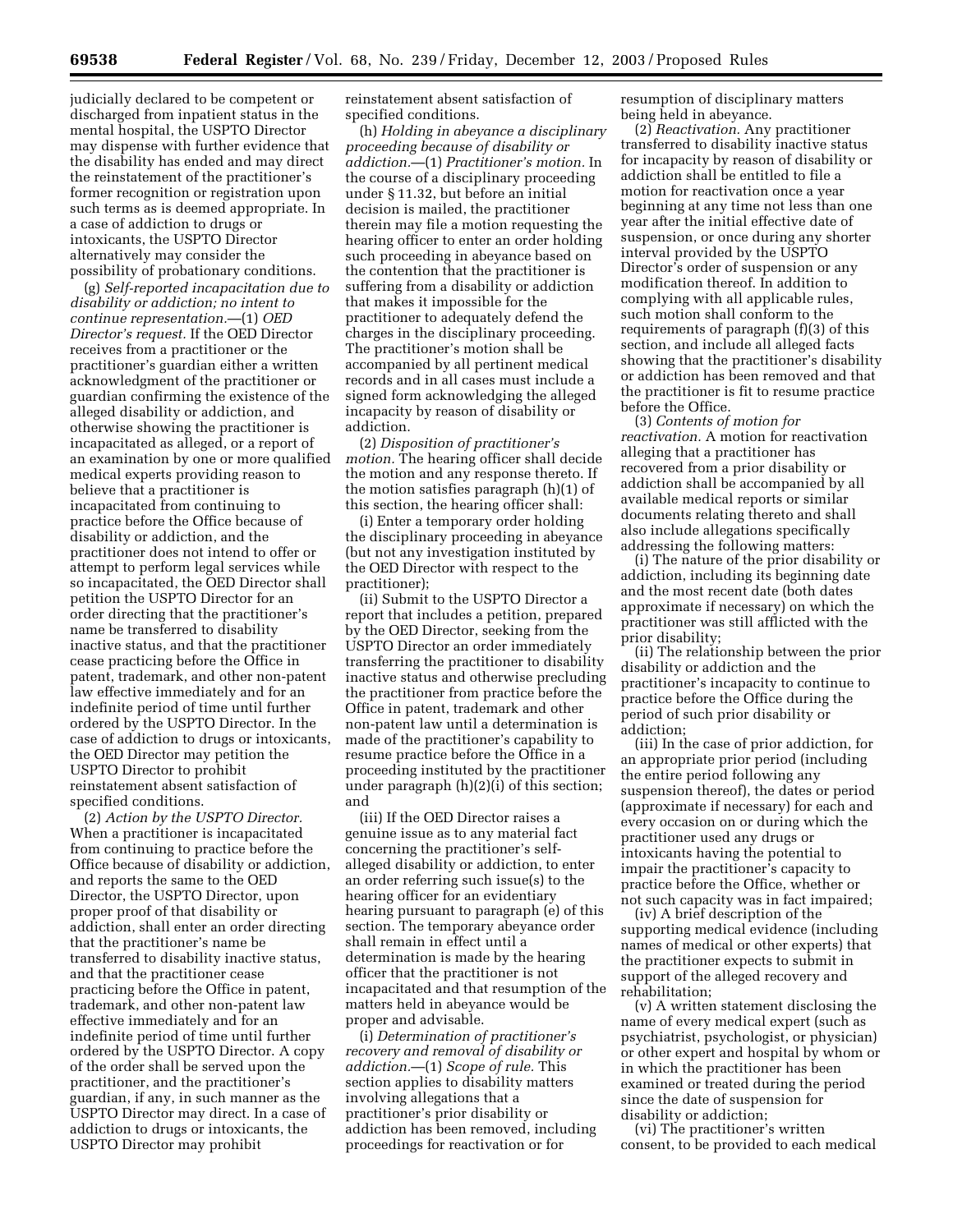or other expert or hospital identified in paragraph (i)(3)(v) of this section, to divulge such information and records as may be required by any medical experts who are appointed by the hearing officer or who examine the practitioner pursuant to his or her consent at the OED Director's request; and

(vii) The practitioner's written consent (without further order from a hearing officer, the USPTO Director, or the OED Director) to submit to an examination of qualified medical experts (at the practitioner's expense) if so requested by the OED Director.

(4) *Resumption of disciplinary proceeding held in abeyance.* The OED Director may file a motion requesting the hearing officer to terminate a prior order holding in abeyance any pending proceeding because of the practitioner's disability or addiction. The hearing officer shall decide the matter presented by the OED Director motion hereunder based on the affidavits and other admissible evidence attached to the OED Director's motion or the practitioner's response. If there is any genuine issue as to one or more material facts, the hearing officer will hold an evidentiary hearing in which the following procedures shall apply:

(i) If the prior order of abeyance was based solely on the practitioner's selfalleged contention of disability or addiction, the OED Director's motion under paragraph (e)(1) of this section shall operate as a show cause order placing the burden on the practitioner to establish by a preponderance of the evidence that the prior self-alleged disability or addiction continues to make it impossible for the practitioner to defend himself/herself in the underlying proceeding being held in abeyance; and

(ii) If such prior order of abeyance was based on a finding supported by affirmative evidence of the practitioner's disability or addiction, the burden shall be on the OED Director to establish by a preponderance of the evidence that the prior evidence of disability or addiction was erroneous or that the practitioner's disability or addiction has been removed and full recovery therefrom has been achieved.

(j) *Action by the hearing officer when practitioner is not incapacitated.* If, in the course of a proceeding under this section or a disciplinary proceeding, the hearing officer determines that the practitioner is not incapacitated from defending himself/herself, or is not incapacitated from practicing before the Office, the hearing officer shall take such action as is deemed appropriate, including the entry of an order directing the resumption of the disciplinary proceeding against the practitioner.

# **§§ 11.29–11.31 [Reserved]**

# **§ 11.32 Initiating a disciplinary proceeding; reference to a hearing officer.**

If after conducting an investigation under § 11.22(a) the OED Director is of the opinion that a practitioner has violated an imperative USPTO Rule of Professional Conduct, or that an other individual (*see* § 11.19(a)(2)) has violated any of §§ 11.303(a)(1), 11.304, 11.305(a), or 11.804, the OED Director, except for complying with the provisions of §§ 27 or 28 for a practitioner, shall, after complying where necessary with the provisions of 5 U.S.C. 558(c), call a meeting of a panel of the Committee on Discipline. The panel of the Committee on Discipline shall then determine as specified in § 11.23(b) whether a disciplinary proceeding shall be instituted under paragraph (b) of this section. If the panel of the Committee on Discipline determines that probable cause exists to believe that a Rule of Professional Conduct has been violated, the OED Director shall institute a disciplinary proceeding by filing a complaint under § 11.34. The complaint shall be filed in the Office of the USPTO Director. A disciplinary proceeding may result in a reprimand, or suspension or exclusion of a practitioner from practice before the Office. Upon the filing of a complaint under § 11.34, the USPTO Director will refer the disciplinary proceeding to a hearing officer.

# **§ 11.33 [Reserved]**

#### **§ 11.34 Complaint.**

(a) A complaint instituting a disciplinary proceeding shall:

(1) Name the practitioner or other individual (*see* § 11.19(a)(2)) who may then be referred to as the ''respondent'';

(2) Give a plain and concise description of the respondent's alleged violations of the imperative USPTO Rules of Professional Conduct;

(3) State the place and time, not less than thirty days from the date the complaint is filed, for filing an answer by the respondent;

(4) State that a decision by default may be entered if an answer is not timely filed by the respondent; and

(5) Be signed by the OED Director.

(b) A complaint will be deemed sufficient if it fairly informs the respondent of any violation of the imperative USPTO Rules of Professional Conduct that form the basis for the disciplinary proceeding so that the respondent is able to adequately prepare a defense. If supported by the facts

presented to the Committee on Discipline, the complaint may include alleged violations even if the specific violations were not in the finding of the probable cause decision.

# **§ 11.35 Service of complaint.**

(a) A complaint may be served on a respondent in any of the following methods:

(1) By delivering a copy of the complaint personally to the respondent, in which case the individual who gives the complaint to the respondent shall file an affidavit with the OED Director indicating the time and place the complaint was handed to the respondent.

(i) A respondent who is a registered practitioner at the address for which separate notice was last received by the OED Director, or

(ii) A respondent who is a nonregistered practitioner at the last address for the respondent known to the OED Director.

(3) By any method mutually agreeable to the OED Director and the respondent.

(4) In the case of a respondent who resides outside the United States, by sending a copy of the complaint by any delivery service that provides ability to electronically follow the progress of delivery or attempted delivery, to:

(i) A respondent who is a registered practitioner at the last address for which separate notice was last received by the OED Director; or

(ii) A respondent who is a nonregistered practitioner at the last address for the respondent known to the OED Director.

(5) In the case of a respondent being an other individual (*see* § 11.19(a)(2)) by sending a copy of the complaint by any delivery service providing tracking and delivery or attempted delivery records, including the U.S. Postal Service to:

(i) The last address for the other individual (*see* § 11.19(a)(2)) for which notice was last received by the Office in an application; or

(ii) At the last address for the other individual (*see* § 11.19(a)(2)) known to OED; or

(b) If a copy of the complaint cannot be delivered to the respondent through any one of the procedures in paragraph (a) of this section, the OED Director shall serve the respondent by causing an appropriate notice to be published in the Official Gazette for two consecutive weeks, in which case the time for filing an answer shall be thirty days from the second publication of the notice. Failure to timely file an answer will constitute an admission of the allegations in the complaint in accordance with paragraph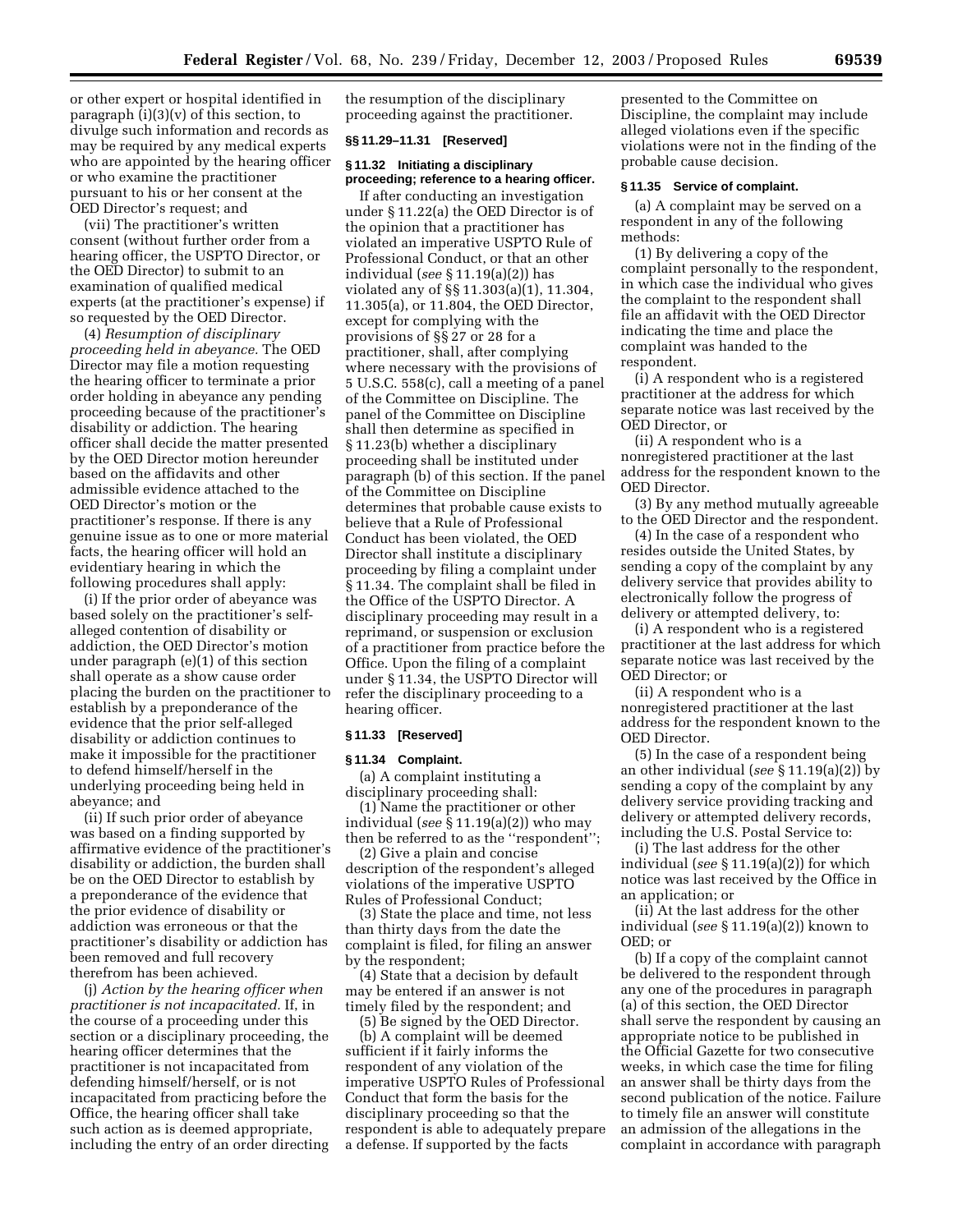(d) of § 11.34, and the hearing officer may enter an initial decision on default.

(c) If the respondent is known to the OED Director to be represented by an attorney under § 11.40(a), a copy of the complaint shall also be served on the attorney in the manner provided for in paragraph (a) or (b) of this section, in addition to the complaint being served on respondent.

# **§ 11.36 Answer to complaint.**

(a) *Time for answer.* An answer to a complaint shall be filed within the time set in the complaint that shall be not less than thirty days.

(b) *With whom filed.* The answer shall be filed in writing with the hearing officer. The hearing officer may extend the time for filing an answer once for a period of no more than thirty days upon a showing of good cause, provided a motion requesting an extension of time is filed within thirty days after the date the complaint is served on respondent. A copy of the answer shall be served on the OED Director.

(c) *Content.* The respondent shall include in the answer a statement of the facts that constitute the grounds of defense and shall specifically admit or deny each allegation set forth in the complaint. The respondent shall not deny a material allegation in the complaint that the respondent knows to be true or state that respondent is without sufficient information to form a belief as to the truth of an allegation when in fact the respondent possesses that information. The respondent shall also state affirmatively special matters of defense.

(d) *Failure to deny allegations in complaint.* Every allegation in the complaint that is not denied by a respondent in the answer shall be deemed to be admitted and may be considered proven. The hearing officer at any hearing need receive no further evidence in respect of that allegation. Failure to timely file an answer will constitute an admission of the allegations in the complaint, and may result in entry of default judgment.

(e) *Reply by the OED Director.* No reply to an answer is required by the OED Director unless ordered by the hearing officer, and any affirmative defense in the answer shall be deemed to be denied. The OED Director may, however, file a reply if he or she chooses.

(f) *Notice of intent to raise disability in mitigation.*—(1) *Respondent's notice.* If respondent intends to raise an alleged disability in mitigation pursuant to § 11.28, respondent shall file by delivery to the OED Director and hearing officer notice of said allegation no later than

the date that the answer to the complaint is due. The notice shall specify the disability, its nexus to the misconduct, and the reason it provides mitigation. Failure to deliver the notice of intent to raise an alleged disability in mitigation shall operate as a waiver of the right to raise an alleged disability in mitigation, subject to the provisions of paragraph (f)(3) of this section.

(2) *Conditions of practice.* If a respondent files a notice pursuant to paragraph (f)(1) of this section, the hearing officer, after providing the OED Director with an opportunity to reply to said notice, shall forthwith issue an order providing for appropriate conditions under which the respondent shall practice before the Office. Said order may include the appointment of monitor(s) depending upon the particular circumstances of the case.

(i) *Monitors.* Should the hearing officer appoint monitors, the monitor(s) shall report to the hearing officer and OED Director on a periodic basis to be determined by the hearing officer. The monitoring shall remain in effect during the pendency of the disciplinary proceeding or until order of the USPTO Director. The monitor(s) shall respond to the OED Director's inquiries concerning such monitoring and may be called by the OED Director or respondent to testify regarding sanctions.

(ii) *Waiver.* The filing of the notice pursuant to paragraph (f)(1) of this section is deemed to constitute a waiver by respondent of any claim of the right to withhold from the OED Director information coming to the attention of a monitor.

(3) *Late-filed notice.*—(i) *Notice filed 30 or more days before scheduled hearing.* If respondent wishes to raise an alleged disability in mitigation after the date prescribed in paragraph (f)(1) of this section, but no later than 30 days before the date scheduled by the hearing officer for the hearing, respondent shall file a motion with the hearing officer, on notice to the OED Director, setting forth good cause why respondent should be allowed to raise a plea in mitigation out of time. The OED Director may consent in writing to the grant of the motion. The hearing officer may grant or deny the motion, with or without an evidentiary hearing. Leave to assert the plea in mitigation shall be freely granted when justice so requires, and in the absence of a showing of prejudice by the OED Director. An order by the hearing officer granting such a motion may include the provisions in paragraphs (f)(2), (f)(2)(i), and (f)(2)(ii) of this section, or, in circumstances where the hearing officer determines it to be just

and appropriate, may be conditioned upon respondent's consent to an interim suspension pending disposition of the disciplinary proceeding.

(ii) *Notice filed within 30 days after scheduled hearing.* If a respondent wishes to raise an alleged disability in mitigation after the date prescribed in paragraph (f)(3)(i) of this section, respondent shall file a motion with the hearing officer, containing the showing prescribed in paragraph (f)(3)(i) of this section; however, such a motion will be granted only on the condition that respondent consent to an interim suspension pending disposition of the disciplinary proceeding.

(4) *Violations of conditions of practice.* If a monitor reports that respondent has violated a term or condition under which respondent is continuing to practice, the OED Director may request the hearing officer to schedule the matter for a hearing on the issue of whether the monitoring shall be lifted, and respondent suspended, pending final disposition of the disciplinary proceeding.

(5) *Motion to vacate or modify suspension.* A respondent suspended pursuant to paragraphs  $(f)(3)(i)$  or  $(f)(4)$ of this section may file a motion at any time with the hearing officer to vacate or modify the suspension. If respondent's motion presents a prima facie case that respondent is significantly rehabilitated from the alleged disability, the matter will be considered by the hearing officer at an evidentiary hearing on the issue of rehabilitation. Reinstatement pursuant to this paragraph shall be subject to monitoring and waiver provisions of paragraphs  $(f)(2)$ ,  $(f)(2)(i)$ , and  $(f)(2)(ii)$  of this section. Respondent shall have the burden of proving, by clear and convincing evidence, significant rehabilitation from the alleged disability.

# **§ 11.37 Supplemental complaint.**

False statements in an answer, motion, notice, or other filed communication may be made the basis of a supplemental complaint.

# **§ 11.38 Contested case.**

Upon the filing of an answer by the respondent, a disciplinary proceeding shall be regarded as a contested case within the meaning of 35 U.S.C. 24. Evidence obtained by a subpoena issued under 35 U.S.C. 24 shall not be admitted into the record or considered unless leave to proceed under 35 U.S.C. 24 was previously authorized by the hearing officer.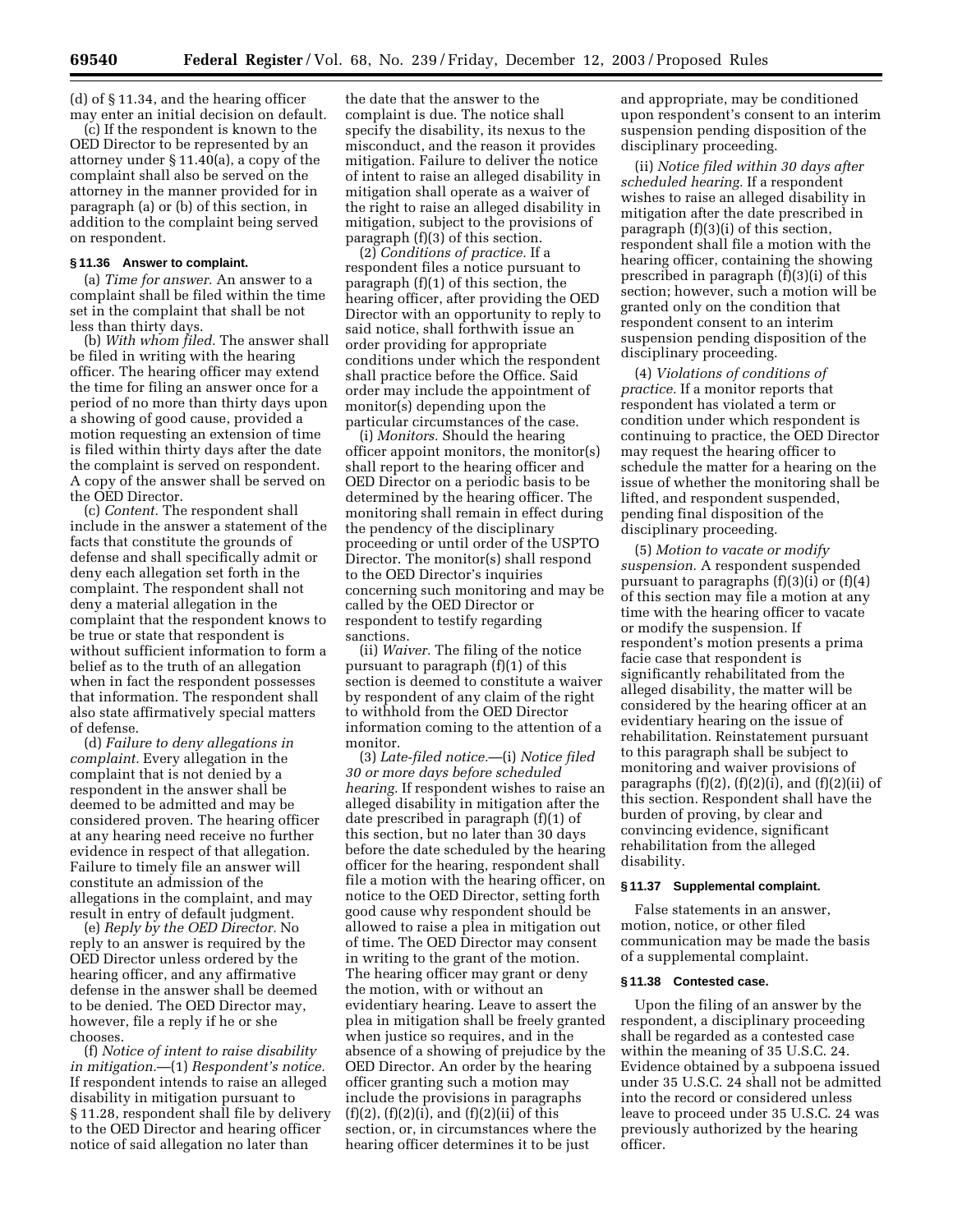#### **§ 11.39 Hearing officer; appointment; responsibilities; review of interlocutory orders; stays.**

(a) *Appointment.* A hearing officer, appointed by the USPTO Director under 5 U.S.C. 3105 or 35 U.S.C. 32, shall conduct disability or disciplinary proceedings as provided by this part.

(b) *Independence of the Hearing Officer.* (1) A hearing officer appointed in accordance with paragraph (a) of this section shall not be subject to first level and second level supervision, review or direction of the USPTO Director.

(2) A hearing officer appointed in accordance with paragraph (a)(1) of this section shall not be subject to supervision, review or direction of the person(s) investigating or prosecuting the case.

(3) A hearing officer appointed in accordance with paragraph (a)(1) of this section shall be impartial, shall not be an individual who has participated in any manner in the decision to initiate the proceedings, and shall not have been employed under the immediate supervision of the practitioner.

(4) A hearing officer appointed in accordance with paragraph (a) of this section shall be admitted to practice law and have suitable experience and training to conduct the hearing, reach a determination and render an initial decision in an equitable manner.

(c) *Responsibilities.* The hearing officer shall have authority, consistent with specific provisions of these regulations, to:

(1) Administer oaths and affirmations;

(2) Make rulings upon motions and

other requests; (3) Rule upon offers of proof, receive relevant evidence, and examine witnesses;

(4) Authorize the taking of a deposition of a witness in lieu of personal appearance of the witness before the hearing officer;

(5) Determine the time and place of any hearing and regulate its course and conduct;

(6) Hold or provide for the holding of conferences to settle or simplify the issues;

(7) Receive and consider oral or written arguments on facts or law;

(8) Adopt procedures and modify procedures from time-to-time as occasion requires for the orderly disposition of proceedings;

(9) Make initial decisions under §§ 11.24, 11.25, and 11.154;

(10) Engage in no ex parte discussions with any party on the merits of the complaint, beginning with appointment and until the final agency decision is issued; and

(11) Perform acts and take measures as necessary to promote the efficient,

timely and impartial conduct of any disciplinary proceeding.

(d) *Time for making initial decision.* The hearing officer shall set times and exercise control over a disciplinary proceeding such that an initial decision under § 11.54 is normally issued within nine months of the date a complaint is filed. The hearing officer may, however, issue an initial decision more than nine months after a complaint is filed if in his or her opinion there exist unusual circumstances which preclude issuance of an initial decision within nine months of the filing of the complaint.

(e) *Review of interlocutory orders.* The USPTO Director will not review an interlocutory order of a hearing officer except:

(1) When the hearing officer shall be of the opinion:

(i) That the interlocutory order involves a controlling question of procedure or law as to which there is a substantial ground for a difference of opinion, and

(ii) That an immediate decision by the USPTO Director may materially advance the ultimate termination of the disciplinary proceeding, or

(2) In an extraordinary situation where the USPTO Director deems that justice requires review.

(f) *Stays pending review of interlocutory order.* If the OED Director or a respondent seeks review of an interlocutory order of a hearing officer under paragraph (b)(2) of this section, any time period set for taking action by the hearing officer shall not be stayed unless ordered by the USPTO Director or the hearing officer.

#### **§ 11.40 Representative for OED Director or respondent.**

(a) A respondent may represent himself or herself, or be represented by an attorney before the Office in connection with an investigation or disciplinary proceeding. The attorney shall file a written declaration that he or she is an attorney within the meaning of § 11.1(e) and shall state:

(1) The address to which the attorney wants correspondence related to the investigation or disciplinary proceeding sent, and

(2) A telephone number where the attorney may be reached during normal business hours.

(b) The USPTO Director shall designate at least two disciplinary attorneys under the aegis of the General Counsel to act as representatives for the OED Director. The disciplinary attorneys prosecuting disciplinary proceedings shall not consult with the General Counsel and the Deputy General Counsel for General Law

regarding the proceeding. The General Counsel and the Deputy General Counsel for General Law shall remain insulated from the investigation and prosecution of all disciplinary proceedings in order that they shall be available as counsel to the USPTO Director in deciding disciplinary proceedings. However, the Deputy General Counsel for Intellectual Property Law and Solicitor shall not remain insulated from the investigation and prosecution of disciplinary proceedings, and thus shall not be available to counsel the USPTO Director in deciding such proceedings.

(c) Upon serving a complaint pursuant to § 11.34, the members of the Committee on Discipline, and the disciplinary attorneys prosecuting a disciplinary proceeding shall not participate in rendering a decision on the charges contained in the complaint.

# **§ 11.41 Filing of papers.**

(a) The provisions of § 1.8 of this subchapter do not apply to disciplinary proceedings. All papers filed after the complaint and prior to entry of an initial decision by the hearing officer shall be filed with the hearing officer at an address or place designated by the hearing officer.

(b) All papers filed after entry of an initial decision by the hearing officer shall be filed with the USPTO Director. A copy of the paper shall be served on the OED Director. The hearing officer or the OED Director may provide for filing papers and other matters by hand, by ''Express Mail,'' or by facsimile followed in a specified time by the original hard copy.

# **§ 11.42 Service of papers.**

(a) All papers other than a complaint shall be served on a respondent who is represented by an attorney by:

(1) Delivering a copy of the paper to the office of the attorney; or

(2) Mailing a copy of the paper by first-class mail, ''Express Mail,'' or other delivery service to the attorney at the address provided by the attorney under  $§ 11.40(a)(1);$  or

(3) Any other method mutually agreeable to the attorney and a representative for the OED Director.

(b) All papers other than a complaint shall be served on a respondent who is not represented by an attorney by:

(1) Delivering a copy of the paper to the respondent; or

(2) Mailing a copy of the paper by first-class mail, ''Express Mail,'' or other delivery service to the respondent at the address to which a complaint may be served or such other address as may be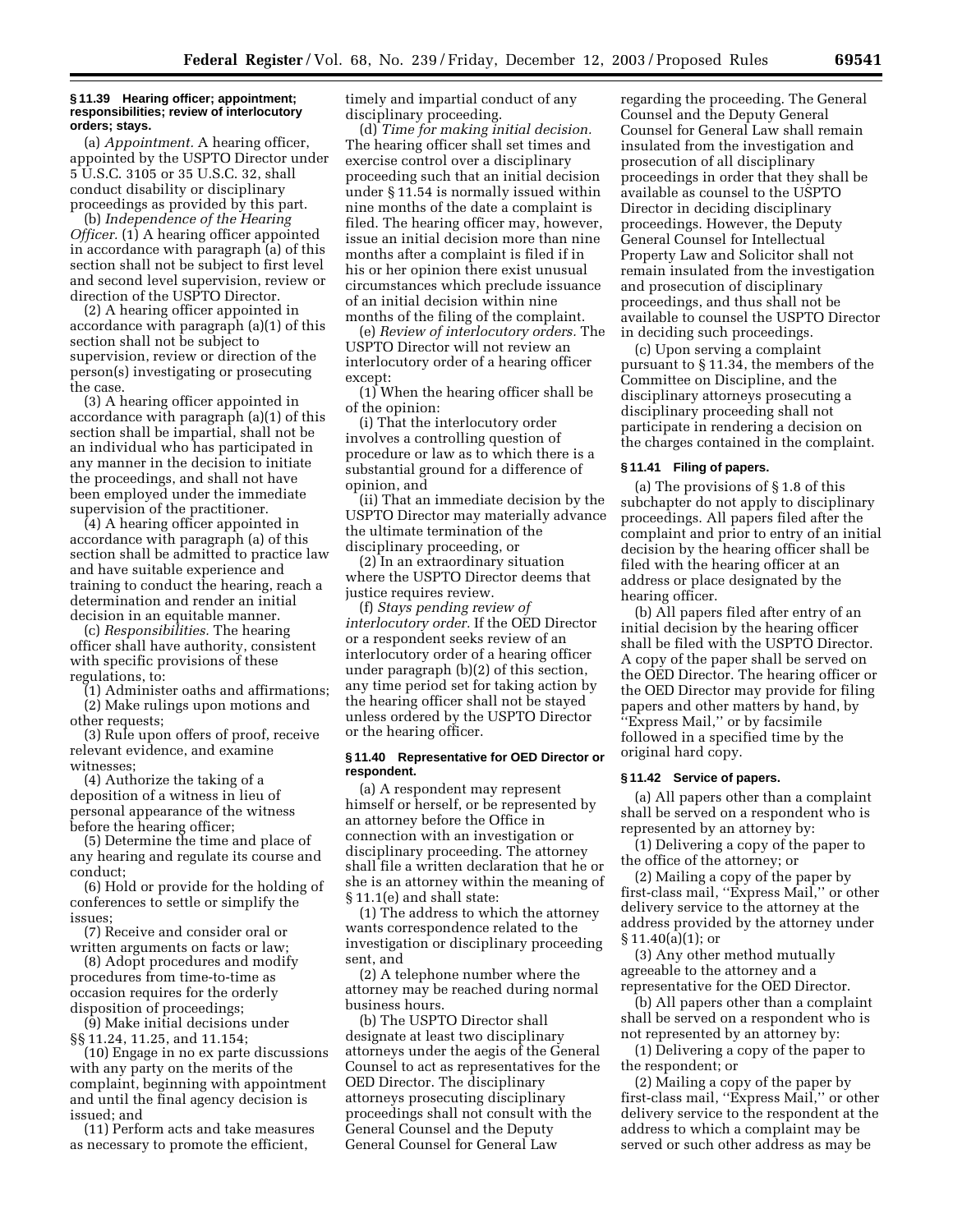designated in writing by the respondent; or

(3) Any other method mutually agreeable to the respondent and a representative of the OED Director.

(c) A respondent shall serve on the representative for the OED Director one copy of each paper filed with the hearing officer or the OED Director. A paper may be served on the representative for the OED Director by:

(1) Delivering a copy of the paper to the representative; or

(2) Mailing a copy of the paper by first-class mail, ''Express Mail,'' or other delivery service to an address designated in writing by the representative; or

(3) Any other method mutually agreeable to the respondent and the representative.

(d) Each paper filed in a disciplinary proceeding shall contain therein a certificate of service indicating:

(1) The date of which service was made; and

(2) The method by which service was made.

(e) The hearing officer or the USPTO Director may require that a paper be served by hand or by "Express Mail."

(f) Service by mail is completed when the paper mailed in the United States is placed into the custody of the U.S. Postal Service.

### **§ 11.43 Motions.**

Motions may be filed with the hearing officer. The hearing officer will determine on a case-by-case basis the time period for response to a motion and whether replies to responses will be authorized. No motion shall be filed with the hearing officer unless such motion is supported by a written statement by the moving party that the moving party or attorney for the moving party has conferred with the opposing party or attorney for the opposing party in an effort in good faith to resolve by agreement the issues raised by the motion and has been unable to reach agreement. If the parties prior to a decision on the motion resolve issues raised by a motion by the hearing officer, the parties shall promptly notify the hearing officer.

#### **§ 11.44 Hearings.**

(a) The hearing officer shall preside at hearings in disciplinary proceedings. The hearing officer shall set time and place for a hearing. In setting a time and place, the hearing officer shall normally give preference to a Federal facility in the district where the Office's principal office is located or Washington, DC, for all respondents recognized or registered to practice before the Office, and

otherwise shall give due regard to the convenience and necessity of the parties or their representatives. In cases involving an incarcerated respondent, any necessary oral hearing may be held at the location of incarceration. Oral hearings will be stenographically recorded and transcribed, and the testimony of witnesses will be received under oath or affirmation. The hearing officer shall conduct hearings in accordance with 5 U.S.C. 556. A copy of the transcript of the hearing shall become part of the record. A copy of the transcript shall be provided to the OED Director and the respondent at the expense of the Office.

(b) If the respondent to a disciplinary proceeding fails to appear at the hearing after a notice of hearing has been given by the hearing officer, the hearing officer may deem the respondent to have waived the right to a hearing and may proceed with the hearing in the absence of the respondent.

(c) A hearing under this section will not be open to the public except that the hearing officer may grant a request by a respondent to open his or her hearing to the public and make the record of the disciplinary proceeding available for public inspection, provided, Agreement is reached in advance to exclude from public disclosure information which is privileged or confidential under applicable laws or regulations. If a disciplinary proceeding results in disciplinary action against a practitioner, and subject to § 11.59(c), the record of the entire disciplinary proceeding, including any settlement agreement, will be available for public inspection.

### **§ 11.45 Proof; variance; amendment of pleadings.**

Whenever in the course of a hearing evidence is presented upon which another charge or charges against the respondent might be made, it shall not be necessary for the Committee on Discipline to find probable cause based on an additional charge or charges on the respondent, but with the consent of the hearing officer, the OED Director shall provide respondent with reasonable notice and an opportunity to be heard, and the hearing officer shall proceed to consider such additional charge or charges as if the same had been made and served at the time of the service of the original charge or charges. Any party who would otherwise be prejudiced by the amendment will be given reasonable opportunity to meet the allegations in the complaint, answer, or reply, as amended, and the hearing officer shall make findings on any issue

presented by the complaint, answer, or reply as amended.

# **§§ 11.46–11.48 [Reserved]**

### **§ 11.49 Burden of proof.**

In a disciplinary proceeding, the OED Director shall have the burden of proving his or her case by clear and convincing evidence and a respondent shall have the burden of proving any affirmative defense by clear and convincing evidence.

# **§ 11.50 Evidence.**

(a) *Rules of evidence.* The rules of evidence prevailing in courts of law and equity are not controlling in hearings in disciplinary proceedings. However, the hearing officer shall exclude evidence that is irrelevant, immaterial, or unduly repetitious.

(b) *Depositions.* Depositions of witnesses taken pursuant to Section 11.51 may be admitted as evidence.

(c) *Government documents.* Official documents, records, and papers of the Office, including all papers collected during the disciplinary investigation, are admissible without extrinsic evidence of authenticity. These documents, records, and papers may be evidenced by a copy certified as correct by an employee of the Office.

(d) *Exhibits.* If any document, record, or other paper is introduced in evidence as an exhibit, the hearing officer may authorize the withdrawal of the exhibit subject to any conditions the hearing officer deems appropriate.

(e) *Objections.* Objections to evidence will be in short form, stating the grounds of objection. Objections and rulings on objections will be a part of the record. No exception to the ruling is necessary to preserve the rights of the parties.

# **§ 11.51 Depositions.**

(a) Depositions for use at the hearing in lieu of personal appearance of a witness before the hearing officer may be taken by respondent or the OED Director upon a showing of good cause and with the approval of, and under such conditions as may be deemed appropriate by, the hearing officer. Depositions may be taken upon oral or written questions, upon not less than ten days' written notice to the other party, before any officer authorized to administer an oath or affirmation in the place where the deposition is to be taken. The parties may waive the requirement of ten days' notice and depositions may then be taken of a witness at a time and place mutually agreed to by the parties. When a deposition is taken upon written questions, copies of the written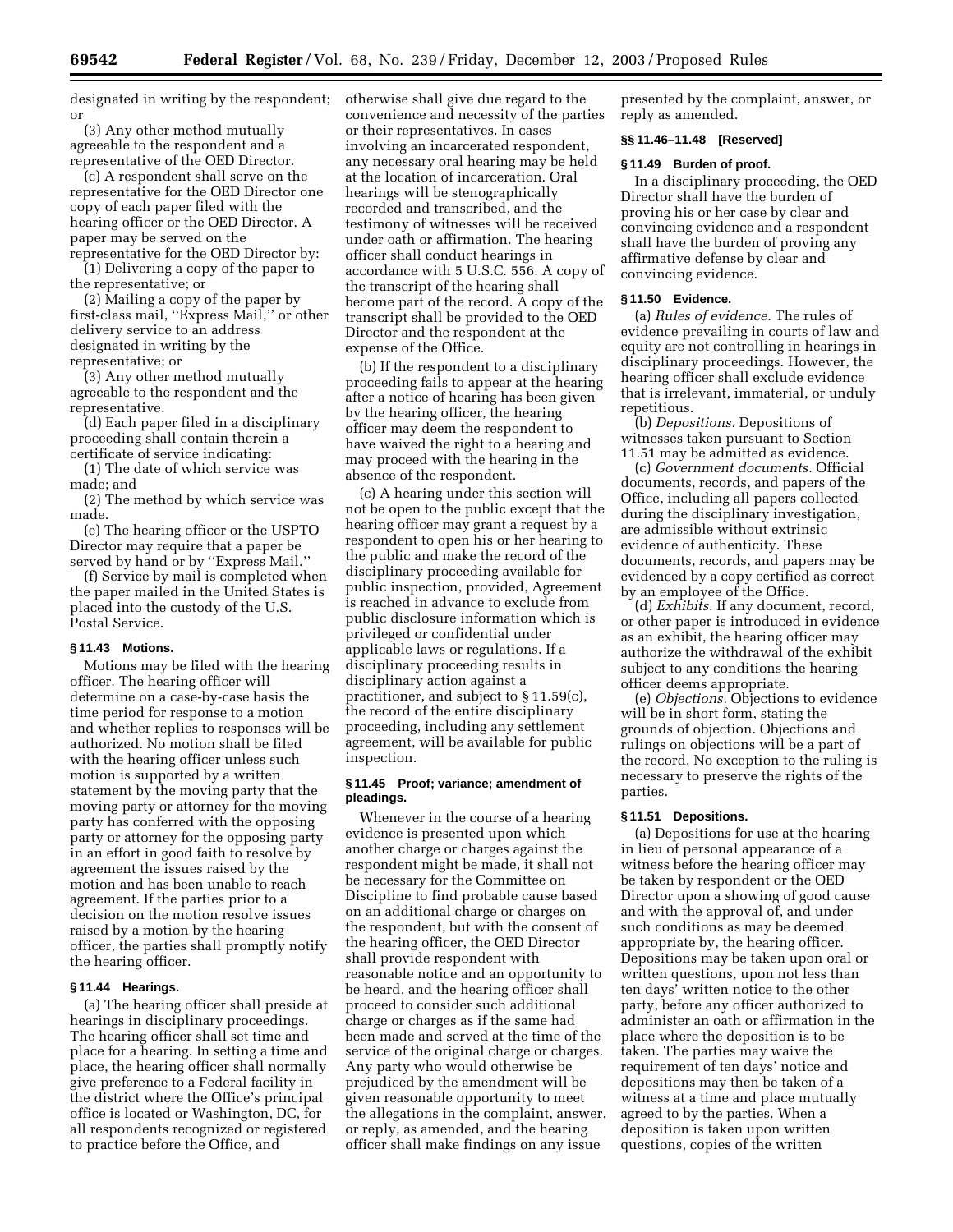questions will be served upon the other party with the notice and copies of any written cross-questions will be served by hand or ''Express Mail'' not less than five days before the date of the taking of the deposition unless the parties mutually agree otherwise. A party on whose behalf a deposition is taken shall file a copy of a transcript of the deposition signed by a court reporter with the hearing officer and shall serve one copy upon the opposing party. Expenses for a court reporter and preparing, serving, and filing depositions shall be borne by the party at whose instance the deposition is taken. Depositions may not be taken to obtain discovery.

(b) When the OED Director and the respondent agree in writing, a deposition of any witness who will appear voluntarily may be taken under such terms and conditions as may be mutually agreeable to the OED Director and the respondent. The deposition shall not be filed with the hearing officer and may not be admitted in evidence before the hearing officer unless he or she orders the deposition admitted in evidence. The admissibility of the deposition shall lie within the discretion of the hearing officer who may reject the deposition on any reasonable basis including the fact that demeanor is involved and that the witness should have been called to appear personally before the hearing officer.

# **§ 11.52 Discovery.**

Discovery shall not be authorized except as follows.

(a) After an answer is filed under § 11.36 and when a party establishes in a clear and convincing manner that discovery is necessary and relevant, the hearing officer, under such conditions as he or she deems appropriate, may order an opposing party to:

(1) Answer a reasonable number of written requests for admission or interrogatories;

(2) Produce for inspection and copying a reasonable number of documents; and

(3) Produce for inspection a reasonable number of things other than documents.

(b) Discovery shall not be authorized under paragraph (a) of this section of any matter which:

(1) Will be used by another party solely for impeachment or crossexamination;

(2) Is not available to the party under 35 U.S.C. 122;

(3) Relates to any disciplinary proceeding commenced in the Office prior to March 8, 1985;

(4) Relates to experts except as the hearing officer may require under paragraph (e) of this section.

(5) Is privileged; or

(6) Relates to mental impressions, conclusions, opinions, or legal theories of any attorney or other representative of a party.

(c) The hearing officer may deny discovery requested under paragraph (a) of this section if the discovery sought:

(1) Will unduly delay the disciplinary proceeding;

(2) Will place an undue burden on the party required to produce the discovery sought; or

(3) Is available:

(i) Generally to the public;

(ii) Equally to the parties; or

(iii) To the party seeking the discovery through another source.

(d) Prior to authorizing discovery under paragraph (a) of this section, the hearing officer shall require the party seeking discovery to file a motion (§ 11.43) and explain in detail for each request made how the discovery sought is necessary and relevant to an issue actually raised in the complaint or the answer.

(e) The hearing officer may require parties to file and serve, prior to any hearing, a pre-hearing statement that contains:

(1) A list (together with a copy) of all proposed exhibits to be used in connection with a party's case-in-chief;

(2) A list of proposed witnesses;

(3) As to each proposed expert witness:

(i) An identification of the field in which the individual will be qualified as an expert;

(ii) A statement as to the subject matter on which the expert is expected to testify; and

(iii) A statement of the substance of the facts and opinions to which the expert is expected to testify;

(4) The identity of Government employees who have investigated the case; and

(5) Copies of memoranda reflecting respondent's own statements to administrative representatives.

(f) After a witness testifies for a party, if the opposing party requests, the party may be required to produce, prior to cross-examination, any written statement made by the witness.

# **§ 11.53 Proposed findings and conclusions; post-hearing memorandum.**

Except in cases in which the respondent has failed to answer the complaint or amended complaint, the hearing officer, prior to making an initial decision, shall afford the parties a reasonable opportunity to submit

proposed findings and conclusions and a post-hearing memorandum in support of the proposed findings and conclusions.

# **§ 11.54 Initial decision of hearing officer.**

(a) The hearing officer shall make an initial decision in the case. The decision will include:

(1) A statement of findings and conclusions, as well as the reasons or basis therefor with appropriate references to the record, upon all the material issues of fact, law, or discretion presented on the record, and

(2) An order of suspension or exclusion from practice, an order of reprimand, or an order dismissing the complaint. The hearing officer shall transmit a copy of the decision to the OED Director and to the respondent. After issuing the decision, the hearing officer shall transmit the entire record to the OED Director. In the absence of an appeal to the USPTO Director, the decision of the hearing officer will, without further proceedings, become the decision of the USPTO Director thirty (30) days from the date of the decision of the hearing officer.

(b) The initial decision of the hearing officer shall explain the reason for any reprimand, suspension or exclusion. In determining any sanction, the following should normally be considered:

(1) The public interest;

(2) The seriousness of the violation of the imperative USPTO Rules of Professional Conduct;

(3) The deterrent effects deemed necessary;

(4) The integrity of the legal and patent professions; and

(5) Any extenuating circumstances.

### **§ 11.55 Appeal to the USPTO Director.**

(a) Within thirty (30) days from the date of the initial decision of the hearing officer under §§ 11.28, or 11.54, either party may appeal to the USPTO Director. The appeal shall include the appellant's brief. If an appeal is taken, the time for filing a cross-appeal shall expire 14 days after the date of service of the appeal pursuant to § 11.42, or 30 days after the date of the initial decision of the hearing officer, whichever is later. The cross-appeal shall include the cross appellant's brief. An appeal or crossappeal by the respondent will be filed with the USPTO Director and served on the OED Director, and will include exceptions to the decisions of the hearing officer and supporting reasons for those exceptions. All briefs must include a separate section containing a concise statement of the disputed facts and disputed points of law. Any issue not raised in the concise statement of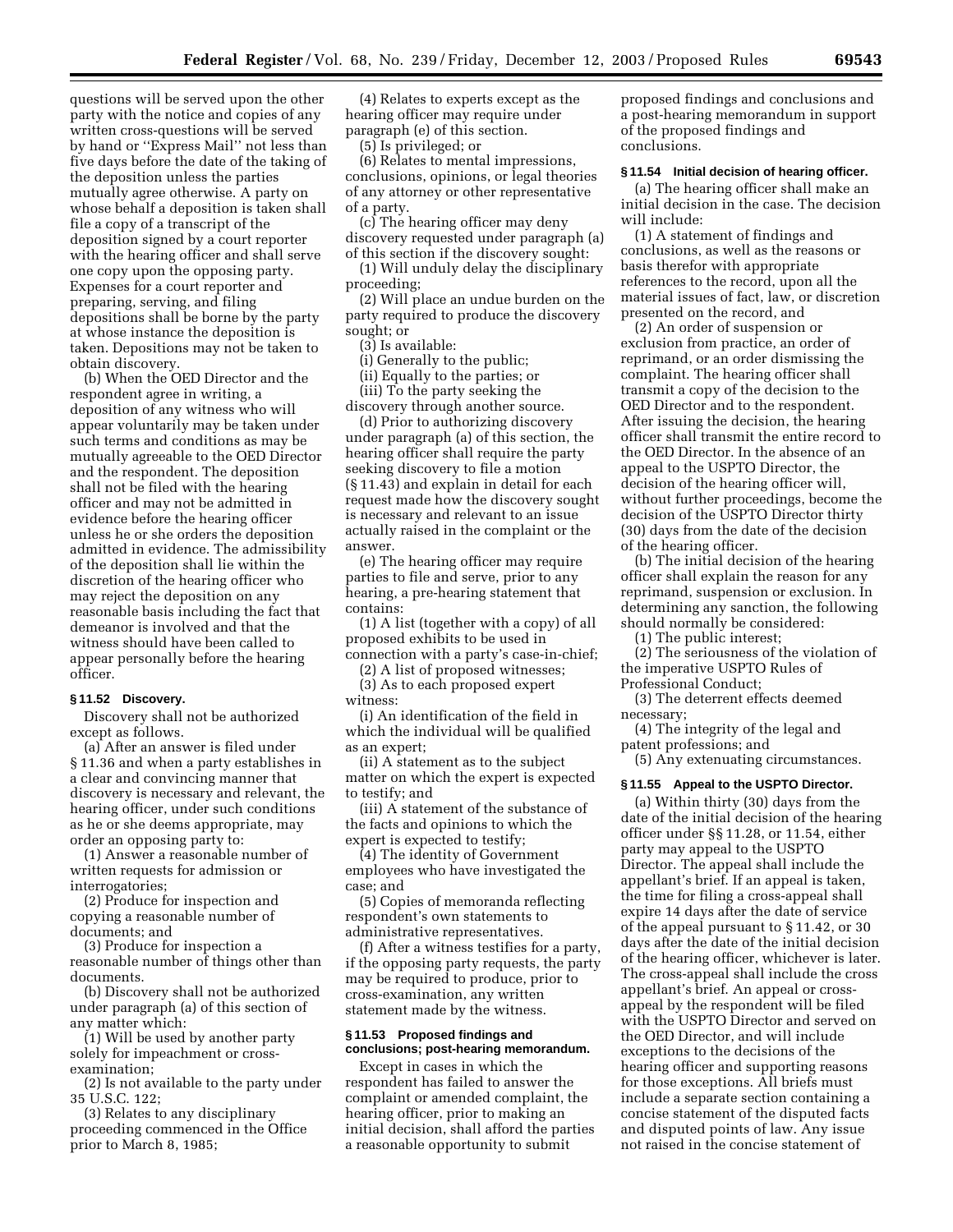disputed facts and disputed points of law will be deemed to have been abandoned by the appellant and may be disregarded by the USPTO Director in reviewing the initial determination, unless the USPTO Director chooses to review the issue on his or her own initiative under § 11.56. If the OED Director, through his or her representative, files the appeal or crossappeal, the OED Director shall serve on the other party a copy of the appeal or cross-appeal. The other party to an appeal or cross-appeal may file a reply brief. A copy of respondent's reply brief shall be served on the OED Director. The time for filing any reply brief expires thirty (30) days after the date of service pursuant to § 11.42 of an appeal, cross-appeal or copy thereof. If the OED Director files the reply brief, the OED Director shall serve on the other party a copy of the reply brief. Upon the filing of an appeal, cross-appeal, if any, and reply briefs, if any, the OED Director shall transmit the entire record to the USPTO Director. Unless the USPTO Director permits, no further briefs or motions shall be filed.

(b) An appellant's or cross-appellant's brief shall be no more than 30 pages in length on 81⁄2 by 11-inch paper, and shall comply with Rule 28(A)(2), (3), and (5) through (10), and Rule 32(a)(4), (5), (6), and (7) of the Federal Rules of Appellate Procedure. An appellee's or cross appellee's reply brief shall be no more than 15 pages in length on  $8\frac{1}{2}$  by 11-inch paper, and shall comply with Rule 28(A)(2), (3), (8), and (9), and Rule 32(a)(4), (5), (6), and (7) of the Federal Rules of Appellate Procedure. If a crossappeal is filed, the party who files an appeal first is the appellant for purposes of this rule. If appeals are filed on the same day, the respondent is the appellant. The USPTO Director may refuse entry of a nonconforming brief.

(c) The USPTO Director will decide the appeal on the record made before the hearing officer.

(d) The USPTO Director may order reopening of a disciplinary proceeding in accordance with the principles that govern the granting of new trials. Any request to reopen a disciplinary proceeding on the basis of newly discovered evidence must demonstrate that the newly discovered evidence could not have been discovered by due diligence.

(e) In the absence of an appeal by the OED Director, failure by the respondent to appeal under the provisions of this section shall be deemed to be both acceptance by the respondent of the initial decision and waiver by the respondent of the right to further administrative or judicial review.

# **§ 11.56 Decision of the USPTO Director.**

(a) The USPTO Director shall decide an appeal from an initial decision of the hearing officer. The USPTO Director may affirm, reverse, or modify the initial decision or remand the matter to the hearing officer for such further proceedings as the USPTO Director may deem appropriate. In making a final decision, the USPTO Director shall review the record or the portions of the record designated by the parties. The USPTO Director shall transmit a copy of the final decision to the OED Director and to the respondent.

(b) A final decision of the USPTO Director may dismiss a disciplinary proceeding, reprimand a practitioner, or may suspend or exclude the practitioner from practice before the Office.

(c) The respondent or the OED Director may make a single request for reconsideration or modification of the decision by the USPTO Director if filed within 20 days from the date of entry of the decision. No request for reconsideration or modification shall be granted unless the request is based on newly discovered evidence, and the requestor must demonstrate that the newly discovered evidence could not have been discovered by due diligence. Such a request shall have the effect of staying the effective date of the order of discipline in the final decision. The decision by the USPTO Director is effective on its date of entry.

# **§ 11.57 Review of final decision of the USPTO Director.**

(a) Review of the final decision by USPTO Director in a disciplinary case may be had, subject to § 11.55(d), by a petition filed in the United States District Court for the District of Columbia in accordance with the local rule of said court. 35 U.S.C. 32. The Respondent must serve the USPTO Director with the petition. Service upon the USPTO Director is effected (1) by delivering a copy of the petition by registered or certified mail or as otherwise authorized by law on the USPTO to: Director of the USPTO, Office of the General Counsel, United States Patent and Trademark Office, P.O. Box 15667, Arlington, VA 22215; or (2) by hand-delivering a copy of the petition during business hours to: Director of the USPTO, Office of the General Counsel, Crystal Park Two, Suite 905, 2121 Crystal Dr., Arlington, VA 22215.

(b) The USPTO Director may stay an order of discipline in the final decision pending review of the final decision of the USPTO Director.

# **§ 11.58 Suspended or excluded practitioner.**

(a) A practitioner who is suspended or excluded under §§ 11.24, 11.25, 11.27, 11.55, or 11.56, or has resigned from practice before the Office under §§ 11.11(d) shall not engage in practice of patent, trademark and other nonpatent law before the Office. No practitioner suspended or excluded under §§ 11.24, 11.25, 11.27, 11.55, or 11.56 will be automatically reinstated at the end of his or her period of suspension. A practitioner who is suspended or excluded, or who resigned under § 11.11(d) must comply with the provisions of this section and §§ 11.12 and 11.60 to be reinstated. Willful failure to comply with the provisions of this section constitutes grounds for denying a suspended or excluded practitioner's application for reinstatement or readmission. Willful failure to comply with the provisions of this section constitutes cause not only for denial of reinstatement, but also cause for further action, including seeking further exclusion, suspension, and for revocation of any pending probation.

(b) Unless otherwise ordered by the USPTO Director, any practitioner who is suspended or excluded from practice before the Office under §§ 11.24, 11.25, 11.55, or 11.56, who has been excluded on consent under provisions of § 11.27, or whose notice of resignation has been accepted under § 11.11(d) shall:

(1) Within 20 days after the date of entry of the order of suspension, exclusion, or exclusion by consent, or of acceptance of resignation:

(i) File a notice of withdrawal as of the effective date of the suspension, exclusion, or exclusion by consent, or acceptance of resignation in each pending patent and trademark application, each pending reexamination and interference proceeding, and every other matter pending in the Office, together with a copy of the notices sent pursuant to paragraphs (b) and (c) of this section;

(ii) Provide notice to all bars of which the practitioner is a member and all clients on retainer having immediate or prospective business before the Office in patent, trademark and other non-patent matters, all clients the practitioner represents before the Office, and all clients having immediate or prospective business before the Office in patent, trademark and other non-patent matters of the order of suspension, exclusion, exclusion by consent, or resignation and of the practitioner's consequent inability to act as a practitioner after the effective date of the order; and that, if not represented by another practitioner, the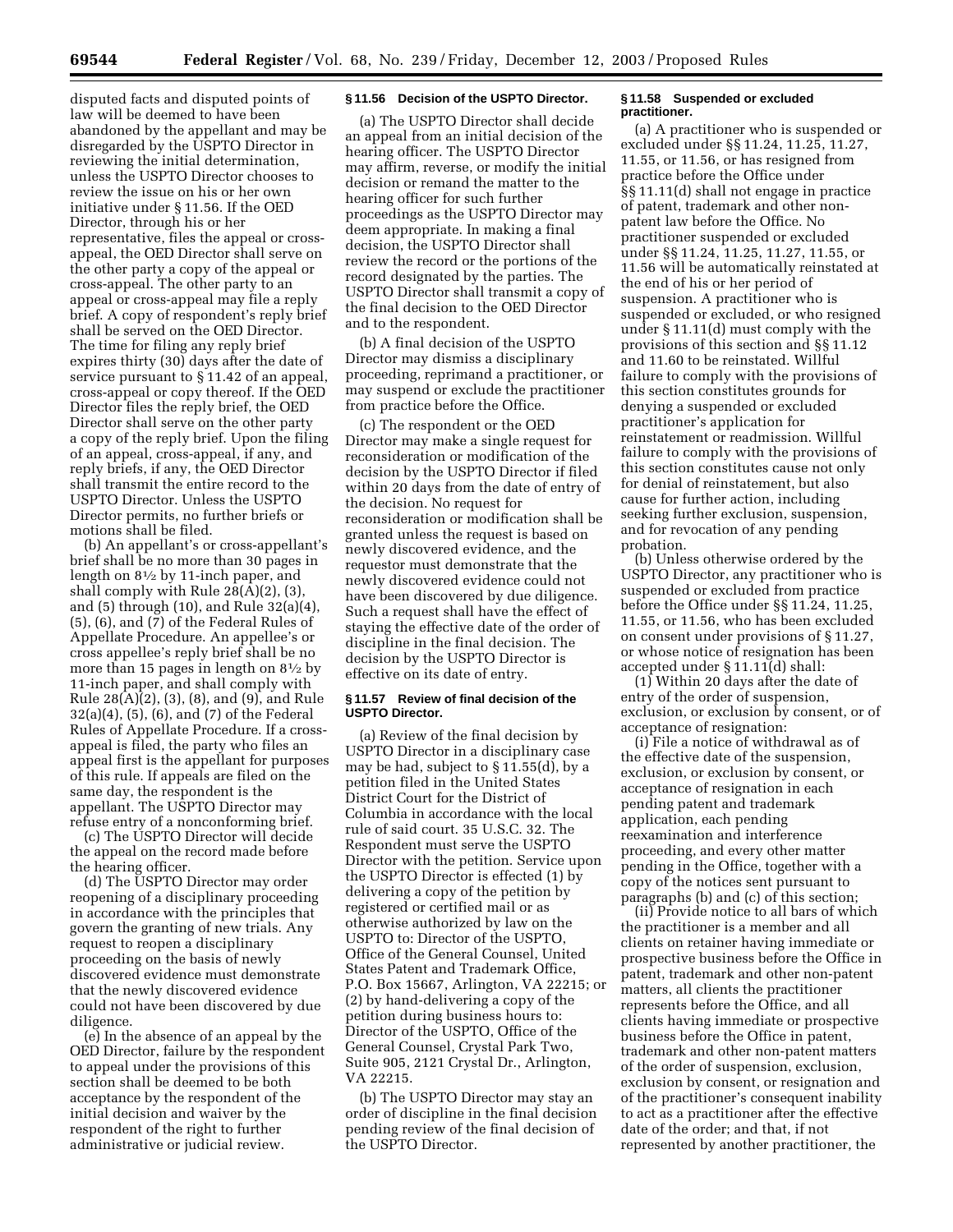client should act promptly to substitute another practitioner, or to seek legal advice elsewhere, calling attention to any urgency arising from the circumstances of the case;

(iii) Provide notice to the practitioner(s) for all opposing parties (or, to the parties in the absence of a practitioner representing the parties) in matters pending before the Office that the practitioner has been excluded or suspended and, as a consequence, is disqualified from acting as a practitioner regarding matters before the Office after the effective date of the suspension, exclusion, exclusion by consent, or resignation, and state in the notice the mailing address of each client of the excluded or suspended attorney who is a party in the pending reexamination or interference matter;

(iv) Deliver to all clients having immediate or prospective business before the Office in patent, trademark or other non-patent matters any papers or other property to which the clients are entitled, or shall notify the clients and any co-practitioner of a suitable time when and place where the papers and other property may be obtained, calling attention to any urgency for obtaining the papers or other property;

(v) Refund any part of any fees paid in advance that has not been earned,

(vi) Close every client account, trust account, deposit account in the Office, or other fiduciary account to the extent the accounts have fees for practice before the Office, and properly disburse or otherwise transfer all client and fiduciary funds for practice before the Office in his or her possession, custody or control; and

(vii) Take any necessary and appropriate steps to remove from any telephone, legal, or other directory any advertisement, statement, or representation which would reasonably suggest that the practitioner is authorized to practice patent, trademark, or other non-patent law before the Office.

(viii) All notices required by paragraphs (b)(1)(i) through (b)(1)(vii) of this section shall be served by certified mail, return receipt requested, unless mailed abroad. If mailed abroad, all notices shall be served with a receipt to be signed and returned to the practitioner.

(2) Within 30 days after entry of the order of suspension, exclusion, or exclusion by consent, or of acceptance of resignation the practitioner shall file with the OED Director an affidavit certifying that the practitioner has fully complied with the provisions of the order, and with the imperative USPTO Rules of Professional Conduct.

Appended to the affidavit of compliance shall be:

(i) A copy of each form of notice, the names and addressees of the clients, practitioners, courts, and agencies to which notices were sent, and all return receipts or returned mail received up to the date of the affidavit. Supplemental affidavits shall be filed covering subsequent return receipts and returned mail. Such names and addresses of clients shall remain confidential unless otherwise ordered by the USPTO Director;

(ii) A schedule showing the location, title and account number of every bank account designated as a client, trust, deposit account in the Office, or other fiduciary account, and of every account in which the practitioner holds or held as of the entry date of the order any client, trust, or fiduciary funds regarding practice before the Office;

(iii) A schedule describing the practitioner's disposition of all client and fiduciary funds in the practitioner's possession, custody or control as of the date of the order or thereafter;

(iv) Such proof of the proper distribution of said funds and the closing of such accounts as has been requested by the OED Director, including copies of checks and other instruments;

(v) A list of all other State, Federal, and administrative jurisdictions to which the practitioner is admitted to practice; and

(vi) An affidavit describing the precise nature of the steps taken to remove from any telephone, legal, or other directory any advertisement, statement, or representation which would reasonably suggest that the practitioner is authorized to practice patent, trademark, or other non-patent law before the Office. The affidavit shall also state the residence or other address of the practitioner to which communications may thereafter be directed, and list all State and Federal jurisdictions, and administrative agencies to which the practitioner is admitted to practice. The OED Director may require such additional proof as is deemed necessary. In addition, for five years following the effective date of the suspension, exclusion, exclusion by consent, a suspended, excluded, or excluded-on-consent practitioner shall continue to file a statement in accordance with § 11.11(a), regarding any change of residence or other address to which communications may thereafter be directed, so that the suspended, excluded, or excluded-onconsent practitioner may be located if a complaint is made about any conduct occurring before or after the exclusion

or suspension. The practitioner shall retain copies of all notices sent and shall maintain complete records of the steps taken to comply with the notice requirements.

(3) Not hold himself or herself out as authorized to practice law before the Office.

(4) Not advertise the practitioner's availability or ability to perform or render legal services for any person having immediate or prospective business before the Office.

(5) Not render legal advice or services to any person having immediate or prospective business before the Office as to that business.

(6) Promptly take steps to change any sign identifying a practitioner's or the practitioner's firm's office and practitioner's or the practitioner's firm's stationery to delete therefrom any advertisement, statement, or representation which would reasonably suggest that the practitioner is authorized to practice law before the Office.

(c) *Effective date of discipline.* Except as provided in §§ 11.24, 11.25, and 11.28, an order of suspension, exclusion, or exclusion by consent shall be effective immediately upon entry unless the USPTO Director directs otherwise. The practitioner who is suspended, excluded, excluded-onconsent, or who has resigned, after entry of the order, shall not accept any new retainer regarding immediate, pending, or prospective business before the Office, or engage as a practitioner for another in any new case or legal matter regarding practice before the Office. The order shall grant limited recognition for a period of 30 days. During the 30-day period of limited recognition, the practitioner shall conclude other work on behalf of a client on any matters that were pending before the Office on the date of entry. If such work cannot be concluded, the practitioner shall so advise the client so that the client may make other arrangements.

(d) *Required records.* A practitioner who is suspended, excluded or excluded-on-consent, or who has resigned, other than a practitioner suspended under §§ 11.28 (c) or (d), shall keep and maintain records of the various steps taken under this section, so that in any subsequent proceeding proof of compliance with this section and with the exclusion or suspension order will be available. The OED Director will require the practitioner to submit such proof as a condition precedent to the granting of any petition for reinstatement. In the case of a practitioner suspended under §§ 11.28 (c) or (d), the USPTO Director shall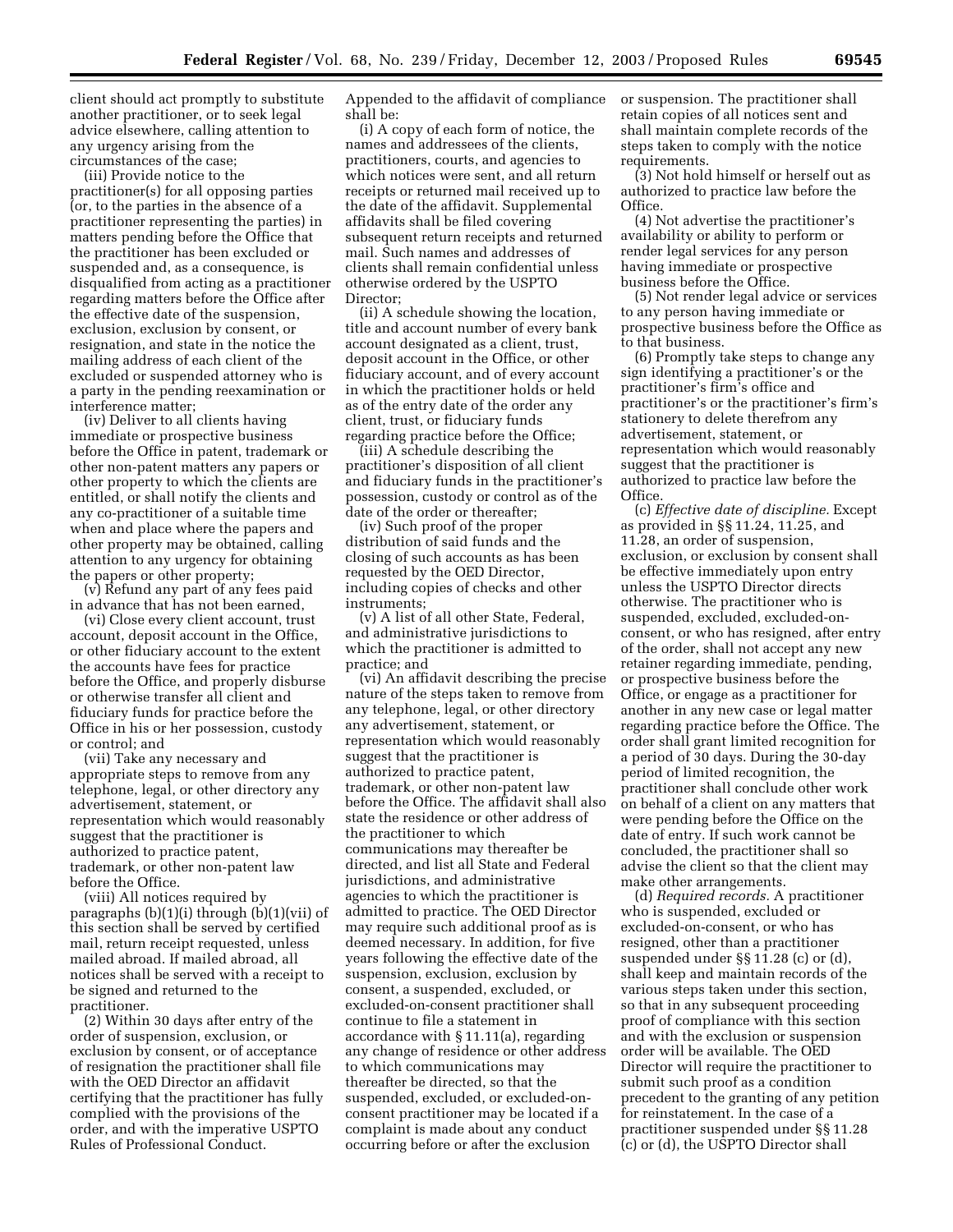enter such order as may be required to compile and maintain all necessary records.

(e) A practitioner who is suspended, excluded, or excluded-on-consent, or who has resigned, and who aids another practitioner in any way in the other practitioner's practice of law before the Office, may, under the direct supervision of the other practitioner, act as a paralegal for the other practitioner or perform other services for the other practitioner which are normally performed by laypersons, provided:

(1) The practitioner who is suspended, excluded or excluded on consent, or who has resigned is:

(i) A salaried employee of:

(A) The other practitioner;

(B) The other practitioner's law firm; or

(C) A client-employer who employs the other practitioner as a salaried employee;

(2) The other practitioner assumes full professional responsibility to any client and the Office for any work performed by the practitioner who is suspended, excluded, or excluded-on-consent, or who has resigned for the other practitioner;

(3) The practitioner who is suspended, excluded, or excluded-onconsent, or who has resigned does not:

(i) Communicate directly in writing, orally, or otherwise with a client of the other practitioner in regard to any immediate, prospective, or pending business before the Office;

(ii) Render any legal advice or any legal services to a client of the other practitioner in regard to any immediate, prospective, or pending business before the Office; or

(iii) Meet in person or in the presence of the other practitioner in regard to any immediate, prospective, or pending business before the Office, with:

(A) Any Office official in connection with the prosecution of any patent, trademark, or other case;

(B) Any client of the other practitioner, the other practitioner's law firm, or the client-employer of the other practitioner; or

(C) Any witness or potential witness which the other practitioner, the other practitioner's law firm, or the other practitioner's client-employer may or intends to call as a witness in any proceeding before the Office. The term ''witness'' includes individuals who will testify orally in a proceeding before, or sign an affidavit or any other document to be filed in, the Office.

(f) When a practitioner who is suspended, excluded, or excluded-onconsent, or who has resigned, acts as a paralegal or performs services under

paragraph (c) of this section, the practitioner shall not thereafter be reinstated to practice before the Office unless:

(1) The practitioner shall have filed with the OED Director an affidavit which:

(i) Explains in detail the precise nature of all paralegal or other services performed by the practitioner, and

(ii) Shows by clear and convincing evidence that the practitioner has complied with the provisions of this section and all imperative USPTO Rules of Professional Conduct; and

(2) The other practitioner shall have filed with the OED Director a written statement which

(i) Shows that the other practitioner has read the affidavit required by paragraph (d)(1) of this section and that the other practitioner believes every statement in the affidavit to be true, and

(ii) States why the other practitioner believes that the practitioner who is suspended, excluded, or excluded-onconsent, or who has resigned has complied with paragraph (c) of this section.

# **§ 11.59 Notice of suspension or exclusion.**

(a) Upon issuance of an order reprimanding a practitioner or suspending, excluding, or excluding on consent a practitioner from practice before the Office, the OED Director shall give notice of the final decision to appropriate employees of the Office, to interested departments, agencies, and courts of the United States, and to the National Discipline Data Bank maintained by the American Bar Association Standing Committee on Professional Discipline. The OED Director shall also give notice to appropriate authorities of any State in which a practitioner is known to be a member of the bar and any appropriate bar association.

(b) *Publication of notices, orders, and decisions.* The OED Director shall cause to be published in the Official Gazette the name of every practitioner who is suspended, excluded, or excluded-onconsent, who resigns from practice, and who is transferred to disability inactive status. The order suspending, excluding, or excluding by consent a practitioner, or accepting resignation, and the decision by the USPTO Director, including an initial decision of a hearing officer under § 11.54(a) that becomes the decision of the USPTO Director, suspending or excluding a practitioner shall be published. Unless otherwise ordered by the USPTO Director, the OED Director shall publish in the Official Gazette the name of any practitioner reprimanded by the USPTO

Director, as well as the order and any decision by the USPTO Director, including an initial decision of a hearing officer under § 11.54(a) that becomes the decision of the USPTO Director, reprimanding the practitioner.

(c) *Records available to the public.* Consistent with a retention schedule set for disciplinary records, the OED Director shall maintain records that shall be available for public inspection of every disciplinary proceeding where practitioner is reprimanded, suspended, or excluded, excluded-on-consent, or who resigns while under investigation, unless the USPTO Director orders that the proceeding or a portion of the record be kept confidential. The record of a proceeding that results in a practitioner being transferred to disability inactive status will not be available to the public.

(d) *Access to records of exclusion by consent.* The order excluding a practitioner on consent under § 11.27 shall be a matter of public record. However, the affidavit required under paragraph (a) of § 11.27 shall not be publicly disclosed or made available for use in any other proceeding except by order of the USPTO Director or upon written consent of the practitioner.

#### **§ 11.60 Petition for reinstatement.**

(a) *Restrictions on reinstatement.* A practitioner who is suspended, excluded, or excluded on consent is required to furnish proof of rehabilitation under paragraph (d) of this section, and shall not resume practice of patent, trademark, or other non-patent law before the Office until reinstated by order of the OED Director or the USPTO Director.

(b) *Reinstatement of practitioners transferred to disability inactive status.* A practitioner who has been transferred to disability inactive status under § 11.28 may move for reinstatement in accordance with that section, but reinstatement shall not be ordered except on a showing by clear and convincing evidence that the disability has ended, that the practitioner has complied with § 11.12, and that the practitioner is fit to resume the practice of law.

(c) *Petition for reinstatement of practitioners excluded or suspended on other grounds.* A suspended or excluded practitioner shall be eligible to apply for reinstatement only upon expiration of the period of suspension or exclusion and the practitioner's full compliance with § 11.58. A practitioner who is excluded or excluded on consent shall be eligible to apply for reinstatement no earlier than at least five years from the effective date of the exclusion.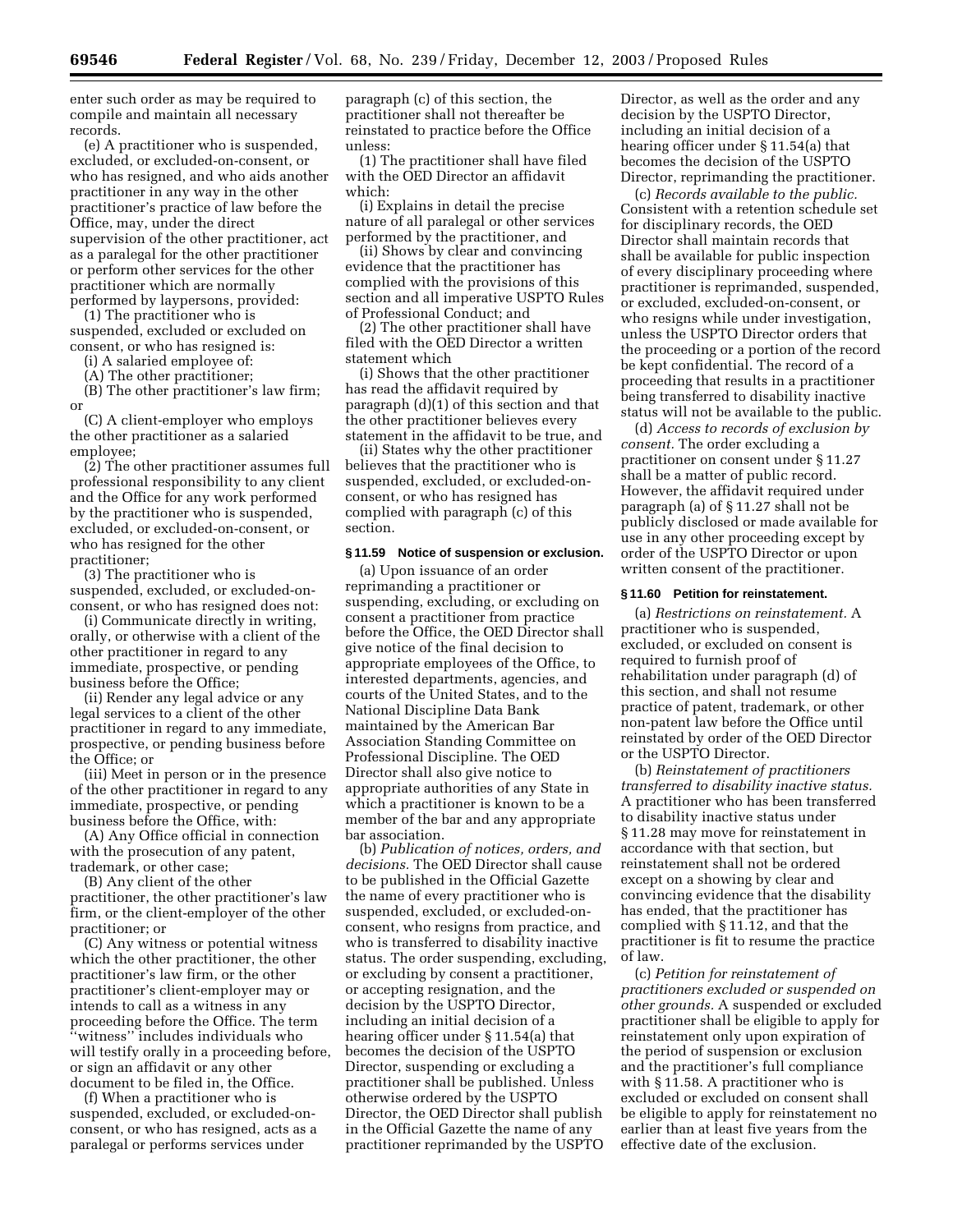(d) *Review of reinstatement petition.* A practitioner suspended, excluded, or excluded-on-consent shall file a petition for reinstatement accompanied by the fee required by § 1.21(a)(10) of this subchapter. The petition for reinstatement by a practitioner suspended, excluded, or excluded-onconsent for misconduct, must provide proof of rehabilitation and compliance with the provisions of § 11.11(d)(2), and it shall be filed with the OED Director. A suspended or excluded practitioner who has violated any provision of § 11.58 shall not be eligible for reinstatement until a continuous period of the time in compliance with § 11.58 that is equal to the period of suspension or exclusion has elapsed. If the suspended, excluded, or excluded-onconsent practitioner is not eligible for reinstatement, or if the OED Director determines that the petition is insufficient or defective on its face, the OED Director may dismiss the petition. Otherwise the OED Director shall consider the petition for reinstatement. The suspended, excluded, or excludedon-consent practitioner seeking reinstatement shall have the burden of proof by clear and convincing evidence. Such proof shall be included in or accompany the petition, and shall establish:

(1) That the practitioner has the moral character qualifications, competency, and learning in law required under § 11.7 for admission;

(2) That the resumption of practice before the Office will not be detrimental to the administration of justice, or subversive to the public interest; and

(3) That the suspended practitioner has complied with the provisions of § 11.58 for the full period of suspension, or that the excluded or excluded-onconsent practitioner has complied with the provisions of § 11.58 for at least five continuous years.

(e) *Petitions for reinstatement—Action by the OED Director granting reinstatement.* (1) If the petitioner is found fit to resume the practice before the Office, the OED Director shall enter an order of reinstatement, which may be conditioned upon the making of partial or complete restitution to persons harmed by the misconduct which led to the suspension or exclusion, or upon the payment of all or part of the costs of the disciplinary proceedings, the reinstatement proceedings, or any combination thereof.

(2) *Payment of costs of disciplinary or reinstatement proceedings.* Upon petitioning for reinstatement, the practitioner shall pay the costs of the disciplinary proceeding, and costs for the reinstatement proceeding. The costs

imposed pursuant to this section include all of the following:

(i) The actual expense incurred by the OED Director or the Office for the original and copies of any reporter's transcripts of the disciplinary proceedings or reinstatement proceedings, and any fee paid for the services of the reporter;

(ii) All expenses paid by the OED Director or the Office which would qualify as taxable costs recoverable in civil proceedings; and

(iii) The charges determined by the OED Director to be ''reasonable costs'' of investigation, hearing, and review. These amounts shall serve to defray the costs, other than fees for services of attorneys and experts, of the Office of Enrollment and Discipline in the preparation or hearing of disciplinary proceeding or reinstatement proceeding, and costs incurred in the administrative processing of the disciplinary proceeding or reinstatement proceeding.

(3) A suspended, excluded, or excluded-on-consent practitioner may be granted relief, in whole or in part, only from an order assessing costs under this section, or may be granted an extension of time to pay these costs, in the discretion of the OED Director, upon grounds of hardship, special circumstances, or other good cause.

(f) *Petitions for reinstatement—Action by the OED Director denying reinstatement.* If the petitioner is found unfit to resume the practice of patent law before the Office, the OED Director shall first provide the suspended, excluded, or excluded-on-consent practitioner with an opportunity to show cause in writing why the petition should not be denied. Failure to comply with § 11.12(d)(2) shall constitute unfitness. If unpersuaded by the showing, the OED Director shall deny the petition. The OED Director may require the suspended, excluded, or excluded-on-consent practitioner, in meeting the requirements of § 11.7, to take and pass an examination under § 11.7(b), ethics courses, and/or the Multistate Professional Responsibility Examination. The OED Director shall provide findings, together with the record. The findings shall include on the first page, immediately beneath the caption of the case, a separate section entitled ''Prior Proceedings'' which shall state the docket number of the original disciplinary proceeding in which the suspension, exclusion, or exclusion by consent was ordered.

(g) *Resubmission of petitions for reinstatement.* If a petition for reinstatement is denied, no further petition for reinstatement may be filed until the expiration of at least one year following the denial unless the order of denial provides otherwise.

(h) *Reinstatement proceedings open to public.* Proceedings on any petition for reinstatement shall be open to the public. Before reinstating any suspended, excluded, or excluded-onconsent practitioner, the OED Director shall publish in the Official Gazette a notice of the suspended, excluded, or excluded-on-consent practitioner's petition for reinstatement and shall permit the public a reasonable opportunity to comment or submit evidence with respect to the petition for reinstatement.

# **§ 11.61 Savings clause.**

(a) A disciplinary proceeding based on conduct engaged in prior to the effective date of these regulations may be instituted subsequent to such effective date, if such conduct would continue to justify suspension or exclusion under the provisions of this Part.

(b) No practitioner shall be subject to a disciplinary proceeding under this Part based on conduct engaged in before the effective date hereof if such conduct would not have been subject to disciplinary action before such effective date.

# **§ 11.62 Protection of clients interests when practitioner becomes unavailable.**

If a practitioner dies, disappears, or is suspended or transferred to inactive status for incapacity or disability, and there is no partner, associate, or other responsible practitioner capable of conducting the practitioner's affairs, a court of competent jurisdiction may appoint a registered practitioner to make appropriate disposition of any patent application files. All other matters should be handled in accordance with the laws of the local jurisdiction.

# **Subpart D—USPTO Rules of Professional Conduct**

# **§ 11.100 Interpretation of the USPTO Rules of Professional Conduct.**

(a) Rules in §§ 11.101 through 11.806 that are imperatives are cast in the terms ''shall'' or ''shall not.'' These define proper conduct for purposes of professional discipline.

(b) Rules in §§ 11.101 through 11.806 that are permissive are cast in the term ''may.'' These define areas under the Rules in which the practitioner has professional discretion. No disciplinary action should be taken when the practitioner chooses not to act or acts within the bounds of such discretion.

(c) Other rules in §§ 11.101 through 11.806 defining the nature of relationships between the practitioner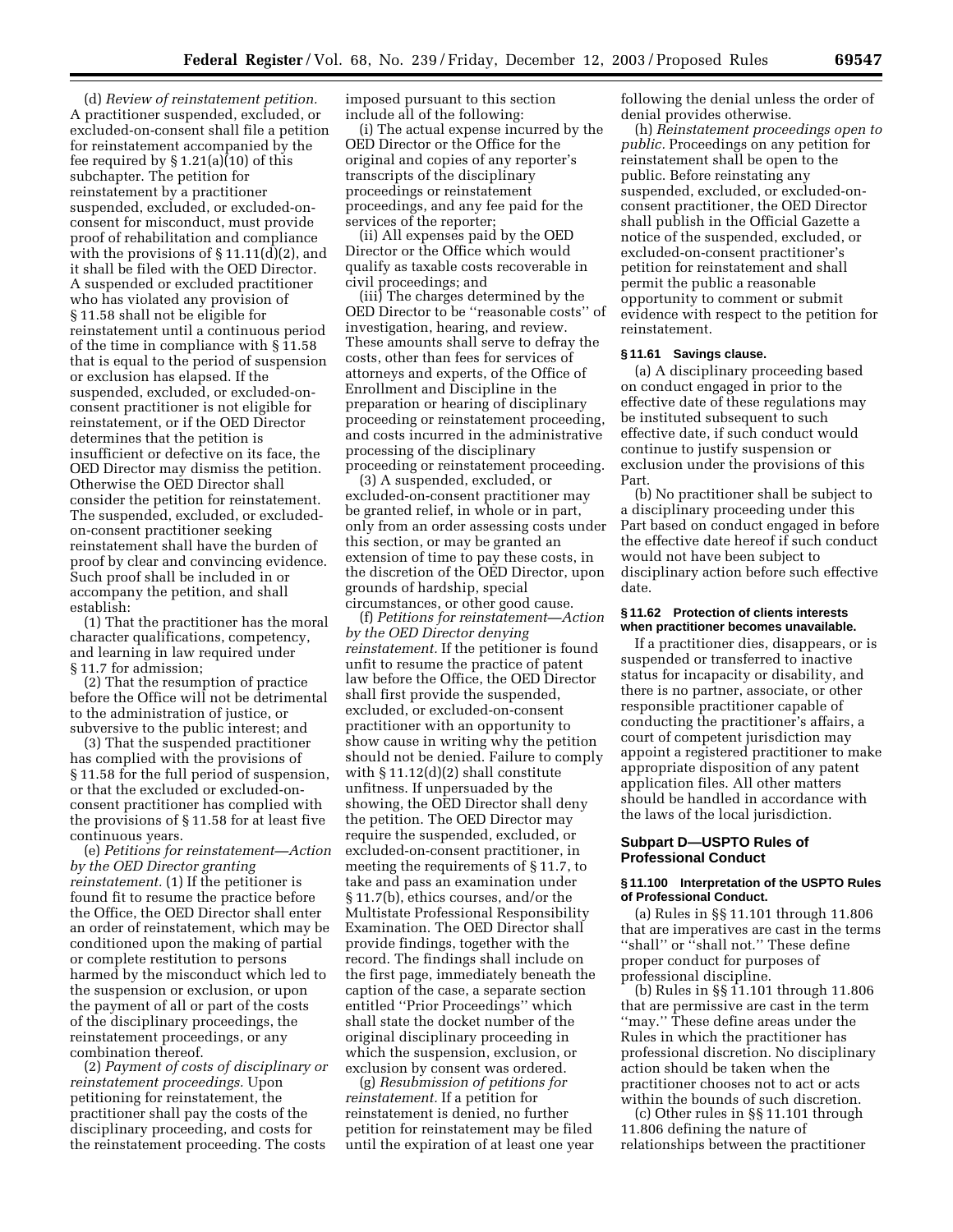and others, are thus partly obligatory and disciplinary and partly constitutive and descriptive in that they define a practitioner's professional role.

# **Client-Practitioner Relationship**

# **§ 11.101 Competence.**

(a) A practitioner shall provide competent representation to a client having immediate or prospective business before the Office. Competent representation requires the legal knowledge, skill, thoroughness and preparation reasonably necessary for the representation.

(b) A practitioner shall serve a client having immediate or prospective business before the Office with skill and care commensurate with that generally afforded to clients by other practitioners in similar matters.

(c) Conduct that constitutes a violation of paragraphs (a) or (b) of this section includes, but is not limited to:

(1) A practitioner handling a legal matter which the practitioner knows or should know that the practitioner, due to legal or scientific training, is not competent to handle, without associating with the practitioner, another practitioner, who is competent to handle the matter;

(2) A practitioner withholding from the Office information identifying a patent or patent application of another from which one or more claims have been copied. *See* §§ 1.604(b) and 1.607(c) of this subchapter;

(3) A practitioner employs one or more procedures that the Office no longer authorizes practitioners to use to present or prosecute a patent application; and

(4) A practitioner filing and/or prosecuting, or assisting in the filing and/or prosecuting an application claiming a frivolous invention; or submitting or assisting in the submission to the Office of a frivolous filing. An application claims a frivolous invention or a filing is frivolous where the claim of patentability or argument is known or should have been known by a reasonably prudent registered practitioner to be unwarranted under existing law, and said claim or argument cannot be supported by good faith argument for an extension, modification, or reversal of existing law.

# **§ 11.102 Scope of representation.**

(a) A practitioner shall abide by a client's decisions concerning the objectives of representation in practice before the Office, subject to paragraphs (c), (d), (e), and (g) of this section, and shall consult with the client as to the means by which they are to be pursued. A practitioner shall abide by a client's

decision whether to accept an offer of settlement of a matter.

(b) A practitioner's representation of a client having immediate or prospective business before the Office does not constitute an endorsement of the client's political, economic, social, or moral views or activities.

(c) A practitioner may limit the objectives of the representation if the client having immediate or prospective business before the Office consents in writing after full disclosure by the practitioner.

(d) When a practitioner knows that a client having immediate or prospective business before the Office expects assistance not permitted by the Rules of Professional Conduct or other law, including perpetrating a fraud, disregarding any provision of this Part, or disregarding a decision of the Office made in the course of a proceeding before the Office, the practitioner shall both consult with the client regarding the relevant limitations on the practitioner's conduct, and advise the client of the legal consequences of any proposed course of action.

(e) A practitioner shall not counsel a client having immediate or prospective business before the Office to engage, or assist said client, in conduct that the practitioner knows is criminal or fraudulent, but a practitioner may discuss the legal consequences of any proposed course of conduct with the client and may counsel or assist the client to make a good-faith effort to determine the validity, scope, meaning, or application of the law.

(f) The authority and control of a practitioner, employed by the Federal Government, over decisions concerning the representation may, by statute or regulation, be expanded beyond the limits imposed by paragraphs (a) and (c) of this section.

(g) A practitioner receiving information clearly establishing that the client has, in the course of the representation, perpetrated a fraud upon a person or tribunal in connection with practice before the Office shall promptly call upon the client to rectify the same, and if the client refuses or is unable to do so the practitioner shall reveal the fraud to the affected person or tribunal, except where the information is protected as a privileged communication.

### **§ 11.103 Diligence and zeal.**

(a) A practitioner shall represent a client having immediate or prospective business before the Office zealously and diligently within the bounds of the law.

(b) A practitioner shall act with reasonable promptness in representing a client having immediate or prospective business before the Office.

(c) Conduct that constitutes a violation of paragraphs (a) or (b) of this section includes, but is not limited to, a practitioner:

(1) Neglecting an entrusted legal matter;

(2) Intentionally failing to seek the lawful objectives of a client through reasonably available means permitted by law and the imperative USPTO Rules of Professional Conduct; or

(3) Intentionally prejudicing or damaging a client during the course of the professional relationship.

#### **§ 11.104 Communication.**

(a) A practitioner shall keep a client having immediate or prospective business before the Office reasonably informed about the status of a matter, and promptly comply with reasonable requests for information. In particular:

(1) A practitioner who has been engaged to represent or counsel an inventor as a result of a referral from an invention promoter shall communicate directly with the inventor, and promptly report each Office action and communicate directly with the inventor; and

(2) A practitioner who has been engaged to represent or counsel an inventor or other client having immediate, prospective, or pending business before the Office as a result of a referral by a foreign attorney or foreign patent agent located in a foreign country may, with the written and informed consent of said inventor or other client, conduct said communications with the inventor or other client through said foreign attorney or foreign patent agent.

(b) A practitioner shall explain a matter to the extent reasonably necessary to permit the client having immediate or prospective business before the Office to enable the client to make informed decisions regarding the representation.

(c) A practitioner who receives an offer of settlement in an *inter partes* matter before the Office shall inform the client promptly of the substance of the communication.

(d) Conduct that constitutes a violation of paragraph (a) of this section includes, but is not limited to:

(1) Failing to inform a client or former client or failing to timely notify the Office of an inability to notify a client or former client of correspondence received from the Office or the client's or former client's opponent in an *inter partes* proceeding before the Office when the correspondence:

(i) Could have a significant effect on a matter pending before the Office;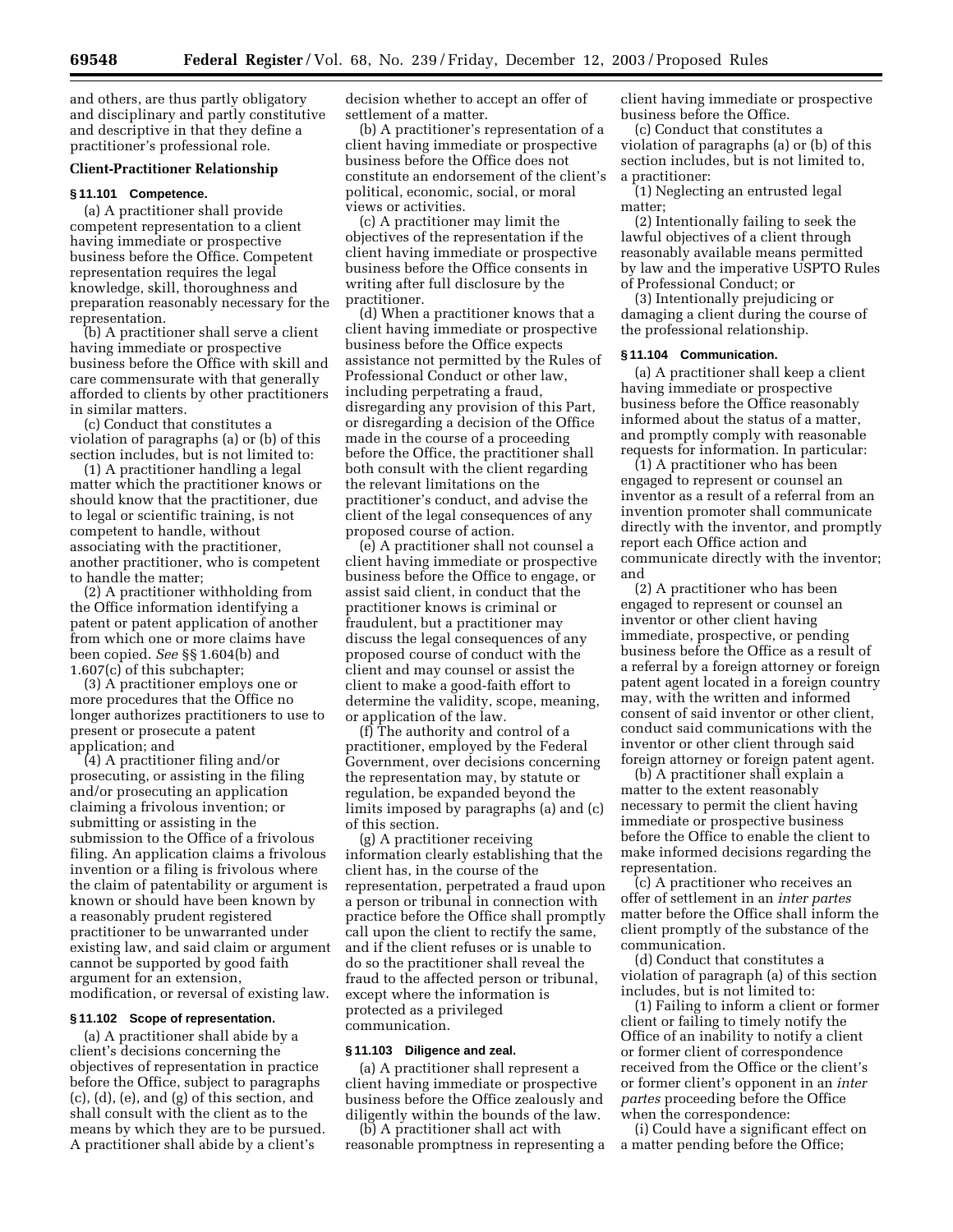(ii) Is received by the practitioner on behalf of a client or former client, and

(iii) Is correspondence of which a reasonable practitioner would believe under the circumstances the client or former client should be notified.

(2) [Reserved]

### **§ 11.105 Fees.**

(a) A practitioner's fee shall be reasonable. The factors to be considered in determining the reasonableness of a fee include the following:

(1) The time and labor required, the novelty and difficulty of the questions involved, and the skill requisite to perform the legal service properly;

(2) The likelihood, if apparent to the client, that the acceptance of the particular employment will preclude other employment by the practitioner;

(3) The fee customarily charged in the locality for similar legal services;

(4) The amount involved and the results obtained;

(5) The time limitations imposed by the client or by the circumstances;

(6) The nature and length of the professional relationship with the client;

(7) The experience, reputation, and ability of the practitioner or practitioners performing the service; and

(8) Whether the fee is fixed or contingent.

(b) When the practitioner has not regularly represented the client having immediate or prospective business before the Office, the basis or rate of the fee shall be communicated directly to the client, in writing, before or within a reasonable time after commencing the representation. The communication shall distinguish between and specify the basis or rate for preparation and filing an application in the Office, and for prosecution of the application (including replies to Office actions, petitions, affidavits, appeal briefs, and the like).

(c) A fee in regard to practice before the Office may be contingent on the outcome of the matter for which the service is rendered, except in a matter in which a contingent fee is prohibited by paragraph (d) of this section or other law. In accordance with paragraph (a) of this section, a contingent fee shall be reasonable. A contingent fee agreement shall be in writing and shall state the method by which the fee is to be determined, including the percentage or percentages that shall accrue to the practitioner in the event of grant of a patent, registration of a mark, settlement, hearing or appeal, litigation, and other expenses to be deducted from the recovery, and whether such

expenses are to be deducted before or after the contingent fee is calculated. Upon conclusion of a contingent fee matter, the practitioner shall provide the client with a written statement stating the outcome of the matter and, if there is a recovery, showing the remittance to the client and the method of its determination.

(d) A division of a fee between practitioners who are not in the same firm may be made in regard to practice before the Office only if:

(1) The division is in proportion to the services performed by each practitioner or by written agreement with the client, each practitioner assumes joint responsibility for the representation;

(2) The client is advised, in writing, of the identity of the practitioners who will participate in the representation, of the contemplated division of responsibility, and of the effect of the association of practitioners outside the firm on the fee to be charged;

(3) The client gives informed consent in writing to the arrangement; and

(4) The total fee is reasonable.

(e) Any fee that is prohibited by law is per se unreasonable.

### **§ 11.106 Confidentiality of information.**

(a) A practitioner, in regard to practice before the Office, shall not:

(1) Reveal information relating to representation of a client unless the client gives informed consent in writing after full disclosure by the practitioner, except for disclosures that are impliedly authorized in order to carry out the representation, and except as stated in paragraphs (b), (c), or (d) of this section;

(2) Knowingly use information relating to representation of a client to the disadvantage of the client; or

(3) Use a confidence or secret of the practitioner's client for the advantage of the practitioner or of a third person.

(b) A practitioner, in regard to practice before the Office, may reveal such information to the extent the practitioner reasonably believes necessary:

(1) To prevent the client from committing a criminal act that the practitioner believes is likely to result in imminent death or substantial bodily harm; or

(2) To establish a claim or defense on behalf of the practitioner in a controversy between the practitioner and the client, to establish a defense to a criminal charge or civil claim against the practitioner based upon conduct in which the client was involved, or to respond to allegations in any proceeding concerning the practitioner's representation of a client.

(c) A practitioner, in regard to practice before the Office, shall use or reveal information relating to representation of a client to comply with the provisions of § 1.56 of this subchapter in practice before the Office in patent matters (*see* 11.303(d));

(d) A practitioner, in regard to practice before the Office may use or reveal information relating to representation of a client to comply:

(1) With the informed consent in writing of the client affected, but only after full disclosure by the practitioner to the client;

(2) With rules, law or court order when permitted by these rules or required by law or court order; or

(3) With the law or regulations of the Office, when permitted or authorized by the law or regulations, in connection with representation before the Office, whether or not the practitioner is employed by the Federal Government.

(e) The client of practitioner employed by the Federal Government is the Department, agency, or commission that employs the practitioner unless appropriate law, regulation, or order expressly provides to the contrary.

(f) A practitioner shall exercise reasonable care to prevent the practitioner's employees, associates, and others whose services are utilized by the practitioner from disclosing or using such information of a client, except that such persons may reveal information permitted to be disclosed by paragraphs (c), (d), or (e) of this section.

(g) The practitioner's obligation to preserve in confidence such information continues after termination of the practitioner's employment, except as provided for in § 1.56.

(h) The obligation of a practitioner under paragraph (a) of this section also applies to such information learned prior to becoming a practitioner in the course of providing assistance to another practitioner.

### **§ 11.107 Conflict of interest: General rule.**

(a) A practitioner shall not represent a client having immediate or prospective business before the Office if the representation of that client will be directly adverse to another client having immediate or prospective business before the Office, unless:

(1) The practitioner reasonably believes the representation will not adversely affect the relationship with the other client; and

(2) Each client gives informed consent in writing after full disclosure by the practitioner. When a practitioner has both an inventor and an invention promoter, who referred the inventor to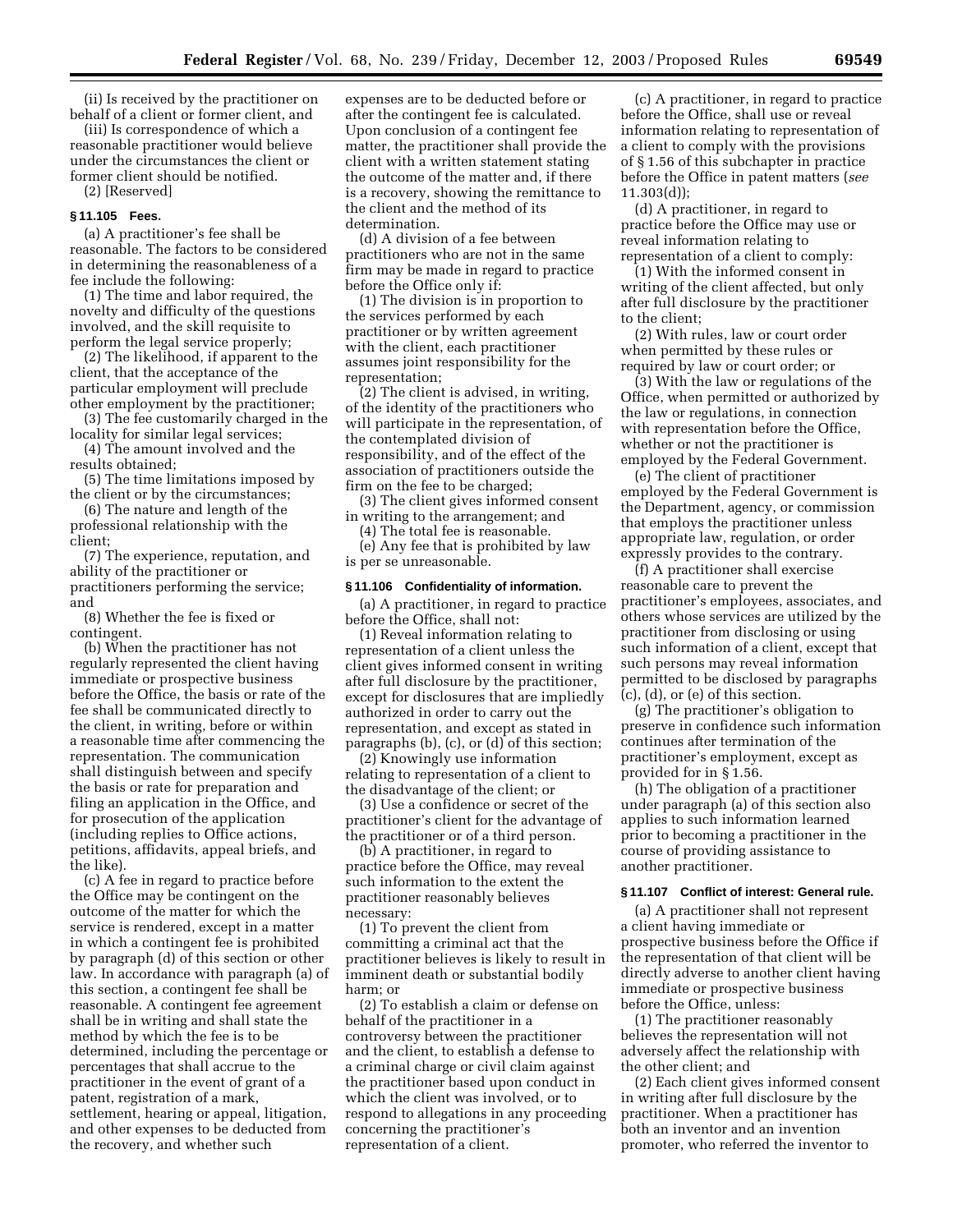the practitioner, as clients the disclosure and consent shall be in writing.

(b) A practitioner shall not represent a client if the representation of that client may be materially limited by the practitioner's responsibilities to another client or to a third party, or by the practitioner's own interests, where any of the clients or third party have immediate or prospective business before the Office, unless:

(1) The practitioner reasonably believes the representation will not be adversely affected; and

(2) The client gives informed consent in writing after full disclosure, including implications of the common representation and the advantages and risks involved, by the practitioner.

(c) The requirements of paragraph (b) of this section apply when the third party is an invention promoter, or the practitioner's interests involve receiving payment from an invention promoter.

### **§ 11.108 Conflict of interest: Prohibited transactions.**

(a) A practitioner shall not enter into a business transaction with a client having immediate or prospective business before the Office, or knowingly acquire an ownership, possessory, security, or other pecuniary interest adverse to a client having immediate or prospective business before the Office unless:

(1) The transaction and terms on which the practitioner acquires the interest are fair and reasonable to the client, and are fully disclosed and transmitted in writing by the practitioner to the client in a manner which can be reasonably understood by the client;

(2) The client is advised to and given a reasonable opportunity by the practitioner to seek the advice of independent counsel in the transaction; and

(3) The client gives informed consent in writing thereto after full disclosure by the practitioner.

(b) A practitioner shall not use information relating to representation of a client having immediate or prospective business before the Office to the disadvantage of the client unless the client gives informed consent in writing after full disclosure by the practitioner, except as permitted or required by §§ 11.106 or 11.303.

(c) A practitioner shall not prepare an instrument giving the practitioner or a person related to the practitioner as parent, child, sibling, or spouse any substantial gift from a client having immediate or prospective business before the Office, including a

testamentary gift, except where the client is related to the donee.

(d) Prior to the conclusion of representation of a client having immediate or prospective business before the Office, a practitioner shall not make or negotiate an agreement giving the practitioner literary or media rights to a portrayal or account based in substantial part on information relating to the representation.

(e) A practitioner shall not provide financial assistance to a client in connection with pending or contemplated litigation or proceeding before the Office, except that:

(1) A practitioner may advance court costs and expenses of litigation, or a proceeding before the Office, the repayment of which may be contingent on the outcome of the matter;

(2) A practitioner representing an indigent client may pay court or Office costs and expenses of litigation or proceeding before the Office on behalf of the client; and

(3) A practitioner may advance or guarantee the expenses of going forward in a proceeding before the Office including fees required by law to be paid to the Office in connection with the prosecution of the matter, expenses of investigation, expenses of medical examination, and costs of obtaining and presenting evidence, provided the client remains ultimately liable for such expenses. A practitioner may, however, advance any fee required to prevent or remedy an abandonment of a client's application by reason of an act or omission attributable to the practitioner and not to the client, whether or not the client is ultimately liable for such fee.

(f) A practitioner shall not accept compensation for representing a client having immediate or prospective business before the Office from one other than the client unless:

(1) The client gives informed consent, confirmed in writing, after full disclosure by the practitioner;

(2) There is no actual or potential interference with the practitioner's independence of professional judgment or with the attorney-client or agentclient relationship; and

(3) Information relating to representation of a client is protected as required by § 11.106.

(g) A practitioner who represents two or more clients having immediate or prospective business before the Office shall not participate in making an aggregate settlement of the claims of or against the clients, unless each client gives informed consent, confirmed in writing, after full disclosure by the practitioner, including disclosure of the existence and nature of all the claims or pleas involved and of the participation of each person in the settlement.

(h) A practitioner, in regard to practice before the Office, shall not:

(1) Make an agreement prospectively limiting the practitioner's liability to a client or former client for malpractice unless permitted by law and the client is independently represented in making the agreement; or

(2) Settle a claim for such liability with an unrepresented client or former client without first advising that person in writing that independent representation is appropriate in connection therewith.

(i) A practitioner related to another practitioner as parent, child, sibling, or spouse shall not represent a client having immediate or prospective business before the Office in a representation directly adverse to a person who the practitioner knows is represented by the other practitioner except upon informed consent by the client, confirmed in writing, after full disclosure by the practitioner regarding the relationship.

(j) A practitioner shall not acquire a proprietary interest in papers received from a client having immediate or prospective business before the Office, or in a proceeding before the Office that the practitioner is conducting for a client, except that the practitioner may:

(1) Acquire a lien granted by law to secure the practitioner's fee or expenses except as provided in § 11.116(d); and

(2) Contract with a client for a reasonable contingent fee in a civil case or proceeding before the Office; or

(3) In a patent case, after complying with the provisions of paragraph (a) of this section, and, in the case of a practitioner who is or has been an officer or employee of the Office, only at such time and insofar as is permitted by 35 U.S.C. 4, take an interest in a patent or in the proceeds from a patent as part or all of his or her fee. However, the fee obtained by said interest may not exceed an amount that is reasonable. *See* § 11.105(a).

(k) If an invention promoter provides the practitioner with access to an inventor-client whom the practitioner undertakes to represent before the Office, the practitioner shall not accept or continue representation of the inventor-client without providing full disclosure of all conflicts in writing to the inventor-client where:

(1) The practitioner has a legal, business, financial, professional, or personal relationship with a company in the same matter; or

(2) The practitioner has or had a legal, business, financial, professional, or personal relationship with another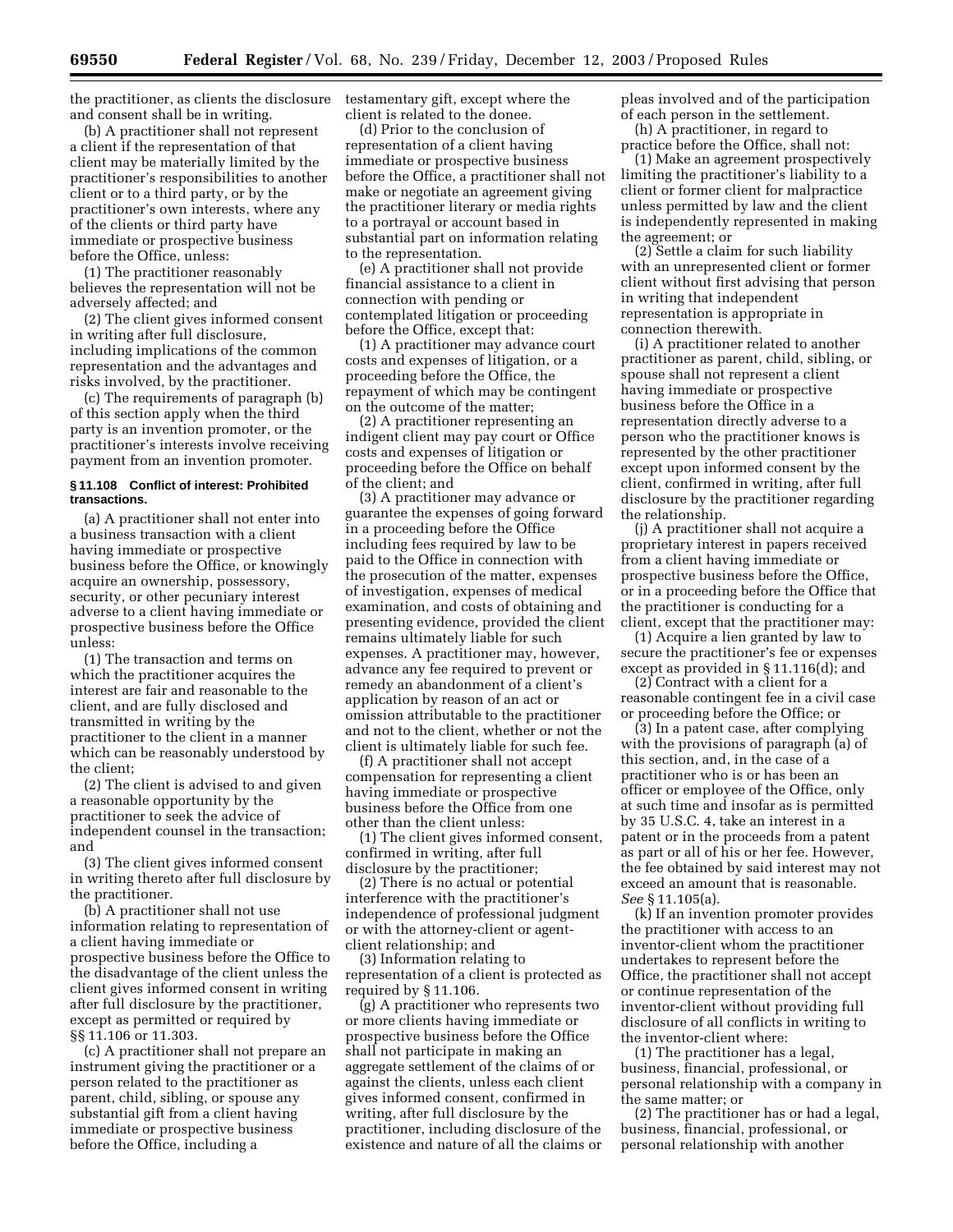person the practitioner knows or reasonably should know would be affected substantially by the representation or lack of representation of the inventor-client.

### **§ 11.109 Conflict of interest: Former client.**

(a) A practitioner who, in practice before the Office, has formerly represented a client shall not thereafter represent another person in the same or a substantially related matter in which that person's interests are materially adverse to the interests of the former client unless the former client gives informed consent, confirmed in writing, after consultation.

(b) A practitioner, in regard to practice before the Office, shall not knowingly represent a person in the same or substantially related matter in which a firm or a member of the firm, with which the practitioner formerly was associated, had previously represented a client,

(1) Whose interests are materially adverse to that person; and

(2) About whom the practitioner has acquired information protected by §§ 11.106 and 11.109(c) that is material to the matter; unless the former client gives informed consent, confirmed in writing, after full disclosure by the practitioner;

(c) A practitioner who has formerly represented a client in a matter before the Office, or whose present or former firm, or a practitioner in the firm, has formerly represented a client in a matter before the Office shall not thereafter:

(1) Use information relating to the representation to the disadvantage of the former client except as §§ 11.106 or 11.303 would permit or require with respect to a client, or when the information has become generally known; or

(2) Reveal information relating to the representation except as §§ 11.106 or 11.303 would permit or require with respect to a client.

### **§ 11.110 Imputed disqualification: General rule.**

(a) While practitioners are associated in a firm, or are associated on a continuing basis with an invention promoter, none of them shall knowingly represent a client having immediate or prospective business before the Office when any one of them practicing alone would be prohibited from doing so by §§ 11.107, 11.108(b), 11.109, or 11.202.

(b) In regard to practice before the Office, when a practitioner has terminated an association with a firm, the firm is not prohibited from thereafter representing a person with interests materially adverse to those of a client represented by the formerly associated practitioner, and not currently represented by the firm, unless:

(1) The matter is the same or substantially related to that in which the formerly associated practitioner represented the client; and

(2) Any practitioner remaining in the firm has information protected by §§ 11.106 and 11.109(c) that is material to the matter.

(c) A disqualification prescribed by this section may be waived by the affected client under the conditions stated in § 11.107.

## **§ 11.111 Successive Government and private employment.**

(a) A practitioner shall not accept private employment in connection with a matter that is the same as, or substantially related to, a matter in which the practitioner participated personally and substantially as an employee of the Office. Such participation includes, but is not limited to, acting on the merits of a matter in an administrative or adjudicative capacity.

(b) If a practitioner is required to decline or to withdraw from employment under paragraph (a) of this section on account of personal and substantial participation in a matter, no partner or associate of that practitioner, or practitioner with an of counsel relationship to that practitioner, may accept or continue such employment except as provided in paragraph (c) of this section. The disqualification of such other practitioners does not apply if the sole form of participation was as a judicial or administrative law clerk, including a law clerk at the Board of Patent Appeals and Interferences, or at the Trademark Trial and Appeal Board.

(c) The prohibition stated in paragraph (b) of this section shall not apply if the personally disqualified practitioner is screened from any form of participation in the matter or representation as the case may be, and from sharing in any fees resulting therefrom, and if the requirements of paragraphs (d) and (e) of this section are satisfied.

(d) Except as law may otherwise expressly permit, a practitioner having information that the practitioner knows is confidential Government information about a person that was acquired when the practitioner was an employee of the Office, may not represent a private client whose interests are adverse to that person in a matter in which the information could be used to the material disadvantage of that person. A firm with which that practitioner is associated may undertake or continue

representation in the matter only if the disqualified practitioner is screened from any participation in the matter and is apportioned no part of the fee therefrom.

(e) Except as law may otherwise expressly permit, a practitioner serving as an employee of the Office shall not:

(1) Participate in a matter in which the practitioner participated personally and substantially while in private practice or nongovernmental employment, unless under applicable law no one is, or by lawful delegation may be, authorized to act in the practitioner's stead in the matter; or

(2) Negotiate for private employment with any person who is involved as a party or as practitioner for a party in a matter in which the practitioner is participating personally or substantially, except:

(i) A practitioner serving as a law clerk to a judge, administrative law judge, administrative patent judge, or administrative trademark judge may negotiate for private employment as permitted by § 11.112(b) and subject to the conditions stated in § 11.112(b); and

(ii) A practitioner serving in the Office may negotiate for employment with a party or practitioner involved in a matter in which the practitioner is participating personally and substantially, but only after the practitioner has notified his or her supervisor, and the matter is withdrawn from the practitioner's scope of authority.

(f) A practitioner serving in the Office shall not in any manner assist his or her former client, or another practitioner in the presentation or prosecution of said former client's patent application before the Office, including, but not limited to, providing assistance regarding the presentation or amendment of the specification, claims, or drawings, a translation of any foreign document, or provision of funds.

(g) As used in this section, the terms *matter, participated, personally,* and *substantially* are described in § 11.10(b)(3).

(h) As used in this section, the term *confidential Government information* means information that has been obtained under governmental authority and which, at the time this section is applied, the Government is prohibited by law from disclosing to the public or has a legal privilege not to disclose, and which is not otherwise available to the public.

(i) Conduct that constitutes a violation of paragraph (a) of this section includes, but is not limited to:

(1) A practitioner preparing or prosecuting or providing assistance in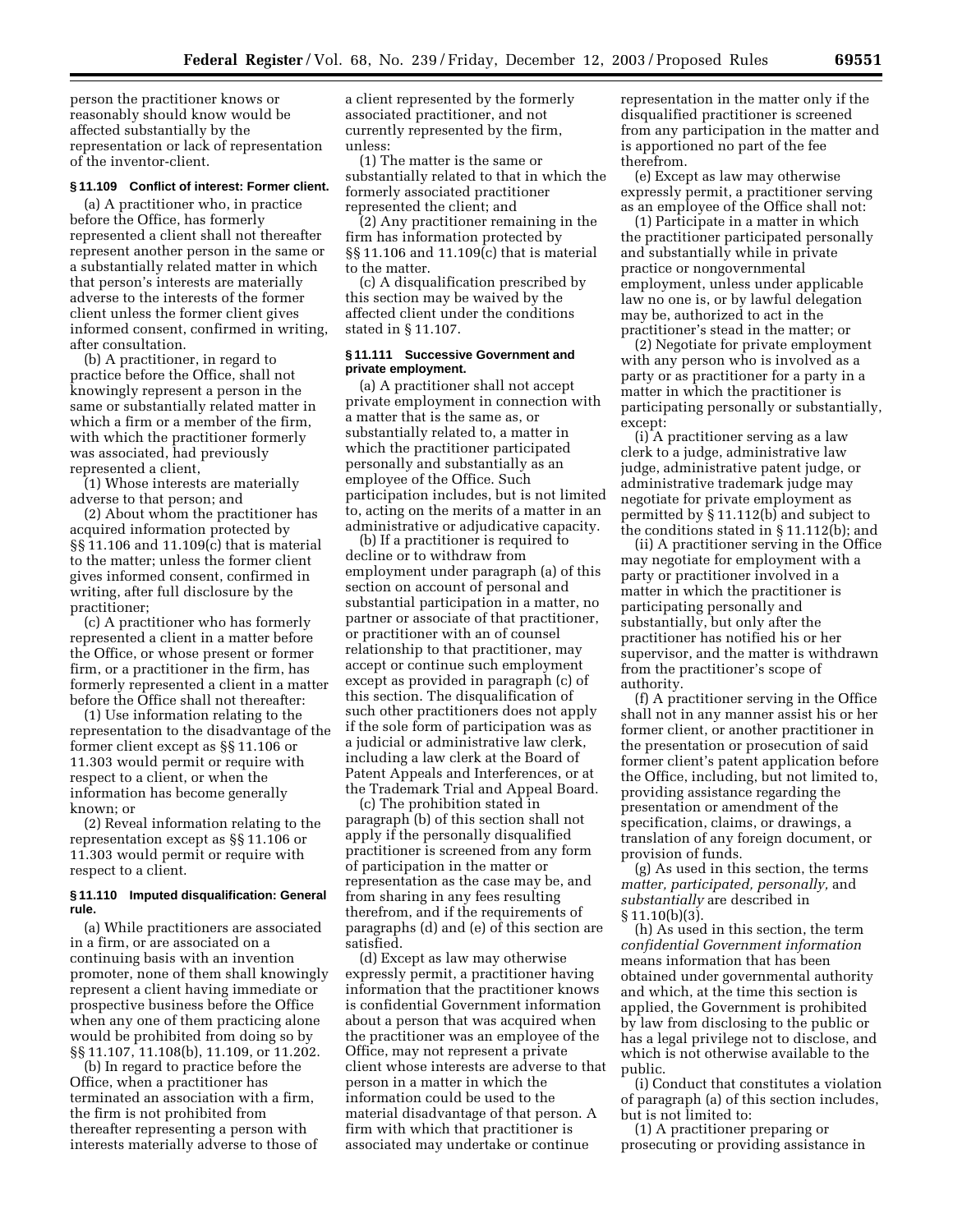the preparation or prosecution of a patent application in violation of an undertaking signed under § 11.10(b), or knowingly aiding in any manner another practitioner in conduct violating an undertaking signed by the other practitioner under § 11.10(b).

#### **§ 11.112 Former judge or arbitrator.**

(a) Except as stated in paragraph (b) of this section, a practitioner shall not represent anyone in connection with a matter before the Office in which the practitioner participated personally and substantially as an arbitrator, unless all parties to the proceeding give informed consent, confirmed in writing, after disclosure by the practitioner.

(b) A practitioner shall not negotiate for employment with any person who is involved as a party or as practitioner for a party in a matter in which the practitioner is participating personally and substantially as a judge, administrative law judge, administrative patent judge, administrative trademark judge, or other adjudicative officer, or arbitrator. A practitioner serving as a law clerk to a judge, administrative patent judge, administrative trademark judge, other adjudicative officer or arbitrator may negotiate for employment with a party or practitioner involved in a matter in which the clerk is participating personally and substantially, but only after the practitioner has notified the judge, other adjudicative officer or arbitrator.

(c) If a practitioner is disqualified by paragraph (a) of this section, no practitioner in a firm with which that practitioner is associated may knowingly undertake or continue representation in the matter unless:

(1) The disqualified practitioner is screened from any participation in the matter and is apportioned no part of the fee therefrom; and

(2) Written notice is promptly given to the appropriate tribunal to enable it to ascertain compliance with the provisions of this section.

(d) An arbitrator selected as a partisan of a party in a multimember arbitration panel is not prohibited from subsequently representing that party.

## **§ 11.113 Organization as client.**

(a) A practitioner employed or retained by an organization represents the organization, which acts through its duly authorized constituents.

(b) If a practitioner employed or retained by an organization having immediate or prospective business before the Office knows that an officer, employee or other person associated with the organization is engaged in action, intends to act or refuses to act in

a matter related to the representation that is a violation of a legal obligation to the organization, or a violation of law which reasonably might be imputed to the organization, and is likely to result in substantial injury to the organization, the practitioner shall proceed as is reasonably necessary in the best interest of the organization. In determining how to proceed, the practitioner shall give due consideration to the seriousness of the violation and its consequences, the scope and nature of the practitioner's representation, the responsibility in the organization and the apparent motivation of the person involved, the policies of the organization concerning such matters and any other relevant considerations. Any measures taken shall be designed to minimize disruption of the organization and the risk of revealing information relating to the representation to persons outside the organization. Such measures may include among others:

(1) Asking reconsideration of the matter;

(2) Advising that a separate legal opinion on the matter be sought for presentation to appropriate authority in the organization; and

(3) Referring the matter to higher authority in the organization, including, if warranted by the seriousness of the matter, referral to the highest authority that can act in behalf of the organization as determined by applicable law.

(c) If, despite the practitioner's efforts in accordance with paragraph (b) of this section, the highest authority that can act on behalf of the organization insists upon acting, or a refusal to act, that is clearly a violation of law and is likely to result in substantial injury to the organization, the practitioner may resign in accordance with § 11.116.

(d) In dealing with an organization's directors, officers, employees, members, shareholders, or other constituents, a practitioner shall explain the identity of the client when it is apparent that the organization's interests may be adverse to those of the constituents with whom the practitioner is dealing.

(e) A practitioner representing an organization may also represent any of its directors, officers, employees, members, shareholders, or other constituents, subject to the provisions of § 11.107. If the organization's consent to the dual representation is required by § 11.107, the consent shall be confirmed in writing by an appropriate official of the organization other than the individual who is to be represented, or by the shareholders.

#### **§ 11.114 Client under a disability.**

(a) When the ability of a client who has immediate or prospective business before the Office, to make adequately considered decisions in connection with the representation is impaired, whether because of minority, mental disability, or for some other reason, the practitioner shall, as far as reasonably possible, maintain a normal attorneyclient or agent-client relationship with the client.

(b) A practitioner may seek the appointment of a guardian or take other protective action with respect to a client having immediate or prospective business before the Office, only when the practitioner reasonably believes that the client cannot adequately act in the client's own interest.

### **§ 11.115 Safekeeping property.**

(a) All funds received or held by a practitioner or law firm on behalf of a client having immediate or prospective business before the Office, other than reimbursement of advances for costs and expenses, shall be deposited in one or more identifiable escrow accounts maintained at a financial institution in the State, authorized by Federal or State law to do business in the jurisdiction where the practitioner or law firm is situated and which is a member of the Federal Deposit Insurance Corporation, or the Federal Savings and Loan Insurance Corporation, or successor agencies or, in the case of a practitioner having an office in a foreign country or registered under § 11.6(c), in said financial institution in the United States or in a comparable financial institution in a foreign country, and no funds belonging to the practitioner or law firm shall be deposited therein except as follows:

(1) Funds reasonably sufficient to pay service or other charges or fees imposed by the financial institution may be deposited therein; or

(2) Funds belonging in part to a client and in part presently or potentially to the practitioner or law firm must be deposited in said financial institution, and the portion belonging to the practitioner or law firm must be withdrawn promptly after it is due unless the right of the practitioner or law firm to receive it is disputed by the client, in which event the disputed portion shall not be withdrawn until the dispute is finally resolved.

(b) A practitioner having an arrangement with an invention promoter for payment of his or her legal fees for legal services rendered for a client referred to the practitioner by the promoter must ascertain upon accepting said referral whether the client advances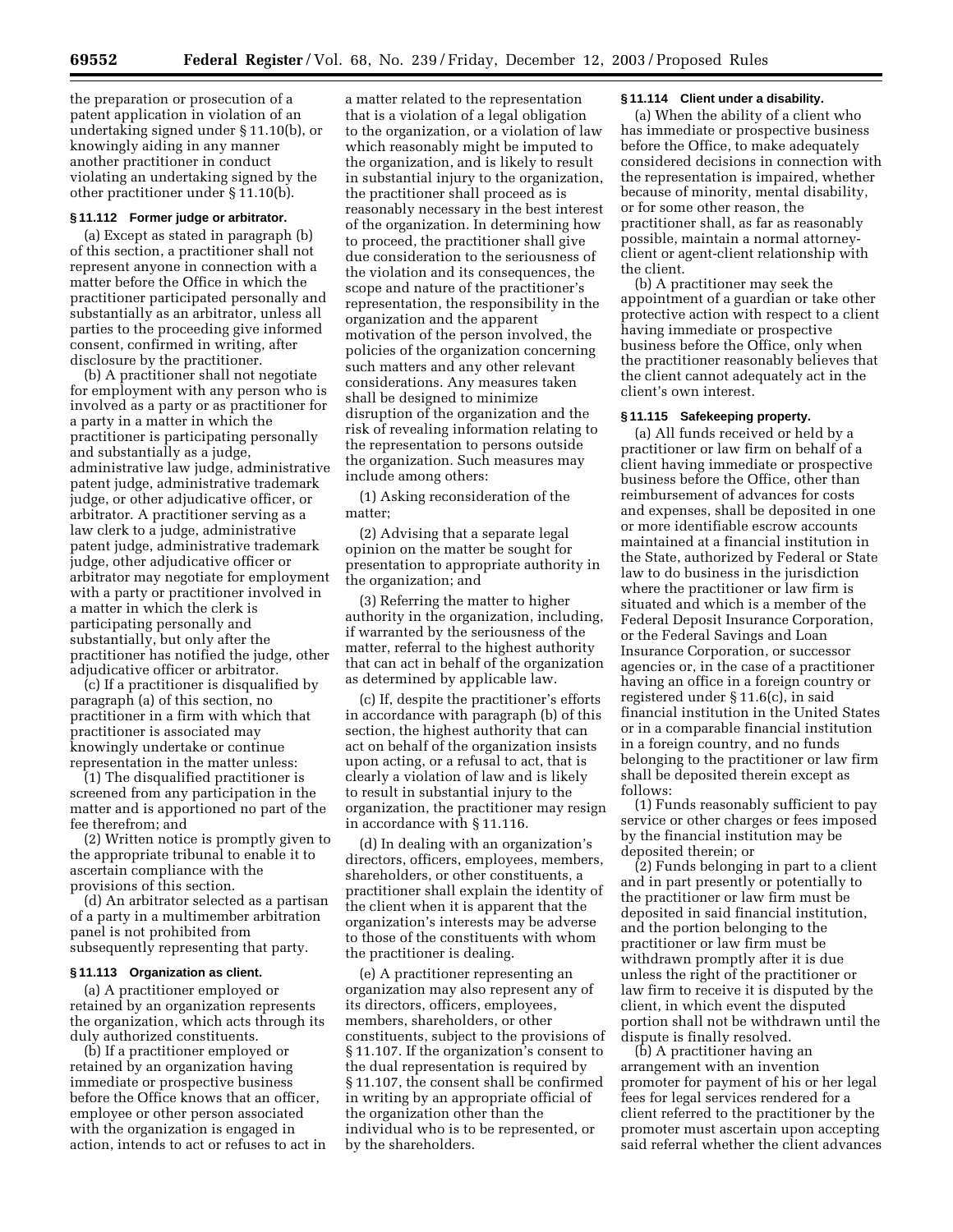funds for legal services to the promoter, and must take all reasonable steps to safeguard the advanced funds.

(c) When in the course of representation before the Office a practitioner is in possession of property in which both the practitioner and another person claim interests, the practitioner shall keep the property separate until there is an accounting and severance of their interests. If a dispute arises concerning their respective interests, the practitioner shall keep the portion in dispute separate until the dispute is resolved.

(d) A practitioner, in connection with a client having immediate or prospective business before the Office, shall:

(1) Promptly notify a client of the receipt of the client's funds, securities, or other properties;

(2) Identify and label securities and properties of a client promptly upon receipt and place them in a safe deposit box or other place of safekeeping as soon as practicable;

(3) Maintain complete records of all funds, securities, and other properties of a client coming into the possession of the practitioner and render appropriate accounts to the client regarding them; and

(4) Promptly pay and deliver to the client or another as requested by such person the funds, securities, or other properties in the possession of the practitioner that such person is entitled to receive.

(e) *Funds, securities or other properties.* Funds, securities or other properties held by a practitioner or law firm as a fiduciary in connection with a client having immediate or prospective business before the Office shall be maintained in separate fiduciary accounts, and the practitioner or law firm shall not commingle the assets of such fiduciary accounts in a common account (including a bookentry custody account), except in the following cases:

(1) Funds may be maintained in a common escrow account subject to the provisions of paragraphs (a) and (c) of this section when authorized by professional conduct rules for lawyers in the jurisdiction where the practitioner or law firm is situated; or

(2) Funds, securities or other properties may be maintained in a common account when authorized by professional conduct rules for lawyers in the jurisdiction where the practitioner or law firm is situated.

(f) *Recordkeeping requirements, required books and records.* Every practitioner in regard to his or her practice before the Office shall maintain

or cause to be maintained, on a current basis, books and records that establish compliance with paragraphs (a) and (d) of this section. Whether a practitioner or a law firm maintains computerized records or a manual accounting system, such system shall produce the records or information required by this section.

(1) In the case of funds held in an escrow account subject to this section, the required books and records include:

(i) A cash receipts journal or journals listing all funds received, the sources of the receipts and the date of receipts. Checkbook entries of receipts and deposits, if adequately detailed and bound, may constitute a journal for this purpose. If separate cash receipts journals are not maintained for escrow and non-escrow funds, then the consolidated cash receipts journal shall contain separate columns for escrow and non-escrow receipts;

(ii) A cash disbursements journal listing and identifying all disbursements from the escrow account. Checkbook entries of disbursements, if adequately detailed and bound, may constitute a journal for this purpose. If separate disbursements journals are not maintained for escrow and non-escrow disbursements then the consolidated disbursements journal shall contain separate columns for escrow and nonescrow disbursements;

(iii) A subsidiary ledger containing a separate account for each client and for every other person or entity from whom money has been received in escrow shall be maintained. The ledger account shall by separate columns or otherwise clearly identify escrow funds disbursed, and escrow funds balance on hand. The ledger account for a client or a separate subsidiary ledger account for a client shall clearly indicate all fees paid from trust accounts; and

(iv) Reconciliations and supporting records required under this section.

(2) The records required under paragraph (f)(1) of this section shall be preserved for at least five full calendar years following termination of the fiduciary relationship.

(3) In the case of funds or property held by a practitioner or law firm as a fiduciary subject to paragraph (c) of this section, the required books and records include:

(i) An annual summary of all receipts and disbursements and changes in assets comparable to an accounting that would be required of a court supervised fiduciary in the same similar capacity. Such annual summary shall be in sufficient detail as to allow a reasonable person to determine whether the practitioner is properly discharging the

obligations of the fiduciary relationship; and

(ii) Original source documents sufficient to substantiate and, when necessary, to explain the annual summary required under paragraph  $(f)(2)(A)$  of this section.

(4) The records required under paragraph (f)(3) of this section shall be preserved for at least five full years following the termination of the fiduciary relationship.

(g) *Required escrow accounting procedures.* The following minimum accounting procedures are applicable to all escrow accounts subject to paragraphs (a) and (c) of this section by practitioners in regard to practice before the Office.

(1) Insufficient fund check reporting. (i) *Clearly identified escrow accounts required.* A practitioner or law firm shall deposit all funds held in escrow in a clearly identified account, and shall inform the financial institution in writing of the purpose and identity of the account. Practitioner escrow accounts shall be maintained only in financial institutions authorized by these rules.

(ii) *Overdraft notification.* A financial institution may report to the Office of Enrollment and Discipline if any instrument which would be properly payable if sufficient funds were available, is presented against a practitioner escrow account containing insufficient funds, irrespective of whether or not the instrument is honored.

(iii) *Overdraft reports.* All reports made by a financial institution shall be in the following format:

(A) In the case of a dishonored instrument, the report shall be identical of the overdraft customarily forwarded to the depositor, and should include a copy of the dishonored instrument, if such a copy is normally provided to depositors;

(B) In the case of instruments that are presented against insufficient funds but which instruments are honored, the report shall identify the financial institution, the practitioner or law firm, the account name, the account number, the date of presentation for payment, and the date paid, as well as the amount of the overdraft created thereby; and

(C) Every practitioner or law firm shall be conclusively deemed to have consented to the reporting and production requirements mandated by this section.

(2) *Deposits.* All receipts of escrow money shall be deposited intact and a retained duplicate deposit slip or other such record shall be sufficiently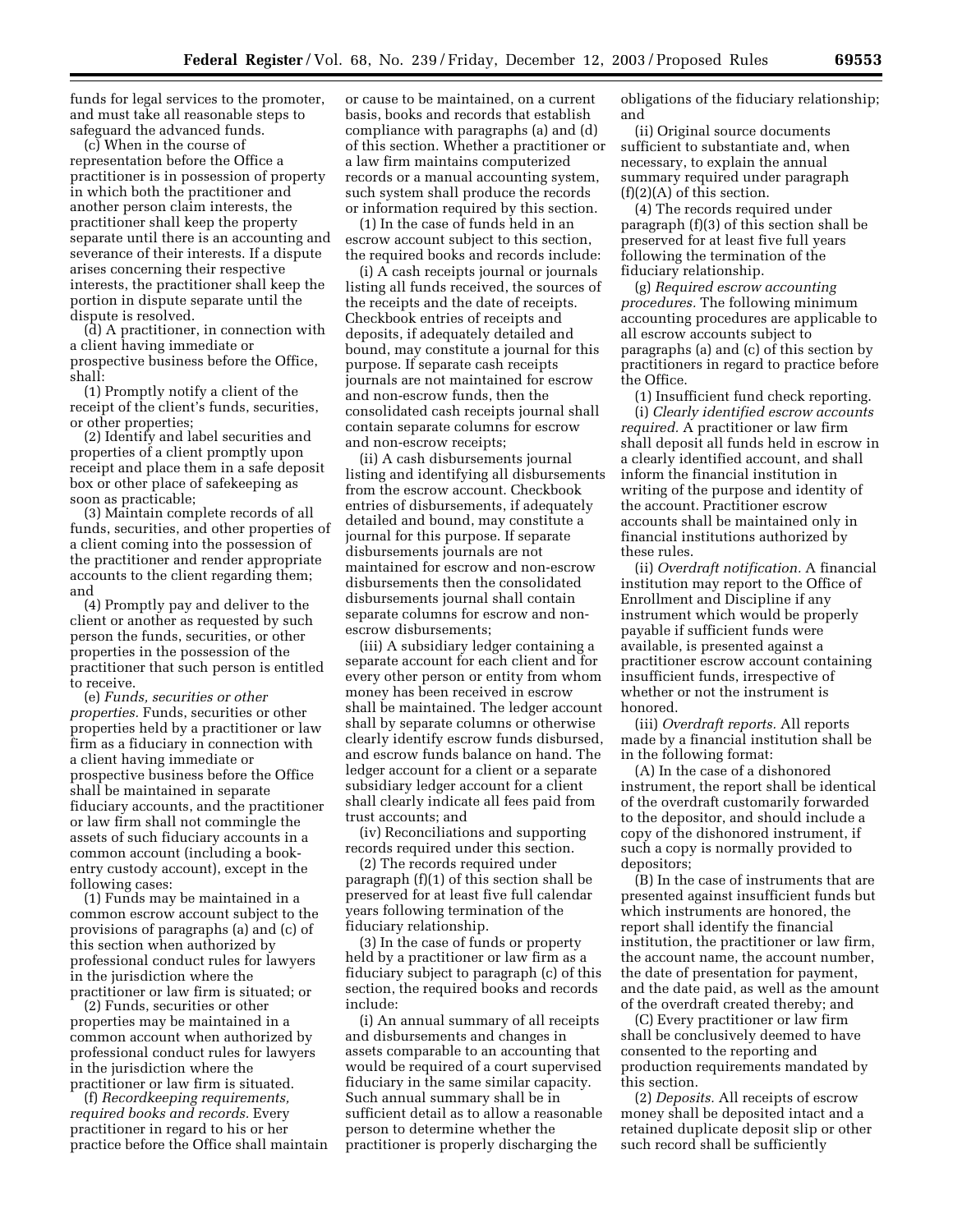detailed to show the identity of each item.

(3) *Deposit of mixed escrow and nonescrow funds other than fees and retainers.* Mixed escrow and non-escrow funds shall be deposited intact to the escrow account. The non-escrow portion shall be withdrawn upon the clearing of the mixed fund deposit instrument.

(4) *Periodic trial balance.* A regular periodic trial balance of the subsidiary ledger shall be made at least quarterly, within 30 days after the close of the period and shall show the escrow account balance of the client or other period at the end of each period.

(A) The total of the trial balance must agree with the control figure computed by taking the beginning balance, adding the total monies received in escrow for the period and deducting the total escrow monies disbursed for the period; and

(B) The trial balance shall identify the preparer and be approved by the practitioner or one of the practitioners in the law firm.

(5) *Reconciliations.* (i) A monthly reconciliation shall be made at month end of the cash balance derived from the cash receipts journal and cash disbursements journal total, the escrow account checkbook balance, and the escrow account bank Statement balance;

(ii) A periodic reconciliation shall be made at least quarterly, within 30 days after the close of the period, reconciling cash balances to the subsidiary ledger trial balance;

(iii) Reconciliations shall identify the preparer and be approved by the practitioner or one of the practitioners in the law firm.

(6) *Receipts and disbursements explained.* The purpose of all receipts and disbursements of escrow funds reported in the escrow journals and subsidiary ledgers shall be explained and supported by adequate records.

(h) All financial accounts kept by a registered practitioner must comply with the provisions of paragraph (f) of this section, except that:

(1) *Attorneys:* The financial records maintained by a practitioner who is an attorney in good standing of a bar of the highest court in a state will be deemed to be in substantial compliance with the provisions of paragraphs (f) and (g) of this section if the attorney's principal place of business is in the United States, and the financial records are in compliance with the financial recordkeeping requirements of the state bar of which he or she is a member in good standing; or

(2) *Patent agents employed by a law firm:* The trust account records

maintained by a law firm with regard to a patent agent employed by the law firm will be deemed to be in substantial compliance with the provisions of paragraphs (f) and (g) of this section for the patent agent if the principal place of business of the law firm and the patent agent are in the United States, the patent agent is employed by the law firm, and the financial records maintained by the law firm comply with the financial record-keeping requirements that apply to at least one attorney in the law firm at the principal place of business.

(i) Conduct that constitutes a violation of paragraph (a) of this section includes, but is not limited to misappropriation of, or failure to properly or timely remit, funds received by a practitioner or the practitioner's firm from a client having immediate or prospective business before the Office to pay a fee which the client is required by law to pay to the Office.

### **§ 11.116 Declining or terminating representation.**

(a) Except as stated in paragraph (c) of this section, a practitioner shall not represent a client before the Office, or where representation has commenced, shall withdraw from the representation of a client before the Office if:

(1) The representation will result in violation of the Rules of Professional Conduct or other law;

(2) The practitioner's physical or mental condition materially impairs the practitioner's ability to represent the client;

(3) The practitioner is discharged; or

(4) The practitioner becomes an employee of the Office, and before becoming an employee the practitioner has a matter, including a patent application, in which the practitioner acts as attorney or agent for prosecuting a claim against the United States, or receives any gratuity, or any share of or interest in such claim, or acts as attorney or agent for anyone before the Office in which the United States is a party or has a substantial interest. In the latter instance, the practitioner shall withdraw before the first day of employment at the Office from every such matter.

(b) Except as stated in paragraph (c) of this section, a practitioner may withdraw from representing a client before the Office if withdrawal can be accomplished without material adverse effect on the interests of the client, or if:

(1) The client persists in a course of action involving the practitioner's services that the practitioner reasonably believes is criminal or fraudulent;

(2) The client has used the practitioner's services to perpetrate a crime or fraud;

(3) A client insists upon pursuing an objective that the lawyer considers repugnant or imprudent;

(4) The client fails substantially to fulfill an obligation to the practitioner regarding the practitioner's services and has been given reasonable warning that the practitioner will withdraw unless the obligation is fulfilled;

(5) The representation will result in an unreasonable financial burden on the practitioner or obdurate or vexatious conduct on the part of the client has rendered the representation unreasonably difficult; or

(6) Other good cause for withdrawal exists.

(c) When ordered to do so by the Office, a practitioner shall continue representation notwithstanding good cause for terminating the representation.

(d) Upon termination of representation before the Office, a practitioner shall take steps reasonably practicable to protect a client's interests, such as giving reasonable notice to the client, allowing time for employment of other counsel, surrendering papers and property to which the client is entitled, and refunding any advance payment of fee that has not been earned. The practitioner may retain papers relating to the client to the extent permitted by other law, § 11.108(j), but in regard to any proceeding before the Office a practitioner shall not retain:

(1) Any part of the client's files regarding the proceeding, including patent or trademark application files, that has been filed with the Office,

(2) Any work product regarding the proceeding for which the practitioner has been paid, or

(3) Any proceeding-related paper whenever assertion of a retaining lien on the paper would materially prejudice or imperil the protection of the client's interests.

## **§ 11.117 Sale of practice.**

A practitioner may sell or purchase a law practice involving patent or trademark matters before the Office, including good will, if the following conditions are satisfied:

(a) The seller ceases to engage in the private practice before the Office;

(b) The practice, to the extent it involves patent proceedings, is sold as an entirety to another registered practitioner or firm comprising registered practitioners;

(c) Actual written notice is given to each of the seller's clients having immediate or prospective business before the Office regarding: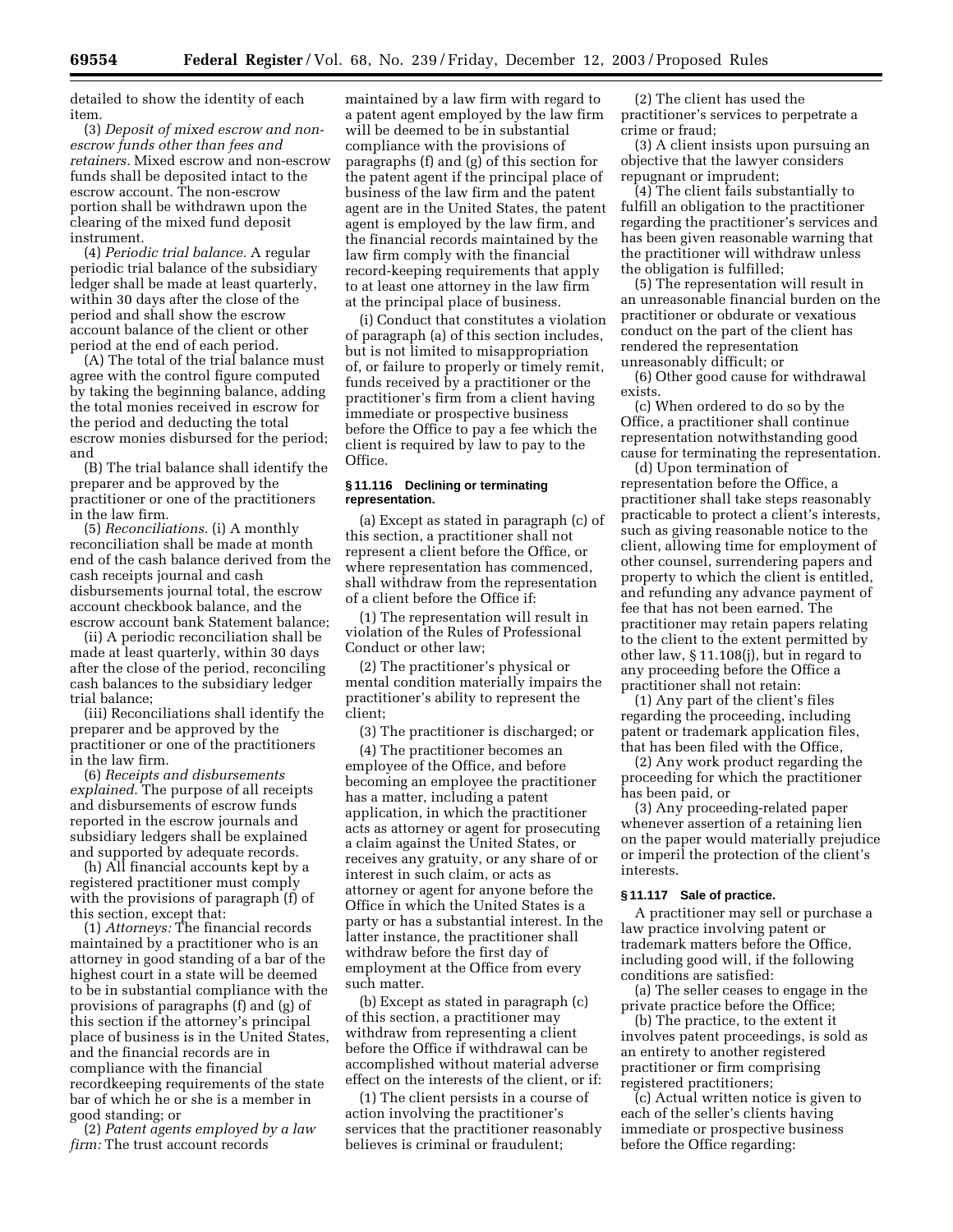(1) The proposed sale;

(2) The terms of any proposed change in the fee arrangement authorized by paragraph (d) of this section;

(3) The client's right to retain other counsel or to take possession of the file; and

(4) The fact that the client's consent to the sale will be presumed if the client does not take any action or does not otherwise object within ninety (90) days after receipt of the notice. If a client cannot be given notice, the representation of that client may be transferred to the purchaser only upon entry of an order so authorizing by a court having jurisdiction. The seller may disclose to the court in camera information relating to the representation only to the extent necessary to obtain an order authorizing the transfer of a file.

(d) The fees charged clients having immediate or prospective business before the Office shall not be increased by reason of the sale. The purchaser may, however, refuse to undertake the representation unless the client gives informed consent, confirmed in writing, to pay the purchaser fees at a rate not exceeding the fees charged by the purchaser for rendering substantially similar services prior to the initiation of the purchase negotiations.

#### **§§ 11.118–11.200 [Reserved]**

## **Counselor**

## **§ 11.201 Advisor.**

(a) In representing a client having immediate or prospective business before the Office, a practitioner shall exercise independent professional judgment and render candid advice. In rendering advice, a practitioner may refer not only to law but also to other considerations such as moral, economic, social and political factors that may be relevant to the client's situation.

(b) In rendering patentability advice to a client referred by an invention promoter, a practitioner shall identify the element(s) of the references and invention considered, and specify the element or combination of elements of the invention that are believed to support a conclusion that the invention may be patentable.

#### **§ 11.202 Intermediary.**

(a) A practitioner may act as intermediary between clients, any one of which has immediate or prospective business before the Office, if:

(1) The practitioner consults with each client concerning the implications of the common representation, including the advantages and risks involved, and the effect on the attorneyclient or agent-client privileges, and the practitioner obtains from each client informed consent, confirmed in writing, to the common representation;

(2) The practitioner reasonably believes that the matter can be resolved on terms compatible with the clients' best interests, that each client will be able to make adequately informed decisions in the matter, and that there is little risk of material prejudice to the interests of any of the clients if the contemplated resolution is unsuccessful; and

(3) The practitioner reasonably believes that the common representation can be undertaken impartially and without improper effect on other responsibilities the practitioner has to any of the clients.

(b) While acting as intermediary between clients, any one of which has immediate or prospective business before the Office, the practitioner shall consult with each client concerning the decisions to be made and the considerations relevant in making them, so that each client can make adequately informed decisions.

(c) A practitioner shall withdraw as intermediary between clients, any one of which has immediate or prospective business before the Office, if any of the clients so request, or if any of the conditions stated in paragraph (a) of this section are no longer satisfied. In connection with a proceeding pending before the Office, the practitioner shall submit a written request to withdraw to the USPTO Director. Upon withdrawal, the practitioner shall not continue to represent any of the clients in the matter that was the subject of the intermediation.

(d) Except in unusual circumstances that may make it infeasible, prior to undertaking intermediation in a matter between clients who are an inventor and an invention promoter, a practitioner shall provide both clients with full disclosure of all potential and actual conflicts of interest, and obtain from each client informed consent, confirmed in writing.

### **§ 11.203 Evaluation for use by third persons.**

(a) A practitioner may undertake an evaluation of a matter affecting a client for the use of someone other than the client, where either the client or other person has immediate or prospective business before the Office, if:

(1) The practitioner reasonably believes that making the evaluation is compatible with other aspects of the practitioner's relationship with the client; and

(2) The client gives informed consent, confirmed in writing, after full disclosure by the practitioner.

(b) Except as disclosure is required in connection with a report of an evaluation regarding a patent, trademark or other non-patent law matter before the Office, information relating to the evaluation is otherwise protected by § 11.106.

(c) If a practitioner provides an evaluation regarding a patent, trademark or other non-patent matter before the Office to an invention promoter, which the invention promoter forwards in whole or in part to an inventor, and the evaluation includes any evaluation of patentability, the inventor shall constitute a client of the practitioner and provisions of §§ 11.104(a)(1), 11.107(a)(2), 11.107(b)(2), 11.108(f)(1), 11.201(b), 11.202(d), and 11.701(b), and the practitioner must satisfy the provisions of §§ 11.804(h)(2) or (h)(3) before the practitioner provides any evaluation. The evaluation may not disclose or be based upon knowledge or information that the inventor regards as confidential, and may not otherwise provide publication of the invention prior to the filing of an application for the inventor.

## **§§ 11.204–11.300 [Reserved]**

#### **Advocate**

### **§ 11.301 Meritorious claims and contentions.**

A practitioner shall not bring or defend a proceeding before the Office, or assert or controvert an issue therein, unless there is a basis for doing so that is not frivolous, which includes a goodfaith argument for an extension, modification, or reversal of existing law.

### **§ 11.302 Expediting litigation and Office proceedings.**

(a) A practitioner shall make reasonable efforts to expedite proceedings before the Office consistent with the interests of the client.

(b) In representing a client having immediate or prospective business before the Office, a practitioner shall not delay a proceeding when the practitioner knows or when it is obvious that such action would serve solely to harass or maliciously injure another.

## **§ 11.303 Candor toward the tribunal.**

(a) A practitioner, in regard to practice before the Office, shall not knowingly:

(1) Make a false statement of material fact or law to a tribunal;

(2) Fail to disclose a material fact to the Office when disclosure is necessary to avoid assisting a criminal or fraudulent act by a client;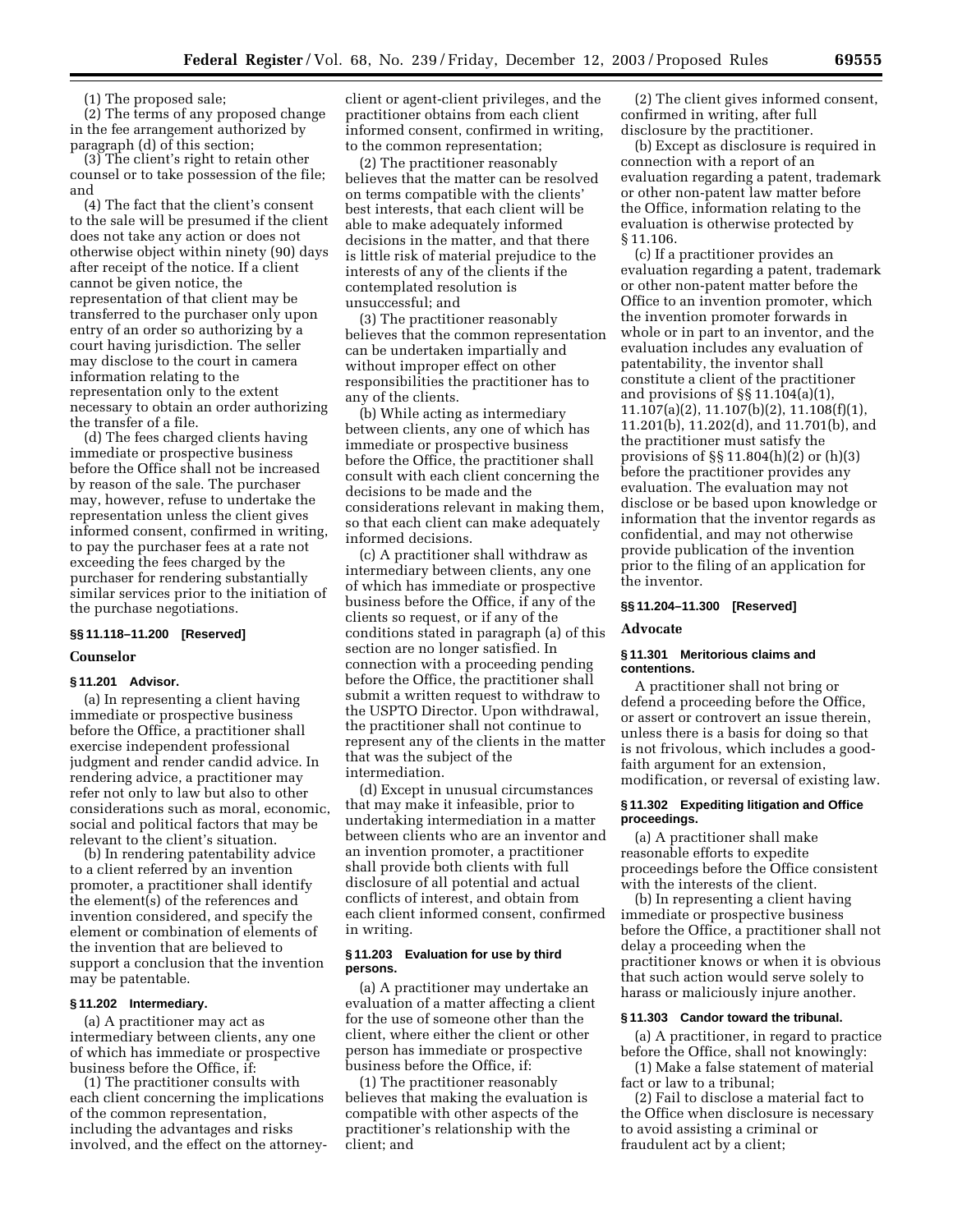(3) Fail to disclose to the Office legal authority in the controlling jurisdiction known to the practitioner to be directly adverse to the position of the client and not disclosed by opposing counsel; or

(4) Offer evidence that the practitioner knows to be false or misleading. If a practitioner has offered material evidence and comes to know of its falsity or that it is misleading, the practitioner shall take reasonable remedial measures. If a practitioner has offered evidence in the Office material to patentability in regard to a patent or patent application, and comes to know of its falsity or that it is misleading, the practitioner shall disclose to the Office in writing information regarding the falsity or that it is misleading with respect to each pending claim until the claim is cancelled or withdrawn from consideration, or the application becomes abandoned.

(b) The duties stated in paragraph (a) of this section continue to the conclusion of the proceeding, and apply even if compliance requires disclosure of information otherwise protected by § 11.106.

(c) A practitioner, in regard to practice before the Office, may refuse to offer evidence that the practitioner reasonably believes is false or misleading.

(d) In a proceeding before the Office other than those involving the granting of a patent or registration of a mark, a practitioner shall inform the Office of all material facts known to the practitioner that will enable the Office to make an informed decision, whether or not the facts are adverse. In a patent proceeding before the Office, a practitioner shall inform the Office of all information material to patentability known to the practitioner in accordance with § 1.56, whether or not such information is adverse.

(e) Conduct that constitutes a violation of paragraphs (a) through (d) of this section includes, but is not limited to:

(1) Knowingly misusing a ''Certificate of Mailing or Transmission'' under § 1.8 of this subchapter;

(2) Knowingly violating or causing to be violated the requirements of §§ 1.56 or 1.555 of this subchapter;

(3) Except as permitted by  $\S 1.52(c)$  of this subchapter, knowingly filing or causing to be filed a patent application containing any material alteration made in the application papers after the signing of the accompanying oath or declaration without identifying the alteration at the time of filing the application papers;

(4) Knowingly signing a paper filed in the Office in violation of the provisions

of § 11.18 or making a scandalous statement in a paper filed in the Office; and

(5) Knowingly giving false or misleading information or knowingly participating in a material way in giving false or misleading information, to the Office or any employee of the Office.

### **§ 11.304 Fairness to opposing party, the Office, and counsel.**

A practitioner, in regard to practice before the Office, shall not:

(a) Unlawfully obstruct another party's access to evidence or unlawfully alter, destroy or conceal documents or other material having potential evidentiary value. A practitioner shall not counsel or assist another person to do any such act;

(b) Falsify evidence, counsel or assist a witness to testify falsely, or offer an inducement to a witness that is prohibited by law;

(c) Knowingly disobey an obligation under the rules of the Office except for an open refusal based on an assertion that no valid obligation exists;

(d) In an *inter partes* proceeding before the Office, make a frivolous discovery request, or fail to make a reasonably diligent effort to comply with a legally proper discovery request by an opposing party;

(e) In a proceeding before the Office, allude to any matter that the practitioner does not reasonably believe is relevant or that will not be supported by admissible evidence, assert personal knowledge of facts in issue except when testifying as a witness, or state a personal opinion as to the justness of a cause, the credibility of a witness, the culpability of a civil litigant, or the guilt or innocence of an accused; or

(f) Request a person other than a client to refrain from voluntarily giving relevant information to another party unless:

(1) The person is a relative or an employee or other agent of a client; and

(2) The practitioner reasonably believes that the person's interests will not be adversely affected by refraining from giving such information.

### **§ 11.305 Impartiality and decorum of the tribunal.**

A practitioner shall not:

(a) Seek to influence an administrative law judge, administrative patent judge, administrative trademark judge, hearing officer, tribunal, employee of a tribunal, or other official by means prohibited by law;

(b) Communicate ex parte with such a person except as permitted by law; or

(c) Engage in conduct intended to disrupt a tribunal.

(d) Conduct that constitutes a violation of paragraphs (a) through (c) of this section includes, but is not limited to:

(1) Directly or indirectly improperly influencing, attempting to improperly influence, offering or agreeing to improperly influence, or attempting to offer or agree to improperly influence an official action of any tribunal or employee of a tribunal by:

(i) Use of threats, false accusations, duress, or coercion;

(ii) An offer of any special

inducement or promise of advantage, or (iii) Improperly bestowing of any gift, favor, or thing of value.

## **§ 11.306 [Reserved]**

#### **§ 11.307 Practitioner as witness.**

(a) A practitioner shall not act as advocate in a proceeding before the Office in which the practitioner is likely to be a necessary witness except where:

(1) The testimony relates to an uncontested issue;

(2) The testimony relates to the nature and value of legal services rendered in the case; or

(3) Disqualification of the practitioner would work substantial hardship on the client.

(b) A practitioner may act as advocate in a proceeding before the Office in which another practitioner in the practitioner's firm is likely to be called as a witness unless precluded from doing so by §§ 11.107 or 11.109. The provisions of this paragraph do not apply if the practitioner who is appearing as an advocate is employed by, and appears on behalf of, a Government agency.

### **§ 11.308 [Reserved]**

## **§ 11.309 Advocate in nonadjudicative proceedings.**

A practitioner representing a client before a legislative or administrative body in a nonadjudicative proceeding shall disclose that the appearance is in a representative capacity and shall conform to the provisions of §§ 11.303(a) through (c), 11.304(a) through (c), and 11.305.

### **§§ 11.310–11.400 [Reserved]**

## **Transactions With Persons Other Than Clients**

### **§ 11.401 Truthfulness in statements to others.**

In the course of representing a client having immediate or prospective business before the Office, a practitioner shall not knowingly:

(a) Make a false statement of material fact or law to a third person; or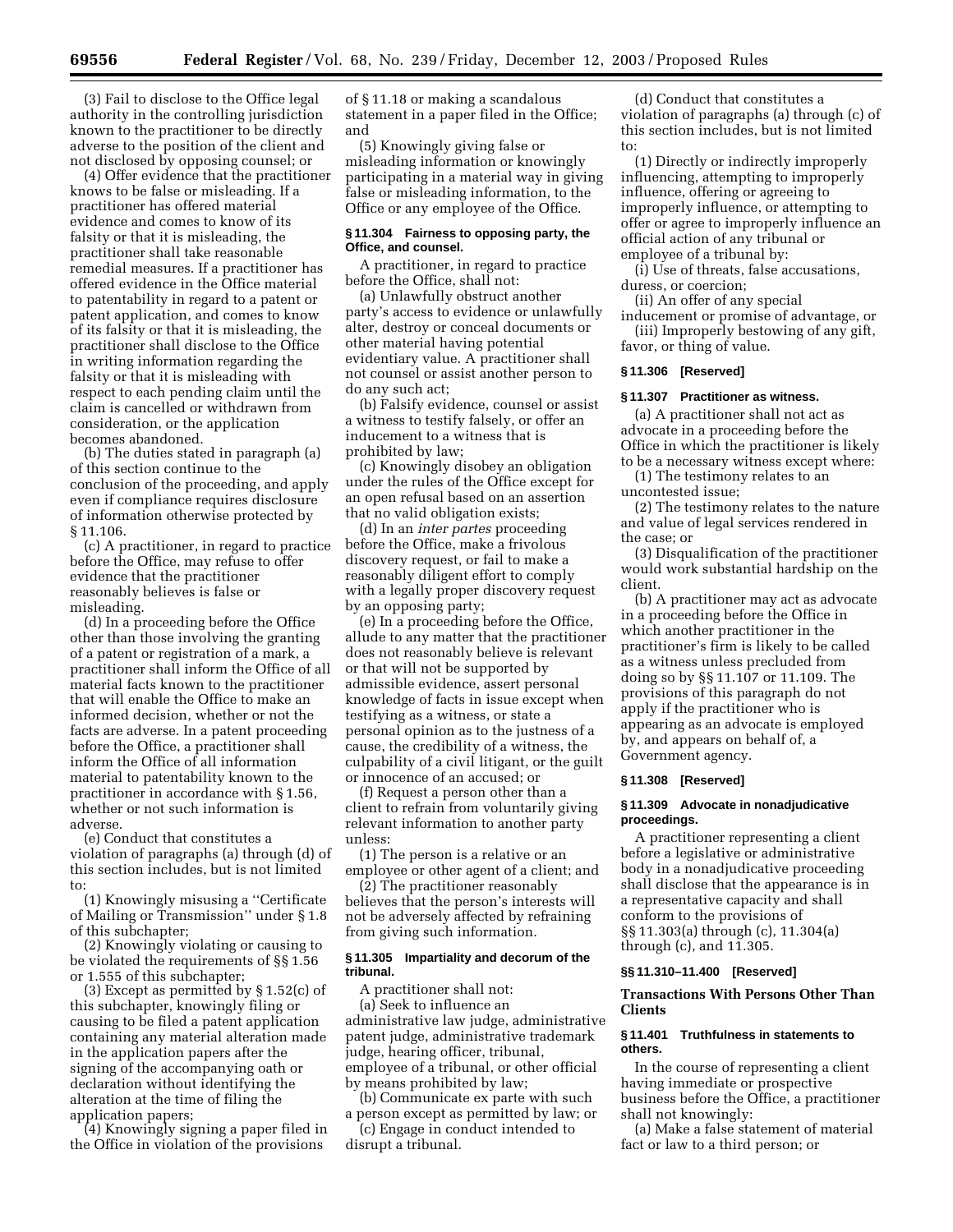(b) Fail to disclose a material fact to a third person when disclosure is necessary to avoid assisting a criminal or fraudulent act by a client, unless disclosure is prohibited by § 11.106.

### **§ 11.402 Communication with person represented by counsel.**

(a) In representing a client having immediate or prospective business before the Office a practitioner shall not communicate or cause another to communicate about the subject of the representation with a party the practitioner knows to be represented by another practitioner in the matter, unless the practitioner has the consent of the practitioner representing such other party or is authorized by law to do so.

(b) For purposes of this section, the term *party* includes any person, including an employee of a party organization, who has the authority to bind a party organization as to the representation to which the communication relates.

(c) This section does not prohibit communication by a practitioner with Government officials who have the authority to redress the grievances of the practitioner's client, whether or not those grievances or the practitioner's communications relate to matters that are the subject of the representation, provided that in the event of such communications the disclosures specified in paragraph (b) of this section are made to the Government official to whom the communication is made.

### **§ 11.403 Dealing with unrepresented person.**

In dealing with a person who is not represented by counsel on behalf of a client having immediate or prospective business before the Office, a practitioner shall not state or imply to unrepresented persons that the practitioner is disinterested. When the practitioner knows or reasonably should know that the unrepresented person misunderstands the practitioner's role in the matter, the practitioner shall make reasonable efforts to correct the misunderstanding.

### **§ 11.404 Respect for rights of third persons.**

In representing a client having immediate or prospective business before the Office, a practitioner shall not use means that have no substantial purpose other than to embarrass, delay, or burden a third person, or use methods of obtaining evidence that violate the legal rights of such a person.

# **§§ 11.405–11.500 [Reserved]**

## **Law Firms and Associations**

### **§ 11.501 Responsibilities of a partner or supervisory practitioner.**

(a) A partner in a law firm shall make reasonable efforts to ensure that the firm has in effect measures giving reasonable assurance that all practitioners in the firm conform to the Rules of Professional Conduct.

(b) A practitioner having direct supervisory authority over another practitioner shall make reasonable efforts to ensure that the other practitioner conforms to the Rules of Professional Conduct.

(c) A practitioner shall be responsible for another practitioner's violation of the Rules of Professional Conduct if:

(1) The practitioner orders or, with knowledge of the specific conduct, ratifies the conduct involved; or

(2) The practitioner is a partner in the law firm in which the other practitioner practices, or has direct supervisory authority over the other practitioner, and knows of the conduct at a time when its consequences can be avoided or mitigated but fails to take reasonable remedial action.

### **§ 11.502 Responsibilities of a subordinate practitioner.**

(a) A practitioner is bound by the Rules of Professional Conduct notwithstanding that the practitioner acted at the direction of another person.

(b) A subordinate practitioner does not violate the Rules of Professional Conduct if that practitioner acts in accordance with a supervisory practitioner's reasonable resolution of an arguable question of professional duty.

### **§ 11.503 Responsibilities regarding nonpractitioner assistants.**

With respect to a nonpractitioner employed or retained by, or associated with a practitioner practicing before the Office:

(a) A partner in a law firm shall make reasonable efforts to ensure that the firm has in effect measures giving reasonable assurance that the person's conduct is compatible with the professional obligations of the practitioner;

(b) A practitioner having direct supervisory authority over the nonpractitioner shall make reasonable efforts to ensure that the person's conduct is compatible with the professional obligations of the practitioner; and

(c) A practitioner shall be responsible for conduct of such a person that would be a violation of the Rules of Professional Conduct if engaged in by a practitioner if:

(1) The practitioner orders or, with the knowledge of the specific conduct, ratifies the conduct involved; or

(2) The practitioner is a partner in the law firm in which the person is employed or has direct supervisory authority over the person, and knows of the conduct at a time when its consequences can be avoided or mitigated but fails to take reasonable remedial action.

### **§ 11.504 Professional independence of a practitioner.**

(a) A practitioner or law firm, in regard to practice before the Office, shall not share legal fees with a nonpractitioner, except that:

(1) An agreement by a practitioner with the practitioner's firm, partner, or associate may provide for the payment of money, over a reasonable period of time after the practitioner's death, to the practitioner's estate or to one or more specified persons;

(2) A practitioner who purchases the practice of a deceased, disabled, or disappeared practitioner may, pursuant to the provisions of § 11.117, pay to the estate or other representative of that practitioner the agreed upon purchase price; and

(3) A practitioner or law firm may include nonpractitioner employees in a compensation or retirement plan, even though the plan is based in whole or in part on a profit-sharing arrangement.

(b) A practitioner accepting a client referred by an invention promoter shall not divide legal fees paid by the client with the promoter for legal services rendered in regard to practice before the Office, including by accepting payment from the promoter a portion of funds the promoter receives from the referred client, delivering to the promoter a portion of any funds the practitioner receives from the client. The proscribed delivery of funds includes any transfer of funds before or after services are rendered. The legal services include, but are not limited to, providing an opinion regarding the patentability of the client's invention, providing an opinion regarding the registrability of a mark, preparing a patent or trademark application, and prosecuting a patent or trademark application.

(c) A practitioner shall not form a partnership with a nonpractitioner if any of the activities of the partnership consist of the practice of law before the Office.

(d) A practitioner shall not permit a person who recommends, employs, or pays the practitioner to render legal services for another before the Office to direct or regulate the practitioner's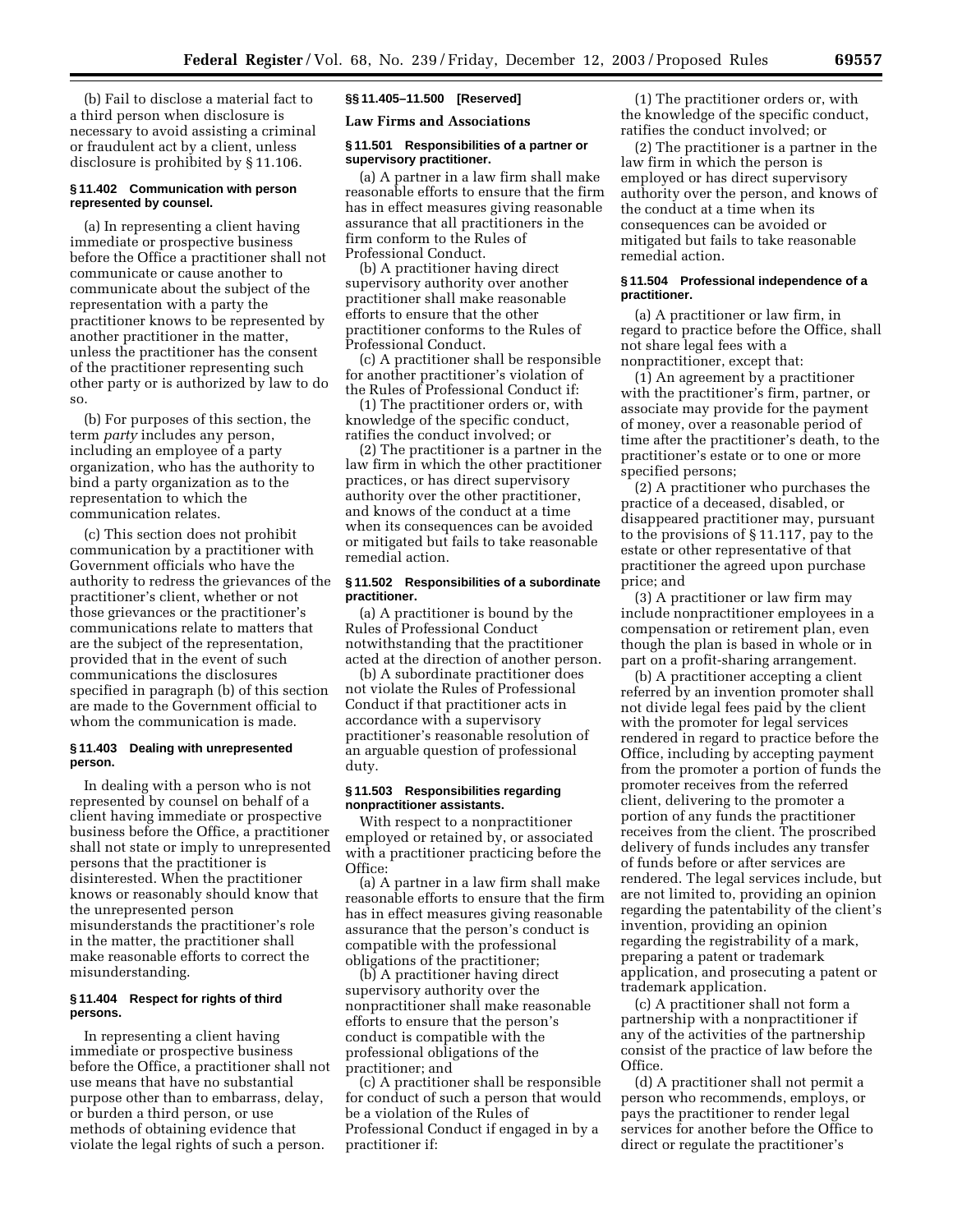professional judgment in rendering such legal services.

(e) A practitioner shall not practice with or in the form of a professional corporation or association authorized to practice law for a profit in regard to practice before the Office, if:

(1) A nonpractitioner owns any interest therein, except that a fiduciary representative of the estate of a practitioner may hold the stock or interest of the practitioner for a reasonable time during administration;

(2) A nonpractitioner is a corporate director or officer thereof; or

(3) A nonpractitioner has the right to direct or control the professional judgment of a practitioner.

## **§ 11.505 Unauthorized practice of law.**

A practitioner shall not:

(a) Practice law in a jurisdiction where doing so violates the regulation of the legal profession in that jurisdiction, except that a registered practitioner may practice before the Office in patent matters in any State;

(b) Assist a person who is not a member of the bar in the performance of activity that constitutes the unauthorized practice of law;

(c) Aid a non-practitioner in the unauthorized practice of law before the Office;

(d) Aid a practitioner under suspension, exclusion, disbarment, or disbarment on consent, or who resigned during a pending investigation in the unauthorized practice of patent, trademark, or other non-patent law before the Office or aid a suspended or disbarred attorney in the unauthorized practice of law in any other jurisdiction;

(e) Practice before the Office in trademark matters if the practitioner was registered as a patent agent after January 1, 1957, and is not an attorney; or

(f) Practice before the Office in patent, trademark, or other non-patent law if suspended, excluded, or excluded on consent from practice by the USPTO Director under §§ 11.24, 11.25, 11.27, 11.28, or 11.56; if administratively suspended under § 11.11(b); or if in contravention of restrictions imposed on a practitioner under § 11.36(f).

### **§ 11.506 Restrictions on right to practice.**

A practitioner, in regard to practice before the Office, shall not participate in offering or making:

(a) A partnership or employment agreement that restricts the rights of a practitioner to practice after termination of the relationship, except an agreement concerning benefits upon retirement; or

(b) An agreement in which a restriction on the practitioner's right to practice is part of the settlement of a controversy between parties.

### **§ 11.507 Responsibilities regarding lawrelated services.**

(a) A practitioner shall be subject to the Rules of Professional Conduct with respect to the provision of law-related services before the Office, as defined in paragraph (b) of this section, if the lawrelated services are provided:

(1) By the practitioner in circumstances that are not distinct from the practitioner's provision of legal services to clients; or

(2) By a separate entity controlled by the practitioner individually or with others if the practitioner fails to take reasonable measures to assure that a person obtaining the law-related services knows that the services of the separate entity are not legal services and that the protections of the client-lawyer or client-agent relationship do not exist; or

(3) By a separate entity controlled by an invention promoter which refers legal services to the practitioner if the practitioner fails to take reasonable measures to assure that a person obtaining the law-related services knows that the services of the invention promoter are not legal services and that the protections of the client-lawyer or client-agent relationship do not exist.

(b) The term ''law-related services'' means services that might reasonably be performed in conjunction with and in substance are related to the provision of legal services in patent, trademark, or other non-patent law matters before the Office, and that are not prohibited as unauthorized practice of law when provided by a nonlawyer.

### **§§ 11.508–11.600 [Reserved]**

#### **Public Service**

### **§ 11.601 Pro Bono Publico service.**

A practitioner, in regard to practice before the Office, should participate in serving those persons, or groups of persons, who are unable to pay all or a portion of reasonable attorneys' fees or who are otherwise unable to obtain counsel. A practitioner may discharge this responsibility by providing professional services at no fee, or at a substantially reduced fee, to persons and groups who are unable to afford or obtain counsel, or by active participation in the work of organizations that provide legal services to them. When personal representation is not feasible, a practitioner may discharge this responsibility by providing financial support for organizations that provide legal

representation to those unable to obtain counsel.

### **§ 11.602 Accepting appointments.**

A practitioner, who is a lawyer, shall not seek to avoid appointment by a tribunal to represent a person except for good cause, such as:

(a) Representing the client is likely to result in violation of the Rules of Professional Conduct or other law;

(b) Representing the client is likely to result in an unreasonable financial burden on the practitioner; or

(c) The client or the cause is so repugnant to the practitioner as to be likely to impair the attorney-client or agent-client relationship or the practitioner's ability to represent the client.

### **§ 11.603 Membership in legal services organization.**

A lawyer may serve as a director, officer, or member of a legal services organization, apart from the law firm in which the practitioner practices, notwithstanding that the organization serves persons having interests adverse to a client of the practitioner. The practitioner shall not knowingly participate in a decision or action of the organization:

(a) If participating in the decision would be incompatible with the practitioner's obligations to a client under § 11.107; or

(b) Where the decision could have a material adverse effect on the representation of a client of the organization whose interests are adverse to a client of the practitioner.

#### **§ 11.604 Law reform activities.**

A practitioner may serve as a director, officer, or member of an organization involved in reform of the law or its administration notwithstanding that the reform may affect the interests of a client of the practitioner. When the practitioner knows that the interests of a client may be materially benefited by a decision in which the practitioner participates, the practitioner shall disclose that fact but need not identify the client.

### **§§ 11.605–11.700 [Reserved]**

### **Information About Legal Services**

### **§ 11.701 Communications concerning a practitioner's services.**

(a) A practitioner, or another on behalf the practitioner, shall not make a false or misleading communication about the practitioner or the practitioner's services for persons having immediate, prospective or pending business before the Office. A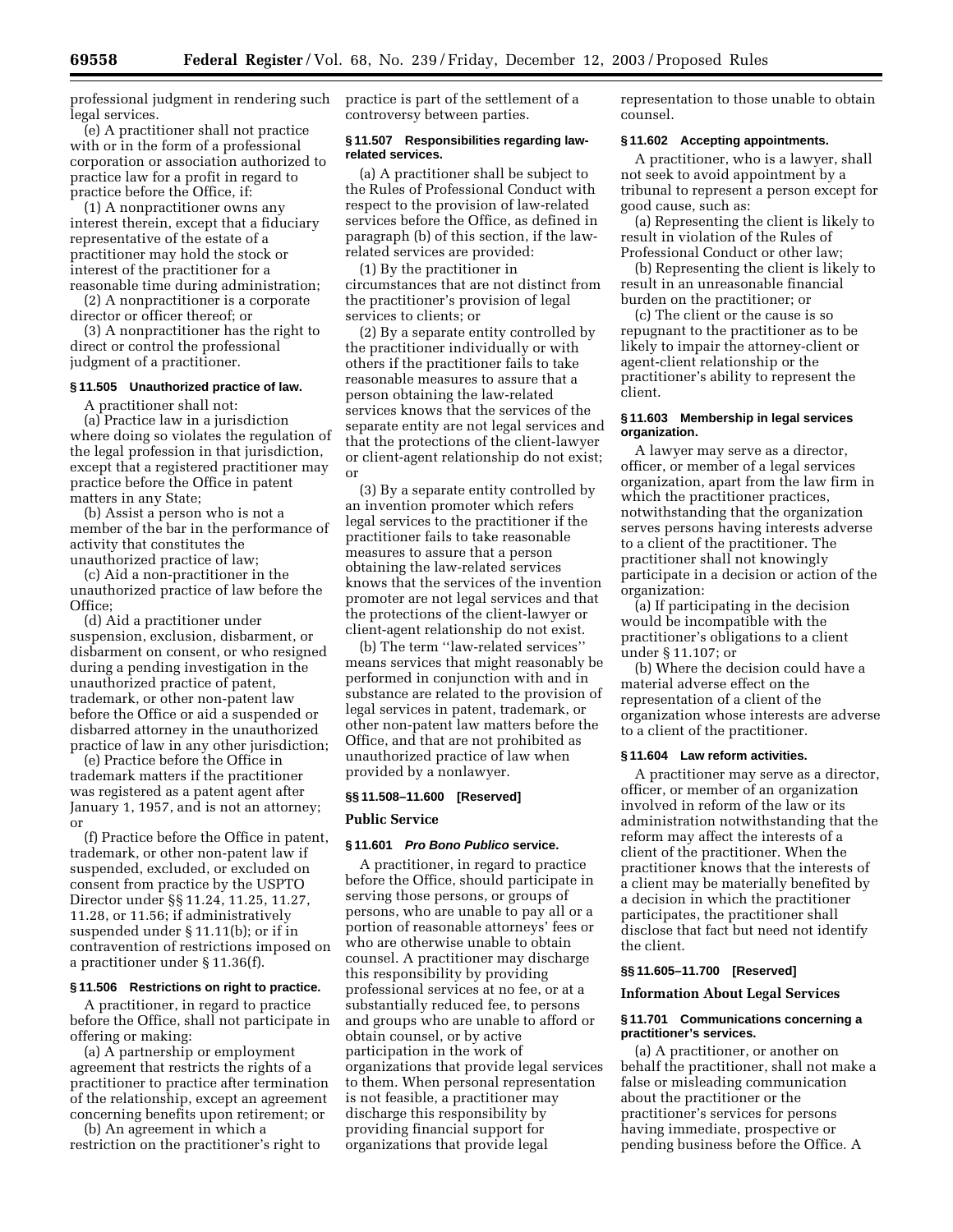communication is false or misleading if it:

(1) Contains a material misrepresentation of fact or law, or omits a fact necessary to make the statement considered as a whole not materially misleading;

(2) Is likely to create an unjustified expectation about results the practitioner can achieve, or states or implies that the practitioner can achieve results by means that violate the Rules of Professional Conduct or other law; or

(3) Compares the practitioner's services with other practitioners' services, unless the comparison can be factually substantiated.

(b) A practitioner, or another on behalf of a practitioner, shall not seek by in-person contact, employment (or employment of a partner, associate, or other person or party) by a potential client having immediate or prospective business before the Office who has not sought the practitioner's advice regarding employment of a practitioner, if:

(1) The solicitation involves use of a statement or claim that is false or misleading, within the meaning of paragraph (a) of this section;

(2) The solicitation involves the use of undue influence;

(3) The potential client is apparently in a physical or mental condition which would make it unlikely that the potential client could exercise reasonable, considered judgment as to the selection of a practitioner;

(4) The solicitation involves the use of an intermediary and the practitioner has not taken all reasonable steps to ensure that the potential client is informed of:

(i) The consideration, if any, paid or to be paid by the practitioner to the intermediary; and

(ii) The effect, if any, of the payment to the intermediary on the total fee to be charged; or

(5) The solicitation involves the use of an invention promoter and the practitioner has not taken all reasonable steps to ensure that the potential client is informed:

(i) In every contract or other agreement between the potential client and invention promoter the specific amount of all legal fees and expenses included in funds the client delivers or is obligated to deliver to the promoter;

(ii) In every communication by the invention promoter requesting funds from the client the specific amount of all legal fees and expenses included in funds the client delivers or is obligated to deliver to the promoter; and

(iii) The discount (expressed as a percent) from the customary fee the practitioner gives or will give in the fees charged for legal services rendered for a client referred by the promoter.

(c) A practitioner shall not knowingly assist an organization that furnishes or pays for legal services to others having immediate or prospective business before the Office to promote the use of the practitioner's services or those of the practitioner's partner or associate, or any other practitioner affiliated with the practitioner or the practitioner's firm, as a private practitioner, if the promotional activity involves the use of coercion, duress, compulsion, intimidation, threats, or vexatious or harassing conduct.

(d) No practitioner shall personally, or through acts of another, with respect to any prospective business before the Office, by word, circular, letter, or advertising, with intent to defraud in any manner, deceive, mislead, or threaten any prospective applicant or other person having immediate or prospective business before the Office.

(e) A practitioner may not use the name of a Member of either House of Congress or of an individual in the service of the United States in advertising the practitioner's practice before the Office.

#### **§ 11.702 Advertising.**

(a) Subject to the requirements of §§ 11.701 and 11.703, a practitioner may advertise services regarding practice before the Office through public media, such as a telephone directory, legal directory, newspaper or other periodical, outdoor advertising, radio or television, through written or recorded communication, or through electronic media.

(b) A copy or recording of an advertisement or communication (whether in printed or electronic media) authorized by paragraph (a) of this section shall be kept for two years after its last dissemination along with a record of when and where it was used.

(c) A practitioner shall not give anything of value to a person or organization for recommending the practitioner's services in practice before the Office except that a practitioner may:

(1) Pay the reasonable costs of advertisements or communications permitted by this section; and

(2) Pay the usual charges of a not-forprofit lawyer referral service or legal service organization.

(d) A practitioner who is a lawyer may pay for a law practice in accordance with § 11.117.

(e) Any advertisement or communication to the public made pursuant to this section shall include the name of at least one practitioner responsible for its content.

### **§ 11.703 Direct contact with prospective clients**

(a) A practitioner personally, or through the actions of another, shall not by in-person or telephone contact solicit professional employment from a prospective client having immediate or prospective business before the Office with whom the practitioner has no family or prior professional relationship when a significant motive for the practitioner's doing so is the practitioner's pecuniary gain under circumstances evidencing undue influence, intimidation, or overreaching.

(b) A practitioner personally, or through the actions of another, shall not solicit professional employment from a prospective client having immediate or prospective business before the Office by written or recorded communication or by in-person or telephone contact even when not otherwise prohibited by paragraph (a) of this section, if:

(1) The prospective client has made known to the practitioner a desire not to be solicited by the practitioner; or

(2) The solicitation involves false or misleading statements, undue influence, coercion, duress or harassment.

(c) Every written (including in print or electronic media) or recorded communication from or on behalf of a practitioner, soliciting professional employment from a prospective client known to be in need of legal services in a particular matter before the Office, and with whom the practitioner has no family or prior professional relationship, shall include the words ''Advertising Material'' on the outside envelope, and at the beginning and ending of any electronic or recorded communication.

(d) Notwithstanding the prohibitions in paragraph (a) of this section, a practitioner may participate with a prepaid or group legal service plan operated by an organization not owned or directed by the practitioner which uses in-person or telephone contact to solicit memberships or subscriptions for the plan from persons who are not known to need legal services in a particular matter covered by the plan.

#### **§ 11.704 Communication of fields of practice and certification.**

A practitioner may communicate the fact that the practitioner does or does not practice in particular fields of law. A practitioner shall not state or imply that the practitioner has been recognized or certified as a specialist in a particular field of law except as follows: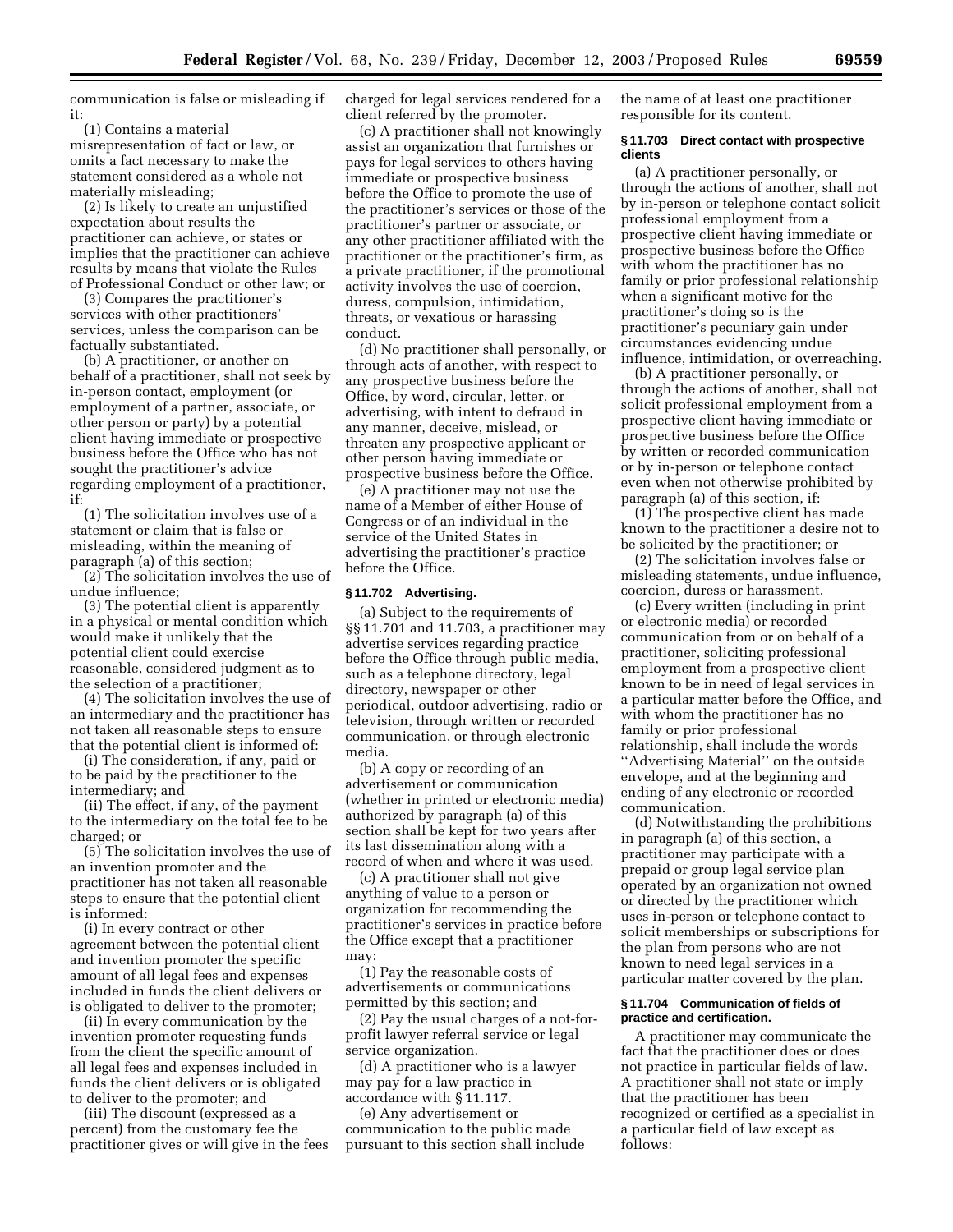(a) Unless a practitioner is an attorney, the practitioner shall not hold himself or herself out to be an attorney, lawyer, or member of a bar, or as qualified or authorized to practice general law. Unless authorized by § 11.14(b), a non-lawyer shall not hold himself or herself out as being qualified or authorized to practice before the Office in trademark matters;

(b) A registered practitioner who is an attorney may use the designation ''Patents,'' ''Patent Attorney,'' ''Patent Lawyer," "Registered Patent Attorney," or a substantially similar designation;

(c) A registered practitioner who is not an attorney may use the designation ''Patents,'' ''Patent Agent,'' ''Registered Patent Agent,'' or a substantially similar designation;

(d) An individual granted limited recognition may use the designation ''Limited Recognition''; and

(e) A lawyer engaged in Admiralty practice may use the designation ''Admiralty,'' ''Proctor in Admiralty'' or a substantially similar designation.

#### **§ 11.705 Firm names and letterheads.**

(a) A practitioner shall not use a firm name, letterhead, or other professional designation that violates § 11.701. A practitioner in private practice may use a trade name if it does not imply a connection with a Government agency or with a public or charitable legal services organization and is not otherwise in violation of § 11.701.

(b) A law firm with offices in more than one jurisdiction may use the same name in each jurisdiction, but identification of the practitioners in an office of the firm shall indicate the jurisdictional limitations of those not licensed to practice in the jurisdiction where the office is located.

(c) The name of a practitioner holding a public office shall not be used in the name of a law firm, or in communications on its behalf, during any substantial period in which the practitioner is not actively and regularly practicing with the firm.

(d) Practitioners may state or imply that they practice in a partnership or other organization only when that is the fact.

### **§§ 11.706–11.800 [Reserved]**

### **Maintaining the Integrity of the Profession**

## **§ 11.801 Bar admission, registration, and disciplinary matters.**

An applicant for registration, or a practitioner in connection with an application for registration, or a practitioner in connection with a

disciplinary matter or reinstatement, shall not:

(a) Knowingly make a false statement of material fact, knowingly fail to disclose a material fact, or knowingly fail to update information regarding a material fact; or

(b) Fail to disclose a fact necessary to correct a misapprehension known by the practitioner or applicant to have arisen in the matter, or knowingly fail to respond reasonably to a lawful demand for information from an admissions or disciplinary authority, except that the provisions of this paragraph (b) do not require disclosure of information otherwise protected by § 11.106.

(c) Conduct that constitutes a violation of paragraphs (a) or (b) of this section includes, but is not limited to, willfully refusing to reveal or report knowledge or evidence to the OED Director contrary to paragraphs (a) or (b) of this section.

### **§ 11.802 Judicial and legal officials.**

(a) A practitioner shall not make a statement that the practitioner knows to be false, or with reckless disregard as to its truth or falsity, concerning the qualifications or integrity of a judge, administrative law judge, administrative patent judge, administrative trademark judge, adjudicatory officer, or public legal officer, or of a candidate for election or appointment to judicial or legal office.

(b) A practitioner who is a candidate for judicial office shall comply with the applicable provisions of the Code of Judicial Conduct.

### **§ 11.803 Reporting professional misconduct.**

(a) A practitioner having knowledge that another practitioner has committed a violation of the Rules of Professional Conduct that raises a substantial question as to that practitioner's honesty, trustworthiness, or fitness as a practitioner in other respects, shall inform the appropriate professional authority.

(b) A practitioner having knowledge that an employee of the Office has committed a violation of applicable Federal statutes, and rules adopted by the Office of Government Ethics that raises a substantial question as to the employee's fitness for office shall inform the appropriate authority. The Office of Enrollment and Discipline is not an appropriate authority for reporting under this section unless an imperative rule of the USPTO Rules of Professional Conduct is violated.

(c) The provisions of this section does not require disclosure of information

otherwise protected by § 11.106, or information gained by a lawyer or judge, administrative law judge, administrative patent judge, or administrative trademark judge while serving as a member of an approved lawyers assistance program to the extent that such information would be confidential if it were communicated subject to the attorney-client privilege. The provisions of this section do not authorize the filing of frivolous complaints.

 $(d)$  A practitioner:

(1) Found guilty of a crime or who pleads guilty or *nolo contendre* or enters an Alford plea to a criminal charge in a court of a State, or of the United States, except as to misdemeanor traffic offenses or traffic ordinance violations, not including the use of alcohol or drugs, shall within ten days from the date of such finding or plea advise the OED Director in writing of the finding or plea and file with the OED Director a certified copy of the court record or conviction or docket entry of the finding or plea; or

(2) Found by a court of record or duly constituted authority of the United States to have engaged in inequitable conduct to obtain a patent shall within ten days from the date of such finding advise the OED Director of the finding and file with the OED Director a certified copy of the court record or finding.

(e) A practitioner:

(1) Reprimanded, suspended, disbarred as an attorney, or disbarred on consent from practice as an attorney on any ethical grounds (including ethical grounds not specified in this Part) by any duly constituted authority of a State, or the United States, or who resigns from the bar of any State, or Federal court while under investigation; shall within ten days from the date of such action advise the OED Director in writing of such action and file with the OED Director a certified copy of the order, finding or plea;

(2) Residing in a foreign country or registered under § 11.6(c), who is reprimanded, suspended, disbarred, disbarred on consent from practice as an attorney on any ethical grounds, by any duly constituted authority of a foreign country, including by any foreign patent or trademark office, or who resigns while under investigation by any duly constituted authority of a foreign country, shall within ten days from the date of such action advise the OED Director in writing of such action and file with the OED Director a certified copy of the order, finding or plea; or

(3) Who, as a result of any other event or change, would be precluded from continued registration under §§ 11.6(a),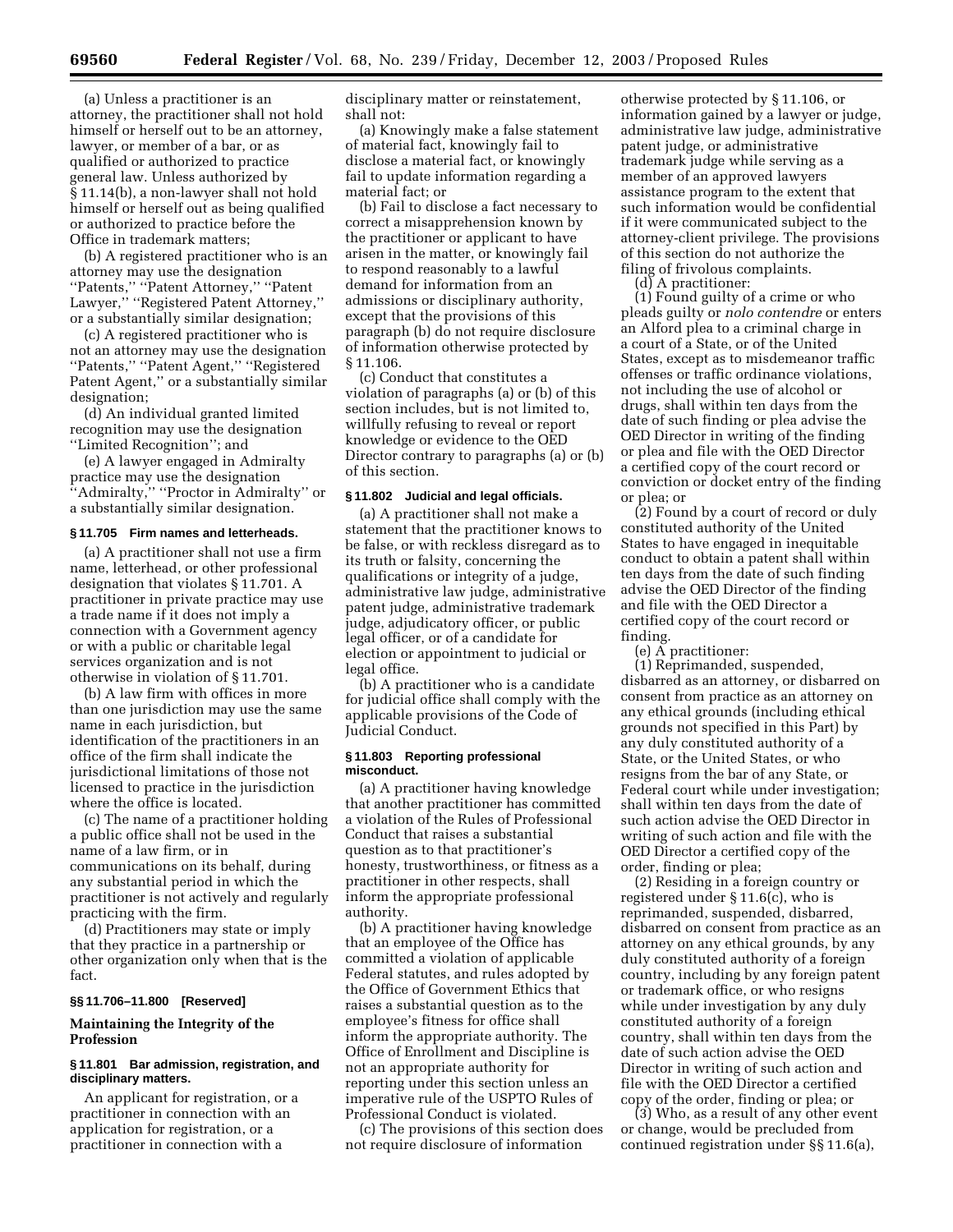or 11.6(b), or 11.6(c), or as a result of any other event or change would be precluded from continued recognition under §§ 11.9 or 11.14, or any event or change that would be grounds for disciplinary action under § 11.25(c) shall within ten days from the date of such event or change advise the OED Director in writing of the event or change and file with the OED Director any records regarding the event or change.

(f) Conduct that constitutes a violation of paragraphs (a) through (e) of this section includes, but is not limited to:

(1) Failing to comply with the provisions of paragraphs (d) or (e) of this section;

(2) Willfully refusing to reveal or report knowledge or evidence to the OED Director contrary to §§ 11.24(a) or (b), or 10.25(b);

(3) In the absence of information sufficient to establish a reasonable belief that fraud or inequitable conduct has occurred, alleging before a tribunal that anyone has committed a fraud on the Office or engaged in inequitable conduct in a proceeding before the Office; or

(4) Being suspended, disbarred as an attorney, or disbarred on consent from practice as an attorney on any ethical grounds (including ethical grounds not specified in this part) by any duly constituted authority of a State, or the United States, or resigning from the bar of any State, or Federal court while under investigation.

#### **§ 11.804 Misconduct.**

It is professional misconduct for a practitioner to:

(a) Violate or attempt to violate the Rules of Professional Conduct, knowingly assist or induce another to do so, or do so through the acts of another;

(b) Commit a criminal act that reflects adversely on the practitioner's honesty, trustworthiness, or fitness as a practitioner in other respects, including crimes for which the practitioner is found guilty, pleads guilty or *nolo contendre,* and crimes to which the practitioner enters an Alford plea to a criminal charge in a court of a State, or of the United States, but does not include misdemeanor traffic offenses or traffic ordinance violations, not including the use of alcohol or drugs;

(c) Engage in conduct involving dishonesty, fraud, deceit, or misrepresentation;

(d) Engage in conduct that is prejudicial to the administration of justice;

(e) State or imply an ability to influence improperly a Government agency or official;

(f) Knowingly assist an administrative law judge, administrative patent judge, administrative trademark judge, patent examiner, other employee of the Office, or judicial officer in conduct that is a violation of applicable Federal statutes, rules adopted by the Office of Government Ethics, or other law; or

(g) Engage in disreputable or gross misconduct.

(h) Conduct that constitutes a violation of paragraphs (a) through (g) of this section includes, but is not limited to:

(1) Knowingly giving false or misleading information or knowingly participating in a material way in giving false or misleading information, to a client in connection with any immediate, prospective, or pending business before the Office;

(2) Representing before the Office in a patent matter either a joint venture comprising an inventor and an invention promoter, or an inventor referred to the registered practitioner by an invention promoter when:

(i) The registered practitioner knows, or has been advised by the Office, that a formal complaint filed by a Federal or State agency, alleging a violation of any law relating to securities, unfair methods of competition, unfair or deceptive acts or practices, mail fraud, or other civil or criminal conduct, is pending before a Federal or State court or Federal or State agency, or has been resolved unfavorably by such court or agency, against the invention promoter in connection with marketing an invention; and

(ii) The registered practitioner fails to fully advise the inventor of the existence of the pending complaint or unfavorable resolution thereof prior to undertaking or continuing representation of the joint venture or inventor;

(3) Accepting referral of a matter or inventor from an invention promoter wherein:

(i) A contract or other agreement for marketing and patenting an invention does not specify the total amount of funds constituting legal fees the inventor becomes obligated to pay the invention promoter,

(ii) A contract or other agreement for marketing and patenting an invention does not specify the total amount of funds constituting costs and expenses for legal services the inventor becomes obligated to pay the invention promoter,

(iii) The inventor delivers funds for legal fees, expenses or costs to the invention promoter,

(iv) A patentability opinion or patent search report by a registered practitioner is included in, accompanies, or is

referenced in any report issued by the invention promoter,

(v) A contract or other agreement for marketing and patenting an invention provides for the preparation, drafting, or filing of a patent application for a design or a utility invention, or

(vi) The contract or other agreement for marketing and patenting an invention guarantees a patent;

(4) Accepting assistance in a specific matter from any former employee of the Office who participated personally and substantially in the matter as an employee of the Office;

(5) Representing, or permitting another party, including an invention promoter, to represent, that a fee for non-legal services is inclusive of any fee(s) for a practitioner's professional services without also separately stating in writing the full amount of the legal fees;

(6) Being a partner or associate of an employee of the Office, and representing anyone in any proceeding before the Office in which the employee of the Office participates or has participated personally and substantially as an employee of the Office, or which is subject to that employee's official responsibility;

(7) Accepting or using the assistance of an Office employee in the presentation or prosecution of an application, whether or not the employee is compensated, except to the extent that the employee may lawfully provide the assistance in an official capacity;

(8) Being a Federal employee and practicing before the Office while so employed in violation of applicable conflict of interest laws, regulations or codes of professional responsibility;

(9) Failing to report a change of address within thirty days of the change; or

(10) Knowingly filing, or causing to be filed, a frivolous complaint alleging that a practitioner violated an imperative USPTO Rule of Professional Conduct.

(i) A practitioner who acts with reckless indifference to whether a representation is true or false is chargeable with knowledge of its falsity. Deceitful statements of half-truths or concealment of material facts shall be deemed fraud within the meaning of this Part.

### **§ 11.805 Disciplinary authority: Choice of law.**

(a) *Disciplinary authority.* A practitioner registered or recognized to practice or practicing before the Office in patent, trademark, or other nonpatent law is subject to the disciplinary authority of the Office, regardless of